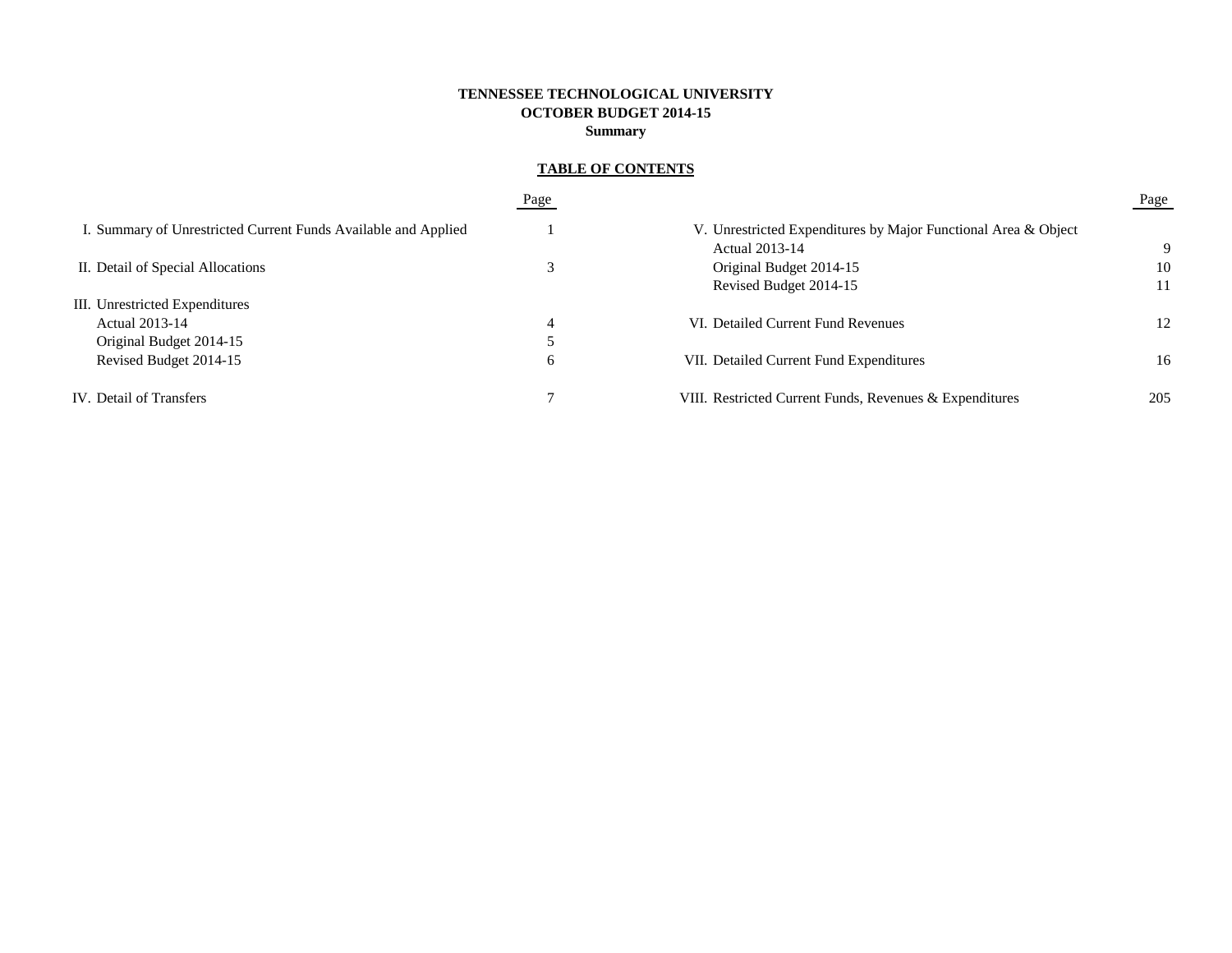#### Form I Georgian Controller Controller Controller Run Time 12:02 PM (Run Time 12:02 PM Run Time 12:02 PM Run Time 12:02 PM Run Time 12:02 PM Run Time 12:02 PM (Run Time 12:02 PM  $\sim$  Run Time 12:02 PM  $\sim$  Run Time 12:02 PM Summary Of Unrestricted Current Funds Available And Applied October Budget 2014-15

|                                              | Actual<br>$2013 - 14$ | July<br>Budget<br>$2014 - 15$ | October<br>Budget<br>$2014 - 15$ | % Change<br>Over<br>Actual |
|----------------------------------------------|-----------------------|-------------------------------|----------------------------------|----------------------------|
| Unrestricted Current Fund Balances           |                       |                               |                                  |                            |
| at Beginning of Period                       |                       |                               |                                  |                            |
| Allocation for Encumbrances                  | 440,475               | 440,500                       | 663,300                          | 50.6                       |
| Allocation for Working Capital               | 2,496,432             | 2,496,400                     | 2,314,800                        | $-07.3$                    |
| Special Allocations                          | 14,505,259            | 9,916,700                     | 15,739,500                       | 08.5                       |
| Unallocated Balance                          | 4,951,885             | $\Omega$                      | 8,211,500                        | 65.8                       |
| Total Unrestricted Current Fund Balances     | 22,394,051            | 12,853,600                    | 26,929,100                       | 20.3                       |
| Revenues                                     |                       |                               |                                  |                            |
| Education and General                        |                       |                               |                                  |                            |
| Tuition and Fees                             | 94,054,088            | 97,068,100                    | 101,006,600                      | 07.4                       |
| State Appropriations                         | 39,080,184            | 37,752,700                    | 37,763,400                       | $-03.4$                    |
| Federal Grants and Contracts                 | 831,150               | 872,800                       | 872,800                          | 05.0                       |
| Local Grants & Contracts                     | 110                   | 3,200                         | 3,200                            | 2809.1                     |
| State Grants & Contracts                     | 47,617                | 59,400                        | 59,400                           | 24.7                       |
| Private Grants & Contracts                   | 42,139                | 39,100                        | 39,100                           | $-07.2$                    |
| Private Gifts                                | 138                   | $\Omega$                      | $\Omega$                         | $-100.0$                   |
| Sales and Services of Educational Activities | 1,549,052             | 1,499,100                     | 1,792,600                        | 15.7                       |
| Sales and Services of Other Activities       | 8,209,828             | 8,190,600                     | 8,451,800                        | 02.9                       |
| Other Sources                                | 339,193               | 330,600                       | 348,100                          | 02.6                       |
| Total Education and General                  | 144, 153, 499         | 145,815,600                   | 150,337,000                      | 04.3                       |
| Sales & Services of Aux Enterprises          |                       |                               |                                  |                            |
| Sales & Services of Aux Enterprises          | 17,184,162            | 15,975,300                    | 15,985,300                       | $-07.0$                    |
| Total Revenues                               | 161,337,661           | 161,790,900                   | 166,322,300                      | 03.1                       |
| Expenditures and Transfers                   |                       |                               |                                  |                            |
| Education and General                        |                       |                               |                                  |                            |
| Instruction                                  | 61, 355, 421          | 63, 439, 300                  | 72,384,300                       | 18.0                       |
| Research                                     | 1,734,468             | 1,358,600                     | 3,689,900                        | 112.7                      |
| Public Service                               | 2,392,965             | 2,441,200                     | 2,995,900                        | 25.2                       |
| Academic Support                             | 10,450,429            | 10,893,900                    | 11,754,100                       | 12.5                       |
| Student Services                             | 21,004,585            | 22,709,700                    | 24, 463, 300                     | 16.5                       |
| Institutional Support                        | 13,761,192            | 14,756,000                    | 15,215,400                       | 10.6                       |
| Operation & Maintenance of Plant             | 12,263,945            | 11,893,800                    | 13,195,400                       | 07.6                       |
| Scholarships and Fellowships                 | 6,454,449             | 7,858,800                     | 8,505,100                        | 31.8                       |
| Total Education and General                  | 129, 417, 454         | 135, 351, 300                 | 152, 203, 400                    | 17.6                       |
| Mandatory Transfers for:                     |                       |                               |                                  |                            |
| Principal and Interest                       | 511,888               | 518,800                       | 518,800                          | 01.4                       |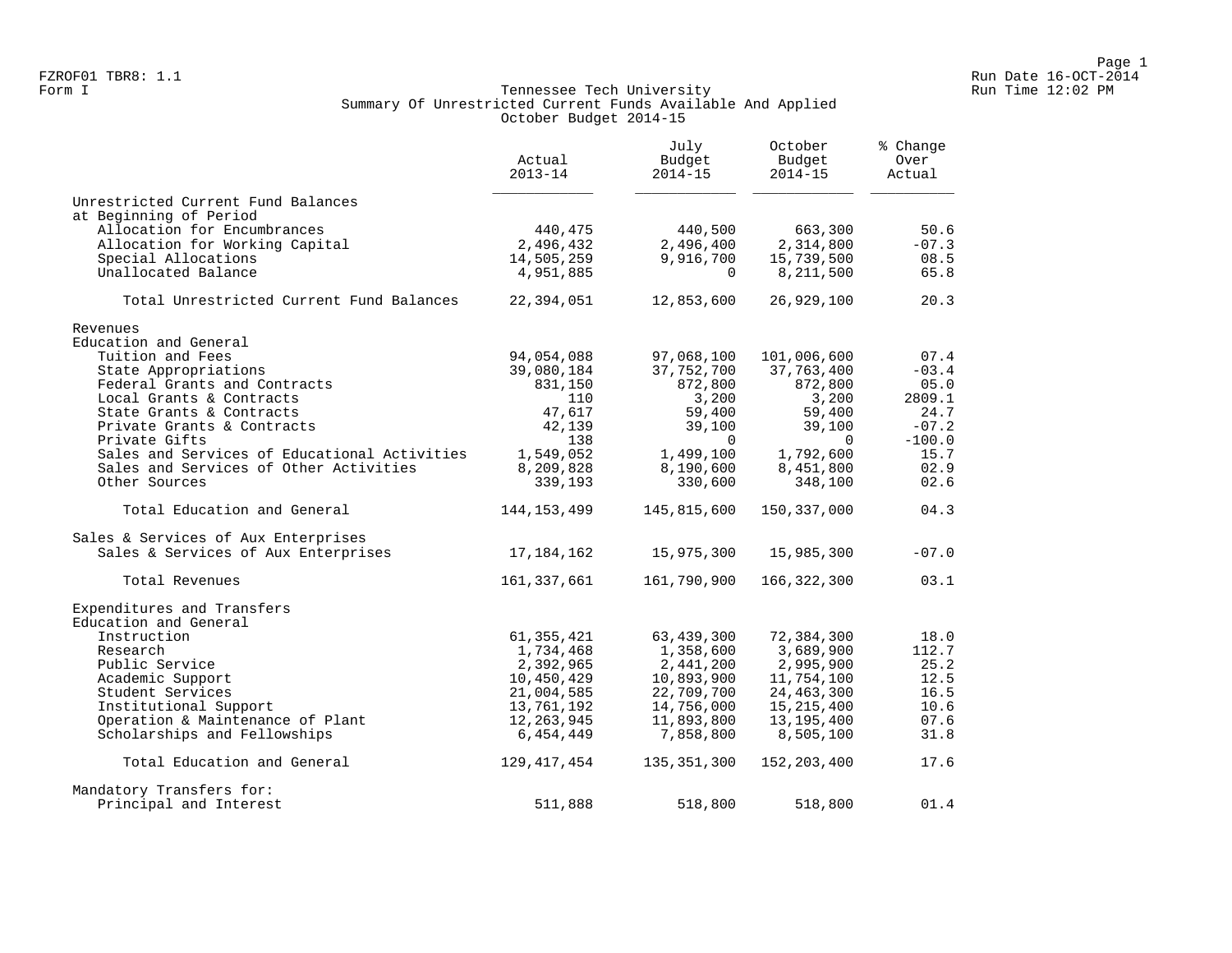## Form I Georgian Controller Controller Controller Run Time 12:02 PM (Run Time 12:02 PM Run Time 12:02 PM Run Time 12:02 PM Run Time 12:02 PM Run Time 12:02 PM (Run Time 12:02 PM  $\sim$  Run Time 12:02 PM  $\sim$  Run Time 12:02 PM Summary Of Unrestricted Current Funds Available And Applied October Budget 2014-15

|                                                                                                                                       | Actual<br>$2013 - 14$             | July<br>Budget<br>$2014 - 15$       | October<br>Budget<br>$2014 - 15$    | % Change<br>Over<br>Actual |
|---------------------------------------------------------------------------------------------------------------------------------------|-----------------------------------|-------------------------------------|-------------------------------------|----------------------------|
| Total Mandatory Transfers                                                                                                             | 511,888                           | 518,800                             | 518,800                             | 01.4                       |
| Non-Mandatory Transfers for:<br>Transfers to Unexpended Plant Fund<br>Transfers to Renewal & Replacements<br>Transfers to Other Funds | 6,208,869<br>2,875,804<br>598,059 | 7,733,400<br>2,032,000<br>2,588,700 | 9,848,900<br>1,966,000<br>1,613,700 | 58.6<br>$-31.6$<br>169.8   |
| Total Non-Mandatory Transfers                                                                                                         | 9,682,732                         | 12,354,100                          | 13,428,600                          | 38.7                       |
| Total Education and General                                                                                                           | 139,612,074                       | 148,224,200                         | 166,150,800                         | 19.0                       |
| Auxiliary Enterprises Expenditures<br>Auxiliary Enterprise Expenditures                                                               | 7,043,303                         | 7,308,300                           | 7,613,900                           | 08.1                       |
| Total Auxiliary Expenditures                                                                                                          | 7,043,303                         | 7,308,300                           | 7,613,900                           | 08.1                       |
| Mandatory Transfers for:<br>Principal and Interest                                                                                    | 3, 142, 457                       | 3,546,600                           | 3,546,600                           | 12.9                       |
| Total Mandatory Transfers                                                                                                             | 3, 142, 457                       | 3,546,600                           | 3,546,600                           | 12.9                       |
| Non-Mandatory Transfers for:<br>Transfers to Renewal & Replacements                                                                   | 7,004,790                         | 5,120,400                           | 4,824,800                           | $-31.1$                    |
| Total Non-Mandatory Transfers                                                                                                         | 7,004,790                         | 5,120,400                           | 4,824,800                           | $-31.1$                    |
| Total Auxiliary Enterprises                                                                                                           | 17,190,550                        | 15,975,300                          | 15,985,300                          | $-07.0$                    |
| Total Expenditures And Transfers                                                                                                      | 156,802,624                       | 164,199,500                         | 182, 136, 100                       | 16.2                       |
| Other                                                                                                                                 |                                   |                                     |                                     | 00.0<br>00.0               |
| Total Other                                                                                                                           | $\mathsf 0$                       | 0                                   | $\mathbf{0}$                        | 00.0                       |
| Unrestricted Current Fund Balances<br>at End of Period                                                                                |                                   |                                     |                                     |                            |
| Allocation for Encumbrances                                                                                                           | 663,269                           | 440,500                             | 663,300                             | 00.0                       |
| Allocation for Working Capital                                                                                                        | 2,314,770                         | 2,496,400                           | 2,314,800                           | 00.0                       |
| Special Allocations<br>Unallocated Balance                                                                                            | 15,739,501<br>8,211,548           | 7,508,100<br>$\Omega$               | 8,137,200<br>$\Omega$               | $-48.3$<br>$-100.0$        |
| Total Unrestricted Current Fund Balances                                                                                              | 26,929,088                        | 10,445,000                          | 11, 115, 300                        | $-58.7$                    |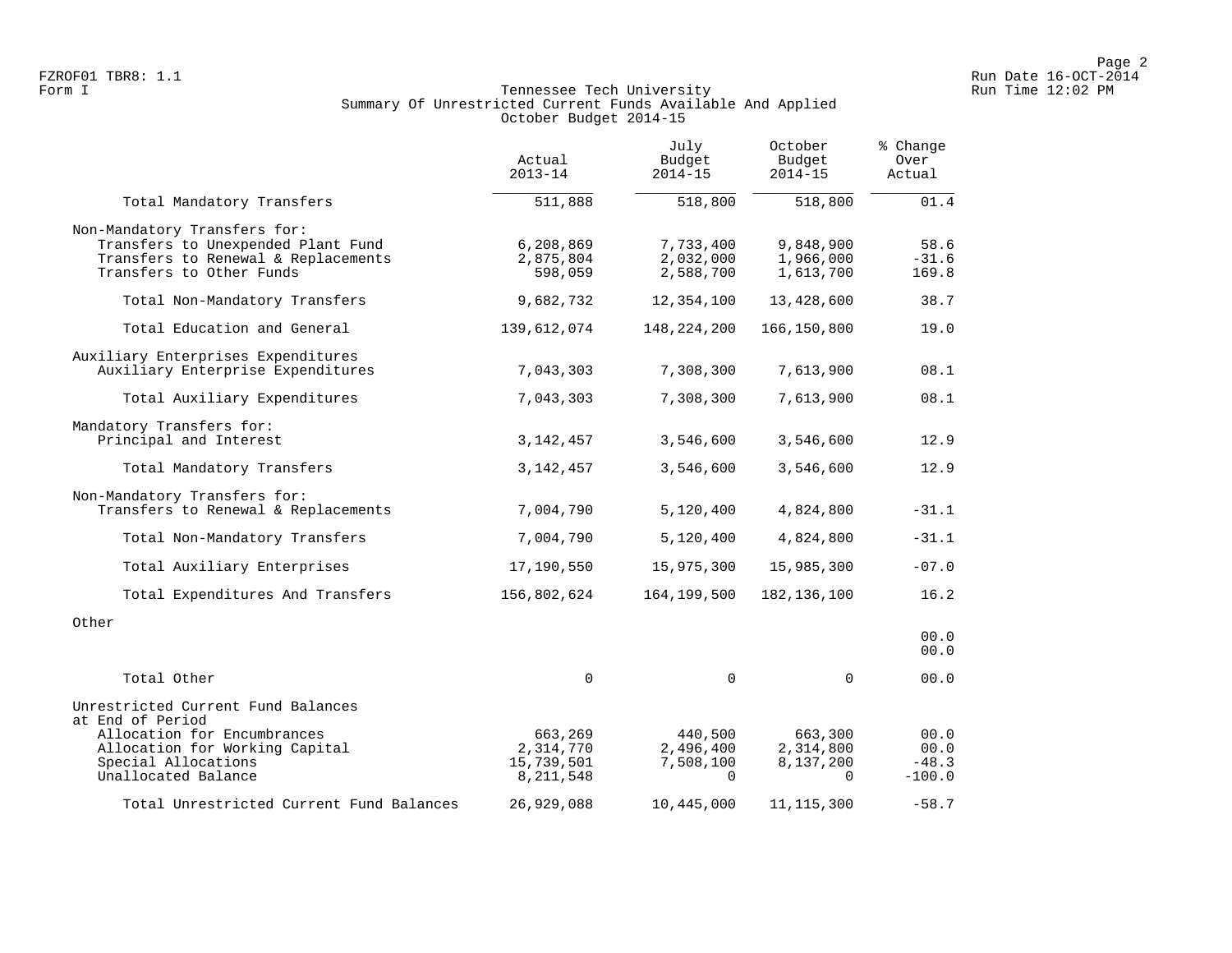## Form II Tennessee Tech University Run Time 12:11 PM Special Allocations October Budget 2014-15

|                                                                                                                                                                                                                                                                                                                                                                                                        | Actual<br>$2013 - 14$ | July<br>Budget<br>$2014 - 15$ | October<br>Budget<br>$2014 - 15$ |
|--------------------------------------------------------------------------------------------------------------------------------------------------------------------------------------------------------------------------------------------------------------------------------------------------------------------------------------------------------------------------------------------------------|-----------------------|-------------------------------|----------------------------------|
| At Beginning of Period<br>2% to 5% Reserve                                                                                                                                                                                                                                                                                                                                                             | 9,916,690             | 5,292,762                     | 10,549,805                       |
| Allocation for Compensated Absences                                                                                                                                                                                                                                                                                                                                                                    |                       |                               |                                  |
| Allocation for Student Activity Fees                                                                                                                                                                                                                                                                                                                                                                   | 1,627,954             | 1,627,960                     | 1,687,940                        |
| Allocation for Technology Access Fees                                                                                                                                                                                                                                                                                                                                                                  | 1,203,026             | 1,203,030                     | 1,610,357                        |
| Allocation for Auxiliary Contingency                                                                                                                                                                                                                                                                                                                                                                   | 799,253               | 834,600                       | 859,209                          |
| Allocation for Specialized Academic Course Fees<br>Allocation for Unexpended Contracts<br>Allocation for Conferences and Institutes<br>Allocation for Floyd Scholarship<br>Allocation for RODP<br>Allocation for TTC Equipment Appropriation<br>Allocation for OPEB<br>Allocation for Designated Appropriations<br>Allocation for Sustainable Campus Fee<br>Allocation for International Education Fee | 958,336               | 958,340                       | 1,032,190                        |
| Total                                                                                                                                                                                                                                                                                                                                                                                                  | 14,505,259            | 9,916,692                     | 15,739,501                       |
| At End of Period                                                                                                                                                                                                                                                                                                                                                                                       |                       |                               |                                  |
| 2% to 5% Reserve                                                                                                                                                                                                                                                                                                                                                                                       | 10,549,805            | 2,920,000                     | 3,007,440                        |
| Allocation for Compensated Absences                                                                                                                                                                                                                                                                                                                                                                    |                       |                               |                                  |
| Allocation for Student Activity Fees                                                                                                                                                                                                                                                                                                                                                                   | 1,687,940             | 1,627,960                     | 1,687,940                        |
| Allocation for Technology Access Fees                                                                                                                                                                                                                                                                                                                                                                  | 1,610,357             | 1,203,030                     | 1,610,357                        |
| Allocation for Auxiliary Contingency                                                                                                                                                                                                                                                                                                                                                                   | 859,209               | 798,770                       | 799,270                          |
| Allocation for Specialized Academic Course Fees<br>Allocation for Unexpended Contracts<br>Allocation for Conferences and Institutes<br>Allocation for Floyd Scholarship<br>Allocation for RODP<br>Allocation for TTC Equipment Appropriation<br>Allocation for OPEB<br>Allocation for Designated Appropriations<br>Allocation for Sustainable Campus Fee<br>Allocation for International Education Fee | 1,032,190             | 958,340                       | 1,032,190                        |
| Total                                                                                                                                                                                                                                                                                                                                                                                                  | 15,739,501            | 7,508,100                     | 8,137,197                        |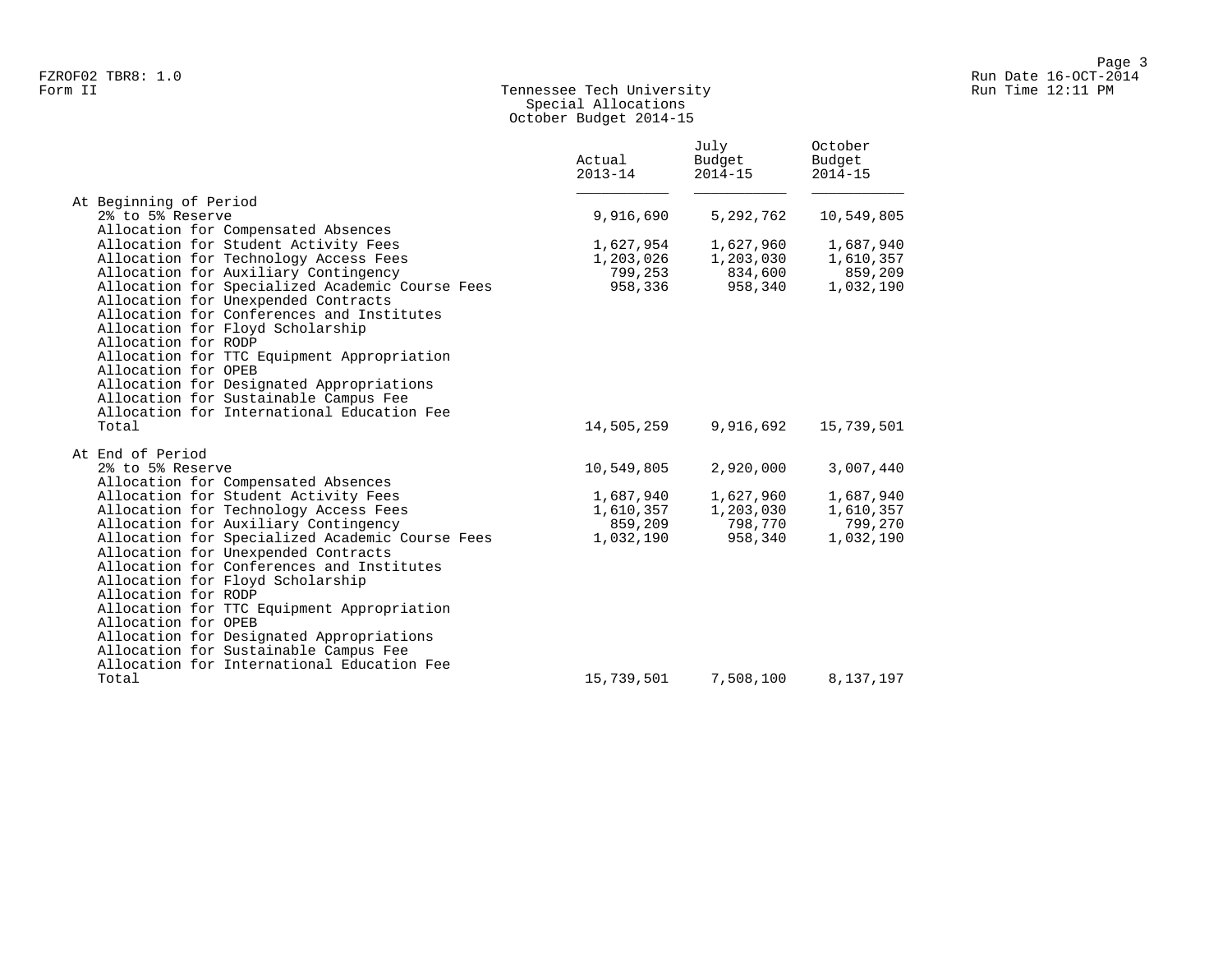FZROF03 TBR8: 1.0<br>Form III Run Date 16-OCT-2014 Run Date 16-OCT-2014 Run Date 16-OCT-2014

#### Form III Tennessee Tech University Run Time 12:22 PM Unrestricted Educational And General Expenditures By Budget Category Actual 2013-14

| UNRESTRICTED EXPENDITURES<br>EDUCATION AND GENERAL | Professional<br>Salaries | Other<br>Salaries | Employee<br>Benefits | Travel    | Operating<br>Expense | Capital<br>Outlay | Total         | % OF<br>Total<br>E & G |
|----------------------------------------------------|--------------------------|-------------------|----------------------|-----------|----------------------|-------------------|---------------|------------------------|
| Instruction                                        | 36,052,953               | 3, 151, 379       | 13,935,903           | 485,343   | 7,515,830            | 214,013           | 61,355,421    | 47.41                  |
| Research                                           | 284,169                  | 168,929           | 157,835              | 168,228   | 764,703              | 190,604           | 1,734,468     | 1.34                   |
| Public Service                                     | 595,270                  | 326,771           | 362,172              | 47,163    | 1,061,589            | $\circ$           | 2,392,965     | 1.85                   |
| Academic Support                                   | 6,304,281                | 1,893,061         | 3,101,550            | 280,481   | $-1,498,659$         | 369,715           | 10,450,429    | 8.07                   |
| Student Services                                   | 5, 263, 278              | 2,014,847         | 2,972,998            | 1,578,258 | 9,168,623            | 6,581             | 21,004,585    | 16.23                  |
| Institutional Support                              | 5,588,175                | 2,206,643         | 3,129,898            | 202,560   | 2,633,916            | $\circ$           | 13,761,192    | 10.63                  |
| Oper & Maint of Plant                              | 608,516                  | 1,958,966         | 1,374,616            | 5,898     | 8,090,337            | 225,612           | 12,263,945    | 9.48                   |
| Scholarships & Fellow                              | $\mathbf 0$              | $\circ$           | $\mathbf 0$          | $\circ$   | 6,454,449            | $\circ$           | 6,454,449     | 4.99                   |
| Total Educational and General                      | 54,696,642               | 11,720,596        | 25,034,972           | 2,767,931 | 34,190,788           | 1,006,525         | 129, 417, 454 |                        |
| Auxiliary Enterprises                              | 641,493                  | 1,530,032         | 718,146              | 14,195    | 4,134,170            | 5,267             | 7,043,303     |                        |
| Total Unrestricted                                 | 55, 338, 135             | 13,250,628        | 25, 753, 118         | 2,782,126 | 38, 324, 958         | 1,011,792         | 136,460,757   |                        |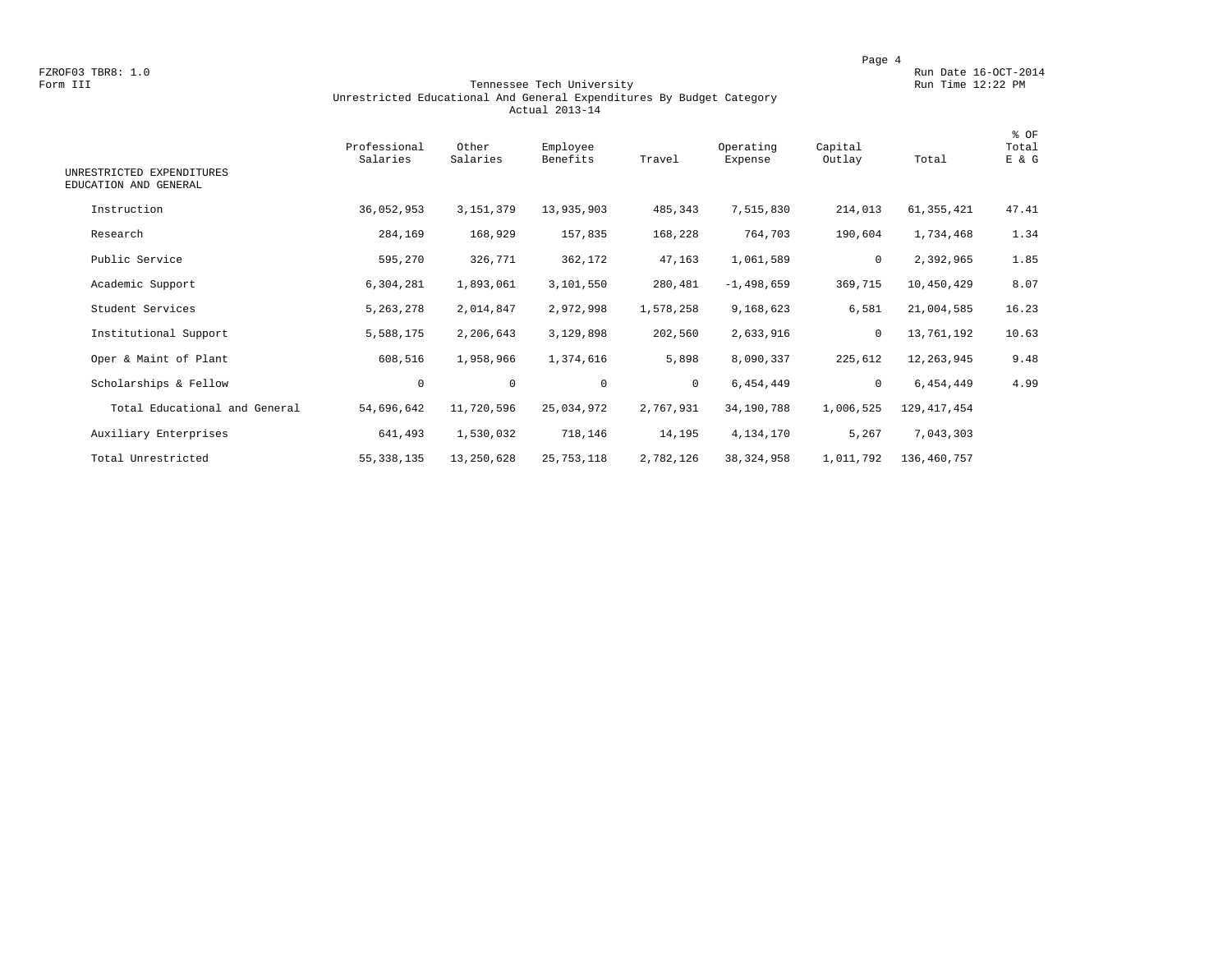FZROF03 TBR8: 1.0<br>Form III Run Date 16-OCT-2014 Run Date 16-OCT-2014 Run Date 16-OCT-2014

#### Form III Tennessee Tech University Run Time 12:22 PM Unrestricted Educational And General Expenditures By Budget Category Original 2014-15

| UNRESTRICTED EXPENDITURES<br>EDUCATION AND GENERAL | Professional<br>Salaries | Other<br>Salaries | Employee<br>Benefits | Travel       | Operating<br>Expense | Capital<br>Outlay | Total         | % OF<br>Total<br>E & G |
|----------------------------------------------------|--------------------------|-------------------|----------------------|--------------|----------------------|-------------------|---------------|------------------------|
| Instruction                                        | 37,575,100               | 2,674,800         | 13,693,000           | 308,700      | 9,049,600            | 138,100           | 63,439,300    | 46.87                  |
| Research                                           | 202,900                  | 32,500            | 248,000              | 1,900        | 873,300              | 0                 | 1,358,600     | 1.00                   |
| Public Service                                     | 641,800                  | 249,100           | 429,800              | 39,500       | 1,081,000            | 0                 | 2,441,200     | 1.80                   |
| Academic Support                                   | 7,216,800                | 1,888,600         | 3,824,200            | 191,900      | $-2,461,000$         | 233,400           | 10,893,900    | 8.05                   |
| Student Services                                   | 6,638,300                | 2,003,100         | 3,584,600            | 1,090,200    | 9,393,500            | $\mathbf 0$       | 22,709,700    | 16.78                  |
| Institutional Support                              | 6,512,100                | 2,367,300         | 3,609,800            | 79,600       | 2,180,200            | 7,000             | 14,756,000    | 10.90                  |
| Oper & Maint of Plant                              | 761,600                  | 2,248,000         | 1,604,400            | 13,200       | 7,266,600            | $\mathbf 0$       | 11,893,800    | 8.79                   |
| Scholarships & Fellow                              | $\mathsf{O}\xspace$      | $\mathbf 0$       | $\mathbf 0$          | $\mathbf{0}$ | 7,858,800            | $\mathbf 0$       | 7,858,800     | 5.81                   |
| Total Educational and General                      | 59,548,600               | 11,463,400        | 26,993,800           | 1,725,000    | 35, 242, 000         | 378,500           | 135, 351, 300 |                        |
| Auxiliary Enterprises                              | 729,000                  | 1,605,700         | 800,700              | 13,700       | 4,156,700            | 2,500             | 7,308,300     |                        |
| Total Unrestricted                                 | 60, 277, 600             | 13,069,100        | 27,794,500           | 1,738,700    | 39, 398, 700         | 381,000           | 142,659,600   |                        |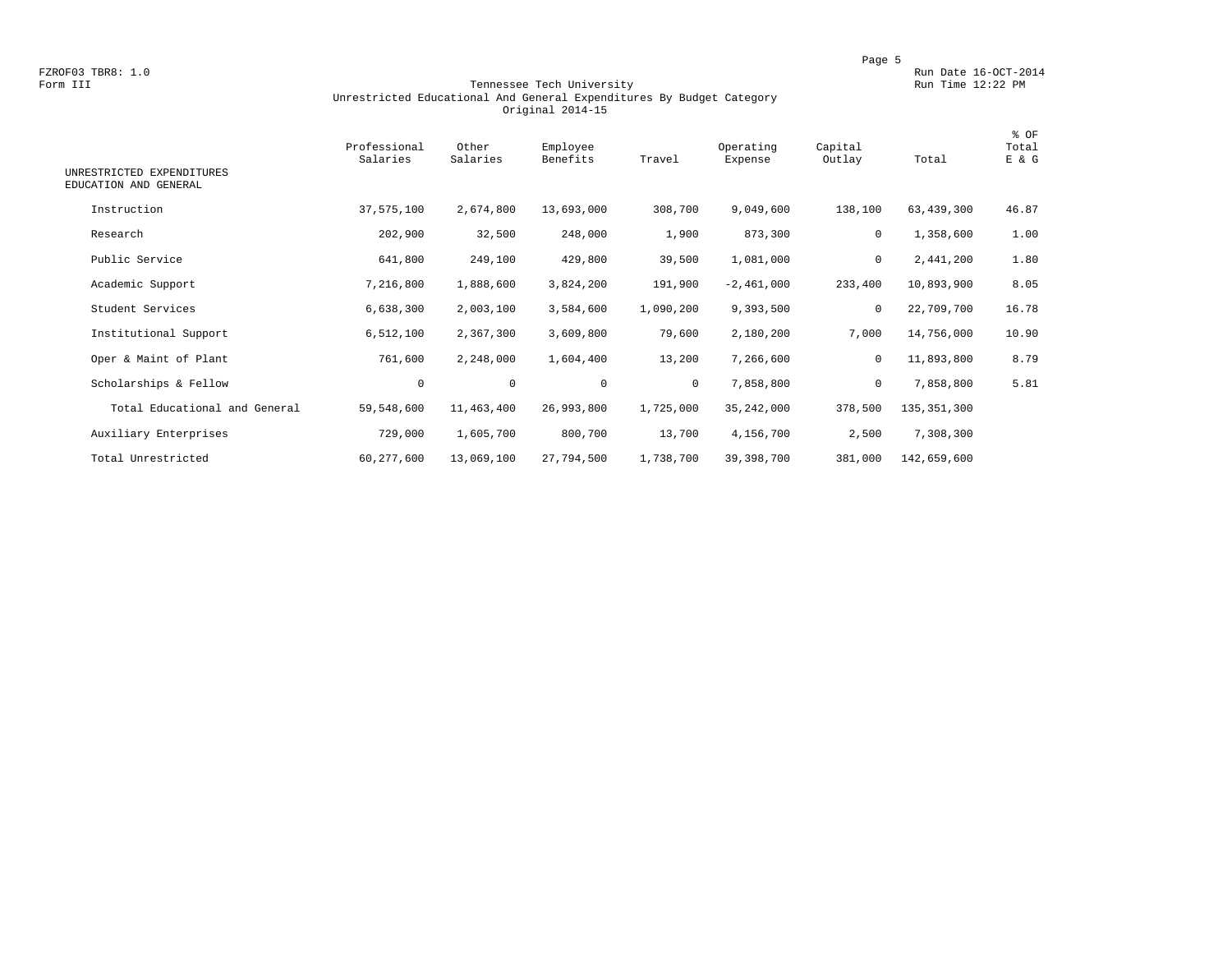FZROF03 TBR8: 1.0<br>Form III Run Date 16-OCT-2014 Run Date 16-OCT-2014 Run Date 16-OCT-2014 Run Date 12:22 PM

#### Form III Tennessee Tech University Run Time 12:22 PM Unrestricted Educational And General Expenditures By Budget Category Revised 2014-15

| UNRESTRICTED EXPENDITURES<br>EDUCATION AND GENERAL | Professional<br>Salaries | Other<br>Salaries | Employee<br>Benefits | Travel    | Operating<br>Expense | Capital<br>Outlay | Total       | % OF<br>Total<br>E & G |
|----------------------------------------------------|--------------------------|-------------------|----------------------|-----------|----------------------|-------------------|-------------|------------------------|
| Instruction                                        | 39,621,300               | 2,739,700         | 15,036,700           | 307,300   | 14,511,800           | 167,500           | 72,384,300  | 47.56                  |
| Research                                           | 277,300                  | 151,000           | 306,800              | 37,700    | 2,889,000            | 28,100            | 3,689,900   | 2.42                   |
| Public Service                                     | 724,400                  | 357,400           | 464,800              | 49,500    | 1,399,800            | 0                 | 2,995,900   | 1.97                   |
| Academic Support                                   | 7,364,200                | 1,863,900         | 3,752,500            | 269,600   | $-1,760,200$         | 264,100           | 11,754,100  | 7.72                   |
| Student Services                                   | 6,668,800                | 1,968,000         | 3,632,000            | 1,176,100 | 11,018,400           | 0                 | 24,463,300  | 16.07                  |
| Institutional Support                              | 6,610,500                | 2,388,000         | 3,700,700            | 145,400   | 2,363,800            | 7,000             | 15,215,400  | 10.00                  |
| Oper & Maint of Plant                              | 819,400                  | 2,271,100         | 1,651,700            | 14,400    | 8,407,600            | 31,200            | 13,195,400  | 8.67                   |
| Scholarships & Fellow                              | $\mathbf 0$              | $\mathbf 0$       | $\mathbf 0$          | $\circ$   | 8,505,100            | $\mathbf 0$       | 8,505,100   | 5.59                   |
| Total Educational and General                      | 62,085,900               | 11,739,100        | 28,545,200           | 2,000,000 | 47,335,300           | 497,900           | 152,203,400 |                        |
| Auxiliary Enterprises                              | 706,500                  | 1,623,700         | 800,700              | 13,700    | 4,466,800            | 2,500             | 7,613,900   |                        |
| Total Unrestricted                                 | 62,792,400               | 13,362,800        | 29,345,900           | 2,013,700 | 51,802,100           | 500,400           | 159,817,300 |                        |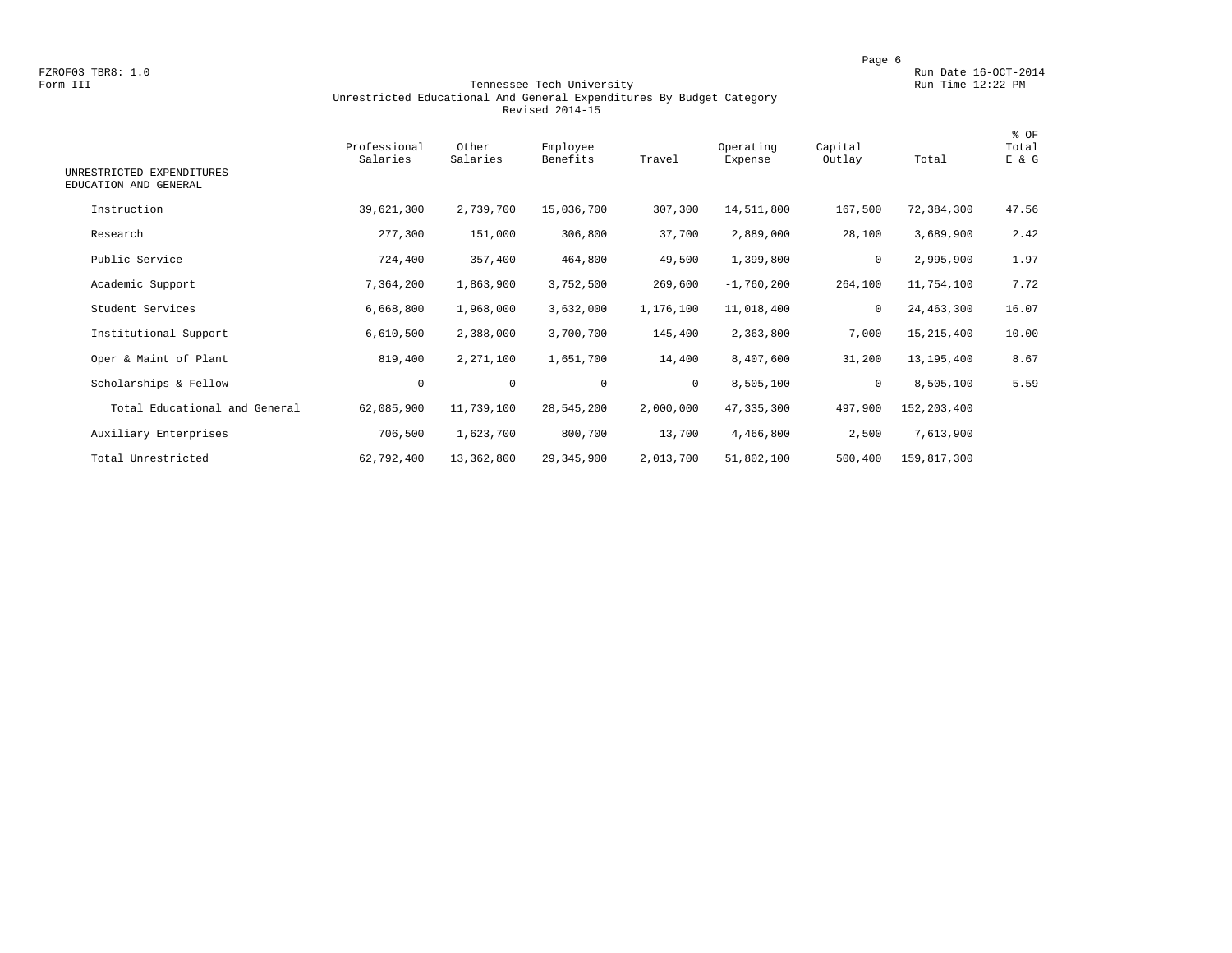# Form IV Tennessee Tech University Run Time 12:29 PM Detail Of Transfers October Budget 2014-15

|                                     | Actual<br>$2013 - 14$ | July<br>$2014 - 15$ | October<br>$2014 - 15$ |
|-------------------------------------|-----------------------|---------------------|------------------------|
| Educational And General             |                       |                     |                        |
| Mandatory Transfers                 |                       |                     |                        |
| Retirement of Indebtedness:         |                       |                     |                        |
| ROI Energy Performance Contract     | 311,655               | 315,770             | 315,770                |
| ROI Performance Contr Order 2       | 200,233               | 203,000             | 203,000                |
| Loan Fund Matching-NDSL             |                       |                     |                        |
| Renewals and Replacements:          |                       |                     |                        |
| Total E&G Mandatory Transfers       | 511,888               | 518,770             | 518,770                |
| Non-Mandatory Transfers To (From)   |                       |                     |                        |
| Unexpended Plant Funds:             |                       |                     |                        |
| Transf to Un Ex Plant Extra Maint   | 90,000                | 90,000              | 90,000                 |
| Transf to Un Ex Plant Parkg Paving  | 214,800               | 214,800             | 214,800                |
| Trf to Un Ex Plt Extra Maint Local  | 60,000                | 60,000              | 60,000                 |
| Trf to Un Ex Plt West Prop Purchase | $\Omega$              | 1,496,630           | 1,496,630              |
| Trf to Un Ex Plt Var Acad Bldg      | 4,831,000             | 841,000             | 841,000                |
| Trf to Un Ex Plt Facilities Develop | 1,013,069             | 1,041,000           | 1,051,000              |
| Trf to Un Ex Plt Hooper Eblen Seatg | $\Omega$              | 2,240,000           | 2,240,000              |
| Trf to Un Ex Plt Hooper Eblen Boilr | $\mathbf 0$           | 1,750,000           | 1,750,000              |
| Trf to Un Ex Plt Acad Strat Initiat | $\Omega$              | $\Omega$            | 2,105,479              |
| Renewals and Replacements:          |                       |                     |                        |
| Transfers to RR Computer Ctr        | 300,000               | 300,000             | 300,000                |
| Transfers to RR Motor Pool          | 24,912                | 0                   | $\overline{0}$         |
| Transfers to RR Printing            | 91,515                | $\mathbf 0$         | $\overline{0}$         |
| Transfers to RR MP Athletics        | 2,834                 | 2,000               | 2,000                  |
| Transfers to RR MP Ext Educ         | $\Omega$              | 1,000               | 1,000                  |
| Transfers to RR MP Arts n Sci       | 13,430                | 10,000              | 10,000                 |
| Transfers to RR MP Water Ctr        | 4,646                 | 12,000              | 12,000                 |
| Transfers to RR Reserves            | 1,500,000             | 1,175,600           | 1,175,600              |
| Transfers to RR Athletic Fund       | 384,207               | 104,260             | 18,999                 |
| Transfers to RR Craft Ctr E&G       | 74,927                | $\Omega$            | 19,250                 |
| Transfers to RR Com Equipment Repl  | 77,110                | 77,110              | 77,110                 |
| Transfers to RR University Police   | 40,274                | $\Omega$            | $\mathbf 0$            |
| Transfers to RR Electronic Updates  | 350,000               | 350,000             | 350,000                |
| Transfers to RR MP Engineering      | 249                   | 0                   | $\mathbf 0$            |
| Transfers to RR Environment         | 11,700                | $\Omega$            | $\Omega$               |
| Other:                              |                       |                     |                        |
| Transfers to ROI Fitness Center     | 268,095               | 2,260,050           | 1,280,760              |
| Transfers to ROI Univ Center        | 103,114               | 102,700             | 104,040                |
| Transfers to ROI Eblen Center       | 226,850               | 225,950             | 228,900                |
| Total E&G Non-Mandatory Transfers   | 9,682,732             | 12,354,100          | 13,428,568             |
| Total Educational And General       | 10,194,620            | 12,872,870          | 13,947,338             |

Retirement of Indebtedness: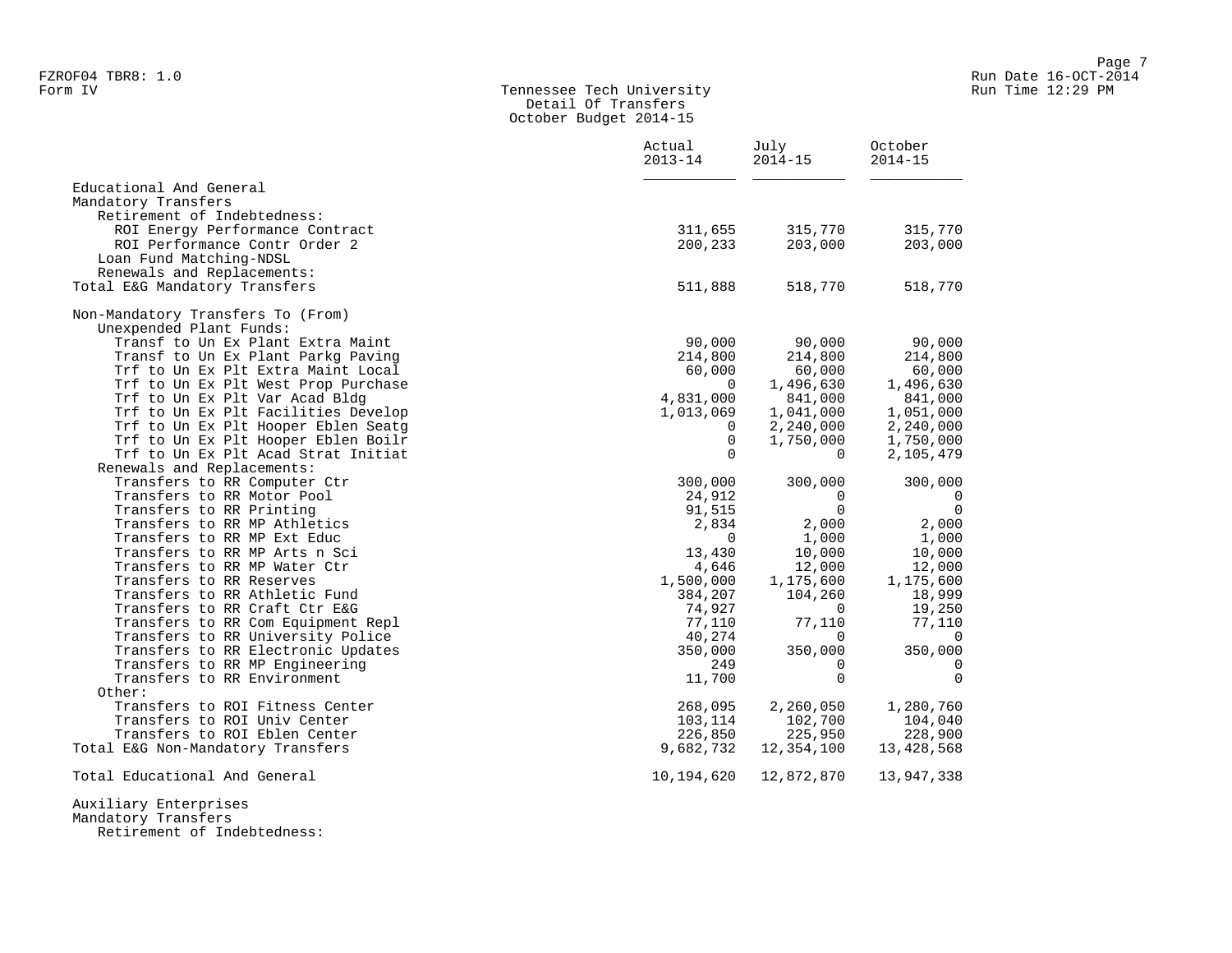# Form IV Tennessee Tech University Run Time 12:29 PM Detail Of Transfers October Budget 2014-15

|                                         | Actual<br>$2013 - 14$ | July<br>$2014 - 15$ | October<br>$2014 - 15$ |
|-----------------------------------------|-----------------------|---------------------|------------------------|
| ROI Dorms 10TH D 2012C 914 (2004B)      | 342,147               | 347,830             | 347,830                |
| ROI Dorms 10TH Dixie 2005A 914 Bd       | 164,987               | 166,160             | 166,160                |
| ROI R H Rep 2007C 914 Bd                | 186,172               | 186,170             | 186,170                |
| ROI New Dorm 2010 917                   | 1,835,455             | 1,884,950           | 1,884,950              |
| ROI TV Apts 2012A 920                   | 461,790               | 461,300             | 461,300                |
| ROI TV Apts Renov PH2 P921              | 133,150               | 466,210             | 466,210                |
| ROI Warf Ellington P922                 |                       | 11,818 16,000       | 16,000                 |
| ROI Jobe Murphy RH P924                 |                       | 3,265 3,000         | 3,000                  |
| ROI TV Ph 3 P923                        | 3,673                 | 15,000              | 15,000                 |
| Renewals and Replacements:              |                       |                     |                        |
| Total Auxiliary Mandatory Transfers     | 3,142,457             | 3,546,620           | 3,546,620              |
| Non-Mandatory Transfers To (From)       |                       |                     |                        |
| Unexpended Plant Funds:                 |                       |                     |                        |
| Renewals and Replacements:              |                       |                     |                        |
| Transfers to RR Housing                 | 4,055,161             | 2,530,086           | 2,247,549              |
| Transfers to RR Aptments                | 188,679               | $\cap$              | - 0                    |
| Transfers to RR Bookstore               | 525,647               | 496,066             | 495,996                |
| Transfers to RR Cafeteria               | 1,813,901             | 1,663,265           | 1,661,486              |
| Transfers to RR Vending                 | 89,029                | 76,460              | 75,860                 |
| Transfers to RR Post Office             | 138,170               | 123,276             | 125,314                |
| Transfers to RR Fitness Center          | 149,034               | 192,023             | 181,733                |
| Transfers to RR CC Housing              | 45,169                | 39,212              | 36,832                 |
| Other:                                  |                       |                     |                        |
| Total Auxiliary Non-Mandatory Transfers | 7,004,790             | 5,120,388           | 4,824,770              |
| Total Auxiliary Enterprises             | 10,147,247            | 8,667,008           | 8,371,390              |
| Total Transfers                         | 20,341,867            | 21,539,878          | 22, 318, 728           |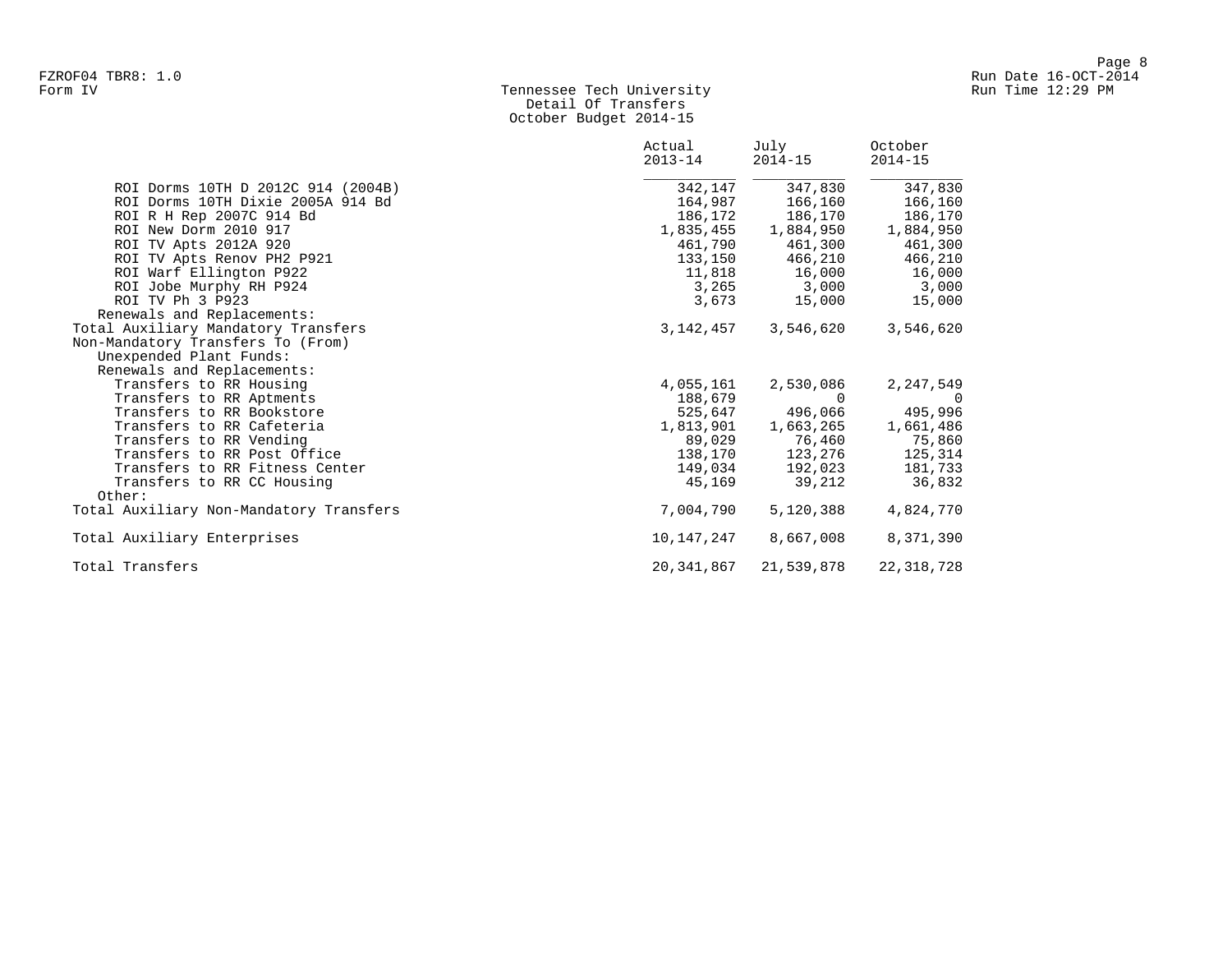Page 9 FZROF05 TBR8: 1.0 Run Date 16-OCT-2014

#### Form V Tennessee Tech University Run Time 12:40 PM Unrestricted Expenditures And Transfers By Major Functional Area And Account For Fiscal Year Actual 2013-14

|                                           |              |                | Public      | Academic     | Student      | Inst.       | Operation &  | Scholar/     | Total          |              |               |
|-------------------------------------------|--------------|----------------|-------------|--------------|--------------|-------------|--------------|--------------|----------------|--------------|---------------|
|                                           | Instruction  | Research       | Service     | Support      | Services     | Support     | Maintenance  | Fellowships  | $E$ & $G$      | Auxiliary    | Total         |
| Salaries                                  |              |                |             |              |              |             |              |              |                |              |               |
| Administrative/Professional               | 83,197       | $\mathbf 0$    | $\Omega$    | 1,650,353    | 295,687      | 2,334,080   | 111,244      | $\Omega$     | 4, 474, 561    | 164          | 4, 474, 725   |
| Academic                                  | 33,878,028   | 256,167        | 134,018     | 748,492      | 5,407        | 92,395      | $\mathbb O$  | $\Omega$     | 35, 114, 507   | $\mathbf 0$  | 35, 114, 507  |
| Supporting                                | 2,312,199    | 46,420         | 212,622     | 1,691,162    | 1,712,834    | 2,117,271   | 1,932,632    | $\Omega$     | 10,025,140     | 896,515      | 10,921,655    |
| Students                                  | 839,180      | 122,509        | 114,149     | 201,899      | 302,013      | 89,372      | 26,334       | $\Omega$     | 1,695,456      | 633,517      | 2,328,973     |
| Professional                              | 2,091,728    | 28,002         | 461,252     | 3,905,436    | 4,962,184    | 3,161,700   | 497,272      | $\Omega$     | 15, 107, 574   | 641,329      | 15,748,903    |
| Total Salaries                            | 39, 204, 332 | 453,098        | 922,041     | 8,197,342    | 7,278,125    | 7,794,818   | 2,567,482    | $\Omega$     | 66, 417, 238   | 2,171,525    | 68,588,763    |
| Employee Benefits                         |              |                |             |              |              |             |              |              |                |              |               |
| FICA                                      | 2,659,889    | 29,625         | 60,249      | 563,723      | 496,827      | 538,034     | 180,586      | $\Omega$     | 4,528,933      | 118,050      | 4,646,983     |
| Retirement                                | 4,034,650    | 40,379         | 90,617      | 960,163      | 794,659      | 962,935     | 355,457      | $\Omega$     | 7,238,860      | 197,538      | 7,436,398     |
| Insurance                                 | 5, 139, 261  | 38,756         | 137,993     | 1,333,452    | 1,320,808    | 1,339,906   | 734,962      | $\Omega$     | 10,045,138     | 369,630      | 10, 414, 768  |
| Unemployment Compensation                 | 13,781       | $\mathbf 0$    | $\mathbf 0$ | 7,150        | $\mathbf 0$  | 6,875       | 7,663        | $\Omega$     | 35,469         | $\circ$      | 35,469        |
| Other                                     | 2,088,322    | 49,075         | 73,313      | 237,062      | 360,704      | 282,148     | 95,948       | $\Omega$     | 3,186,572      | 32,928       | 3,219,500     |
| Total Benefits                            | 13,935,903   | 157,835        | 362,172     | 3,101,550    | 2,972,998    | 3,129,898   | 1,374,616    | $\Omega$     | 25,034,972     | 718,146      | 25, 753, 118  |
| Total Personal Serv.                      | 53, 140, 235 | 610,933        | 1,284,213   | 11,298,892   | 10, 251, 123 | 10,924,716  | 3,942,098    | $\Omega$     | 91, 452, 210   | 2,889,671    | 94, 341, 881  |
| Other                                     |              |                |             |              |              |             |              |              |                |              |               |
| Travel                                    | 485,343      | 168,228        | 47,163      | 280,481      | 1,578,258    | 202,560     | 5,898        | $\Omega$     | 2,767,931      | 14,195       | 2,782,126     |
| Printing, Duplicating, Film<br>Processing | 52,880       | 7,065          | 20,233      | 45,815       | 223,649      | $-187,636$  | 552          | $\Omega$     | 162,558        | 10,767       | 173,325       |
| Utilities & Fuel                          | $\mathbf 0$  | $\mathbf 0$    | 1,311       | 24,289       | $^{\circ}$   | $\circ$     | 5,564,288    | $\Omega$     | 5,589,888      | $^{\circ}$   | 5,589,888     |
| Communications & Shipping                 | 156,147      | 6,359          | 12,974      | 226,898      | 182,207      | $-431, 135$ | 18,121       | $\mathbf 0$  | 171,571        | 493,915      | 665,486       |
| Cost                                      |              |                |             |              |              |             |              |              |                |              |               |
| Maintenance/Repairs                       | 49,870       | 12,224         | 17,328      | 110,856      | 95,302       | 85,911      | 2,741,413    | $\Omega$     | 3,112,904      | 456,479      | 3,569,383     |
| Professional/Admin.                       | 1,301,304    | 64,726         | 192,062     | 1,903,074    | 1,330,753    | 1,714,761   | 312,469      | $\Omega$     | 6,819,149      | 175,246      | 6,994,395     |
| Services                                  |              |                |             |              |              |             |              |              |                |              |               |
| Supplies                                  | 1,738,708    | 411,672        | 210,514     | 800,484      | 1,794,393    | 567,805     | 791,336      | $\mathbf{0}$ | 6,314,912      | 319,952      | 6,634,864     |
| Rental & Insurance                        | 369,592      | 32,241         | 13,793      | 80,381       | 209,973      | 79,639      | 364,909      | $\Omega$     | 1,150,528      | 305,732      | 1,456,260     |
| Motor Vehicle Operation                   | 1,431        | 921            | 8,061       | 50,018       | 51,151       | 36,768      | 52,284       | $\Omega$     | 200,634        | 4,897        | 205,531       |
| Grants & Subsidies                        | $\mathbf 0$  | 254            | $\Omega$    | 1,123        | 1,640        | 2,117       | 9,220        | $\Omega$     | 14,354         | 600          | 14,954        |
| Other Services & Expenses                 | 66,380       | $\Omega$       | 11,266      | $^{\circ}$   | 70,250       | 598,135     | $-815$       | $\Omega$     | 745,216        | 54,965       | 800,181       |
| Stores for Resale                         | $\mathbf 0$  | $\Omega$       | $\Omega$    | 0            | $\mathbf 0$  | $^{\circ}$  | $\circ$      | $\Omega$     | $\overline{0}$ | 72,332       | 72,332        |
| Equipment                                 | 136,093      | 190,604        | $\mathbf 0$ | 182,005      | 6,581        | $\circ$     | 225,612      | $\Omega$     | 740,895        | 5,267        | 746,162       |
| Dept Revenue & Service                    | 3,399,233    | 229,241        | 574,047     | $-4,815,511$ | 466,157      | 167,551     | $-1,763,440$ | $\Omega$     | $-1, 742, 722$ | 2,191,345    | 448,623       |
| Charges                                   |              |                |             |              |              |             |              |              |                |              |               |
| Library Holdings & Bindings               | 77,920       | $\mathbf 0$    | $\mathbf 0$ | 187,710      | $\mathbf{0}$ | $\circ$     | $\mathbb O$  | $\mathbf{0}$ | 265,630        | $^{\circ}$   | 265,630       |
| Scholarships                              | 380,285      | $\circ$        | $\mathbf 0$ | 73,914       | 4,743,148    | $\mathbf 0$ | $\mathbf 0$  | 6,454,449    | 11,651,796     | 47,940       | 11,699,736    |
| Total Other                               | 8,215,186    | 1,123,535      | 1,108,752   | $-848, 463$  | 10,753,462   | 2,836,476   | 8,321,847    | 6,454,449    | 37,965,244     | 4, 153, 632  | 42, 118, 876  |
| Total E & G                               | 61, 355, 421 | 1,734,468      | 2,392,965   | 10,450,429   | 21,004,585   | 13,761,192  | 12, 263, 945 | 6,454,449    | 129, 417, 454  | 7,043,303    | 136, 460, 757 |
| Transfers & Debt Serv.                    | $\mathbf 0$  | $\overline{0}$ | $\Omega$    | $^{\circ}$   | $\Omega$     | $\Omega$    | $^{\circ}$   | $\Omega$     | 10,194,620     | 10, 147, 247 | 20, 341, 867  |
| Grand Total                               | 61, 355, 421 | 1,734,468      | 2,392,965   | 10,450,429   | 21,004,585   | 13,761,192  | 12, 263, 945 | 6,454,449    | 139,612,074    | 17,190,550   | 156,802,624   |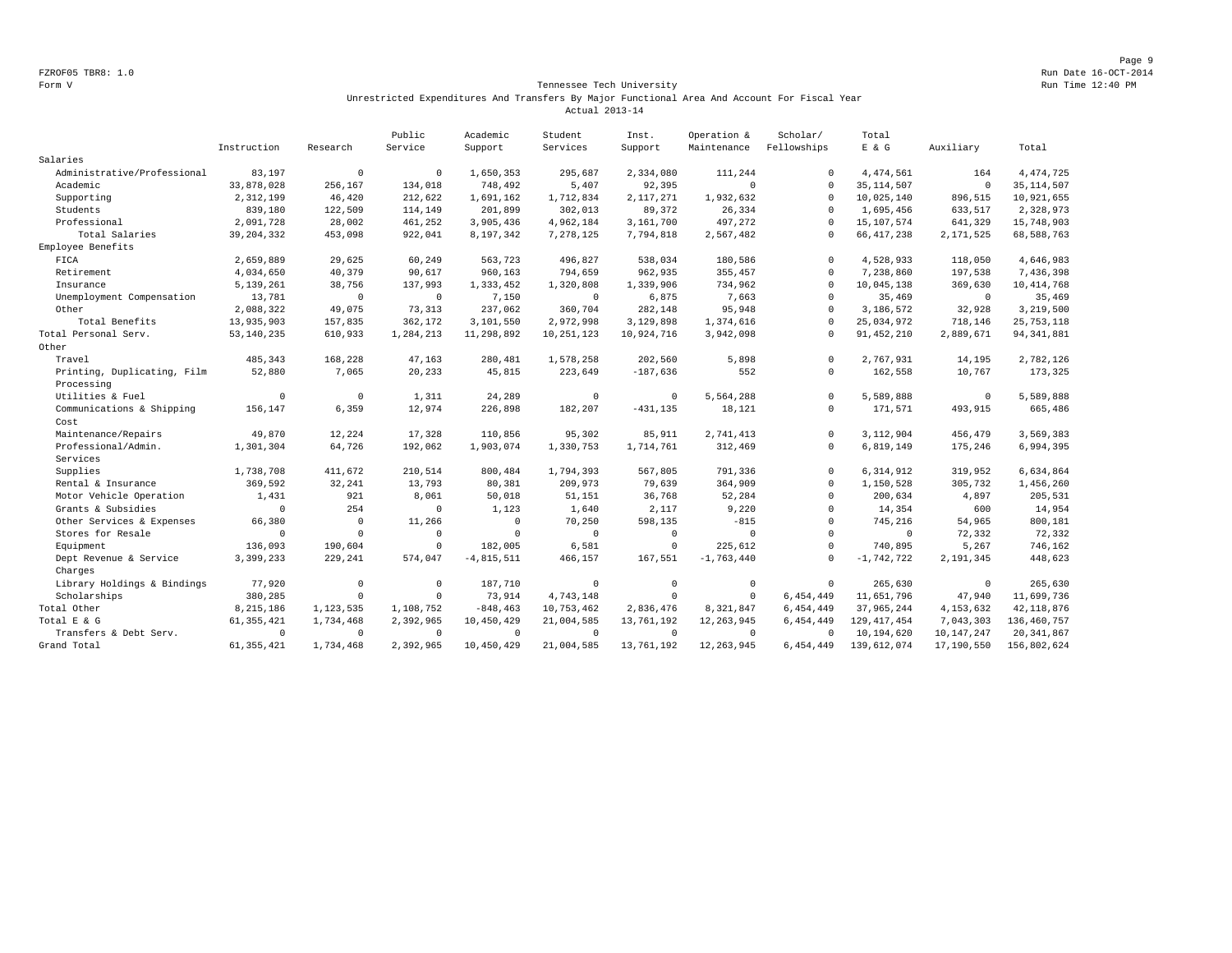#### Form V Tennessee Tech University Run Time 12:40 PM Unrestricted Expenditures And Transfers By Major Functional Area And Account For Fiscal Year Original 2014-15

|                             |              |            | Public    | Academic       | Student        | Inst.          | Operation &    | Scholar/    | Total         |              |                |
|-----------------------------|--------------|------------|-----------|----------------|----------------|----------------|----------------|-------------|---------------|--------------|----------------|
|                             | Instruction  | Research   | Service   | Support        | Services       | Support        | Maintenance    | Fellowships | E & G         | Auxiliary    | Total          |
| Salaries                    |              |            |           |                |                |                |                |             |               |              |                |
| Administrative/Professional | 148,459      | $^{\circ}$ | $\Omega$  | 1,696,092      | 295,888        | 2,482,839      | 109,544        |             | 4,732,822     | $\mathbf 0$  | 4,732,822      |
| Academic                    | 35,050,298   | 132,733    | 119,861   | 829,973        | $\circ$        | 152,400        | $^{\circ}$     | $\Omega$    | 36, 285, 265  | 4,000        | 36, 289, 265   |
| Supporting                  | 2,218,519    | 32,091     | 210,273   | 1,790,157      | 1,772,140      | 2,317,406      | 2,231,257      | $\Omega$    | 10,571,843    | 925,134      | 11,496,977     |
| Students                    | 456,330      | 390        | 38,860    | 98,470         | 230,950        | 49,860         | 16,770         |             | 891,630       | 680,600      | 1,572,230      |
| Professional                | 2,376,301    | 70,165     | 521,929   | 4,690,759      | 6,342,439      | 3,876,908      | 652,076        | $\cap$      | 18,530,577    | 725,032      | 19,255,609     |
| Total Salaries              | 40,249,907   | 235,379    | 890,923   | 9,105,451      | 8,641,417      | 8,879,413      | 3,009,647      | $\mathbf 0$ | 71,012,137    | 2,334,766    | 73, 346, 903   |
| Employee Benefits           |              |            |           |                |                |                |                |             |               |              |                |
| FICA                        | 2,464,733    | 44,641     | 77,358    | 688,363        | 645,234        | 649,766        | 288,784        | $\Omega$    | 4,858,879     | 144,128      | 5,003,007      |
| Retirement                  | 4,107,888    | 74,402     | 128,930   | 1,147,271      | 1,075,390      | 1,082,943      | 481,306        | $\Omega$    | 8,098,130     | 240,213      | 8,338,343      |
| Insurance                   | 5,751,043    | 104,163    | 180,503   | 1,606,180      | 1,505,545      | 1,516,120      | 673,829        | $\Omega$    | 11,337,383    | 336,298      | 11,673,681     |
| Unemployment Compensation   | 136,930      | 2,480      | 4,298     | 38,242         | 35,846         | 36,098         | 16,044         |             | 269,938       | 8,007        | 277,945        |
| Other                       | 1,232,366    | 22,321     | 38,679    | 344,181        | 322,617        | 324,883        | 144,392        | $\Omega$    | 2,429,439     | 72,064       | 2,501,503      |
| Total Benefits              | 13,692,960   | 248,007    | 429,768   | 3,824,237      | 3,584,632      | 3,609,810      | 1,604,355      |             | 26,993,769    | 800,710      | 27,794,479     |
| Total Personal Serv.        | 53,942,867   | 483,386    | 1,320,691 | 12,929,688     | 12,226,049     | 12,489,223     | 4,614,002      | $\Omega$    | 98,005,906    | 3, 135, 476  | 101, 141, 382  |
| Other                       |              |            |           |                |                |                |                |             |               |              |                |
| Travel                      | 308,740      | 1,940      | 39,520    | 191,910        | 1,090,160      | 79,570         | 13,230         | $\cap$      | 1,725,070     | 13,710       | 1,738,780      |
| Operating Expense Budget    | 4,908,740    | 621,880    | 429,560   | 2,803,145      | 3,381,219      | 3,526,810      | 3,708,744      | $\Omega$    | 19,380,098    | 1,783,506    | 21, 163, 604   |
| Capital Expenditure Budget  | 138,100      | $\Omega$   | $\Omega$  | 233,420        | $^{\circ}$     | 6,970          | $\Omega$       |             | 378,490       | 2,500        | 380,990        |
| Utilities & Fuel            | $\Omega$     | $\Omega$   |           | $\mathbf 0$    | $\overline{0}$ | $\Omega$       | 5,772,480      | $\cap$      | 5,772,480     | $\Omega$     | 5,772,480      |
| Dept Revenue & Service      | 3,705,970    | 251,380    | 651,420   | $-5, 264, 190$ | 512,970        | $-1, 372, 050$ | $-2, 214, 610$ | $\Omega$    | $-3,729,110$  | 2,373,210    | $-1, 355, 900$ |
| Charges                     |              |            |           |                |                |                |                |             |               |              |                |
| Scholarships                | 434,880      | $\circ$    | $\Omega$  | $^{\circ}$     | 5,499,340      | 25,440         | $\circ$        | 7,858,810   | 13,818,470    | $\mathbf{0}$ | 13,818,470     |
| Total Other                 | 9,496,430    | 875,200    | 1,120,500 | $-2,035,715$   | 10,483,689     | 2,266,740      | 7,279,844      | 7,858,810   | 37, 345, 498  | 4,172,926    | 41,518,424     |
| Total E & G                 | 63, 439, 297 | 1,358,586  | 2,441,191 | 10,893,973     | 22,709,738     | 14,755,963     | 11,893,846     | 7,858,810   | 135, 351, 404 | 7,308,402    | 142,659,806    |
| Transfers & Debt Serv.      | $^{\circ}$   | $^{\circ}$ | $\Omega$  | $\mathbf 0$    | $\overline{0}$ | $\Omega$       | $^{\circ}$     | $\Omega$    | 12,872,870    | 8,667,008    | 21,539,878     |
| Grand Total                 | 63, 439, 297 | 1,358,586  | 2,441,191 | 10,893,973     | 22,709,738     | 14,755,963     | 11,893,846     | 7,858,810   | 148, 224, 274 | 15,975,410   | 164, 199, 684  |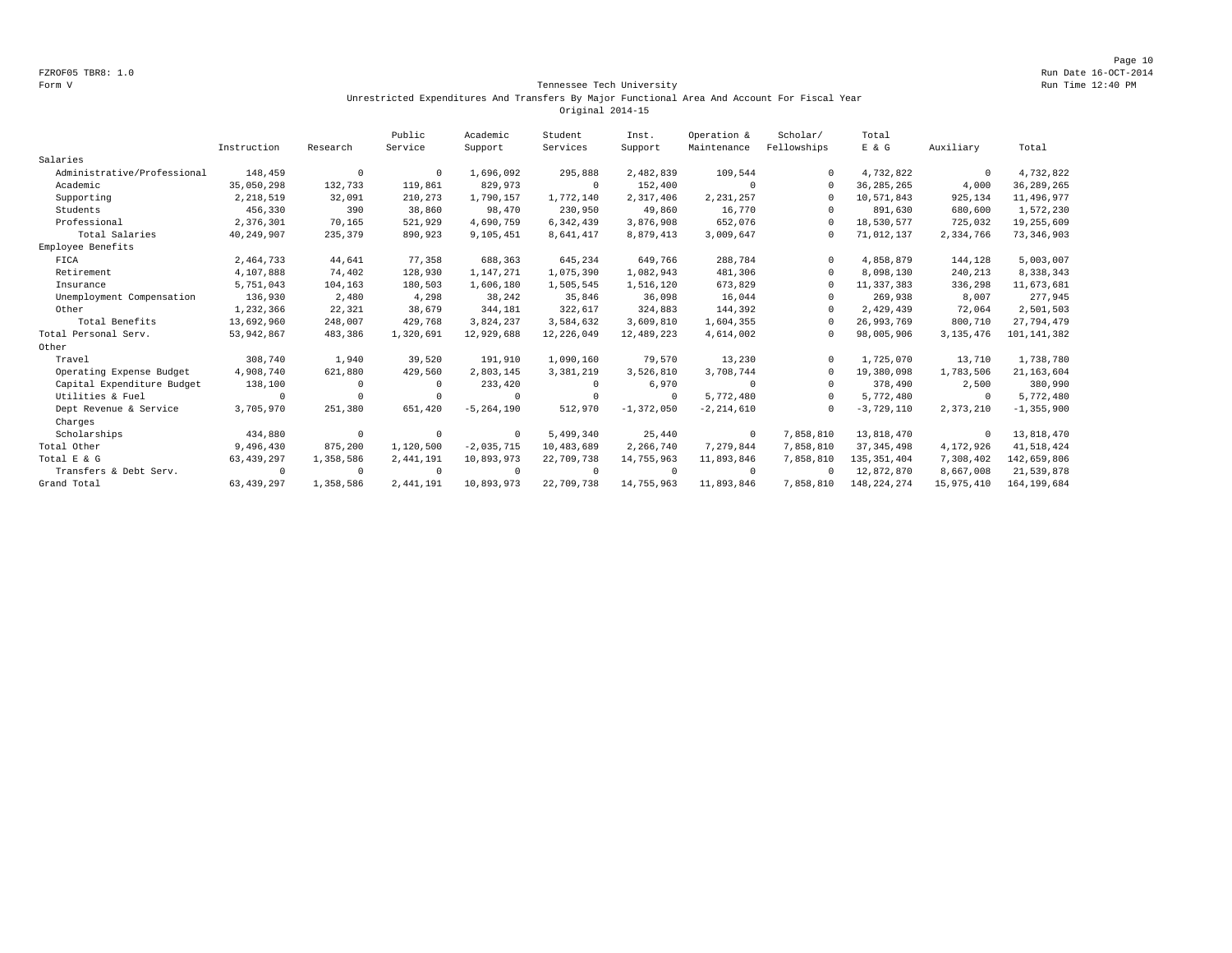#### Form V Tennessee Tech University Run Time 12:40 PM Unrestricted Expenditures And Transfers By Major Functional Area And Account For Fiscal Year Revised 2014-15

|                             |              |            | Public    | Academic       | Student      | Inst.          | Operation &    | Scholar/    | Total         |             |                |
|-----------------------------|--------------|------------|-----------|----------------|--------------|----------------|----------------|-------------|---------------|-------------|----------------|
|                             | Instruction  | Research   | Service   | Support        | Services     | Support        | Maintenance    | Fellowships | E & G         | Auxiliary   | Total          |
| Salaries                    |              |            |           |                |              |                |                |             |               |             |                |
| Administrative/Professional | 149,014      | 125,000    | 27,000    | 1,704,068      | 413,832      | 2,402,802      | 110,090        | $\Omega$    | 4,931,806     | $\mathbf 0$ | 4,931,806      |
| Academic                    | 37, 149, 051 | 134,299    | 122,415   | 811, 315       | $^{\circ}$   | 158,114        | $\Omega$       | $\Omega$    | 38, 375, 194  | 4,000       | 38, 379, 194   |
| Supporting                  | 2,270,206    | 84,408     | 296,135   | 1,755,381      | 1,734,663    | 2,336,172      | 2,244,858      | $\Omega$    | 10,721,823    | 943,128     | 11,664,951     |
| Students                    | 469,530      | 66,558     | 61,314    | 108,470        | 233,350      | 51,860         | 26,195         | $\Omega$    | 1,017,277     | 680,600     | 1,697,877      |
| Professional                | 2,323,226    | 17,994     | 575,025   | 4,848,785      | 6,254,969    | 4,049,617      | 709,288        | $\Omega$    | 18,778,904    | 702,536     | 19,481,440     |
| Total Salaries              | 42,361,027   | 428,259    | 1,081,889 | 9,228,019      | 8,636,814    | 8,998,565      | 3,090,431      | 0           | 73,825,004    | 2,330,264   | 76, 155, 268   |
| Employee Benefits           |              |            |           |                |              |                |                |             |               |             |                |
| FICA                        | 2,706,607    | 55,231     | 83,662    | 675,448        | 653,762      | 666,120        | 297,312        | $\Omega$    | 5, 138, 142   | 144,128     | 5,282,270      |
| Retirement                  | 4,511,011    | 92,051     | 139,436   | 1,125,746      | 1,089,604    | 1,110,200      | 495,520        | $\Omega$    | 8,563,568     | 240,213     | 8,803,781      |
| Insurance                   | 6, 315, 416  | 128,872    | 195,211   | 1,576,045      | 1,525,445    | 1,554,280      | 693,728        | $\Omega$    | 11,988,997    | 336,298     | 12, 325, 295   |
| Unemployment Compensation   | 150,367      | 3,068      | 4,648     | 37,525         | 36,320       | 37,007         | 16,517         | $\Omega$    | 285,452       | 8,007       | 293,459        |
| Other                       | 1,353,303    | 27,615     | 41,831    | 337,724        | 326,881      | 333,060        | 148,656        | $\Omega$    | 2,569,070     | 72,064      | 2,641,134      |
| Total Benefits              | 15,036,704   | 306,837    | 464,788   | 3,752,488      | 3,632,012    | 3,700,667      | 1,651,733      | $\Omega$    | 28,545,229    | 800,710     | 29, 345, 939   |
| Total Personal Serv.        | 57, 397, 731 | 735,096    | 1,546,677 | 12,980,507     | 12,268,826   | 12,699,232     | 4,742,164      | 0           | 102,370,233   | 3,130,974   | 105,501,207    |
| Other                       |              |            |           |                |              |                |                |             |               |             |                |
| Travel                      | 307,330      | 37,670     | 49,520    | 269,553        | 1,176,100    | 145,405        | 14,430         | $\Omega$    | 2,000,008     | 13,710      | 2,013,718      |
| Operating Expense Budget    | 9,325,482    | 2,566,754  | 564,605   | 5,046,779      | 4,463,498    | 3,607,291      | 4,885,206      | $\Omega$    | 30,459,615    | 2,044,516   | 32,504,131     |
| Capital Expenditure Budget  | 167,450      | 28,125     |           | 264,093        | 0            | 6,970          | 31,150         | $\Omega$    | 497,788       | 2,500       | 500,288        |
| Utilities & Fuel            | $\Omega$     | $\circ$    | $\Omega$  | $^{\circ}$     | $^{\circ}$   | $^{\circ}$     | 5,772,480      | $\Omega$    | 5,772,480     | $^{\circ}$  | 5,772,480      |
| Dept Revenue & Service      | 4,751,470    | 322,290    | 835,200   | $-6,807,000$   | 657,680      | $-1, 268, 960$ | $-2, 250, 060$ | $\Omega$    | $-3,759,380$  | 2,422,320   | $-1, 337, 060$ |
| Charges                     |              |            |           |                |              |                |                |             |               |             |                |
| Scholarships                | 434,880      | $\circ$    | $\Omega$  | $^{\circ}$     | 5,897,240    | 25,440         | $\mathbf 0$    | 8,505,088   | 14,862,648    | $^{\circ}$  | 14,862,648     |
| Total Other                 | 14,986,612   | 2,954,839  | 1,449,325 | $-1, 226, 575$ | 12, 194, 518 | 2,516,146      | 8,453,206      | 8,505,088   | 49,833,159    | 4,483,046   | 54, 316, 205   |
| Total E & G                 | 72,384,343   | 3,689,935  | 2,996,002 | 11,753,932     | 24, 463, 344 | 15, 215, 378   | 13, 195, 370   | 8,505,088   | 152, 203, 392 | 7,614,020   | 159,817,412    |
| Transfers & Debt Serv.      | $\Omega$     | $^{\circ}$ |           | $^{\circ}$     | $\Omega$     | $\Omega$       | $\Omega$       | $\Omega$    | 13,947,338    | 8,371,390   | 22, 318, 728   |
| Grand Total                 | 72,384,343   | 3,689,935  | 2,996,002 | 11,753,932     | 24, 463, 344 | 15, 215, 378   | 13, 195, 370   | 8,505,088   | 166, 150, 730 | 15,985,410  | 182, 136, 140  |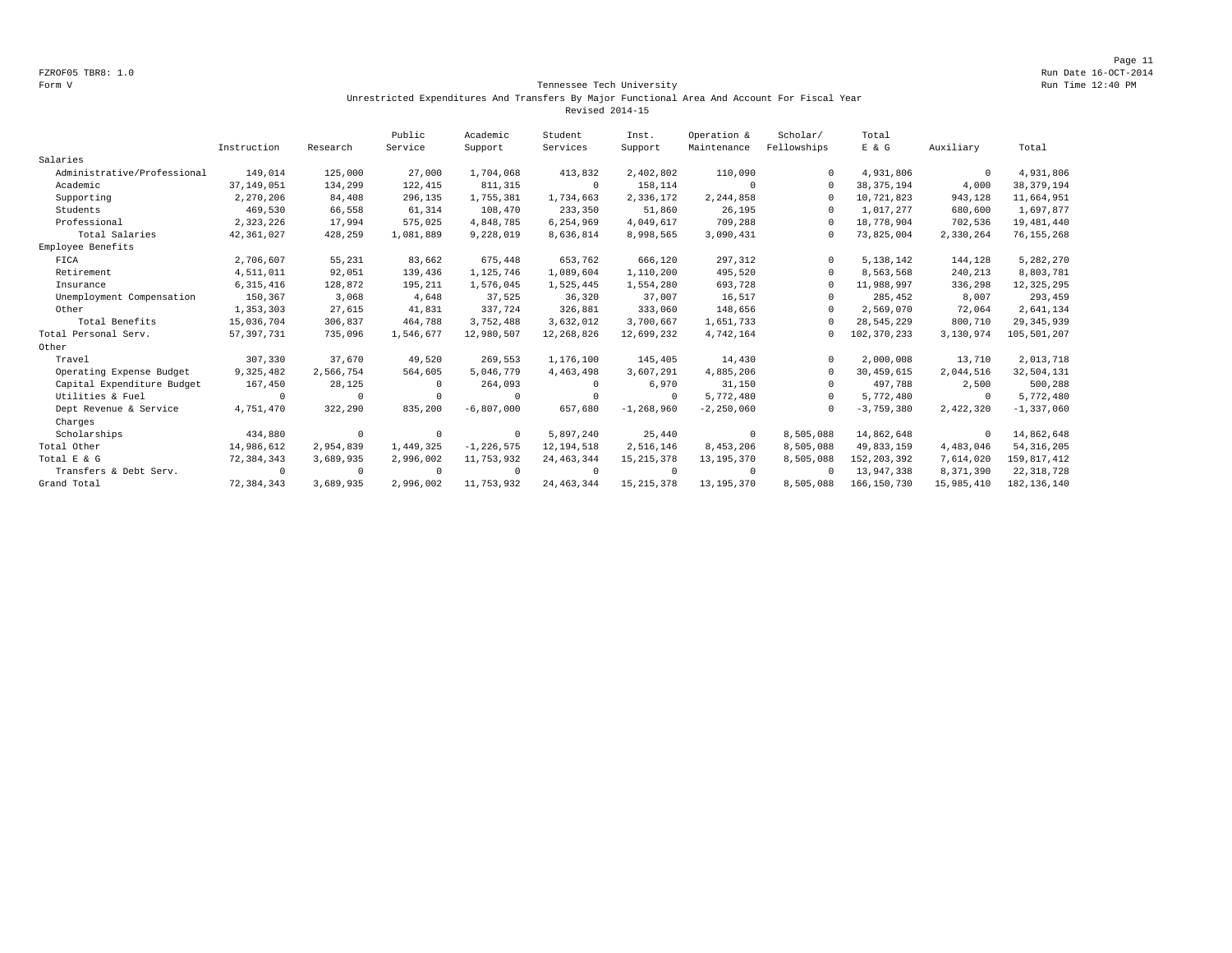|                                           | Current Fund Revenues<br>October Budget 2014-15 |                     |                               |
|-------------------------------------------|-------------------------------------------------|---------------------|-------------------------------|
|                                           | ACTUAL<br>$2013 - 14$                           | JULY<br>$2014 - 15$ | <b>OCTOBER</b><br>$2014 - 15$ |
| Education and General                     |                                                 |                     |                               |
| Tuition and Fees                          |                                                 |                     |                               |
| Mandatory Fees                            |                                                 |                     |                               |
| 5100 Maintenance Fees                     | 66,594,847                                      | 67,853,900          | 70,984,900                    |
| 5105 Out-Of-State Tuition                 | 16,019,782                                      | 15,422,500          | 17,092,500                    |
| 5110 Debt Service Fees                    | 598,058                                         | 2,588,700           | 1,613,700                     |
| General Access                            |                                                 |                     |                               |
| 51153 Gen Access Schedule Change Sum Term | 5,916                                           | $\Omega$            | $\Omega$                      |
| 51154 Gen Access UG Graduation Reg Term   | 78,721                                          | 85,000              | 86,000                        |
| 51155 Gen Access UG Graduation Sum Term   | 6,792                                           | $\Omega$            | $\Omega$                      |
| 5120 Technology Access Fee                | 2, 414, 179                                     | 2,403,800           | 2,429,400                     |
| 5125 Student Activity Fee                 | 2,284,750                                       | 2,253,800           | 2,290,100                     |
| 5131 Facilities Fee                       | 1,013,069                                       | 1,041,000           | 1,051,000                     |
| 5132 Sustainable Campus Fee               | 158,505                                         | 158,500             | 159,500                       |
| 5133 International Fee                    | 299,869                                         | 298,500             | 301,600                       |
|                                           |                                                 |                     |                               |
| Total Mandatory Fees                      | 89, 474, 488                                    | 92,105,700          | 96,008,700                    |
| Non-Mandatory Fees                        |                                                 |                     |                               |
| 5160 CEU Student Fees                     | 163,079                                         | 153,500             | 148,500                       |
| 5170 Application Fees                     | 248,325                                         | 252,500             | 232,500                       |
| 5175 Late Registration Fees               | 65,900                                          | 76,000              | 81,000                        |
| 5150 Institution On-Line Course Fee       | 312,383                                         | 319,000             | 320,000                       |
| 5155 RODP Fee                             | 639,363                                         | 640,000             | 640,000                       |
| Specialized Academic Course Fee           |                                                 |                     |                               |
| 51650 SACFee Engineering Regr Term        | 998,003                                         | 1,365,000           | 1,534,000                     |
| 51651 SACFee Engineering Summ Term        | 42,831                                          | 0                   | $\Omega$                      |
| 51652 SACFee Business Regr Term           | 603,164                                         | 652,900             | 678,400                       |
| 51653 SACFee Business Summ Term           | 55,131                                          | 0                   |                               |
| 51654 SACFee Nursing Regr Term            | 173,820                                         | 264,500             | 272,500                       |
| 51655 SACFee Nursing Summ Term            | 7,767                                           | $\Omega$            | $\Omega$                      |
| 51656 SACFee Nursing Regr Term RODP       | 49,830                                          | $\mathbf 0$         | 0                             |
| 51657 SACFee Nursing Summ Term RODP       | 13,304                                          | $\Omega$            | $\Omega$                      |
| 51658 SACFee Education Regr Term          | 469,138                                         | 490,000             | 457,000                       |
| 51659 SACFee Education Summ Term          | 11,671                                          | $\Omega$            | $\Omega$                      |
| 51800 Laboratory Materials Fees           | 8,570                                           | 8,800               | 8,800                         |
| 51801 Music Private Lesson Fees           | 135,819                                         | 137,500             | 124,500                       |
| 51802 Craft Ctr Studio Fees Regr Term     | 86,239                                          | 87,700              | 87,700                        |
| 51803 Craft Ctr Studio Fees Summer Term   | 1,035                                           | $\Omega$            | $\Omega$                      |
| 51804 Craft Ctr Workshop Fees             | 52,199                                          | 50,000              | 50,000                        |
| 51807 Credit By Examination               | 1,480                                           | 700                 | 700                           |
| 51808 Return Check Fines                  | 4,230                                           | 4,500               | 4,000                         |
| 51810 Laboratory Breakage                 | 3,088                                           | 2,800               | 2,800                         |
| 51814 Examination and Tesing Nursing      | 25,400                                          | 27,000              | 27,000                        |
| 51816 Thesis Binding                      | 1,411                                           | 2,000               | 2,000                         |

Tennessee Tech University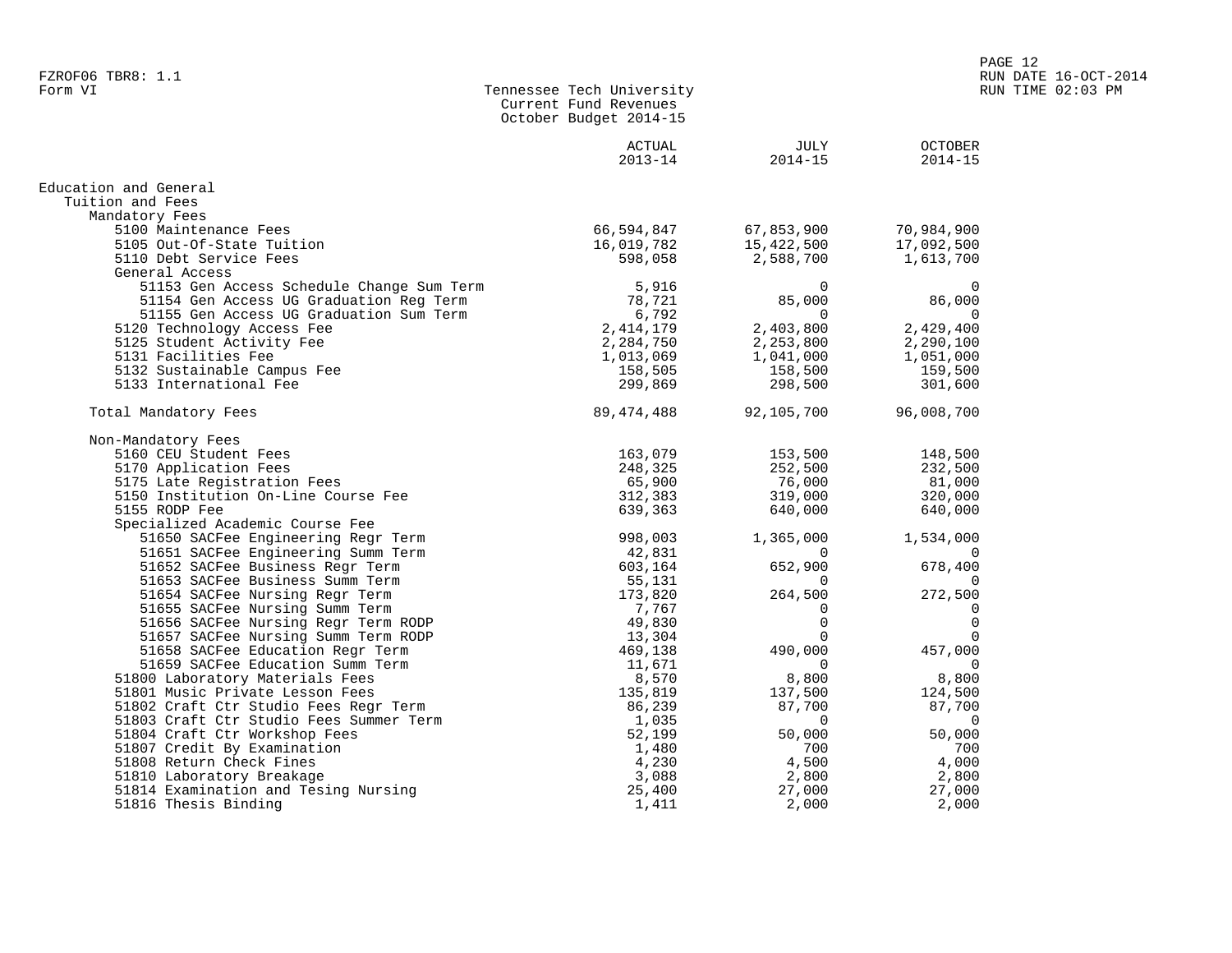|                                                                      | October Budget 2014-15 |                     |                               |
|----------------------------------------------------------------------|------------------------|---------------------|-------------------------------|
|                                                                      | ACTUAL<br>$2013 - 14$  | JULY<br>$2014 - 15$ | <b>OCTOBER</b><br>$2014 - 15$ |
| 51818 Library Fines                                                  | 11,895                 | 7,200               | 7,200                         |
| 51819 LRC Library Fines                                              | 1,141                  | 1,000               | 1,000                         |
| 51820 Transcription Fees                                             | 70                     | $\Omega$            | $\Omega$                      |
| 51822 DMBA Module Fee<br>51823 Eagle Card Replacement Fees           | 34,825<br>15,894       | 66,000<br>14,500    | 10,000<br>14,500              |
| 51825 Laboratory Materials Fees Summer                               | $-115$                 | $\Omega$            | $\Omega$                      |
| 51826 Alternative Del Fee Acad Yr Undrgrd                            | 220,031                | 329,700             | 284,200                       |
| 51827 Alternative Del Fee Acad Yr Grad                               | 59,655                 | 0                   | 0                             |
| 51828 Alternative Del Fee Sum Undrgrd                                | 33,140                 | $\Omega$            | $\mathbf 0$                   |
| 51829 Alternative Del Fee Sum Grad                                   | 19,173                 | $\Omega$            | $\mathbf 0$                   |
| 51832 Recital Fees                                                   | 1,575                  | $\Omega$            | $\Omega$                      |
| 51833 NCLEX                                                          | 2,350                  | 1,800               | 1,800                         |
| 51834 Art Course Fee                                                 | 7,760                  | 7,760               | 7,760                         |
| 51835 Figure Studies - Modeling                                      | 840                    | $\Omega$            | 0                             |
| 51900 Sales Tax Transmitted                                          | $-1,814$               | $\Omega$            | $\Omega$                      |
| Total Non-Mandatory Fees                                             | 4,579,600              | 4,962,360           | 4,997,860                     |
| Total Tuition & Fees                                                 | 94,054,088             | 97,068,060          | 101,006,560                   |
| 52000 State Appropriations                                           | 39,080,184             | 37,752,700          | 37,763,400                    |
| 5300 Federal Grants and Contracts                                    | 831,150                | 872,770             | 872,770                       |
| 5400 State Grants & Contracts                                        | 47,617                 | 59,400              | 59,400                        |
| 5500 Local Grants & Contracts                                        | 110                    | 3,200               | 3,200                         |
| 5600 Private Grants & Contracts                                      | 42,139                 | 39,100              | 39,100                        |
| 5700 Private Gifts                                                   | 138                    | $\Omega$            | $\Omega$                      |
| Sales & Services of Educ. Activities                                 |                        |                     |                               |
| 5810 Child Care Centers - Educational                                | 291,519                | 293,040             | 393,040                       |
| 58361 Extramurals                                                    | $\Omega$               | 820                 | 820                           |
| 58362 Band Camps                                                     | 34,078                 | 53,330              | 53,330                        |
| 58364 Livestock Dairy Beef Cattle                                    | 297,687                | 325,050             | 325,050                       |
| 58365 Livestock Dairy Sheep                                          | 3,409                  | 6,900               | 6,900                         |
| 58366 Livestock Dairy Hogs                                           | 30,503                 | 13,870              | 13,870                        |
| 58374 Dramatics                                                      | 7,753                  | 2,420               | 2,420                         |
| 58379 Sales Svcs Edu Depts Taxable                                   | 110                    | 5,580               | 5,580                         |
| 58380 Sales Svcs Edu Depts Nontaxable                                | 1,147                  | 0                   | 16,800                        |
| 58381 Sales Tax Transmitted                                          | $-688$                 | $\mathbf 0$         | 0                             |
| 58382 Workshop Fees                                                  | 28,024                 | 25,500              | 25,500                        |
| 58387 Dairy Cattle                                                   | 0                      | 430                 | 430                           |
| 58388 Showing Fitting Services                                       | $\Omega$               | 5,240               | 5,240                         |
| 58389 Bull Development Center<br>58391 Business Media Service Center | 2,788<br>530,811       | 6,000<br>498,570    | 6,000<br>502,560              |
| 58392 Ultrasound Services                                            | 120                    | $\Omega$            | $\Omega$                      |
|                                                                      |                        |                     |                               |

58395 Federal Program Income 3,049 0 0

Current Fund Revenues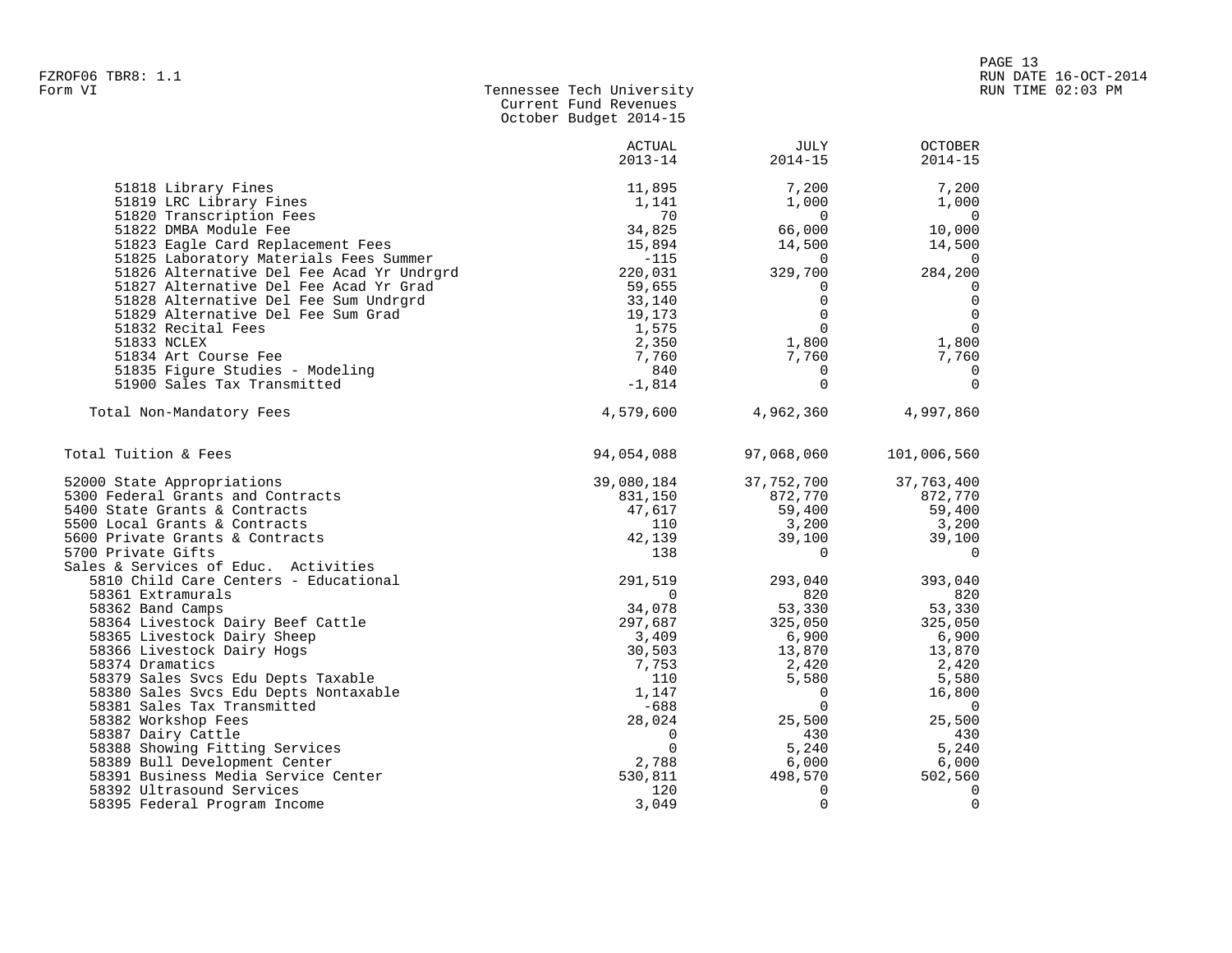| Form VI | Tennessee Tech University |
|---------|---------------------------|
|         | Current Fund Revenues     |
|         | October Budget 2014-15    |

|                                            | <b>ACTUAL</b><br>$2013 - 14$ | <b>JULY</b><br>$2014 - 15$ | <b>OCTOBER</b><br>$2014 - 15$ |
|--------------------------------------------|------------------------------|----------------------------|-------------------------------|
| 58396 Vegetables and Garden Products       | 141,588                      | 56,000                     | 71,000                        |
| 58397 Bull Sales                           | 84,986                       | 50,000                     | 50,000                        |
| 58398 Oakley Ag Ctr Student Rental         | 1,950                        | 15,000                     | 15,000                        |
| 58400 Indirect Cost Recovery Unrestricted  | 62,726                       | 124,640                    | 175,350                       |
| 58408 Plant Sales                          | 265                          | 2,220                      | 2,220                         |
| 58409 Science and Engineering Fair Fees    | 630                          | $\overline{0}$             | $\overline{0}$                |
| 58411 Competitions                         | 160                          | $\Omega$                   | $\overline{0}$                |
| 58412 Instructional Equipment Rental       | 1,347                        | $\overline{0}$             | 10,000                        |
| 58414 Examination and Testing Fees         | 9,140                        | 8,500                      | 8,500                         |
| 58415 Examination and Testing COMPASS      | 15,950                       | 6,000                      | 6,000                         |
| 58418 Lab Manuals                          | $\overline{0}$               | $\overline{0}$             | 97,000                        |
| Total Sales & Services of Educ. Activities | 1,549,052                    | 1,499,110                  | 1,792,610                     |
| Sales & Services of Other Activities       |                              |                            |                               |
| 5800 Athletics                             | 6,092,559                    | 6,314,890                  | 6,575,890                     |
| 5850 Child Care Centers - noneducational   | $-13,507$                    | 0<br>35,000                | 0                             |
| 58860 Sales and Service Other Act Taxable  | 39,892                       |                            | 35,000                        |
| 58861 Sales and Serv Other Act Nontaxable  | 142,176                      | 110,000                    | 107,000                       |
| 58862 Sales & Serv Oth Sales Tax Transmit  | $-20,201$                    | $-4,130$                   | $-4,130$                      |
| 58863 Parking Permits Taxable              | 46,774                       | 50,000                     | 47,000                        |
| 58864 Parking Permits Nontaxable           | 3,473                        | $\sim$ 0                   | $\overline{0}$                |
| 58865 Campus Access Regular Term           | 494,441                      | 534,300                    | 539,300                       |
| 58866 Campus Access Summer Term            | 42,265                       | $\Omega$                   | 0                             |
| 58867 Facilities Rental                    | 148,475                      | 135,809                    | 135,809                       |
| 58868 Agric Pavilion Concessions Taxable   | 32,251                       | 46,000                     | 46,000                        |
| 58869 Agric Pavilion Student Resid Rent    | 4,400                        | 4,980                      | 4,980                         |
| 58870 Salvage Income                       | 41,393                       | 40,000                     | 40,000                        |
| 58871 Royalties Patents Copyrights         | 3,219                        | $\overline{0}$             | $\overline{0}$                |
| 58872 Commissions on Other Sources         | 296,650                      | 240,000                    | 240,000                       |
| 58873 PSC Metals Salvage                   | 14,088                       | $\overline{0}$             | 1,157                         |
| 58874 Photo Services Sales Taxable         | 24,957                       | 32,490                     | 32,490                        |
| 58875 Photo Services Sales Nontaxable      | 5,999                        | $\Omega$                   | $\Omega$                      |
| 58876 International Student Reg Fee        | 225,200                      | 175,600                    | 175,600                       |
| 58877 Airport Transportation Fee           | 9,520                        | 9,440                      | 9,440                         |
| 58878 Intrastate Long Distance (9.75%)     | 11,491                       | 21,000                     | 21,000                        |
| 58879 Interstate Long Distance (8.50%)     | 315                          | $\overline{\phantom{0}}$   | $\overline{0}$                |
| 58880 Long Distance Nontaxable             | 5,727                        | $\Omega$                   | $\overline{0}$                |
| 58881 Printing Services Taxable            | 23,742                       | 22,160                     | 22,160                        |
| 58882 Printing Services Nontaxable         | 67,453                       | 50,000                     | 50,000                        |
| 58883 Cable TV Taxable                     | 340                          | 600                        | 600                           |
| 58884 Recycling Salvage                    | 484                          | $\overline{0}$             | $\overline{0}$                |
| 58885 Clinics                              | 16,699                       | $\Omega$                   | $\overline{0}$                |
| 58886 Career Services                      | 68,443                       | 43,100                     | 43,100                        |
| 58887 Pharmacy                             | 65,897                       | 63,800                     | 63,800                        |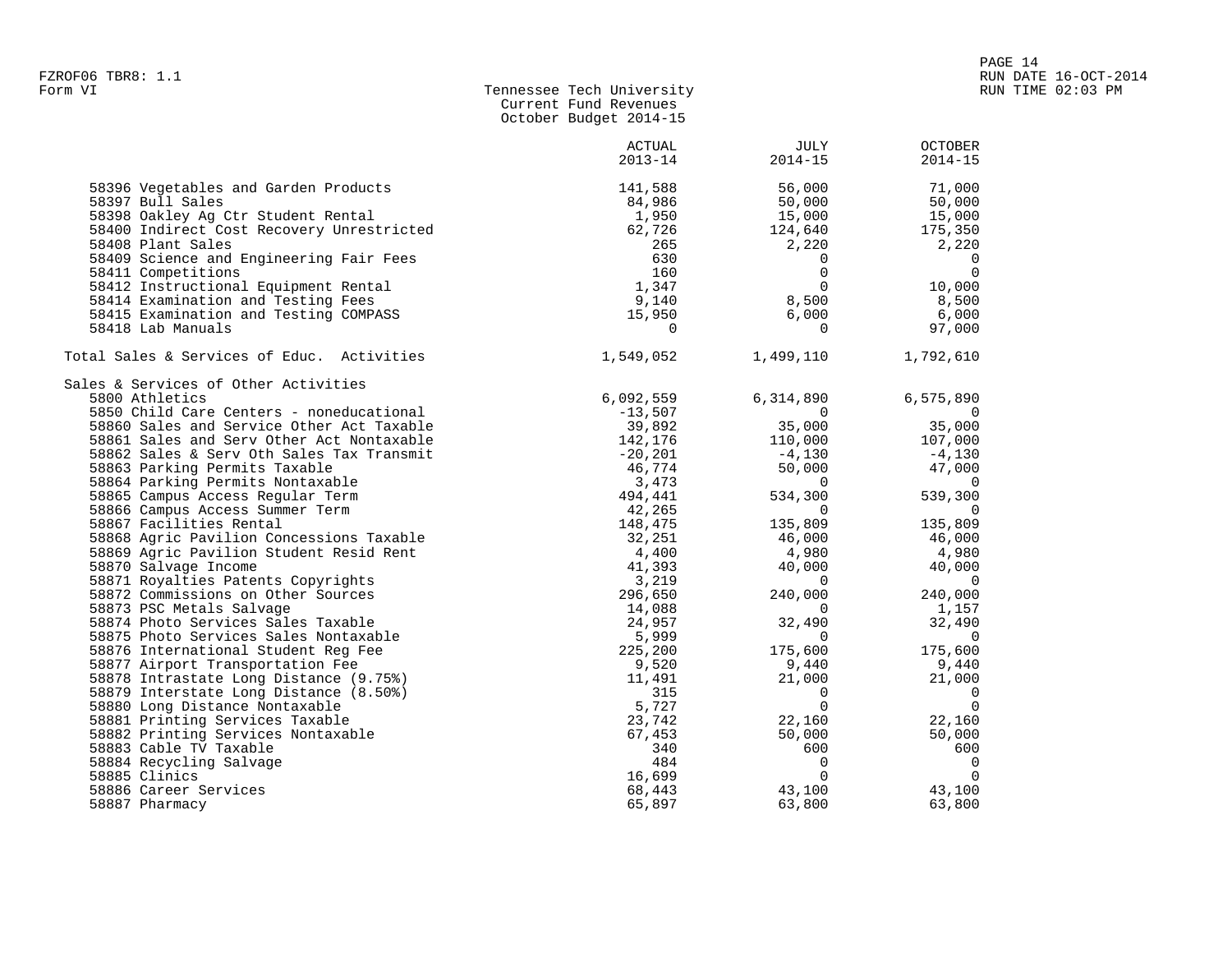| Form VI | Tennessee Tech University |
|---------|---------------------------|
|         | Current Fund Revenues     |
|         | October Budget 2014-15    |

|                                            | <b>ACTUAL</b> | JULY           | <b>OCTOBER</b> |
|--------------------------------------------|---------------|----------------|----------------|
|                                            | $2013 - 14$   | $2014 - 15$    | $2014 - 15$    |
| 58888 Infirmary Lab                        | 29,707        | 27,000         | 27,000         |
| 58889 Health Services Faculty Staff        | 2,060         | $\Omega$       | $\Omega$       |
| 58890 Student Orientation SOAR Reg Fees    | 219,295       | 195,690        | 195,690        |
| 58891 Student Orientation SOAR Hours Taxb  | 23,010        | 20,000         | 20,000         |
| 58892 Career College Fair                  | 5,280         | 5,880          | 5,880          |
| 58893 Replacement Diplomas                 | 990           | 250            | 250            |
| 58894 Advertising                          | 11,187        | 6,780          | 6,780          |
| 58895 Yearbook Sales Taxable               | 472           | 500            | 500            |
| 58897 Copies Taxable                       | 8,524         | 9,460          | 9,460          |
| 58898 Over and Short Taxable               | 28            | 0              | $\Omega$       |
| 58899 Salvage of Fixed Assets              | 14,660        | $\Omega$       | $\Omega$       |
| Total Sales & Services of Other Activities | 8,209,828     | 8,190,599      | 8,451,756      |
| Other Sources                              |               |                |                |
| 58505 Traffic Fines                        | 199,638       | 172,500        | 190,000        |
| 58508 ACT GED Testing                      | $\Omega$      | 70             | 70             |
| 58514 Over and Short General Nontaxable    | 45            | $\Omega$       | $\overline{0}$ |
| 58515 Over and Short General Taxable       | $-10$         | $\Omega$       | $\Omega$       |
| 58519 Miscellaneous Income Nontaxable      | 34,775        | 30,000         | 30,000         |
| 58542 Equipment Rental                     | 0             | 2,000          | 2,000          |
| 58545 Expired Grants                       | 1,387         | $\overline{0}$ | $\overline{0}$ |
| 58805 Interest Income                      | 112,885       | 125,000        | 125,000        |
| 58830 Unrealized Gains and Losses          | $-9,527$      | 1,000          | 1,000          |
| Total Other Sources                        | 339,193       | 330,570        | 348,070        |
| Total Educational & General                | 144,153,499   | 145,815,509    | 150,336,866    |
| Auxiliary Enterprises Revenues             |               |                |                |
| 310 Book & University Store                | 564,401       | 537,500        | 537,500        |
| 320 Food Services                          | 2,090,064     | 1,985,000      | 1,985,000      |
| 330 Housing                                | 12,409,415    | 11,405,660     | 11,405,660     |
| 370 Post Office                            | 370,085       | 375,700        | 375,700        |
| 350 Wellness Facility                      | 1,448,983     | 1,400,250      | 1,410,250      |
| 390 Other Auxiliaries                      | 301,214       | 271,200        | 271,200        |
| Total Auxiliary Revenues                   | 17,184,162    | 15,975,310     | 15,985,310     |
| Total Revenues                             | 161, 337, 661 | 161,790,819    | 166, 322, 176  |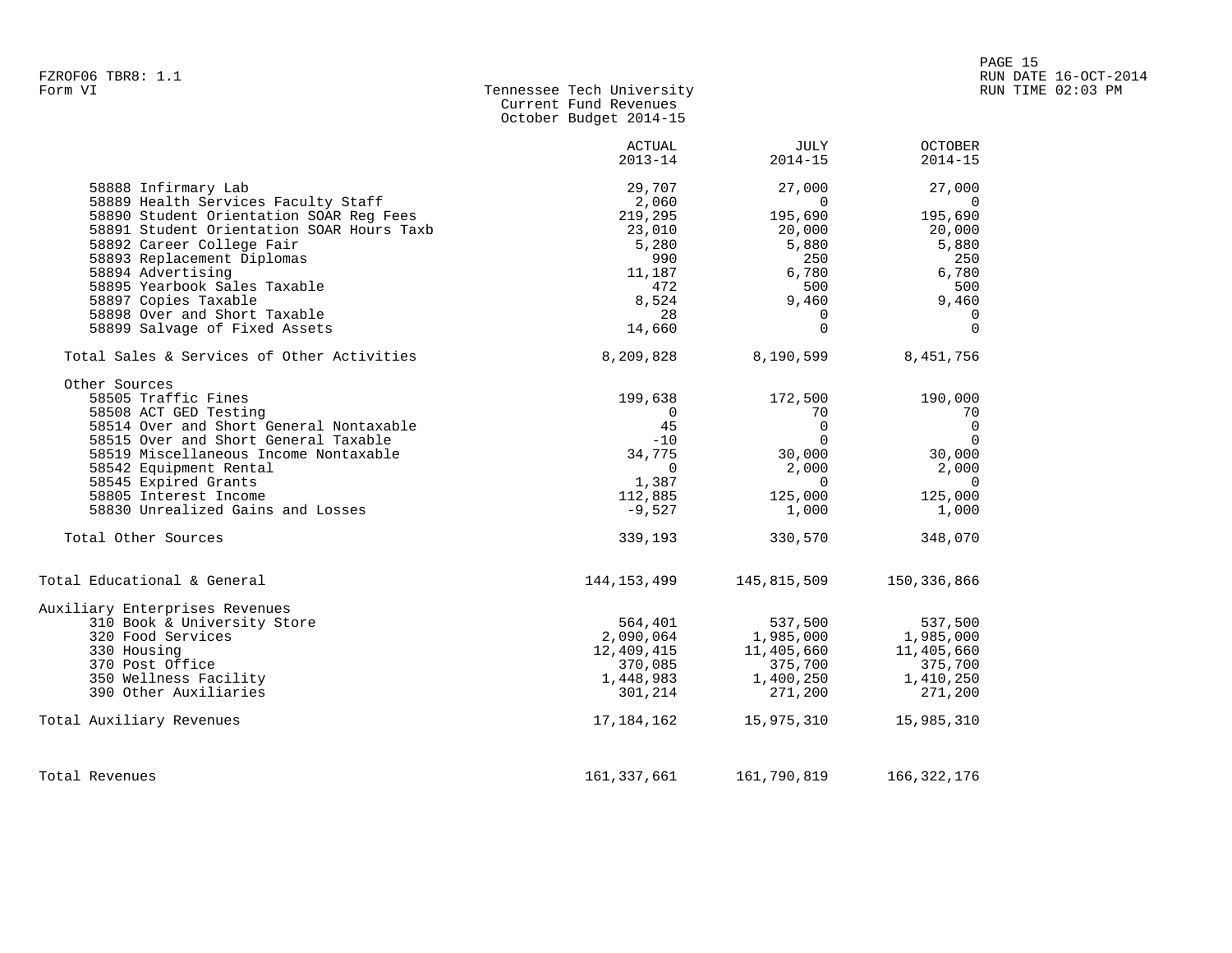PAGE 16 FZROF07 TBR8: 1.0 RUN DATE 12-JAN-2015

|                                               | Actual<br>$2013 - 14$ | July<br>$2014 - 15$ | October<br>$2014 - 15$ |
|-----------------------------------------------|-----------------------|---------------------|------------------------|
| Education and General                         |                       |                     |                        |
| Instruction (20)<br>Instruction (200)         |                       |                     |                        |
| Summer School (120004)                        |                       |                     |                        |
| Salaries - Academic                           | 2,110,887             | 1,509,620           | 1,509,620              |
| Salaries - Students                           | 21,282                | $\Omega$            | $\Omega$               |
| Employee Benefits                             | 398,251               | 318,720             | 398,320                |
| Total - Summer School (120004):               | 2,530,420             | 1,828,340           | 1,907,940              |
| Provost Surplus Instruction (120020)          |                       |                     |                        |
| Salaries - Academic                           | 0                     | 0                   | 197,416                |
| Salaries - Supporting                         | $\mathbf 0$           | $\mathbf 0$         | 11,906                 |
| Salaries - Professional                       | $\mathbf 0$           | $\Omega$            | 25,519                 |
| Total - Provost Surplus Instruction (120020): | $\mathbf 0$           | $\mathbf 0$         | 234,841                |
| Other Faculty Instruction (120025)            |                       |                     |                        |
| Salaries - Academic                           | 0                     | 143,830             | 1,611,250              |
| Salaries - Supporting                         | $\mathsf 0$           | 32,320              | 32,320                 |
| Employee Benefits                             | $\mathbf 0$           | $\Omega$            | 180,085                |
| Total - Other Faculty Instruction (120025):   | $\Omega$              | 176,150             | 1,823,655              |
| SAF Student Success Fee (121000)              |                       |                     |                        |
| Salaries - Academic                           | 234,201               | 225,970             | 225,970                |
| Salaries - Supporting                         | 51                    | 22,880              | 22,880                 |
| Salaries - Students                           | 80,762                | 48,500              | 48,500                 |
| Salaries - Professional                       | 74,161                | 96,811              | 97,201                 |
| Employee Benefits                             | 76,074                | 81,230              | 81,230                 |
| Travel                                        | 1,614                 | 5,000               | 5,000                  |
| Operating Expenses                            | 49,533                | 33,895              | 33,895                 |
| Total - SAF Student Success Fee (121000):     | 516,396               | 514,286             | 514,676                |
|                                               |                       |                     |                        |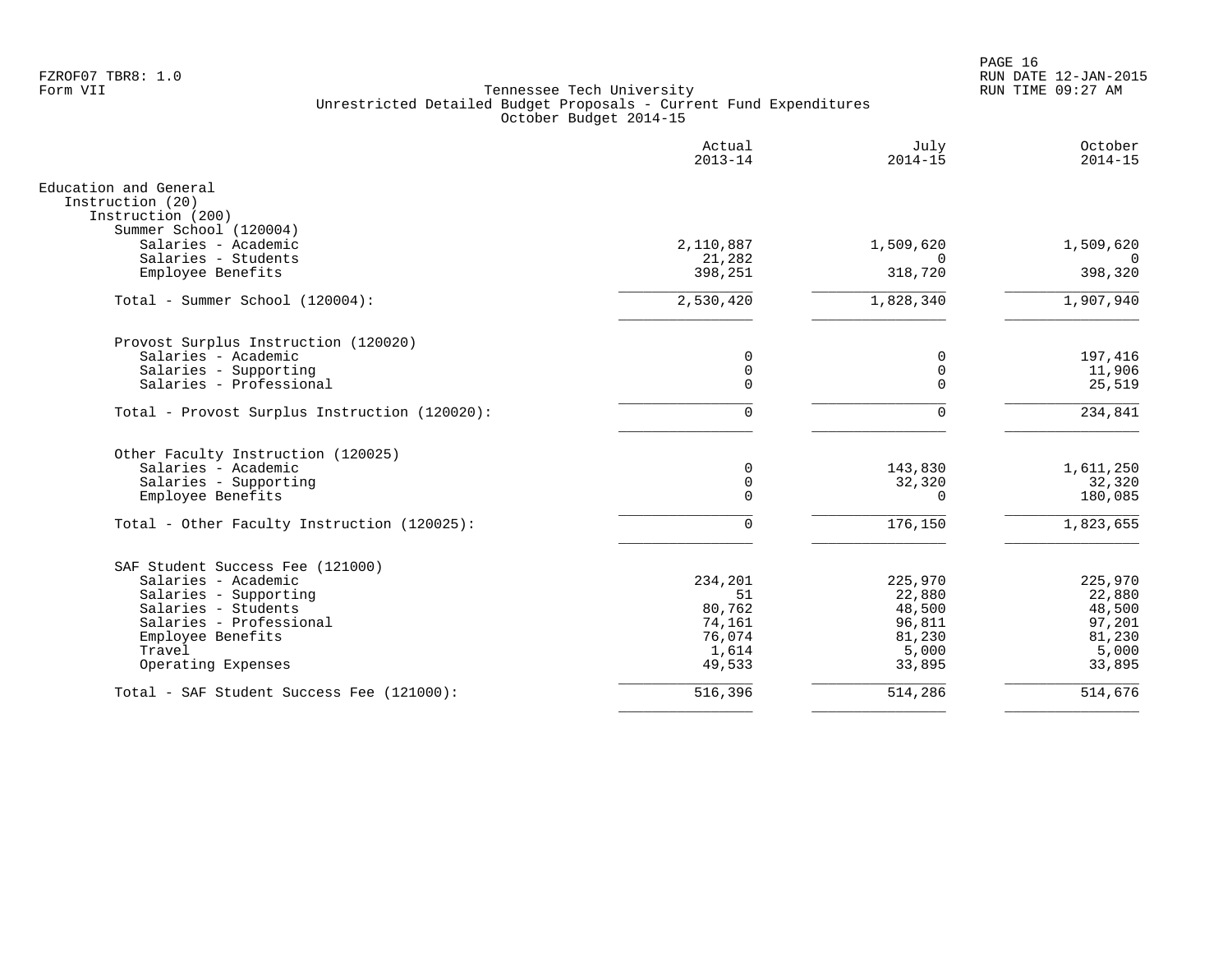|                                                     | Actual<br>$2013 - 14$ | July<br>$2014 - 15$ | October<br>$2014 - 15$ |
|-----------------------------------------------------|-----------------------|---------------------|------------------------|
| SAF SS Fee Villages (121001)                        |                       |                     |                        |
| Salaries - Academic                                 | 36,500                | 36,500              | 36,500                 |
| Salaries - Students                                 | 51,608                | 48,000              | 48,000                 |
| Employee Benefits                                   | 10,701                | 8,600               | 8,600                  |
| Travel                                              | 5,095                 | $\Omega$            | $\Omega$               |
| Operating Expenses                                  | 66,678                | 139,740             | 622,859                |
| Total - SAF SS Fee Villages (121001):               | 170,582               | 232,840             | 715,959                |
| Instr TAF Equipment (121600)                        |                       |                     |                        |
| Operating Expenses                                  | 175,827               | 261,900             | 618,066                |
| Capital Outlay                                      | 45,161                | 5,500               | 5,500                  |
| Total - Instr TAF Equipment (121600):               | 220,988               | 267,400             | 623,566                |
| Craft Ctr HS Instensive Workshops (121764)          |                       |                     |                        |
| Operating Expenses                                  | 1,805                 | $\Omega$            | $\mathbf 0$            |
| Total - Craft Ctr HS Instensive Workshops (121764): | 1,805                 | $\mathbf 0$         | $\mathbf 0$            |
| COOP Education (121801)                             |                       |                     |                        |
| Salaries - Professional                             | 55,795                | 55,895              | 56,161                 |
| Employee Benefits                                   | 10,481                | 18,030              | 13,030                 |
| Operating Expenses                                  | 1,305                 | 1,500               | 1,500                  |
| Total - COOP Education (121801):                    | 67,581                | 75,425              | 70,691                 |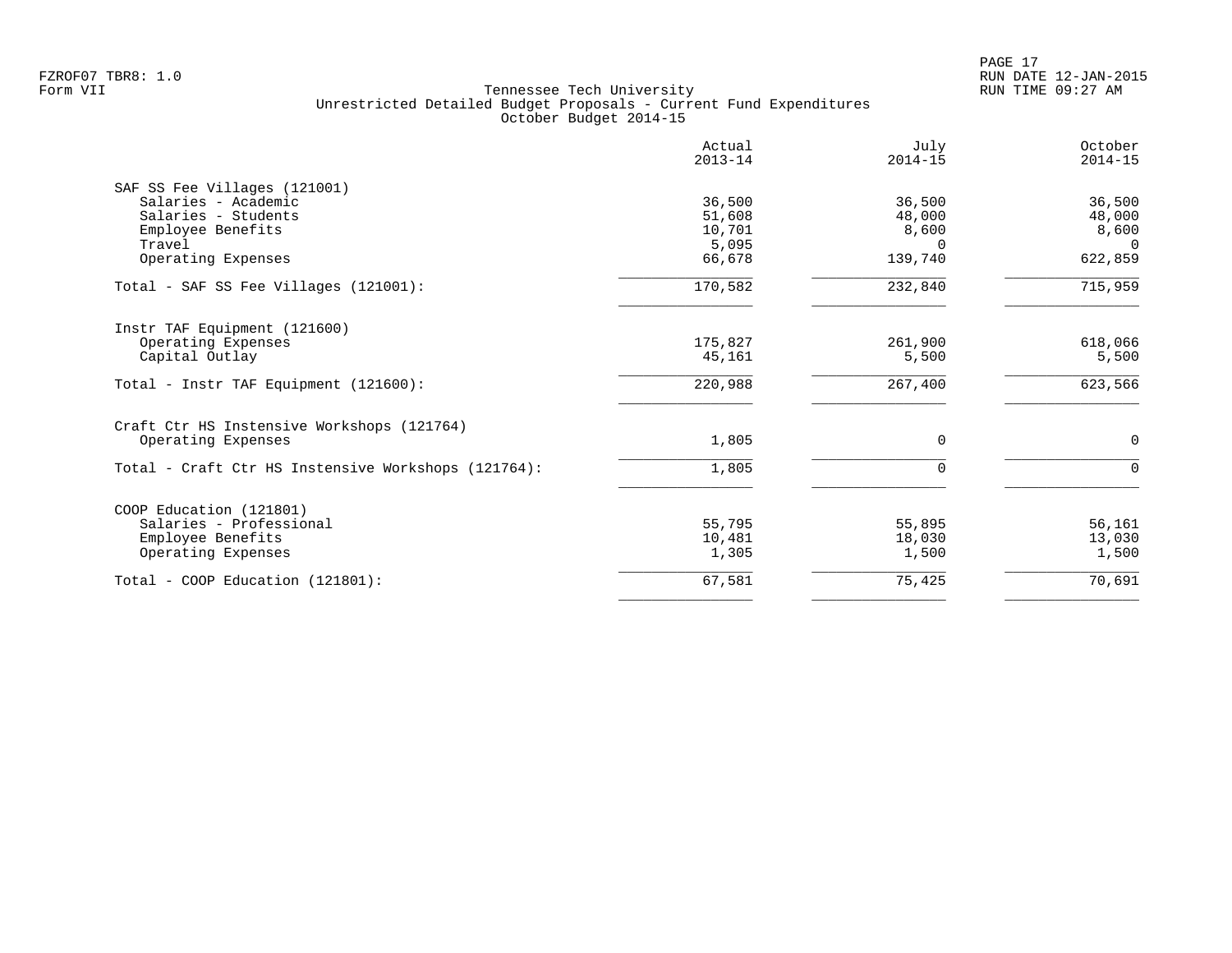|                                                        | Actual<br>$2013 - 14$ | July<br>$2014 - 15$ | October<br>$2014 - 15$ |
|--------------------------------------------------------|-----------------------|---------------------|------------------------|
| Honors Program (121900)                                |                       |                     |                        |
| Salaries - Academic                                    | 49,580                | 71,500              | 61,608                 |
| Salaries - Supporting                                  | 27,688                | 24,512              | 24,633                 |
| Salaries - Students                                    | 5,310                 | 3,780               | 3,780                  |
| Salaries - Professional                                | 58,510                | 59,440              | 64,704                 |
| Employee Benefits                                      | 53,620                | 53,040              | 57,932                 |
| Travel                                                 | 2,817                 | 2,340               | 2,340                  |
| Operating Expenses                                     | 10,754                | 2,710               | 2,710                  |
| Total - Honors Program (121900):                       | 208,279               | 217,322             | 217,707                |
| Federal College Work Study Program (122001)            |                       |                     |                        |
| Salaries - Students                                    | 90,359                | 57,730              | 57,730                 |
|                                                        |                       |                     |                        |
| Total - Federal College Work Study Program (122001):   | 90,359                | 57,730              | 57,730                 |
| Military Science (125600)                              |                       |                     |                        |
| Salaries - Supporting                                  | 31,539                | 31,639              | 31,784                 |
| Employee Benefits                                      | 20,435                | 24,150              | 24,150                 |
| Operating Expenses                                     | 5,231                 | 5,460               | 11,870                 |
| Total - Military Science (125600):                     | 57,205                | 61,249              | 67,804                 |
|                                                        |                       |                     |                        |
| Arts and Sci Grad Assist (130001)<br>Employee Benefits | 260,018               | 271,990             | 271,990                |
|                                                        |                       |                     |                        |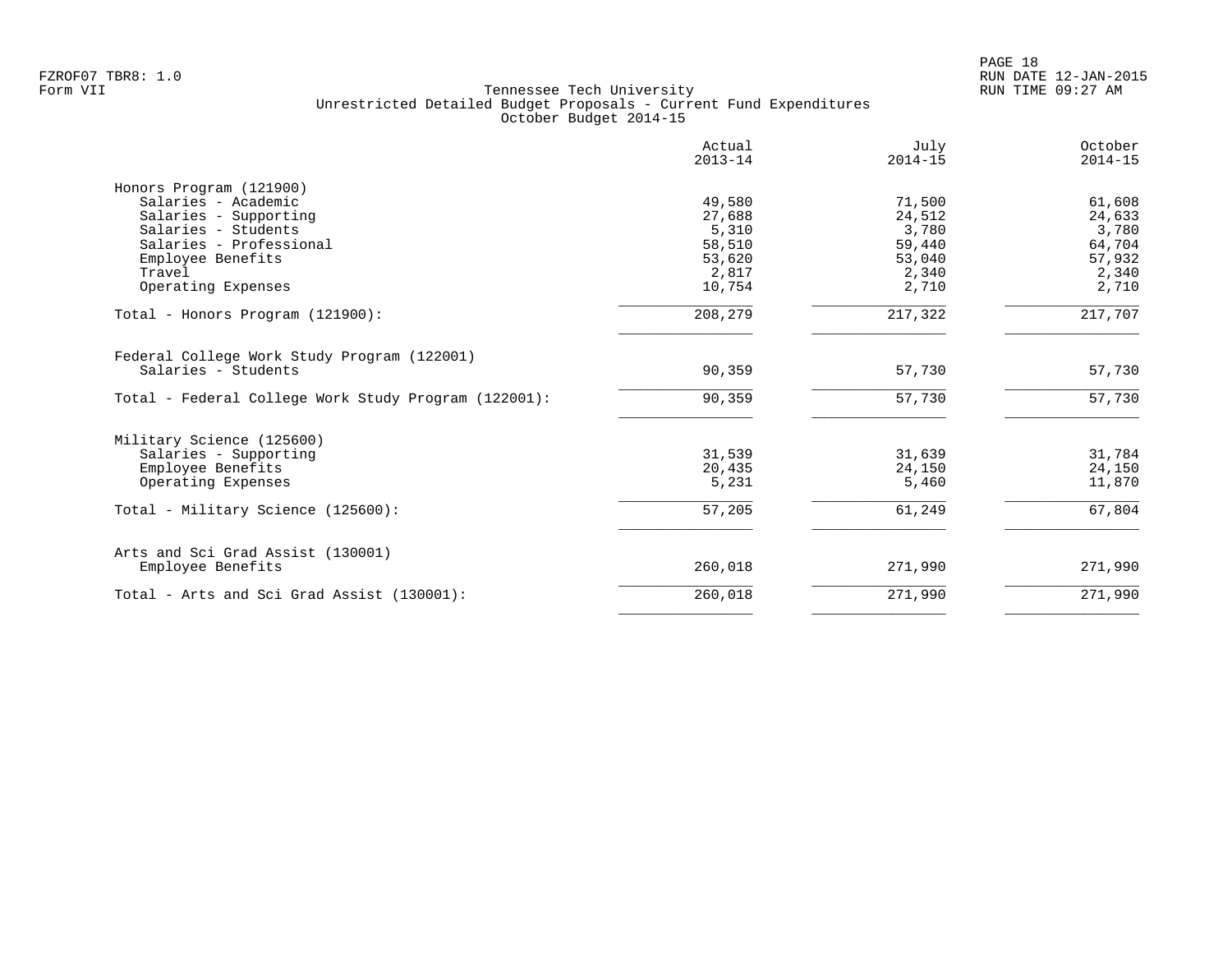PAGE 19 FZROF07 TBR8: 1.0 RUN DATE 12-JAN-2015

|                                                                   | Actual<br>$2013 - 14$ | July<br>$2014 - 15$ | October<br>$2014 - 15$ |
|-------------------------------------------------------------------|-----------------------|---------------------|------------------------|
| Online Course Dev Arts and Science (130010)<br>Operating Expenses | $\Omega$              | 22,040              | 11,800                 |
|                                                                   |                       |                     |                        |
| Total - Online Course Dev Arts and Science (130010):              | $\Omega$              | 22,040              | 11,800                 |
| Biology (131000)                                                  |                       |                     |                        |
| Salaries - Academic                                               | 1,141,466             | 1,327,395           | 1,352,610              |
| Salaries - Supporting                                             | 76,058                | 68,817              | 69,151                 |
| Salaries - Students                                               | 63,185                | 46,500              | 46,500                 |
| Salaries - Professional                                           | 71,655                | 81,204              | 81,409                 |
| Employee Benefits                                                 | 491,107               | 491,440             | 540,640                |
| Travel                                                            | 219                   | $\Omega$            | $\Omega$               |
| Operating Expenses                                                | 52,536                | 22,890              | 22,890                 |
| Capital Outlay                                                    | 11,420                | 0                   | $\Omega$               |
| Department Revenues                                               | $-4,962$              | $\Omega$            | $\Omega$               |
| $Total - Biology (131000):$                                       | 1,902,684             | 2,038,246           | 2,113,200              |
| Biology Lab Fees (131001)                                         |                       |                     |                        |
| Travel                                                            | 10,402                | 9,400               | 9,400                  |
| Operating Expenses                                                | 74,525                | 75,530              | 75,530                 |
| Total - Biology Lab Fees (131001):                                | 84,927                | 84,930              | 84,930                 |
| Biology TAs (131006)                                              |                       |                     |                        |
| Salaries - Academic                                               | 0                     | 0                   | 19,200                 |
| Employee Benefits                                                 | 0                     | 0                   | 15,785                 |
| Total - Biology TAs $(131006)$ :                                  | $\Omega$              | 0                   | 34,985                 |
|                                                                   |                       |                     |                        |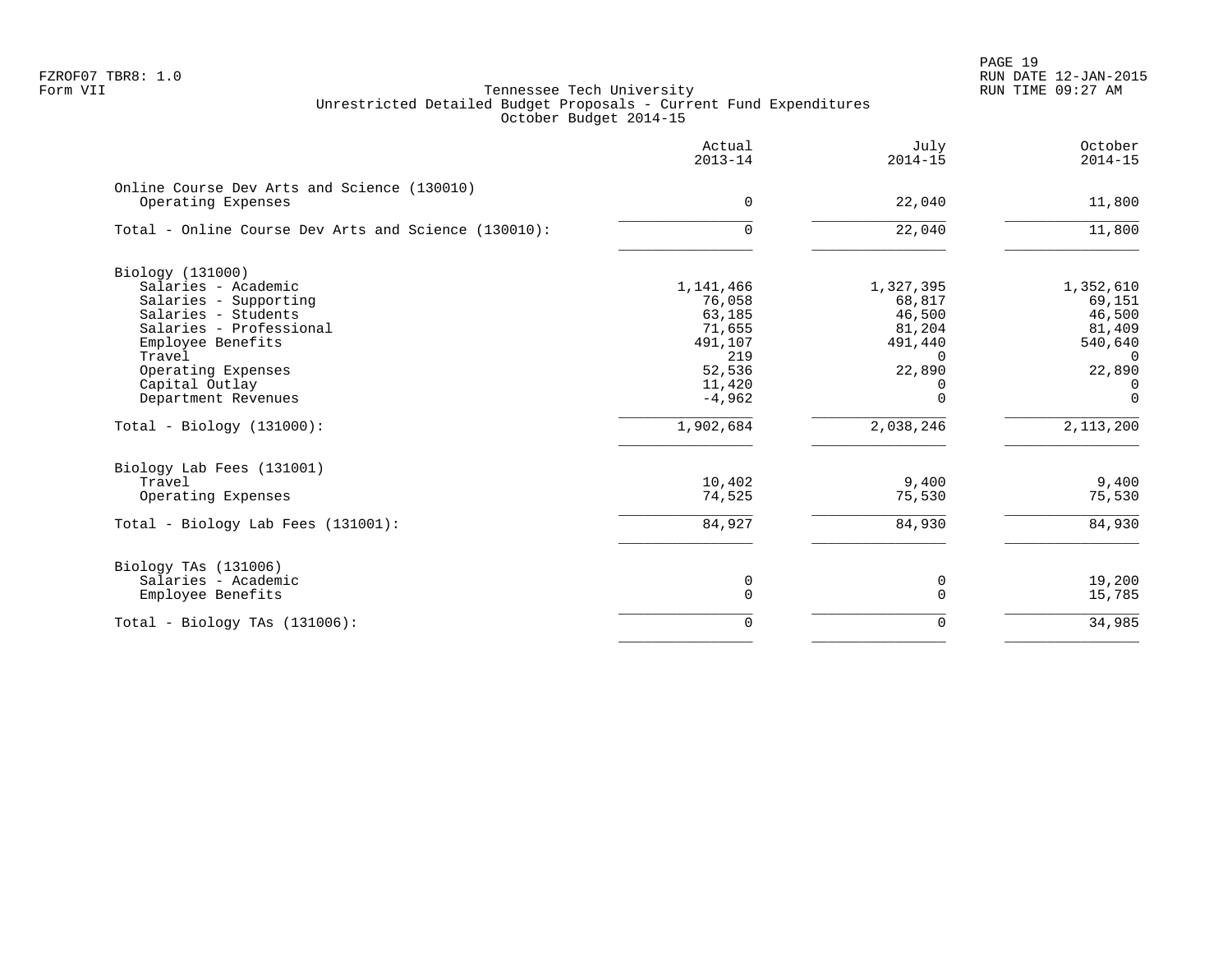|                                                   | Actual<br>$2013 - 14$ | July<br>$2014 - 15$ | October<br>$2014 - 15$ |
|---------------------------------------------------|-----------------------|---------------------|------------------------|
| Chemistry (131500)<br>Salaries - Academic         | 1,508,745             | 1,588,762           | 1,547,461              |
| Salaries - Supporting                             | 69,855                | 70,376              | 70,714                 |
| Salaries - Students                               | 31,454                | 12,800              | 12,800                 |
| Salaries - Professional                           | 52,323                | 52,557              | 52,816                 |
| Employee Benefits                                 | 555,810               | 484,280             | 555,880                |
| Travel                                            | $\Omega$              | 2,000               | 2,700                  |
| Operating Expenses                                | 36,623                | 23,930              | 23,930                 |
| Total - Chemistry $(131500)$ :                    | 2,254,810             | 2, 234, 705         | 2,266,301              |
| Chemistry NMR Maint (131501)                      |                       |                     |                        |
| Operating Expenses                                | 25,000                | 25,000              | 25,000                 |
| Total - Chemistry NMR Maint (131501):             | 25,000                | 25,000              | 25,000                 |
| Chemistry Lab Fees (131502)                       |                       |                     |                        |
| Operating Expenses                                | 63,364                | 63,900              | 64,425                 |
| Total - Chemistry Lab Fees (131502):              | 63,364                | 63,900              | 64,425                 |
| Preprofessional Health Services (131503)          |                       |                     |                        |
| Salaries - Supporting                             | 22,224                | 22,224              | 22,335                 |
| Employee Benefits                                 | 5,691                 | 5,700               | 5,700                  |
| Travel                                            | $\Omega$              | 500                 | 500                    |
| Operating Expenses                                | 831                   | 860                 | 860                    |
| Total - Preprofessional Health Services (131503): | 28,746                | 29,284              | 29,395                 |
|                                                   |                       |                     |                        |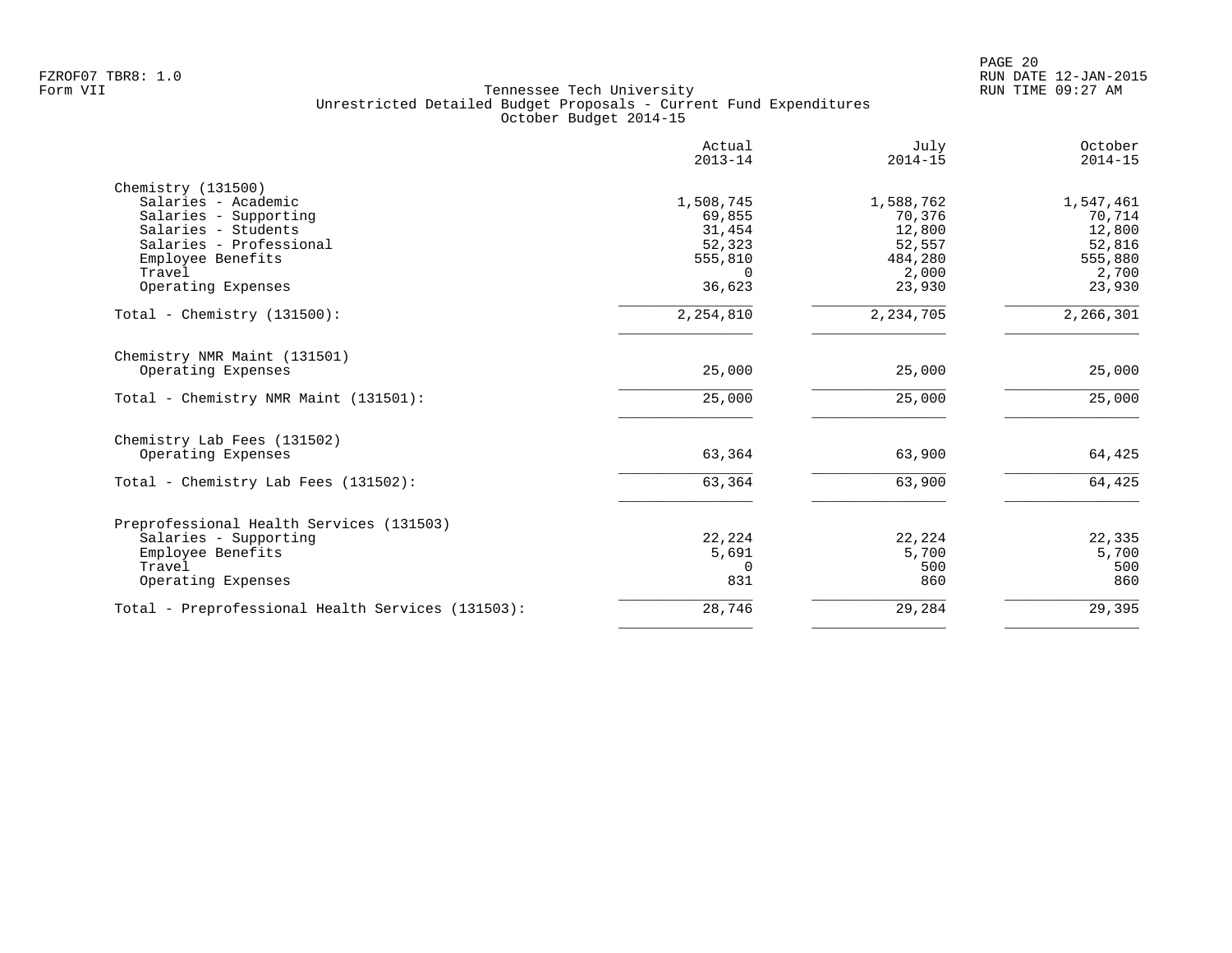|                                               | Actual<br>$2013 - 14$ | July<br>$2014 - 15$ | October<br>$2014 - 15$ |
|-----------------------------------------------|-----------------------|---------------------|------------------------|
| Environmental Science PHD (131504)            |                       |                     |                        |
| Salaries - Academic                           | 58,583                | 37,000              | 37,000                 |
| Salaries - Students                           | 25,217                | $\Omega$            | $\Omega$               |
| Salaries - Professional                       | 50,535                | 87,580              | 87,580                 |
| Employee Benefits                             | 8,115                 | 6,690               | 6,690                  |
| Travel                                        | 4,959                 | 3,700               | 3,700                  |
| Operating Expenses                            | 8,370                 | 5,660               | 5,660                  |
| Total - Environmental Science PHD (131504):   | 155,779               | 140,630             | 140,630                |
| Chemistry Equip Maintenance (131505)          |                       |                     |                        |
| Operating Expenses                            | 76,669                | 75,250              | 75,250                 |
| Total - Chemistry Equip Maintenance (131505): | 76,669                | 75,250              | 75,250                 |
| Chemistry TAs (131506)                        |                       |                     |                        |
| Salaries - Academic                           | 0                     | 0                   | 14,400                 |
| Employee Benefits                             | 0                     | $\Omega$            | 11,993                 |
| Total - Chemistry TAs $(131506)$ :            | 0                     | 0                   | 26,393                 |
| Chemistry Lab Manuals (131508)                |                       |                     |                        |
| Operating Expenses                            | 0                     | $\mathbf 0$         | 37,000                 |
| Total - Chemistry Lab Manuals (131508):       | $\Omega$              | 0                   | 37,000                 |
|                                               |                       |                     |                        |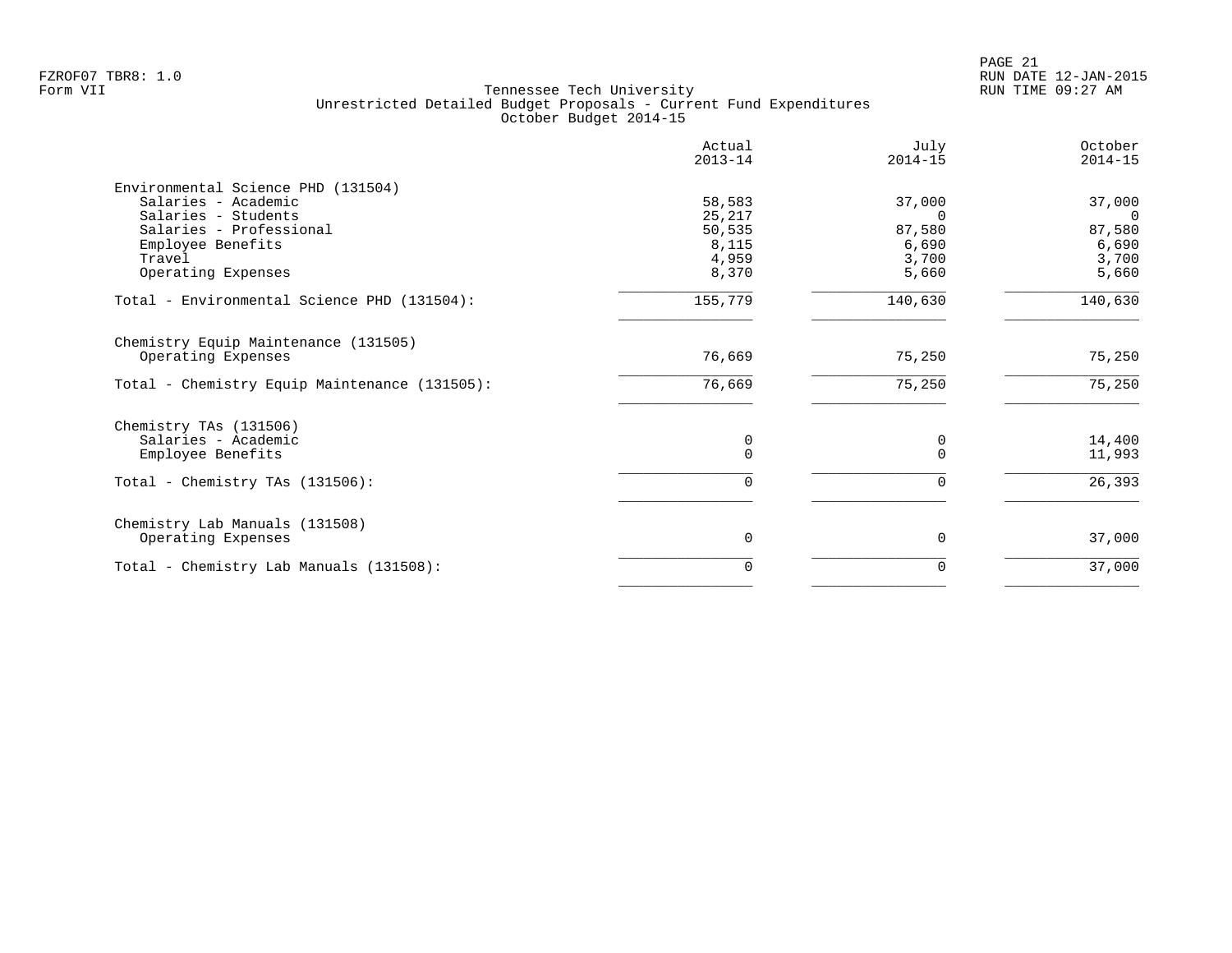| Actual<br>$2013 - 14$ | July<br>$2014 - 15$ | October<br>$2014 - 15$ |
|-----------------------|---------------------|------------------------|
|                       |                     |                        |
| 752,488               | 784,961             | 787,823                |
| 40,851                | 50,095              | 50,337                 |
| 8,156                 | 6,000               | 6,000                  |
| 33,975                | 46,860              | 47,055                 |
| 246,557               | 211,280             | 243,080                |
| 1,084                 | $\Omega$            | $\Omega$               |
| 32,161                | 15,830              | 15,830                 |
| 6,890                 | $\Omega$            | $\Omega$               |
| 1,122,162             | 1,115,026           | 1,150,125              |
|                       |                     |                        |
|                       |                     | 27,600                 |
|                       |                     | 53,699                 |
| 47,209                | 29,010              | 81,299                 |
|                       |                     |                        |
| 548,423               | 511,791             | 514,302                |
| 25,016                | 27,299              | 27,431                 |
| 5,916                 | 5,300               | 5,300                  |
| 210,999               | 188,040             | 211,040                |
| 12,800                | 13,400              | 13,400                 |
|                       |                     |                        |
|                       | 47,209              | $\Omega$<br>29,010     |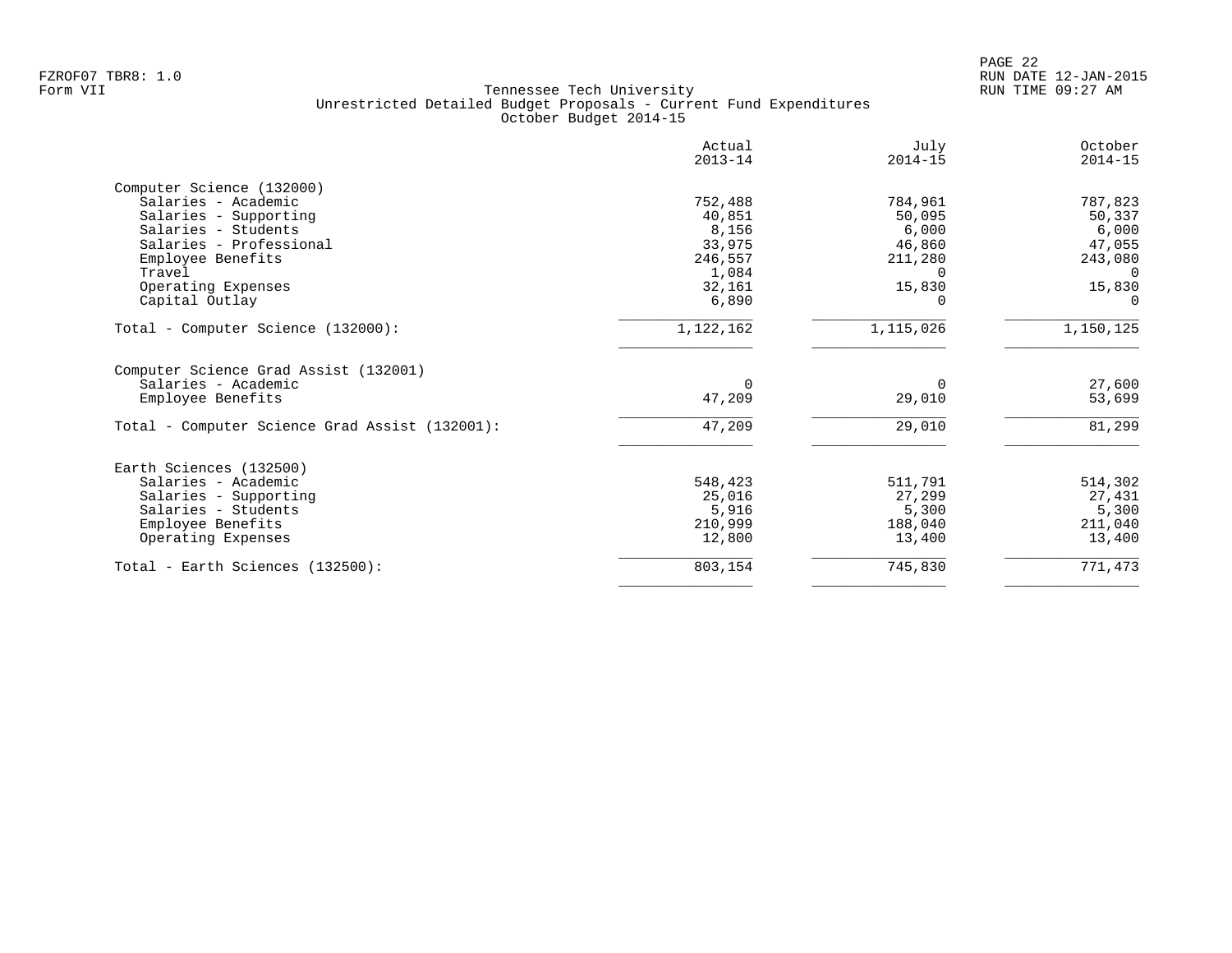|                                           | Actual<br>$2013 - 14$ | July<br>$2014 - 15$ | October<br>$2014 - 15$ |
|-------------------------------------------|-----------------------|---------------------|------------------------|
| Earth Sciences Lab Fees (132501)          |                       |                     |                        |
| Travel<br>Operating Expenses              | 4,021<br>5,535        | $\Omega$<br>9,650   | $\mathbf 0$<br>9,650   |
| Total - Earth Sciences Lab Fees (132501): | 9,556                 | 9,650               | 9,650                  |
| English (133000)                          |                       |                     |                        |
| Salaries - Academic                       | 1,714,678             | 1,893,975           | 1,908,932              |
| Salaries - Supporting                     | 50,328                | 50,728              | 50,971                 |
| Salaries - Students                       | 8,711                 | $\Omega$            | 3,000                  |
| Employee Benefits                         | 576,102               | 650,600             | 640,600                |
| Travel                                    | 171                   | $\Omega$            | 500                    |
| Operating Expenses                        | 25,594                | 27,670              | 24,170                 |
| $Total - English (133000):$               | 2,375,584             | 2,622,973           | 2,628,173              |
| Speech (133001)                           |                       |                     |                        |
| Travel                                    | 12,617                | 10,000              | 10,000                 |
| Total - Speech $(133001)$ :               | 12,617                | 10,000              | 10,000                 |
| Communication (133003)                    |                       |                     |                        |
| Salaries - Academic                       | 554,260               | 573,331             | 582,303                |
| Salaries - Supporting                     | 27,699                | 27,799              | 27,931                 |
| Employee Benefits                         | 188,826               | 161,730             | 188,830                |
| Operating Expenses                        | 10,345                | 11,000              | 11,000                 |
| Department Revenues                       | $-160$                | $\Omega$            | $\Omega$               |
| Total - Communication (133003):           | 780,970               | 773,860             | 810,064                |
|                                           |                       |                     |                        |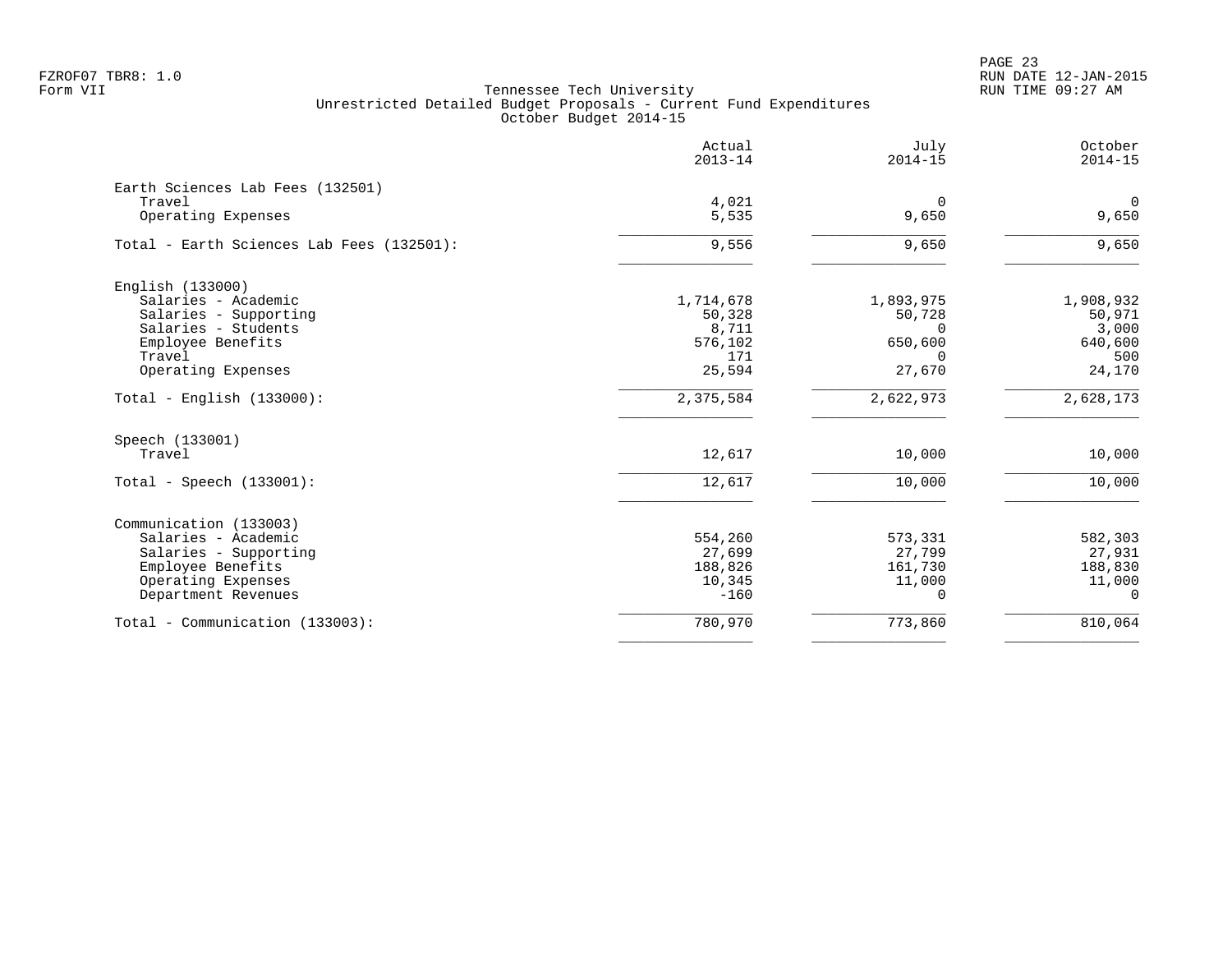PAGE 24 FZROF07 TBR8: 1.0 RUN DATE 12-JAN-2015

|                                           | Actual<br>$2013 - 14$ | July<br>$2014 - 15$    | October<br>$2014 - 15$ |
|-------------------------------------------|-----------------------|------------------------|------------------------|
| Theatre (133004)                          |                       |                        |                        |
| Operating Expenses                        | 6,996                 | 2,440                  | 2,440                  |
| Total - Theatre $(133004)$ :              | 6,996                 | 2,440                  | 2,440                  |
| Living Writers Projects (133005)          |                       |                        |                        |
| Operating Expenses                        | 380                   | 0                      | $\mathbf 0$            |
| Total - Living Writers Projects (133005): | 380                   | $\Omega$               | $\Omega$               |
| Foreign Languages (133500)                |                       |                        |                        |
| Salaries - Academic                       | 489,426               | 449,920                | 457,125                |
| Salaries - Supporting                     | 27,463                | 27,299                 | 27,431                 |
| Salaries - Students                       | 2,538                 | 5,220                  | 5,220                  |
| Employee Benefits<br>Operating Expenses   | 166,454<br>14,373     | 156,730<br>8,000       | 166,530<br>8,000       |
| Total - Foreign Languages (133500):       | 700,254               | 647,169                | 664,306                |
| History (134000)                          |                       |                        |                        |
| Salaries - Academic                       | 765,991               | 763,855                | 768,986                |
| Salaries - Supporting                     | 24,745                | 24,845                 | 24,965                 |
| Employee Benefits                         | 275,236               | 269,570                | 275,270                |
| Travel                                    | 46<br>14,902          | <sup>n</sup><br>10,810 | $\cap$<br>10,810       |
| Operating Expenses                        |                       |                        |                        |
| Total - History $(134000)$ :              | 1,080,920             | 1,069,080              | 1,080,031              |
|                                           |                       |                        |                        |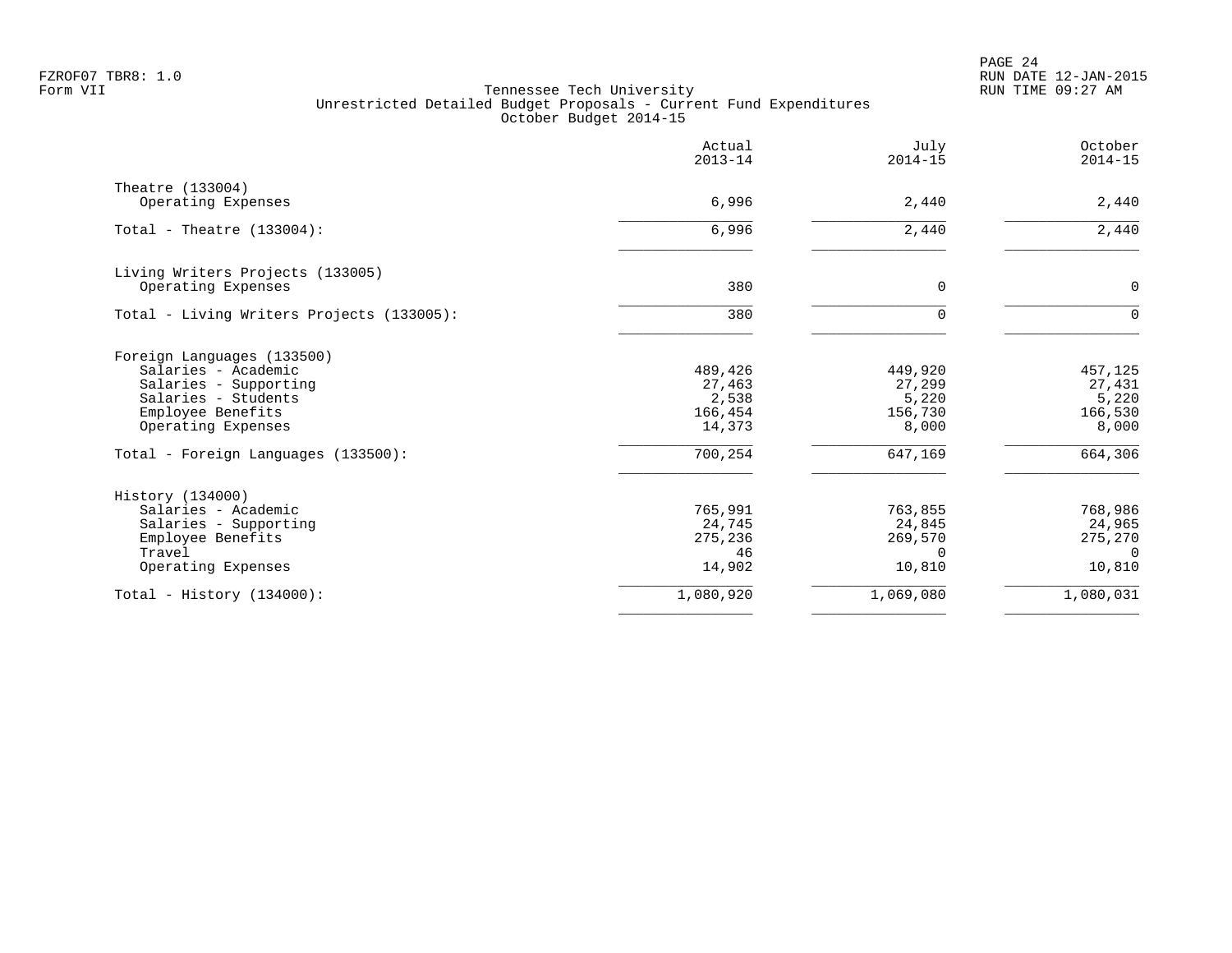|                                         | Actual<br>$2013 - 14$ | July<br>$2014 - 15$ | October<br>$2014 - 15$ |
|-----------------------------------------|-----------------------|---------------------|------------------------|
| Mathematics (134500)                    |                       |                     |                        |
| Salaries - Academic                     | 1,499,712             | 1,636,291           | 1,635,570              |
| Salaries - Supporting                   | 55,025                | 55,225              | 55,477                 |
| Salaries - Students                     | 9,649                 | 870                 | 870                    |
| Employee Benefits                       | 507,573               | 500,660             | 531,060                |
| Travel                                  | 3,715                 | 0                   | 4,000                  |
| Operating Expenses                      | 22,925                | 22,880              | 18,880                 |
| Total - Mathematics (134500):           | 2,098,599             | 2, 215, 926         | 2, 245, 857            |
| Math Grad Assist TIKI (134502)          |                       |                     |                        |
| Salaries - Academic                     | 12,000                | 0                   | 0                      |
| Employee Benefits                       | 8,085                 | $\overline{0}$      | $\mathbf 0$            |
| Total - Math Grad Assist TIKI (134502): | 20,085                | $\mathbf 0$         | $\mathbf 0$            |
| Math TAs (134506)                       |                       |                     |                        |
| Salaries - Academic                     | 0                     | 0                   | 18,000                 |
| Employee Benefits                       | 0                     | $\mathbf 0$         | 8,555                  |
| Total - Math TAs $(134506)$ :           | $\Omega$              | $\mathbf 0$         | 26,555                 |
| Physics (135000)                        |                       |                     |                        |
| Salaries - Academic                     | 654,696               | 671,560             | 650,667                |
| Salaries - Supporting                   | 71,251                | 71,586              | 71,928                 |
| Salaries - Students                     | 18,241                | 12,640              | 12,640                 |
| Employee Benefits                       | 215,051               | 216,340             | 241,940                |
| Operating Expenses                      | 8,740                 | 10,790              | 10,790                 |
| Total - Physics $(135000)$ :            | 967,979               | 982,916             | 987,965                |
|                                         |                       |                     |                        |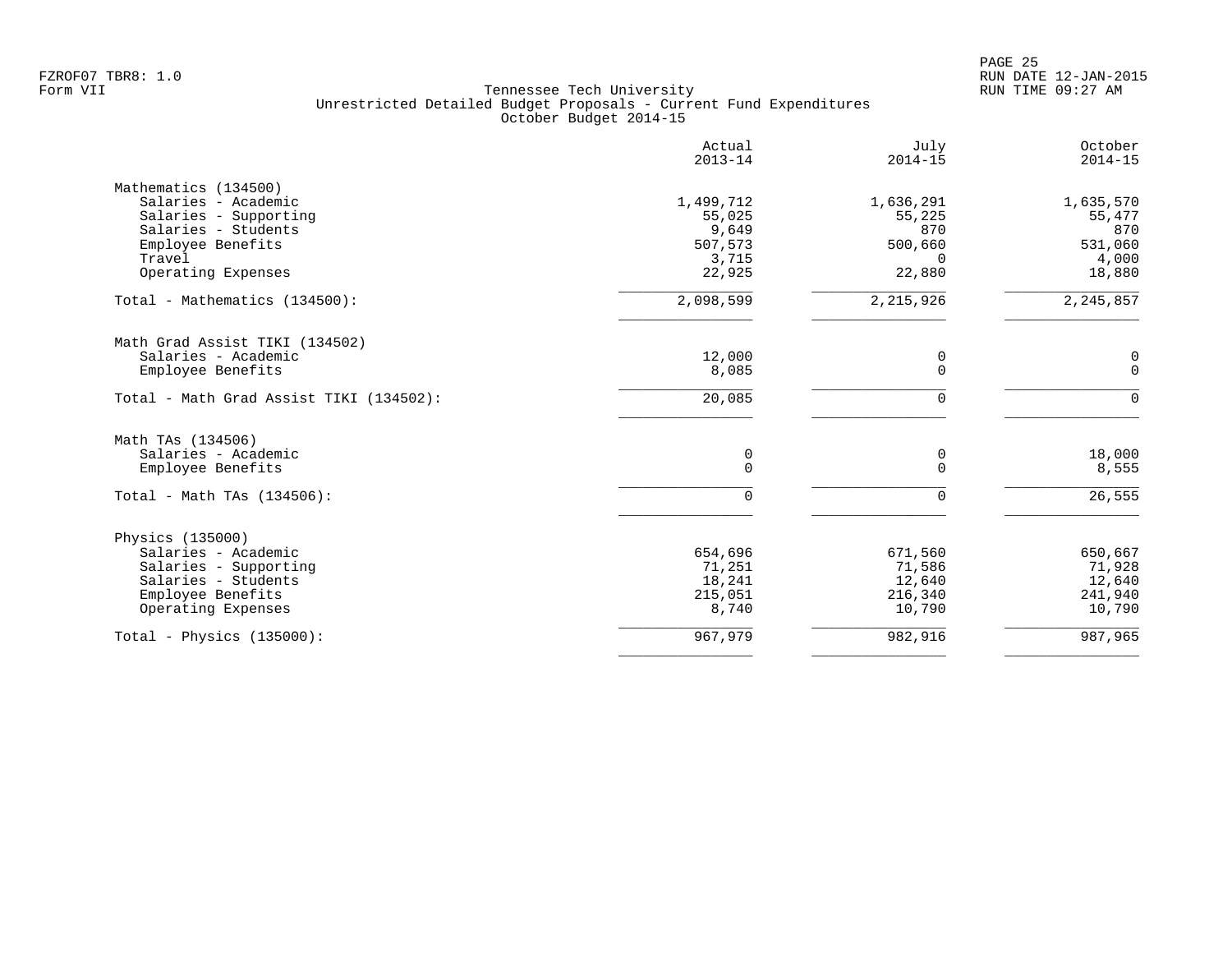PAGE 26 FZROF07 TBR8: 1.0 RUN DATE 12-JAN-2015

|                                                      | Actual<br>$2013 - 14$ | July<br>$2014 - 15$ | October<br>$2014 - 15$ |
|------------------------------------------------------|-----------------------|---------------------|------------------------|
| Physics Lab Fees (135001)                            |                       |                     |                        |
| Operating Expenses                                   | 17,321                | 18,930              | 18,930                 |
| Total - Physics Lab Fees (135001):                   | 17,321                | 18,930              | 18,930                 |
| Physics Lab Manual (135008)                          |                       |                     |                        |
| Operating Expenses                                   | $\mathbf 0$           | $\mathbf 0$         | 5,000                  |
| Total - Physics Lab Manual (135008):                 | $\Omega$              | $\Omega$            | 5,000                  |
| Sociology and Political Science (135500)             |                       |                     |                        |
| Salaries - Academic                                  | 939,444               | 1,017,966           | 1,029,455              |
| Salaries - Supporting                                | 26,496                | 26,304              | 26,429                 |
| Employee Benefits<br>Travel                          | 355,059               | 308,100<br>$\Omega$ | 355,100<br>$\Omega$    |
| Operating Expenses                                   | 6,351<br>64,009       | 14,670              | 14,670                 |
| Total - Sociology and Political Science (135500):    | 1,391,359             | 1,367,040           | 1,425,654              |
| General Curriculum Student Success (136000)          |                       |                     |                        |
| Salaries - Supporting                                | 25,156                | 25,756              | 25,880                 |
| Salaries - Students                                  | 1,022                 | 1,800               | 1,800                  |
| Salaries - Professional                              | 89,042                | 106,095             | 106,581                |
| Employee Benefits                                    | 30,330                | 35,250              | 35,250                 |
| Operating Expenses                                   | 3,788                 | 3,050               | 3,050                  |
| Total - General Curriculum Student Success (136000): | 149,338               | 171,951             | 172,561                |
|                                                      |                       |                     |                        |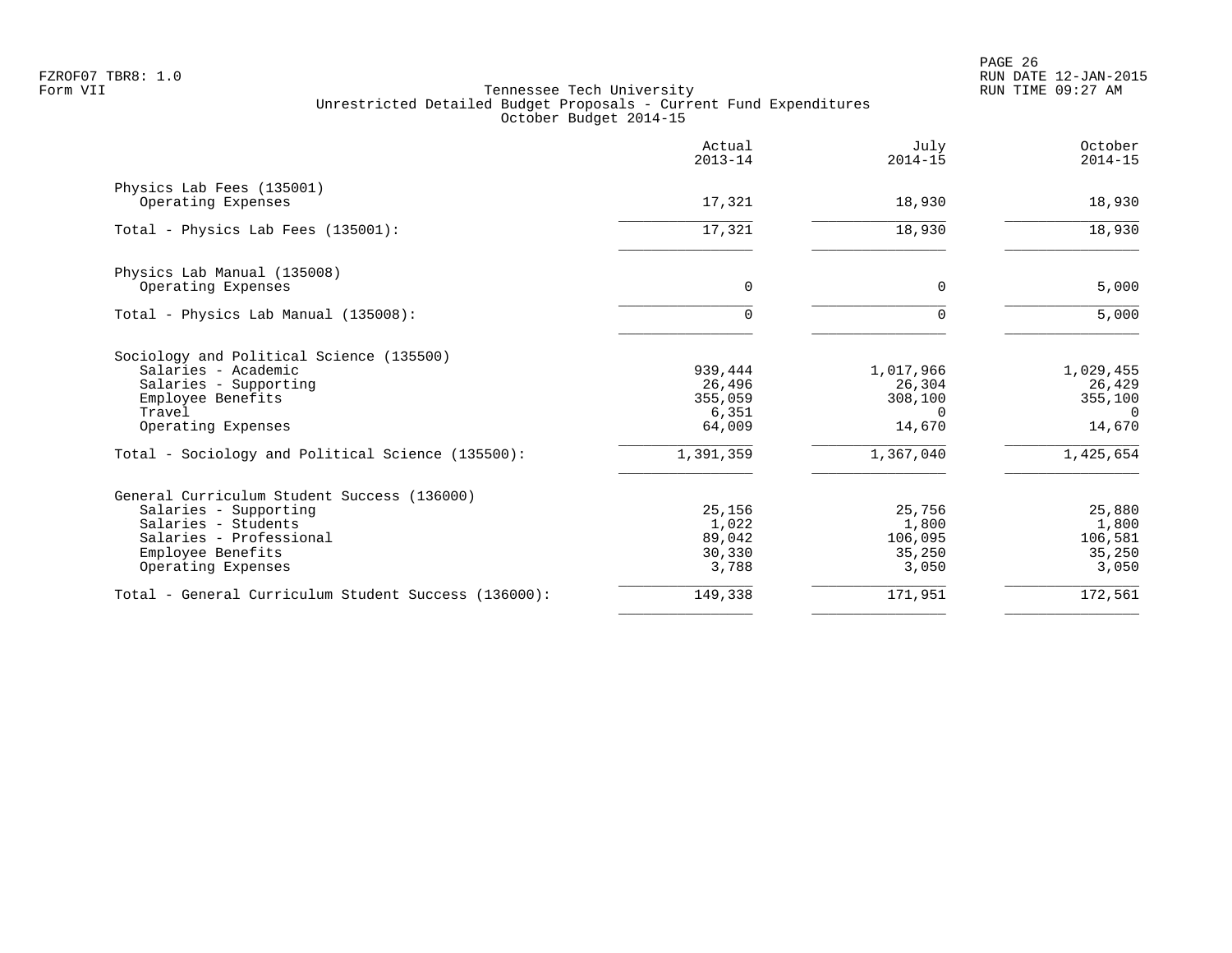PAGE 27 FZROF07 TBR8: 1.0 RUN DATE 12-JAN-2015

|                                                               | Actual<br>$2013 - 14$ | July<br>$2014 - 15$ | October<br>$2014 - 15$ |
|---------------------------------------------------------------|-----------------------|---------------------|------------------------|
| Gen Curr Studt Succ Grad Assist (136001)<br>Employee Benefits | 14,379                | 10,710              | 10,710                 |
| Total - Gen Curr Studt Succ Grad Assist (136001):             | 14,379                | 10,710              | 10,710                 |
| SACF Engineering Spec Acad Crs Fees (137001)                  |                       |                     |                        |
| Salaries - Academic                                           | 175,761               | 90,000              | 90,000                 |
| Salaries - Supporting                                         | 3,174                 |                     | $\Omega$               |
| Salaries - Students                                           | 140,297               | 73,000              | 73,000                 |
| Salaries - Professional                                       | 1,850                 | $\Omega$            | $\Omega$               |
| Employee Benefits                                             | 29,641                | 46,600              | 46,600                 |
| Travel                                                        | 74,019                | 36,000              | 36,000                 |
| Operating Expenses                                            | 174,030               | 885,900             | 1,709,514              |
| Capital Outlay                                                | 34,243                | 6,000               | 6,000                  |
| Total - SACF Engineering Spec Acad Crs Fees (137001):         | 633,015               | 1,137,500           | 1,961,114              |
| SACF Enginrg Student Success (137002)                         |                       |                     |                        |
| Salaries - Supporting                                         | 24,549                | 24,549              | 24,672                 |
| Salaries - Students                                           | 592                   | $\Omega$            | $\Omega$               |
| Salaries - Professional                                       | 66,169                | 103,744             | 104,000                |
| Employee Benefits                                             | 38,643                | 6,800               | 6,800                  |
| Travel                                                        | 7,620                 | ∩                   | $\Omega$               |
| Operating Expenses                                            | 21,761                | 92,410              | 152,030                |
| Total - SACF Enginrg Student Success (137002):                | 159,334               | 227,503             | 287,502                |
|                                                               |                       |                     |                        |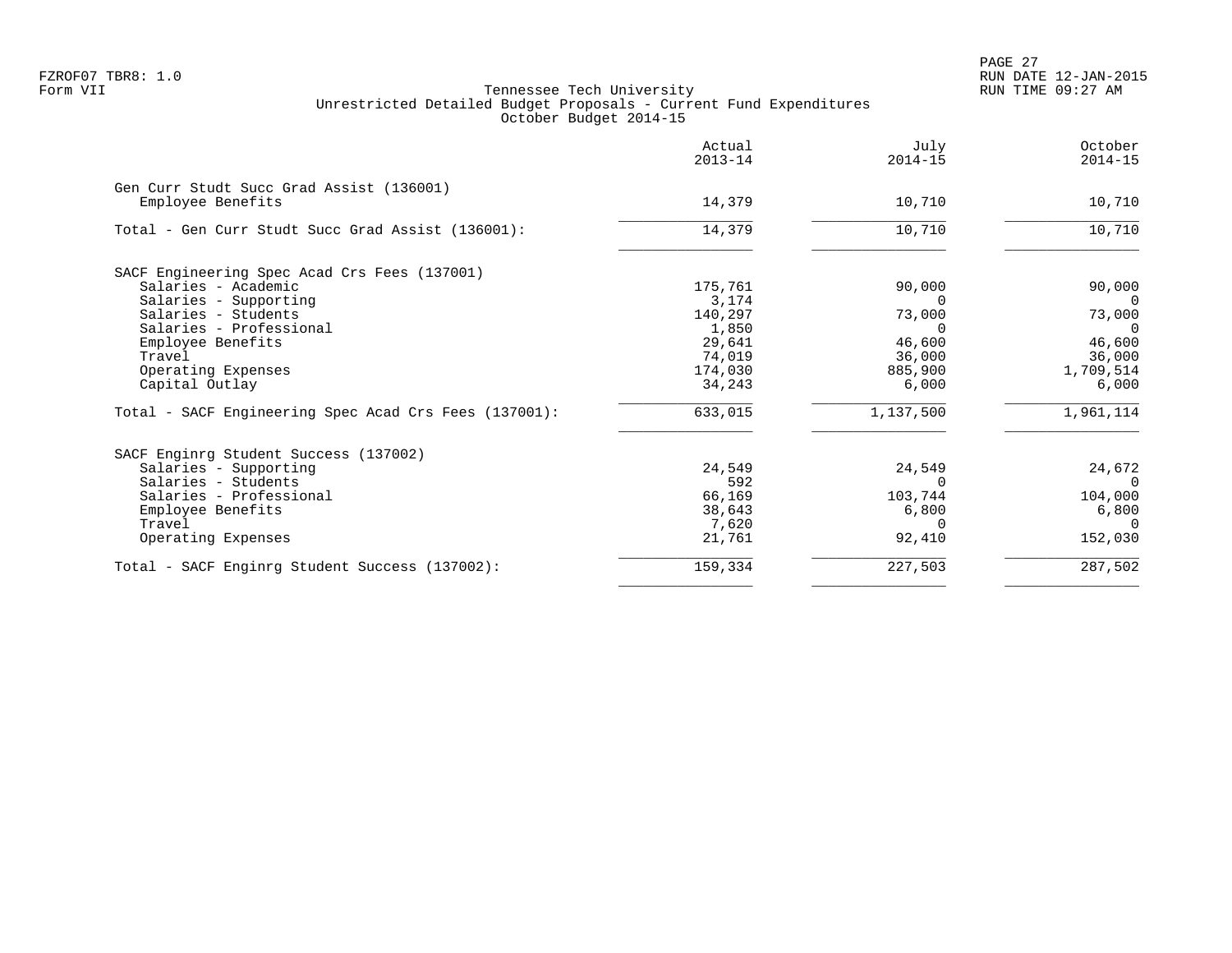PAGE 28 FZROF07 TBR8: 1.0 RUN DATE 12-JAN-2015

|                                                                                                                                 | Actual<br>$2013 - 14$                        | July<br>$2014 - 15$                               | October<br>$2014 - 15$                            |
|---------------------------------------------------------------------------------------------------------------------------------|----------------------------------------------|---------------------------------------------------|---------------------------------------------------|
| Engineering Instruction Support (137008)<br>Employee Benefits                                                                   | $\mathbf 0$                                  | 16,000                                            | 16,000                                            |
| Total - Engineering Instruction Support (137008):                                                                               | 0                                            | 16,000                                            | 16,000                                            |
| Solar Panel Go-Cart (137016)<br>Operating Expenses                                                                              | 0                                            | $\mathbf 0$                                       | 7,000                                             |
| Total - Solar Panel Go-Cart (137016):                                                                                           | 0                                            | $\Omega$                                          | 7,000                                             |
| Engineering MOE Funding (137020)<br>Salaries - Academic<br>Employee Benefits                                                    | 461,504<br>121,428                           | 464,069<br>128,000                                | 466,342<br>128,000                                |
| Total - Engineering MOE Funding (137020):                                                                                       | 582,932                                      | 592,069                                           | 594,342                                           |
| Basic Engineering (137200)<br>Salaries - Academic<br>Salaries - Supporting<br>Employee Benefits<br>Travel<br>Operating Expenses | 256,638<br>27,299<br>99,283<br>142<br>10,404 | 345,384<br>27,399<br>94,340<br>$\Omega$<br>11,420 | 291,107<br>27,531<br>97,940<br>$\Omega$<br>14,654 |
| Total - Basic Engineering (137200):                                                                                             | 393,766                                      | 478,543                                           | 431,232                                           |
| Basic Engr Lab Fees (137203)<br>Operating Expenses                                                                              | 24,310                                       | 18,400                                            | 18,400                                            |
| Total - Basic Engr Lab Fees (137203):                                                                                           | 24,310                                       | 18,400                                            | 18,400                                            |
|                                                                                                                                 |                                              |                                                   |                                                   |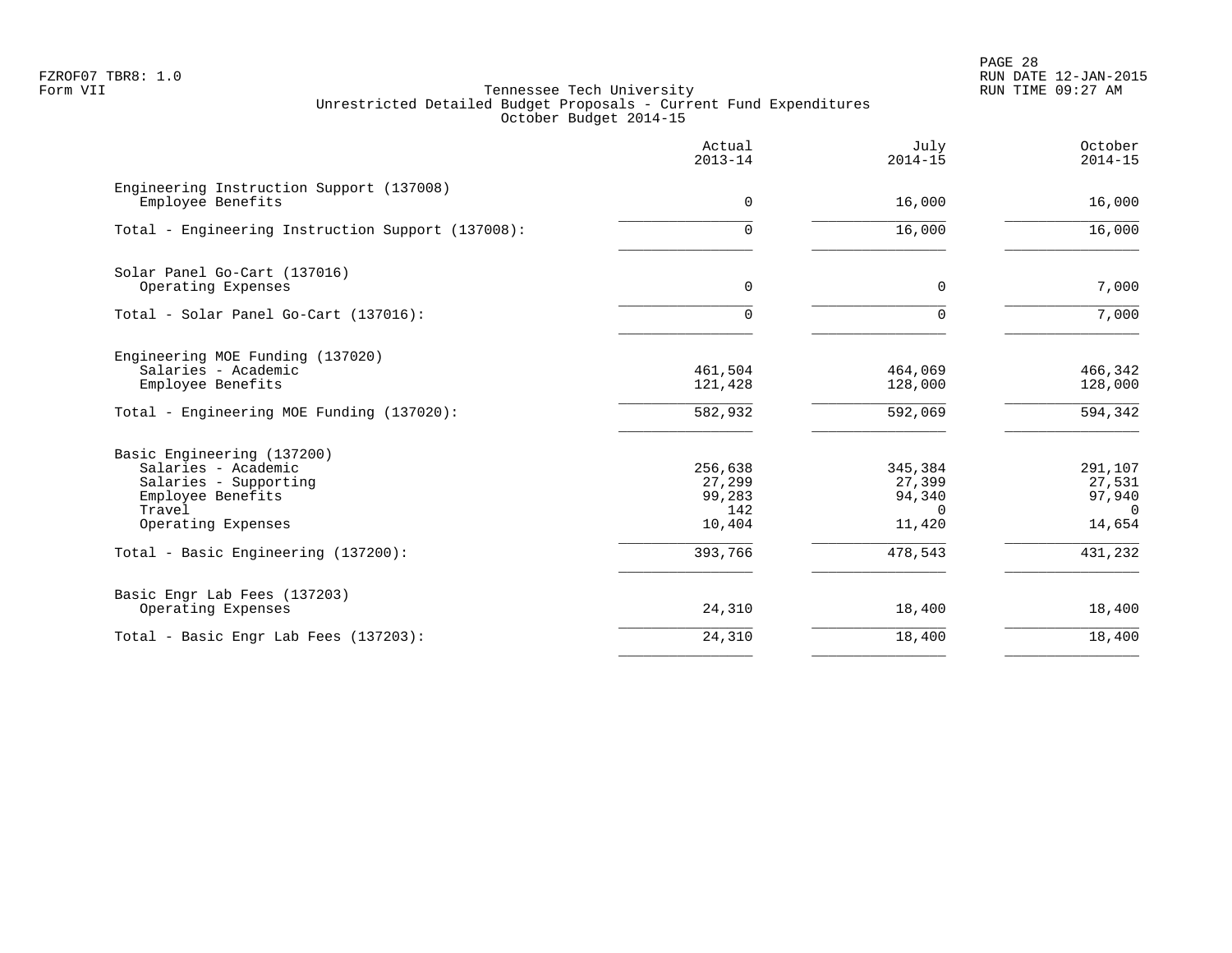|                                                      | Actual<br>$2013 - 14$ | July<br>$2014 - 15$ | October<br>$2014 - 15$   |
|------------------------------------------------------|-----------------------|---------------------|--------------------------|
| Chemical Engineering (137400)<br>Salaries - Academic | 579,218               | 739,039             | 775,315                  |
| Salaries - Supporting<br>Salaries - Students         | 92,532<br>2,444       | 93,306              | 93,755<br>$\overline{0}$ |
| Salaries - Professional                              | 32,500                | $\Omega$            | $\Omega$                 |
| Employee Benefits                                    | 214,821               | 204,910             | 242,910                  |
| Travel                                               | 49                    |                     | $\Omega$                 |
| Operating Expenses                                   | 8,048                 | 9,700               | 9,897                    |
| Total - Chemical Engineering (137400):               | 929,612               | 1,046,955           | 1,121,877                |
| Chemical Engr Grad Assistant (137401)                |                       |                     |                          |
| Salaries - Academic                                  | $\Omega$              | $\Omega$            | 18,000                   |
| Employee Benefits                                    | 42,485                | 8,120               | 39,095                   |
| Total - Chemical Engr Grad Assistant (137401):       | 42,485                | 8,120               | 57,095                   |
| Chemical Engr Lab Fees (137402)                      |                       |                     |                          |
| Operating Expenses                                   | 5,800                 | 5,800               | 5,800                    |
| Total - Chemical Engr Lab Fees (137402):             | 5,800                 | 5,800               | 5,800                    |
| Chem Engr Chall Grad Assit (137408)                  |                       |                     |                          |
| Salaries - Professional                              | 7,178                 | 0                   | 0                        |
| Employee Benefits                                    | 4,313                 | $\Omega$            | $\Omega$                 |
| Total - Chem Engr Chall Grad Assit (137408):         | 11,491                | 0                   | $\mathbf 0$              |
|                                                      |                       |                     |                          |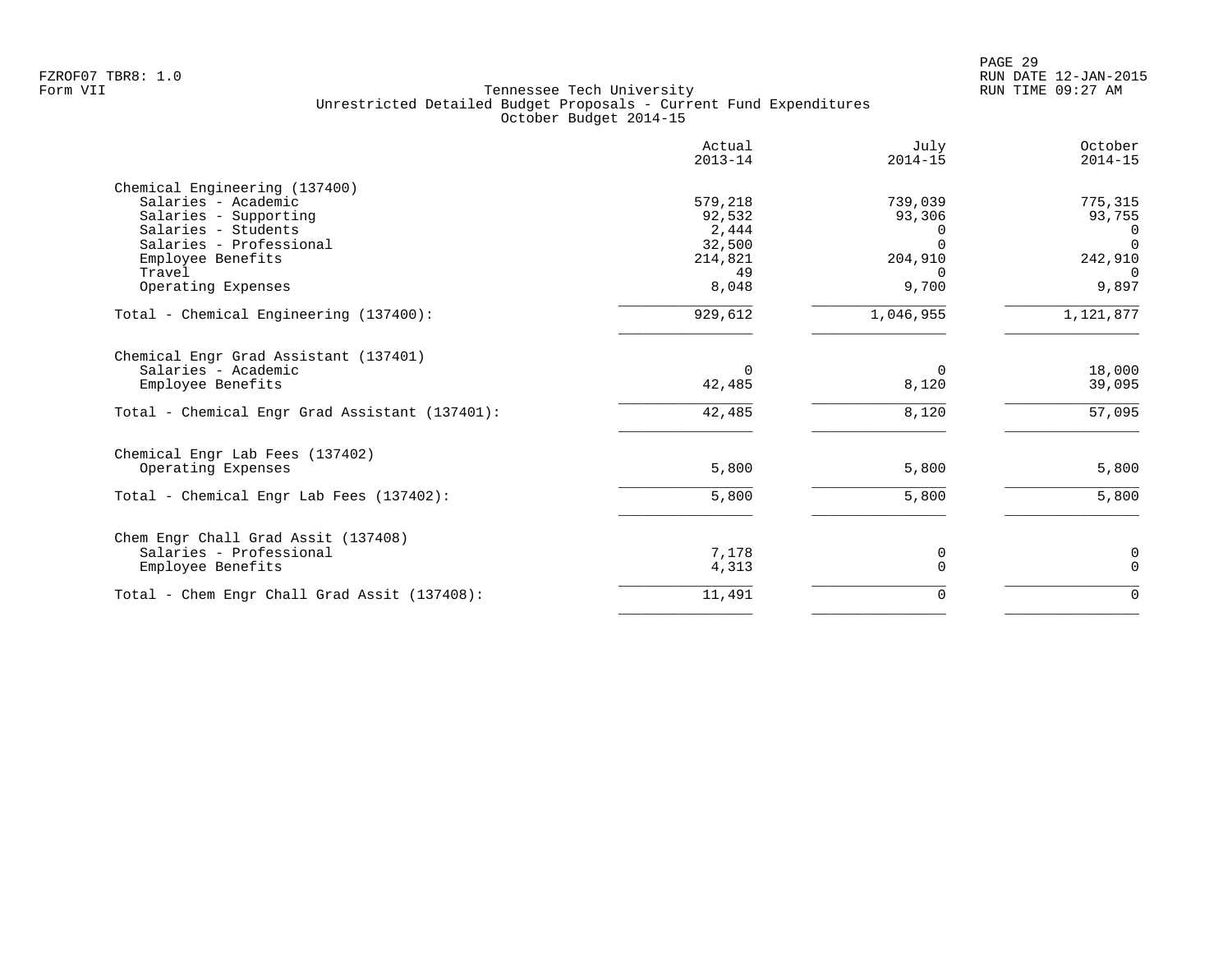|                                                       | Actual<br>$2013 - 14$ | July<br>$2014 - 15$ | October<br>$2014 - 15$ |
|-------------------------------------------------------|-----------------------|---------------------|------------------------|
| Civil and Environmental Engineering (137600)          |                       |                     |                        |
| Salaries - Academic                                   | 1,182,628             | 1,239,409           | 1,245,348              |
| Salaries - Supporting<br>Salaries - Students          | 90,054<br>3,265       | 95,254              | 95,728<br>$\Omega$     |
| Salaries - Professional                               | 18,904                | $\cap$              | $\Omega$               |
| Employee Benefits                                     | 422,361               | 379,040             | 420,040                |
| Travel                                                | 6,254                 | $\Omega$            | $\Omega$               |
| Operating Expenses                                    | 54,889                | 18,550              | 18,550                 |
| Total - Civil and Environmental Engineering (137600): | 1,778,355             | 1,732,253           | 1,779,666              |
| Civil and Envir Grad Assistant (137601)               |                       |                     |                        |
| Employee Benefits                                     | 19,200                | 24,390              | 24,390                 |
| Total - Civil and Envir Grad Assistant (137601):      | 19,200                | 24,390              | 24,390                 |
| Civil and Envir Lab Fees (137602)                     |                       |                     |                        |
| Operating Expenses                                    | 4,000                 | 4,000               | 4,000                  |
| Total - Civil and Envir Lab Fees (137602):            | 4,000                 | 4,000               | 4,000                  |
| Elect and Comptr Engr Office (137800)                 |                       |                     |                        |
| Salaries - Academic                                   | 1,345,513             | 1,374,593           | 1,419,264              |
| Salaries - Supporting                                 | 117,635               | 118,281             | 120,273                |
| Salaries - Students                                   | 4,532                 | $\Omega$            | $\Omega$               |
| Salaries - Professional                               | 66,574                | 59,474              | 59,763                 |
| Employee Benefits                                     | 533,835               | 451,290             | 533,690                |
| Travel                                                | 3,087                 | 990                 | 990                    |
| Operating Expenses                                    | 45,545                | 19,250              | 19,250                 |
| Department Revenues                                   | $-7$                  | $\Omega$            | $\Omega$               |
| Total - Elect and Comptr Engr Office (137800):        | 2, 116, 714           | 2,023,878           | 2,153,230              |
|                                                       |                       |                     |                        |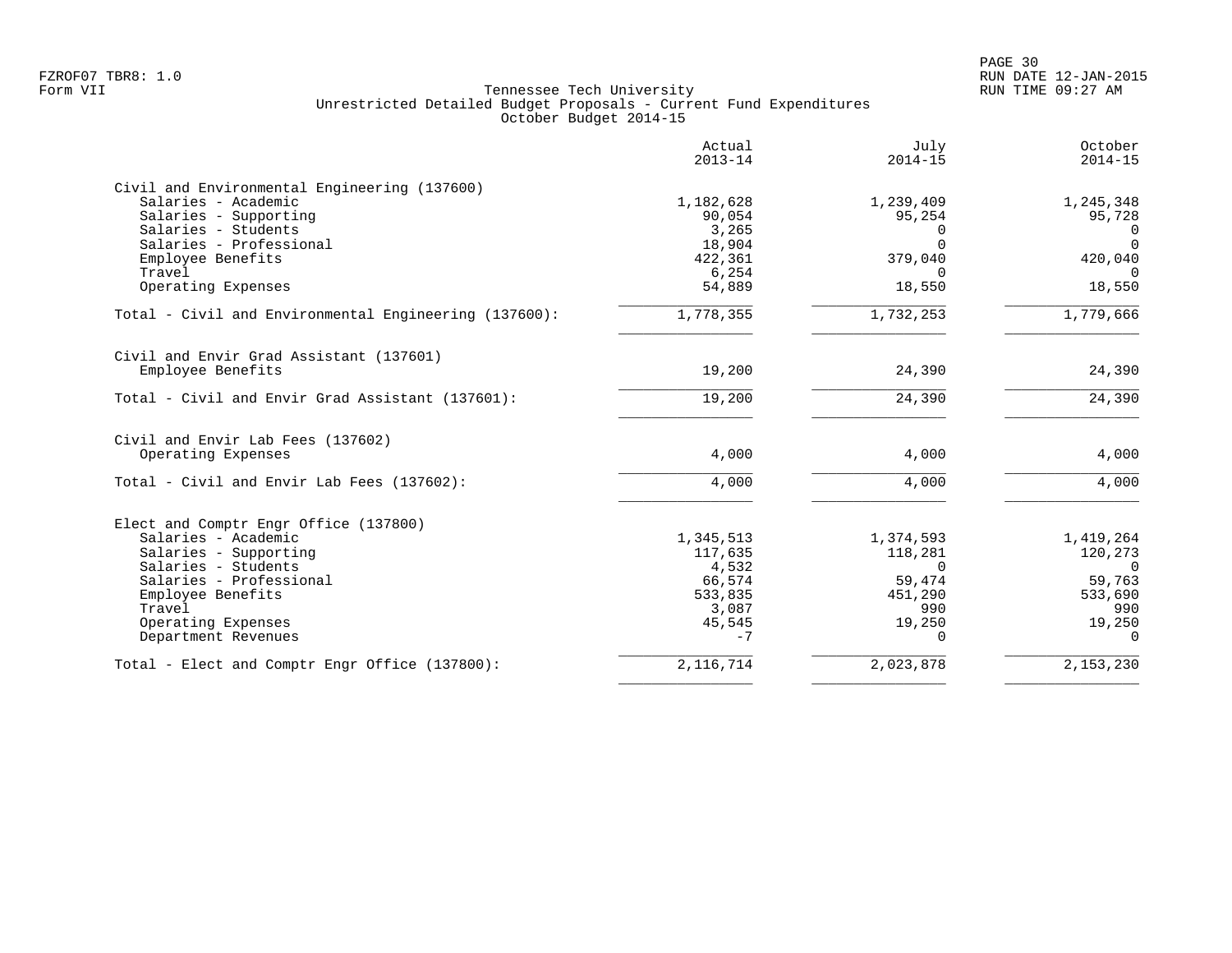PAGE 31 FZROF07 TBR8: 1.0 RUN DATE 12-JAN-2015

|                                                                                      | Actual<br>$2013 - 14$       | July<br>$2014 - 15$           | October<br>$2014 - 15$        |
|--------------------------------------------------------------------------------------|-----------------------------|-------------------------------|-------------------------------|
| Elect and Comp Engr Grad Assist (137801)<br>Salaries - Academic<br>Employee Benefits | $\Omega$<br>71,610          | $\Omega$<br>32,510            | 7,500<br>58,000               |
| Total - Elect and Comp Engr Grad Assist (137801):                                    | 71,610                      | 32,510                        | 65,500                        |
| Elect and Comp Lab Fees (137802)<br>Travel                                           | 90                          | $\Omega$                      | $\overline{0}$                |
| Operating Expenses                                                                   | 4,410                       | 4,500                         | 4,500                         |
| Total - Elect and Comp Lab Fees (137802):                                            | 4,500                       | 4,500                         | 4,500                         |
| Dept Manuf & EngineeringTechnology (138200)                                          |                             |                               |                               |
| Salaries - Academic<br>Salaries - Supporting<br>Salaries - Students                  | 417,285<br>72,686<br>10,900 | 400,719<br>72,886<br>$\Omega$ | 402,695<br>73,223<br>$\Omega$ |
| Employee Benefits<br>Travel                                                          | 174,520<br>247              | 149,250<br>$\Omega$           | 174,450<br>$\Omega$           |
| Operating Expenses<br>Capital Outlay                                                 | 9,730<br>$\Omega$           | 11,050<br>$\Omega$            | 11,050<br>17,250              |
| Total - Dept Manuf & EngineeringTechnology (138200):                                 | 685,368                     | 633,905                       | 678,668                       |
| Manuf & Engineering Tech Lab Fees (138202)                                           |                             |                               |                               |
| Travel<br>Operating Expenses                                                         | 161<br>4,839                | $\Omega$<br>5,000             | $\Omega$<br>5,000             |
| Total - Manuf & Engineering Tech Lab Fees (138202):                                  | 5,000                       | 5,000                         | 5,000                         |
|                                                                                      |                             |                               |                               |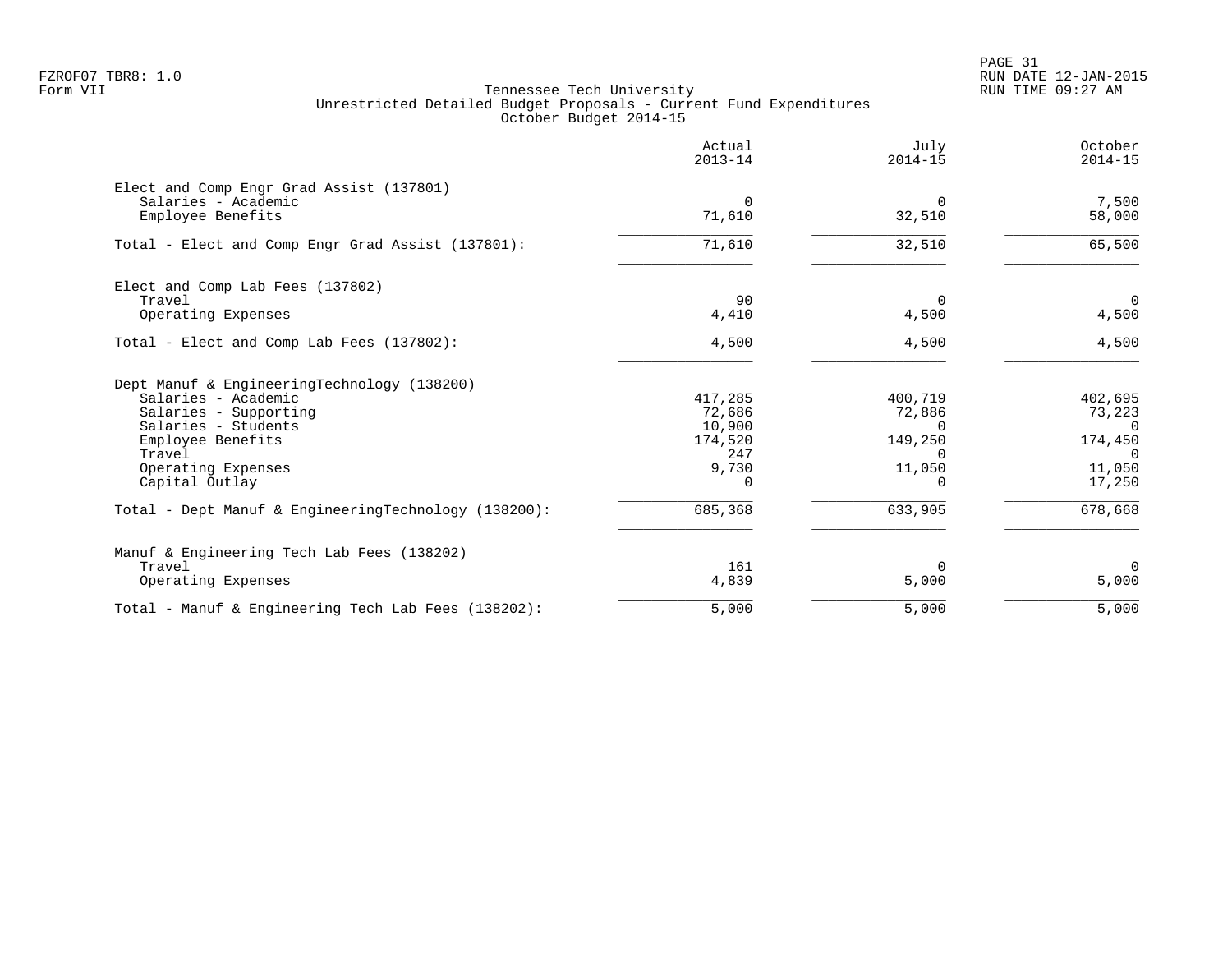|                                                      | Actual<br>$2013 - 14$ | July<br>$2014 - 15$ | October<br>$2014 - 15$ |
|------------------------------------------------------|-----------------------|---------------------|------------------------|
| Mechanical Engineering (138400)                      |                       |                     |                        |
| Salaries - Academic                                  | 1,819,909             | 1,838,858           | 1,941,759              |
| Salaries - Supporting                                | 114,476               | 84,070              | 84,484                 |
| Salaries - Professional                              | 79,558                | 91,619              | 91,885                 |
| Employee Benefits                                    | 592,139               | 517,740             | 624,940                |
| Travel                                               | 234                   | $\Omega$            | $\Omega$               |
| Operating Expenses                                   | 35,914                | 24,540              | 25,697                 |
| Total - Mechanical Engineering (138400):             | 2,642,230             | 2,556,827           | 2,768,765              |
| Mech Engr Grad Assistant (138401)                    |                       |                     |                        |
| Salaries - Academic                                  | $\Omega$              | $\Omega$            | 21,600                 |
| Employee Benefits                                    | 75,628                | 32,510              | 50,067                 |
| Total - Mech Engr Grad Assistant (138401):           | 75,628                | 32,510              | 71,667                 |
| Mech Engr Lab Fees (138402)                          |                       |                     |                        |
| Operating Expenses                                   | 12,478                | 12,200              | 12,200                 |
| Total - Mech Engr Lab Fees (138402):                 | 12,478                | 12,200              | 12,200                 |
| SACF Business Spec Acad Course Fee (140002)          |                       |                     |                        |
| Salaries - Academic                                  | 169,747               | $\Omega$            | $\mathbf 0$            |
| Salaries - Supporting                                | 2,787                 | $\Omega$            | $\overline{0}$         |
| Salaries - Students                                  | 16,000                |                     | 5,200                  |
| Salaries - Professional                              | 541                   | 5,531               | $\Omega$               |
| Employee Benefits                                    | 23,980                | 22,390              | 22,390                 |
| Travel                                               | 20,389                | 25,000              | 25,000                 |
| Operating Expenses                                   | 167,466               | 245,110             | 354,837                |
| Capital Outlay                                       | 16,123                | $\Omega$            | 12,100                 |
| Total - SACF Business Spec Acad Course Fee (140002): | 417,033               | 298,031             | 419,527                |
|                                                      |                       |                     |                        |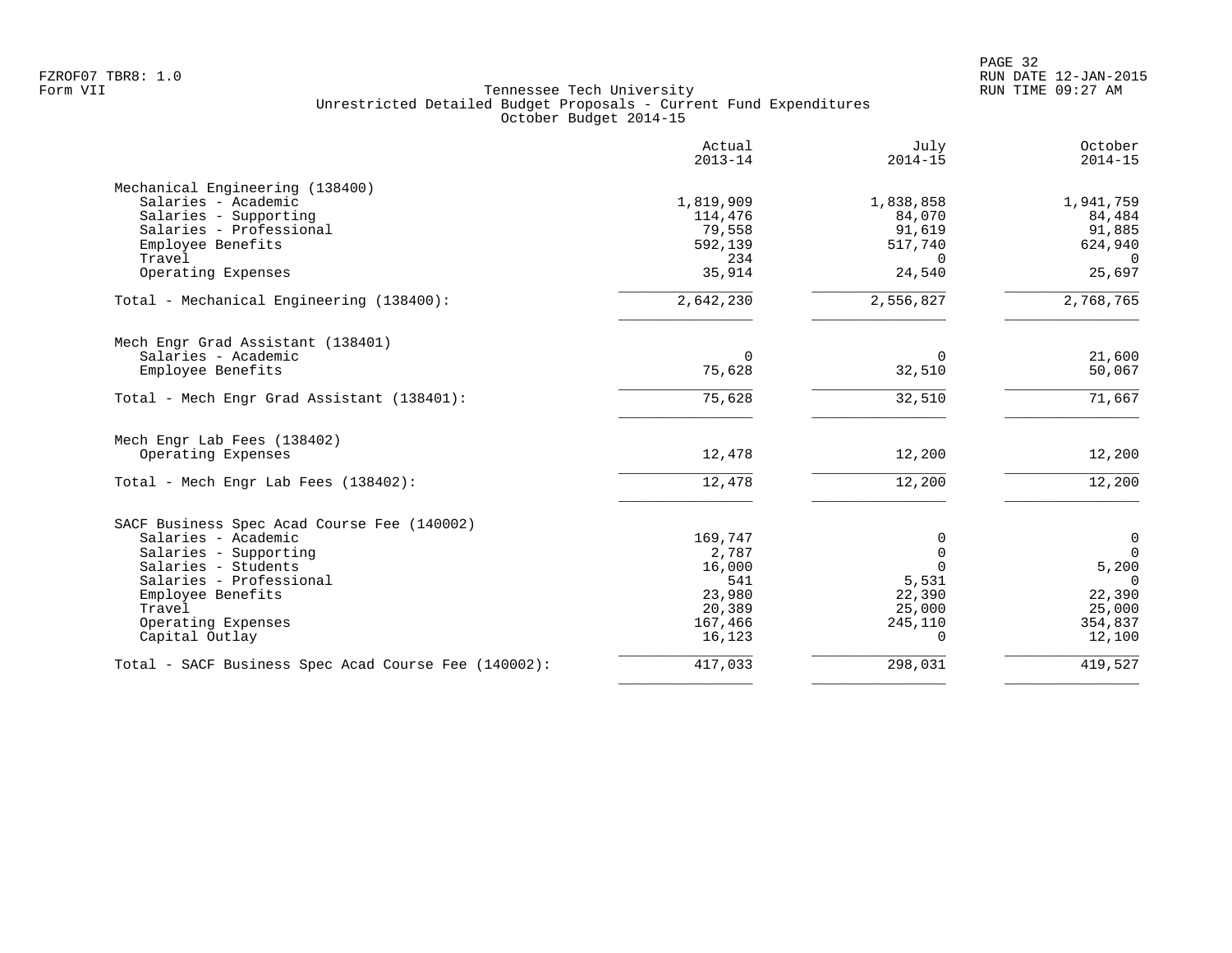PAGE 33 FZROF07 TBR8: 1.0 RUN DATE 12-JAN-2015

|                                                    | Actual<br>$2013 - 14$ | July<br>$2014 - 15$ | October<br>$2014 - 15$ |
|----------------------------------------------------|-----------------------|---------------------|------------------------|
| Online Course Dev Business Admin (140110)          |                       |                     |                        |
| Operating Expenses                                 | 0                     | 91,470              | 117,930                |
| Total - Online Course Dev Business Admin (140110): | 0                     | 91,470              | 117,930                |
| Accounting and Bus Law (141500)                    |                       |                     |                        |
| Salaries - Academic                                | 985,750               | 850,057             | 882,545                |
| Salaries - Supporting                              | 25,544                | 25,424              | 25,551                 |
| Salaries - Students                                | 512                   | 930                 | 930                    |
| Salaries - Professional                            | $\Omega$              | 140,000             | $\Omega$               |
| Employee Benefits                                  | 264,744               | 267,300             | 305,500                |
| Travel                                             | 1,195                 | $\Omega$            | $\Omega$               |
| Operating Expenses                                 | 10,230                | $\Omega$            | $\Omega$               |
| Total - Accounting and Bus Law (141500):           | 1,287,975             | 1,283,711           | 1,214,526              |
| SACF Accounting and Bus Law (141501)               |                       |                     |                        |
| Salaries - Academic                                | 71,180                | 71,180              | 75,580                 |
| Employee Benefits                                  | 19,725                | 18,030              | 18,030                 |
| Travel                                             | 9,953                 | 0                   | 0                      |
| Operating Expenses                                 | 24                    | $\Omega$            | $\Omega$               |
| Total - SACF Accounting and Bus Law (141501):      | 100,882               | 89,210              | 93,610                 |
| MBA Studies (142000)                               |                       |                     |                        |
| Salaries - Administrative                          | 0                     | 10,000              | 10,000                 |
| Salaries - Supporting                              | 20,125                | 19,240              | 14,850                 |
| Salaries - Students                                | 1,010                 | $\Omega$            | $\Omega$               |
| Salaries - Professional                            | 84,160                | 138,210             | 138,487                |
| Employee Benefits                                  | 17,371                | 24,410              | 24,410                 |
| Operating Expenses                                 | 2,978                 | $\Omega$            | $\Omega$               |
| Total - MBA Studies (142000):                      | 125,644               | 191,860             | 187,747                |
|                                                    |                       |                     |                        |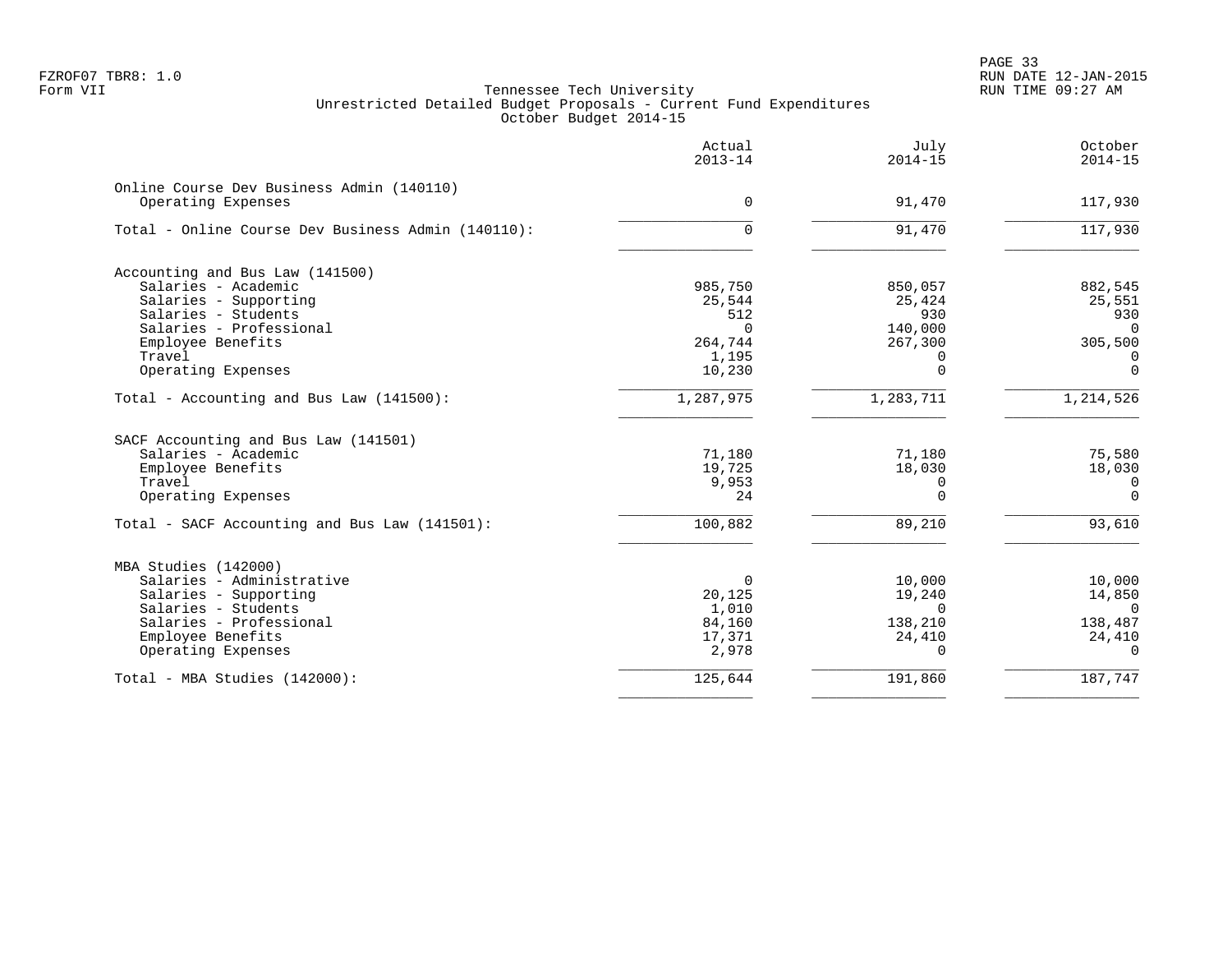PAGE 34 FZROF07 TBR8: 1.0 RUN DATE 12-JAN-2015

|                                                   | Actual<br>$2013 - 14$ | July<br>$2014 - 15$ | October<br>$2014 - 15$ |
|---------------------------------------------------|-----------------------|---------------------|------------------------|
| Management Programs (142002)                      |                       |                     |                        |
| Salaries - Supporting                             | 17,125                | 16,240              | 11,850                 |
| Employee Benefits                                 | 6,529                 | 17,570              | 7,570                  |
| Total - Management Programs (142002):             | 23,654                | 33,810              | 19,420                 |
| MBA Bus Grad Assist (142004)                      |                       |                     |                        |
| Employee Benefits                                 | 149,268               | 112,000             | 112,000                |
| Total - MBA Bus Grad Assist (142004):             | 149,268               | 112,000             | 112,000                |
| Economics Finance and Marketing (142500)          |                       |                     |                        |
| Salaries - Academic                               | 1,072,795             | 1,108,993           | 1,171,145              |
| Salaries - Supporting                             | 33,583                | 33,683              | 33,837                 |
| Employee Benefits                                 | 331,779               | 285,040             | 331,840                |
| Operating Expenses                                | 12,124                | $\Omega$            | $\Omega$               |
| Total - Economics Finance and Marketing (142500): | 1,450,281             | 1,427,716           | 1,536,822              |
| SACF Econ Fin and Marketing (142501)              |                       |                     |                        |
| Salaries - Academic                               | 143,144               | 120,518             | 128,556                |
| Employee Benefits                                 | 38,304                | 36,300              | 36,300                 |
| Travel                                            | 32,500                |                     | $\Omega$               |
| Total - SACF Econ Fin and Marketing (142501):     | 213,948               | 156,818             | 164,856                |
|                                                   |                       |                     |                        |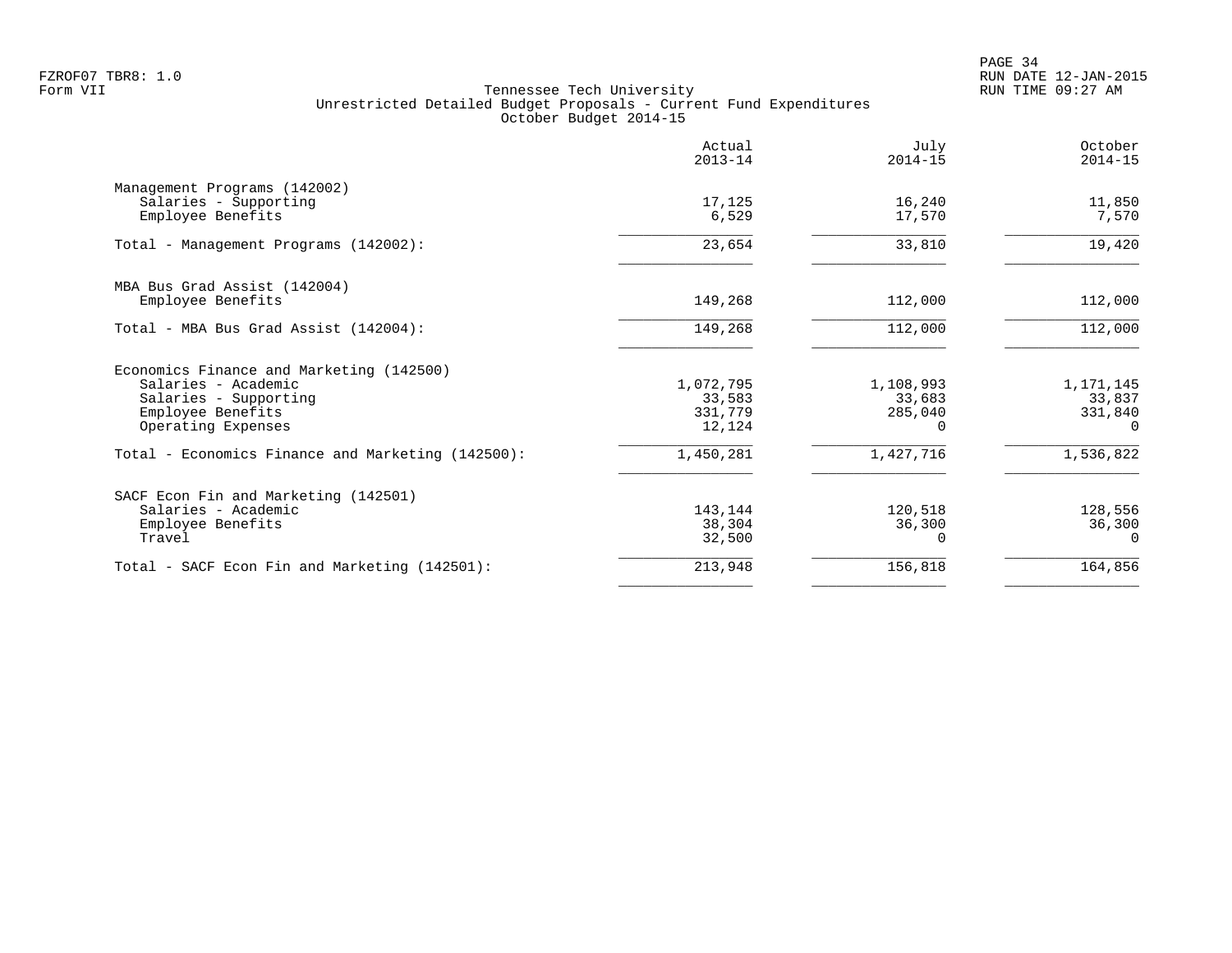|                                                                 | Actual<br>$2013 - 14$ | July<br>$2014 - 15$ | October<br>$2014 - 15$ |
|-----------------------------------------------------------------|-----------------------|---------------------|------------------------|
| Basic Business (143000)                                         |                       |                     |                        |
| Salaries - Supporting                                           | 73,430                | 68,943              | 69,177                 |
| Salaries - Professional                                         | 70,715                | 76,251              | 76,625                 |
| Employee Benefits                                               | 54,079                | 52,030              | 54,130                 |
| Operating Expenses                                              | 5,435                 | $\Omega$            | $\Omega$               |
| Total - Basic Business (143000):                                | 203,659               | 197,224             | 199,932                |
| SACF Basic Business (143001)                                    |                       |                     |                        |
| Salaries - Supporting                                           | 5,691                 | $\Omega$            | $\overline{0}$         |
| Salaries - Professional                                         | 25,356                | 25,355              | 25,481                 |
| Employee Benefits                                               | 11,284                | 9,110               | 9,110                  |
| Total - SACF Basic Business (143001):                           | 42,331                | 34,465              | 34,591                 |
| Decision Sciences and Management (144000)                       |                       |                     |                        |
| Salaries - Academic                                             | 1,092,715             | 1,250,866           | 1,267,519              |
| Salaries - Supporting                                           | 27,678                | 27,699              | 27,831                 |
| Employee Benefits                                               | 320,265               | 280,830             | 320,330                |
| Operating Expenses                                              | 7,294                 | $\Omega$            | 616                    |
| Total - Decision Sciences and Management (144000):              | 1,447,952             | 1,559,395           | 1,616,296              |
|                                                                 |                       |                     |                        |
| Salaries - Academic                                             | $\Omega$              |                     | 51,828                 |
|                                                                 | 1,195                 | 15,830              | 15,830                 |
| Travel                                                          |                       | $\Omega$            | $\Omega$               |
| Operating Expenses                                              | 0                     | 6,975               | 6,975                  |
| Total - SACF Decision Sciences and Mangmt (144001):             | 11,074                | 74,375              | 74,633                 |
| SACF Decision Sciences and Mangmt (144001)<br>Employee Benefits | 9,879                 | 51,570              |                        |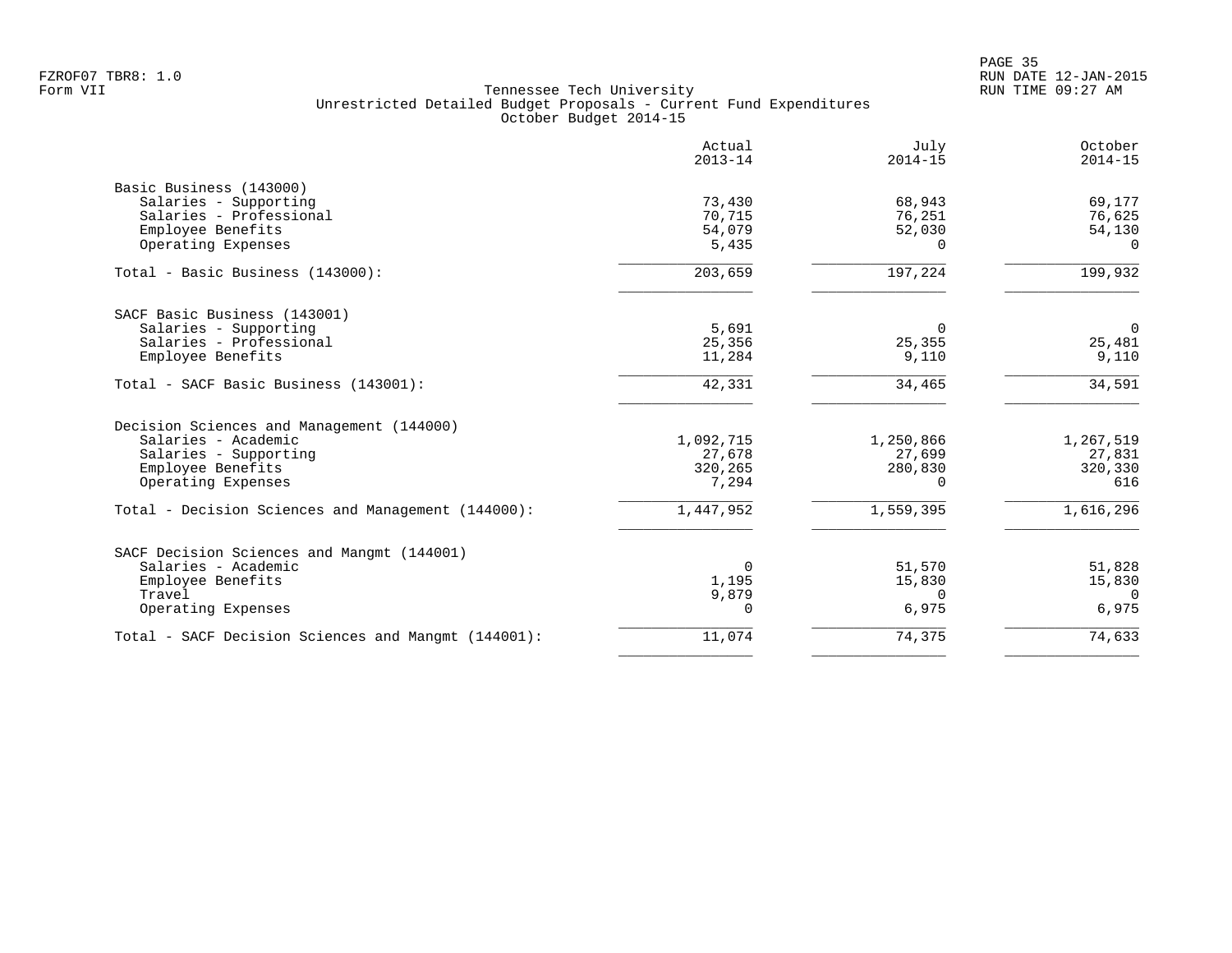|                                                   | Actual<br>$2013 - 14$ | July<br>$2014 - 15$ | October<br>$2014 - 15$ |
|---------------------------------------------------|-----------------------|---------------------|------------------------|
| World Cultures (144003)                           |                       |                     |                        |
| Operating Expenses                                | 372                   | 950                 | 950                    |
| Total - World Cultures (144003):                  | 372                   | 950                 | 950                    |
| Fleetquard Cummins Computer Ctr (145000)          |                       |                     |                        |
| Salaries - Professional                           |                       | 2,400               | 2,400                  |
| Employee Benefits                                 |                       | 750                 | 750                    |
| Operating Expenses                                | 2,714                 | 3,420               | 4,121                  |
| Total - Fleetguard Cummins Computer Ctr (145000): | 2,714                 | 6,570               | 7,271                  |
| External Relations (146000)                       |                       |                     |                        |
| Salaries - Supporting                             | 27,183                | 27,299              | 27,431                 |
| Employee Benefits                                 | 13,859                | 12,340              | 12,340                 |
| Total - External Relations (146000):              | 41,042                | 39,639              | 39,771                 |
| Governors Schools (148000)                        |                       |                     |                        |
| Salaries - Academic                               | 14,503                | 14,500              | 14,500                 |
| Salaries - Supporting                             | $-2,340$              | 4,000               | 4,000                  |
| Salaries - Professional                           | 5,000                 | $\Omega$            | $\Omega$               |
| Employee Benefits                                 | 2,565                 | 3,000               | 3,000                  |
| Operating Expenses                                | 1,546                 | 3,130               | 14,961                 |
| Total - Governors Schools (148000):               | 21,274                | 24,630              | 36,461                 |
|                                                   |                       |                     |                        |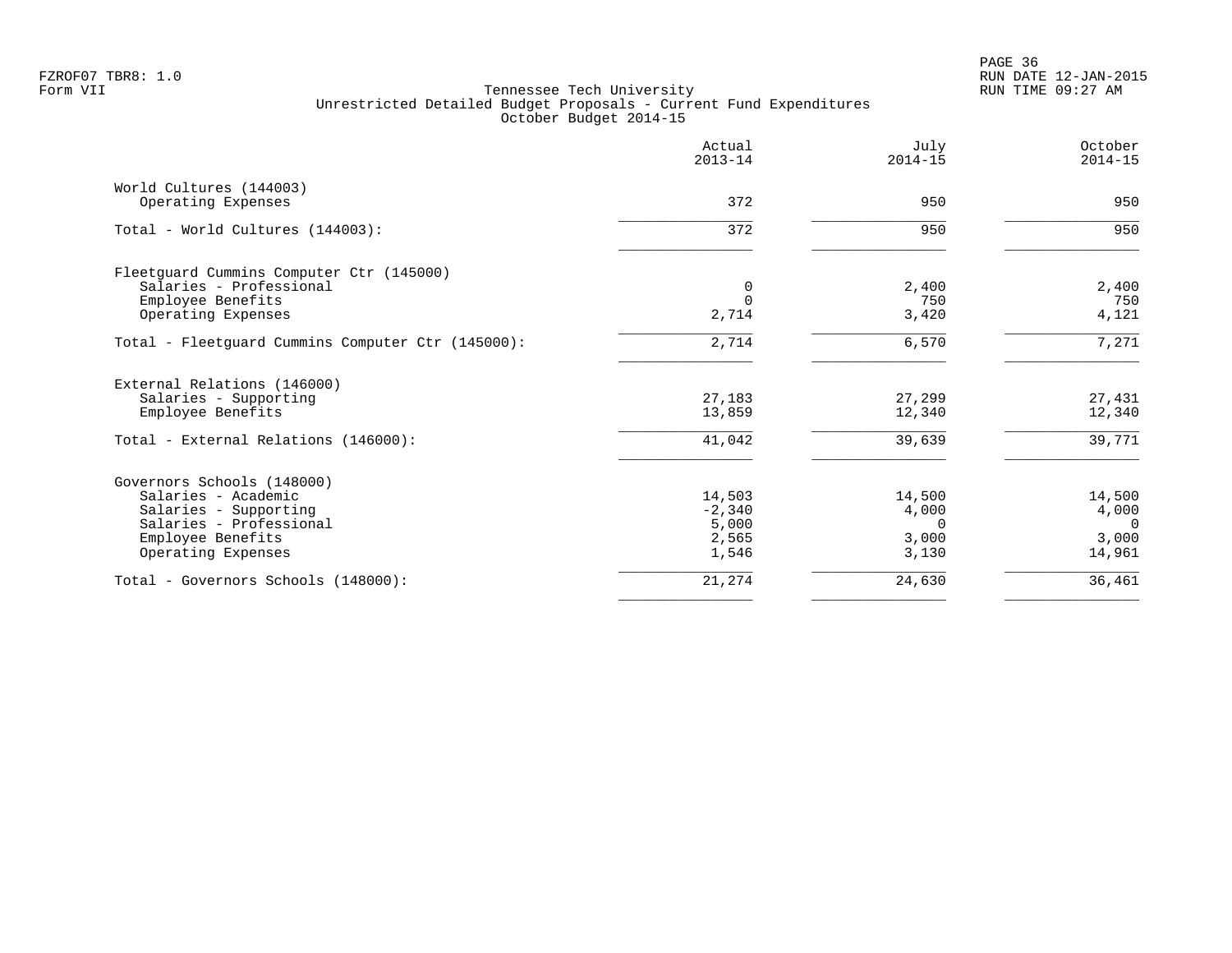PAGE 37 FZROF07 TBR8: 1.0 RUN DATE 12-JAN-2015

|                                                        | Actual<br>$2013 - 14$ | July<br>$2014 - 15$ | October<br>$2014 - 15$ |
|--------------------------------------------------------|-----------------------|---------------------|------------------------|
| Education Grad Assistant (150001)<br>Employee Benefits | 260,628               | 275,280             | 275,280                |
| Total - Education Grad Assistant (150001):             | 260,628               | 275,280             | 275,280                |
| Educ TIKI Grad Assistant (150002)                      |                       |                     |                        |
| Salaries - Professional<br>Employee Benefits           | 12,000<br>11,238      | 0                   | 0<br>$\Omega$          |
| Total - Educ TIKI Grad Assistant (150002):             | 23,238                |                     |                        |
| SACF Education (150009)                                |                       |                     |                        |
| Salaries - Academic                                    | 0                     | 82,000              | 82,000                 |
| Salaries - Supporting                                  | 129,075               | $\Omega$            | $\Omega$               |
| Salaries - Professional                                | 94,837                | 94,937              | 95,407                 |
| Employee Benefits                                      | 52,864                | 45,040              | 45,040                 |
| Travel                                                 | 31,996                | 60,000              | 60,000                 |
| Operating Expenses<br>Capital Outlay                   | 253,537               | 181,420<br>26,600   | 273,824<br>26,600      |
| Total - SACF Education (150009):                       | 562,309               | 489,997             | 582,871                |
| Online Course Dev Education (150010)                   |                       |                     |                        |
| Operating Expenses                                     | 0                     | 5,300               | $\mathbf 0$            |
| Total - Online Course Dev Education (150010):          | $\mathbf 0$           | 5,300               | $\mathbf 0$            |
|                                                        |                       |                     |                        |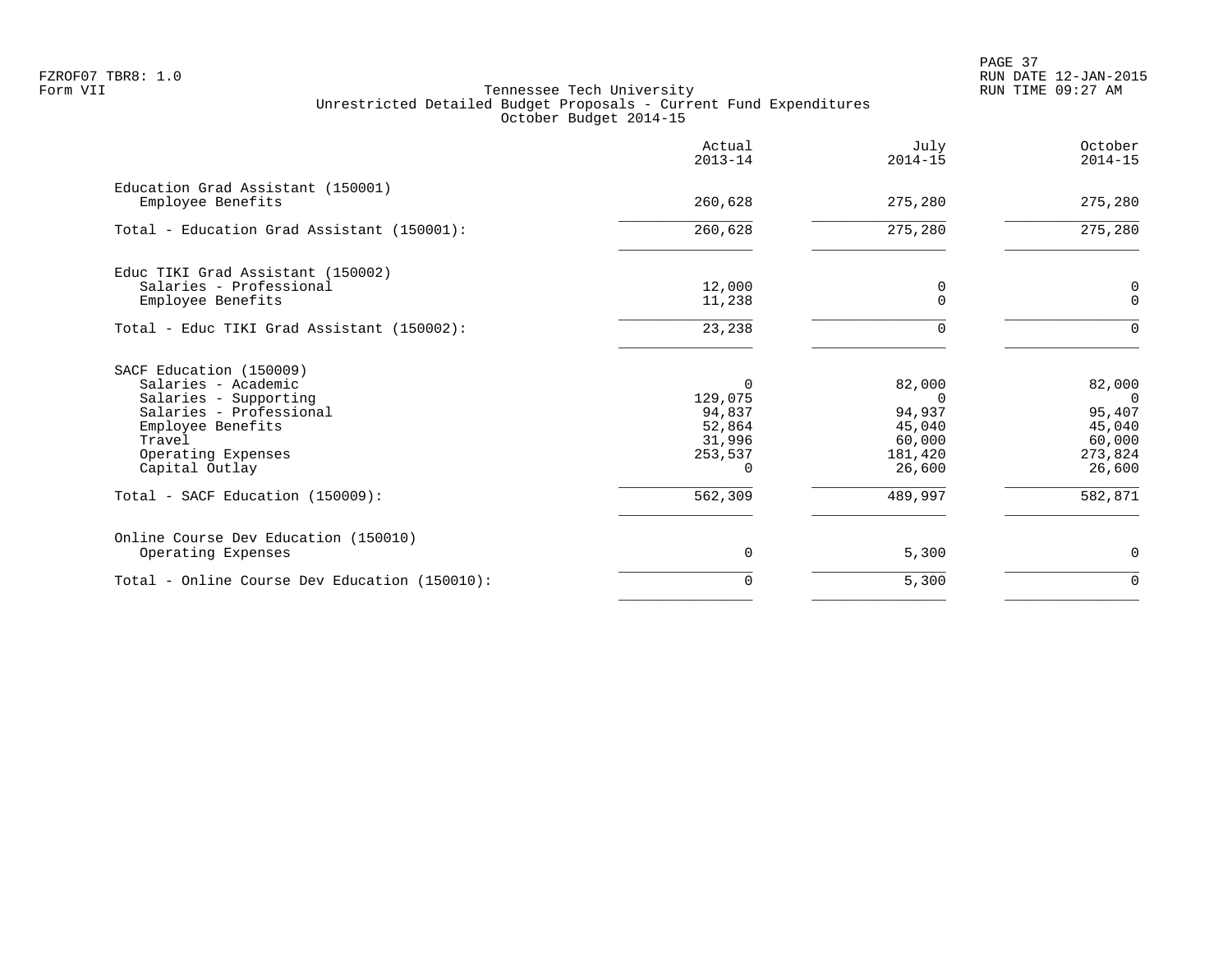|                                                  | Actual<br>$2013 - 14$ | July<br>$2014 - 15$ | October<br>$2014 - 15$ |
|--------------------------------------------------|-----------------------|---------------------|------------------------|
| Learning Support Program (151000)                |                       |                     |                        |
| Salaries - Academic                              | 287,655               | 290,128             | 291,438                |
| Salaries - Supporting                            | 35,286                | 34,042              | 34,195                 |
| Salaries - Students                              | 16,350                | 7,820               | 7,820                  |
| Employee Benefits                                | 128,368               | 126,390             | 126,390                |
| Travel                                           | 351                   | 1,420               | 1,420                  |
| Operating Expenses                               | 13,462                | 11,630              | 11,630                 |
| Total - Learning Support Program (151000):       | 481,472               | 471,430             | 472,893                |
| Associate Dean Coll of Educ (151500)             |                       |                     |                        |
| Salaries - Supporting                            | 55,753                | 55,727              | 55,992                 |
| Salaries - Professional                          | 100,285               | 166,111             | 156,675                |
| Employee Benefits                                | 58,987                | 62,910              | 62,910                 |
| Operating Expenses                               | 11,039                | 12,580              | 5,080                  |
| Total - Associate Dean Coll of Educ (151500):    | 226,064               | 297,328             | 280,657                |
| Education PHD (151501)                           |                       |                     |                        |
| Salaries - Academic                              | 12,385                | 15,490              | 15,490                 |
| Salaries - Professional                          | 76,000                | 84,000              | 84,000                 |
| Employee Benefits                                | 2,162                 | 6,300               | 6,300                  |
| Operating Expenses                               | 14,770                | 4,120               | 4,120                  |
| Total - Education PHD (151501):                  | 105,317               | 109,910             | 109,910                |
| Exceptional Learning Grad Asst (151502)          |                       |                     |                        |
| Employee Benefits                                | 53,618                | 86,730              | 86,730                 |
| Total - Exceptional Learning Grad Asst (151502): | 53,618                | 86,730              | 86,730                 |
|                                                  |                       |                     |                        |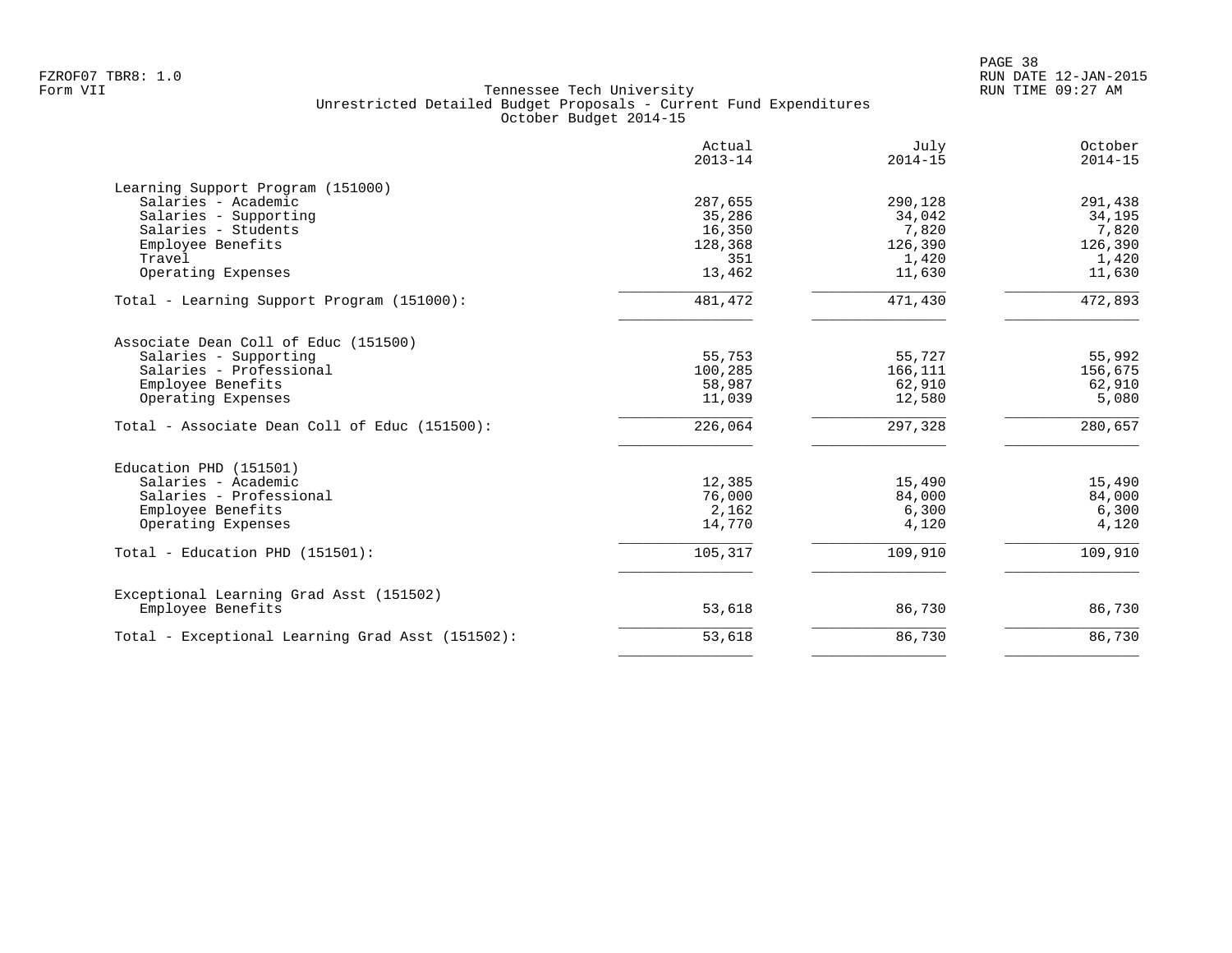| Actual<br>$2013 - 14$ | July<br>$2014 - 15$                              | October<br>$2014 - 15$                           |
|-----------------------|--------------------------------------------------|--------------------------------------------------|
|                       |                                                  |                                                  |
|                       |                                                  | 997,226                                          |
| 24,162                | 33,091                                           | 32,350                                           |
| 10,841                | 860                                              | 5,860                                            |
| 342,188               | 330,300                                          | 342,200                                          |
| 10,078                | 0                                                | $\Omega$                                         |
| 78,988                | 9,780                                            | 14,606                                           |
| 1,363,626             | 1,320,549                                        | 1,392,242                                        |
|                       |                                                  |                                                  |
| 0                     | 0                                                | 2,500                                            |
| $\Omega$              |                                                  | 4,278                                            |
| 0                     |                                                  | 6,778                                            |
|                       |                                                  |                                                  |
|                       |                                                  | 232,059                                          |
|                       |                                                  | 54,293                                           |
| 585                   |                                                  | 1,000                                            |
|                       | $\Omega$                                         | 7,500                                            |
|                       | 103,100                                          | 115,900                                          |
| 19,807                | 22,650                                           | 22,650                                           |
| 40,147                | 40,290                                           | 40,290                                           |
| 461,287               |                                                  | 473,692                                          |
|                       | 897,369<br>223,264<br>53,681<br>8,000<br>115,803 | 946,518<br>235,979<br>54,032<br>1,000<br>457,051 |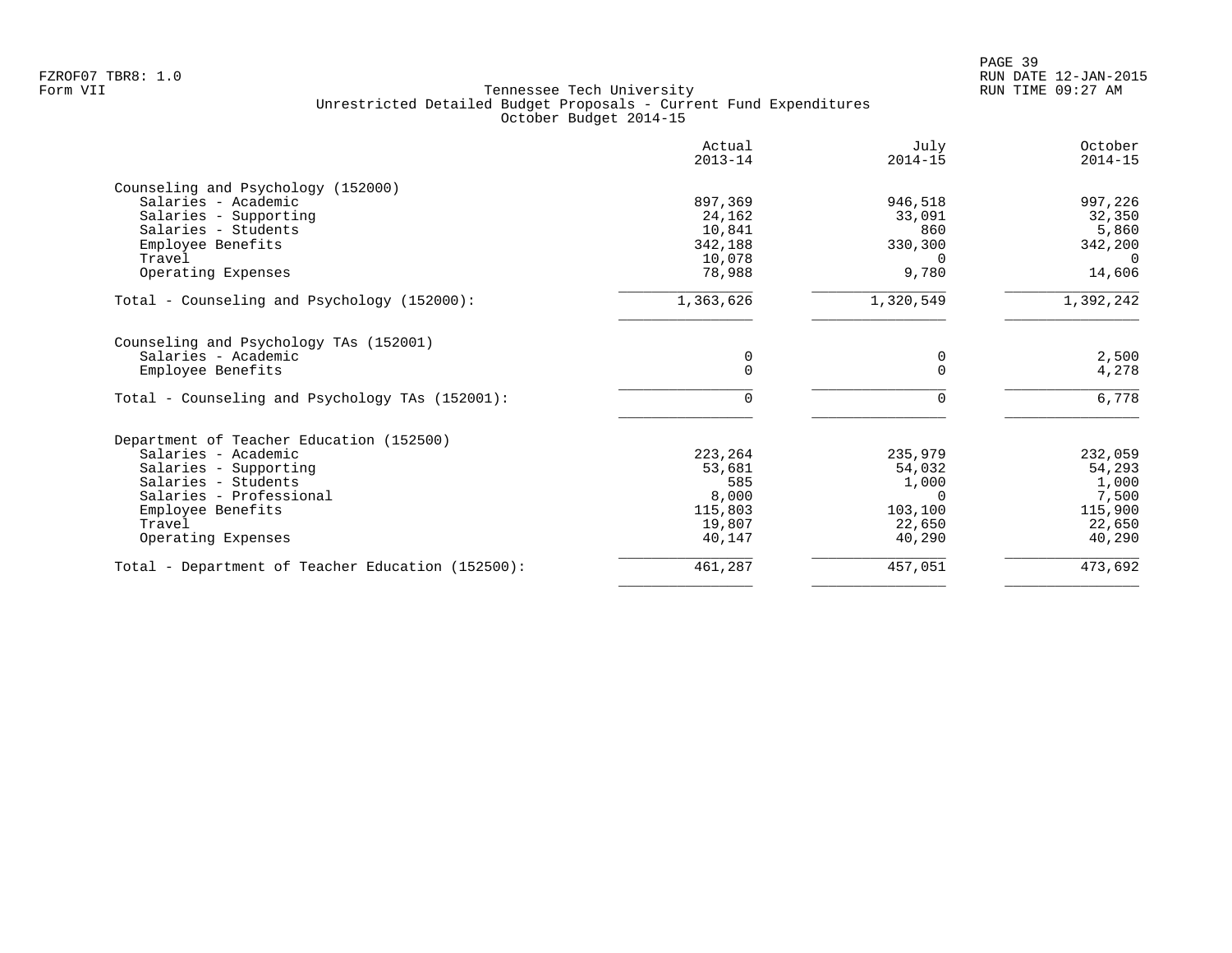|                                                                                                                                           | Actual<br>$2013 - 14$                               | July<br>$2014 - 15$                             | October<br>$2014 - 15$                          |
|-------------------------------------------------------------------------------------------------------------------------------------------|-----------------------------------------------------|-------------------------------------------------|-------------------------------------------------|
| Curriculum and Instr Office (153000)<br>Salaries - Academic<br>Salaries - Supporting<br>Employee Benefits<br>Travel<br>Operating Expenses | 1,674,303<br>162,931<br>646,689<br>30,782<br>35,780 | 2,008,553<br>97,087<br>663,700<br>490<br>50,080 | 1,887,530<br>97,557<br>663,700<br>490<br>51,249 |
| Total - Curriculum and Instr Office (153000):                                                                                             | 2,550,485                                           | 2,819,910                                       | 2,700,526                                       |
| Two Plus Two Tullahoma (153050)<br>Salaries - Academic<br>Employee Benefits                                                               | 97,651<br>45,308                                    | 105,214<br>47,520                               | 98,429<br>47,520                                |
| Total - Two Plus Two Tullahoma (153050):                                                                                                  | 142,959                                             | 152,734                                         | 145,949                                         |
| Two Plus Two Crossville (153051)<br>Salaries - Academic<br>Salaries - Supporting<br>Employee Benefits                                     | 99,865<br>5,953<br>41,328                           | 107,378<br>$\Omega$<br>44,590                   | 100,683<br>$\Omega$<br>44,590                   |
| Total - Two Plus Two Crossville (153051):                                                                                                 | 147,146                                             | 151,968                                         | 145,273                                         |
| Two Plus Two Oak Ridge (153052)<br>Salaries - Academic<br>Salaries - Supporting<br>Employee Benefits                                      | 188,165<br>5,953<br>80,809                          | 190,648<br>$\Omega$<br>81,140                   | 199,118<br>$\Omega$<br>81,140                   |
| Total - Two Plus Two Oak Ridge (153052):                                                                                                  | 274,927                                             | 271,788                                         | 280,258                                         |
|                                                                                                                                           |                                                     |                                                 |                                                 |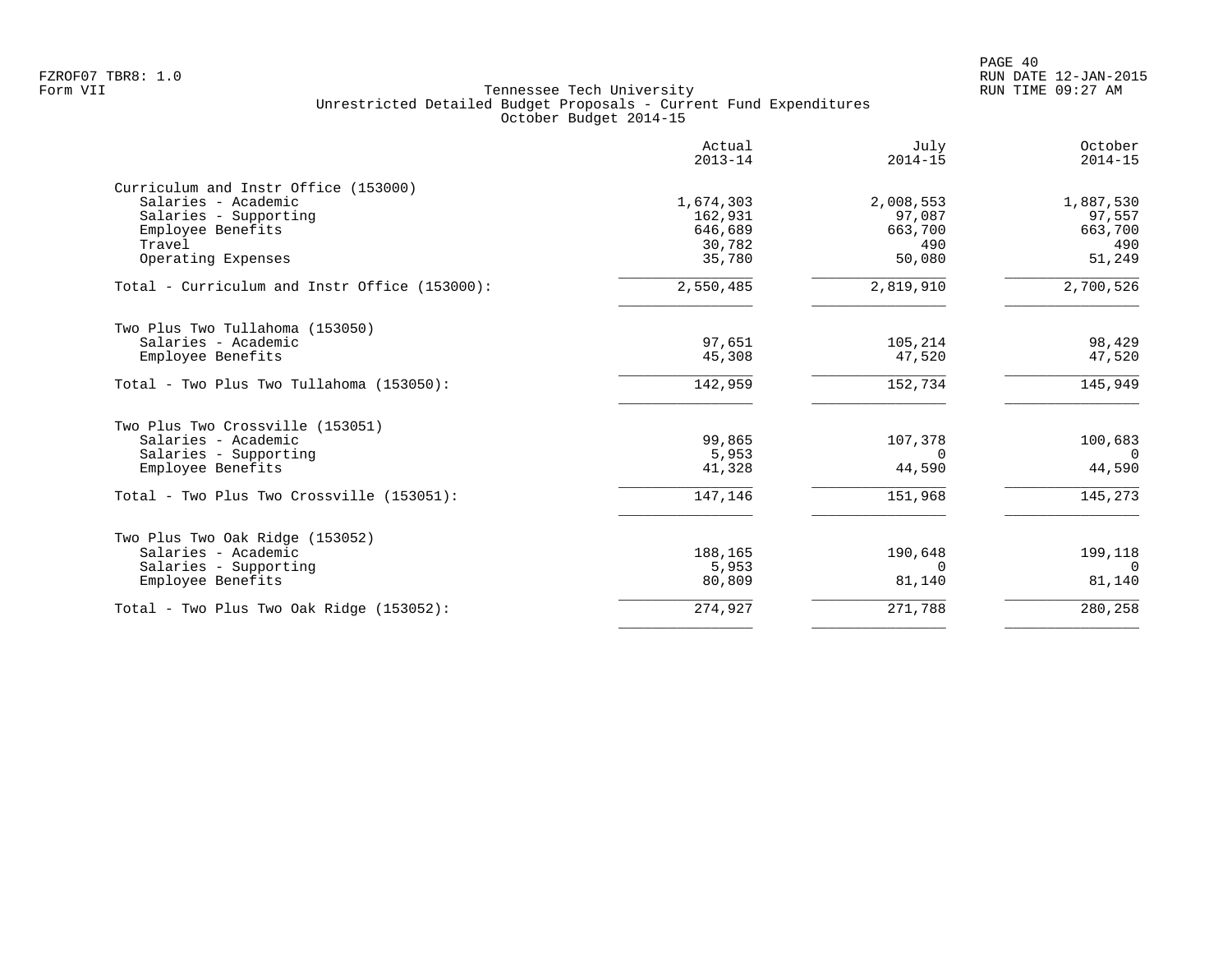|                                                  | Actual<br>$2013 - 14$ | July<br>$2014 - 15$ | October<br>$2014 - 15$ |
|--------------------------------------------------|-----------------------|---------------------|------------------------|
| Two Plus Two Pellissippi (153053)                |                       |                     |                        |
| Salaries - Academic                              | 234,065               | 175,985             | 184,380                |
| Salaries - Supporting                            | 5,257                 |                     |                        |
| Employee Benefits                                | 96,921                | 95,400              | 95,400                 |
| Total - Two Plus Two Pellissippi (153053):       | 336,243               | 271,385             | 279,780                |
| Two Plus Two Chattanooga (153054)                |                       |                     |                        |
| Salaries - Academic                              | 145,740               | 153,786             | 146,969                |
| Salaries - Supporting                            | 6,744                 | 11,906              | $\Omega$               |
| Employee Benefits                                | 67,573                | 63,560              | 67,660                 |
| Total - Two Plus Two Chattanooga (153054):       | 220,057               | 229,252             | 214,629                |
| Two Plus Two Motlow (153055)                     |                       |                     |                        |
| Salaries - Academic                              | 104,200               | 111,962             | 112,587                |
| Salaries - Supporting                            | 5,953                 | $\Omega$            | - റ                    |
| Employee Benefits                                | 57,554                | 57,270              | 57,270                 |
| Total - Two Plus Two Motlow (153055):            | 167,707               | 169,232             | 169,857                |
| Two Plus Two Roane St Harriman (153056)          |                       |                     |                        |
| Salaries - Academic                              | 61,348                | 61,112              | 61,411                 |
| Employee Benefits                                | 30,182                | 54,170              | 34,170                 |
| Total - Two Plus Two Roane St Harriman (153056): | 91,530                | 115,282             | 95,581                 |
|                                                  |                       |                     |                        |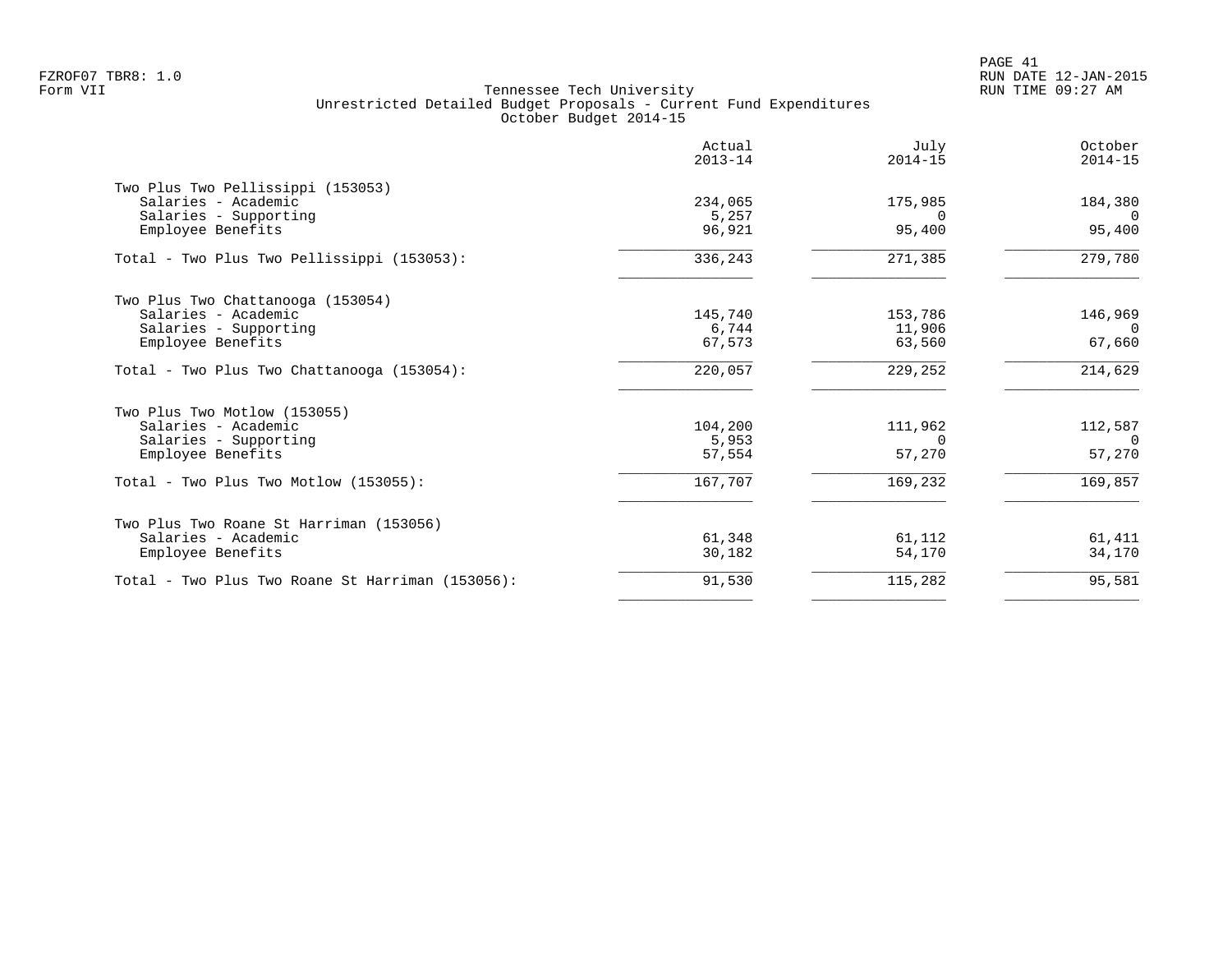PAGE 42 FZROF07 TBR8: 1.0 RUN DATE 12-JAN-2015

| October<br>$2014 - 15$                                                     |
|----------------------------------------------------------------------------|
| 42,210<br>25,420                                                           |
| 67,630                                                                     |
| 600,681<br>37,041<br>100<br>4,000<br>209,190<br>1,500<br>24,190<br>876,702 |
| 30                                                                         |
| 30                                                                         |
| 3,000<br>$\Omega$<br>5,000                                                 |
| 8,000                                                                      |
|                                                                            |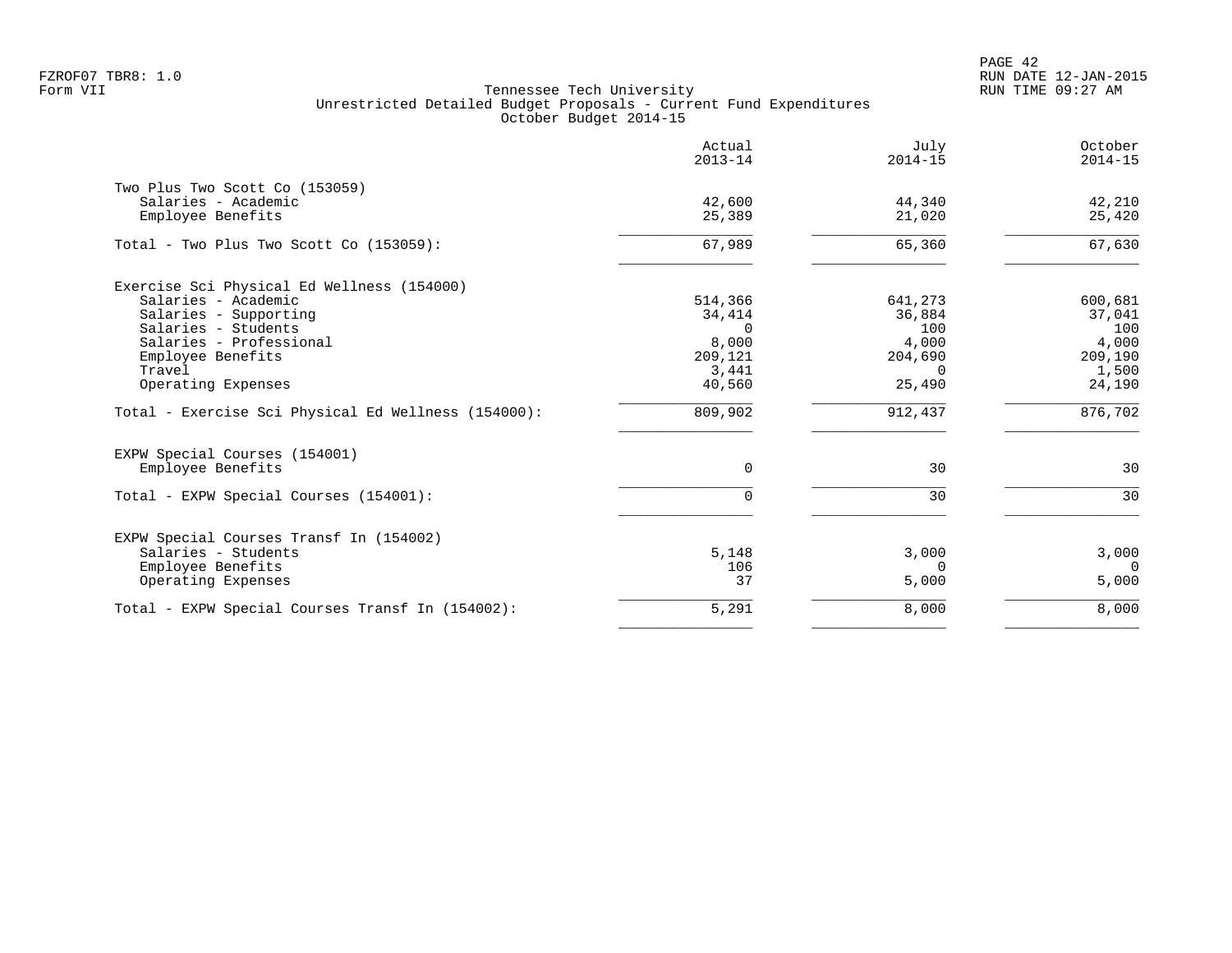|                                                      | Actual<br>$2013 - 14$ | July<br>$2014 - 15$ | October<br>$2014 - 15$ |
|------------------------------------------------------|-----------------------|---------------------|------------------------|
| Athletic Exer Sci Phys Ed Wellness (154007)          |                       |                     |                        |
| Salaries - Academic                                  | 88,367                | 88,192              | 105,834                |
| Salaries - Supporting                                | 7,167                 | 7,179               | 7,215                  |
| Salaries - Professional                              | 9,300                 | 9,000               | 9,000                  |
| Employee Benefits                                    | 31,577                | 33,400              | 33,400                 |
| Total - Athletic Exer Sci Phys Ed Wellness (154007): | 136,411               | 137,771             | 155,449                |
| EXPW Lab Manuals (154008)                            |                       |                     |                        |
| Operating Expenses                                   | $\Omega$              | $\Omega$            | 29,000                 |
| Total - EXPW Lab Manuals (154008):                   | $\Omega$              | $\Omega$            | 29,000                 |
| Music (155000)                                       |                       |                     |                        |
| Salaries - Academic                                  | 1,656,060             | 1,579,990           | 1,535,782              |
| Salaries - Supporting                                | 92,711                | 92,688              | 93,128                 |
| Salaries - Students                                  | 4,326                 | 1,000               | 1,000                  |
| Employee Benefits                                    | 610,019               | 580,000             | 610,100                |
| Travel                                               | 29,942                | $\Omega$            | $\overline{0}$         |
| Operating Expenses                                   | 108,549               | 101,160             | 85,620                 |
| Total - Music (155000):                              | 2,501,607             | 2,354,838           | 2,325,630              |
| Music Scholarships (155005)                          |                       |                     |                        |
| Operating Expenses                                   | 376,765               | 383,880             | 383,880                |
| Total - Music Scholarships (155005):                 | 376,765               | 383,880             | 383,880                |
|                                                      |                       |                     |                        |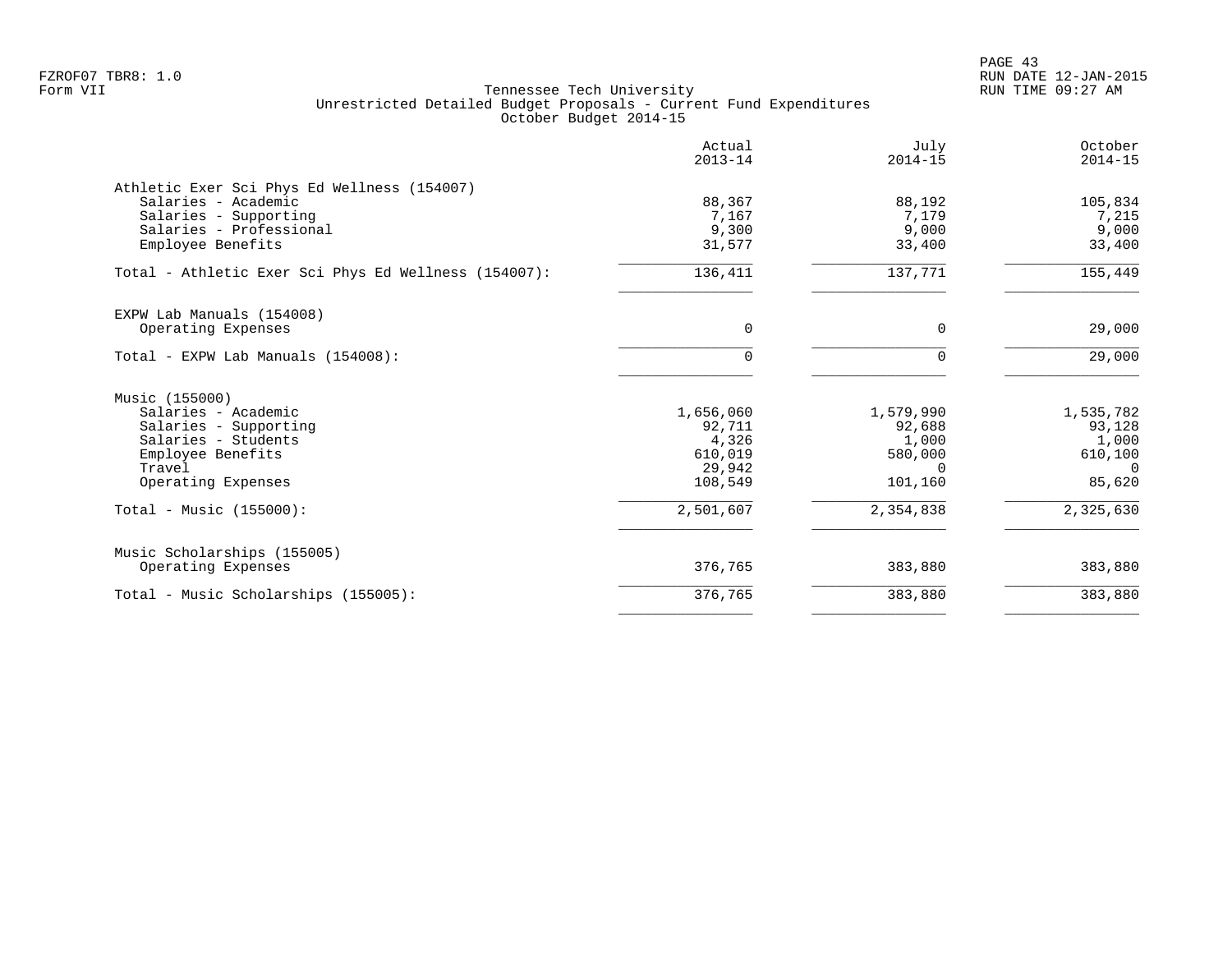|                                       | Actual<br>$2013 - 14$ | July<br>$2014 - 15$ | October<br>$2014 - 15$ |
|---------------------------------------|-----------------------|---------------------|------------------------|
| Choral (155008)<br>Operating Expenses | 3,710                 | 4,180               | 4,180                  |
|                                       |                       |                     |                        |
| Total - Choral $(155008):$            | 3,710                 | 4,180               | 4,180                  |
| Art (155300)                          |                       |                     |                        |
| Salaries - Academic                   | 372,616               | 356,946             | 358,875                |
| Salaries - Supporting                 | 27,697                | 26,255              | 26,378                 |
| Salaries - Students                   | 210                   | $\Omega$            | $\Omega$               |
| Employee Benefits                     | 137,410               | 129,200             | 137,500                |
| Travel                                | 430                   | $\Omega$            | 1,000                  |
| Operating Expenses                    | 25,414                | 14,000              | 15,500                 |
| Total - Art $(155300)$ :              | 563,777               | 526,401             | 539,253                |
| Art Course Fee (155301)               |                       |                     |                        |
| Salaries - Students                   | 540                   | $\Omega$            | $\overline{0}$         |
| Operating Expenses                    | 4,462                 | 7,760               | 7,760                  |
| Total - Art Course Fee (155301):      | 5,002                 | 7,760               | 7,760                  |
| Art Faculty CC (155302)               |                       |                     |                        |
| Salaries - Academic                   | 0                     | 351,635             | 353,338                |
| Employee Benefits                     | $\mathbf 0$           | 88,500              | 88,500                 |
| Total - Art Faculty CC $(155302)$ :   | 0                     | 440,135             | 441,838                |
|                                       |                       |                     |                        |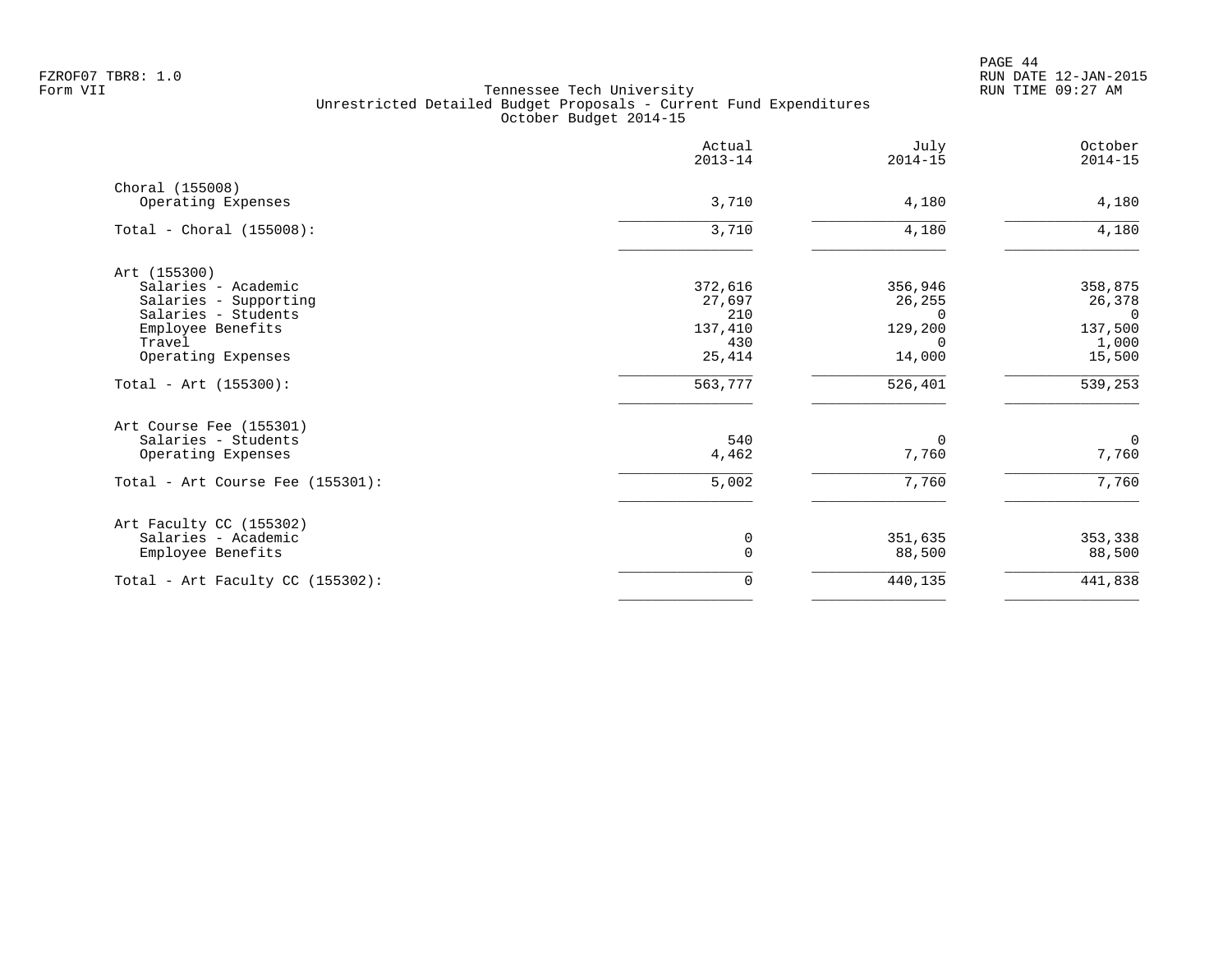|                                                       | Actual<br>$2013 - 14$ | July<br>$2014 - 15$ | October<br>$2014 - 15$ |
|-------------------------------------------------------|-----------------------|---------------------|------------------------|
| Craft Center Instruction (155500)                     |                       |                     |                        |
| Salaries - Academic                                   | 353,714               | $\Omega$            | $\overline{0}$         |
| Salaries - Supporting                                 | 12,807                | 12,600              | 12,600                 |
| Salaries - Professional                               | 76,125                | 80,035              | 80,416                 |
| Employee Benefits                                     | 155,937               | 70,500              | 70,500                 |
| Travel                                                | 2,972                 | $\Omega$            | $\Omega$               |
| Operating Expenses                                    | 75,331                | 61,850              | 61,850                 |
| Total - Craft Center Instruction (155500):            | 676,886               | 224,985             | 225,366                |
| Online Course Dev Ag and Human Ecol (160010)          |                       |                     |                        |
| Salaries - Students                                   | 320                   | $\Omega$            | $\Omega$               |
| Operating Expenses                                    | 0                     | 10,010              | 14,440                 |
| Total - Online Course Dev Ag and Human Ecol (160010): | 320                   | 10,010              | 14,440                 |
| School of Agriculture (163000)                        |                       |                     |                        |
| Salaries - Academic                                   | 699,736               | 684,334             | 860,891                |
| Salaries - Supporting                                 | 27,765                | 27,899              | 28,031                 |
| Salaries - Students                                   | 529                   | $\Omega$            | $\mathbf{0}$           |
| Salaries - Professional                               | 105,369               | 112,739             | 62,239                 |
| Employee Benefits                                     | 272,473               | 252,170             | 277,470                |
| Travel                                                | 10,483                | 500                 | 1,390                  |
| Operating Expenses                                    | 18,431                | 15,800              | 15,800                 |
| Department Revenues                                   | $-65$                 | ∩                   | $\Omega$               |
| Total - School of Agriculture (163000):               | 1,134,721             | 1,093,442           | 1,245,821              |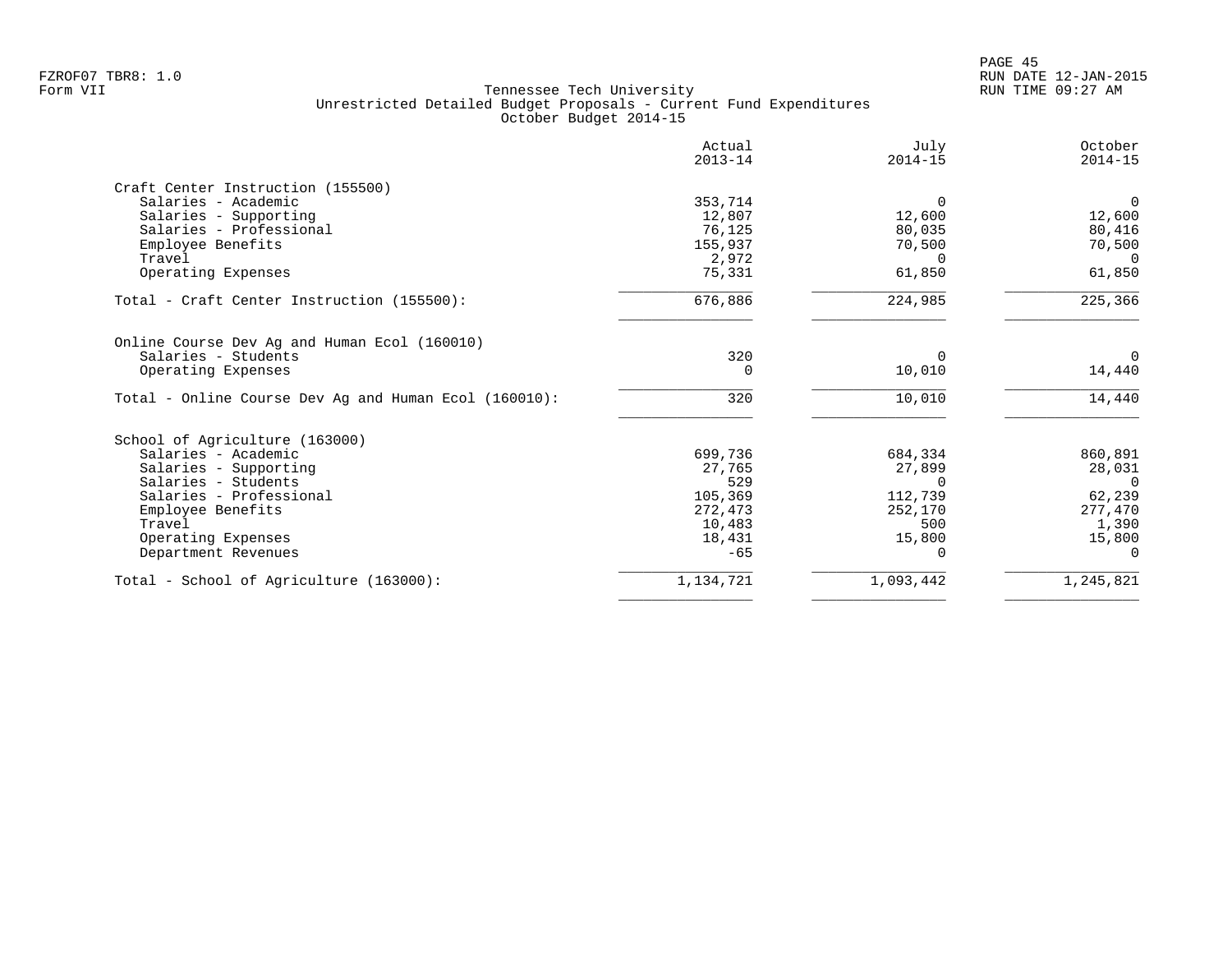|                                           | Actual<br>$2013 - 14$ | July<br>$2014 - 15$ | October<br>$2014 - 15$ |
|-------------------------------------------|-----------------------|---------------------|------------------------|
| Lab Fee Agriculture (163001)              |                       |                     |                        |
| Travel                                    | 672                   | 220                 | 220                    |
| Operating Expenses                        | 11,250                | 15,980              | 15,980                 |
| Total - Lab Fee Agriculture (163001):     | 11,922                | 16,200              | 16,200                 |
| Dept Match Agriculture (163005)           |                       |                     |                        |
| Salaries - Academic                       | 25,567                | 0                   | $\mathbf{0}$           |
| Employee Benefits                         | 8,114                 | $\mathbf 0$         | $-4,082$               |
| Total - Dept Match Agriculture (163005):  | 33,681                | $\Omega$            | $-4,082$               |
| School of Human Ecology (165000)          |                       |                     |                        |
| Salaries - Academic                       | 444,772               | 528,695             | 498,280                |
| Salaries - Supporting                     | 25,418                | 25,424              | 25,551                 |
| Employee Benefits                         | 172,615               | 174,660             | 174,660                |
| Travel                                    | 26                    | $\Omega$            | $\Omega$               |
| Operating Expenses                        | 8,429                 | 8,780               | 8,780                  |
| Total - School of Human Ecology (165000): | 651,260               | 737,559             | 707,271                |
| Lab Fee Human Ecology (165001)            |                       |                     |                        |
| Operating Expenses                        | 3,835                 | 3,500               | 3,500                  |
| Total - Lab Fee Human Ecology (165001):   | 3,835                 | 3,500               | 3,500                  |
|                                           |                       |                     |                        |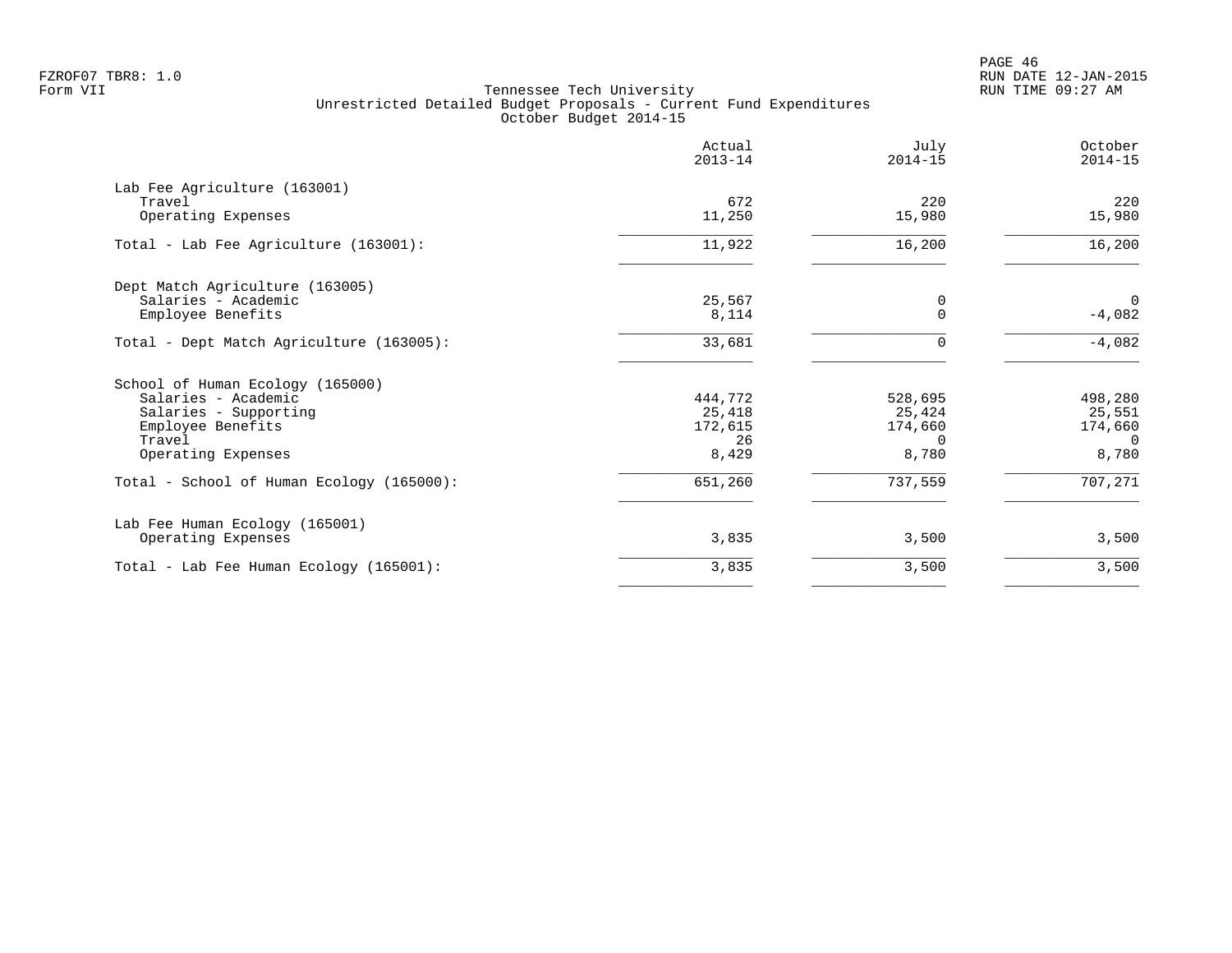PAGE 47 FZROF07 TBR8: 1.0 RUN DATE 12-JAN-2015

|                                            | Actual<br>$2013 - 14$ | July<br>$2014 - 15$ | October<br>$2014 - 15$ |
|--------------------------------------------|-----------------------|---------------------|------------------------|
| Lab Fee Nursing (166000)                   |                       |                     |                        |
| Operating Expenses                         | 33,117                | 22,800              | 22,800                 |
| Total - Lab Fee Nursing (166000):          | 33,117                | 22,800              | 22,800                 |
| Nursing Instruction (166001)               |                       |                     |                        |
| Salaries - Administrative                  | 83,197                | 133,459             | 134,014                |
| Salaries - Academic                        | 1,070,046             | 1,077,610           | 1,061,206              |
| Salaries - Supporting                      | 51,341                | 54,171              | 54,432                 |
| Salaries - Students                        | 5,183                 | $\Omega$            | $\Omega$               |
| Salaries - Professional                    | 112,426               | 166,127             | 151,122                |
| Employee Benefits                          | 455,158               | 381,290             | 455,190                |
| Travel                                     | 52,309                | 4,690               | 4,690                  |
| Operating Expenses                         | 59,883                | 18,160              | 68,221                 |
| Capital Outlay                             | 15,239                | $\Omega$            | $\Omega$               |
| Total - Nursing Instruction (166001):      | 1,904,782             | 1,835,507           | 1,928,875              |
| Nursing Exam and Testing (166002)          |                       |                     |                        |
| Salaries - Academic                        | 0                     | 3,500               | 3,500                  |
| Employee Benefits                          | 0                     | 500                 | 500                    |
| Operating Expenses                         | 24,186                | 28,800              | 24,800                 |
| Total - Nursing Exam and Testing (166002): | 24,186                | 32,800              | 28,800                 |
| SACF Nursing (166003)                      |                       |                     |                        |
| Salaries - Academic                        | 196,908               | 178,780             | 179,015                |
| Employee Benefits                          | 35,429                | 26,830              | 26,830                 |
| Operating Expenses                         | 7,319                 | 58,890              | 236,789                |
| Total - SACF Nursing (166003):             | 239,656               | 264,500             | 442,634                |
|                                            |                       |                     |                        |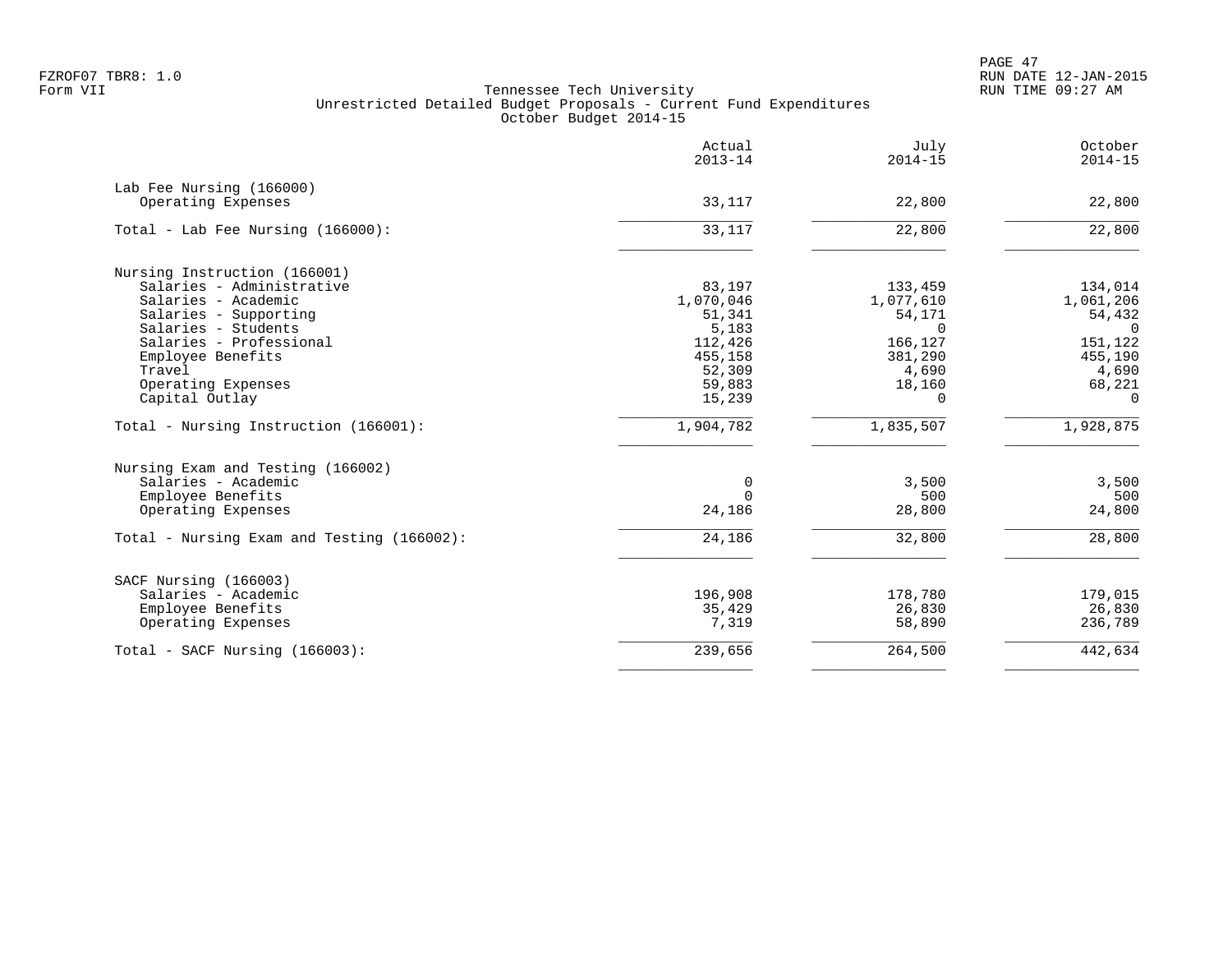PAGE 48 FZROF07 TBR8: 1.0 RUN DATE 12-JAN-2015

|                                                                                                                                    | Actual<br>$2013 - 14$                | July<br>$2014 - 15$    | October<br>$2014 - 15$                          |
|------------------------------------------------------------------------------------------------------------------------------------|--------------------------------------|------------------------|-------------------------------------------------|
| Online Course Dev Nursing (166010)<br>Operating Expenses                                                                           | 0                                    | 37,710                 | 49,790                                          |
| Total - Online Course Dev Nursing (166010):                                                                                        | $\Omega$                             | 37,710                 | 49,790                                          |
| GA Instruction Pool (170006)<br>Employee Benefits                                                                                  | $\mathbf 0$                          | 75,000                 | 84,910                                          |
| Total - GA Instruction Pool (170006):                                                                                              | $\Omega$                             | 75,000                 | 84,910                                          |
| GA Project Inspire (170007)<br>Employee Benefits                                                                                   | $\Omega$                             | $\Omega$               | 17,300                                          |
| Total - GA Project Inspire (170007):                                                                                               | $\Omega$                             | O                      | 17,300                                          |
| Minority Graduate Assistant (176004)<br>Salaries - Academic<br>Salaries - Students<br>Salaries - Professional<br>Employee Benefits | 9,828<br>1,952<br>197,980<br>220,152 | 0<br>49,910<br>156,870 | $\overline{0}$<br>$\Omega$<br>57,388<br>156,870 |
| Total - Minority Graduate Assistant (176004):                                                                                      | 429,912                              | 206,780                | 214,258                                         |
| Graduate Studies TA Pool (176006)<br>Operating Expenses                                                                            | 0                                    | 0                      | 716,589                                         |
| Total - Graduate Studies TA Pool (176006):                                                                                         | $\Omega$                             | $\Omega$               | 716,589                                         |
|                                                                                                                                    |                                      |                        |                                                 |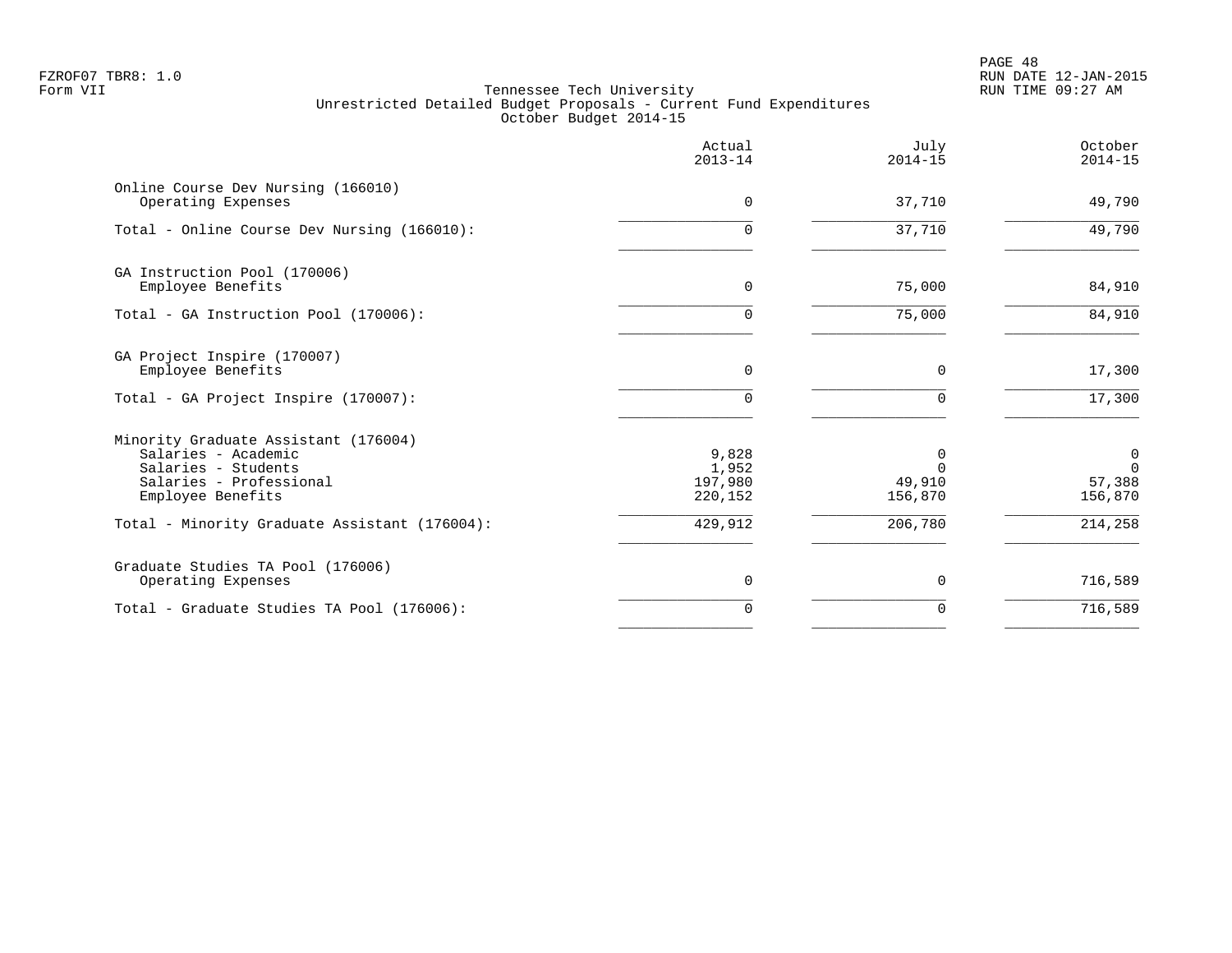|                                        | Actual<br>$2013 - 14$ | July<br>$2014 - 15$ | October<br>$2014 - 15$ |
|----------------------------------------|-----------------------|---------------------|------------------------|
| Ext Edu Off Campus (180003)            |                       |                     |                        |
| Salaries - Academic                    | 28,003                | 114,758             | 79,205                 |
| Salaries - Supporting                  | 16,200                | 35,000              | 35,000                 |
| Salaries - Students                    | $\Omega$              | 650                 | 650                    |
| Salaries - Professional                | $\Omega$              | 960                 | 960                    |
| Employee Benefits                      | 4,003                 | 17,110              | 17,110                 |
| Travel                                 | 6,730                 | 23,450              | 23,450                 |
| Operating Expenses                     | 3,323                 | 35,130              | 35,130                 |
| Total - Ext Edu Off Campus (180003):   | 58,259                | 227,058             | 191,505                |
| Ext Educ Overload (180005)             |                       |                     |                        |
| Salaries - Academic                    | 0                     | 22,440              | 22,440                 |
| Employee Benefits                      | $\mathbf 0$           | 5,010               | 5,010                  |
| Total - Ext Educ Overload (180005):    | $\Omega$              | 27,450              | 27,450                 |
| Distance MBA (180500)                  |                       |                     |                        |
| Salaries - Academic                    | 292,906               | 288,190             | 288,190                |
| Salaries - Professional                | 85,756                | 87,102              | 87,532                 |
| Employee Benefits                      | 88,468                | 95,290              | 95,290                 |
| Travel                                 | 3,273                 | $\Omega$            | $\Omega$               |
| Operating Expenses                     | 78,428                | 116,800             | 121,800                |
| Total - Distance MBA (180500):         | 548,831               | 587,382             | 592,812                |
| Distance MBA Modules (180501)          |                       |                     |                        |
| Salaries - Academic                    | 9,600                 | 15,750              | 15,750                 |
| Salaries - Students                    | 4,375                 | $\Omega$            | $\overline{0}$         |
| Salaries - Professional                | 3,911                 | 3,944               | 3,964                  |
| Employee Benefits                      | 3,969                 | 8,030               | 8,030                  |
| Travel                                 | 3,284                 | $\Omega$            | $\Omega$               |
| Operating Expenses                     | 17,118                | 38,280              | $-17,744$              |
| Total - Distance MBA Modules (180501): | 42,257                | 66,004              | 10,000                 |
|                                        |                       |                     |                        |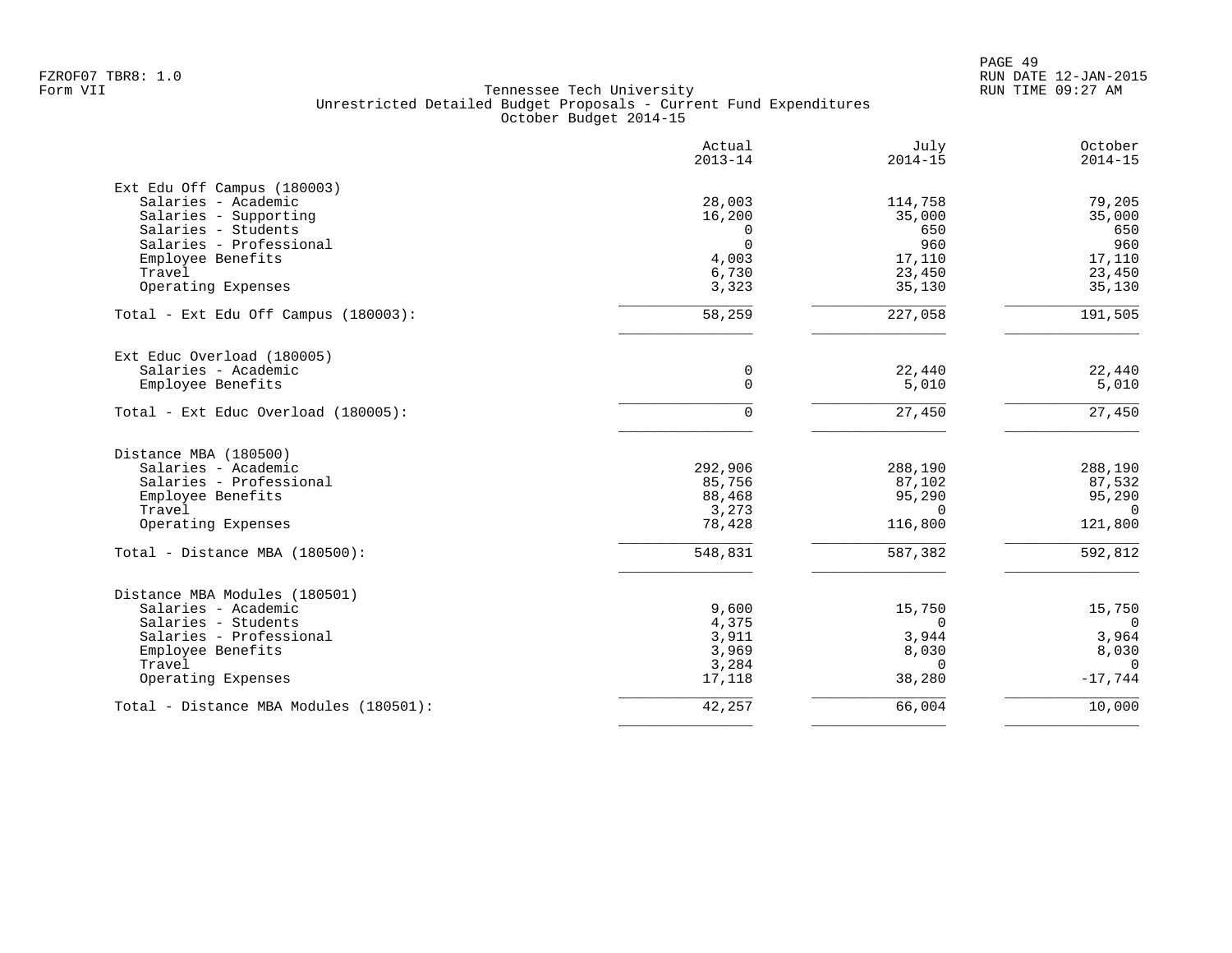|                                                       | Actual<br>$2013 - 14$ | July<br>$2014 - 15$ | October<br>$2014 - 15$ |
|-------------------------------------------------------|-----------------------|---------------------|------------------------|
| Non Credit Ext Educ Instruction (181001)              |                       |                     |                        |
| Salaries - Academic                                   | 38,671                | 9,110               | 9,110                  |
| Salaries - Supporting                                 | 29,814                | 29,914              | 30,051                 |
| Salaries - Professional                               | 48,954                | 49,054              | 49,293                 |
| Employee Benefits                                     | 40,645                | 37,760              | 37,760                 |
| Travel                                                | 1,486                 | 600                 | 600                    |
| Operating Expenses                                    | 21,774                | 39,990              | 39,990                 |
| Total - Non Credit Ext Educ Instruction (181001):     | 181,344               | 166,428             | 166,804                |
| Non Credit Ext Ed (181002)                            |                       |                     |                        |
| Salaries - Academic                                   | 7,173                 | 22,000              | 22,000                 |
| Salaries - Supporting                                 | $\Omega$              | 1,700               | 52,141                 |
| Salaries - Professional                               | 32,809                | 30,518              | $\Omega$               |
| Employee Benefits                                     | 11,960                | 15,460              | 15,460                 |
| Travel                                                | 38                    | 200                 | 200                    |
| Operating Expenses                                    | 5,384                 | 3,980               | 3,980                  |
| Total - Non Credit Ext Ed (181002):                   | 57,364                | 73,858              | 93,781                 |
| Governor Sch fr Emerging Technology (183000)          |                       |                     |                        |
| Salaries - Academic                                   | $-231$                | 26,380              | 26,380                 |
| Salaries - Supporting                                 | 1,496                 | $\Omega$            | $\Omega$               |
| Employee Benefits                                     | 115                   | 7,100               | 7,100                  |
| Operating Expenses                                    | 1,270                 | 10,460              | 23,916                 |
| Total - Governor Sch fr Emerging Technology (183000): | 2,650                 | 43,940              | 57,396                 |
|                                                       |                       |                     |                        |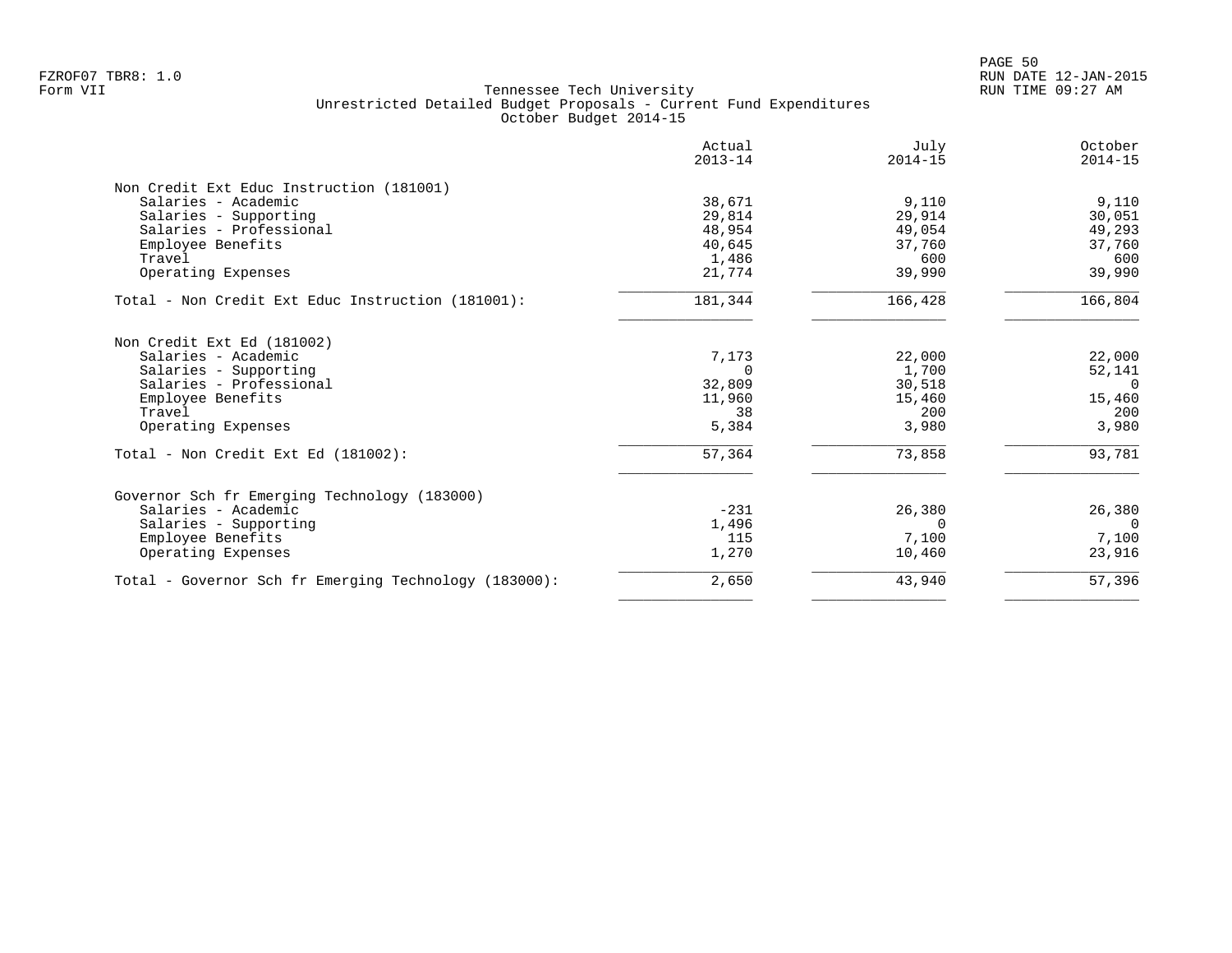|                                                  | Actual<br>$2013 - 14$ | July<br>$2014 - 15$ | October<br>$2014 - 15$ |
|--------------------------------------------------|-----------------------|---------------------|------------------------|
| Two Plus Two Eled Crossville (184000)            |                       |                     |                        |
| Salaries - Academic                              | 4,800                 | 6,250               | 6,250                  |
| Salaries - Supporting                            | 5,953                 | 11,906              | 11,966                 |
| Salaries - Professional                          | $\Omega$              | $\Omega$            | 58,828                 |
| Employee Benefits                                | 2,018                 | 310                 | 310                    |
| Travel                                           | 6,320                 | 4,940               | 4,940                  |
| Operating Expenses                               | 23,371                | 4,540               | 4,540                  |
| Total - Two Plus Two Eled Crossville (184000):   | 42,462                | 27,946              | 86,834                 |
| Two Plus Two Eled Oak Ridge (184001)             |                       |                     |                        |
| Salaries - Academic                              | 3,000                 | 6,150               | 6,150                  |
| Salaries - Supporting                            | 18,002                | 21,956              | 11,966                 |
| Employee Benefits                                | 2,502                 | 990                 | 990                    |
| Travel                                           | 5,150                 | 8,720               | 8,720                  |
| Operating Expenses                               | 15,742                | 5,910               | 5,910                  |
| Total - Two Plus Two Eled Oak Ridge (184001):    | 44,396                | 43,726              | 33,736                 |
| Two Plus Two Eled Pellissippii (184002)          |                       |                     |                        |
| Salaries - Academic                              | 3,600                 | 9,110               | 9,110                  |
| Salaries - Supporting                            | 13,576                | 20,778              | 10,701                 |
| Employee Benefits                                | 2,414                 | 1,460               | 1,460                  |
| Travel                                           | 7,529                 | 11,640              | 11,640                 |
| Operating Expenses                               | 16,578                | 11,470              | 11,470                 |
| Total - Two Plus Two Eled Pellissippii (184002): | 43,697                | 54,458              | 44,381                 |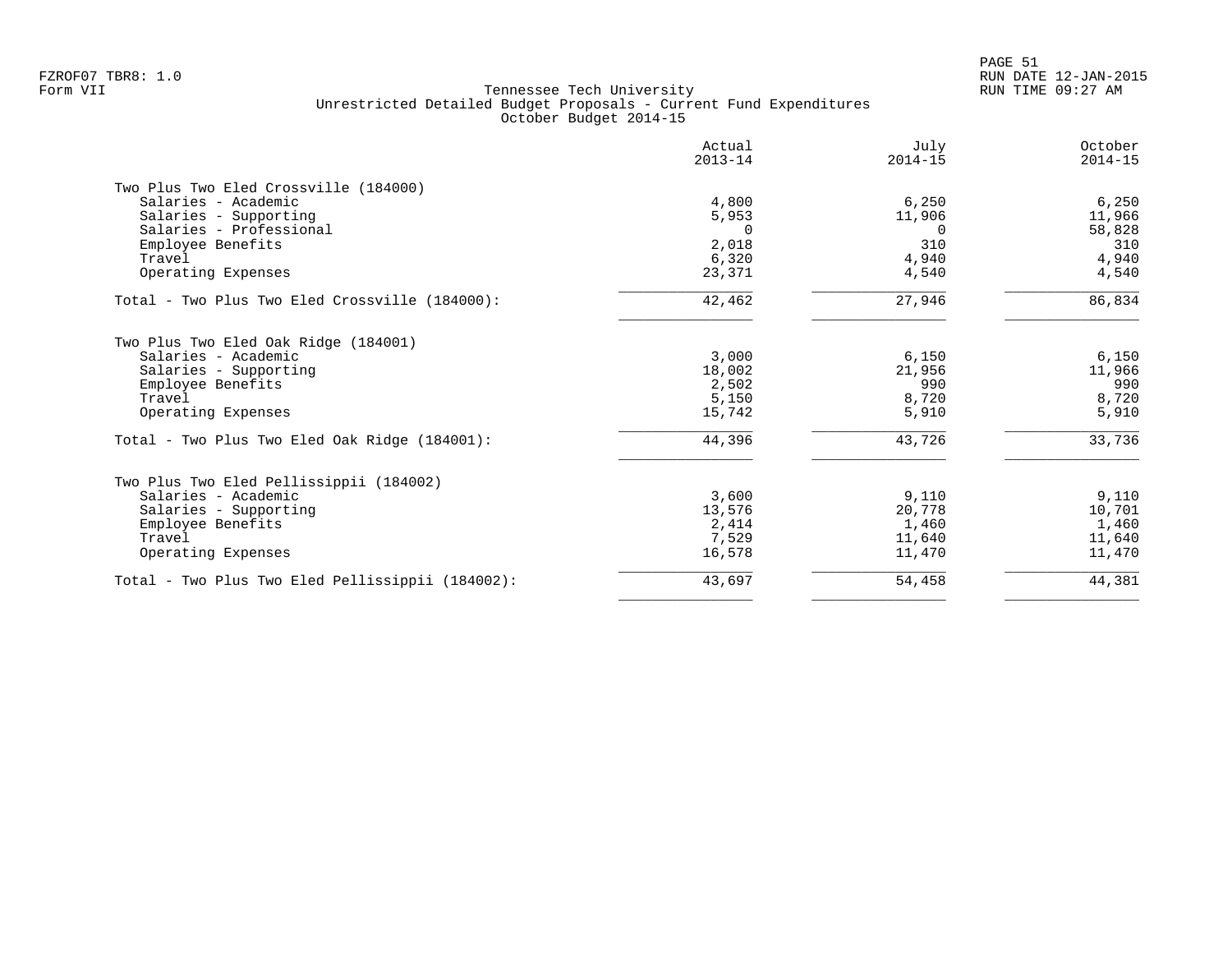PAGE 52 FZROF07 TBR8: 1.0 RUN DATE 12-JAN-2015

|                                                 | Actual<br>$2013 - 14$ | July<br>$2014 - 15$ | October<br>$2014 - 15$ |
|-------------------------------------------------|-----------------------|---------------------|------------------------|
| Two Plus Two Eled Chattanooga (184003)          |                       |                     |                        |
| Salaries - Academic                             | 3,000                 | 2,520               | 2,520                  |
| Employee Benefits                               | 230                   | 350                 | 350                    |
| Travel                                          | 5,691                 | 8,980               | 8,980                  |
| Operating Expenses                              | 15,027                | 10,740              | 10,740                 |
| Total - Two Plus Two Eled Chattanooga (184003): | 23,948                | 22,590              | 22,590                 |
| Two Plus Two Eled Motlow (184004)               |                       |                     |                        |
| Salaries - Academic                             | 9,000                 | 6,910               | 6,910                  |
| Salaries - Supporting                           | 5,953                 | 11,906              | 11,966                 |
| Salaries - Professional                         | $\Omega$              | $\Omega$            | 58,828                 |
| Employee Benefits                               | 2,039                 | 1,040               | 1,040                  |
| Travel                                          | 5,075                 | 6,380               | 6,380                  |
| Operating Expenses                              | 8,057                 | 12,150              | 12,150                 |
| Total - Two Plus Two Eled Motlow (184004):      | 30,124                | 38,386              | 97,274                 |
| Two Plus Two Eled Tullahoma (184005)            |                       |                     |                        |
| Salaries - Academic                             | 3,000                 | 3,530               | 3,530                  |
| Employee Benefits                               | 229                   | 300                 | 300                    |
| Travel                                          | 4,444                 | 7,200               | 7,200                  |
| Operating Expenses                              | 10,330                | 5,250               | 5,250                  |
| Total - Two Plus Two Eled Tullahoma (184005):   | 18,003                | 16,280              | 16,280                 |
| Two Plus Two Eled RS Harriman (184006)          |                       |                     |                        |
| Salaries - Academic                             | 8,400                 | 6,050               | 6,050                  |
| Employee Benefits                               | 643                   | 1,000               | 1,000                  |
| Travel                                          | 3,804                 | 4,500               | 4,500                  |
| Operating Expenses                              | 6,846                 | 5,840               | 5,840                  |
| Total - Two Plus Two Eled RS Harriman (184006): | 19,693                | 17,390              | 17,390                 |
|                                                 |                       |                     |                        |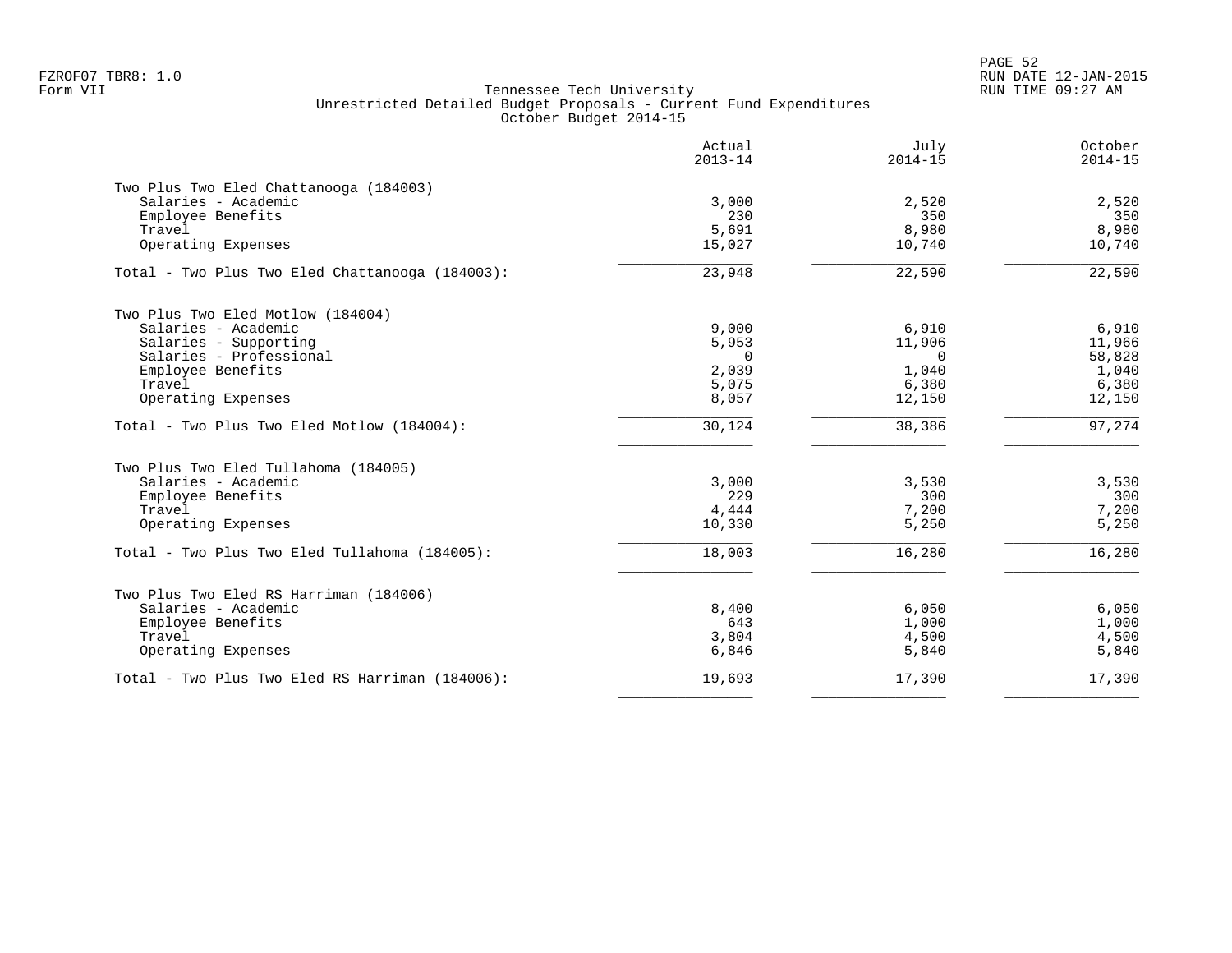|                                                      | Actual<br>$2013 - 14$ | July<br>$2014 - 15$ | October<br>$2014 - 15$ |
|------------------------------------------------------|-----------------------|---------------------|------------------------|
| Two Plus Two Eled Scott Co (184007)                  |                       |                     |                        |
| Salaries - Academic                                  | 8,000                 | 6,710               | 6,710                  |
| Salaries - Supporting                                | 14,820                | 15,000              | 15,000                 |
| Employee Benefits                                    | 1,746                 | 1,600               | 1,600                  |
| Travel                                               | 1,913                 | 4,000               | 4,000                  |
| Operating Expenses                                   | 28,926                | 4,000               | 4,000                  |
| Total - Two Plus Two Eled Scott Co (184007):         | 55,405                | 31,310              | 31,310                 |
| Interdisciplinary Studies Instruct (185000)          |                       |                     |                        |
| Salaries - Academic                                  | 178,326               | 215,468             | 270,742                |
| Salaries - Supporting                                | 18,517                | 25,048              | 45,353                 |
| Salaries - Professional                              | 3,000                 | $\Omega$            | $\Omega$               |
| Employee Benefits                                    | 58,447                | 61,760              | 61,760                 |
| Travel                                               | 11,982                | 25,000              | 15,000                 |
| Operating Expenses                                   | 20,432                | 20,000              | 20,000                 |
| Total - Interdisciplinary Studies Instruct (185000): | 290,704               | 347,276             | 412,855                |
| Professional Studies (185001)                        |                       |                     |                        |
| Salaries - Academic                                  | 56,244                | 51,820              | 52,044                 |
| Salaries - Students                                  | 375                   | $\Omega$            | $\Omega$               |
| Salaries - Professional                              | 1,875                 | $\Omega$            | $\Omega$               |
| Employee Benefits                                    | 16,333                | 13,170              | 16,370                 |
| Travel                                               | 1,273                 | 4,000               | 4,000                  |
| Operating Expenses                                   | 2,204                 | 3,000               | 3,000                  |
| Total - Professional Studies (185001):               | 78,304                | 71,990              | 75,414                 |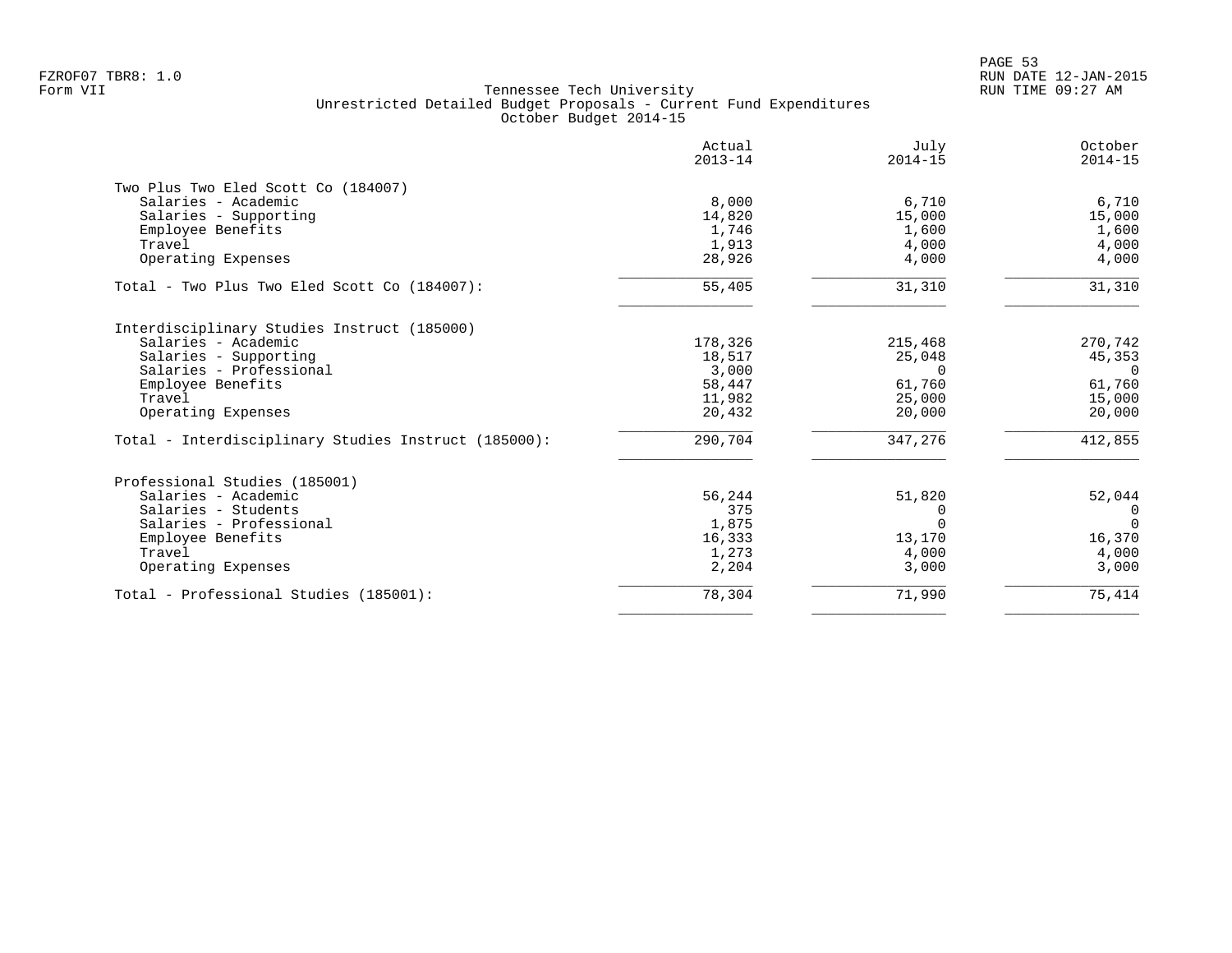|                                                                                                                                                                                                                           | Actual<br>$2013 - 14$                                      | July<br>$2014 - 15$                                              | October<br>$2014 - 15$                                           |
|---------------------------------------------------------------------------------------------------------------------------------------------------------------------------------------------------------------------------|------------------------------------------------------------|------------------------------------------------------------------|------------------------------------------------------------------|
| RODP Instruction (185002)<br>Salaries - Academic<br>Salaries - Supporting<br>Salaries - Professional<br>Employee Benefits<br>Travel<br>Operating Expenses                                                                 | 770,186<br>17,611<br>77,381<br>161,344<br>1,712<br>4,509   | 821,500<br>31,330<br>77,481<br>223,280<br>4,330<br>32,040        | 821,500<br>31,461<br>77,771<br>223,280<br>4,330<br>32,040        |
| Total - RODP Instruction (185002):                                                                                                                                                                                        | 1,032,743                                                  | 1,189,961                                                        | 1,190,382                                                        |
| Environmental Studies Udrgrd (185005)<br>Salaries - Administrative<br>Salaries - Academic<br>Salaries - Supporting<br>Employee Benefits<br>Travel<br>Operating Expenses<br>Total - Environmental Studies Udrgrd (185005): | 0<br>89,590<br>24,549<br>41,788<br>15<br>17,987<br>173,929 | 5,000<br>57,292<br>29,549<br>33,790<br>1,900<br>5,000<br>132,531 | 5,000<br>57,569<br>29,672<br>33,790<br>1,900<br>5,000<br>132,931 |
| Interdiscip Studies Campus Instr (185007)<br>Employee Benefits                                                                                                                                                            | 0                                                          | 9,830                                                            | 2,330                                                            |
| Total - Interdiscip Studies Campus Instr (185007):                                                                                                                                                                        | $\Omega$                                                   | 9,830                                                            | 2,330                                                            |
| Online Course Dev Interdiscipl Stys (185010)<br>Operating Expenses                                                                                                                                                        | 0                                                          | 26,190                                                           | 29,610                                                           |
| Total - Online Course Dev Interdiscipl Stys (185010):                                                                                                                                                                     | $\Omega$                                                   | 26,190                                                           | 29,610                                                           |
|                                                                                                                                                                                                                           |                                                            |                                                                  |                                                                  |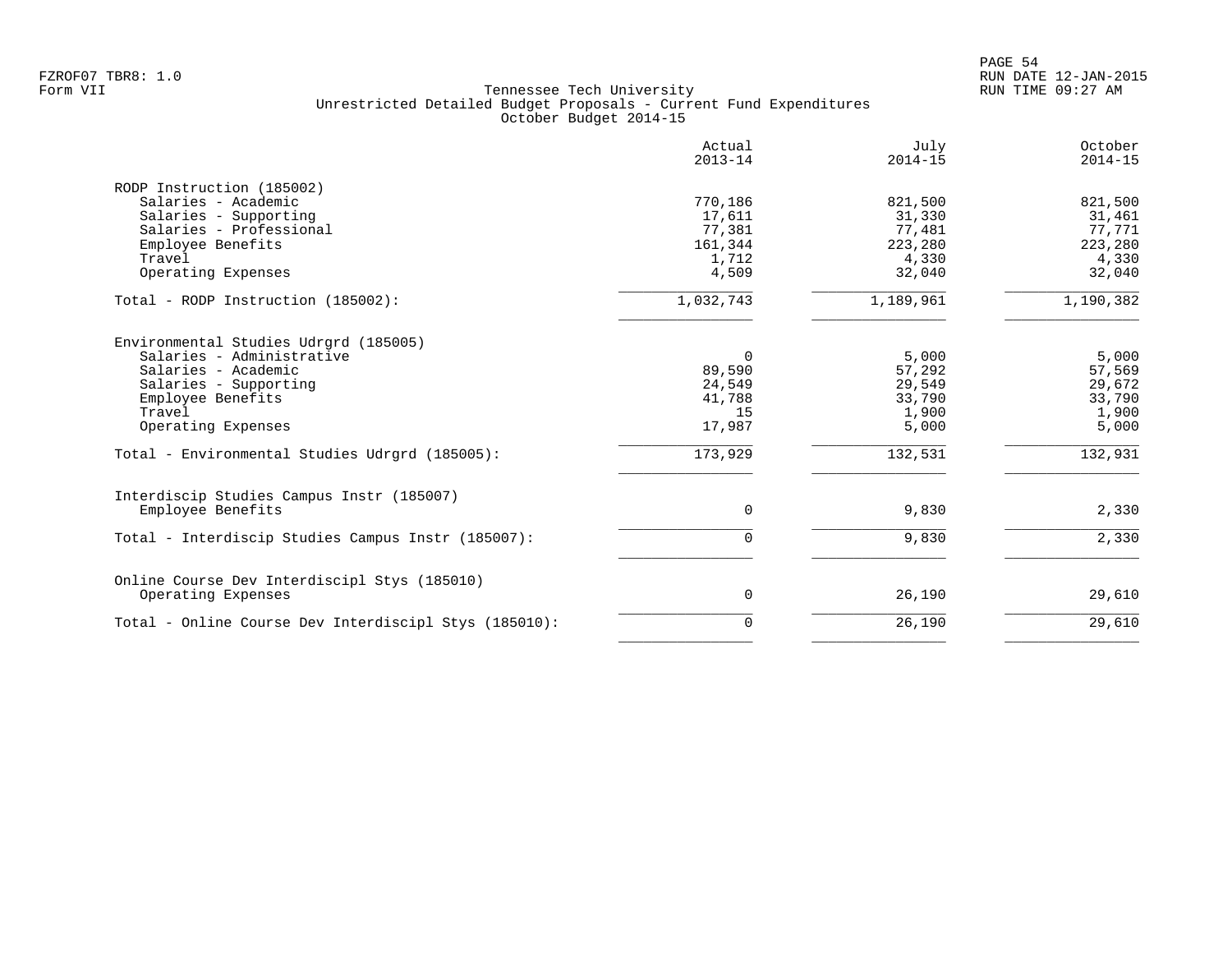en and the state of the state of the state of the state of the state of the state of the state of the state of the state of the state of the state of the state of the state of the state of the state of the state of the sta FZROF07 TBR8: 1.0 RUN DATE 12-JAN-2015

| Actual      | July        | October     |
|-------------|-------------|-------------|
| $2013 - 14$ | $2014 - 15$ | $2014 - 15$ |
| $\Omega$    | $\Omega$    | 26,728      |
| 44,165      | 45,000      | 64,247      |
| 44,165      | 45,000      | 90,975      |
| 12,500      | 0           | 0           |
| 8,668       | $\Omega$    | $\Omega$    |
| 21,168      | $\Omega$    | $\Omega$    |
| 4,800       | 0           | $\mathbf 0$ |
| 2,880       | 340         | 340         |
| $\Omega$    | 4,000       | 4,000       |
| 1,906       | 3,000       | 3,000       |
| 9,586       | 7,340       | 7,340       |
| 984         | $\Omega$    | $\mathbf 0$ |
| 80,719      | 131,357     | 131,686     |
| 34,567      | 32,770      | 32,770      |
| 3,405       | 4,000       | 4,000       |
| 1,476       | 5,000       | 5,000       |
| 121,151     | 173,127     | 173,456     |
|             |             |             |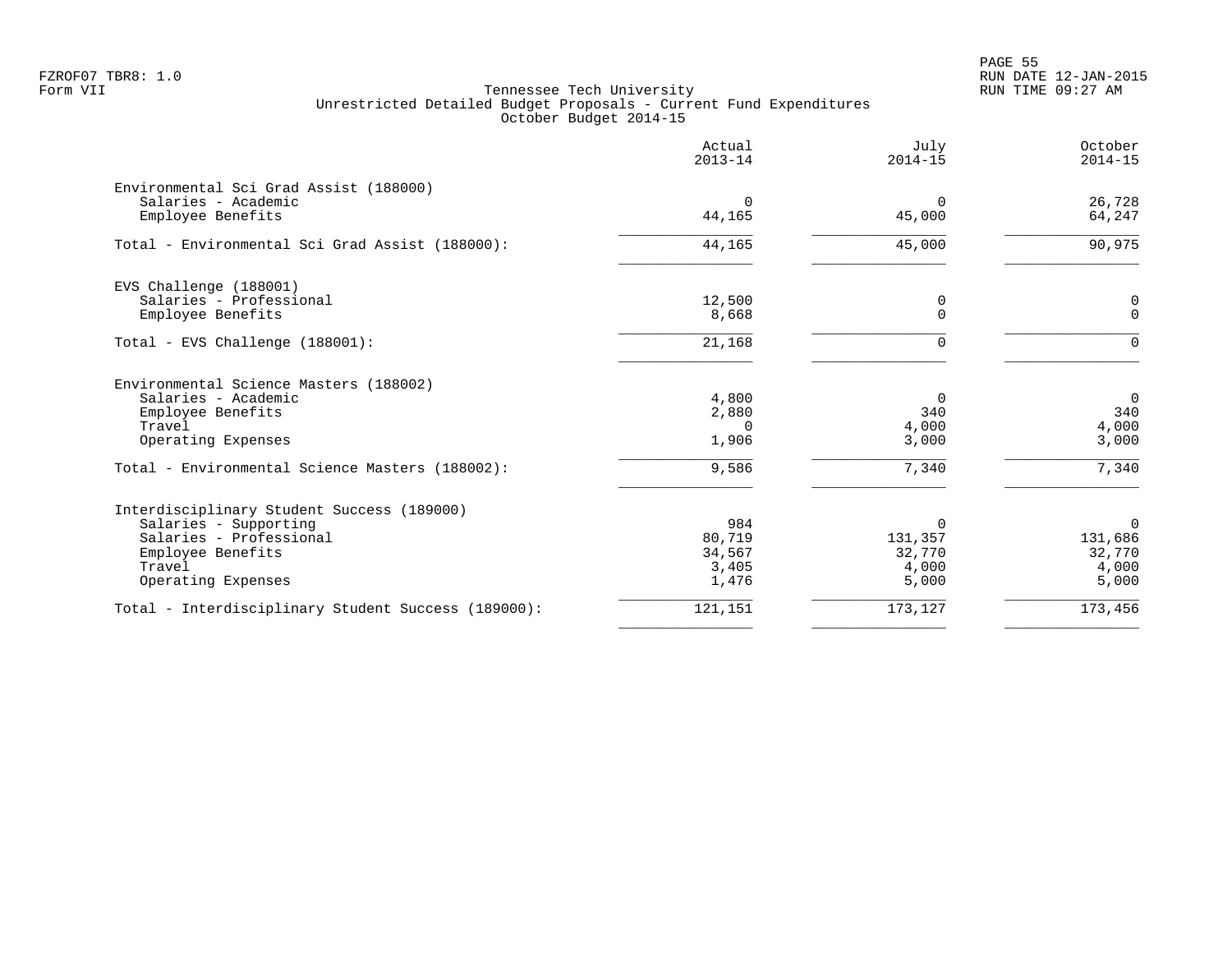|                                                                                                                        | Actual<br>$2013 - 14$                   | July<br>$2014 - 15$                       | October<br>$2014 - 15$                    |
|------------------------------------------------------------------------------------------------------------------------|-----------------------------------------|-------------------------------------------|-------------------------------------------|
| TAF Technology Access Fee (190006)<br>Salaries - Students<br>Employee Benefits<br>Operating Expenses<br>Capital Outlay | 185,484<br>3,803<br>1,302,407<br>84,937 | 118,830<br>15,310<br>1,628,480<br>100,000 | 118,830<br>15,310<br>3,098,865<br>100,000 |
| Total - TAF Technology Access Fee (190006):                                                                            | 1,576,631                               | 1,862,620                                 | 3, 333, 005                               |
| Craft Center Instuct Transfer (200007)<br>Operating Expenses                                                           | $-374,000$                              | $-374,000$                                | $-374,000$                                |
| Total - Craft Center Instuct Transfer (200007):                                                                        | $-374,000$                              | $-374,000$                                | $-374,000$                                |
| TBR Spouse Dependent Discount (700000)<br>Employee Benefits                                                            | 285,258                                 | 226,140                                   | 226,140                                   |
| Total - TBR Spouse Dependent Discount (700000):                                                                        | 285,258                                 | 226,140                                   | 226,140                                   |
| TBR Employ Remission PC191 (700001)<br>Employee Benefits                                                               | 92,024                                  | 62,600                                    | 62,600                                    |
| Total - TBR Employ Remission PC191 (700001):                                                                           | 92,024                                  | 62,600                                    | 62,600                                    |
| E and G Data Processing Allocation (700003)<br>Department Revenues                                                     | 3,379,627                               | 3,705,970                                 | 4,751,470                                 |
| Total - E and G Data Processing Allocation (700003):                                                                   | 3,379,627                               | 3,705,970                                 | 4,751,470                                 |
|                                                                                                                        |                                         |                                           |                                           |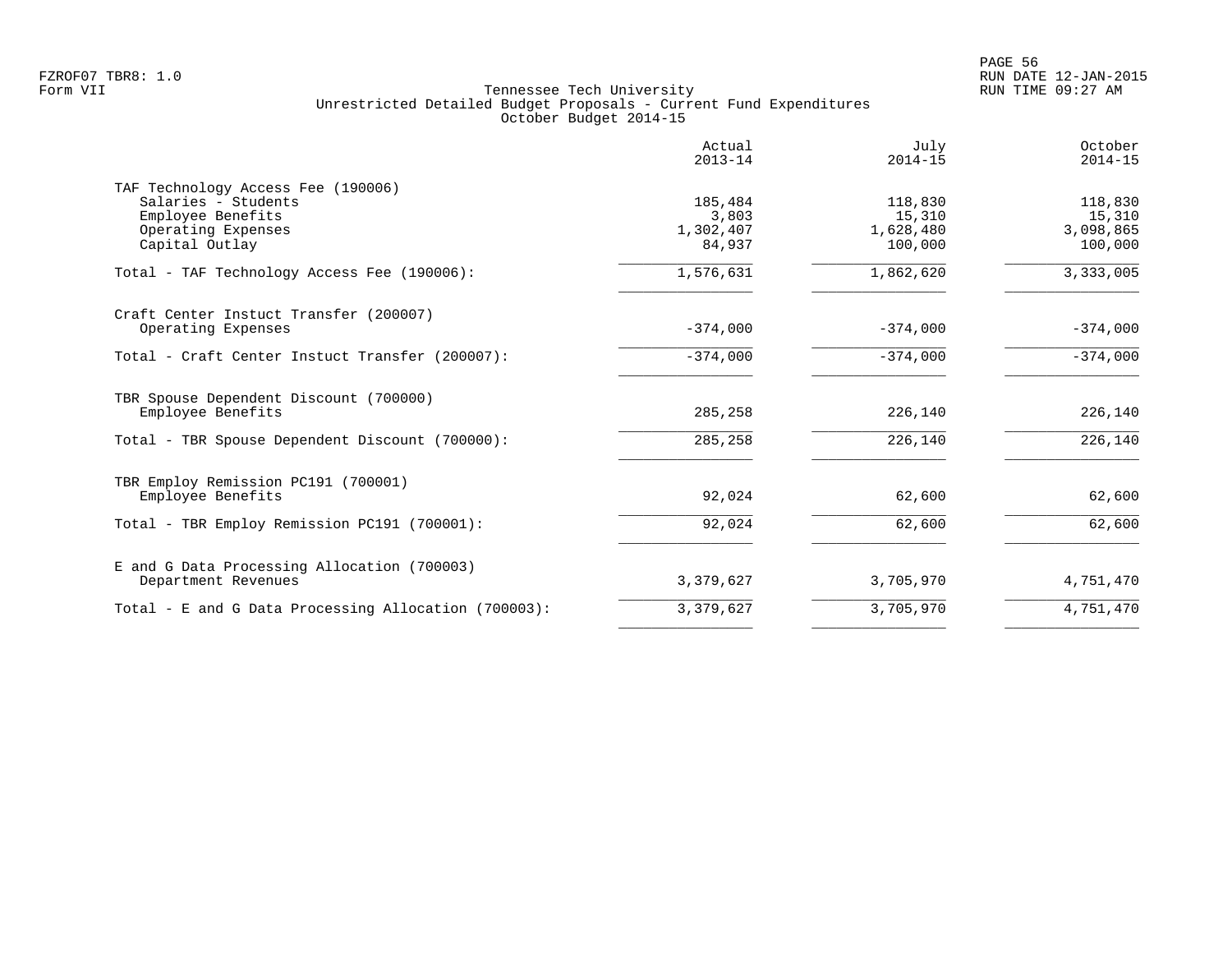|                                                                                                                       | Actual<br>$2013 - 14$                | July<br>$2014 - 15$                     | October<br>$2014 - 15$                  |
|-----------------------------------------------------------------------------------------------------------------------|--------------------------------------|-----------------------------------------|-----------------------------------------|
| E and G Claims Adjustment (700004)<br>Operating Expenses                                                              | 193,212                              | 164,440                                 | 164,440                                 |
| Total - E and G Claims Adjustment (700004):                                                                           | 193,212                              | 164,440                                 | 164,440                                 |
| $E$ and G Support (700005)<br>Salaries - Academic<br>Salaries - Supporting<br>Employee Benefits<br>Operating Expenses | 0<br>$\Omega$<br>76,073<br>$-69,972$ | 18,530<br>1,820<br>617,560<br>$-40,980$ | 18,530<br>1,820<br>643,830<br>$-32,430$ |
| Total - E and G Support $(700005)$ :                                                                                  | 6,101                                | 596,930                                 | 631,750                                 |
| Pool Reclass (700007)<br>Salaries - Supporting                                                                        | 0                                    | 10,000                                  | 10,000                                  |
| Total - Pool Reclass (700007):                                                                                        | $\Omega$                             | 10,000                                  | 10,000                                  |
| Pool Degree Adj (700008)<br>Salaries - Academic                                                                       | 0                                    | 5,000                                   | 5,000                                   |
| Total - Pool Degree Adj (700008):                                                                                     | $\Omega$                             | 5,000                                   | 5,000                                   |
| E and G Other Salary Pool (700009)<br>Salaries - Academic<br>Salaries - Supporting<br>Salaries - Professional         | 0<br>0<br>$\mathbf 0$                | 110,800<br>5,650<br>0                   | 110,800<br>5,650<br>28,950              |
| Total - E and G Other Salary Pool (700009):                                                                           | 0                                    | 116,450                                 | 145,400                                 |
|                                                                                                                       |                                      |                                         |                                         |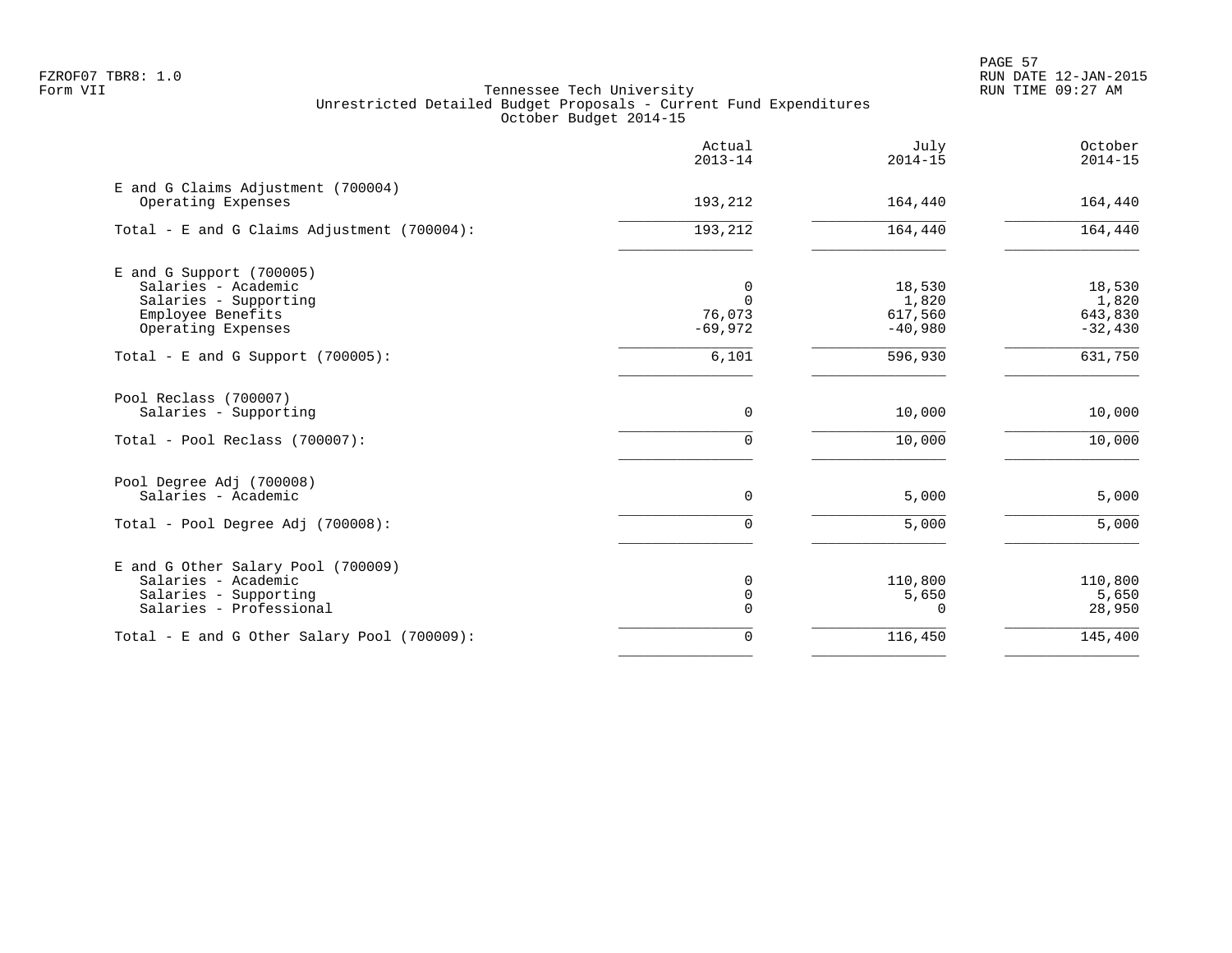# FZROF07 TBR8: 1.0 RUN DATE 12-JAN-2015 Tennessee Tech University Unrestricted Detailed Budget Proposals - Current Fund Expenditures October Budget 2014-15

|                                                                              | Actual<br>$2013 - 14$ | July<br>$2014 - 15$ | October<br>$2014 - 15$ |
|------------------------------------------------------------------------------|-----------------------|---------------------|------------------------|
| Post Office Allocation (700045)<br>Operating Expenses<br>Department Revenues | 24,800                | 24,800              | 25,800<br>$\Omega$     |
| Total - Post Office Allocation (700045):                                     | 24,800                | 24,800              | 25,800                 |
| TTU Staff Scholarships (700067)<br>Employee Benefits                         | 20,416                | 18,478              | 18,478                 |
| Total - TTU Staff Scholarships (700067):                                     | 20,416                | 18,478              | 18,478                 |
| TTU Staff Tuit Maint Reimbursment (700068)<br>Employee Benefits              | 76,419                | 51,742              | 51,742                 |
| Total - TTU Staff Tuit Maint Reimbursment (700068):                          | 76,419                | 51,742              | 51,742                 |
|                                                                              |                       |                     |                        |

# Total - Instruction (200):

|       | Salaries - Administrative | 83,197     | 148,459      | 149,014    |
|-------|---------------------------|------------|--------------|------------|
|       | Salaries - Academic       | 33,878,028 | 35,050,298   | 37,149,051 |
|       | Salaries - Supporting     | 2,312,199  | 2,218,519    | 2,270,206  |
|       | Salaries - Students       | 839,180    | 456,330      | 469,530    |
|       | Salaries - Professional   | 2,091,728  | 2,376,301    | 2,323,226  |
|       | Employee Benefits         | 13,935,903 | 13,692,960   | 15,036,704 |
|       | Travel                    | 485,343    | 308,740      | 307,330    |
|       | Operating Expenses        | 4,116,597  | 5,343,620    | 9,760,362  |
|       | Capital Outlay            | 214,013    | 138,100      | 167,450    |
|       | Department Revenues       | 3,399,233  | 3,705,970    | 4,751,470  |
|       |                           |            |              |            |
| Total |                           | 61,355,421 | 63, 439, 297 | 72,384,343 |
|       |                           |            |              |            |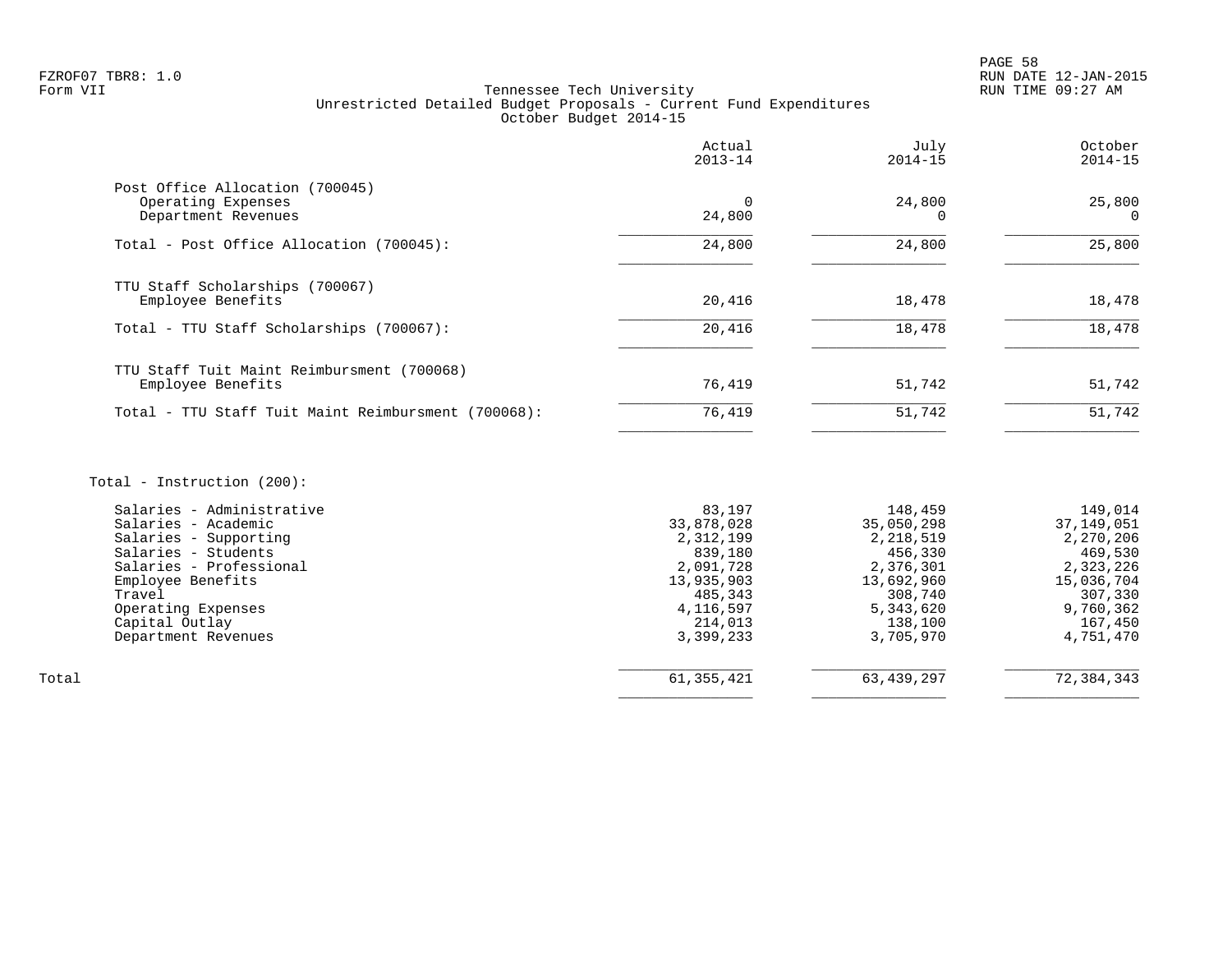PAGE 59 FZROF07 TBR8: 1.0 RUN DATE 12-JAN-2015

|                                                                                                                                                                                                                          | Actual<br>$2013 - 14$                                                                                                     | July<br>$2014 - 15$                                                                                                        | October<br>$2014 - 15$                                                                                                     |
|--------------------------------------------------------------------------------------------------------------------------------------------------------------------------------------------------------------------------|---------------------------------------------------------------------------------------------------------------------------|----------------------------------------------------------------------------------------------------------------------------|----------------------------------------------------------------------------------------------------------------------------|
| Total - Instruction $(20)$ :                                                                                                                                                                                             |                                                                                                                           |                                                                                                                            |                                                                                                                            |
| Salaries - Administrative<br>Salaries - Academic<br>Salaries - Supporting<br>Salaries - Students<br>Salaries - Professional<br>Employee Benefits<br>Travel<br>Operating Expense<br>Capital Outlay<br>Department Revenues | 83,197<br>33,878,028<br>2,312,199<br>839,180<br>2,091,728<br>13,935,903<br>485,343<br>4, 116, 597<br>214,013<br>3,399,233 | 148,459<br>35,050,298<br>2,218,519<br>456,330<br>2,376,301<br>13,692,960<br>308,740<br>5, 343, 620<br>138,100<br>3,705,970 | 149,014<br>37, 149, 051<br>2,270,206<br>469,530<br>2,323,226<br>15,036,704<br>307,330<br>9,760,362<br>167,450<br>4,751,470 |
| Total                                                                                                                                                                                                                    | 61, 355, 421                                                                                                              | 63, 439, 297                                                                                                               | 72, 384, 343                                                                                                               |
| Research (25)<br>Research (250)<br>Strategic Research Initiatives (118001)<br>Salaries - Administrative<br>Employee Benefits<br>Operating Expenses                                                                       | 0<br>$\mathbf 0$<br>$\mathbf 0$                                                                                           | 0<br>0<br>$\Omega$                                                                                                         | 125,000<br>37,500<br>837,500                                                                                               |
| Total - Strategic Research Initiatives (118001):                                                                                                                                                                         | $\mathbf 0$                                                                                                               | $\Omega$                                                                                                                   | 1,000,000                                                                                                                  |
| Center for Healthcare Informatics (118300)<br>Operating Expenses<br>Total - Center for Healthcare Informatics (118300):                                                                                                  | 0<br>$\mathbf 0$                                                                                                          | 0<br>$\Omega$                                                                                                              | 8,500<br>8,500                                                                                                             |
|                                                                                                                                                                                                                          |                                                                                                                           |                                                                                                                            |                                                                                                                            |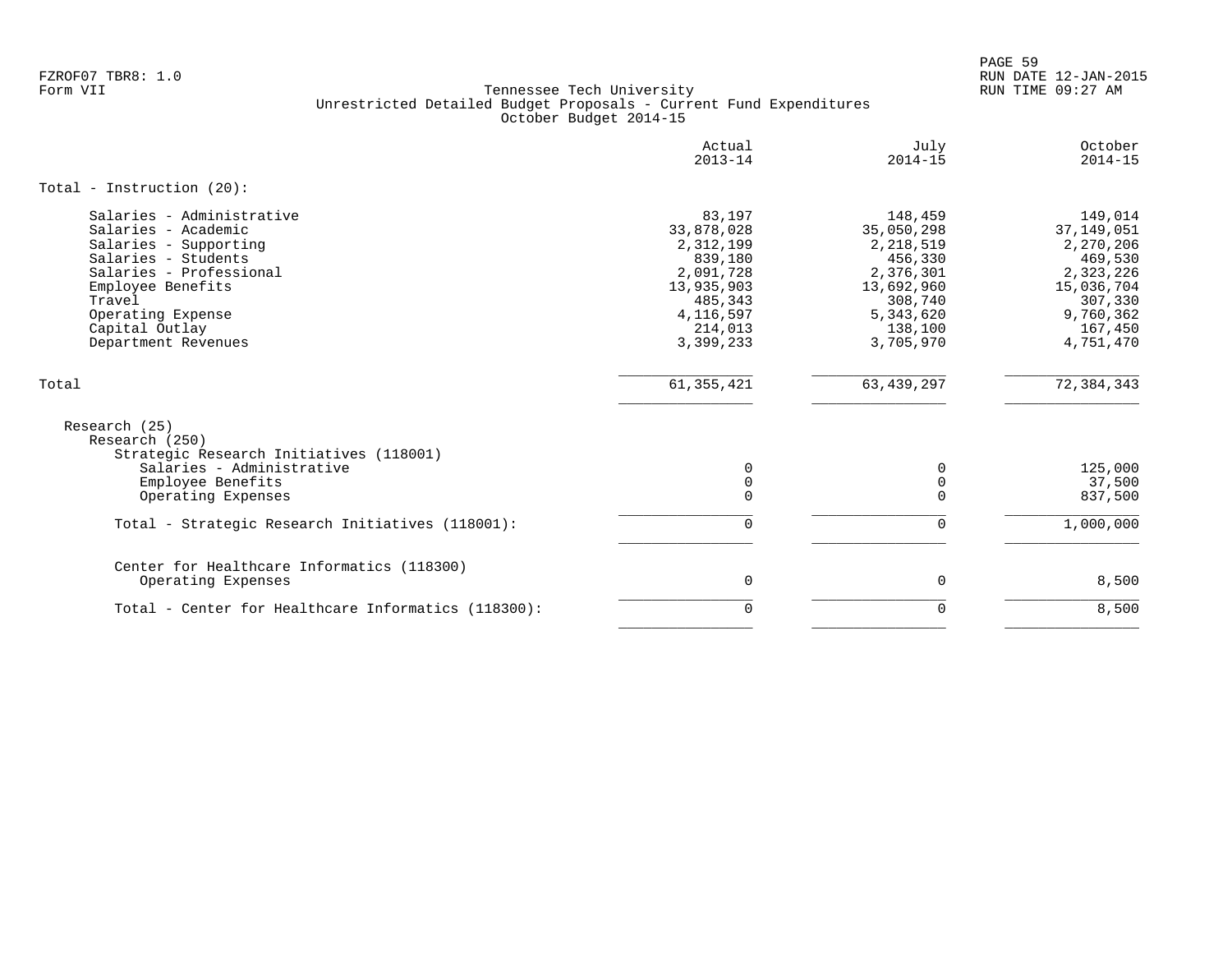PAGE 60 FZROF07 TBR8: 1.0 RUN DATE 12-JAN-2015

| Actual<br>$2013 - 14$ | July<br>$2014 - 15$ | October<br>$2014 - 15$ |
|-----------------------|---------------------|------------------------|
|                       |                     |                        |
| 0                     | 7,500               | 7,500                  |
| $\mathbf 0$           | 5,300               | 5,300                  |
| $\Omega$              | 12,500              | 12,500                 |
| 0                     | 25,300              | 25,300                 |
|                       |                     |                        |
| 65,442                | 0                   | 30,000                 |
| 3,381                 |                     | 2,000                  |
| 39,333                |                     | 15,000                 |
| 23,873                | $\Omega$            | 129,253                |
| 132,029               | ∩                   | 176,253                |
|                       |                     |                        |
| 5,000                 | 5,000               | 5,000                  |
| 1,646                 | 9,200               | 9,200                  |
| 651                   | 1,000               | 1,000                  |
| 92,790                | 72,000              | 72,000                 |
| 100,087               | 87,200              | 87,200                 |
|                       |                     |                        |
| 1,082                 | 390                 | 390                    |
| 1,082                 | 390                 | 390                    |
|                       |                     |                        |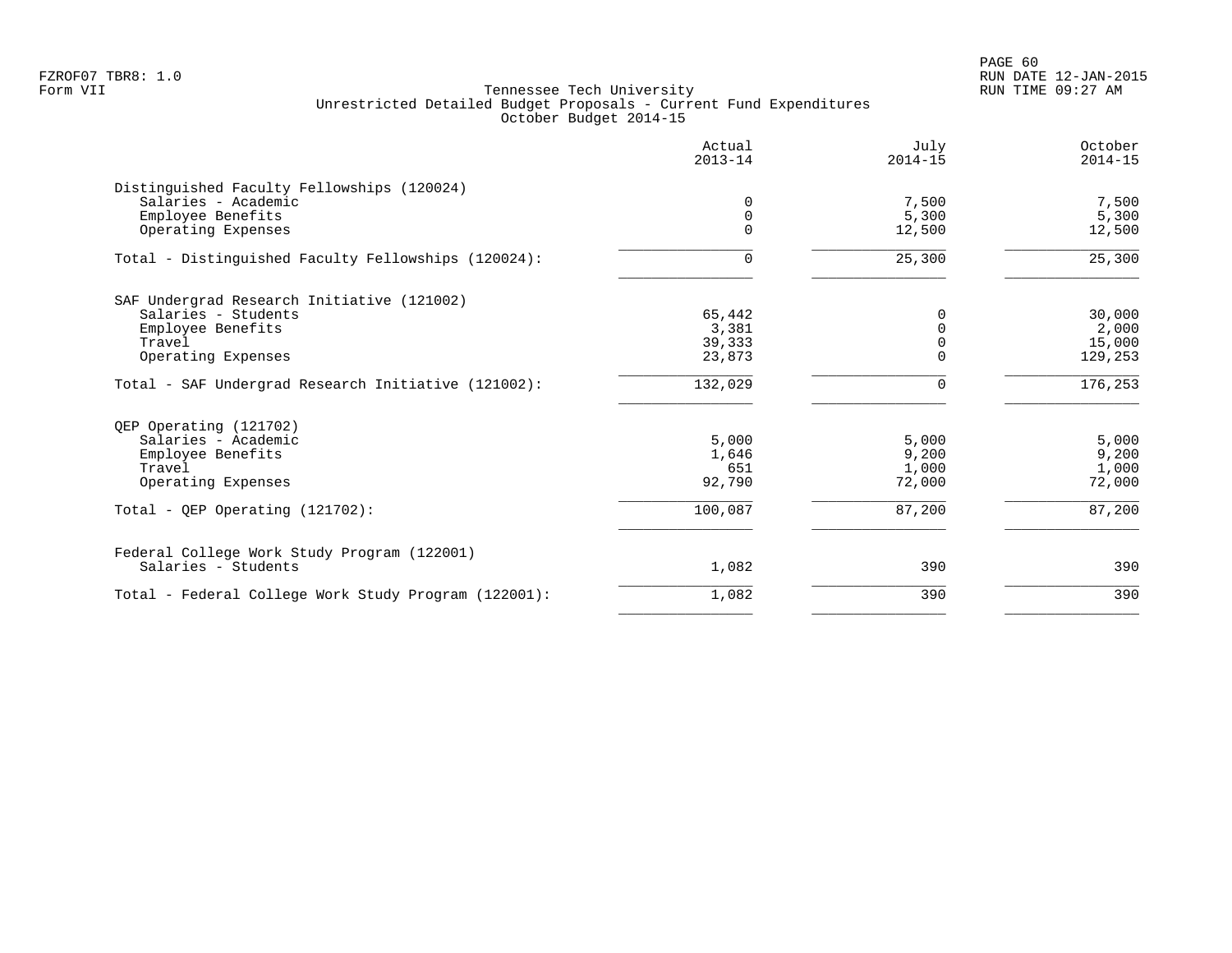|                                                                                                                             | Actual<br>$2013 - 14$    | July<br>$2014 - 15$          | October<br>$2014 - 15$          |
|-----------------------------------------------------------------------------------------------------------------------------|--------------------------|------------------------------|---------------------------------|
| Upper Cumberland Hum Sci (130008)<br>Travel<br>Operating Expenses                                                           | 231<br>477               | 470<br>970                   | 470<br>970                      |
| Total - Upper Cumberland Hum Sci (130008):                                                                                  | 708                      | 1,440                        | 1,440                           |
| Research Arts and Science (130014)<br>Travel                                                                                | 2,145                    | $\Omega$                     | $\mathbf 0$                     |
| Total - Research Arts and Science (130014):                                                                                 | 2,145                    | $\Omega$                     | $\Omega$                        |
| Indirect Cost Arts and Science (130029)<br>Travel<br>Operating Expenses<br>Total - Indirect Cost Arts and Science (130029): | 250<br>16,939<br>17,189  | 0<br>$\Omega$<br>$\Omega$    | $\mathbf 0$<br>68,770<br>68,770 |
| IC Faculty Biology (131011)<br>Salaries - Academic<br>Employee Benefits<br>Operating Expenses                               | 4,088<br>730<br>$\Omega$ | 0<br>$\mathbf 0$<br>$\Omega$ | 0<br>$\Omega$<br>11,820         |
| Total - IC Faculty Biology (131011):                                                                                        | 4,818                    | $\Omega$                     | 11,820                          |
| Biology Faculty Research (131014)<br>Operating Expenses                                                                     | 13,528                   | 0                            | 11,375                          |
| Total - Biology Faculty Research (131014):                                                                                  | 13,528                   | $\mathbf 0$                  | 11,375                          |
|                                                                                                                             |                          |                              |                                 |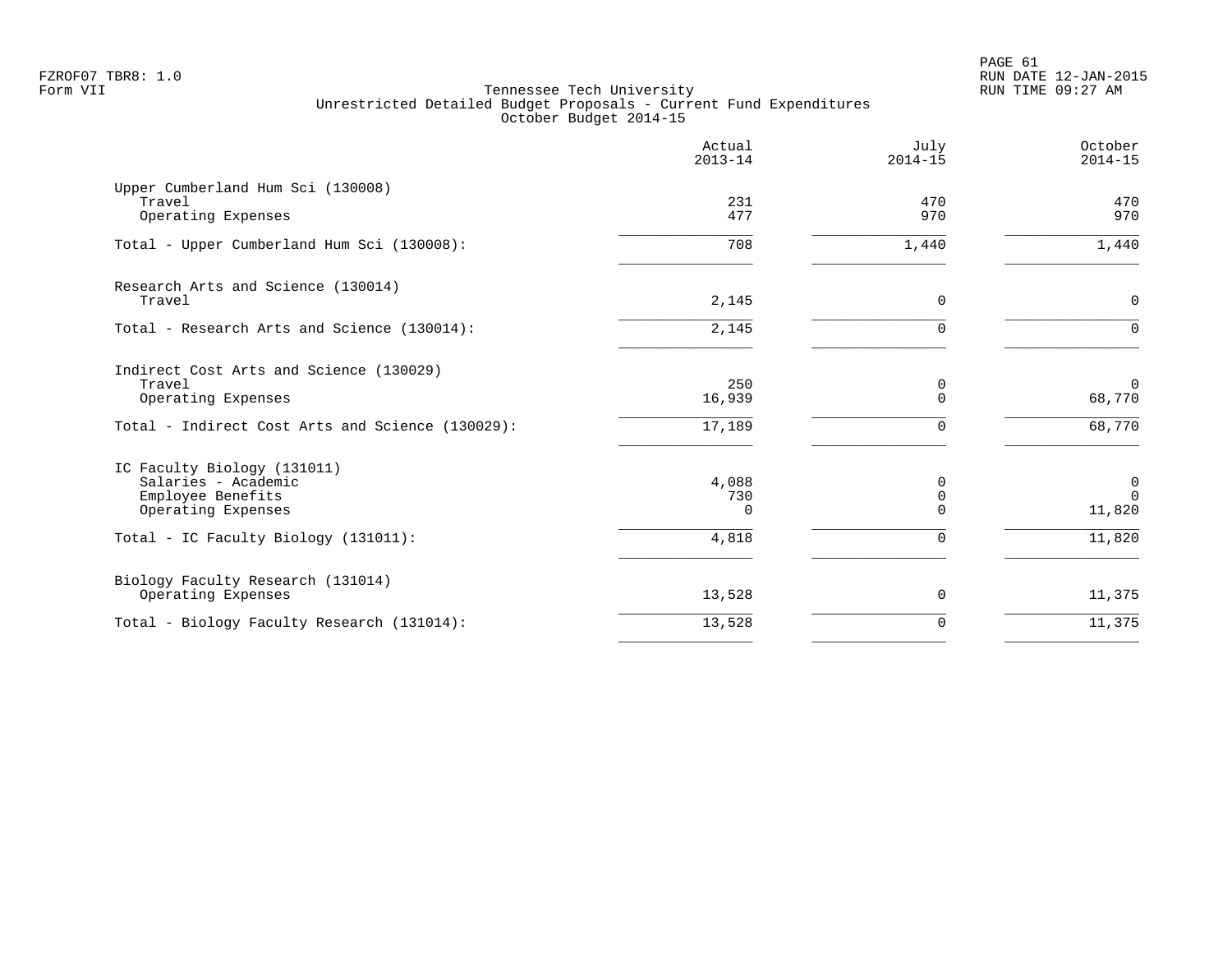|                                              | Actual<br>$2013 - 14$ | July<br>$2014 - 15$  | October<br>$2014 - 15$       |
|----------------------------------------------|-----------------------|----------------------|------------------------------|
| IC Faculty Fisheries (131021)                |                       |                      |                              |
| Salaries - Academic                          | 263                   | 0                    | 0                            |
| Salaries - Supporting                        | 1,204                 | $\mathbf 0$          | $\mathsf 0$                  |
| Salaries - Students                          | 720                   | $\Omega$             | $\mathsf{O}$<br>$\mathbf{0}$ |
| Employee Benefits<br>Operating Expenses      | 195<br>7,309          | $\Omega$<br>$\Omega$ | 13,618                       |
|                                              |                       |                      |                              |
| Total - IC Faculty Fisheries (131021):       | 9,691                 | $\mathbf 0$          | 13,618                       |
| Indirect Cost Biology (131029)               |                       |                      |                              |
| Operating Expenses                           | 18,149                | 0                    | 24,714                       |
| Capital Outlay                               | 608                   | $\Omega$             | $\Omega$                     |
| Total - Indirect Cost Biology (131029):      | 18,757                | $\Omega$             | 24,714                       |
| Indirect Cost Fisheries (131039)             |                       |                      |                              |
| Operating Expenses                           | 10,251                | $\Omega$             | 24,619                       |
| Total - Indirect Cost Fisheries (131039):    | 10,251                | $\Omega$             | 24,619                       |
| IC Faculty Chemistry (131511)                |                       |                      |                              |
| Operating Expenses                           | 820                   | $\mathbf 0$          | $\mathbf 0$                  |
| Total - IC Faculty Chemistry (131511):       | 820                   | $\Omega$             | $\Omega$                     |
| Faculty Research Chemistry (131514)          |                       |                      |                              |
| Salaries - Students                          | $\overline{0}$        | 0                    | 800                          |
| Travel                                       | 459                   | 0                    | 1,300                        |
| Operating Expenses                           | 7,578                 | $\mathbf 0$          | 3,900                        |
| Capital Outlay                               | 1,600                 | $\Omega$             | $\Omega$                     |
| Total - Faculty Research Chemistry (131514): | 9,637                 | 0                    | 6,000                        |
|                                              |                       |                      |                              |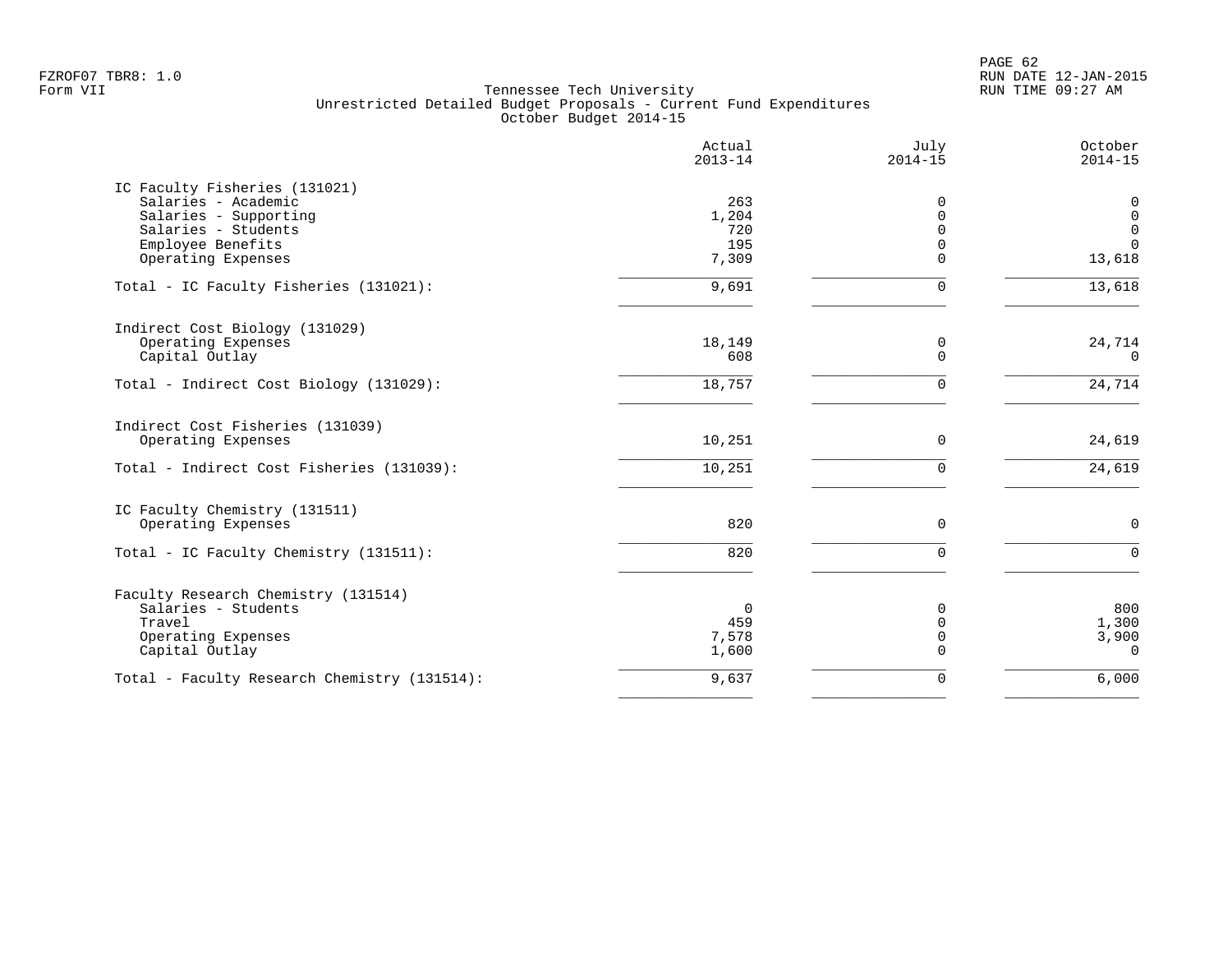PAGE 63 FZROF07 TBR8: 1.0 RUN DATE 12-JAN-2015

|                                                 | Actual<br>$2013 - 14$ | July<br>$2014 - 15$ | October<br>$2014 - 15$ |
|-------------------------------------------------|-----------------------|---------------------|------------------------|
| Match Chemistry (131515)                        |                       |                     |                        |
| Salaries - Students                             | $-410$                | 0                   | 0                      |
| Employee Benefits                               | $-4$                  | $\mathbf 0$         | $\mathbf 0$            |
| Operating Expenses                              | $-94$                 | $\Omega$            | $\Omega$               |
| Total - Match Chemistry (131515):               | $-508$                | $\Omega$            | $\Omega$               |
| Indirect Cost Chemistry (131529)                |                       |                     |                        |
| Salaries - Academic                             | 179                   | $\mathbf 0$         | $\mathbf 0$            |
| Employee Benefits                               | 32                    | $\mathbf 0$         | $\overline{0}$         |
| Operating Expenses                              | 1,538                 | $\Omega$            | 2,071                  |
| Total - Indirect Cost Chemistry (131529):       | 1,749                 | $\Omega$            | 2,071                  |
| Faculty Research Computer Sci (132004)          |                       |                     |                        |
| Salaries - Students                             | 0                     | $\mathbf 0$         | 9,438                  |
| Total - Faculty Research Computer Sci (132004): | $\Omega$              | $\Omega$            | 9,438                  |
| Match Computer Science (132005)                 |                       |                     |                        |
| Salaries - Academic                             | 50,001                | 50,000              | 50,000                 |
| Employee Benefits                               | 15,966                | 15,480              | 14,994                 |
| Total - Match Computer Science (132005):        | 65,967                | 65,480              | 64,994                 |
| IC Faculty Computer Sci (132011)                |                       |                     |                        |
| Salaries - Academic                             | 1,173                 | $\mathbf 0$         | $\mathbf 0$            |
| Employee Benefits                               | 210                   | $\mathbf 0$         | $\mathbf 0$            |
| Travel                                          | 671                   | $\mathbf 0$         | $\Omega$               |
| Operating Expenses                              | $\Omega$              | $\Omega$            | 6,549                  |
| Total - IC Faculty Computer Sci (132011):       | 2,054                 | $\mathbf 0$         | 6,549                  |
|                                                 |                       |                     |                        |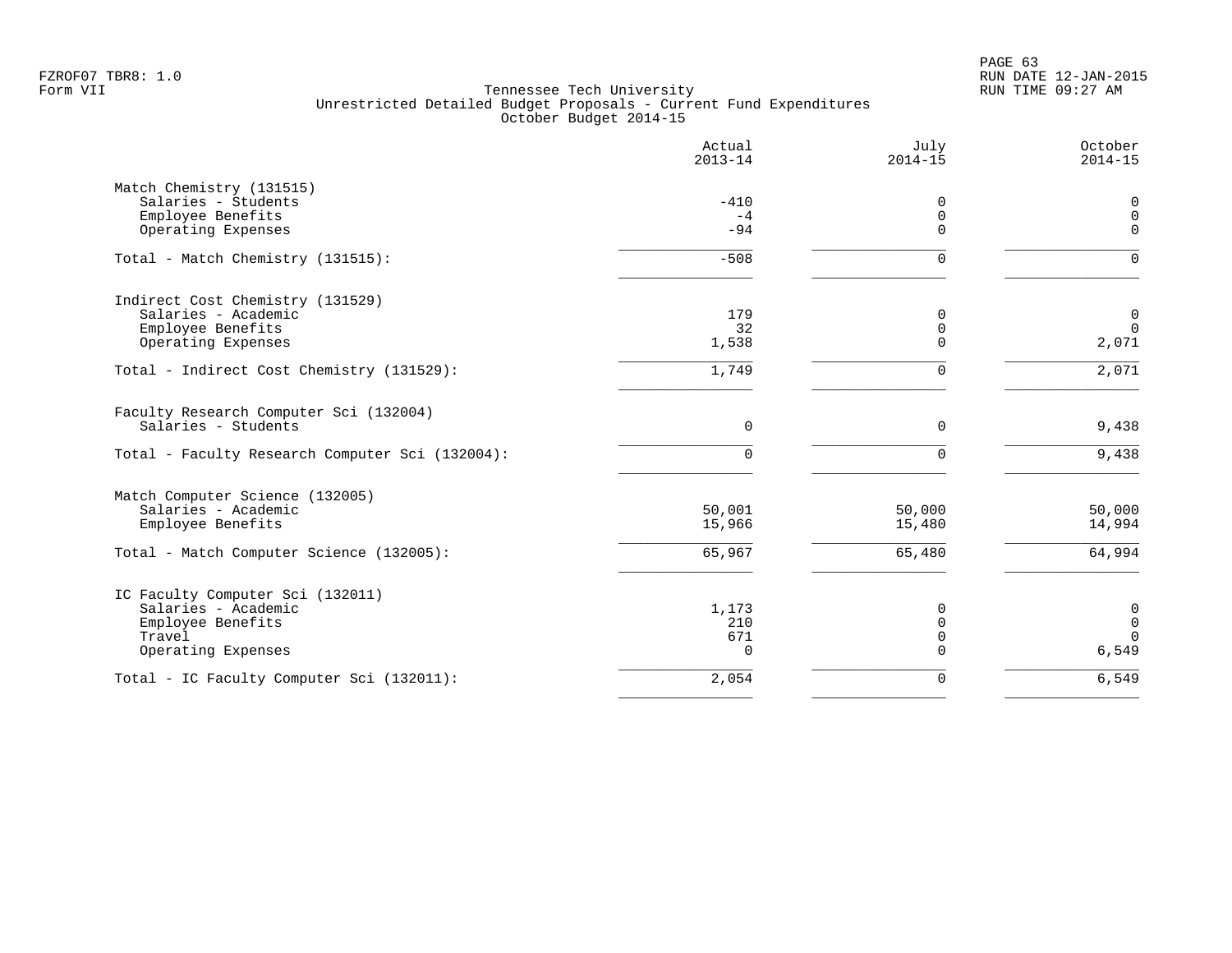PAGE 64 FZROF07 TBR8: 1.0 RUN DATE 12-JAN-2015

|                                                                                                                                                   | Actual<br>$2013 - 14$        | July<br>$2014 - 15$            | October<br>$2014 - 15$                          |
|---------------------------------------------------------------------------------------------------------------------------------------------------|------------------------------|--------------------------------|-------------------------------------------------|
| Indirect Cost Computer Science (132029)<br>Travel<br>Operating Expenses                                                                           | 1,839<br>6,649               | 0<br>$\Omega$                  | $\overline{0}$<br>21,112                        |
| Total - Indirect Cost Computer Science (132029):                                                                                                  | 8,488                        | $\Omega$                       | 21,112                                          |
| Faculty Research Earth Science (132504)<br>Travel<br>Operating Expenses                                                                           | 2,086<br>7,226               | 0<br>$\Omega$                  | 0<br>$\Omega$                                   |
| Total - Faculty Research Earth Science (132504):                                                                                                  | 9,312                        | $\Omega$                       | $\Omega$                                        |
| IC Faculty Earth Science (132511)<br>Salaries - Academic<br>Employee Benefits<br>Operating Expenses<br>Total - IC Faculty Earth Science (132511): | 448<br>96<br>$\Omega$<br>544 | 0<br>0<br>$\Omega$<br>$\Omega$ | $\mathbf 0$<br>$\overline{0}$<br>2,470<br>2,470 |
| Indirect Cost Earth Sciences (132529)<br>Travel<br>Operating Expenses<br>Total - Indirect Cost Earth Sciences (132529):                           | 167<br>428<br>595            | 0<br>$\Omega$<br>$\Omega$      | $\overline{0}$<br>1,225<br>1,225                |
| IC Faculty English and Communicatns (133011)<br>Salaries - Academic<br>Employee Benefits                                                          | 671<br>121                   | 0<br>$\Omega$                  | 0<br>$\mathbf 0$                                |
| Total - IC Faculty English and Communicatns (133011):                                                                                             | 792                          | 0                              | $\Omega$                                        |
|                                                                                                                                                   |                              |                                |                                                 |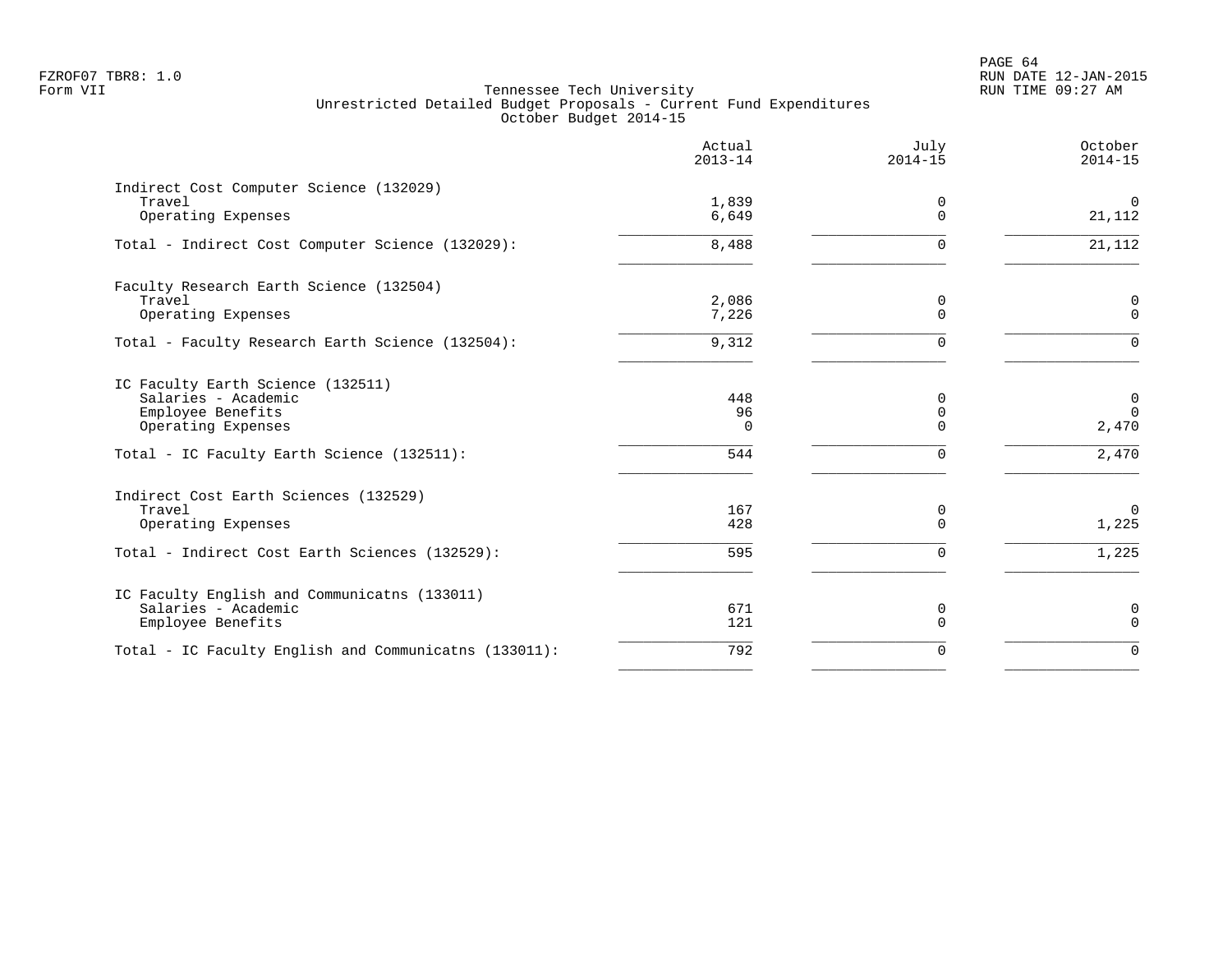PAGE 65 FZROF07 TBR8: 1.0 RUN DATE 12-JAN-2015

|                                                                         | Actual<br>$2013 - 14$ | July<br>$2014 - 15$ | October<br>$2014 - 15$ |
|-------------------------------------------------------------------------|-----------------------|---------------------|------------------------|
| Faculty Research English (133014)<br>Travel                             | 1,546                 | $\Omega$            | 3,000                  |
| Total - Faculty Research English (133014):                              | 1,546                 | U                   | 3,000                  |
| Indirect Cost English Communicat (133029)<br>Operating Expenses         | 813                   | $\Omega$            | 1,957                  |
| Total - Indirect Cost English Communicat (133029):                      | 813                   | $\Omega$            | 1,957                  |
| Faculty Research Foreign Lang (133514)<br>Travel<br>Operating Expenses  | 1,565<br>2,352        | 0<br>U              | 2,250<br>$\Omega$      |
| Total - Faculty Research Foreign Lang (133514):                         | 3,917                 |                     | 2,250                  |
| IC Faculty History (134011)<br>Salaries - Academic<br>Employee Benefits | 94<br>17              | 0<br>$\Omega$       | 0<br>$\Omega$          |
| Total - IC Faculty History (134011):                                    | 111                   | $\Omega$            | $\Omega$               |
| Indirect Cost History (134029)<br>Operating Expenses                    | $\Omega$              | $\Omega$            | 320                    |
| Total - Indirect Cost History (134029):                                 | $\Omega$              | O                   | 320                    |
|                                                                         |                       |                     |                        |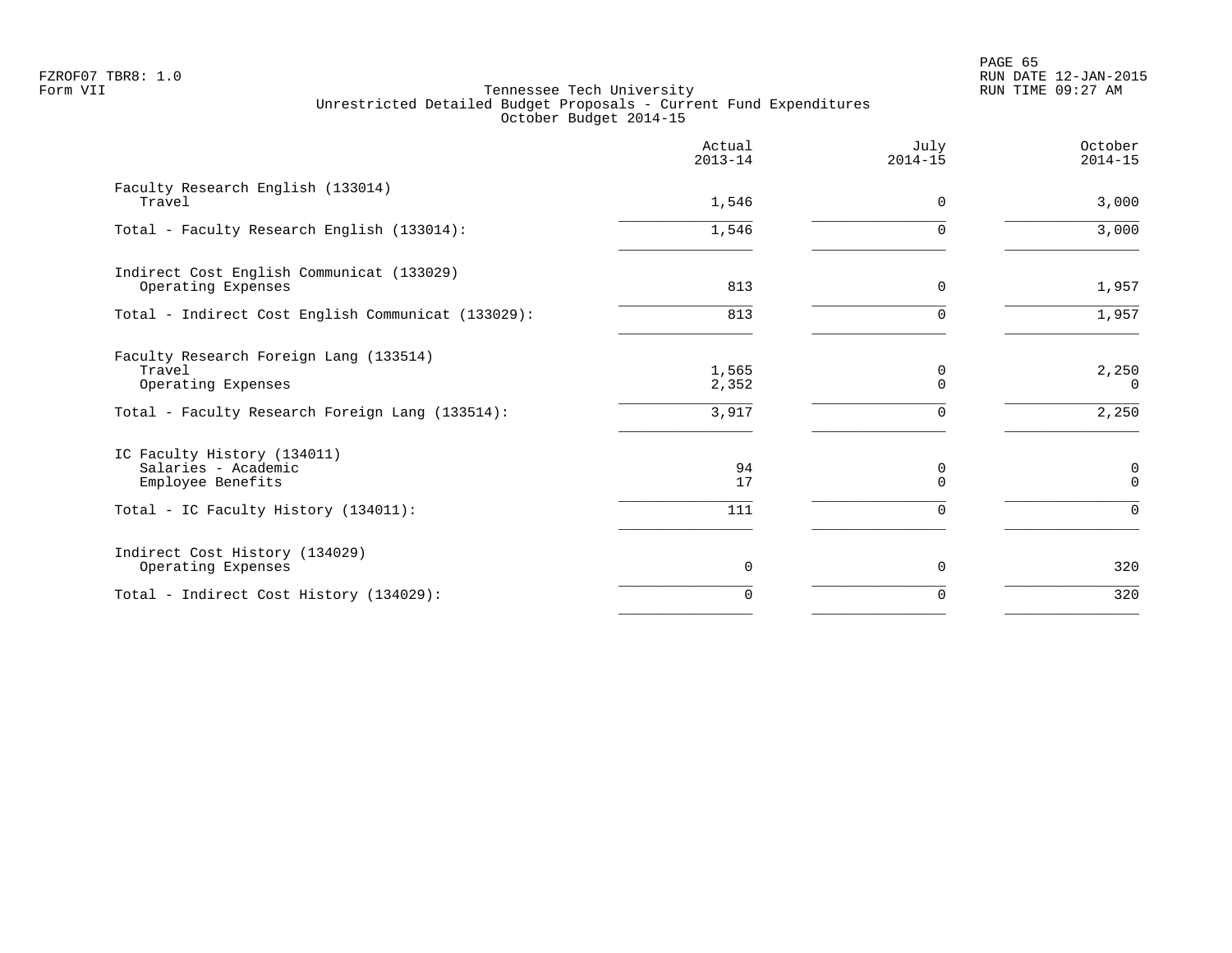PAGE 66 FZROF07 TBR8: 1.0 RUN DATE 12-JAN-2015

|                                                                                               | Actual<br>$2013 - 14$ | July<br>$2014 - 15$     | October<br>$2014 - 15$           |
|-----------------------------------------------------------------------------------------------|-----------------------|-------------------------|----------------------------------|
| IC Faculty Mathematics (134511)<br>Salaries - Academic<br>Employee Benefits                   | 1,760<br>314          | 0<br>$\Omega$           | 0<br>$\mathbf 0$                 |
| Total - IC Faculty Mathematics (134511):                                                      | 2,074                 | $\Omega$                | $\Omega$                         |
| Faculty Research Mathematics (134514)<br>Travel<br>Operating Expenses                         | 1,000<br>$\Omega$     | $\mathbf 0$<br>$\Omega$ | $\Omega$<br>2,850                |
| Total - Faculty Research Mathematics (134514):                                                | 1,000                 | 0                       | 2,850                            |
| Indirect Cost Mathematics (134529)<br>Operating Expenses                                      | $\mathbf 0$           | $\mathbf 0$             | 20,370                           |
| Total - Indirect Cost Mathematics (134529):                                                   | $\Omega$              | $\mathbf 0$             | 20,370                           |
| IC Faculty Physics (135011)<br>Salaries - Academic<br>Employee Benefits<br>Operating Expenses | 1,282<br>162<br>2,672 | 0<br>0<br>$\Omega$      | $\mathbf 0$<br>$\Omega$<br>3,333 |
| Total - IC Faculty Physics (135011):                                                          | 4,116                 | $\mathbf 0$             | 3,333                            |
| Faculty Research Physics (135014)<br>Travel<br>Operating Expenses                             | 920<br>9              | 0<br>$\Omega$           | $\overline{0}$<br>4,071          |
| Total - Faculty Research Physics (135014):                                                    | 929                   | 0                       | 4,071                            |
|                                                                                               |                       |                         |                                  |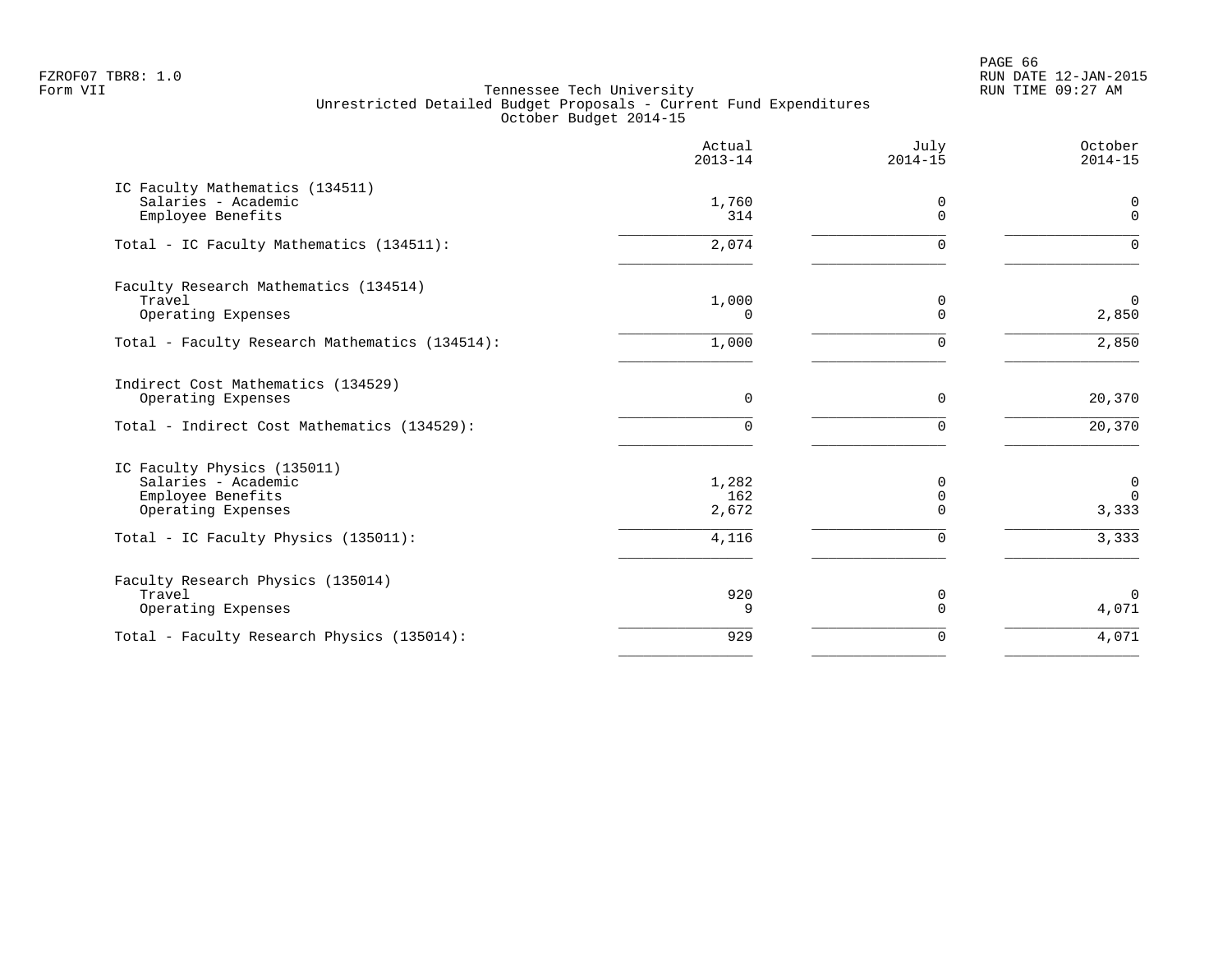|                                                       | Actual<br>$2013 - 14$ | July<br>$2014 - 15$  | October<br>$2014 - 15$ |
|-------------------------------------------------------|-----------------------|----------------------|------------------------|
| Indirect Cost Physics (135029)                        |                       |                      |                        |
| Travel                                                | 1,664                 | 0                    | $\mathbf 0$            |
| Operating Expenses                                    | 4,828                 | $\Omega$             | 7,478                  |
| Total - Indirect Cost Physics (135029):               | 6,492                 | 0                    | 7,478                  |
| IC Faculty Sociology and Pol Sci (135511)             |                       |                      |                        |
| Salaries - Academic                                   | 4,199                 | $\Omega$             | $\mathbf 0$            |
| Employee Benefits                                     | 705                   | $\Omega$<br>$\Omega$ | $\mathbf 0$            |
| Operating Expenses                                    | U                     |                      | 8,437                  |
| Total - IC Faculty Sociology and Pol Sci (135511):    | 4,904                 | $\Omega$             | 8,437                  |
| Faculty Research Sociology & Pol Sc (135514)          |                       |                      |                        |
| Travel                                                | $\mathbf 0$           | 0                    | 500                    |
| Operating Expenses                                    | $\Omega$              | $\Omega$             | 2,500                  |
| Total - Faculty Research Sociology & Pol Sc (135514): | 0                     | $\Omega$             | 3,000                  |
| Indirect Cost Soc and Pol Sci (135529)                |                       |                      |                        |
| Operating Expenses                                    | $\Omega$              | $\Omega$             | 26,850                 |
| Total - Indirect Cost Soc and Pol Sci (135529):       | 0                     | $\Omega$             | 26,850                 |
| Research College of Engineering (137004)              |                       |                      |                        |
| Travel                                                | 3,840                 | 0                    | $\mathsf{O}$           |
| Total - Research College of Engineering (137004):     | 3,840                 | $\Omega$             | $\Omega$               |
|                                                       |                       |                      |                        |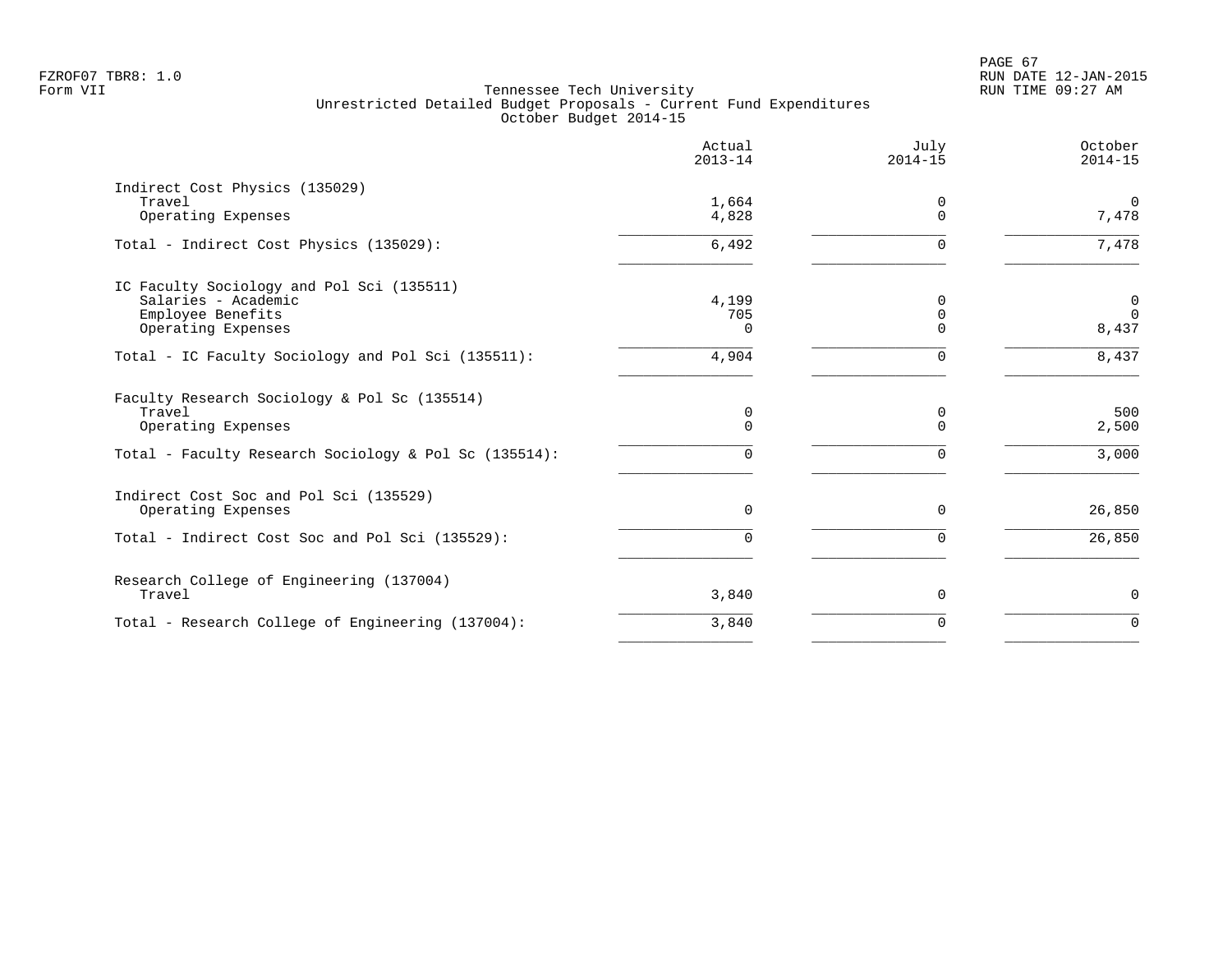PAGE 68 FZROF07 TBR8: 1.0 RUN DATE 12-JAN-2015

|                                                     | Actual<br>$2013 - 14$ | July<br>$2014 - 15$ | October<br>$2014 - 15$  |
|-----------------------------------------------------|-----------------------|---------------------|-------------------------|
| Faculty Start-Up Dean of Engineer (137012)          |                       |                     |                         |
| Travel                                              | 3,008                 | 0                   | $\mathbf 0$             |
| Operating Expenses                                  | 4,490                 | 0<br>$\Omega$       | $\mathbf 0$<br>$\Omega$ |
| Capital Outlay                                      | 49,832                |                     |                         |
| Total - Faculty Start-Up Dean of Engineer (137012): | 57,330                | $\Omega$            | $\Omega$                |
| Indirect Cost Coll of Engineering (137029)          |                       |                     |                         |
| Travel                                              | 15,811                | 0                   | $\overline{0}$          |
| Operating Expenses                                  | 10,876                | 0                   | 279,764                 |
| Capital Outlay                                      | 7,500                 | $\Omega$            | $\Omega$                |
| Total - Indirect Cost Coll of Engineering (137029): | 34,187                | $\Omega$            | 279,764                 |
| IC Faculty Basic Engineering (137211)               |                       |                     |                         |
| Travel                                              | 1,567                 | 0                   | $\mathbf 0$             |
| Operating Expenses                                  | 3,947                 | $\Omega$            | 2,866                   |
| Total - IC Faculty Basic Engineering (137211):      | 5,514                 | $\Omega$            | 2,866                   |
| Indirect Cost Basic Engineering (137229)            |                       |                     |                         |
| Operating Expenses                                  | 3,637                 | $\mathbf 0$         | 10,903                  |
| Total - Indirect Cost Basic Engineering (137229):   | 3,637                 | $\Omega$            | 10,903                  |
| Faculty Research Chem Engineering (137404)          |                       |                     |                         |
| Salaries - Students                                 | 1,416                 | 0                   | $\mathbf 0$             |
| Employee Benefits                                   | 109                   | 0                   | $\Omega$                |
| Operating Expenses                                  | 3,880                 | $\Omega$            | 3,475                   |
| Total - Faculty Research Chem Engineering (137404): | 5,405                 | 0                   | 3,475                   |
|                                                     |                       |                     |                         |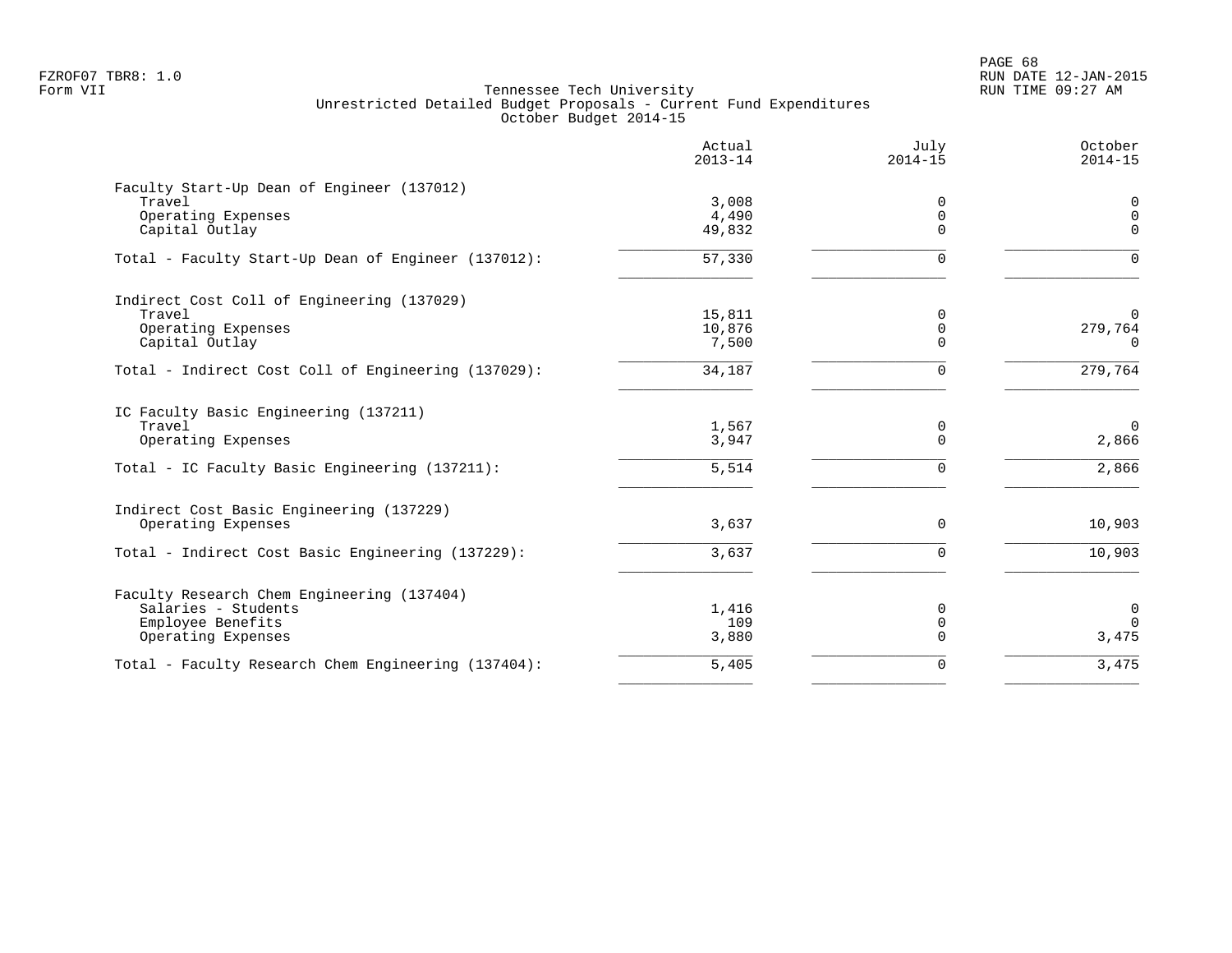PAGE 69 FZROF07 TBR8: 1.0 RUN DATE 12-JAN-2015

| Actual<br>$2013 - 14$ | July<br>$2014 - 15$ | October<br>$2014 - 15$ |
|-----------------------|---------------------|------------------------|
|                       |                     |                        |
| 550                   | $\Omega$            | 0                      |
| 42                    | $\Omega$            | $\mathbf 0$            |
| 1,094                 |                     | $\Omega$               |
|                       | $\Omega$            | 296                    |
| 2,344                 | $\Omega$            | 296                    |
|                       |                     |                        |
| 26,602                | 0                   | 3,668                  |
| 15,220                | $\Omega$            | $\overline{0}$         |
| 41,822                | 0                   | 3,668                  |
|                       |                     |                        |
| 708                   | 0                   | $\mathbf 0$            |
| 1,465                 | $\Omega$            | $\Omega$               |
| 1,658                 | $\Omega$            | 1,290                  |
| 3,831                 | $\Omega$            | 1,290                  |
|                       |                     |                        |
|                       |                     | $\Omega$               |
| 648                   | $\Omega$            | $-84$                  |
| 3,231                 | $\Omega$            | $\Omega$               |
| 1,432                 |                     | 4,658                  |
| 9,266                 | 0                   | 4,574                  |
|                       | 658<br>3,955        |                        |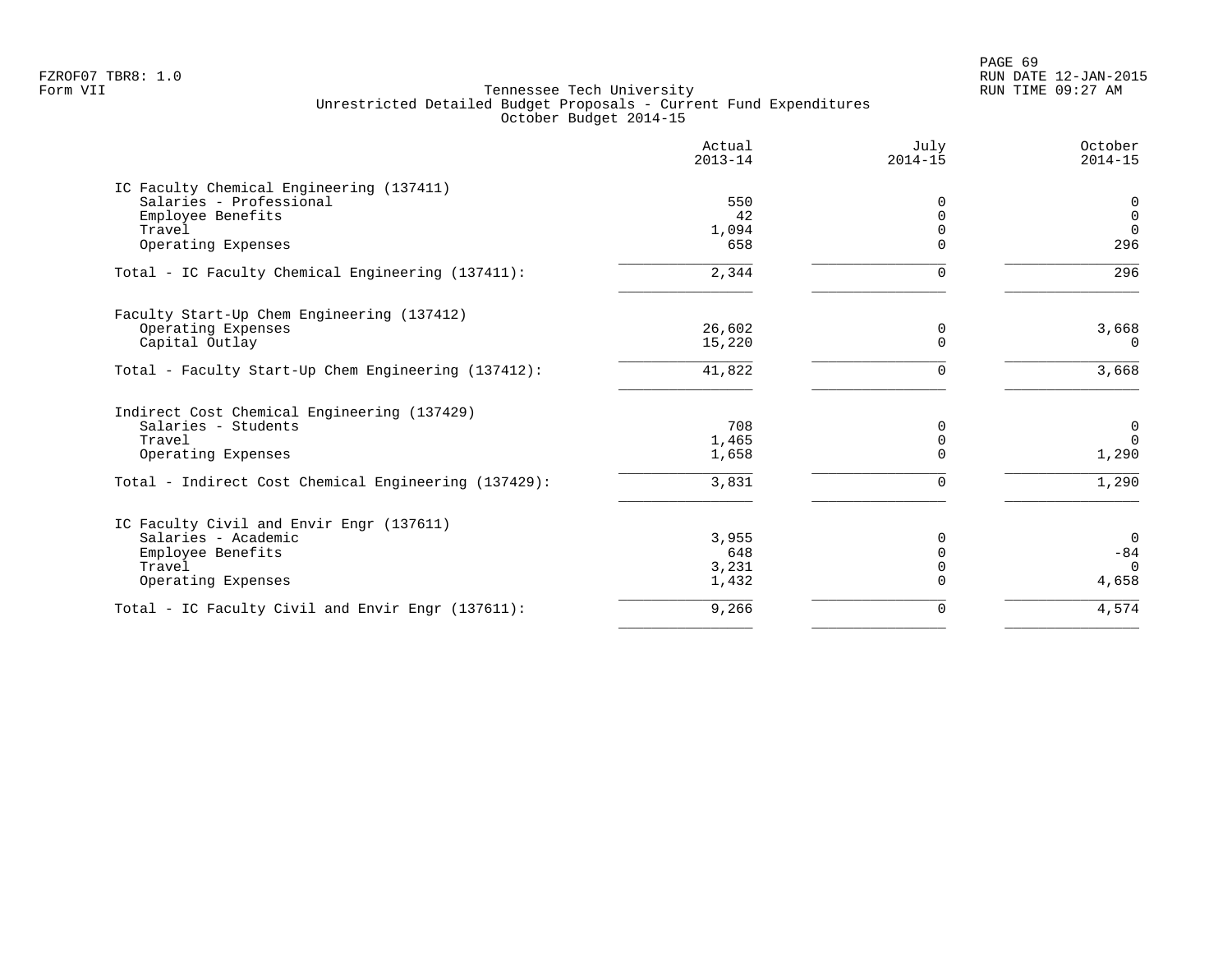PAGE 70 FZROF07 TBR8: 1.0 RUN DATE 12-JAN-2015

|                                                                                                   | Actual<br>$2013 - 14$      | July<br>$2014 - 15$ | October<br>$2014 - 15$           |
|---------------------------------------------------------------------------------------------------|----------------------------|---------------------|----------------------------------|
| Faculty Start-Up Civil & Envir Engr (137612)<br>Operating Expenses                                | 10,000                     | $\Omega$            | $\mathbf 0$                      |
| Total - Faculty Start-Up Civil & Envir Engr (137612):                                             | 10,000                     | $\Omega$            | $\Omega$                         |
| Faculty Research Civil Envir Engr (137614)<br>Salaries - Students<br>Travel<br>Operating Expenses | $\Omega$<br>3,449<br>785   |                     | 7,000<br>3,000<br>$\overline{0}$ |
| Total - Faculty Research Civil Envir Engr (137614):                                               | 4,234                      | U                   | 10,000                           |
| Indirect Cost Civil Envir Engr (137629)<br>Travel<br>Operating Expenses<br>Capital Outlay         | 4,319<br>2,844<br>5,000    | O                   | $\Omega$<br>72,538<br>$\Omega$   |
| Total - Indirect Cost Civil Envir Engr (137629):                                                  | 12,163                     |                     | 72,538                           |
| Faculty Research Elect Comp Engr (137804)<br>Salaries - Students<br>Travel<br>Operating Expenses  | $\Omega$<br>3,000<br>4,900 |                     | 6,000<br>$\Omega$<br>4,000       |
| Total - Faculty Research Elect Comp Engr (137804):                                                | 7,900                      | 0                   | 10,000                           |
|                                                                                                   |                            |                     |                                  |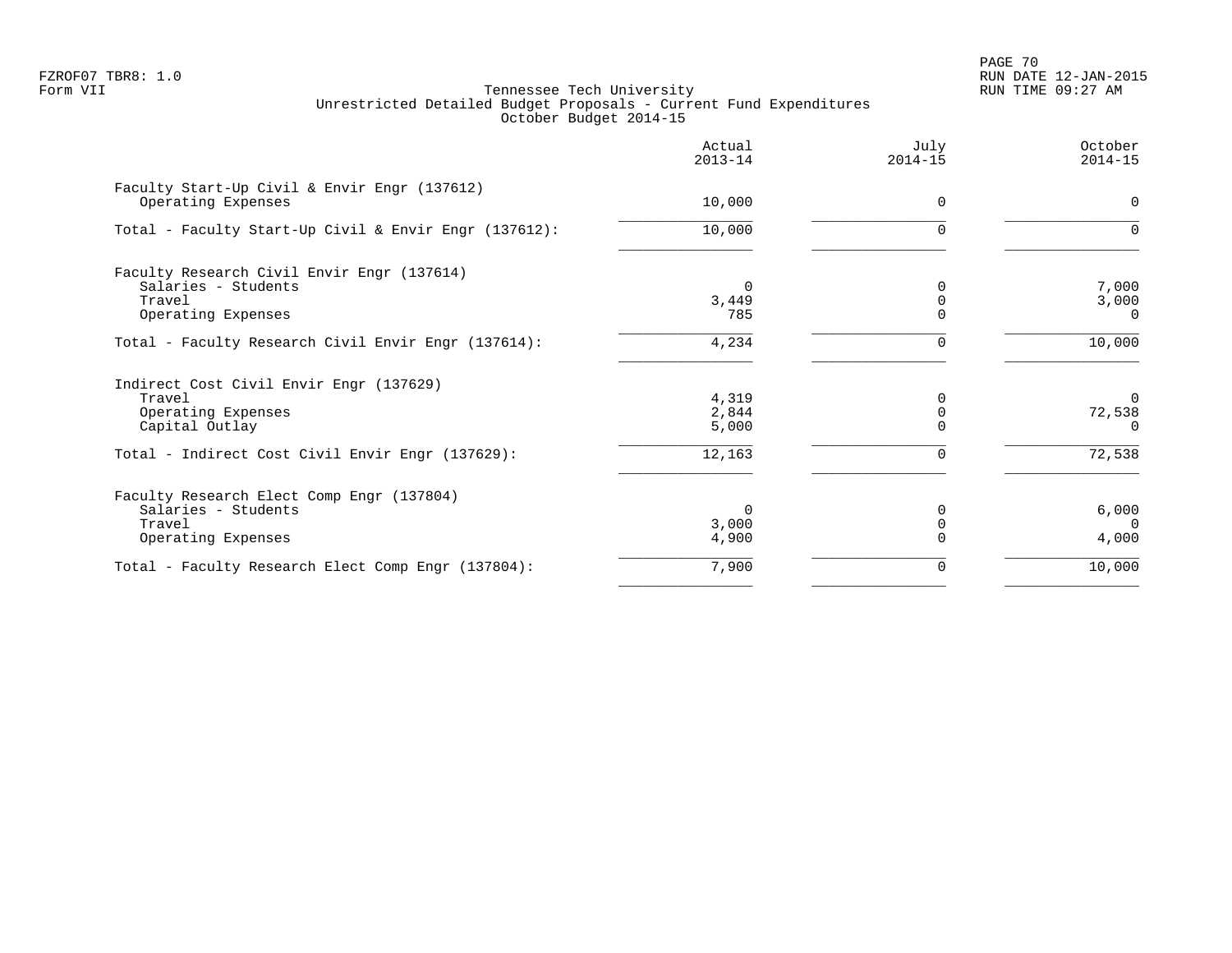PAGE 71 FZROF07 TBR8: 1.0 RUN DATE 12-JAN-2015

|                                                       | Actual<br>$2013 - 14$ | July<br>$2014 - 15$ | October<br>$2014 - 15$ |
|-------------------------------------------------------|-----------------------|---------------------|------------------------|
| IC Faculty Elect and Comp Engr (137811)               |                       |                     |                        |
| Salaries - Academic                                   | 702                   |                     | 0                      |
| Employee Benefits                                     | 120                   |                     | $\mathbf 0$            |
| Travel                                                | 400                   |                     | $\Omega$               |
| Operating Expenses                                    | 850                   |                     | 3,010                  |
| Total - IC Faculty Elect and Comp Engr (137811):      | 2,072                 | 0                   | 3,010                  |
| Faculty Start-Up Elect & Comp Engr (137812)           |                       |                     |                        |
| Operating Expenses                                    | 14,450                | 0                   | 195                    |
| Capital Outlay                                        | 14,584                | $\Omega$            | 3,243                  |
| Total - Faculty Start-Up Elect & Comp Engr (137812):  | 29,034                | $\Omega$            | 3,438                  |
| Indirect Cost Elect Comp Engr (137829)                |                       |                     |                        |
| Travel                                                | 5,589                 | 0                   | $\Omega$               |
| Operating Expenses                                    | 24,244                | O                   | 20,268                 |
| Total - Indirect Cost Elect Comp Engr (137829):       | 29,833                | $\Omega$            | 20,268                 |
| Faculty Research Manuf Enginrg Tech (138204)          |                       |                     |                        |
| Salaries - Students                                   | $\Omega$              | N                   | 500                    |
| Travel                                                | 3,215                 |                     | $\Omega$               |
| Operating Expenses                                    | 2,801                 |                     | 4,699                  |
| Total - Faculty Research Manuf Enginrg Tech (138204): | 6,016                 | 0                   | 5,199                  |
|                                                       |                       |                     |                        |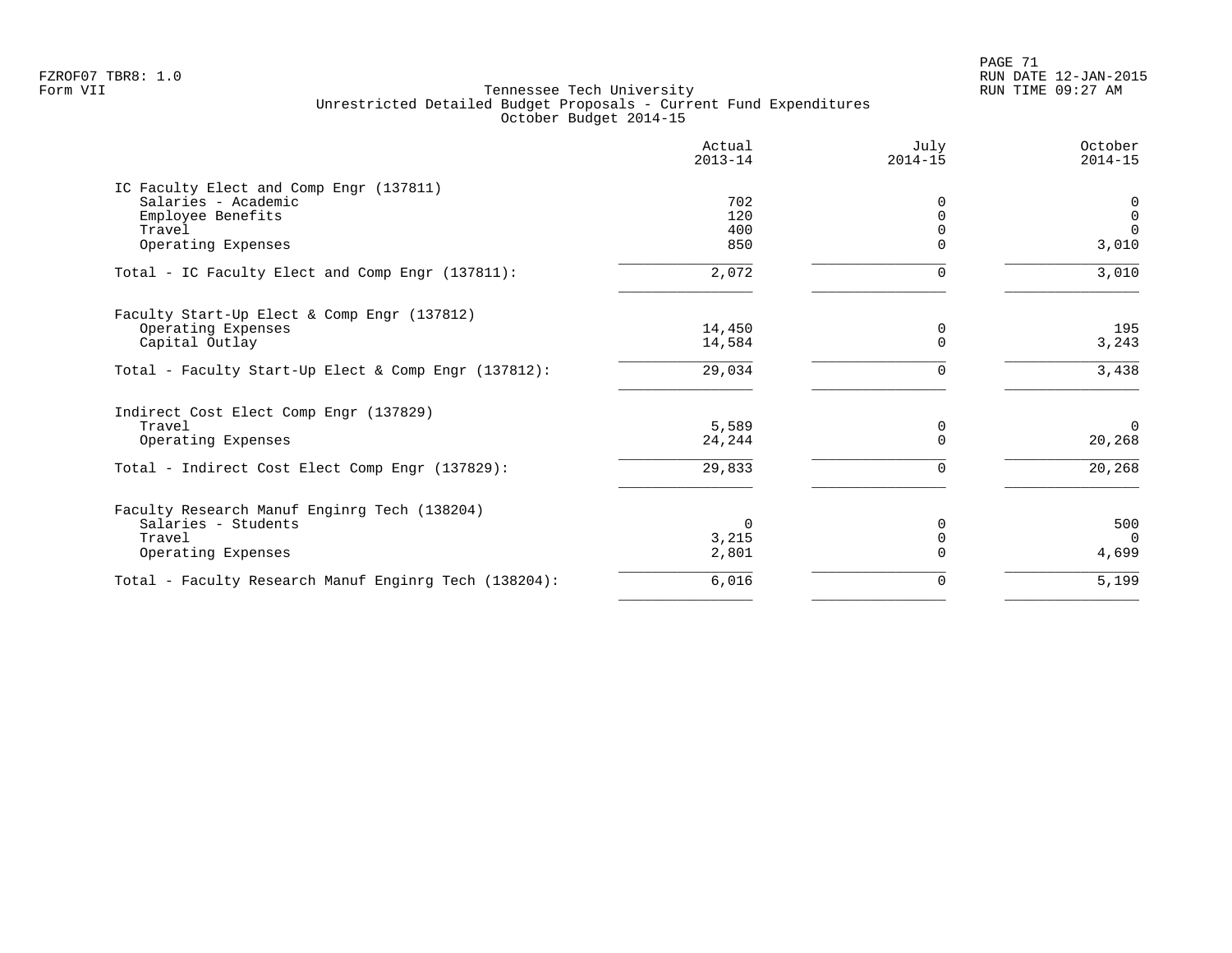PAGE 72 FZROF07 TBR8: 1.0 RUN DATE 12-JAN-2015

|                                                              | Actual<br>$2013 - 14$ | July<br>$2014 - 15$ | October<br>$2014 - 15$ |
|--------------------------------------------------------------|-----------------------|---------------------|------------------------|
| Matching Manuf & Engineering Tech (138205)                   |                       |                     |                        |
| Salaries - Academic                                          | 884                   | 0                   | $\overline{0}$         |
| Employee Benefits                                            | 189                   | $\Omega$            | 111                    |
| Total - Matching Manuf & Engineering Tech (138205):          | 1,073                 | $\Omega$            | 111                    |
| IC Faculty Manuf & Engineering Tech (138211)                 |                       |                     |                        |
| Salaries - Academic                                          | 1,105                 | $\Omega$            | $\mathbf 0$            |
| Employee Benefits                                            | 187                   | $\mathbf 0$         | $\mathbf 0$            |
| Travel                                                       | 534                   | $\mathbf 0$         | $\overline{0}$         |
| Operating Expenses                                           | 1,694                 | $\Omega$            | 282                    |
| Total - IC Faculty Manuf & Engineering Tech (138211):        | 3,520                 | $\Omega$            | 282                    |
| Faculty Start-Up Manuf & Engr Tech (138212)                  |                       |                     |                        |
| Operating Expenses                                           | 2,207                 | 0                   | $\mathbf 0$            |
| Capital Outlay                                               | 7,825                 | $\Omega$            | $\mathbf 0$            |
| Total - Faculty Start-Up Manuf & Engr Tech (138212):         | 10,032                | $\Omega$            | $\Omega$               |
| Indirect Cost Manuf & Enginrg Tech (138229)                  |                       |                     |                        |
| Operating Expenses                                           | 6,132                 | 0                   | 14,638                 |
| Total - Indirect Cost Manuf & Enginrg Tech (138229):         | 6,132                 | $\Omega$            | 14,638                 |
|                                                              |                       |                     |                        |
| Match Mechanical Engineering (138405)<br>Salaries - Academic | 15,726                | 0                   | 0                      |
| Employee Benefits                                            | 3,418                 | $\mathbf 0$         | $\Omega$               |
| Operating Expenses                                           | $\cap$                | $\Omega$            | 5,299                  |
| Total - Match Mechanical Engineering (138405):               | 19,144                | $\Omega$            | 5,299                  |
|                                                              |                       |                     |                        |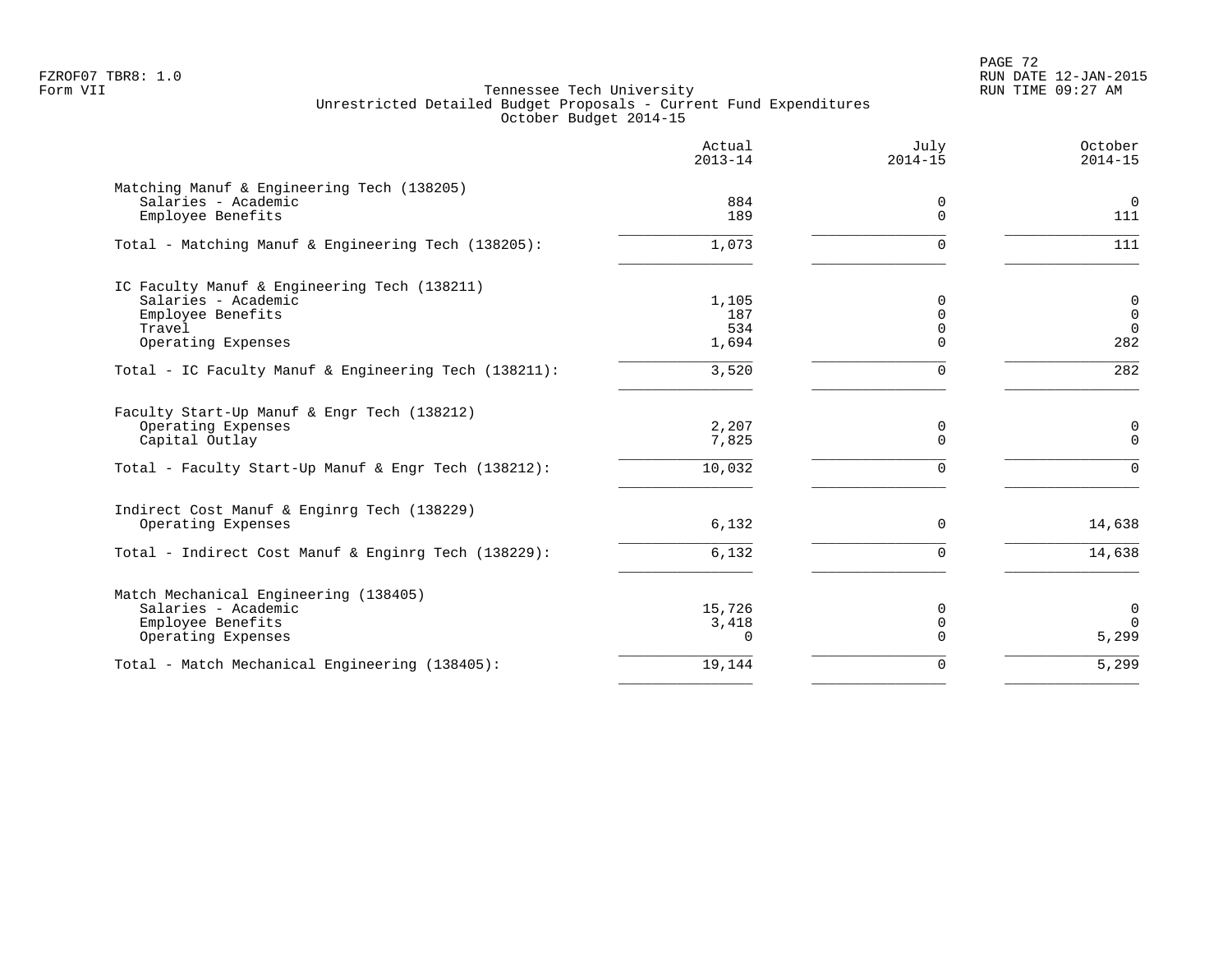PAGE 73 FZROF07 TBR8: 1.0 RUN DATE 12-JAN-2015

|                                                     | Actual<br>$2013 - 14$ | July<br>$2014 - 15$ | October<br>$2014 - 15$ |
|-----------------------------------------------------|-----------------------|---------------------|------------------------|
| IC Faculty Mechanical Engineering (138411)          |                       |                     |                        |
| Salaries - Academic                                 | 6,504                 | $\Omega$            | 0                      |
| Employee Benefits                                   | 1,107                 | $\Omega$            | $\Omega$               |
| Operating Expenses                                  | 0                     | $\Omega$            | 27,007                 |
| Total - IC Faculty Mechanical Engineering (138411): | 7,611                 | $\Omega$            | 27,007                 |
| Faculty Start-Up Mechanical Engr (138412)           |                       |                     |                        |
| Travel                                              | 9,234                 |                     | $\mathbf 0$            |
| Operating Expenses                                  | 16,497                | $\Omega$            | 1,931                  |
| Capital Outlay                                      | 66,550                |                     | $\Omega$               |
| Total - Faculty Start-Up Mechanical Engr (138412):  | 92,281                | 0                   | 1,931                  |
| Faculty Research Mechanical Engrg (138414)          |                       |                     |                        |
| Salaries - Students                                 | $\Omega$              |                     | 2,500                  |
| Travel                                              | 138                   |                     | 1,500                  |
| Operating Expenses                                  | $\mathbf 0$           |                     | 1,000                  |
| Capital Outlay                                      | 0                     |                     | 5,000                  |
| Total - Faculty Research Mechanical Engrg (138414): | 138                   | $\Omega$            | 10,000                 |
| Indirect Cost Mech Engr (138429)                    |                       |                     |                        |
| Operating Expenses                                  | 35,367                | 0                   | 16,893                 |
| Total - Indirect Cost Mech Engr (138429):           | 35,367                | 0                   | 16,893                 |
|                                                     |                       |                     |                        |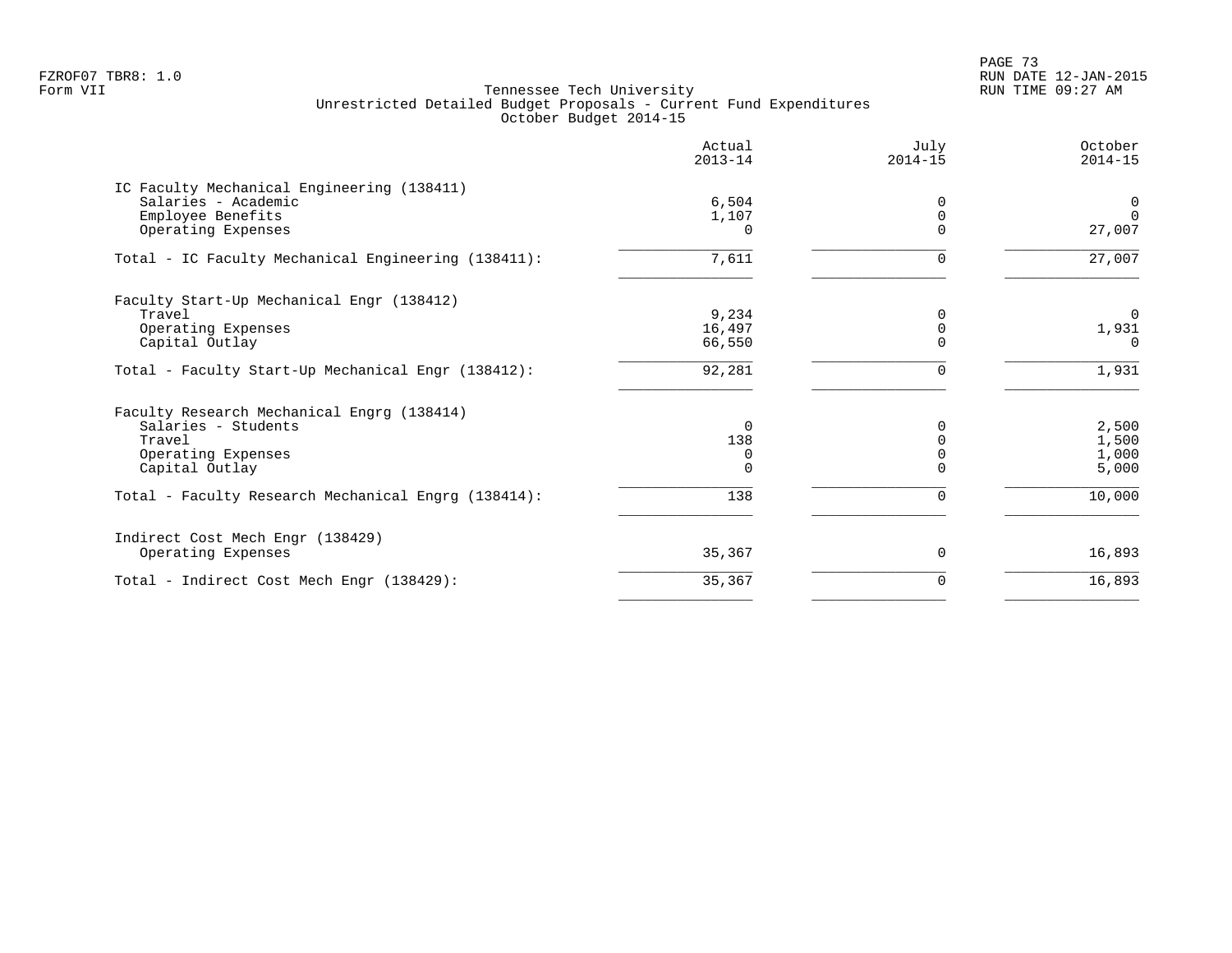PAGE 74 FZROF07 TBR8: 1.0 RUN DATE 12-JAN-2015

|                                                   | Actual<br>$2013 - 14$ | July<br>$2014 - 15$ | October<br>$2014 - 15$ |
|---------------------------------------------------|-----------------------|---------------------|------------------------|
| IC Faculty Manufacturing Center (139011)          |                       |                     |                        |
| Salaries - Academic                               | 11,499                | O                   | 0                      |
| Employee Benefits                                 | 2,487                 |                     | $\mathbf 0$            |
| Travel                                            | 8,102                 |                     | $\Omega$               |
| Operating Expenses                                | 4,744                 |                     | 7,258                  |
| Total - IC Faculty Manufacturing Center (139011): | 26,832                | $\Omega$            | 7,258                  |
| Indirect Cost Manuf Res Center (139029)           |                       |                     |                        |
| Salaries - Academic                               | 9,345                 | 0                   | $\overline{0}$         |
| Salaries - Students                               | 23,325                |                     | $\mathsf 0$            |
| Employee Benefits                                 | 3,119                 |                     | $\Omega$               |
| Operating Expenses                                | 1,786                 | 10,620              | 10,620                 |
| Capital Outlay                                    | 6,885                 | 0                   | $\Omega$               |
| Total - Indirect Cost Manuf Res Center (139029):  | 44,460                | 10,620              | 10,620                 |
| CESR Smart Grid Lab Facility (139201)             |                       |                     |                        |
| Operating Expenses                                | $\mathbf 0$           | $\Omega$            | 121,400                |
| Total - CESR Smart Grid Lab Facility (139201):    | $\Omega$              | $\Omega$            | 121,400                |
| IC Faculty Water Center (139411)                  |                       |                     |                        |
| Salaries - Academic                               | 824                   | 0                   | $\mathbf 0$            |
| Employee Benefits                                 | 150                   | $\Omega$            | $\Omega$               |
| Operating Expenses                                | 3,088                 |                     | 1,263                  |
| Total - IC Faculty Water Center (139411):         | 4,062                 | $\Omega$            | 1,263                  |
|                                                   |                       |                     |                        |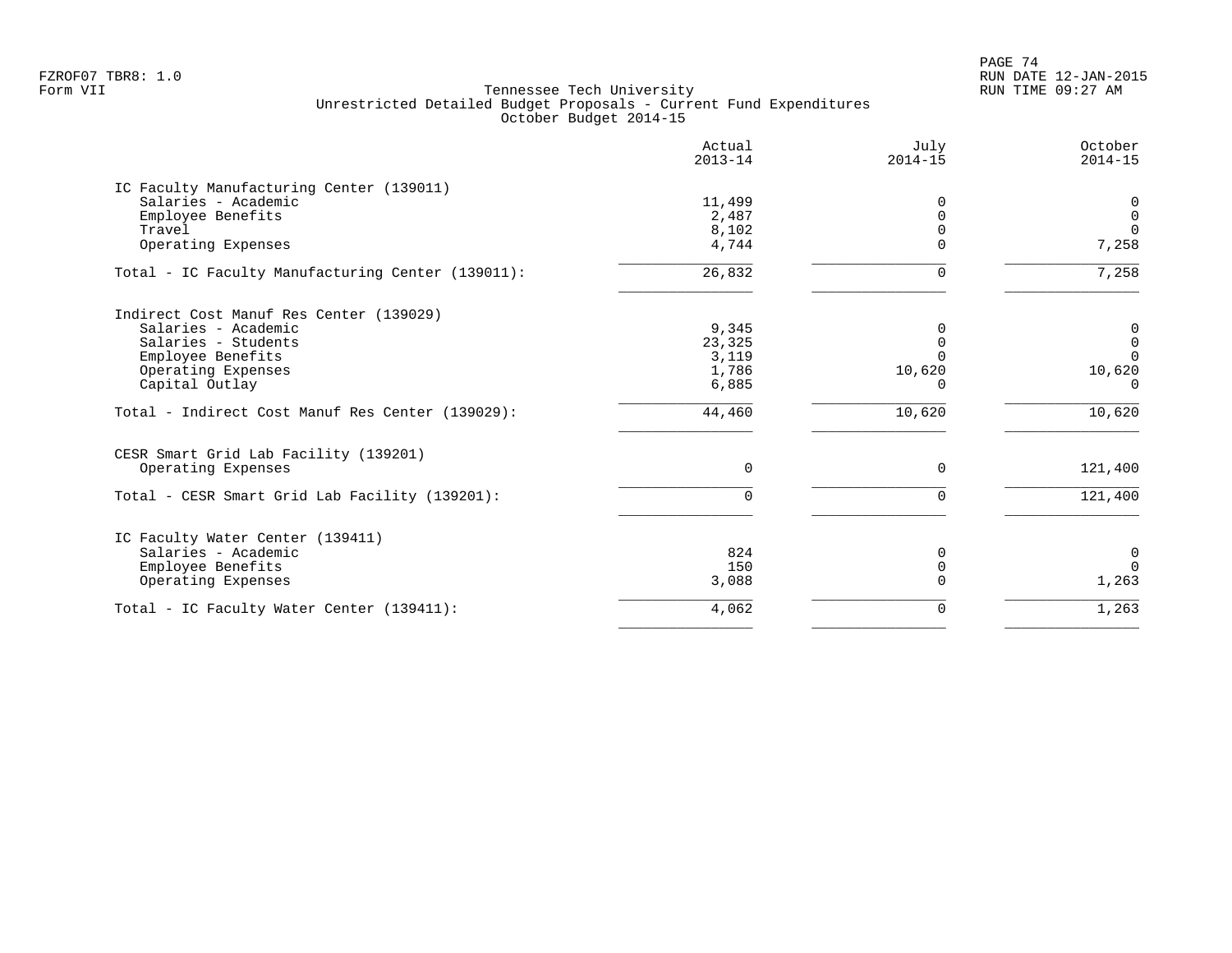en and the set of the set of the set of the set of the set of the set of the set of the set of the set of the set of the set of the set of the set of the set of the set of the set of the set of the set of the set of the se FZROF07 TBR8: 1.0 RUN DATE 12-JAN-2015

|                                                       | Actual<br>$2013 - 14$ | July<br>$2014 - 15$ | October<br>$2014 - 15$ |
|-------------------------------------------------------|-----------------------|---------------------|------------------------|
| Faculty Research Water Center (139414)                |                       |                     |                        |
| Salaries - Students                                   | 2,522                 | $\Omega$            | 3,000                  |
| Travel                                                | 2,500                 | $\mathbf 0$         | 1,000                  |
| Operating Expenses                                    | 4,692                 | $\Omega$            | 7,540                  |
| Total - Faculty Research Water Center (139414):       | 9,714                 | 0                   | 11,540                 |
| Indirect Cost Water Res Center (139429)               |                       |                     |                        |
| Salaries - Students                                   | 2,399                 | 0                   | $\mathbf 0$            |
| Employee Benefits                                     | 184                   | $\Omega$            | $\mathbf 0$            |
| Operating Expenses                                    | 2,907                 | 6,820               | 6,820                  |
| Total - Indirect Cost Water Res Center (139429):      | 5,490                 | 6,820               | 6,820                  |
| Contract Support (140026)                             |                       |                     |                        |
| Operating Expenses                                    | 11,770                | $\mathbf 0$         | $\mathbf 0$            |
| Total - Contract Support (140026):                    | 11,770                | $\Omega$            | $\Omega$               |
| Indirect Cost Dean Coll of Bus (140029)               |                       |                     |                        |
| Operating Expenses                                    | $\mathbf 0$           | $\mathbf 0$         | 10,200                 |
| Total - Indirect Cost Dean Coll of Bus (140029):      | $\Omega$              | $\mathbf 0$         | 10,200                 |
| Indirect Cost Business Media Center (140129)          |                       |                     |                        |
| Travel                                                | 1,738                 | 0                   | $\mathbf 0$            |
| Operating Expenses                                    | 16,740                | $\mathbf 0$         | 11,721                 |
| Total - Indirect Cost Business Media Center (140129): | 18,478                | 0                   | 11,721                 |
|                                                       |                       |                     |                        |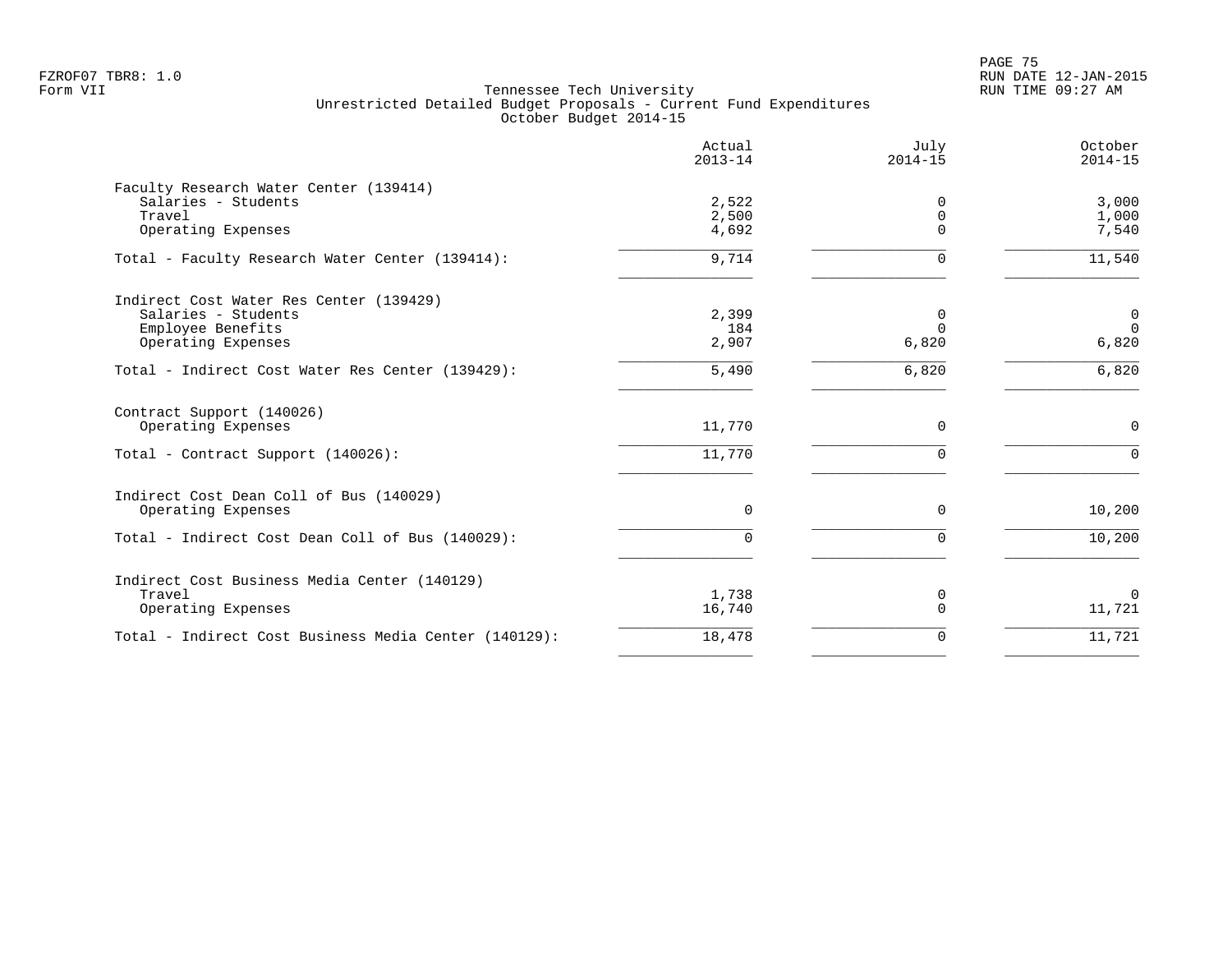en and the set of the set of the set of the set of the set of the set of the set of the set of the set of the set of the set of the set of the set of the set of the set of the set of the set of the set of the set of the se FZROF07 TBR8: 1.0 RUN DATE 12-JAN-2015

|                                                                                                                      | Actual<br>$2013 - 14$          | July<br>$2014 - 15$                   | October<br>$2014 - 15$              |
|----------------------------------------------------------------------------------------------------------------------|--------------------------------|---------------------------------------|-------------------------------------|
| IC Faculty Econ Finance Marketing (142511)<br>Salaries - Academic<br>Employee Benefits                               | 4,972<br>625                   | $\Omega$<br>0                         | 0<br>$\Omega$                       |
| Operating Expenses                                                                                                   | 0                              | $\Omega$                              | 1,473                               |
| Total - IC Faculty Econ Finance Marketing (142511):                                                                  | 5,597                          | $\Omega$                              | 1,473                               |
| Faculty Research Econ Fin Marketing (142524)                                                                         |                                |                                       |                                     |
| Operating Expenses                                                                                                   | 433                            | 0                                     | 4,568                               |
| Total - Faculty Research Econ Fin Marketing (142524):                                                                | 433                            | $\Omega$                              | 4,568                               |
| Indirect Cost Econ and Finance (142529)<br>Operating Expenses                                                        | $\mathbf 0$                    | 0                                     | 840                                 |
| Total - Indirect Cost Econ and Finance (142529):                                                                     | $\Omega$                       | $\Omega$                              | 840                                 |
| Indirect Cost Dec Sci and Mgnt (144029)<br>Salaries - Academic<br>Employee Benefits                                  | 119<br>21                      | 0<br>$\Omega$                         | 0<br>$\Omega$                       |
| Total - Indirect Cost Dec Sci and Mgnt (144029):                                                                     | 140                            | $\Omega$                              | $\Omega$                            |
| Indirect Cost College of Educ (150029)<br>Salaries - Supporting<br>Employee Benefits<br>Travel<br>Operating Expenses | 2,472<br>586<br>1,306<br>9,937 | 0<br>$\Omega$<br>$\Omega$<br>$\Omega$ | 0<br>$\Omega$<br>$\Omega$<br>24,591 |
| Total - Indirect Cost College of Educ (150029):                                                                      | 14,301                         | 0                                     | 24,591                              |
|                                                                                                                      |                                |                                       |                                     |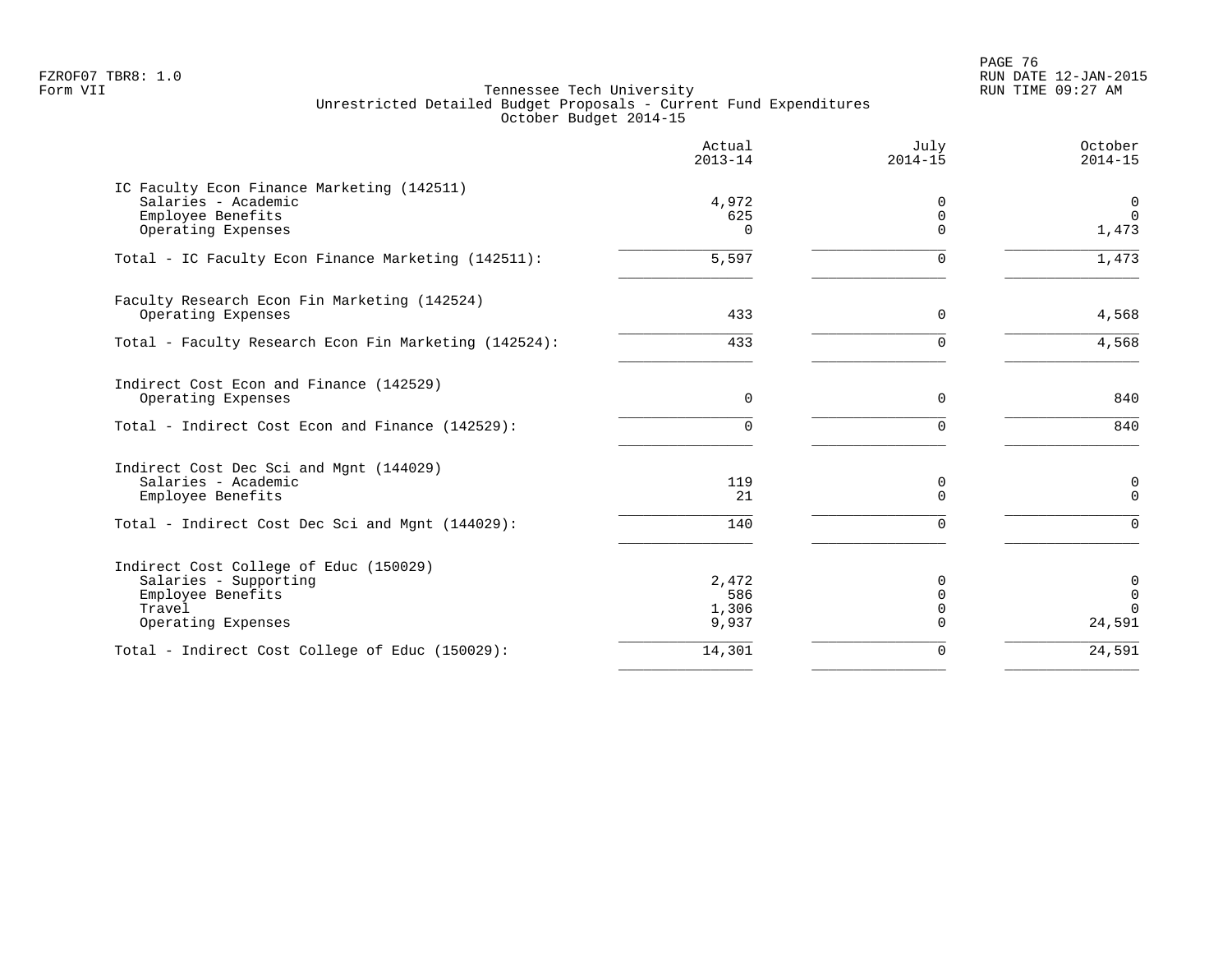PAGE 77 FZROF07 TBR8: 1.0 RUN DATE 12-JAN-2015

|                                                                                                            | Actual<br>$2013 - 14$    | July<br>$2014 - 15$ | October<br>$2014 - 15$               |
|------------------------------------------------------------------------------------------------------------|--------------------------|---------------------|--------------------------------------|
| Research Education (151504)<br>Travel                                                                      | 3,777                    | 0                   | 0                                    |
| Total - Research Education (151504):                                                                       | 3,777                    | U                   | $\Omega$                             |
| Indirect Cost Assoc Dean Educ (151529)<br>Operating Expenses                                               | 2,184                    | $\Omega$            | 3,146                                |
| Total - Indirect Cost Assoc Dean Educ (151529):                                                            | 2,184                    | ∩                   | 3,146                                |
| Counseling and Psychology (152000)<br>Employee Benefits                                                    | 0                        | 200                 | 200                                  |
| Total - Counseling and Psychology (152000):                                                                | $\Omega$                 | 200                 | 200                                  |
| Match Counseling Psychology (152005)<br>Salaries - Academic<br>Employee Benefits                           | 8,729<br>1,953           | 0<br>U              | 1,239<br>$\Omega$                    |
| Total - Match Counseling Psychology (152005):                                                              | 10,682                   | $\Omega$            | 1,239                                |
| IC Faculty Counseling and Psych (152011)<br>Salaries - Academic<br>Employee Benefits<br>Operating Expenses | 4,199<br>732<br>$\Omega$ | 0<br>0              | $\mathbf 0$<br>$\overline{0}$<br>120 |
| Total - IC Faculty Counseling and Psych (152011):                                                          | 4,931                    | $\Omega$            | 120                                  |
|                                                                                                            |                          |                     |                                      |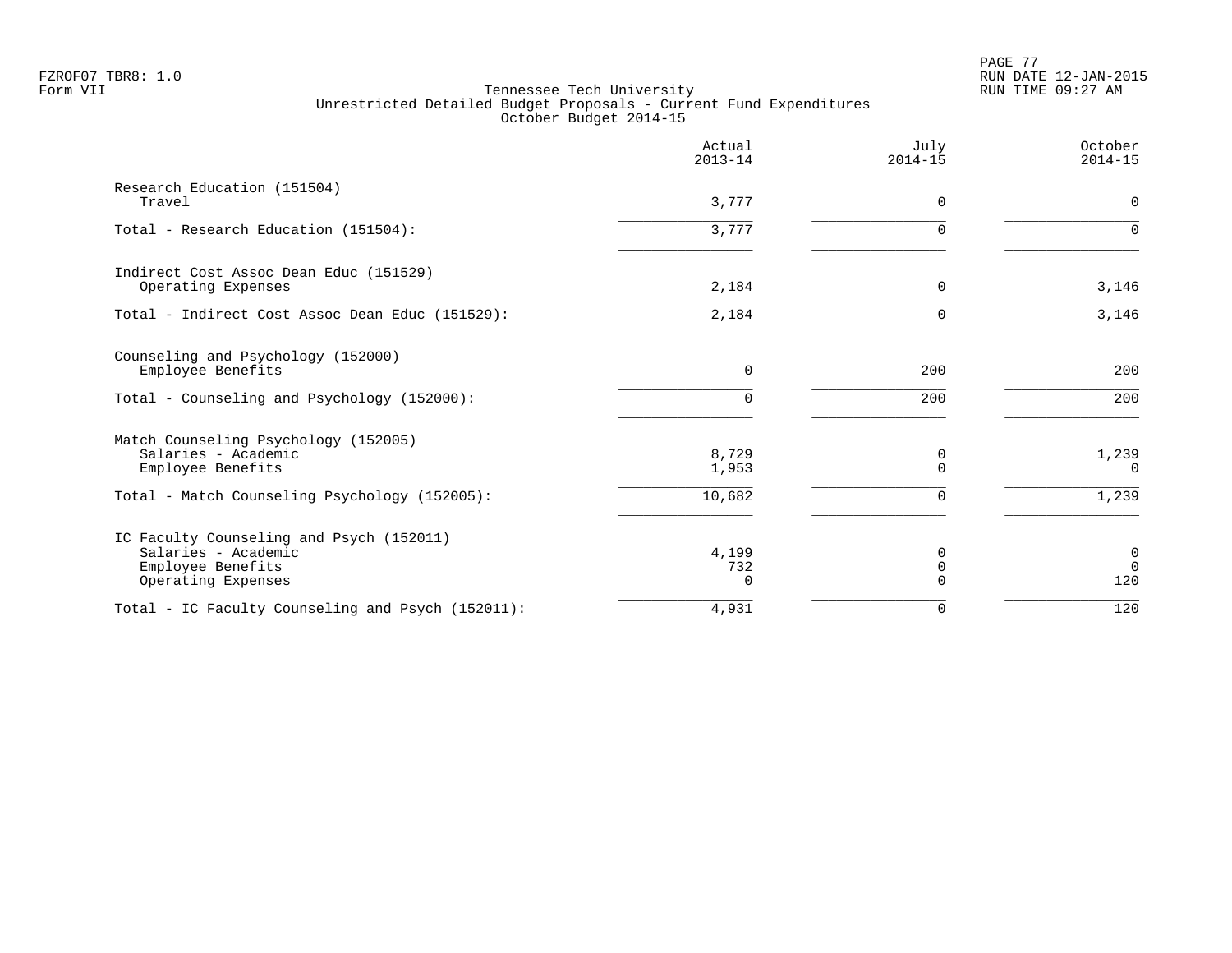PAGE 78 FZROF07 TBR8: 1.0 RUN DATE 12-JAN-2015

|                                                                                                                                                                        | Actual<br>$2013 - 14$             | July<br>$2014 - 15$       | October<br>$2014 - 15$              |
|------------------------------------------------------------------------------------------------------------------------------------------------------------------------|-----------------------------------|---------------------------|-------------------------------------|
| Faculty Research Counsel and Psych (152014)<br>Salaries - Students<br>Travel<br>Operating Expenses                                                                     | 1,000<br>3,887<br>950             | n<br>$\Omega$<br>$\Omega$ | $\overline{0}$<br>2,200<br>800      |
| Total - Faculty Research Counsel and Psych (152014):                                                                                                                   | 5,837                             |                           | 3,000                               |
| Indirect Cost Counsel and Psychol (152029)<br>Operating Expenses                                                                                                       | 3,365                             | $\Omega$                  | 22,545                              |
| Total - Indirect Cost Counsel and Psychol (152029):                                                                                                                    | 3,365                             | $\Omega$                  | 22,545                              |
| Faculty Research Curr Instruct (153004)<br>Salaries - Students<br>Operating Expenses                                                                                   | 0<br>$\Omega$                     | 0<br>$\Omega$             | 2,000<br>1,000                      |
| Total - Faculty Research Curr Instruct (153004):                                                                                                                       | U                                 | ∩                         | 3,000                               |
| Matching Curriculum Instruction (153005)<br>Salaries - Supporting<br>Salaries - Professional<br>Employee Benefits<br>Total - Matching Curriculum Instruction (153005): | 10,151<br>829<br>12,220<br>23,200 | O<br>∩                    | 0<br>$\Omega$<br>$\cap$<br>$\Omega$ |
| IC Faculty Curr and Instruction (153011)<br>Salaries - Academic<br>Employee Benefits<br>Operating Expenses                                                             | 9,444<br>59<br><sup>n</sup>       | $\Omega$<br>$\Omega$      | 0<br>$\mathbf 0$<br>10,094          |
| Total - IC Faculty Curr and Instruction (153011):                                                                                                                      | 9,503                             | $\Omega$                  | 10,094                              |
|                                                                                                                                                                        |                                   |                           |                                     |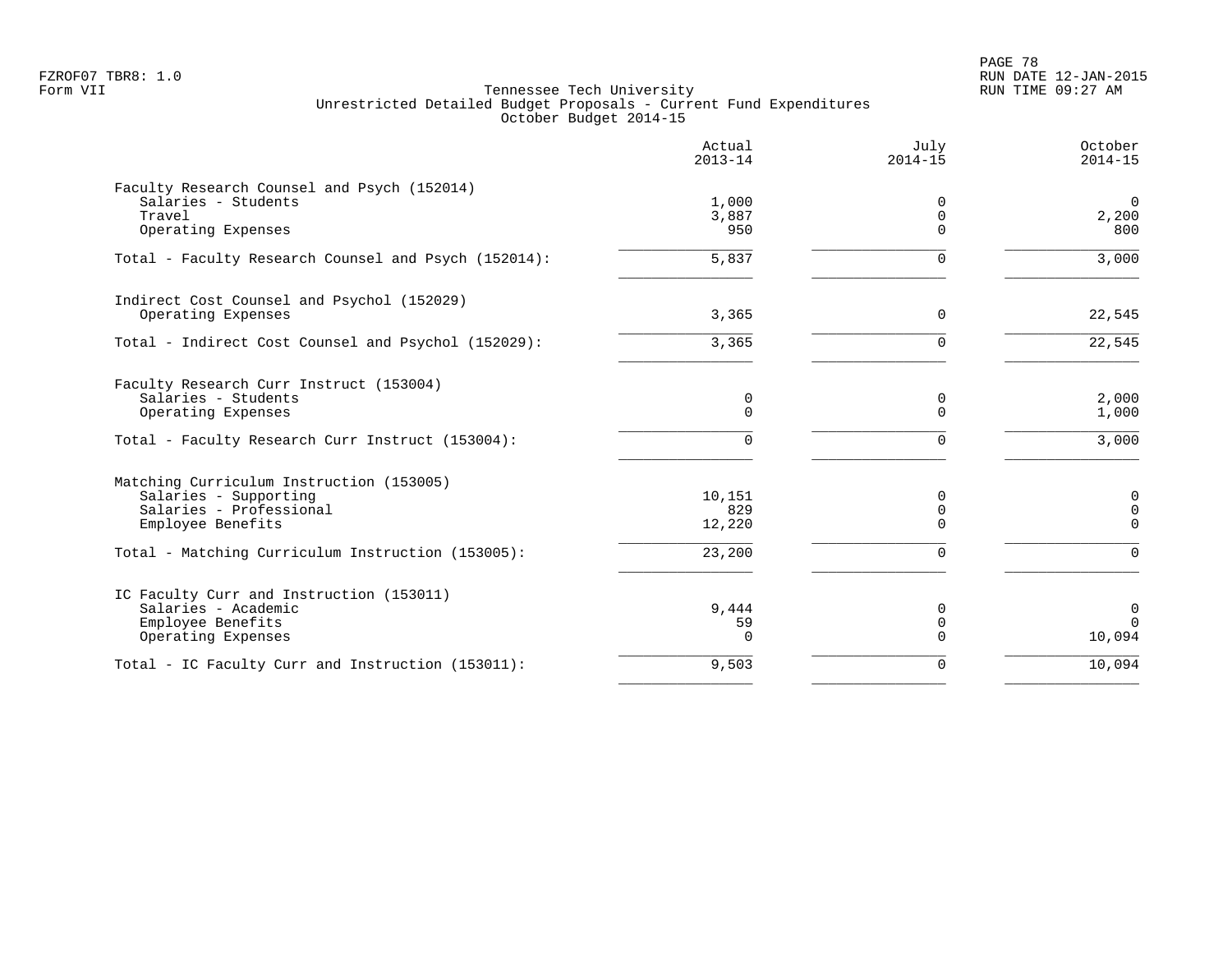PAGE 79 FZROF07 TBR8: 1.0 RUN DATE 12-JAN-2015

|                                                                   | Actual<br>$2013 - 14$ | July<br>$2014 - 15$ | October<br>$2014 - 15$ |
|-------------------------------------------------------------------|-----------------------|---------------------|------------------------|
| Indirect Cost Curr and Instruct (153029)<br>Operating Expenses    | 19,518                | $\Omega$            | 28,262                 |
| Total - Indirect Cost Curr and Instruct (153029):                 | 19,518                | $\Omega$            | $\overline{28,262}$    |
| IC Faculty Child Dev Lab (153411)<br>Travel<br>Operating Expenses | 161<br>$\Omega$       | 0<br>0              | $\overline{0}$<br>109  |
| Total - IC Faculty Child Dev Lab (153411):                        | 161                   | $\Omega$            | 109                    |
| Child Dev Lab Indirect Costs (153429)<br>Operating Expenses       | $\Omega$              | $\Omega$            | 510                    |
| Total - Child Dev Lab Indirect Costs (153429):                    | 0                     | ∩                   | 510                    |
| Faculty Research Music Art (155014)<br>Operating Expenses         | $\mathbf 0$           | 0                   | 5,000                  |
| Total - Faculty Research Music Art (155014):                      | 0                     | $\Omega$            | 5,000                  |
| Faculty Research Art (155314)<br>Travel<br>Operating Expenses     | 1,300<br>3,045        | 0<br>$\Omega$       | 0<br>$\Omega$          |
| Total - Faculty Research Art (155314):                            | 4,345                 | 0                   | $\mathbf 0$            |
|                                                                   |                       |                     |                        |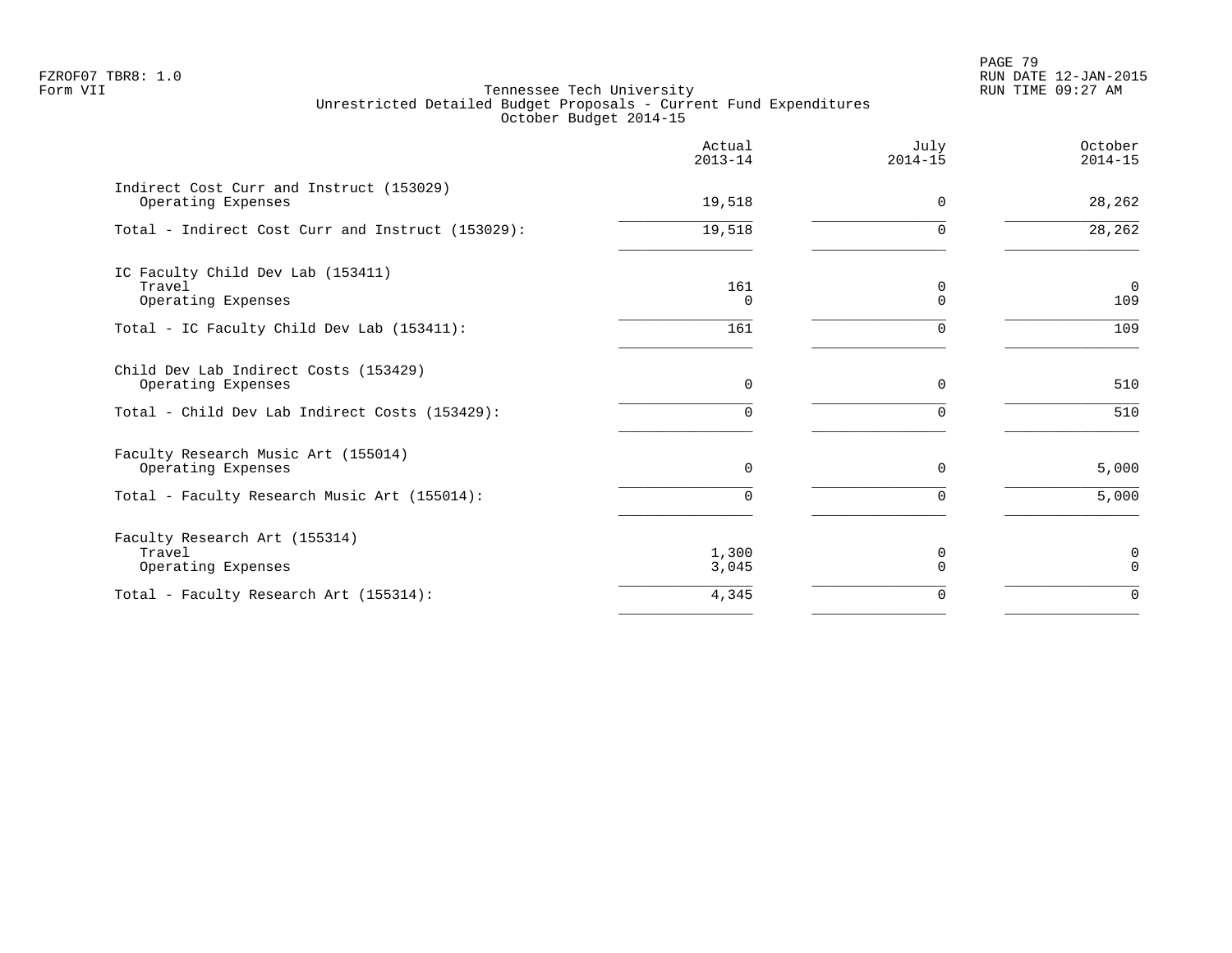PAGE 80 FZROF07 TBR8: 1.0 RUN DATE 12-JAN-2015

|                                              | Actual<br>$2013 - 14$ | July<br>$2014 - 15$           | October<br>$2014 - 15$     |
|----------------------------------------------|-----------------------|-------------------------------|----------------------------|
| Match STEM (156005)                          |                       |                               |                            |
| Salaries - Academic                          | $-2,402$              | 0                             | 0                          |
| Employee Benefits                            | $-303$                | $\Omega$                      | $\mathbf 0$                |
| Total - Match STEM (156005):                 | $-2,705$              | $\mathbf 0$                   | $\Omega$                   |
| Indirect Costs STEM Center (156009)          |                       |                               |                            |
| Salaries - Academic                          | 254                   | 0                             | $\mathbf 0$                |
| Employee Benefits<br>Travel                  | 59<br>112             | $\mathbf 0$<br>$\overline{0}$ | $\mathbf 0$<br>$\mathbf 0$ |
| Operating Expenses                           | 3,765                 | $\Omega$                      | 3,310                      |
|                                              |                       |                               |                            |
| Total - Indirect Costs STEM Center (156009): | 4,190                 | $\mathbf 0$                   | 3,310                      |
| IC Faculty STEM (156021)                     |                       |                               |                            |
| Operating Expenses                           | 41                    | $\mathbf 0$                   | 3,139                      |
| Total - IC Faculty STEM (156021):            | 41                    | $\Omega$                      | 3,139                      |
| Indirect Cost Rural Educ (156029)            |                       |                               |                            |
| Operating Expenses                           | $\mathbf 0$           | $\mathbf 0$                   | 30                         |
| Total - Indirect Cost Rural Educ (156029):   | 0                     | $\Omega$                      | 30                         |
| Horticulture Rest Staff (160001)             |                       |                               |                            |
| Salaries - Academic                          | 75,634                | 68,433                        | 68,760                     |
| Salaries - Supporting                        | 31,991                | 32,091                        | 84,408                     |
| Salaries - Students                          | 8,643                 | $\Omega$                      | $\overline{0}$             |
| Salaries - Professional                      | 8,695                 | 52,171                        | $\Omega$                   |
| Employee Benefits                            | 41,522                | 55,050                        | 55,050                     |
| Travel                                       | 2,806                 | 470                           | 470                        |
| Operating Expenses                           | 18,484                | 6,900                         | 14,226                     |
| Total - Horticulture Rest Staff (160001):    | 187,775               | 215,115                       | 222,914                    |
|                                              |                       |                               |                            |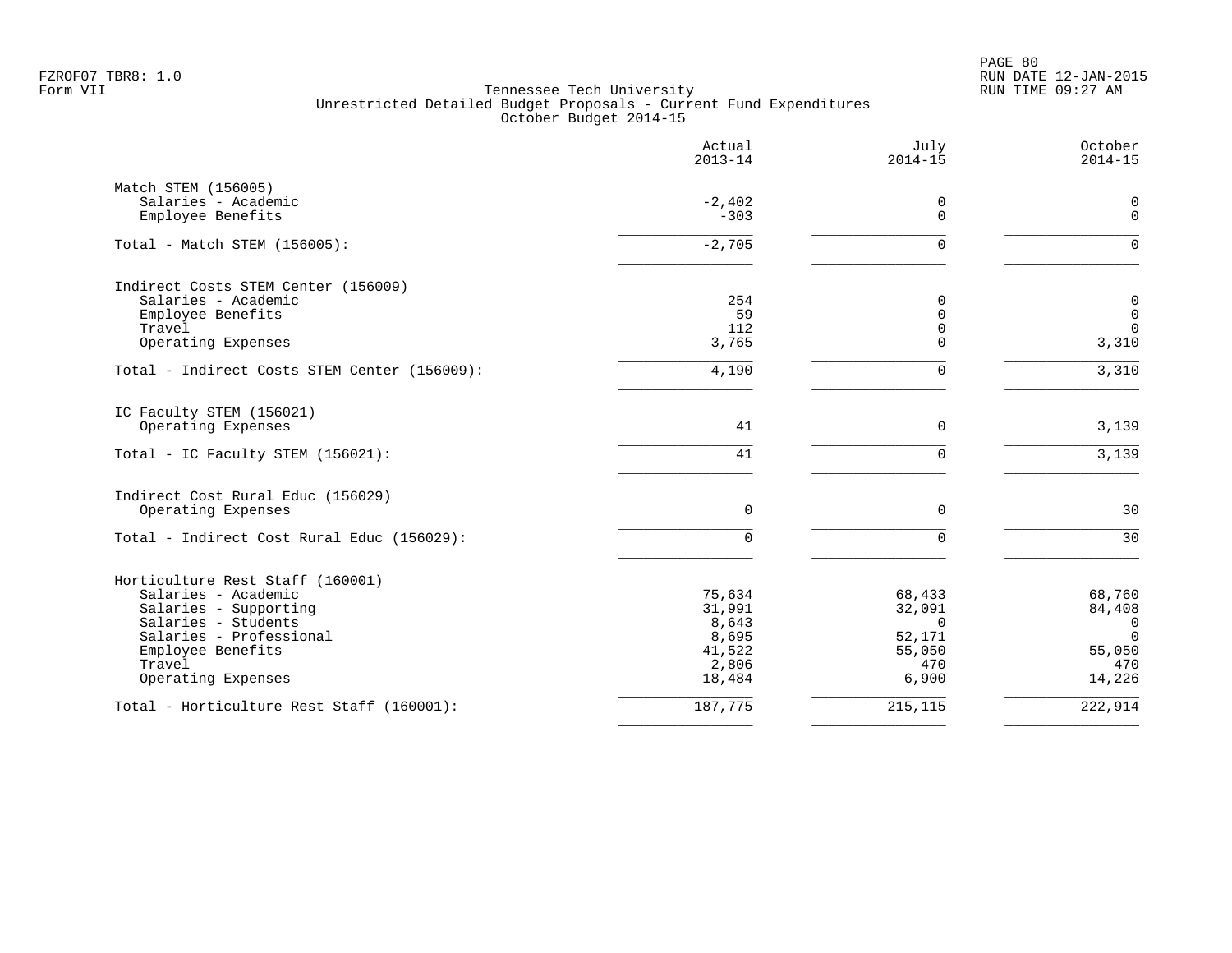PAGE 81 FZROF07 TBR8: 1.0 RUN DATE 12-JAN-2015

|                                                                | Actual<br>$2013 - 14$ | July<br>$2014 - 15$ | October<br>$2014 - 15$ |
|----------------------------------------------------------------|-----------------------|---------------------|------------------------|
| Faculty Research Ag and Hum Ecol (160014)<br>Employee Benefits | 179                   | 0                   | $\mathbf 0$            |
|                                                                |                       |                     |                        |
| Total - Faculty Research Ag and Hum Ecol (160014):             | 179                   | $\Omega$            | $\Omega$               |
| Indirect Cost Coll of Aq Hum Ecol (160029)                     |                       |                     |                        |
| Salaries - Supporting                                          | 602                   | $\Omega$            | 0                      |
| Employee Benefits                                              | 46                    |                     | $\Omega$               |
| Operating Expenses                                             | 10,522                | $\Omega$            | 6,300                  |
| Total - Indirect Cost Coll of Ag Hum Ecol (160029):            | 11,170                | $\Omega$            | 6,300                  |
| IC Faculty School of Gen Ag (163011)                           |                       |                     |                        |
| Salaries - Academic                                            | 1,999                 | $\Omega$            | $\mathbf 0$            |
| Employee Benefits                                              | 244                   |                     | $\overline{0}$         |
| Operating Expenses                                             | 0                     | $\Omega$            | 910                    |
| Total - IC Faculty School of Gen Ag (163011):                  | 2,243                 | $\Omega$            | 910                    |
| Faculty Research Agriculture (163014)                          |                       |                     |                        |
| Salaries - Students                                            | 900                   | O                   | 130                    |
| Employee Benefits                                              | 69                    |                     | $\Omega$               |
| Travel                                                         | $\Omega$              |                     | 2,680                  |
| Operating Expenses                                             | 10,074                |                     | 4,221                  |
| Total - Faculty Research Agriculture (163014):                 | 11,043                | 0                   | 7,031                  |
|                                                                |                       |                     |                        |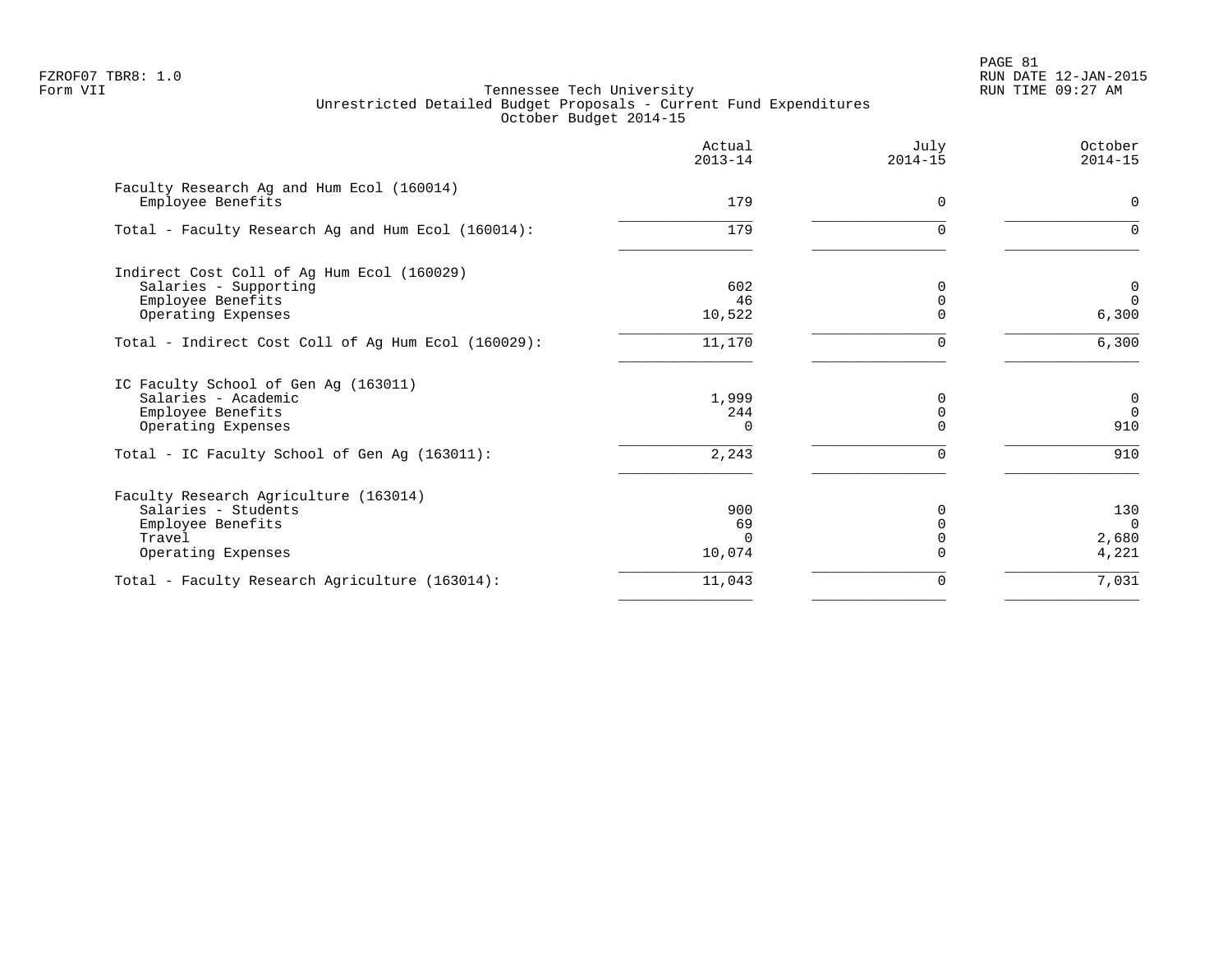PAGE 82 FZROF07 TBR8: 1.0 RUN DATE 12-JAN-2015

|                                                                                                                       | Actual<br>$2013 - 14$          | July<br>$2014 - 15$ | October<br>$2014 - 15$                        |
|-----------------------------------------------------------------------------------------------------------------------|--------------------------------|---------------------|-----------------------------------------------|
| Indirect Cost Gen Ag (163029)<br>Operating Expenses                                                                   | 3,660                          | $\Omega$            | 4,560                                         |
| Total - Indirect Cost Gen Aq (163029):                                                                                | 3,660                          |                     | 4,560                                         |
| IC Faculty Human Ecology (165011)<br>Salaries - Academic<br>Employee Benefits<br>Travel<br>Operating Expenses         | 2,763<br>638<br>77<br>$\Omega$ |                     | 0<br>$\mathsf{O}\xspace$<br>$\Omega$<br>1,686 |
| Total - IC Faculty Human Ecology (165011):                                                                            | 3,478                          |                     | 1,686                                         |
| Indirect Cost Human Ecology (165029)<br>Travel<br>Operating Expenses<br>Total - Indirect Cost Human Ecology (165029): | 439<br>3,686<br>4,125          | 0<br>$\Omega$<br>U  | $\mathbf 0$<br>34,724<br>34,724               |
| Faculty Research Nursing (166014)<br>Salaries - Students<br>Travel<br>Operating Expenses                              | 0<br>$\Omega$<br>519           |                     | 4,800<br>3,300<br>1,900                       |
| Total - Faculty Research Nursing (166014):                                                                            | 519                            | 0                   | 10,000                                        |
|                                                                                                                       |                                |                     |                                               |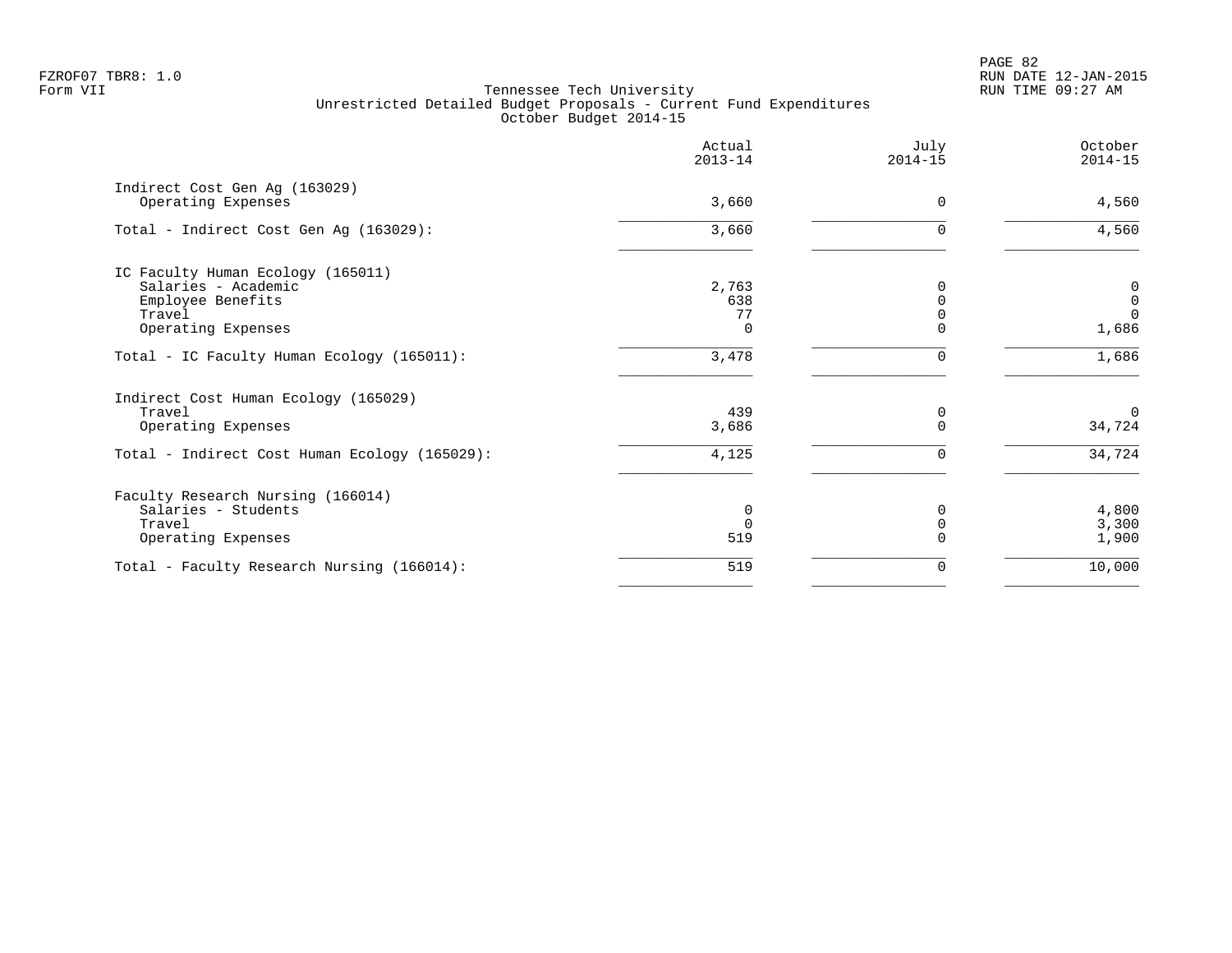PAGE 83 FZROF07 TBR8: 1.0 RUN DATE 12-JAN-2015

|                                                                                                                                                  | Actual<br>$2013 - 14$                                   | July<br>$2014 - 15$         | October<br>$2014 - 15$                                           |
|--------------------------------------------------------------------------------------------------------------------------------------------------|---------------------------------------------------------|-----------------------------|------------------------------------------------------------------|
| Research Admin (170001)<br>Salaries - Students<br>Salaries - Professional<br>Employee Benefits<br>Travel<br>Operating Expenses<br>Capital Outlay | 14,762<br>17,928<br>7,374<br>27,602<br>73,027<br>15,000 | $\Omega$<br>17,994<br>6,170 | $\mathbf 0$<br>17,994<br>6,170<br>$\Omega$<br>$\Omega$<br>19,882 |
| Total - Research Admin (170001):                                                                                                                 | 155,693                                                 | 24,164                      | 44,046                                                           |
| IC Faculty Office of Research (170011)<br>Operating Expenses                                                                                     | 0                                                       | $\Omega$                    | 1,680                                                            |
| Total - IC Faculty Office of Research (170011):                                                                                                  | U                                                       | $\Omega$                    | 1,680                                                            |
| Indirect Cost Pool 20 Percent (172000)<br>Operating Expenses                                                                                     | 0                                                       | 270,440                     | 0                                                                |
| Total - Indirect Cost Pool 20 Percent (172000):                                                                                                  | $\Omega$                                                | 270,440                     | $\cap$                                                           |
| Indirect Cost Pool Faculty 10 Per (172005)<br>Operating Expenses                                                                                 | $\Omega$                                                | 98,500                      | 89,200                                                           |
| Total - Indirect Cost Pool Faculty 10 Per (172005):                                                                                              | 0                                                       | 98,500                      | 89,200                                                           |
| Faculty Research 30 Percent (174000)<br>Employee Benefits<br>Operating Expenses                                                                  | 0<br>$\Omega$                                           | 19,700<br>214,590           | 39,400<br>377,156                                                |
| Total - Faculty Research 30 Percent (174000):                                                                                                    | $\Omega$                                                | 234,290                     | 416,556                                                          |
|                                                                                                                                                  |                                                         |                             |                                                                  |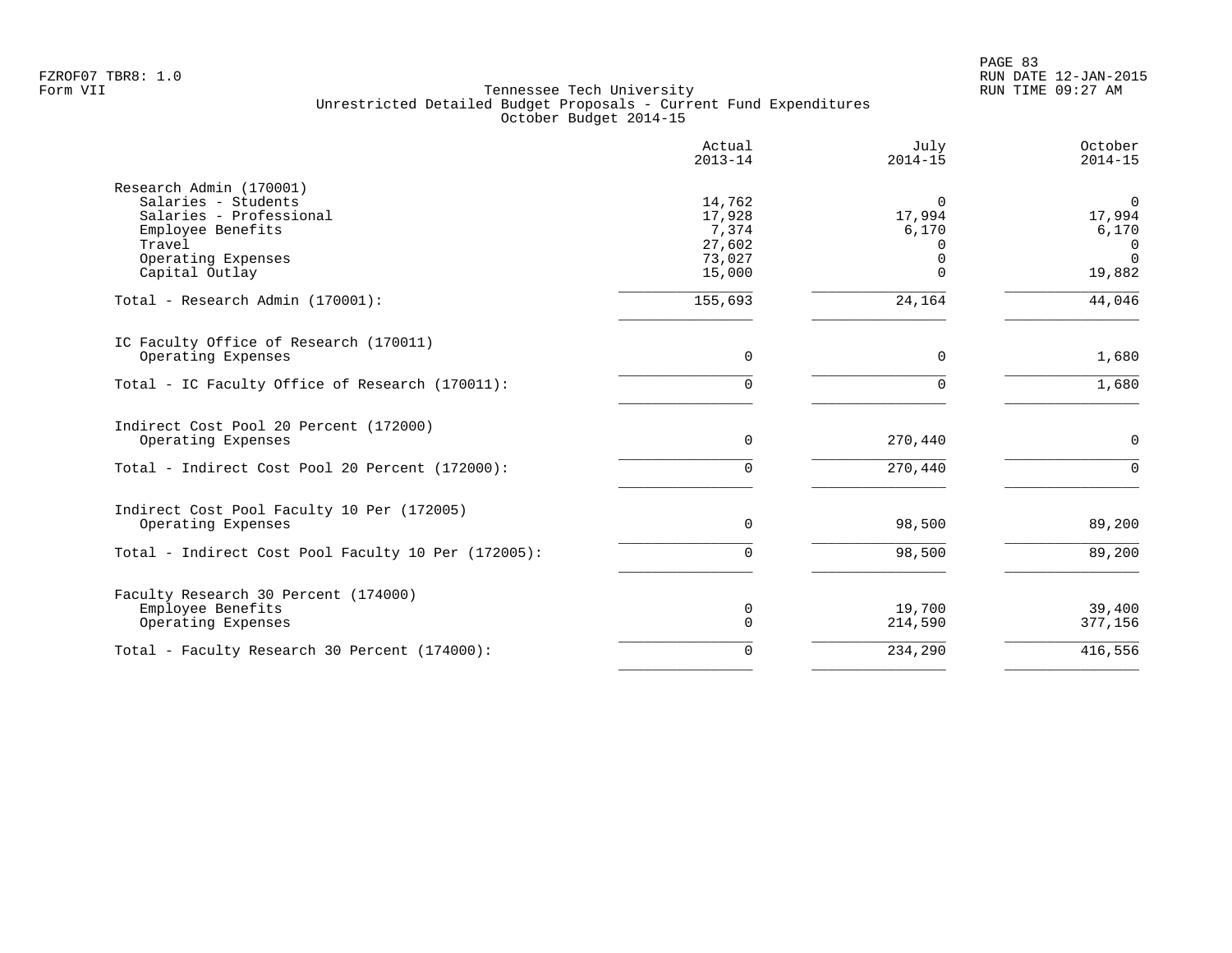|                                                                            | Actual<br>$2013 - 14$ | July<br>$2014 - 15$ | October<br>$2014 - 15$ |
|----------------------------------------------------------------------------|-----------------------|---------------------|------------------------|
| Fac Research Combined (174001)<br>Salaries - Academic<br>Employee Benefits | 30,754<br>9,373       | $\Omega$<br>9,840   | $\Omega$<br>9,840      |
| Total - Fac Research Combined (174001):                                    | 40,127                | 9,840               | 9,840                  |
| Indirect Costs Extended Programs (180029)<br>Operating Expenses            | $\Omega$              | $\Omega$            | 3,570                  |
| Total - Indirect Costs Extended Programs (180029):                         |                       |                     | 3,570                  |
| TBR Spouse Dependent Discount (700000)<br>Employee Benefits                | 16,297                | 35,150              | 35,150                 |
| Total - TBR Spouse Dependent Discount (700000):                            | 16,297                | 35,150              | 35,150                 |
| TBR Employ Remission PC191 (700001)<br>Employee Benefits                   | 17,661                | 23,120              | 23,120                 |
| Total - TBR Employ Remission PC191 (700001):                               | 17,661                | 23,120              | 23,120                 |
| E and G Data Processing Allocation (700003)<br>Department Revenues         | 229,241               | 251,380             | 322,290                |
| Total - E and G Data Processing Allocation (700003):                       | 229,241               | 251,380             | 322,290                |
|                                                                            |                       |                     |                        |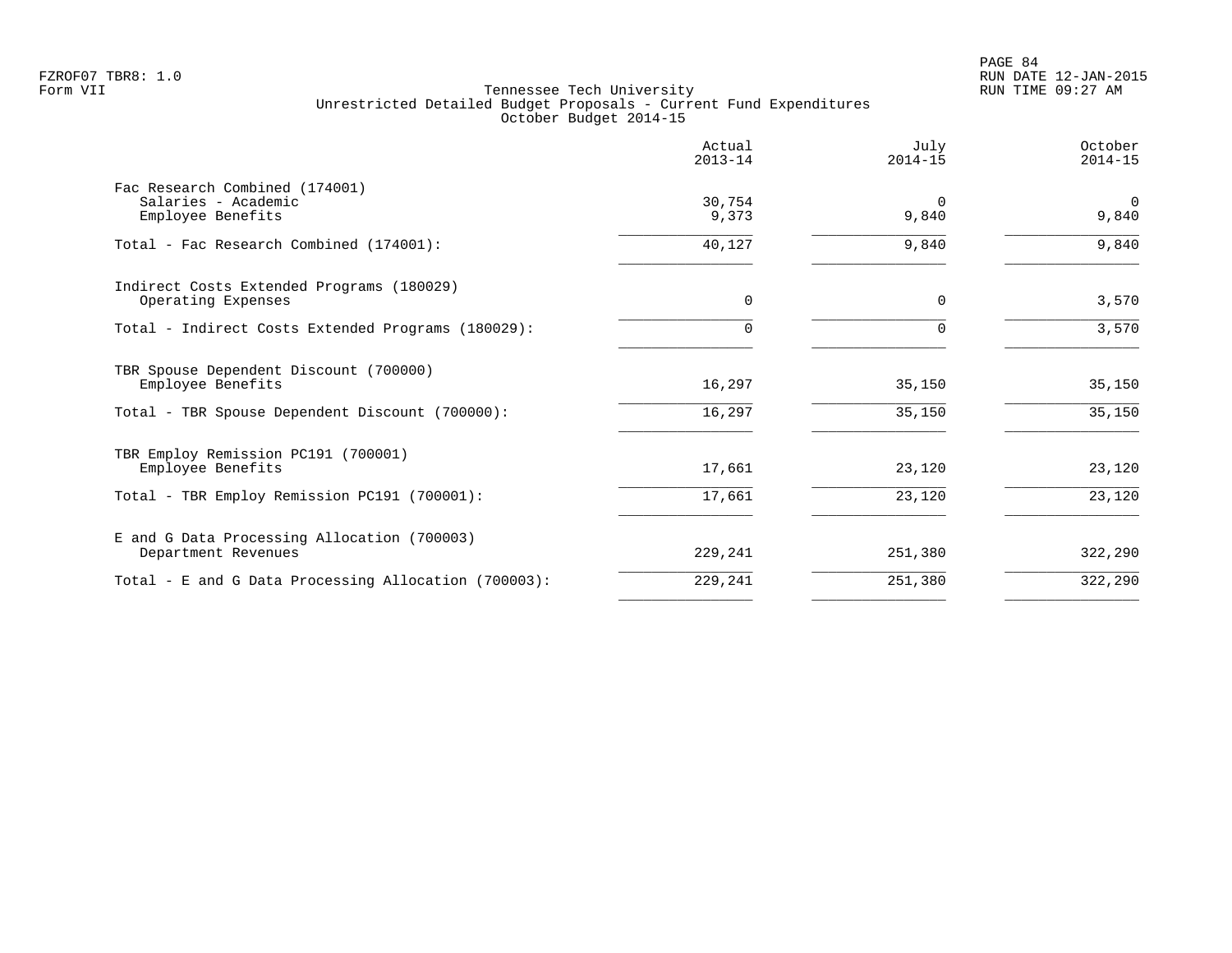PAGE 85 FZROF07 TBR8: 1.0 RUN DATE 12-JAN-2015

|                                                              | Actual<br>$2013 - 14$ | July<br>$2014 - 15$ | October<br>$2014 - 15$ |
|--------------------------------------------------------------|-----------------------|---------------------|------------------------|
| E and G Claims Adjustment (700004)<br>Operating Expenses     | 23,886                | 23,000              | 23,000                 |
| Total - E and G Claims Adjustment (700004):                  | 23,886                | 23,000              | 23,000                 |
| $E$ and G Support (700005)<br>Employee Benefits              | 4,921                 | 60,570              | 60,660                 |
| Operating Expenses                                           | $-3,147$              | $-2,160$            | $-250$                 |
| Total - E and G Support $(700005)$ :                         | 1,774                 | 58,410              | 60,410                 |
| E and G Salary Increase Pool (700010)<br>Salaries - Academic | $\mathbf 0$           | 1,800               | 1,800                  |
| Total - E and G Salary Increase Pool (700010):               | $\Omega$              | 1,800               | 1,800                  |
| Horticulure Rest Staff Alloc (700050)                        |                       |                     |                        |
| Operating Expenses                                           | $-92,300$             | $-92,300$           | $-92,300$              |
| Total - Horticulure Rest Staff Alloc (700050):               | $-92,300$             | $-92,300$           | $-92,300$              |
| TTU Staff Tuit Maint Reimbursment (700068)                   |                       |                     |                        |
| Employee Benefits                                            | 8,228                 | 8,227               | 8,227                  |
| Total - TTU Staff Tuit Maint Reimbursment (700068):          | 8,228                 | 8,227               | 8,227                  |
|                                                              |                       |                     |                        |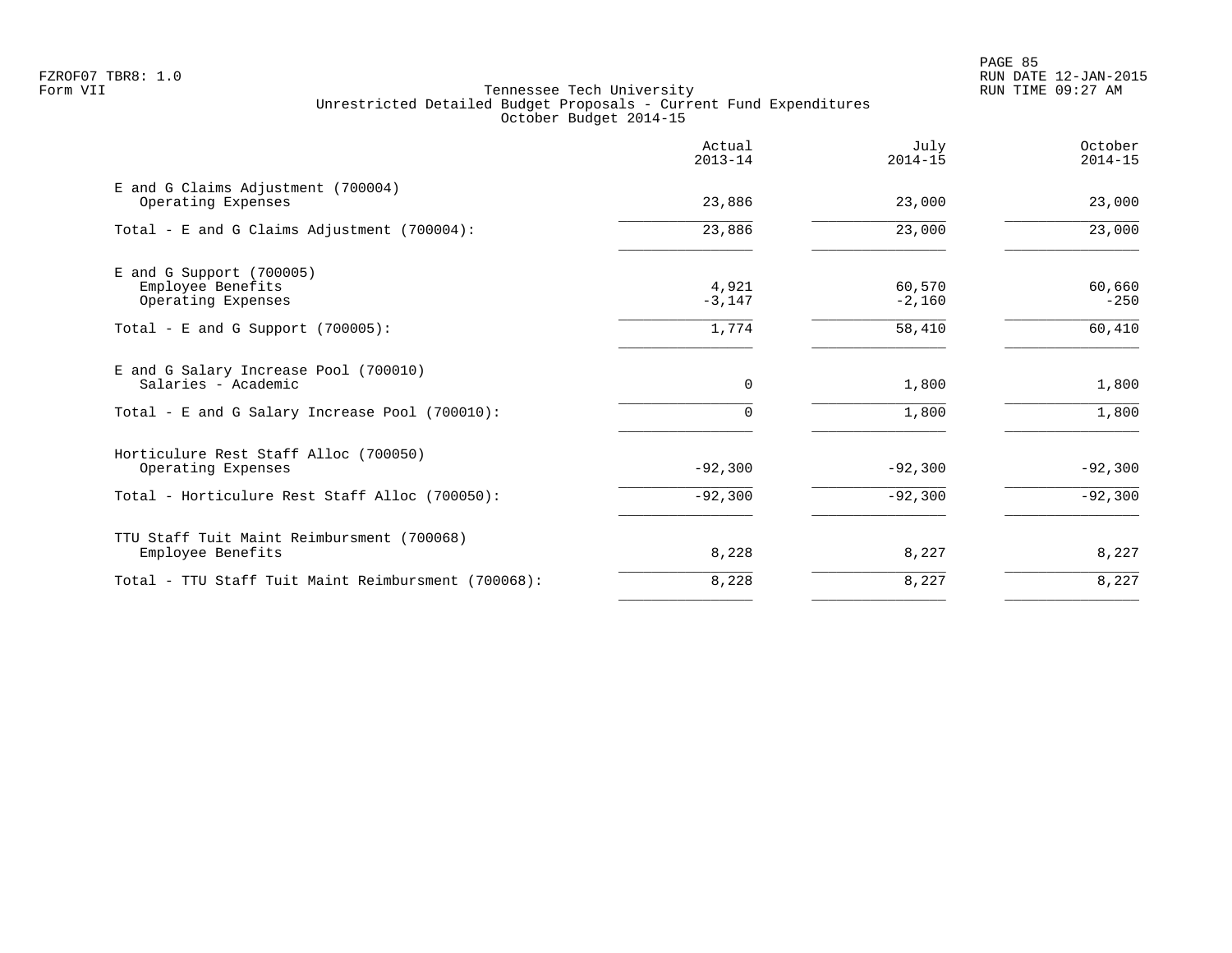PAGE 86 FZROF07 TBR8: 1.0 RUN DATE 12-JAN-2015

#### Form VII Tennessee Tech University RUN TIME 09:27 AM Unrestricted Detailed Budget Proposals - Current Fund Expenditures October Budget 2014-15

|                                                  | Actual<br>$2013 - 14$ | July<br>$2014 - 15$ | October<br>$2014 - 15$ |
|--------------------------------------------------|-----------------------|---------------------|------------------------|
| Total - Research $(250)$ :                       |                       |                     |                        |
| Salaries - Administrative                        | $\Omega$              | 0                   | 125,000                |
| Salaries - Academic                              | 256,167               | 132,733             | 134,299                |
| Salaries - Supporting                            | 46,420                | 32,091              | 84,408                 |
| Salaries - Students                              | 122,509               | 390                 | 66,558                 |
| Salaries - Professional                          | 28,002                | 70,165              | 17,994                 |
| Employee Benefits                                | 157,835               | 248,007             | 306,838                |
| Travel                                           | 168,228               | 1,940               | 37,670                 |
| Operating Expenses                               | 535,462               | 621,880             | 2,566,754              |
| Capital Outlay                                   | 190,604               | $\Omega$            | 28,125                 |
| Department Revenues                              | 229,241               | 251,380             | 322,290                |
| Total                                            | 1,734,468             | 1,358,586           | 3,689,936              |
| Total - Research (25):                           |                       |                     |                        |
|                                                  |                       |                     |                        |
| Salaries - Administrative<br>Salaries - Academic | $\Omega$              | 0                   | 125,000                |
| Salaries - Supporting                            | 256,167<br>46,420     | 132,733<br>32,091   | 134,299                |
| Salaries - Students                              | 122,509               | 390                 | 84,408                 |
| Salaries - Professional                          | 28,002                | 70,165              | 66,558<br>17,994       |
|                                                  | 157,835               | 248,007             | 306,838                |
| Employee Benefits<br>Travel                      | 168,228               | 1,940               | 37,670                 |
| Operating Expense                                | 535,462               | 621,880             | 2,566,754              |
| Capital Outlay                                   | 190,604               | $\Omega$            | 28,125                 |
| Department Revenues                              | 229,241               | 251,380             | 322,290                |
|                                                  |                       |                     |                        |
| Total                                            | 1,734,468             | 1,358,586           | 3,689,936              |
|                                                  |                       |                     |                        |

 Public Service (30) Public Service (300)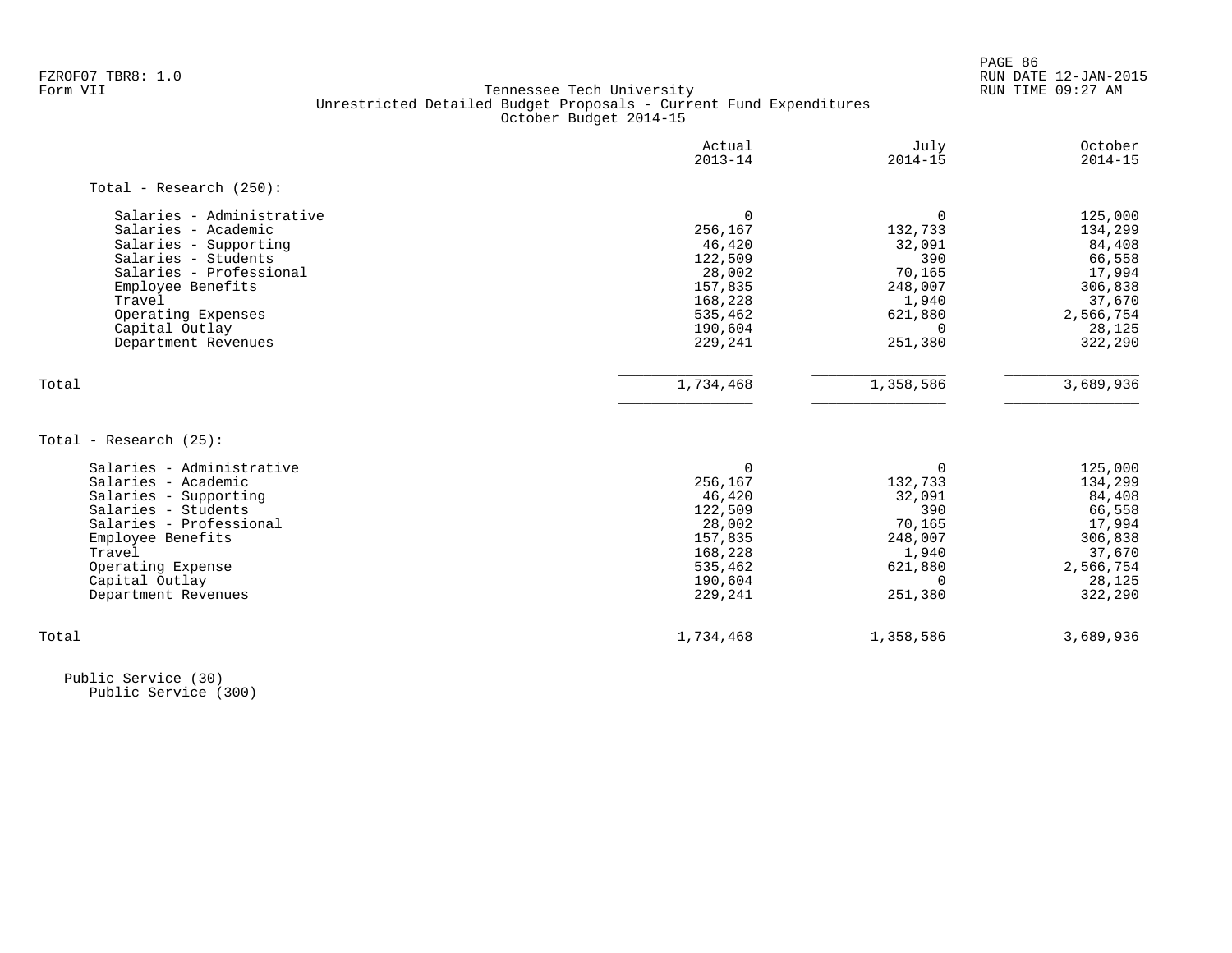|                                                      | Actual<br>$2013 - 14$ | July<br>$2014 - 15$ | October<br>$2014 - 15$ |
|------------------------------------------------------|-----------------------|---------------------|------------------------|
| Craft Center Workshops (121762)                      |                       |                     |                        |
| Salaries - Academic                                  | 1,175                 | 750                 | 750                    |
| Salaries - Supporting                                | 3,150                 | 15,750              | 15,750                 |
| Salaries - Students                                  | 8,762                 | 4,000               | 4,000                  |
| Salaries - Professional                              | 36,549                | 42,520              | 42,733                 |
| Employee Benefits                                    | 15,338                | 13,530              | 13,530                 |
| Travel                                               | 1,411                 | 600                 | 600                    |
| Operating Expenses                                   | 44,288                | 45,240              | 45,240                 |
| Total - Craft Center Workshops (121762):             | 110,673               | 122,390             | 122,603                |
| Craft Center Workshops Transf In (121763)            |                       |                     |                        |
| Operating Expenses                                   | $-50,000$             | $-50,000$           | $-50,000$              |
| Total - Craft Center Workshops Transf In (121763):   | $-50,000$             | $-50,000$           | $-50,000$              |
| Craft Center Exhibitions (121769)                    |                       |                     |                        |
| Salaries - Supporting                                | 1,077                 | 1,000               | 1,000                  |
| Employee Benefits                                    | 245                   | 760                 | 760                    |
| Travel                                               | 596                   | 100                 | 100                    |
| Operating Expenses                                   | 5,460                 | 2,180               | 2,180                  |
| Total - Craft Center Exhibitions (121769):           | 7,378                 | 4,040               | 4,040                  |
| Federal College Work Study Program (122001)          |                       |                     |                        |
| Salaries - Students                                  | 18,280                | 12,080              | 12,080                 |
| Total - Federal College Work Study Program (122001): | 18,280                | 12,080              | 12,080                 |
|                                                      |                       |                     |                        |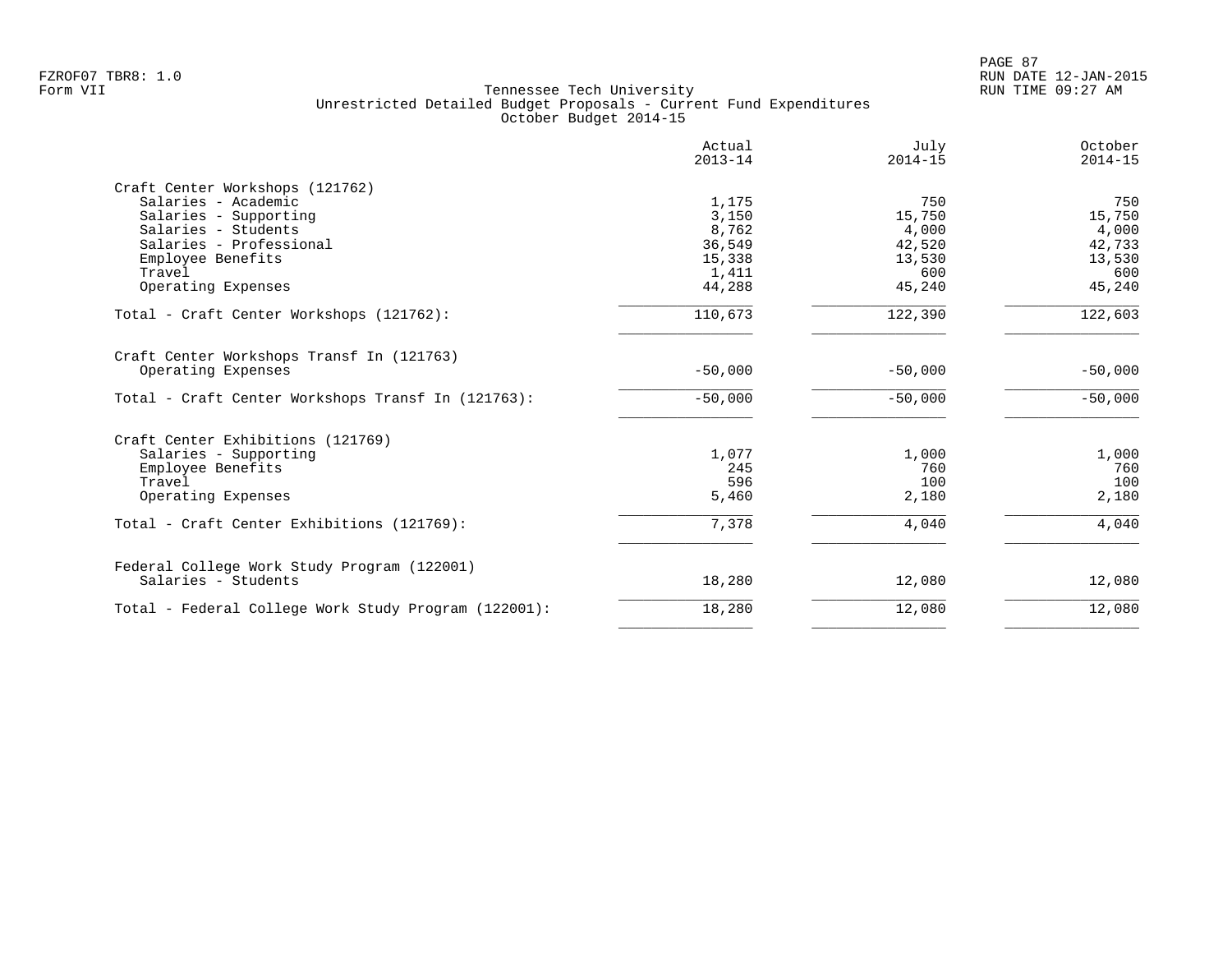PAGE 88 FZROF07 TBR8: 1.0 RUN DATE 12-JAN-2015

| July<br>October<br>$2014 - 15$<br>$2014 - 15$                          | Actual<br>$2013 - 14$             |                                                                                                                       |
|------------------------------------------------------------------------|-----------------------------------|-----------------------------------------------------------------------------------------------------------------------|
| 10,880<br>10,880<br>1,800<br>1,800<br>5,830<br>5,830<br>5,080<br>5,080 | 7,236<br>$\Omega$<br>121<br>7,091 | WTTU Tech Radio (127904)<br>Salaries - Students<br>Salaries - Professional<br>Employee Benefits<br>Operating Expenses |
| 23,590<br>23,590                                                       | 14,448                            | Total - WTTU Tech Radio (127904):                                                                                     |
| 2,600<br>2,600                                                         | $\mathbf 0$                       | Science Fair (130005)<br>Employee Benefits                                                                            |
| 2,600<br>2,600                                                         | $\Omega$                          | Total - Science Fair (130005):                                                                                        |
| 33,635<br>33,482<br>19,650<br>19,650<br>53,285<br>53,132               | 33,382<br>20,223<br>53,605        | COOP Fisheries Unit (131002)<br>Salaries - Supporting<br>Employee Benefits<br>Total - COOP Fisheries Unit (131002):   |
| $\mathbf 0$<br>0<br>$\mathsf 0$<br>0                                   | 1,735<br>133                      | Match History (134004)<br>Salaries - Academic<br>Employee Benefits                                                    |
| $\mathbf 0$<br>0                                                       | 1,868                             | Total - Match History (134004):                                                                                       |
| 2,500<br>2,500                                                         | 0                                 | Engineering MOE Funding (137020)<br>Employee Benefits                                                                 |
| 2,500<br>2,500                                                         | $\mathbf 0$                       | Total - Engineering MOE Funding (137020):                                                                             |
|                                                                        |                                   |                                                                                                                       |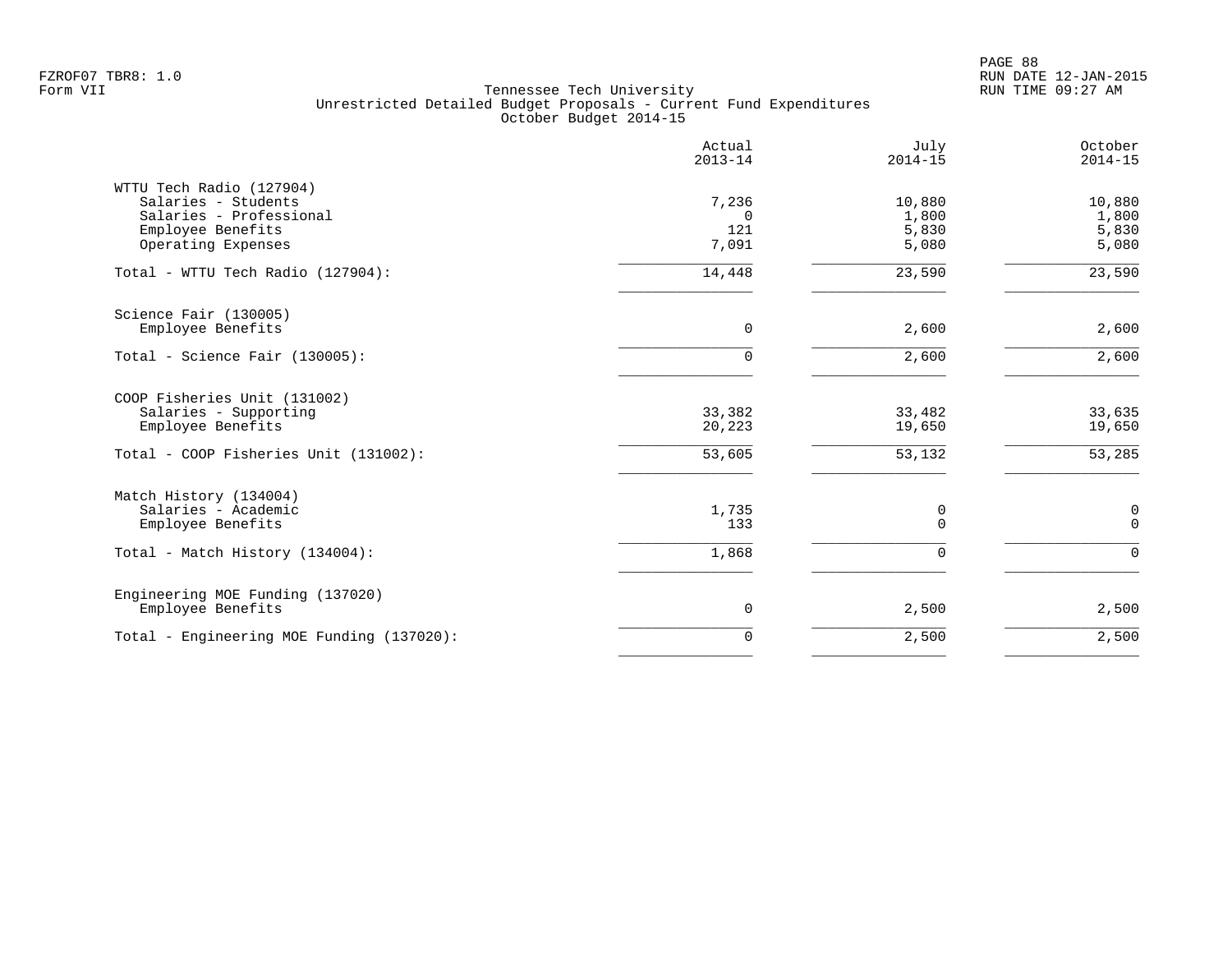PAGE 89 FZROF07 TBR8: 1.0 RUN DATE 12-JAN-2015

|                                                                                                                                                                                               | Actual<br>$2013 - 14$                                                      | July<br>$2014 - 15$                                                        | October<br>$2014 - 15$                                                                |
|-----------------------------------------------------------------------------------------------------------------------------------------------------------------------------------------------|----------------------------------------------------------------------------|----------------------------------------------------------------------------|---------------------------------------------------------------------------------------|
| Match Mechanical Engineering (138405)<br>Salaries - Academic<br>Employee Benefits                                                                                                             | 7,924<br>2,318                                                             | 0<br>$\Omega$                                                              | 0<br>$\mathbf 0$                                                                      |
| Total - Match Mechanical Engineering (138405):                                                                                                                                                | 10,242                                                                     | $\Omega$                                                                   | $\Omega$                                                                              |
| Match College of Business (140035)<br>Salaries - Supporting<br>Salaries - Students<br>Salaries - Professional<br>Employee Benefits                                                            | $\Omega$<br>4,061<br>20,447<br>6,086                                       | 0<br>$\overline{0}$<br>$\overline{0}$<br>$\mathbf 0$                       | 37,933<br>0<br>$\mathbf 0$<br>$\Omega$                                                |
| Operating Expenses                                                                                                                                                                            | 483                                                                        | $\Omega$                                                                   | 14,100                                                                                |
| Total - Match College of Business (140035):                                                                                                                                                   | 31,077                                                                     | $\Omega$                                                                   | 52,033                                                                                |
| RODP Marketing Campaign (140100)<br>Salaries - Academic<br>Salaries - Supporting<br>Salaries - Students<br>Salaries - Professional<br>Employee Benefits<br>Travel<br>Operating Expenses       | $\mathbf 0$<br>$\Omega$<br>6,908<br>218,177<br>57,496<br>30,164<br>180,996 | $\mathbf 0$<br>$\Omega$<br>8,000<br>214,803<br>61,800<br>30,000<br>183,970 | 2,000<br>10,000<br>10,000<br>226,104<br>67,600<br>40,000<br>176,870                   |
| Total - RODP Marketing Campaign (140100):                                                                                                                                                     | 493,741                                                                    | 498,573                                                                    | 532,574                                                                               |
| Business Media Service Center (140101)<br>Salaries - Supporting<br>Salaries - Students<br>Salaries - Professional<br>Employee Benefits<br>Travel<br>Operating Expenses<br>Department Revenues | 1,229<br>130<br>1,620<br>218<br>46<br>23,650<br>$-20,974$                  | 0<br>$\mathbf 0$<br>$\mathbf 0$<br>800<br>$\Omega$<br>34,200<br>$\Omega$   | $\mathbf 0$<br>$\mathbf 0$<br>$\overline{0}$<br>800<br>$\Omega$<br>33,836<br>$\Omega$ |
| Total - Business Media Service Center (140101):                                                                                                                                               | 5,919                                                                      | 35,000                                                                     | 34,636                                                                                |
|                                                                                                                                                                                               |                                                                            |                                                                            |                                                                                       |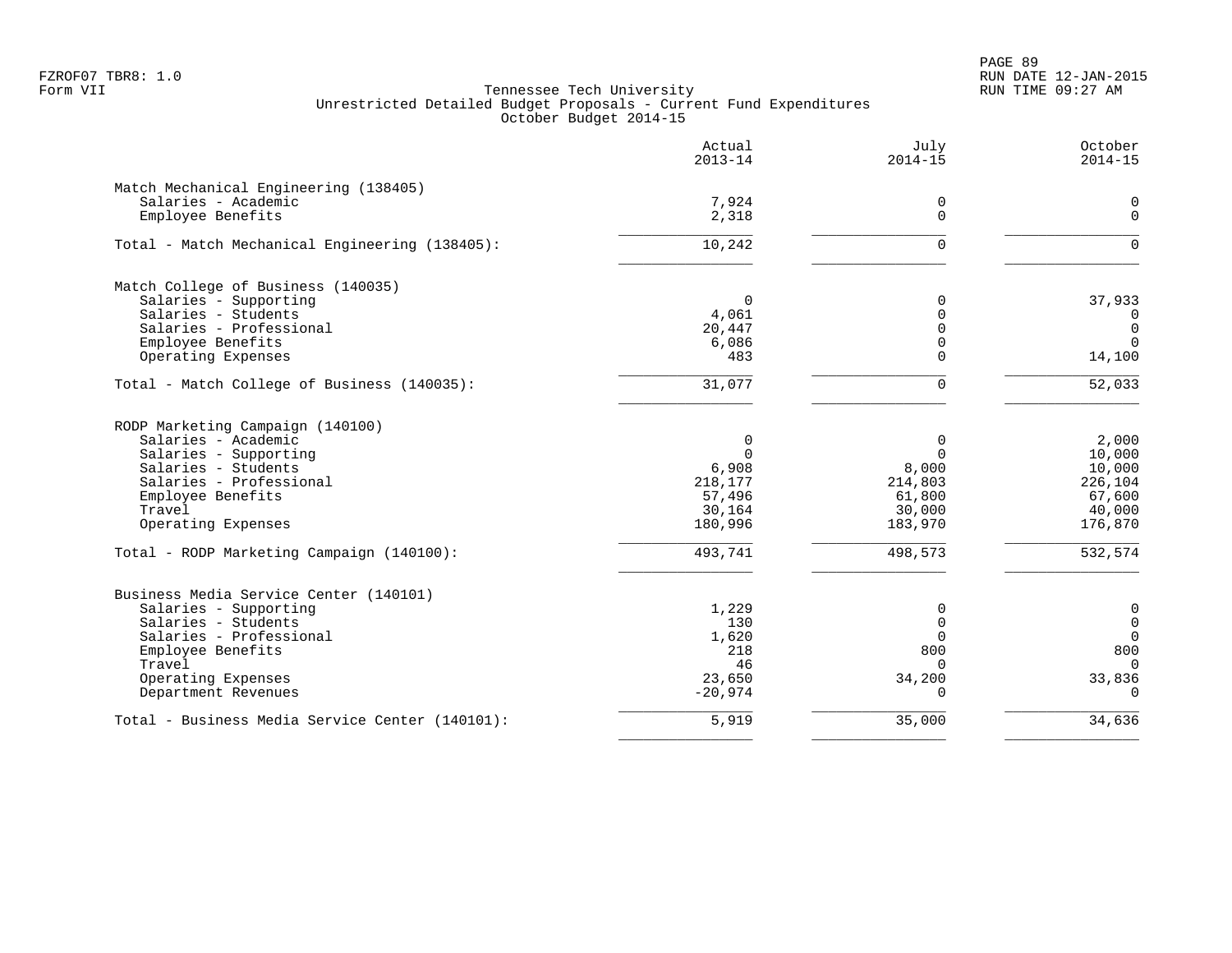|                                                       | Actual<br>$2013 - 14$ | July<br>$2014 - 15$ | October<br>$2014 - 15$ |
|-------------------------------------------------------|-----------------------|---------------------|------------------------|
| Match Business Media Service Center (140105)          |                       |                     |                        |
| Salaries - Students                                   | $-6,584$              |                     | 364                    |
| Salaries - Professional<br>Employee Benefits          | 9,696<br>2,823        |                     | $-6,300$<br>$\Omega$   |
| Operating Expenses                                    | 0                     | $\Omega$            | $-4,100$               |
| Total - Match Business Media Service Center (140105): | 5,935                 | $\Omega$            | $-10,036$              |
| SACF SBDC (147001)                                    |                       |                     |                        |
| Employee Benefits                                     | $\Omega$              | 850                 | 850                    |
| Total - SACF SBDC (147001):                           | 0                     | 850                 | 850                    |
| Matching Curriculum Instruction (153005)              |                       |                     |                        |
| Salaries - Professional                               | 2,550                 | $\Omega$            | 0                      |
| Employee Benefits                                     | 1,041                 | $\Omega$            | $\Omega$               |
| Operating Expenses                                    | 0                     |                     | 800                    |
| Total - Matching Curriculum Instruction (153005):     | 3,591                 |                     | 800                    |
| Band Camps and Clinics (155002)                       |                       |                     |                        |
| Travel                                                | 247                   | O                   | $\Omega$               |
| Operating Expenses                                    | 33,552                | 33,330              | 33,330                 |
| Total - Band Camps and Clinics (155002):              | 33,799                | 33,330              | 33,330                 |
|                                                       |                       |                     |                        |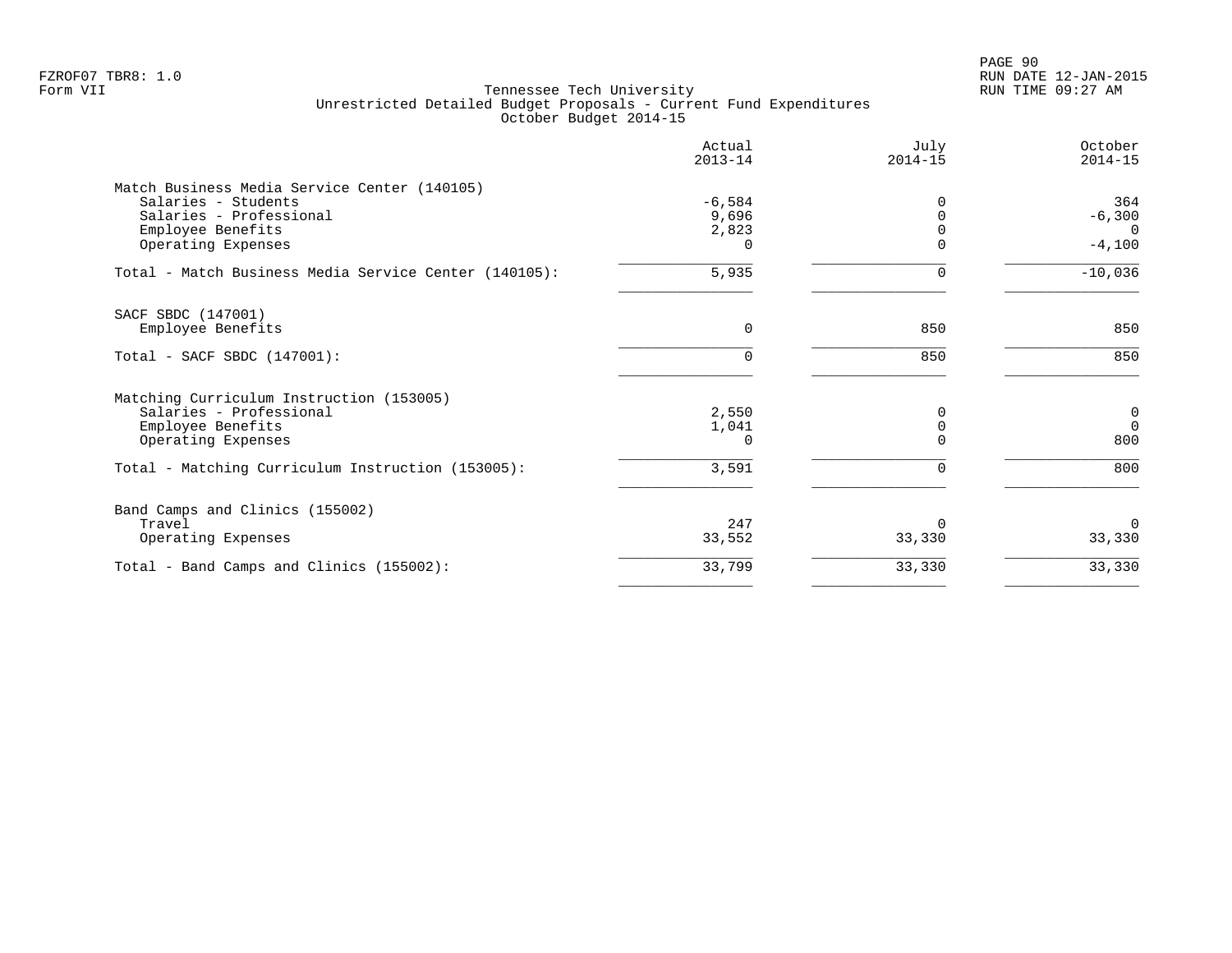|                                           | Actual<br>$2013 - 14$ | July<br>$2014 - 15$ | October<br>$2014 - 15$ |
|-------------------------------------------|-----------------------|---------------------|------------------------|
| Southeast Chamber Music (155007)          |                       |                     |                        |
| Salaries - Academic                       | 85                    | $\Omega$            | $\Omega$               |
| Employee Benefits                         | 19                    | 2,000               | 2,000                  |
| Travel                                    | 100                   | $\Omega$            | $\Omega$               |
| Operating Expenses                        | 1,162                 | 18,000              | 18,000                 |
| Total - Southeast Chamber Music (155007): | 1,366                 | 20,000              | 20,000                 |
| Rural Education Program (156000)          |                       |                     |                        |
| Operating Expenses                        | $\mathbf 0$           | 1,670               | 1,670                  |
| Total - Rural Education Program (156000): | $\Omega$              | 1,670               | 1,670                  |
| STEM Operating (156002)                   |                       |                     |                        |
| Salaries - Academic                       | 89,571                | 112,611             | 113,165                |
| Salaries - Supporting                     | 134,566               | 126,215             | 160,837                |
| Salaries - Students                       | 39,055                | 400                 | 15,490                 |
| Salaries - Professional                   | 37,835                | 103,550             | 66,450                 |
| Employee Benefits                         | 102,190               | 121,700             | 121,700                |
| Travel                                    | 9,657                 | 2,820               | 2,820                  |
| Operating Expenses                        | 138,351               | 54,240              | 42,240                 |
| Total - STEM Operating (156002):          | 551,225               | 521,536             | 522,702                |
| STEM Graduate Assistant (156003)          |                       |                     |                        |
| Employee Benefits                         | 8,297                 | 23,130              | 23,130                 |
| Total - STEM Graduate Assistant (156003): | 8,297                 | 23,130              | 23,130                 |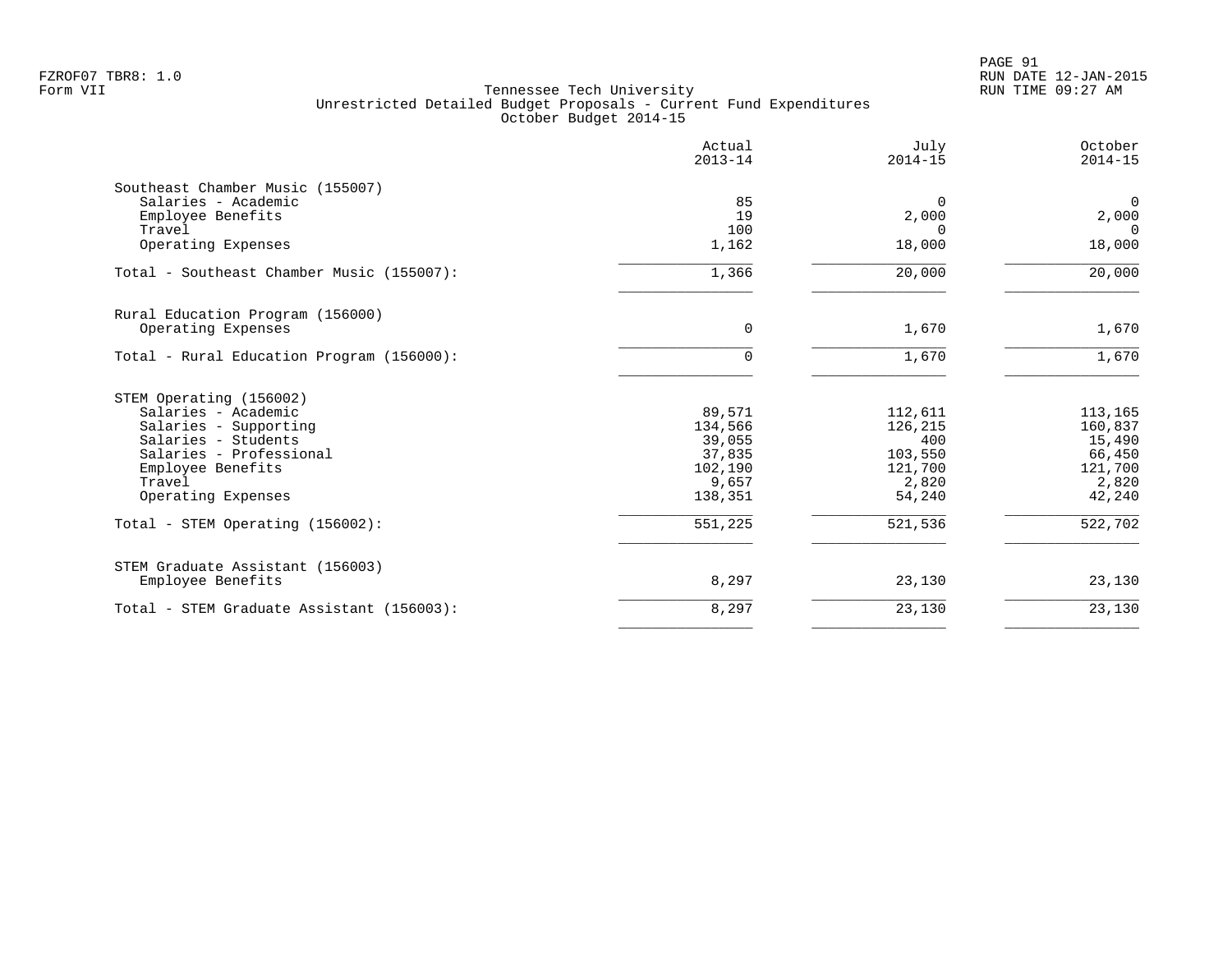PAGE 92 FZROF07 TBR8: 1.0 RUN DATE 12-JAN-2015

|                                     | Actual<br>$2013 - 14$ | July<br>$2014 - 15$ | October<br>$2014 - 15$ |
|-------------------------------------|-----------------------|---------------------|------------------------|
| STEM Workshops (156004)             |                       |                     |                        |
| Salaries - Academic                 | 6,362                 | 6,500               | 6,500                  |
| Salaries - Students                 | 574                   | 500                 | 500                    |
| Employee Benefits                   | 1,386                 | 1,600               | 1,600                  |
| Operating Expenses                  | 9,231                 | 11,400              | 24,164                 |
| Total - STEM Workshops (156004):    | 17,553                | 20,000              | 32,764                 |
| STEM Equip Rental (156006)          |                       |                     |                        |
| Operating Expenses                  | 923                   | 2,000               | 12,675                 |
| Total - STEM Equip Rental (156006): | 923                   | 2,000               | 12,675                 |
| STEM Science Fair (156007)          |                       |                     |                        |
| Travel                              | 5,206                 | 0                   | $\overline{0}$         |
| Operating Expenses                  | 109                   | $\Omega$            | 15,314                 |
| Total - STEM Science Fair (156007): | $\overline{5,315}$    | 0                   | 15,314                 |
| Ag Pavilion (161000)                |                       |                     |                        |
| Salaries - Supporting               | 36,523                | 33,826              | 36,980                 |
| Salaries - Students                 | 35,727                | 3,000               | 8,000                  |
| Salaries - Professional             | 54,713                | 57,916              | 58,184                 |
| Employee Benefits                   | 47,673                | 46,960              | 46,960                 |
| Operating Expenses                  | 69,710                | 69,590              | 61,590                 |
| Total - Aq Pavilion $(161000)$ :    | 244,346               | 211,292             | 211,714                |
|                                     |                       |                     |                        |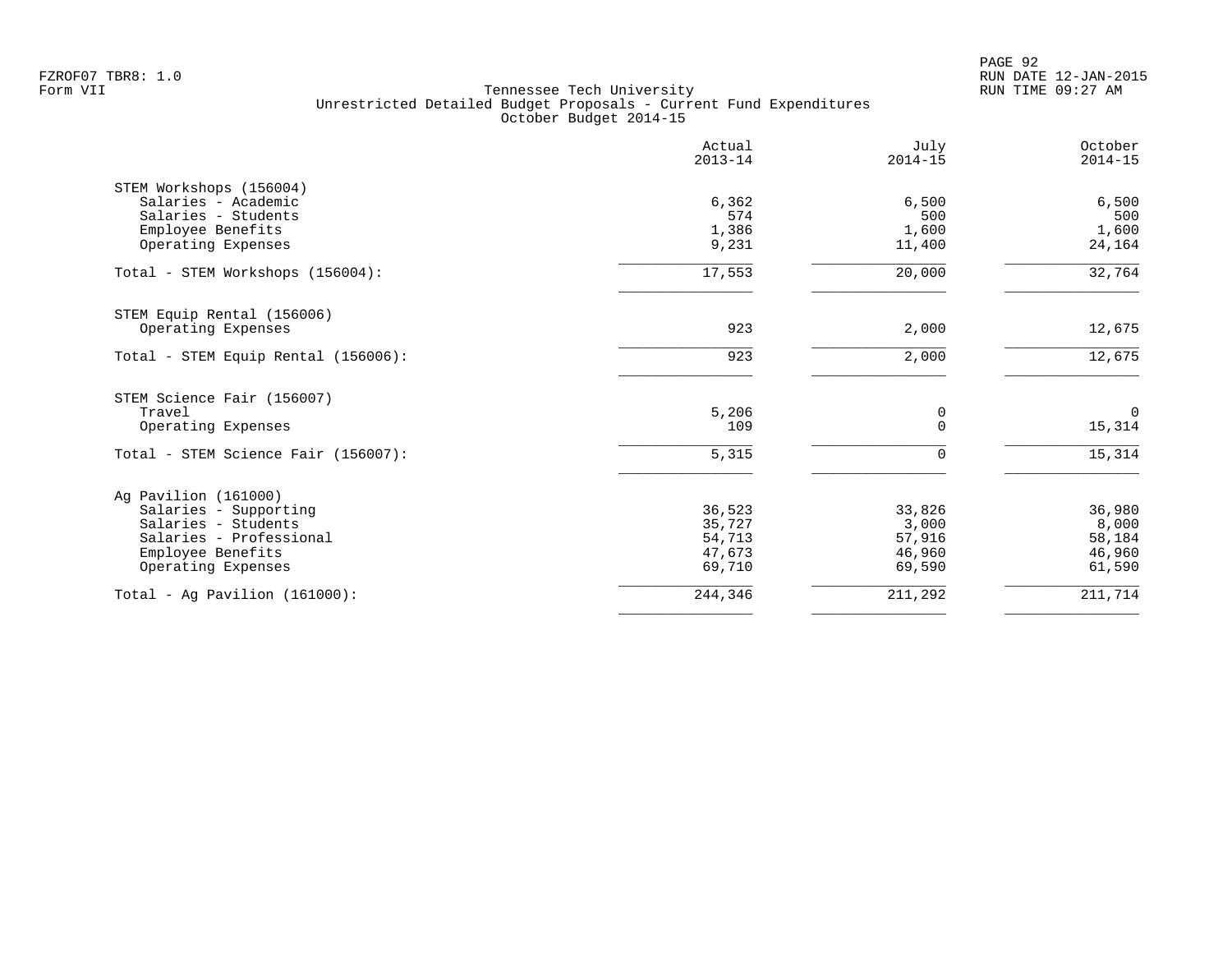|                                                                                                                                     | Actual<br>$2013 - 14$            | July<br>$2014 - 15$               | October<br>$2014 - 15$                 |
|-------------------------------------------------------------------------------------------------------------------------------------|----------------------------------|-----------------------------------|----------------------------------------|
| Extended Education (180001)<br>Employee Benefits                                                                                    | $\Omega$                         | 100                               | 100                                    |
| Total - Extended Education (180001):                                                                                                | $\Omega$                         | 100                               | 100                                    |
| Ext Prog Vehicles (180007)<br>Travel                                                                                                | $-645$                           | 0                                 | $\mathbf 0$                            |
| Operating Expenses                                                                                                                  | 1,209                            | 1,000                             | 1,000                                  |
| Total - Ext Prog Vehicles (180007):                                                                                                 | 564                              | 1,000                             | 1,000                                  |
| Ext Prog Vehicles Transfer In (180008)<br>Operating Expenses                                                                        | $\mathbf 0$                      | $-2,000$                          | $-2,000$                               |
| Total - Ext Prog Vehicles Transfer In (180008):                                                                                     | $\Omega$                         | $-2,000$                          | $-2,000$                               |
| Match Ext Progs Reg Dev (180015)<br>Salaries - Administrative<br>Salaries - Professional<br>Employee Benefits<br>Operating Expenses | $\Omega$<br>15,853<br>4,017<br>0 | 0<br>$\Omega$<br>$\mathbf 0$<br>∩ | 27,000<br>50,410<br>22,720<br>101,530  |
| Total - Match Ext Progs Reg Dev (180015):                                                                                           | 19,870                           | $\Omega$                          | 201,660                                |
| Regional Economic Dev Institute (180200)<br>Salaries - Academic<br>Employee Benefits<br>Operating Expenses                          | 27,166<br>6,195<br>981           | 0<br>$\mathbf 0$<br>$\Omega$      | $\mathbf 0$<br>$\mathbf 0$<br>$\Omega$ |
| Total - Regional Economic Dev Institute (180200):                                                                                   | 34,342                           | 0                                 | $\Omega$                               |
|                                                                                                                                     |                                  |                                   |                                        |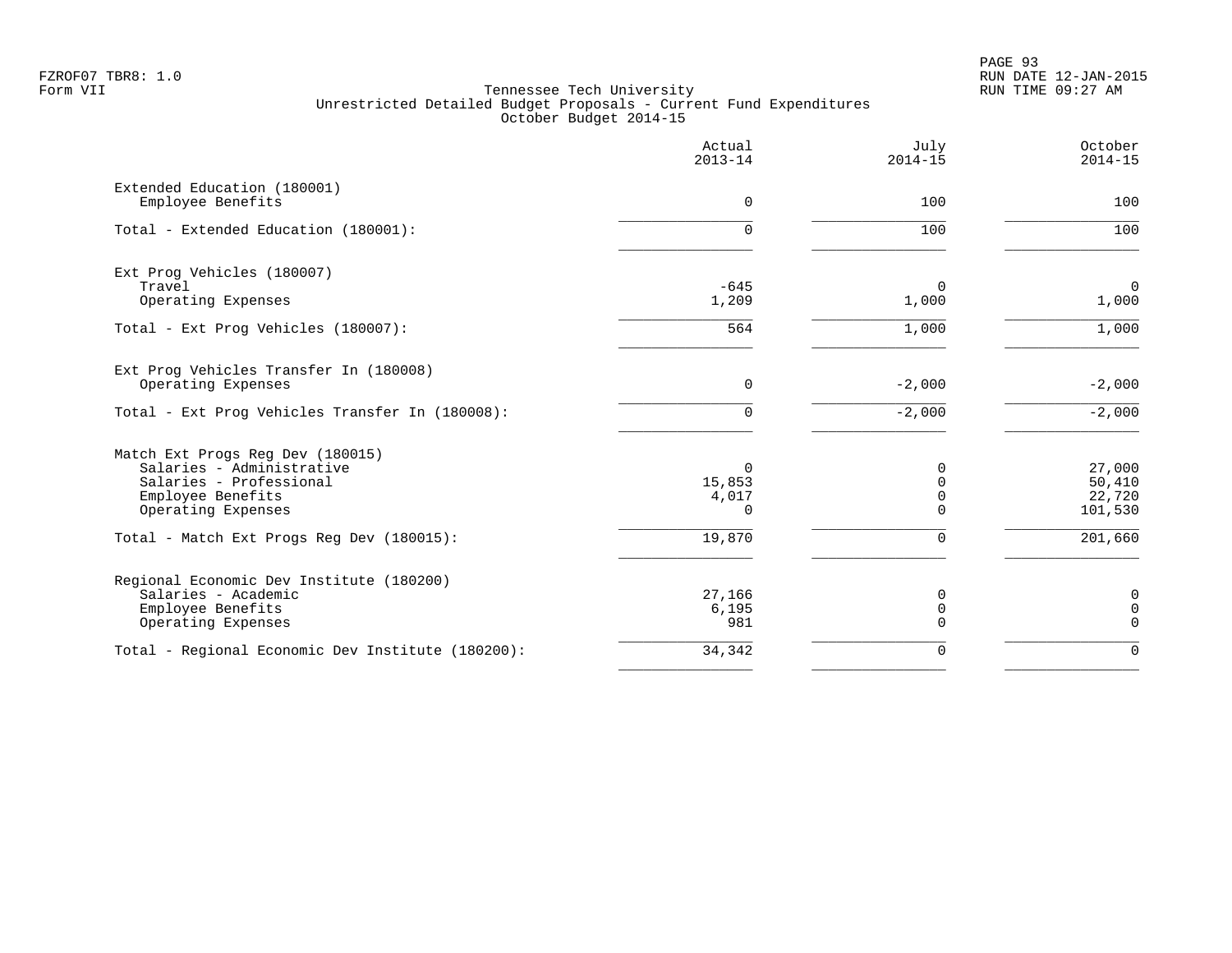| Actual<br>$2013 - 14$ | July<br>$2014 - 15$              | October<br>$2014 - 15$             |
|-----------------------|----------------------------------|------------------------------------|
|                       |                                  |                                    |
|                       | $\Omega$                         | $\mathbf 0$                        |
| 15,443                | $\Omega$                         | 34,000                             |
| 1,362                 |                                  | 8,900                              |
| 0                     | O                                | 7,353                              |
| 19,169                | 2,900                            | 50,253                             |
|                       |                                  |                                    |
|                       | $\Omega$                         | $\mathbf 0$                        |
| 345                   | 1,800                            | 1,800                              |
| 726                   | 1,800                            | 1,800                              |
|                       |                                  |                                    |
|                       |                                  | 63,244                             |
|                       |                                  | 23,650                             |
| $\Omega$              |                                  | 6,000                              |
| 3,484                 | 5,000                            | 7,843                              |
| 76,325                | 97,590                           | 100,737                            |
|                       |                                  |                                    |
| 8,225                 | 11,580                           | 11,580                             |
| 8,225                 | 11,580                           | 11,580                             |
|                       | 2,364<br>381<br>48,369<br>24,472 | 2,900<br>62,940<br>23,650<br>6,000 |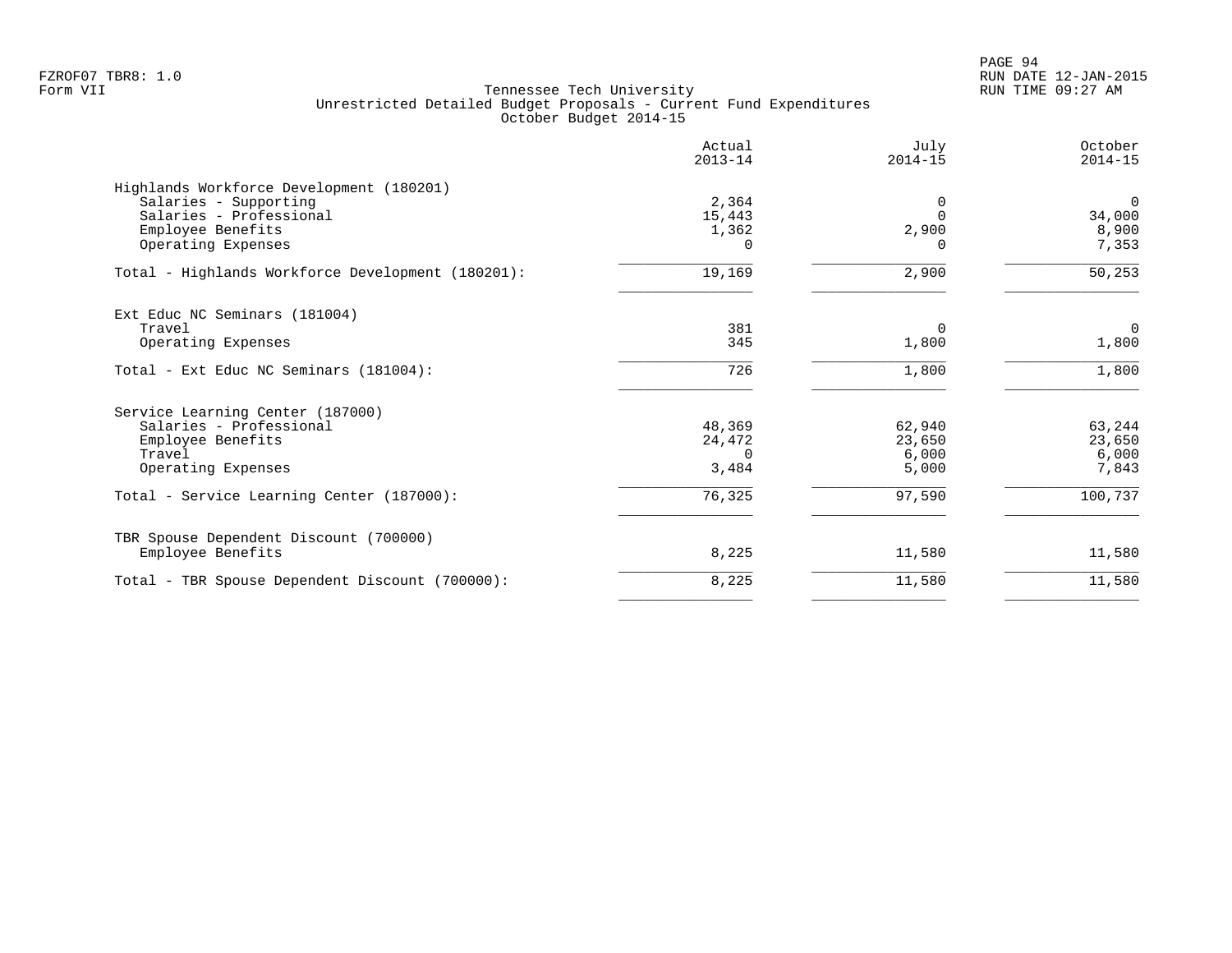PAGE 95 FZROF07 TBR8: 1.0 RUN DATE 12-JAN-2015

|                                                                                                             | Actual<br>$2013 - 14$    | July<br>$2014 - 15$     | October<br>$2014 - 15$    |
|-------------------------------------------------------------------------------------------------------------|--------------------------|-------------------------|---------------------------|
| TBR Employ Remission PC191 (700001)<br>Employee Benefits                                                    | 27,714                   | 11,840                  | 11,840                    |
| Total - TBR Employ Remission PC191 (700001):                                                                | 27,714                   | 11,840                  | 11,840                    |
| E and G Data Processing Allocation (700003)<br>Department Revenues                                          | 594,061                  | 651,420                 | 835,200                   |
| Total - E and G Data Processing Allocation (700003):                                                        | 594,061                  | 651,420                 | 835,200                   |
| E and G Claims Adjustment (700004)<br>Operating Expenses                                                    | 13,074                   | 11,090                  | 11,090                    |
| Total - E and G Claims Adjustment (700004):                                                                 | 13,074                   | 11,090                  | 11,090                    |
| E and G Support (700005)<br>Employee Benefits<br>Operating Expenses<br>Total - E and G Support $(700005)$ : | 3,953<br>$-697$<br>3,256 | 60,730<br>810<br>61,540 | 61,230<br>2,040<br>63,270 |
|                                                                                                             |                          |                         |                           |
| E and G Salary Increase Pool (700010)<br>Salaries - Professional                                            | 0                        | 38,400                  | 38,400                    |
| Total - E and G Salary Increase Pool (700010):                                                              | $\mathbf 0$              | 38,400                  | 38,400                    |
|                                                                                                             |                          |                         |                           |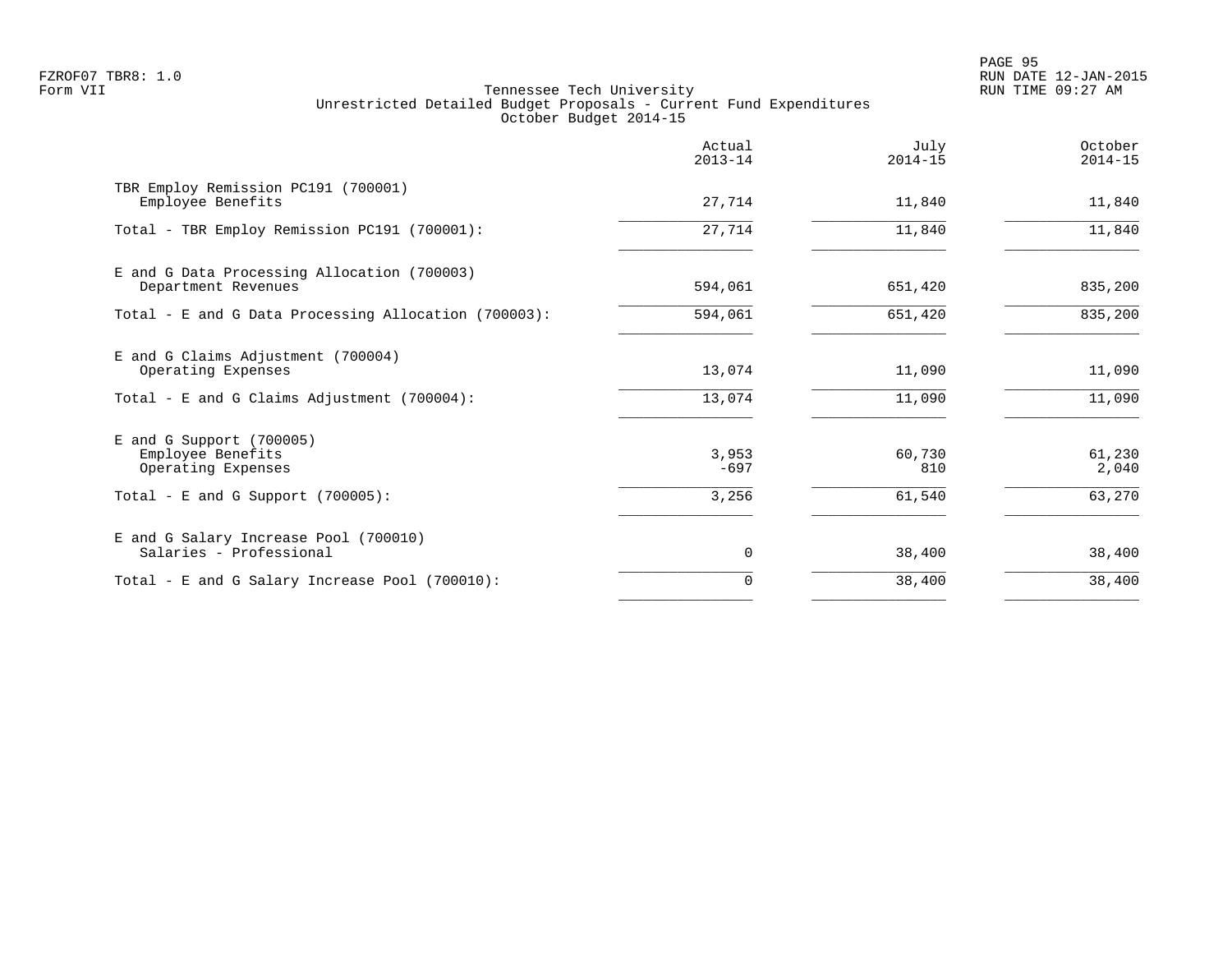PAGE 96 FZROF07 TBR8: 1.0 RUN DATE 12-JAN-2015

|                                                                                                     | Actual<br>$2013 - 14$ | July<br>$2014 - 15$ | October<br>$2014 - 15$    |
|-----------------------------------------------------------------------------------------------------|-----------------------|---------------------|---------------------------|
| Post Office Allocation (700045)<br>Operating Expenses<br>Department Revenues                        | 0<br>960              | 960<br>∩            | 960<br>$\Omega$           |
| Total - Post Office Allocation (700045):                                                            | 960                   | 960                 | 960                       |
| TTU Staff Scholarships (700067)<br>Employee Benefits                                                | 7,545                 | 6,553               | 6,553                     |
| Total - TTU Staff Scholarships (700067):                                                            | 7,545                 | 6,553               | 6,553                     |
| TTU Staff Tuit Maint Reimbursment (700068)<br>Employee Benefits                                     | 13,007                | 8,705               | 8,705                     |
| Total - TTU Staff Tuit Maint Reimbursment (700068):                                                 | 13,007                | 8,705               | 8,705                     |
| Univ Events & Concerts (700070)<br>Salaries - Supporting<br>Employee Benefits<br>Operating Expenses | 331<br>75<br>4,140    |                     | 0<br>$\Omega$<br>$\Omega$ |
| Total - Univ Events & Concerts (700070):                                                            | 4,546                 |                     | $\Omega$                  |
|                                                                                                     |                       |                     |                           |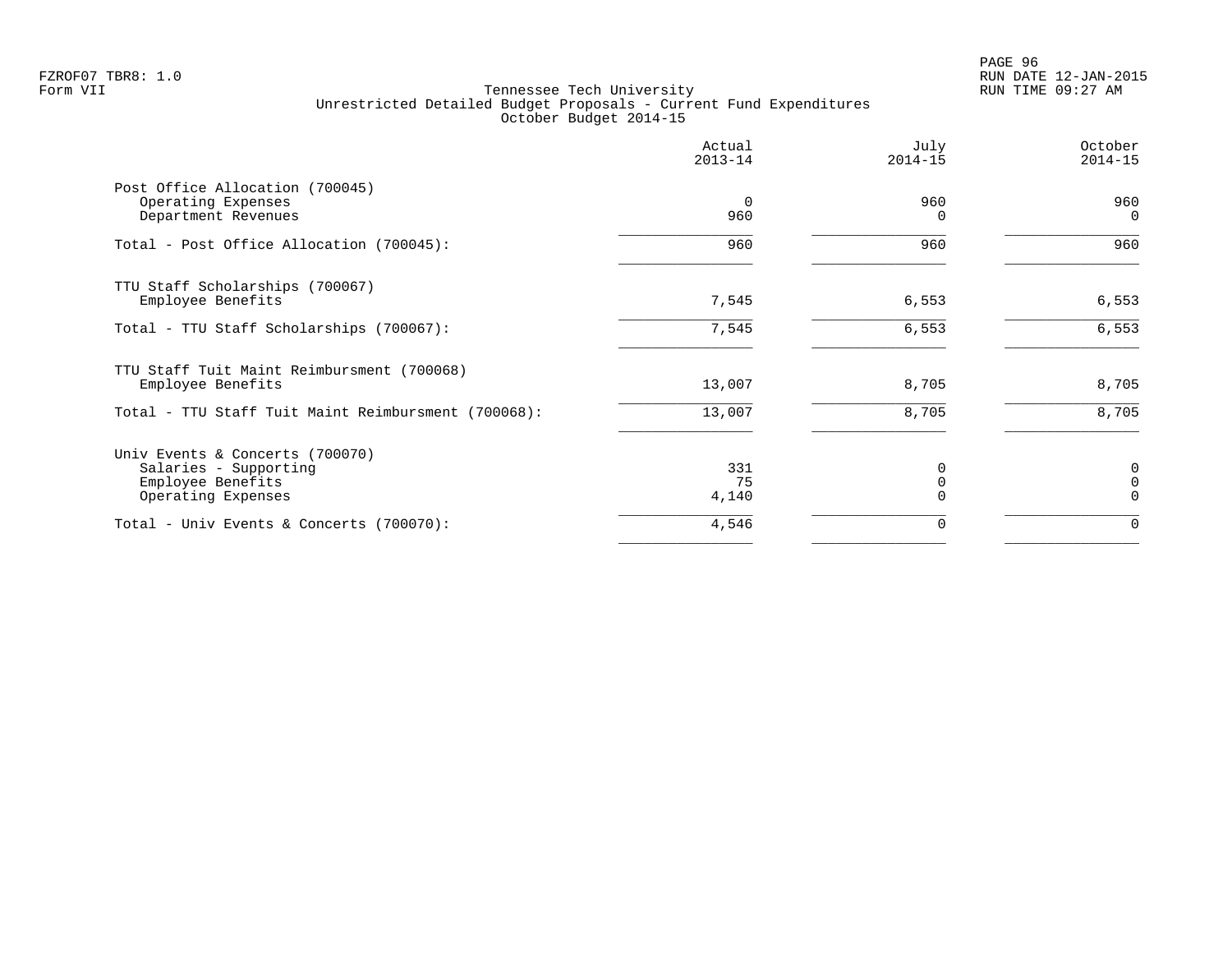PAGE 97 FZROF07 TBR8: 1.0 RUN DATE 12-JAN-2015

### Form VII Tennessee Tech University RUN TIME 09:27 AM Unrestricted Detailed Budget Proposals - Current Fund Expenditures October Budget 2014-15

| Actual<br>$2013 - 14$ | July<br>$2014 - 15$                                                                  | October<br>$2014 - 15$                                                              |
|-----------------------|--------------------------------------------------------------------------------------|-------------------------------------------------------------------------------------|
|                       |                                                                                      |                                                                                     |
| $\Omega$              | $\Omega$                                                                             | 27,000                                                                              |
| 134,018               | 119,861                                                                              | 122,415                                                                             |
|                       | 210,273                                                                              | 296,135                                                                             |
| 114,149               | 38,860                                                                               | 61,314                                                                              |
| 461,252               |                                                                                      | 575,025                                                                             |
| 362,172               | 429,768                                                                              | 464,788                                                                             |
| 47,163                | 39,520                                                                               | 49,520                                                                              |
| 487,542               | 429,560                                                                              | 564,605                                                                             |
| 574,047               | 651,420                                                                              | 835,200                                                                             |
| 2,392,965             | 2,441,191                                                                            | 2,996,002                                                                           |
|                       |                                                                                      |                                                                                     |
|                       |                                                                                      |                                                                                     |
|                       |                                                                                      | 27,000                                                                              |
|                       |                                                                                      | 122,415<br>296,135                                                                  |
|                       |                                                                                      | 61,314                                                                              |
|                       |                                                                                      | 575,025                                                                             |
|                       |                                                                                      | 464,788                                                                             |
|                       |                                                                                      | 49,520                                                                              |
|                       | 429,560                                                                              |                                                                                     |
|                       |                                                                                      |                                                                                     |
| 487,542<br>574,047    | 651,420                                                                              | 564,605<br>835,200                                                                  |
|                       | 212,622<br>$\Omega$<br>134,018<br>212,622<br>114,149<br>461,252<br>362,172<br>47,163 | 521,929<br>$\Omega$<br>119,861<br>210,273<br>38,860<br>521,929<br>429,768<br>39,520 |

 Academic Support (35) Academic Support (350)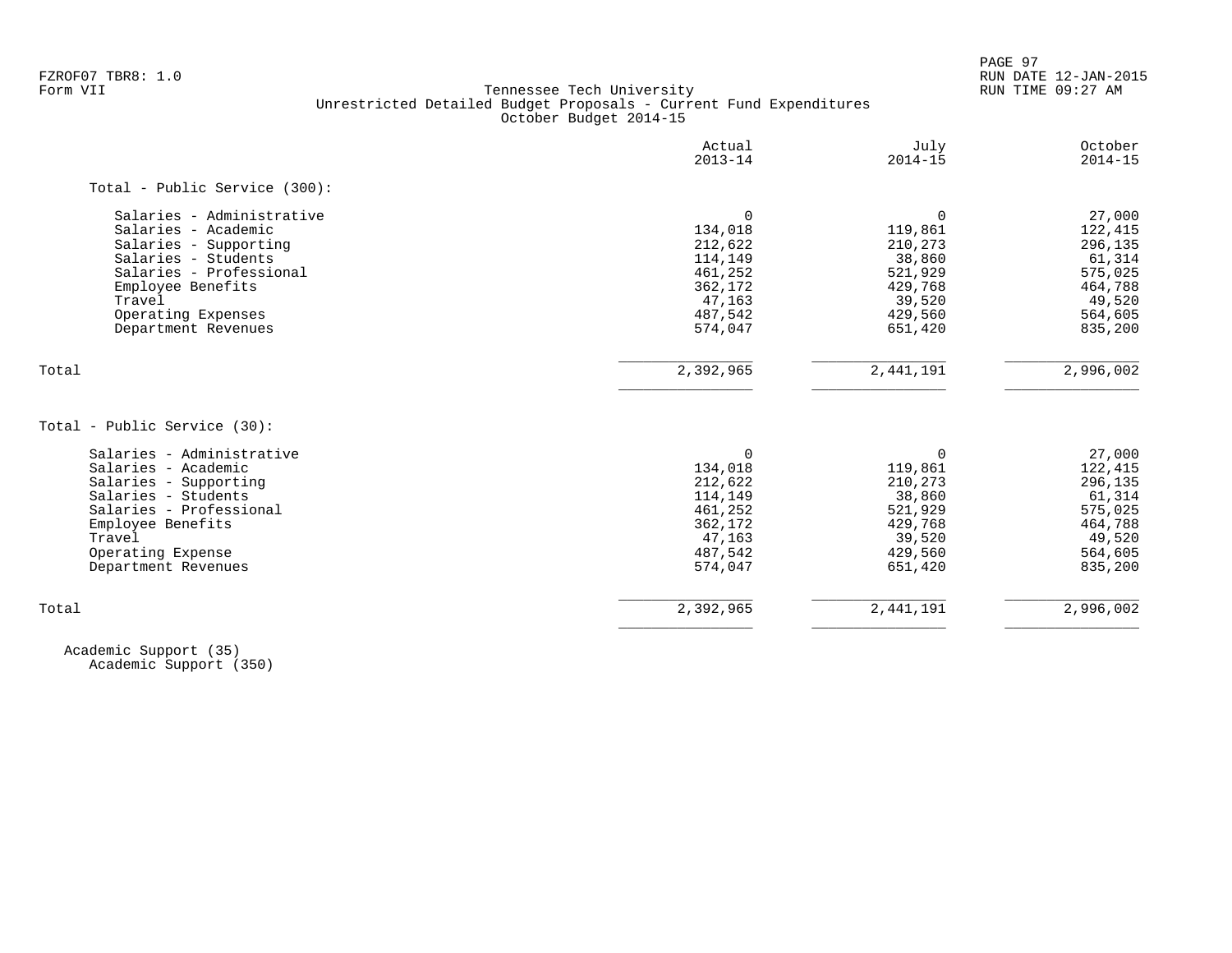PAGE 98 FZROF07 TBR8: 1.0 RUN DATE 12-JAN-2015

| Actual<br>$2013 - 14$ | July<br>$2014 - 15$                                                       | October<br>$2014 - 15$                                              |
|-----------------------|---------------------------------------------------------------------------|---------------------------------------------------------------------|
|                       |                                                                           | 32,400                                                              |
|                       |                                                                           |                                                                     |
| 41,581                | 32,400                                                                    | 32,400                                                              |
|                       |                                                                           |                                                                     |
| 0                     | 3,400                                                                     | 3,400                                                               |
|                       |                                                                           | 1,100                                                               |
|                       |                                                                           | 45,000                                                              |
| 25,121                | 49,500                                                                    | 49,500                                                              |
|                       |                                                                           |                                                                     |
| 42,889                | 12,620                                                                    | 12,620                                                              |
|                       |                                                                           | 42,440                                                              |
| 129,397               | 19,060                                                                    | 55,060                                                              |
|                       |                                                                           |                                                                     |
|                       | 4,620                                                                     | 4,620                                                               |
| 64,843                | 4,620                                                                     | 4,620                                                               |
|                       |                                                                           |                                                                     |
| 27,379                | 0                                                                         | $\mathsf{O}\xspace$                                                 |
| 2,751                 | 0                                                                         | $\mathsf 0$                                                         |
|                       |                                                                           | $\overline{0}$                                                      |
|                       |                                                                           | 3,500                                                               |
| 164,208               | 3,000                                                                     | 10,000<br>459,285                                                   |
| 207,721               | 6,500                                                                     | 472,785                                                             |
|                       | 41,581<br>$-1,197$<br>26,318<br>86,508<br>64,843<br>310<br>6,832<br>6,241 | 32,400<br>1,100<br>45,000<br>6,440<br>$\Omega$<br>3,500<br>$\Omega$ |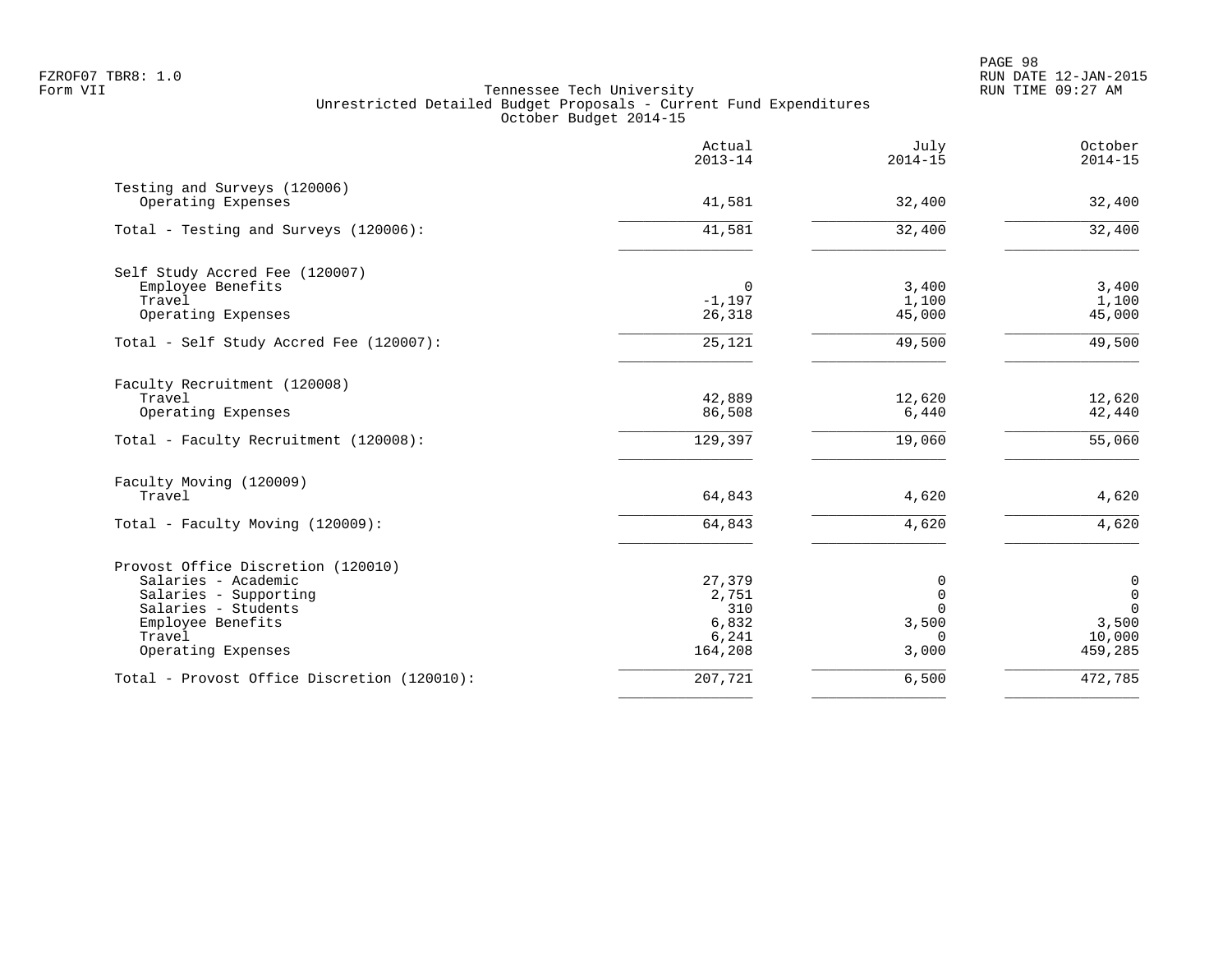|                                                | Actual<br>$2013 - 14$ | July<br>$2014 - 15$ | October<br>$2014 - 15$ |
|------------------------------------------------|-----------------------|---------------------|------------------------|
| Faculty Development (120011)                   |                       |                     |                        |
| Employee Benefits                              | $\Omega$              | 1,000               | 1,000                  |
| Travel                                         | 25,302                | 14,900              | 34,900                 |
| Operating Expenses                             | 4,399                 | 0                   | $\Omega$               |
| Total - Faculty Development (120011):          | 29,701                | 15,900              | 35,900                 |
| Non Instr Faculty Assignment (120012)          |                       |                     |                        |
| Salaries - Academic                            | 0                     | 44,000              | 22,000                 |
| Total - Non Instr Faculty Assignment (120012): | $\Omega$              | 44,000              | 22,000                 |
| Faculty Award (120016)                         |                       |                     |                        |
| Operating Expenses                             | 7,684                 | 7,740               | 7,740                  |
| Total - Faculty Award (120016):                | 7,684                 | 7,740               | 7,740                  |
| Faculty Evaluations (120017)                   |                       |                     |                        |
| Salaries - Students                            | 568                   | 0                   | $\Omega$               |
| Employee Benefits                              | 8                     | 1,750               | 1,750                  |
| Travel                                         | 524                   |                     | $\Omega$               |
| Operating Expenses<br>Department Revenues      | 35,078<br>$-1$        | 15,220              | 15,220<br>$\Omega$     |
|                                                |                       |                     |                        |
| Total - Faculty Evaluations (120017):          | 36,177                | 16,970              | 16,970                 |
|                                                |                       |                     |                        |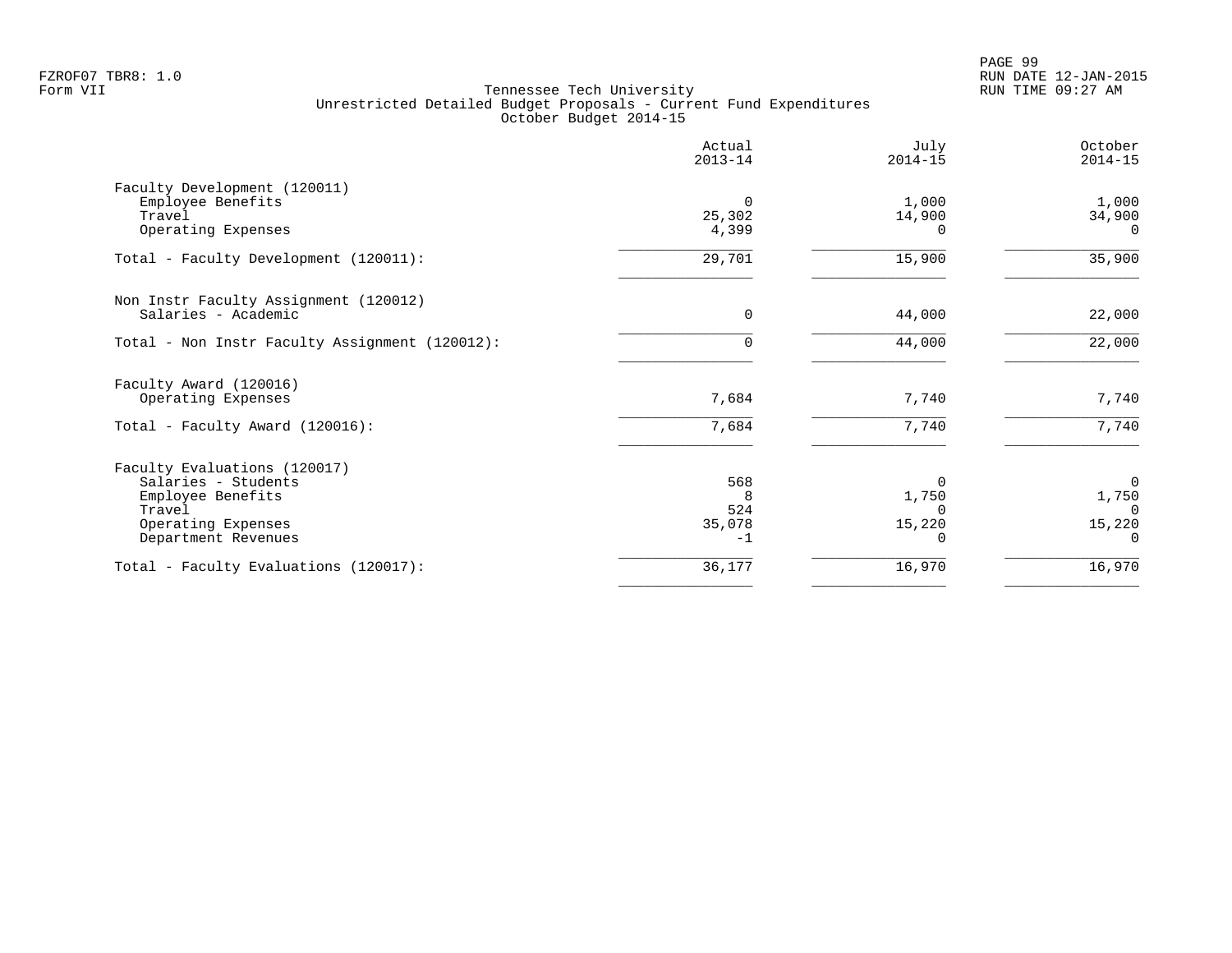|                                                      | Actual<br>$2013 - 14$ | July<br>$2014 - 15$ | October<br>$2014 - 15$ |
|------------------------------------------------------|-----------------------|---------------------|------------------------|
| Provost Surplus Non Instruction (120021)             |                       |                     |                        |
| Salaries - Supporting                                | $\Omega$              | 0                   | 29,191                 |
| Salaries - Professional                              | 0                     | $\Omega$            | 117,460                |
| Operating Expenses                                   | $\Omega$              | $\Omega$            | 158,580                |
| Total - Provost Surplus Non Instruction (120021):    | $\Omega$              | $\Omega$            | 305,231                |
| Office of Senior Associate Provost (121700)          |                       |                     |                        |
| Salaries - Administrative                            | 284,400               | 284,675             | 286,075                |
| Salaries - Supporting                                | 55,506                | 62,165              | 24,600                 |
| Salaries - Professional                              | 80,131                | 75,423              | 119,361                |
| Employee Benefits                                    | 120,503               | 117,260             | 120,560                |
| Travel                                               | 301                   | 1,920               | 1,920                  |
| Operating Expenses                                   | 15,898                | 2,950               | 2,950                  |
| Total - Office of Senior Associate Provost (121700): | 556,739               | 544,393             | 555,466                |
| Craft Center Admin (121760)                          |                       |                     |                        |
| Salaries - Supporting                                | 12,744                | 19,550              | 19,550                 |
| Salaries - Students                                  | 10,740                | 10,870              | 10,870                 |
| Salaries - Professional                              | 47,817                | 79,299              | 42,976                 |
| Employee Benefits                                    | 23,534                | 35,490              | 35,490                 |
| Travel                                               | 3,429                 | 700                 | 700                    |
| Operating Expenses                                   | 63,506                | 32,100              | 32,100                 |
| Total - Craft Center Admin (121760):                 | 161,770               | 178,009             | 141,686                |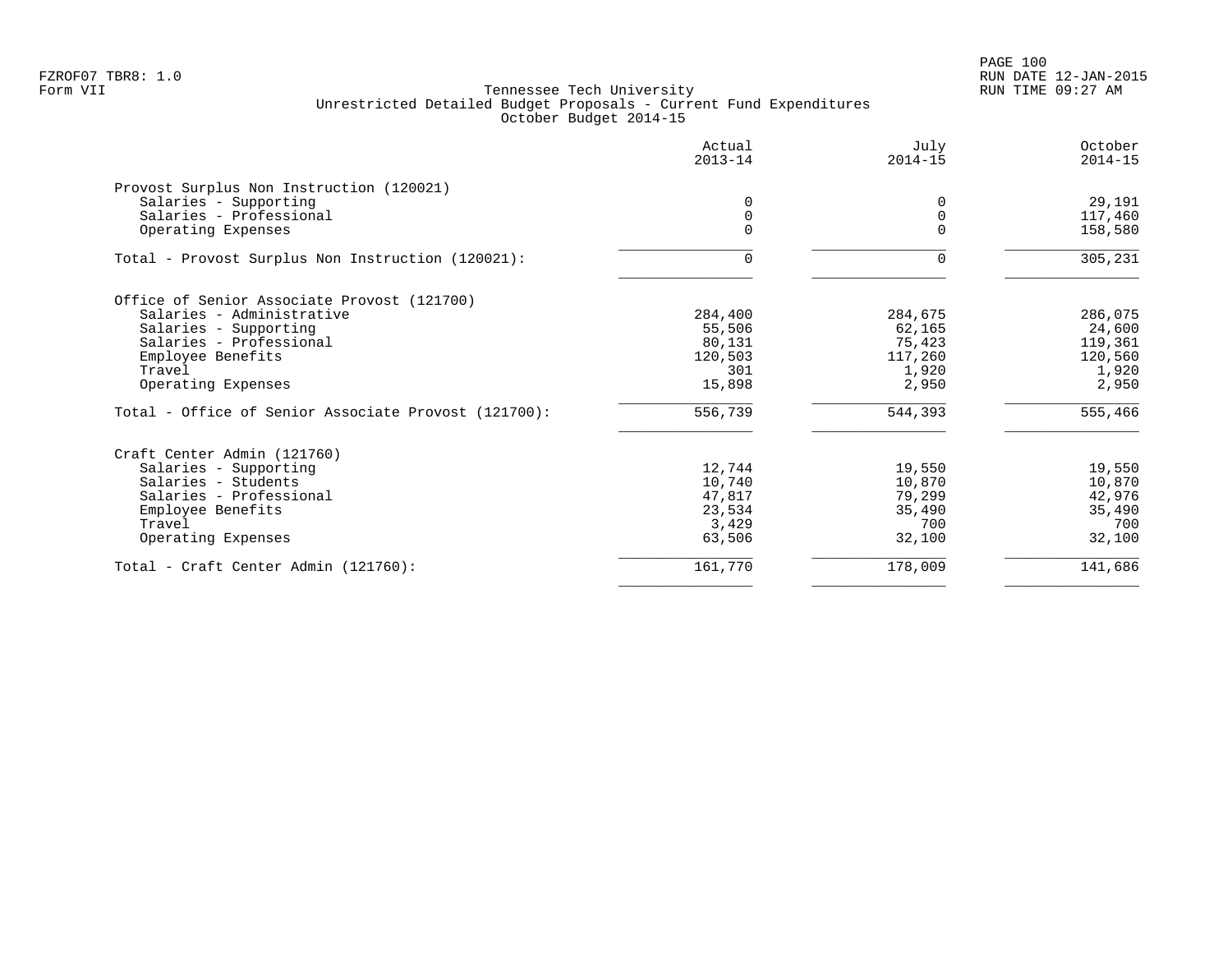PAGE 101 FZROF07 TBR8: 1.0 RUN DATE 12-JAN-2015

|                                                                    | Actual<br>$2013 - 14$ | July<br>$2014 - 15$ | October<br>$2014 - 15$ |
|--------------------------------------------------------------------|-----------------------|---------------------|------------------------|
| Federal College Work Study Program (122001)<br>Salaries - Students | 31,853                | 27,260              | 27,260                 |
|                                                                    | 31,853                |                     | 27,260                 |
| Total - Federal College Work Study Program (122001):               |                       | 27,260              |                        |
| Student Exchance Program (123703)                                  |                       |                     |                        |
| Operating Expenses                                                 | 68,353                | $\mathbf 0$         | $\mathbf 0$            |
| Total - Student Exchance Program (123703):                         | 68,353                | $\Omega$            | $\Omega$               |
| Exchange BA ENG Course Fee (123704)                                |                       |                     |                        |
| Operating Expenses                                                 | 5,561                 | 2,500               | 2,500                  |
| Total - Exchange BA ENG Course Fee (123704):                       | 5,561                 | 2,500               | 2,500                  |
| Library Administration (124000)                                    |                       |                     |                        |
| Salaries - Administrative<br>Salaries - Supporting                 | 128,890<br>35,003     | 128,990<br>35,003   | 129,633<br>35,163      |
| Employee Benefits                                                  | 59,726                | 60,480              | 60,480                 |
| Travel                                                             | 1,897                 | 1,660               | 1,660                  |
| Total - Library Administration (124000):                           | 225,516               | 226,133             | 226,936                |
| Library Operating (124001)                                         |                       |                     |                        |
| Salaries - Academic                                                | 678,750               | 752,543             | 755,885                |
| Salaries - Supporting                                              | 339,853               | 359,795             | 332,152                |
| Salaries - Students<br>Salaries - Professional                     | 31,058<br>64,493      | 35,000<br>95,954    | 35,000<br>96,210       |
| Employee Benefits                                                  | 475,261               | 480,540             | 480,540                |
| Travel                                                             | 4,677                 | 4,850               | 4,850                  |
| Operating Expenses                                                 | 136,899               | 87,530              | 108,039                |
| Capital Outlay<br>Department Revenues                              | 10,574<br>$-71,390$   | 0<br>$\Omega$       | 0<br>$\Omega$          |
| Total - Library Operating (124001):                                | 1,670,175             | 1,816,212           | 1,812,676              |
|                                                                    |                       |                     |                        |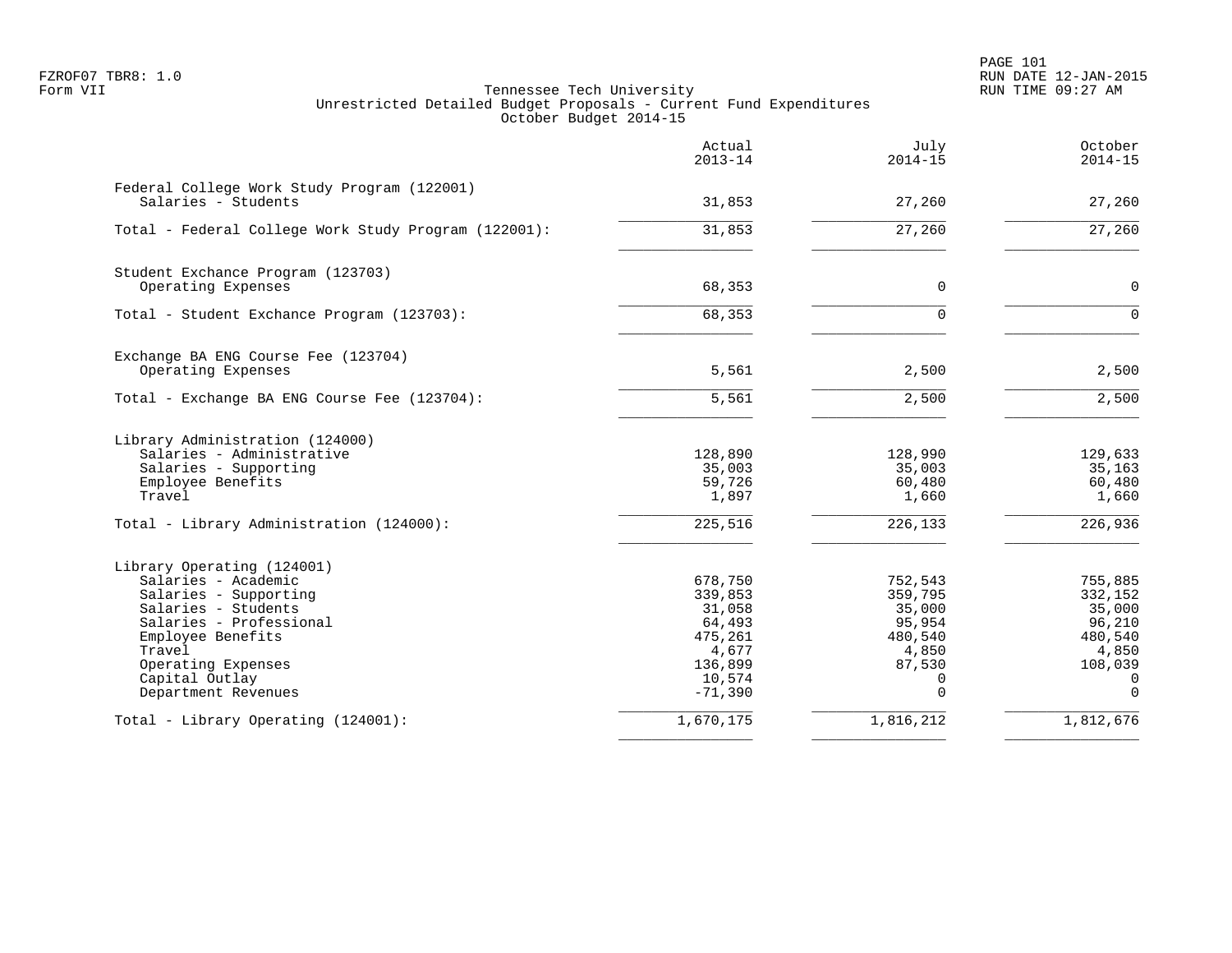PAGE 102 FZROF07 TBR8: 1.0 RUN DATE 12-JAN-2015

|                                                   | Actual<br>$2013 - 14$ | July<br>$2014 - 15$ | October<br>$2014 - 15$ |
|---------------------------------------------------|-----------------------|---------------------|------------------------|
| Library Copying (124004)                          |                       | 4,050               | 4,050                  |
| Operating Expenses<br>Department Revenues         | 8,125                 | $-50$               | $-50$                  |
| Total - Library Copying (124004):                 | 8,125                 | 4,000               | 4,000                  |
| Library Books and Periodicals (124008)            |                       |                     |                        |
| Operating Expenses<br>Capital Outlay              | 355,271<br>187,710    | 670,360<br>220,000  | 511,780<br>220,000     |
|                                                   |                       |                     |                        |
| Total - Library Books and Periodicals (124008):   | 542,981               | 890,360             | 731,780                |
| Dean of Arts and Science Office (130000)          |                       |                     |                        |
| Salaries - Administrative                         | 158,076               | 158,176             | 158,953                |
| Salaries - Supporting                             | 60,979                | 62,169              | 65,361                 |
| Salaries - Professional<br>Employee Benefits      | 105,871<br>97,621     | 105,971<br>105,760  | 106,489<br>105,760     |
| Travel                                            | 20,580                | 1,040               | 26,040                 |
| Operating Expenses                                | 23,177                | 9,740               | 9,740                  |
| Total - Dean of Arts and Science Office (130000): | 466,304               | 442,856             | 472,343                |
| Arts and Sci Vehicles (131003)                    |                       |                     |                        |
| Operating Expenses                                | 6,858                 | 3,860               | 3,860                  |
| Total - Arts and Sci Vehicles (131003):           | 6,858                 | 3,860               | 3,860                  |
|                                                   |                       |                     |                        |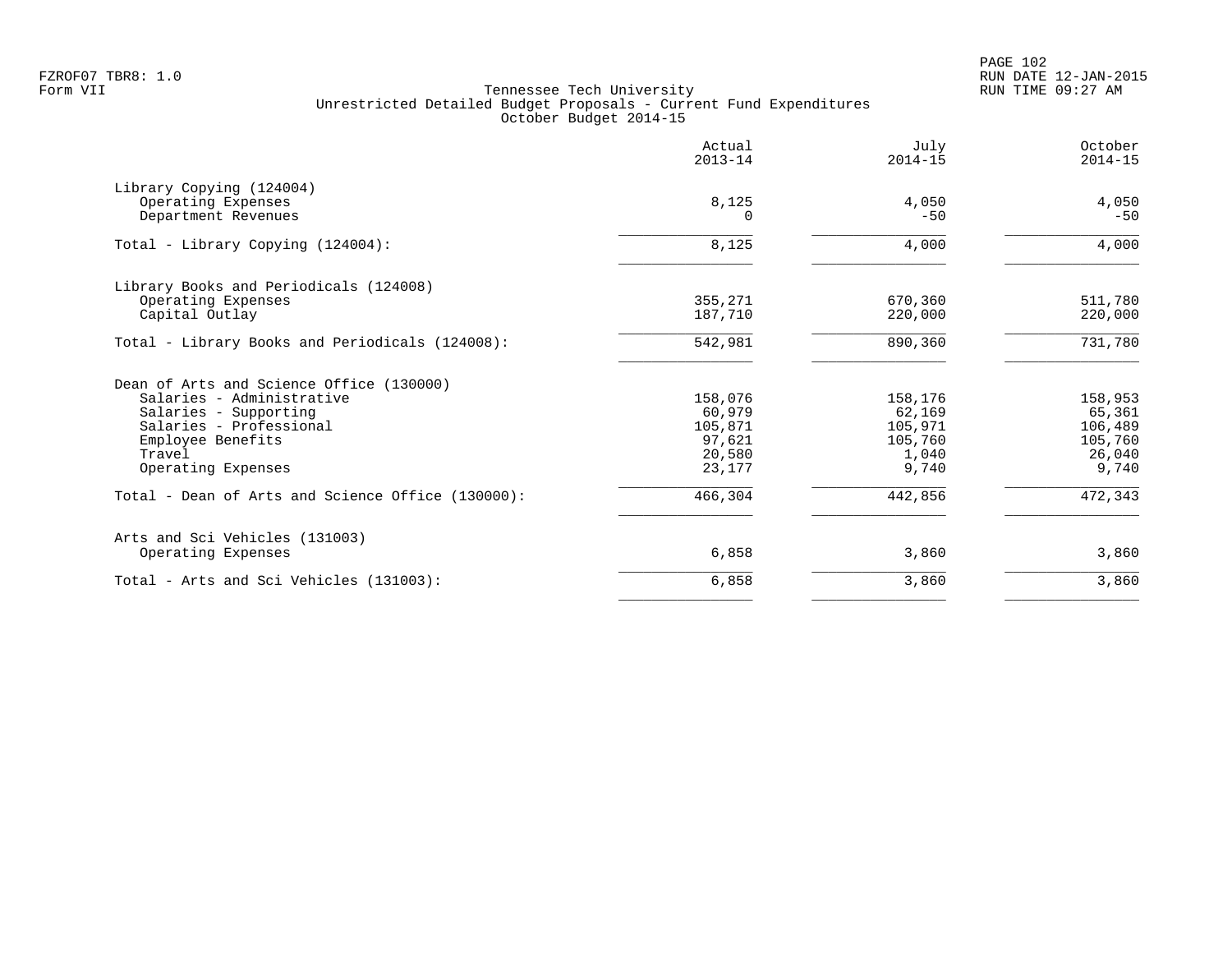|                                                      | Actual<br>$2013 - 14$ | July<br>$2014 - 15$ | October<br>$2014 - 15$ |
|------------------------------------------------------|-----------------------|---------------------|------------------------|
| Arts and Sci Vehicles Revenue (131004)               |                       |                     |                        |
| Travel                                               | $-20, 262$            | $\Omega$            | $\mathbf 0$            |
| Department Revenues                                  | $-26$                 | $-13,860$           | $-13,860$              |
| Total - Arts and Sci Vehicles Revenue (131004):      | $-20, 288$            | $-13,860$           | $-13,860$              |
| Dean of Engineering Admin Office (137000)            |                       |                     |                        |
| Salaries - Administrative                            | 213,285               | 213,585             | 214,651                |
| Salaries - Academic                                  | 34,280                | $\Omega$            |                        |
| Salaries - Supporting                                | 46,225                | 100                 | 11,180                 |
| Salaries - Professional                              | 526,084               | 495,181             | 528,798                |
| Employee Benefits                                    | 225,662               | 218,480             | 225,680                |
| Travel                                               | 80                    | $\Omega$            | $\Omega$               |
| Operating Expenses                                   | 33,478                | 12,825              | 12,825                 |
| Total - Dean of Engineering Admin Office (137000):   | 1,079,094             | 940,171             | 993, 134               |
| Engineering Admin Vehicles (137006)                  |                       |                     |                        |
| Travel                                               | $-4,123$              | 0                   | 0                      |
| Operating Expenses                                   | 3,873                 | $\mathbf 0$         | $\Omega$               |
| Total - Engineering Admin Vehicles (137006):         | $-250$                | $\Omega$            | $\Omega$               |
| Dean College of Interdiscp Studies (139300)          |                       |                     |                        |
| Salaries - Administrative                            | 101,060               | 133,980             | 134,481                |
| Salaries - Academic                                  | $-3,128$              | $\Omega$            | $\overline{0}$         |
| Salaries - Supporting                                | 28,916                | 27,723              | 27,859                 |
| Salaries - Professional                              | 52,004                | 51,888              | 52,135                 |
| Employee Benefits                                    | 65,691                | 66,120              | 66,120                 |
| Travel                                               | 8,398                 | 5,000               | 5,000                  |
| Operating Expenses                                   | 26,769                | 10,000              | 21,630                 |
| Capital Outlay                                       | $\Omega$              | $\Omega$            | 5,927                  |
| Total - Dean College of Interdiscp Studies (139300): | 279,710               | 294,711             | 313,152                |
|                                                      |                       |                     |                        |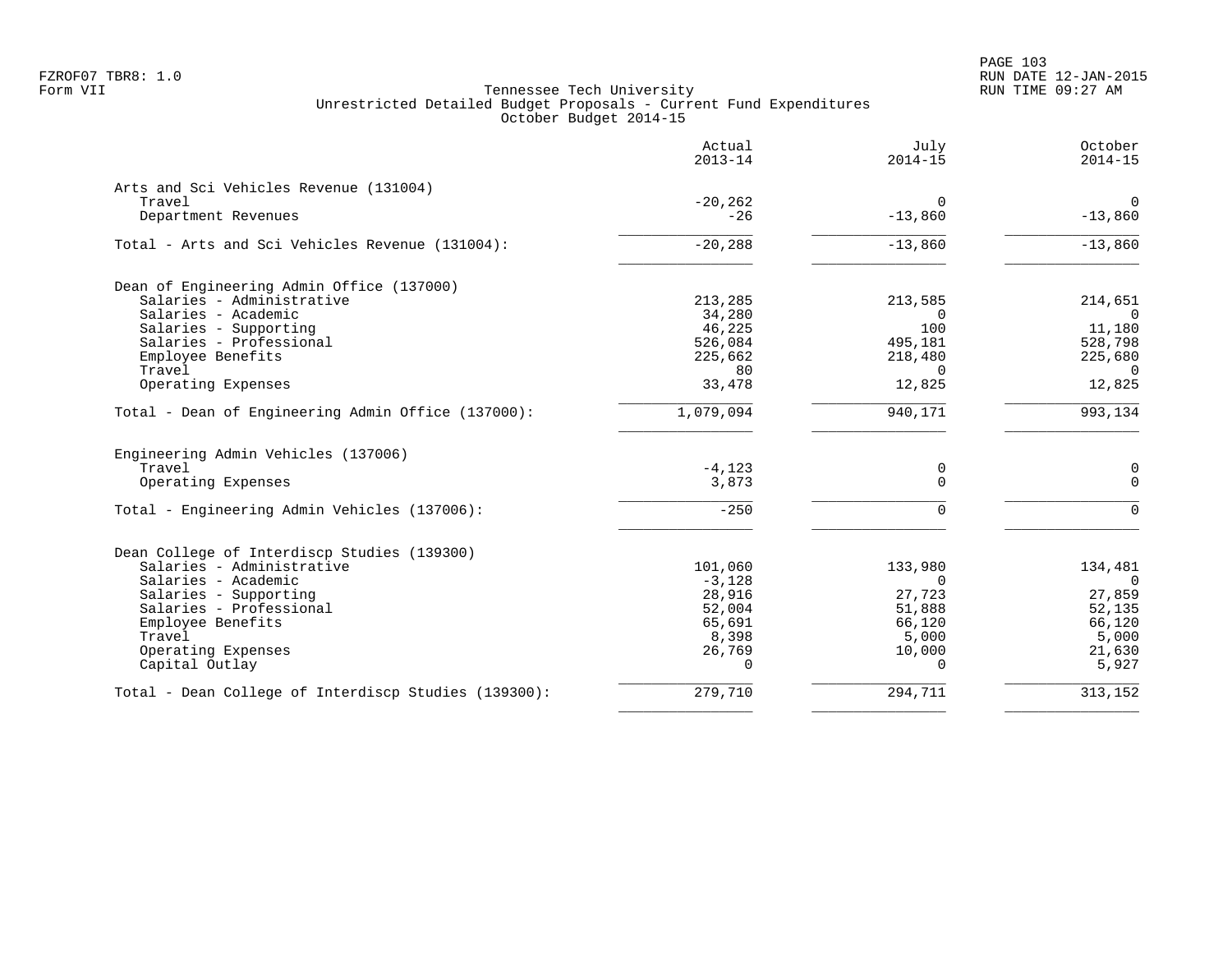PAGE 104 FZROF07 TBR8: 1.0 RUN DATE 12-JAN-2015

|                                                  | Actual<br>$2013 - 14$ | July<br>$2014 - 15$ | October<br>$2014 - 15$ |
|--------------------------------------------------|-----------------------|---------------------|------------------------|
| Water Ctr Vehicle (139401)<br>Operating Expenses | 10,412                | 13,000              | 13,000                 |
|                                                  |                       |                     |                        |
| Total - Water Ctr Vehicle (139401):              | 10,412                | 13,000              | 13,000                 |
| Water Ctr Vehicle Transfer In (139402)           |                       |                     |                        |
| Travel                                           | $-15,059$             | $\Omega$            | $\overline{0}$         |
| Operating Expenses                               | 0                     | $-25,000$           | $-25,000$              |
| Total - Water Ctr Vehicle Transfer In (139402):  | $-15,059$             | $-25,000$           | $-25,000$              |
| Dean College Of Business (140000)                |                       |                     |                        |
| Salaries - Administrative                        | 164,024               | 158,728             | 159,488                |
| Salaries - Academic                              | 85                    | 6,980               | 6,980                  |
| Salaries - Supporting                            | 66,549                | 66,749              | 67,053                 |
| Salaries - Students                              | 1,235                 | $\Omega$            | $\Omega$               |
| Salaries - Professional                          | 113,334               | 91,436              | 91,851                 |
| Employee Benefits                                | 96,159                | 97,860              | 92,860                 |
| Travel                                           | 174                   | $\Omega$            | $\Omega$               |
| Operating Expenses                               | 36,294                | 3,390               | 10,444                 |
| Total - Dean College Of Business (140000):       | 477,854               | 425,143             | 428,676                |
| Business Copying (140006)                        |                       |                     |                        |
| Operating Expenses                               | 2,826                 | 4,220               | 4,220                  |
| Total - Business Copying (140006):               | 2,826                 | 4,220               | 4,220                  |
|                                                  |                       |                     |                        |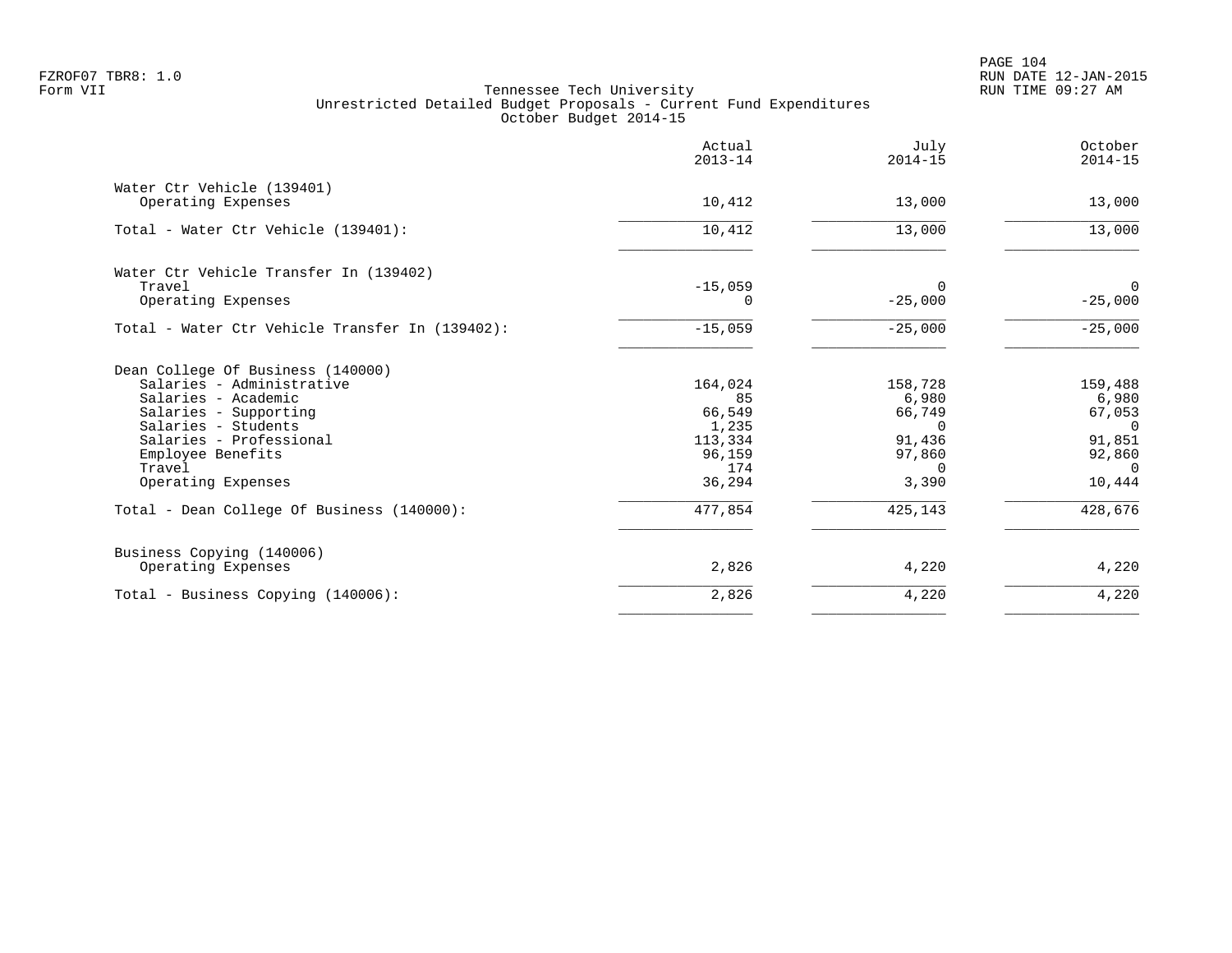PAGE 105 FZROF07 TBR8: 1.0 RUN DATE 12-JAN-2015

| Actual<br>$2013 - 14$                                    | July<br>$2014 - 15$                                                                  | October<br>$2014 - 15$                                                  |
|----------------------------------------------------------|--------------------------------------------------------------------------------------|-------------------------------------------------------------------------|
|                                                          |                                                                                      |                                                                         |
|                                                          |                                                                                      | $\mathbf 0$                                                             |
| $-250$                                                   | $-4,220$                                                                             | $-4,220$                                                                |
| $-5,922$                                                 | $-4,220$                                                                             | $-4,220$                                                                |
|                                                          |                                                                                      |                                                                         |
|                                                          |                                                                                      | 130,793                                                                 |
|                                                          |                                                                                      | 58,186                                                                  |
|                                                          |                                                                                      | 780                                                                     |
|                                                          |                                                                                      | 186,414                                                                 |
|                                                          |                                                                                      | 136,050                                                                 |
|                                                          |                                                                                      | 10,900                                                                  |
| 137,145                                                  | 27,050                                                                               | 231,034                                                                 |
| 657,307                                                  | 558,000                                                                              | 754,157                                                                 |
| 57,472<br>3,581<br>118,775<br>57,660<br>6,417<br>243,905 | 55,491<br>$\Omega$<br>86,970<br>53,370<br>5,140<br>200,971                           | 55,642<br>$\Omega$<br>69,712<br>53,370<br>5,140<br>183,864              |
| 181,376                                                  | 152,797                                                                              | 153,510                                                                 |
| 71,309                                                   | 6,000                                                                                | 6,000                                                                   |
|                                                          | 233,089                                                                              | 233,887                                                                 |
| 159,957                                                  | 230,530                                                                              | 230,530                                                                 |
| 282                                                      | 760                                                                                  | 760                                                                     |
| 32,366                                                   |                                                                                      | 39,110                                                                  |
| 1,405                                                    | $\Omega$                                                                             | $\Omega$                                                                |
|                                                          |                                                                                      |                                                                         |
|                                                          | $-5,672$<br>108,436<br>57,178<br>$\Omega$<br>182,634<br>136,043<br>35,871<br>156,151 | 0<br>130,256<br>57,908<br>780<br>197,956<br>133,150<br>10,900<br>39,110 |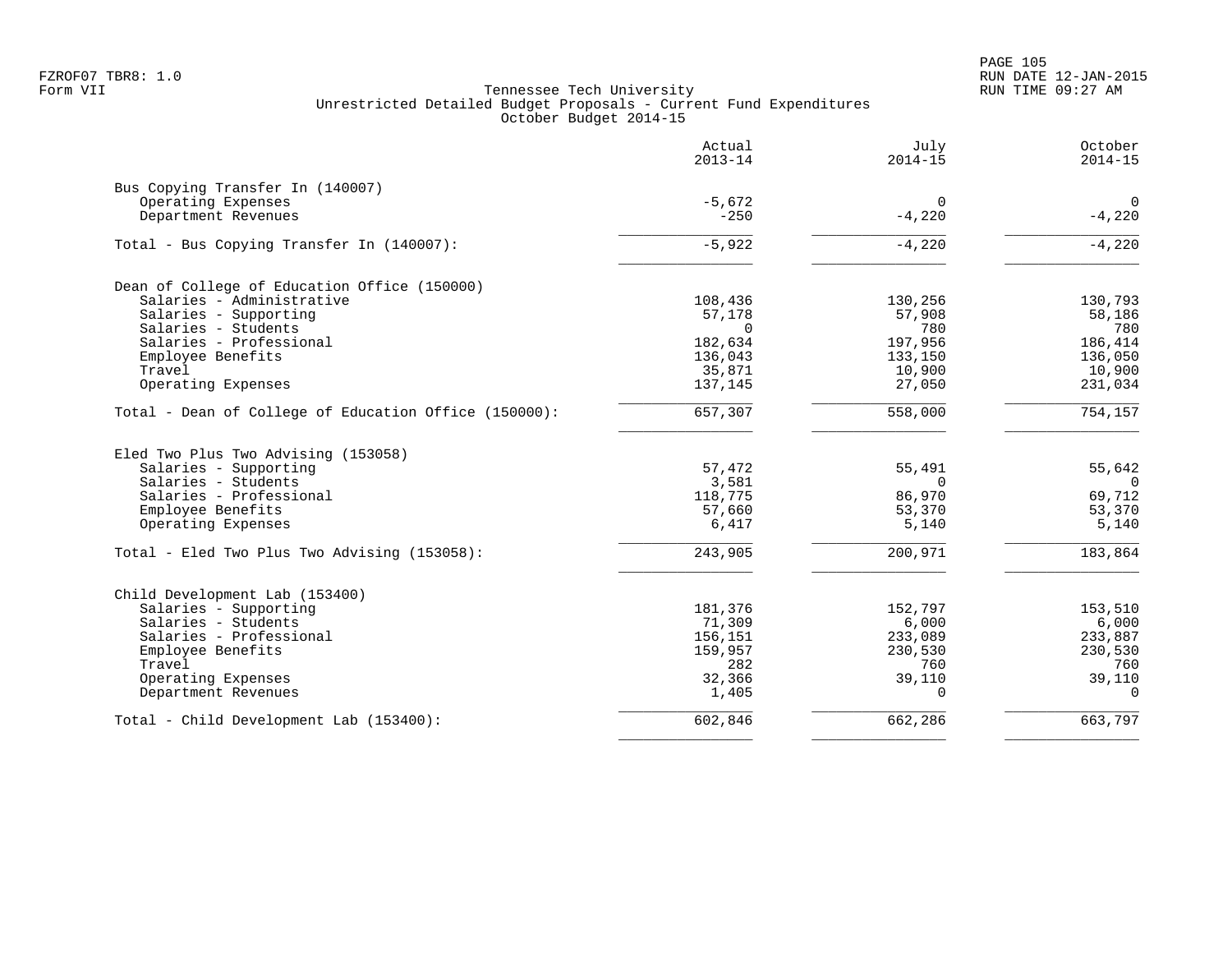|                                                               | Actual<br>$2013 - 14$ | July<br>$2014 - 15$ | October<br>$2014 - 15$ |
|---------------------------------------------------------------|-----------------------|---------------------|------------------------|
| UC Joan Derryberry Art Gallery (155003)<br>Operating Expenses | 1,727                 | 1,810               | 1,810                  |
| Total - UC Joan Derryberry Art Gallery (155003):              | 1,727                 | 1,810               | 1,810                  |
| Learning Resource Center (157000)<br>Salaries - Academic      | $\Omega$              | 6,000               | 6,000                  |
| Salaries - Supporting<br>Salaries - Professional              | 28,004<br>64,601      | 28,104<br>54,489    | 28,236<br>54,489       |
| Employee Benefits                                             | 47,941                | 44,900              | 48,000                 |
| Operating Expenses                                            | 19,294                | 18,760              | 18,760                 |
| Department Revenues                                           | $-635$                | $\Omega$            | $\Omega$               |
| Total - Learning Resource Center (157000):                    | 159,205               | 152,253             | 155,485                |
| Education Media Grad Assist (157001)                          |                       |                     |                        |
| Employee Benefits                                             | 15,249                | 17,230              | 17,230                 |
| Total - Education Media Grad Assist (157001):                 | 15,249                | 17,230              | 17,230                 |
| Ag and Human Ecology Admin (160000)                           |                       |                     |                        |
| Salaries - Administrative                                     | 167,160               | 161,369             | 162,036                |
| Salaries - Supporting                                         | 34,971                | 35,013              | 35,177                 |
| Salaries - Students<br>Employee Benefits                      | $\Omega$<br>67,402    | 5,000<br>65,790     | 5,000<br>65,790        |
| Travel                                                        | 585                   | $\Omega$            | $\Omega$               |
| Operating Expenses                                            | 10,667                | 5,330               | 57,260                 |
| Total - Ag and Human Ecology Admin (160000):                  | 280,785               | 272,502             | 325,263                |
|                                                               |                       |                     |                        |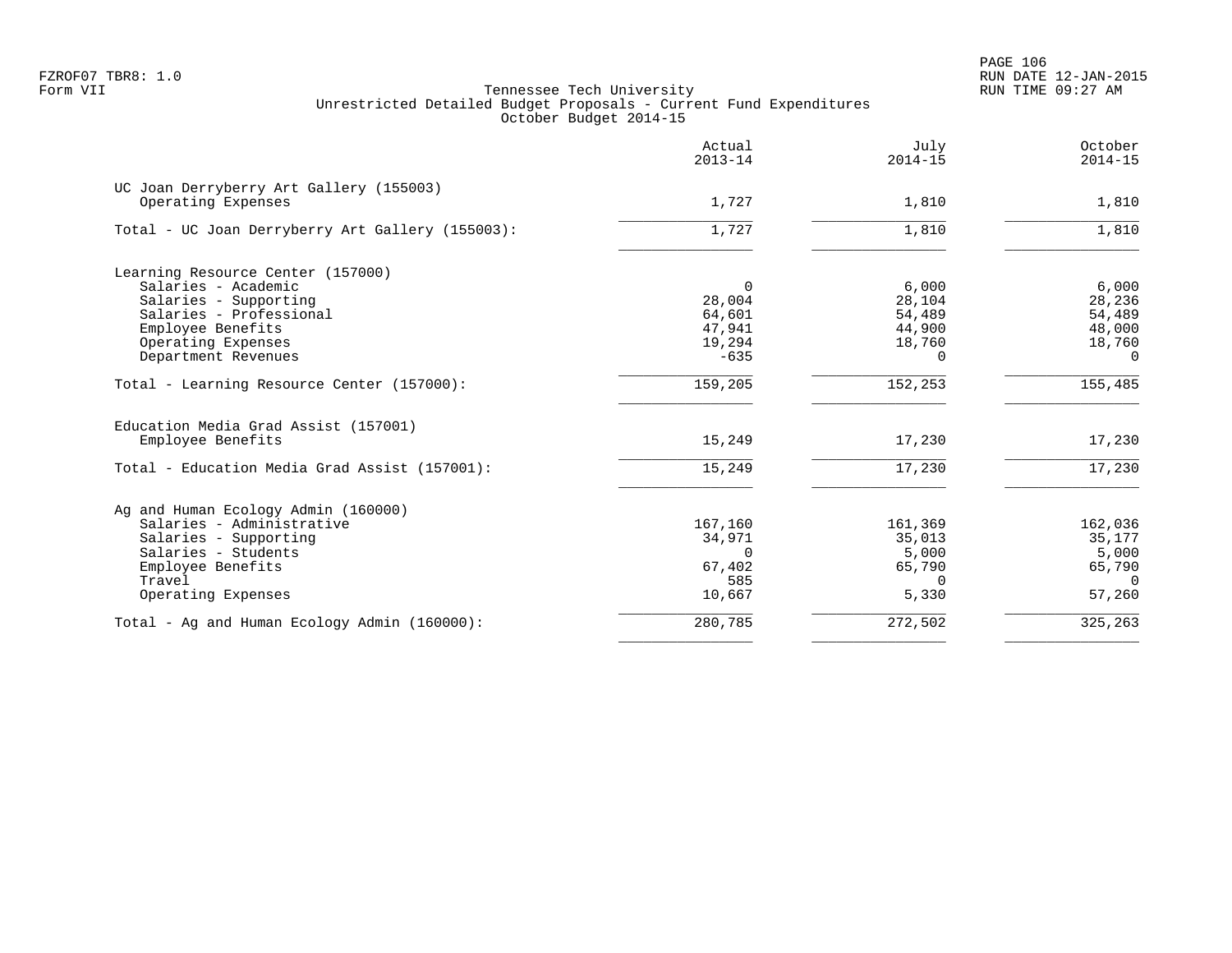PAGE 107 FZROF07 TBR8: 1.0 RUN DATE 12-JAN-2015

|                                                                                                                                                                       | Actual<br>$2013 - 14$                                    | July<br>$2014 - 15$                                             | October<br>$2014 - 15$                                             |
|-----------------------------------------------------------------------------------------------------------------------------------------------------------------------|----------------------------------------------------------|-----------------------------------------------------------------|--------------------------------------------------------------------|
| Farm Administration (162000)<br>Salaries - Professional<br>Employee Benefits<br>Travel                                                                                | 100,490<br>49,303<br>140                                 | 100,645<br>60,650<br>140                                        | 101,130<br>50,650<br>140                                           |
| Total - Farm Administration (162000):                                                                                                                                 | 149,933                                                  | 161,435                                                         | 151,920                                                            |
| Livestock and Dairy (162001)<br>Salaries - Students<br>Employee Benefits<br>Travel<br>Operating Expenses<br>Capital Outlay                                            | 20,717<br>149<br>113<br>219,223<br>27,000                | 2,090<br>300<br>$\Omega$<br>168,950<br>0                        | 12,090<br>300<br>$\overline{0}$<br>158,950<br>0                    |
| Total - Livestock and Dairy (162001):                                                                                                                                 | 267,202                                                  | 171,340                                                         | 171,340                                                            |
| Oakley Sustainable Aq Center (162006)<br>Salaries - Supporting<br>Salaries - Students<br>Salaries - Professional<br>Employee Benefits<br>Travel<br>Operating Expenses | 78,622<br>12,651<br>32,545<br>57,068<br>2,825<br>141,424 | 82,351<br>$\mathbf 0$<br>72,378<br>52,800<br>$\Omega$<br>93,620 | 82,749<br>$\overline{0}$<br>72,539<br>52,800<br>$\Omega$<br>93,062 |
| Total - Oakley Sustainable Aq Center (162006):                                                                                                                        | 325,135                                                  | 301,149                                                         | 301,150                                                            |
| Waters Organic Farm (162007)<br>Operating Expenses                                                                                                                    | $\mathbf 0$                                              | 6,000                                                           | 6,000                                                              |
| Total - Waters Organic Farm (162007):                                                                                                                                 | $\mathbf 0$                                              | 6,000                                                           | 6,000                                                              |
|                                                                                                                                                                       |                                                          |                                                                 |                                                                    |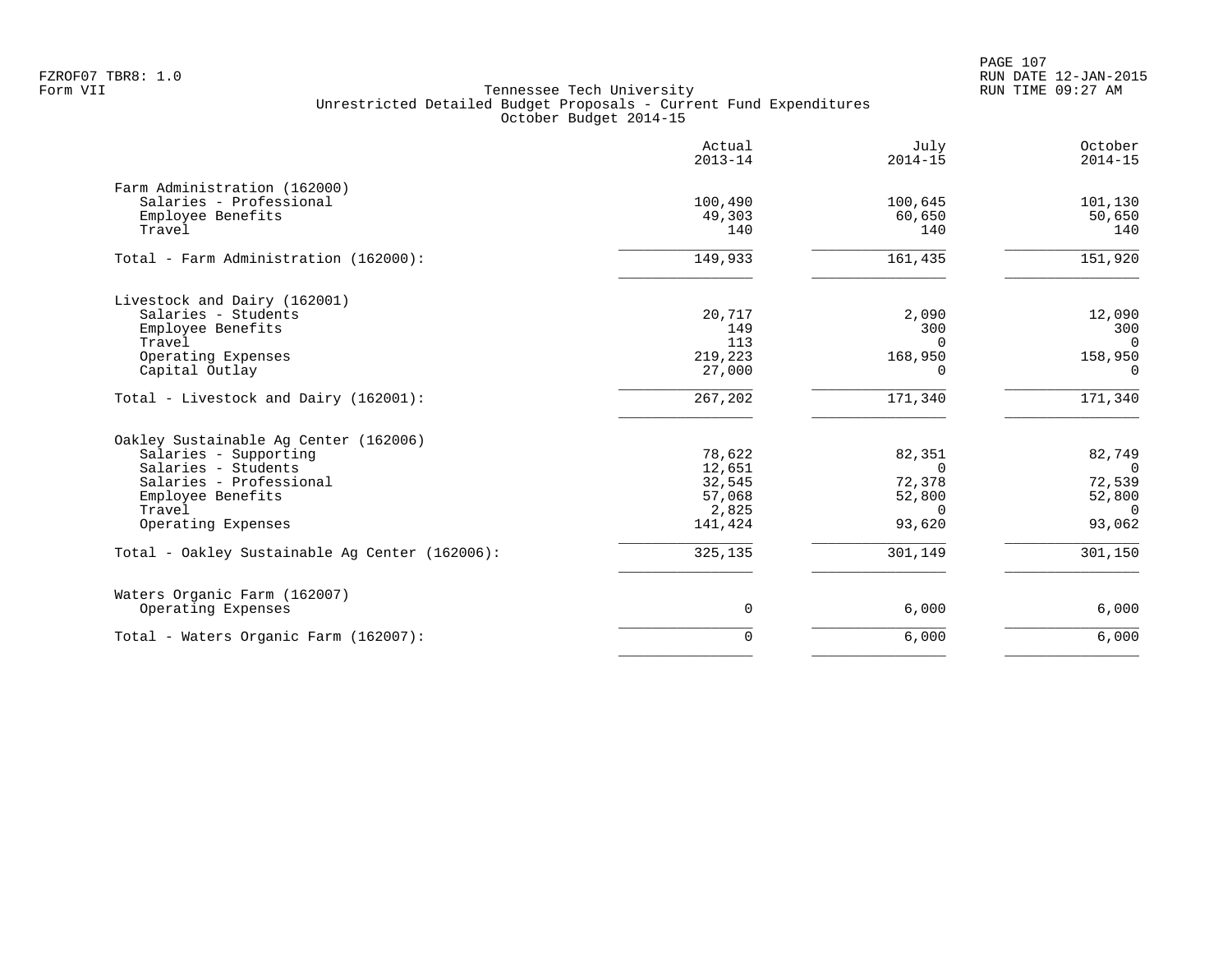PAGE 108 FZROF07 TBR8: 1.0 RUN DATE 12-JAN-2015

|                                          | Actual<br>$2013 - 14$ | July<br>$2014 - 15$ | October<br>$2014 - 15$ |
|------------------------------------------|-----------------------|---------------------|------------------------|
| Oakley Produce (162009)                  |                       |                     |                        |
| Operating Expenses                       | 0                     | $\mathbf 0$         | 15,000                 |
| Total - Oakley Produce (162009):         | 0                     | $\Omega$            | 15,000                 |
| Agriculture Vehicles (163002)            |                       |                     |                        |
| Travel                                   | $-1,192$              | 0                   | 0                      |
| Operating Expenses                       | 1,168                 | $\overline{0}$      | $\mathbf{0}$           |
| Total - Agriculture Vehicles (163002):   | $-24$                 | $\Omega$            | $\Omega$               |
| Office of Research (170000)              |                       |                     |                        |
| Salaries - Administrative                | 158,758               | 158,858             | 159,646                |
| Salaries - Supporting                    | $\Omega$              | $\Omega$            | 29,174                 |
| Salaries - Professional                  | 204,711               | 205,293             | 273,167                |
| Employee Benefits                        | 121,745               | 119,840             | 119,840                |
| Travel                                   | 45                    | 2,000               | 4,008                  |
| Operating Expenses                       | 9,586                 | 5,000               | 5,000                  |
| Total - Office of Research (170000):     | 494,845               | 490,991             | 590,835                |
| Graduate Studies Admin (176000)          |                       |                     |                        |
| Salaries - Supporting                    | 109,374               | 113,731             | 117,007                |
| Salaries - Students                      | 2,409                 | $\Omega$            | $\overline{0}$         |
| Salaries - Professional                  | 121,528               | 171,292             | 172,127                |
| Employee Benefits                        | 112,826               | 113,790             | 113,790                |
| Travel<br>Operating Expenses             | 3,486<br>35,126       | 1,000<br>23,000     | 1,000<br>23,000        |
|                                          |                       |                     |                        |
| Total - Graduate Studies Admin (176000): | 384,749               | 422,813             | 426,924                |
|                                          |                       |                     |                        |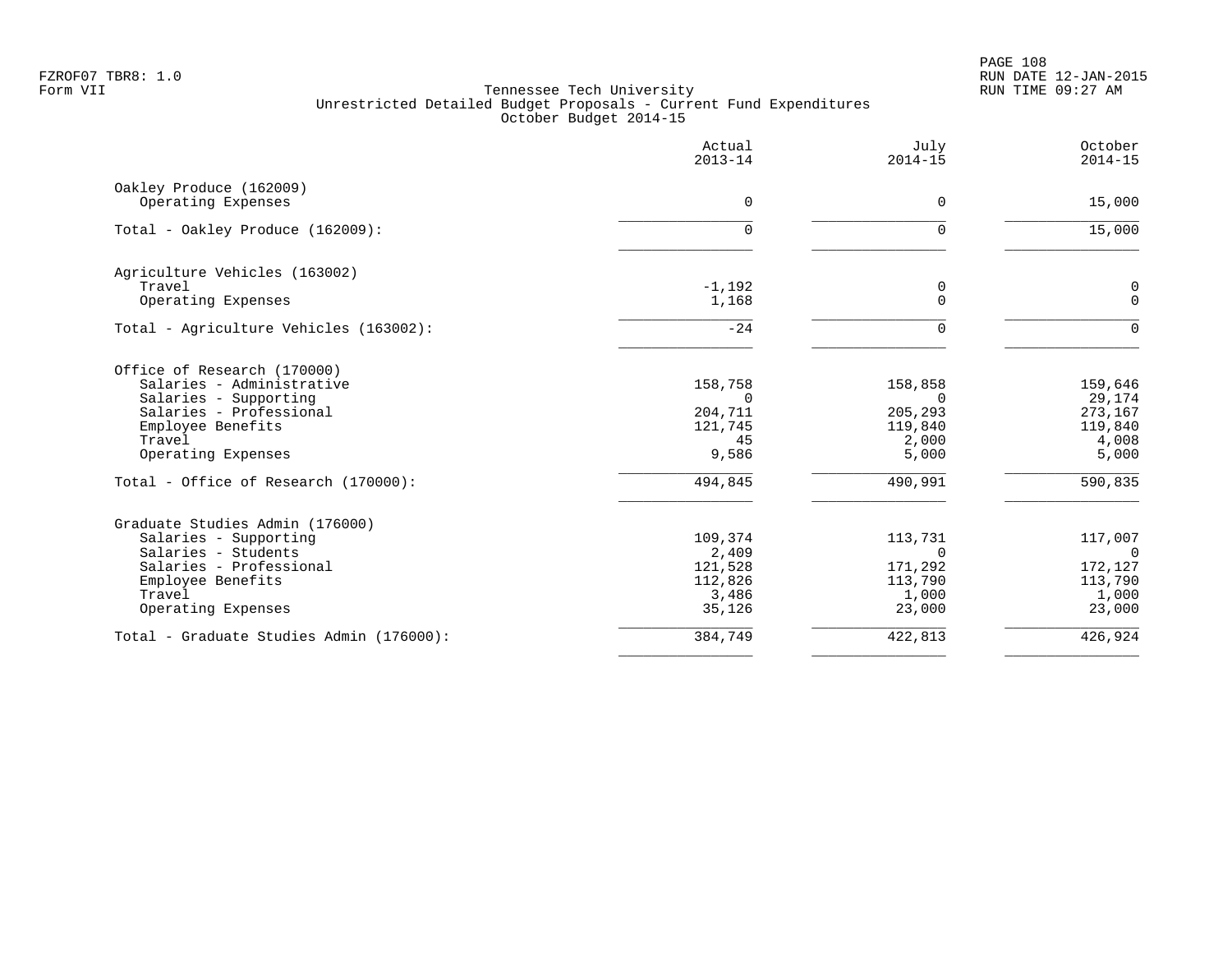PAGE 109 FZROF07 TBR8: 1.0 RUN DATE 12-JAN-2015

|                                                | Actual<br>$2013 - 14$ | July<br>$2014 - 15$ | October<br>$2014 - 15$ |
|------------------------------------------------|-----------------------|---------------------|------------------------|
| Thesis Binding (176005)                        |                       |                     |                        |
| Operating Expenses                             | 1,654                 | 2,000               | 2,000                  |
| Total - Thesis Binding (176005):               | 1,654                 | 2,000               | 2,000                  |
| Visions 5000 (180006)                          |                       |                     |                        |
| Operating Expenses                             | 231                   | 30                  | 30                     |
| Total - Visions 5000 (180006):                 | 231                   | 30                  | 30                     |
| Extended Education (180012)                    |                       |                     |                        |
| Salaries - Academic                            | 6,126                 | $\Omega$            | $\mathbf 0$            |
| Salaries - Supporting                          | 89,280                | 122,088             | 72,043                 |
| Salaries - Students                            | 8,046                 | 8,000               | 8,000                  |
| Salaries - Professional                        | 137,347               | 180,067             | 81,655                 |
| Employee Benefits<br>Travel                    | 88,365<br>14,095      | 143,660<br>3,700    | 63,660<br>15,700       |
| Operating Expenses                             | 39,059                | 32,390              | 20,390                 |
| Total - Extended Education (180012):           | 382,318               | 489,905             | 261,448                |
| Information Technology Admin (190000)          |                       |                     |                        |
| Salaries - Administrative                      | 166,264               | 167,475             | 168,312                |
| Salaries - Supporting                          | 406,359               | 32,618              | 32,766                 |
| Salaries - Students                            | 5,924                 | 2,290               | 2,290                  |
| Salaries - Professional                        | 1,623,322             | 92,699              | 174,573                |
| Employee Benefits                              | 784,953               | 100,620             | 100,620                |
| Travel<br>Operating Expenses                   | 83,567<br>1,527,765   | 10,000<br>275,210   | 24,000<br>334,203      |
| Capital Outlay                                 | 144,431               | $\Omega$            | 24,746                 |
| Department Revenues                            | 399,959               | 400,000             | 450,000                |
| Total - Information Technology Admin (190000): | 5, 142, 544           | 1,080,912           | 1,311,510              |
|                                                |                       |                     |                        |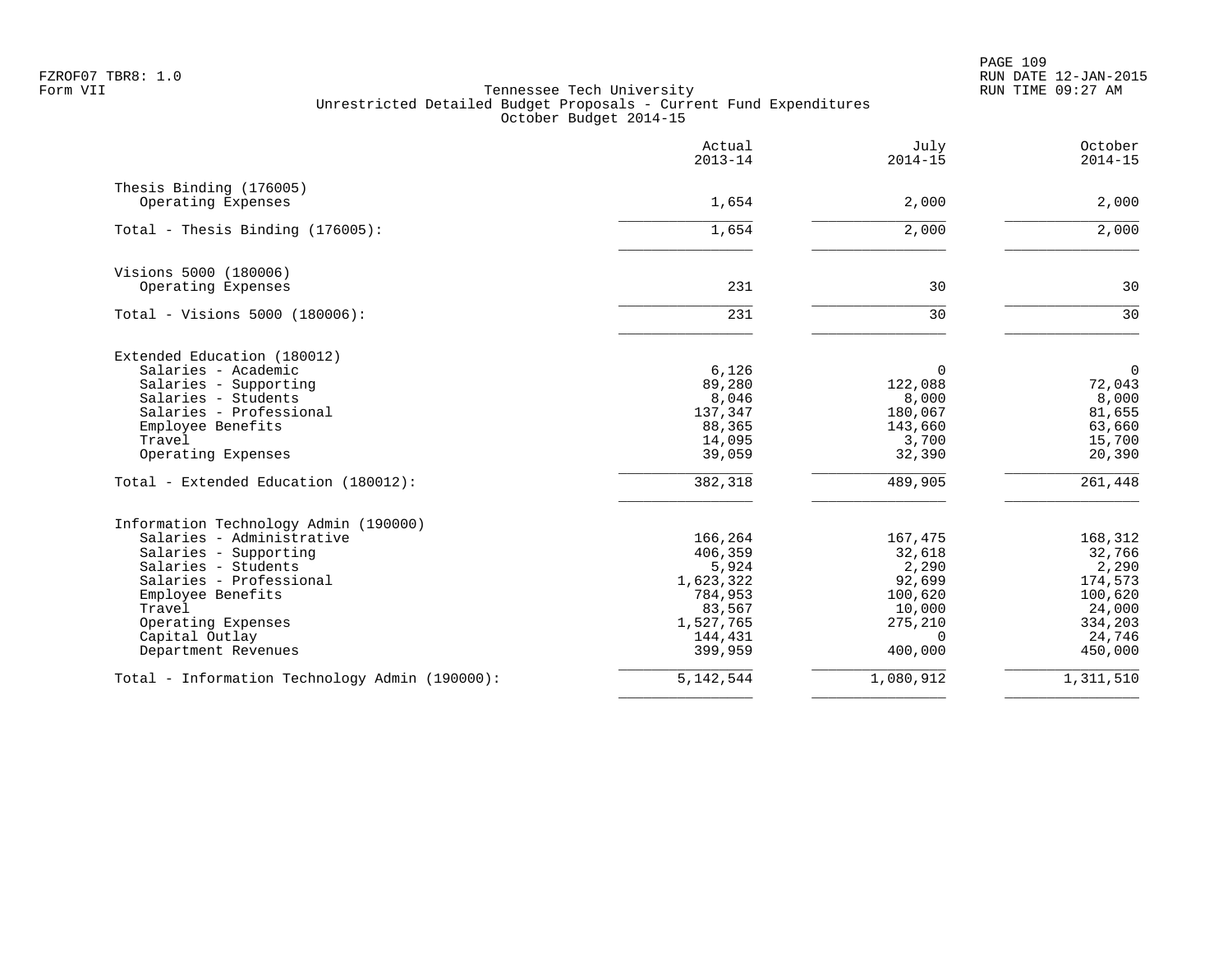|                                                    | Actual<br>$2013 - 14$ | July<br>$2014 - 15$ | October<br>$2014 - 15$ |
|----------------------------------------------------|-----------------------|---------------------|------------------------|
| PC Maintenance (190004)                            |                       |                     |                        |
| Operating Expenses                                 | 32,204                | 37,020              | 37,145                 |
| Total - PC Maintenance (190004):                   | 32,204                | 37,020              | 37,145                 |
| Innovation Institute (190005)                      |                       |                     |                        |
| Salaries - Academic                                | 5,000                 | 5,000               | 5,000                  |
| Salaries - Students                                | 1,498                 | 1,180               | 1,180                  |
| Salaries - Professional                            | 147,501               | 149,349             | 150,075                |
| Employee Benefits                                  | 57,465                | 61,430              | 61,430                 |
| Travel                                             | 1,970                 | 5,000               | 7,500                  |
| Operating Expenses                                 | 33,691                | 29,870              | 30,060                 |
| Capital Outlay                                     | $\cap$                | 13,420              | 13,420                 |
| Total - Innovation Institute (190005):             | 247,125               | 265,249             | 268,665                |
| TAF Acad Support Tech Access Fee (190007)          |                       |                     |                        |
| Salaries - Supporting                              | 0                     | 1,200               | 1,200                  |
| Salaries - Professional                            | 26,097                | 184,378             | 184,898                |
| Employee Benefits                                  | 11,544                | 88,200              | 88,200                 |
| Total - TAF Acad Support Tech Access Fee (190007): | 37,641                | 273,778             | 274,298                |
| Student Printing Cost Center (190010)              |                       |                     |                        |
| Operating Expenses                                 | 5,770                 | 5,460               | 5,460                  |
| Total - Student Printing Cost Center (190010):     | 5,770                 | 5,460               | 5,460                  |
|                                                    |                       |                     |                        |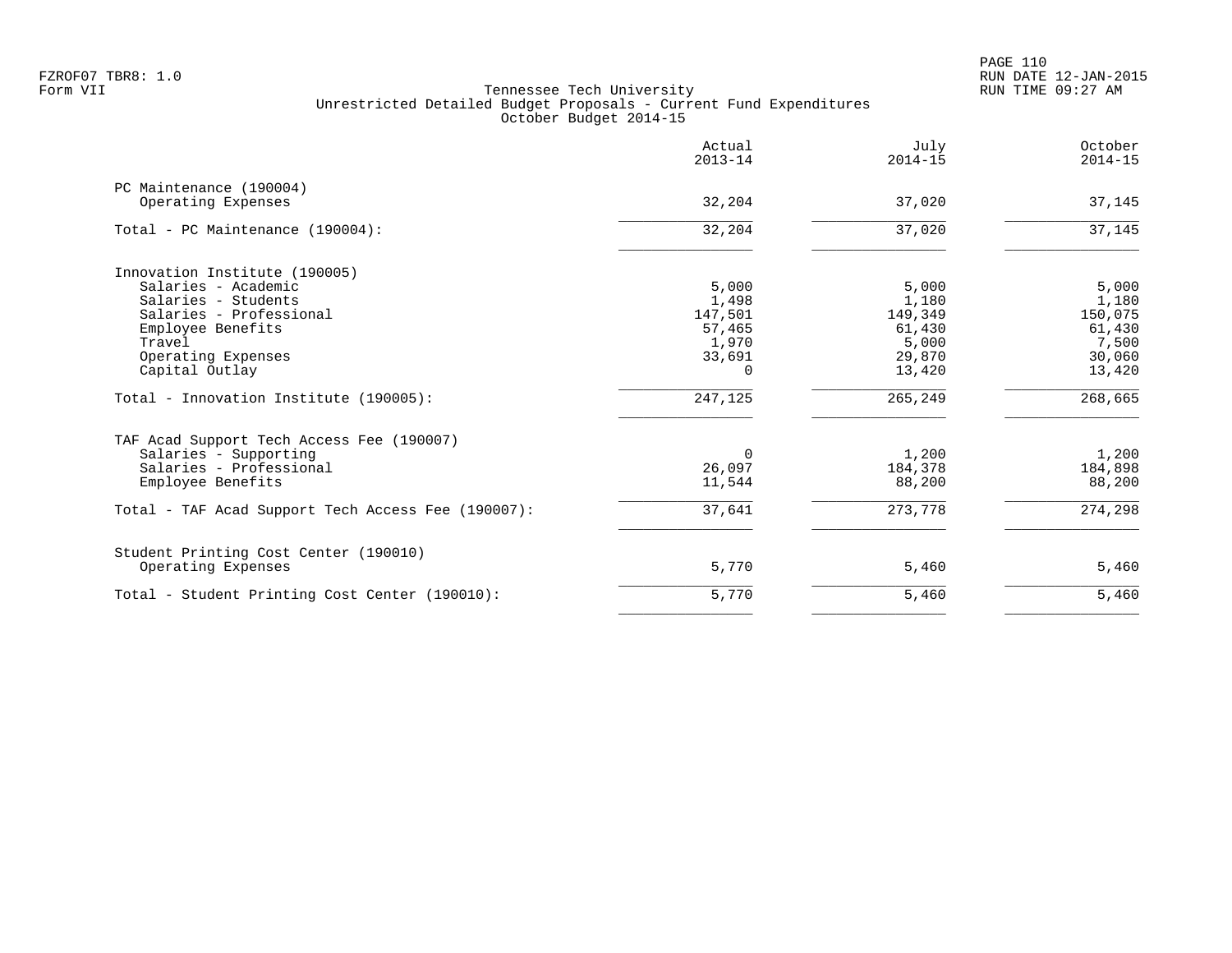| Actual<br>$2013 - 14$ | July<br>$2014 - 15$ | October<br>$2014 - 15$                                        |
|-----------------------|---------------------|---------------------------------------------------------------|
|                       |                     |                                                               |
| $\Omega$              | 262,973             | 264,047                                                       |
| $\Omega$              | 507,470             | 469,791                                                       |
| $\mathbf 0$           | 266,260             | 266,260                                                       |
| $\mathbf 0$           | 25,000              | 31,000                                                        |
| 40                    | 130,000             | 45,600                                                        |
| 40                    | 1,191,703           | 1,076,698                                                     |
|                       |                     |                                                               |
| $\mathbf 0$           | 0                   | 72,764                                                        |
| 0                     | $\Omega$            | 72,764                                                        |
|                       |                     |                                                               |
| $\Omega$              |                     | 189,325                                                       |
| 0                     |                     | 246,598                                                       |
| 0                     |                     | 148,130                                                       |
| 0                     | 15,000              | 11,600                                                        |
| 0                     | 390,000             | 373,300                                                       |
| 0                     | 987,153             | 968,953                                                       |
|                       |                     |                                                               |
|                       |                     | 466,491                                                       |
| $\Omega$              |                     | 160,000                                                       |
| 0                     |                     | 22,055                                                        |
| 0                     | 207,000             | 12,000                                                        |
|                       |                     |                                                               |
|                       | 0                   | 188,419<br>245,604<br>148,130<br>464,204<br>160,000<br>30,000 |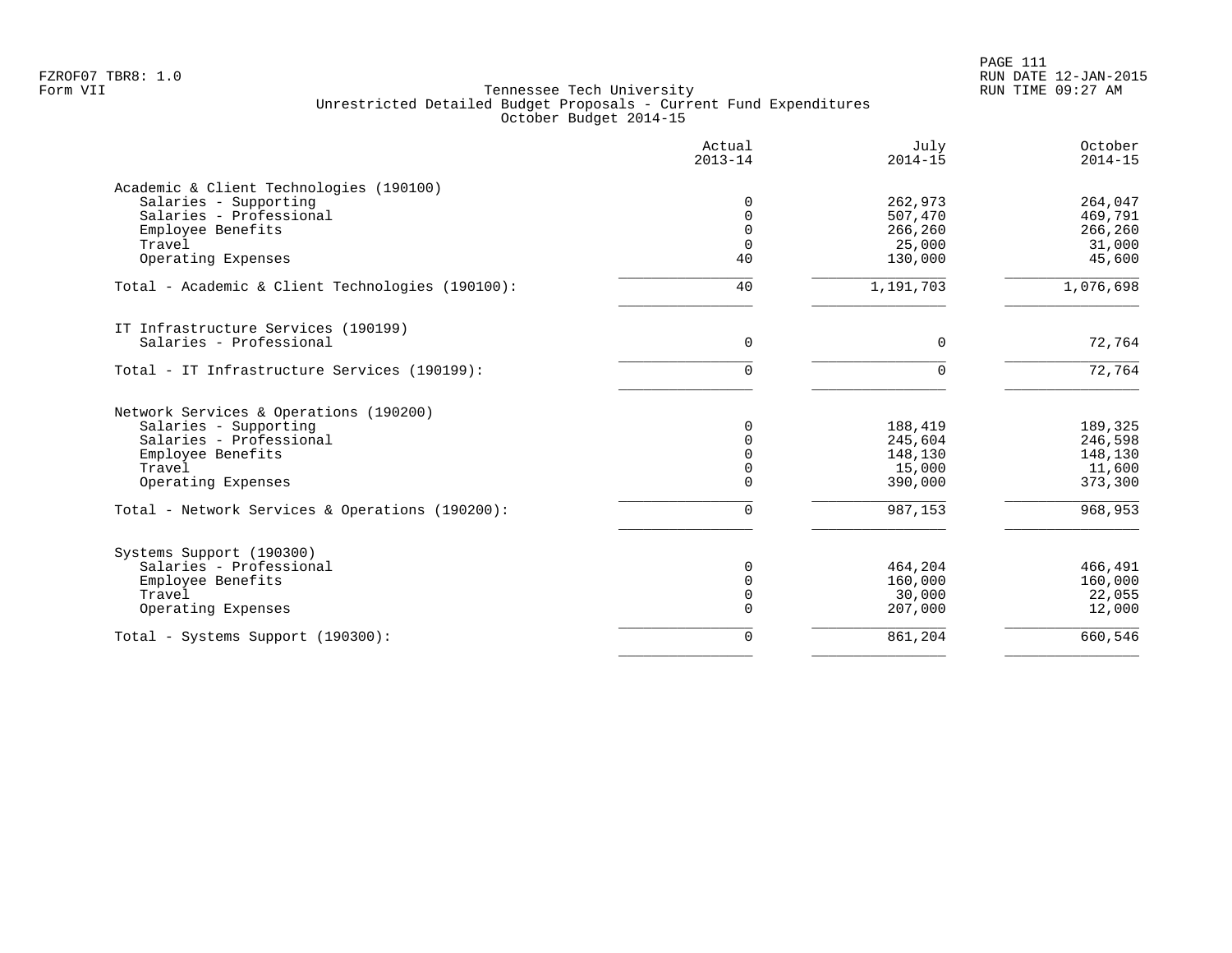PAGE 112 FZROF07 TBR8: 1.0 RUN DATE 12-JAN-2015

| Actual<br>$2013 - 14$ | July<br>$2014 - 15$ | October<br>$2014 - 15$ |
|-----------------------|---------------------|------------------------|
|                       |                     |                        |
|                       |                     | 495,335                |
|                       | 202,950             | 202,950                |
|                       | 30,000              | 29,630                 |
| O                     | 407,000             | 111,800                |
| 0                     | 1,231,186           | 839,715                |
|                       |                     |                        |
| 0                     | 146,108             | 175,480                |
| <sup>n</sup>          | 51,140              | 51,140                 |
|                       | 10,000              | 7,850                  |
| 0                     | 78,000              | 22,700                 |
| 0                     | 285,248             | 257,170                |
|                       |                     |                        |
| $\Omega$              | $\Omega$            | 2,050,752              |
| 0                     | 0                   | 2,050,752              |
|                       |                     |                        |
| 112,759               | 105,010             | 105,010                |
| 112,759               | 105,010             | 105,010                |
|                       |                     | 591,236                |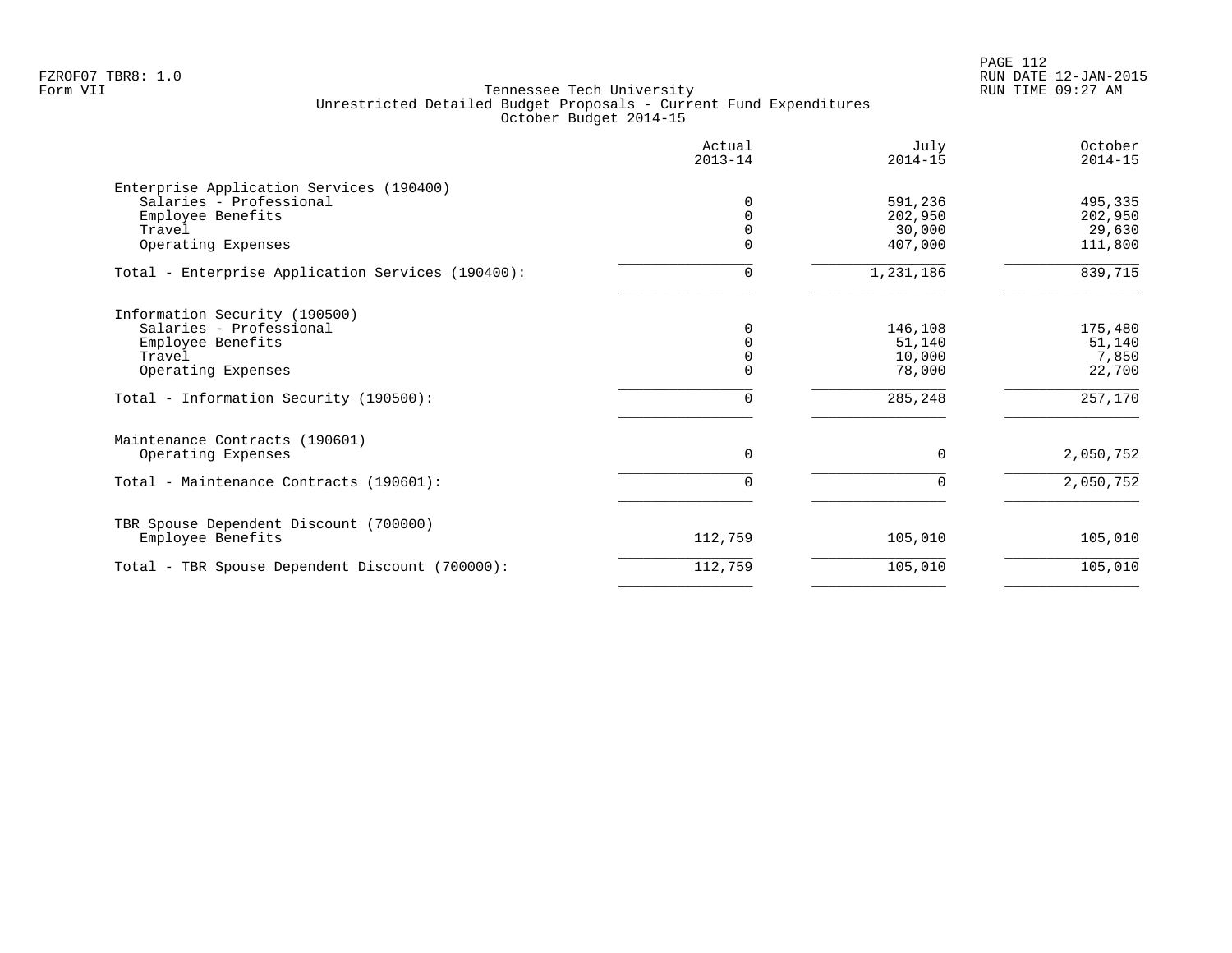PAGE 113 FZROF07 TBR8: 1.0 RUN DATE 12-JAN-2015

|                                                                                                                       | Actual<br>$2013 - 14$                | July<br>$2014 - 15$                     | October<br>$2014 - 15$                  |
|-----------------------------------------------------------------------------------------------------------------------|--------------------------------------|-----------------------------------------|-----------------------------------------|
| TBR Employ Remission PC191 (700001)<br>Employee Benefits                                                              | 19,521                               | 28,700                                  | 28,700                                  |
| Total - TBR Employ Remission PC191 (700001):                                                                          | 19,521                               | 28,700                                  | 28,700                                  |
| E and G Data Processing Allocation (700003)<br>Department Revenues                                                    | 25,874                               | 28,370                                  | 36,380                                  |
| Total - E and G Data Processing Allocation (700003):                                                                  | 25,874                               | 28,370                                  | 36,380                                  |
| E and G Claims Adjustment (700004)<br>Operating Expenses                                                              | 39,778                               | 33,050                                  | 33,050                                  |
| Total - E and G Claims Adjustment $(700004)$ :                                                                        | 39,778                               | 33,050                                  | 33,050                                  |
| $E$ and G Support (700005)<br>Salaries - Academic<br>Salaries - Supporting<br>Employee Benefits<br>Operating Expenses | 0<br>$\Omega$<br>23,376<br>$-10,287$ | 15,450<br>3,540<br>376,920<br>$-38,680$ | 15,450<br>3,540<br>383,670<br>$-37,510$ |
| Total - E and G Support $(700005)$ :                                                                                  | 13,089                               | 357,230                                 | 365,150                                 |
| E and G Other Salary Pool (700009)<br>Salaries - Supporting<br>Salaries - Professional                                | 0<br>0                               | 20,670<br>12,380                        | 20,670<br>12,380                        |
| Total - E and G Other Salary Pool (700009):                                                                           | $\Omega$                             | 33,050                                  | 33,050                                  |
|                                                                                                                       |                                      |                                         |                                         |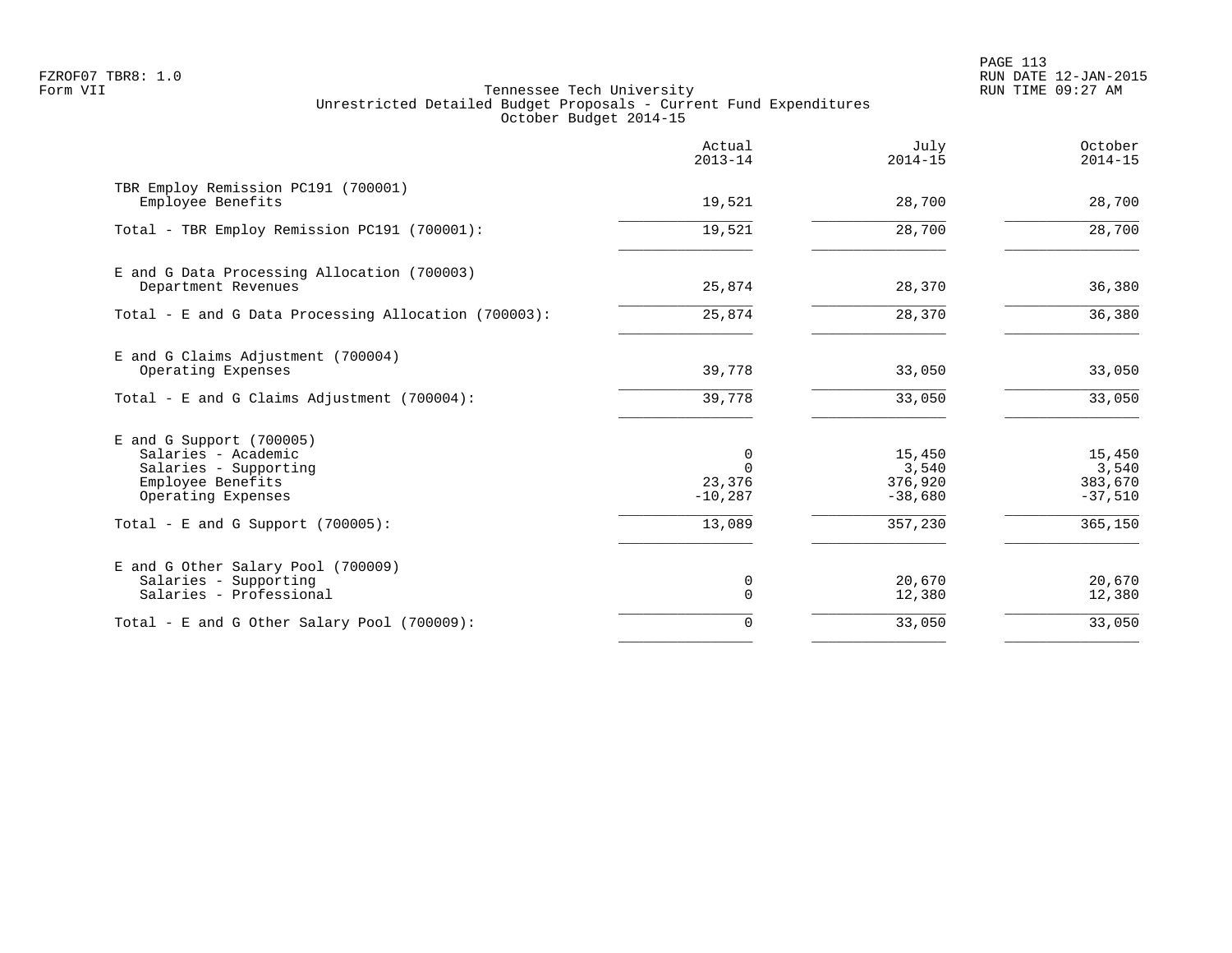|                                                                   | Actual<br>$2013 - 14$ | July<br>$2014 - 15$ | October<br>$2014 - 15$ |
|-------------------------------------------------------------------|-----------------------|---------------------|------------------------|
| $C$ C Admin Trans (700014)<br>Operating Expenses                  | $-124,600$            | $-124,600$          | $-124,600$             |
| Total - C C Admin Trans $(700014)$ :                              | $-124,600$            | $-124,600$          | $-124,600$             |
| Post Office Allocation (700045)<br>Operating Expenses             | $\Omega$              | 4,300               | 3,470                  |
| Department Revenues                                               | 4,300                 | $\Omega$            | $\Omega$               |
| Total - Post Office Allocation (700045):                          | 4,300                 | 4,300               | 3,470                  |
| Computing Alloc to Other Function (700051)<br>Department Revenues | $-5, 174, 747$        | $-5,674,430$        | $-7, 275, 250$         |
| Total - Computing Alloc to Other Function (700051):               | $-5, 174, 747$        | $-5,674,430$        | $-7, 275, 250$         |
| TTU Staff Scholarships (700067)<br>Employee Benefits              | 1,743                 | 1,743               | 1,743                  |
| Total - TTU Staff Scholarships (700067):                          | 1,743                 | 1,743               | 1,743                  |
| TTU Staff Tuit Maint Reimbursment (700068)<br>Employee Benefits   | 5,484                 | 5,484               | 5,484                  |
| Total - TTU Staff Tuit Maint Reimbursment (700068):               | 5,484                 | 5,484               | 5,484                  |
|                                                                   |                       |                     |                        |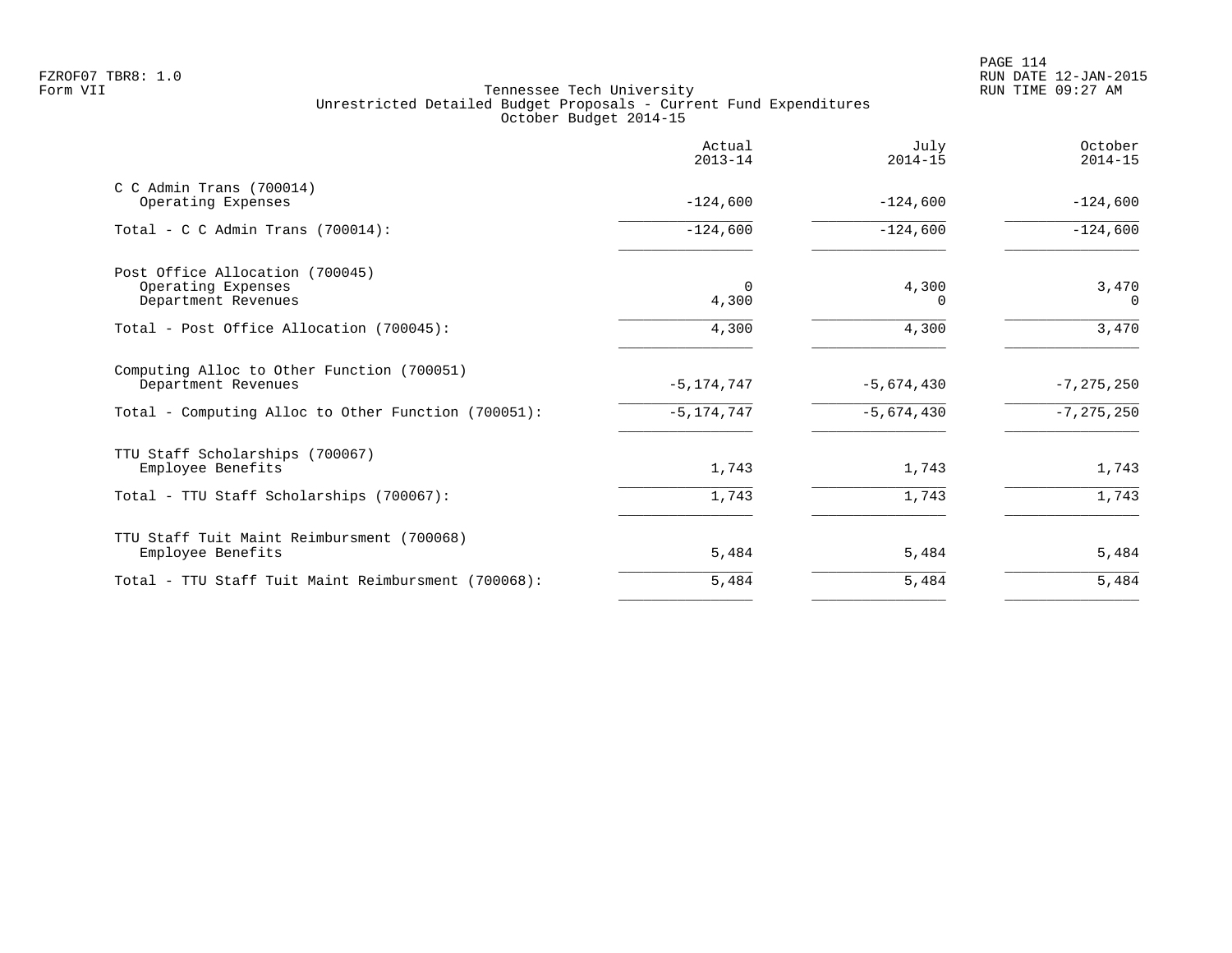PAGE 115

# FZROF07 TBR8: 1.0 RUN DATE 12-JAN-2015 Tennessee Tech University Unrestricted Detailed Budget Proposals - Current Fund Expenditures October Budget 2014-15

|                                 | Actual<br>$2013 - 14$ | July<br>$2014 - 15$ | October<br>$2014 - 15$ |
|---------------------------------|-----------------------|---------------------|------------------------|
| Total - Academic Support (350): |                       |                     |                        |
| Salaries - Administrative       | 1,650,353             | 1,696,092           | 1,704,068              |
| Salaries - Academic             | 748,492               | 829,973             | 811,315                |
| Salaries - Supporting           | 1,691,162             | 1,790,157           | 1,755,381              |
| Salaries - Students             | 201,899               | 98,470              | 108,470                |
| Salaries - Professional         | 3,905,436             | 4,690,759           | 4,848,785              |
| Employee Benefits               | 3,101,550             | 3,824,237           | 3,752,487              |
| Travel                          | 280,481               | 191,910             | 269,553                |
| Operating Expenses              | 3,316,852             | 2,803,145           | 5,046,779              |
| Capital Outlay                  | 369,715               | 233,420             | 264,093                |
| Department Revenues             | $-4,815,511$          | $-5, 264, 190$      | $-6,807,000$           |
| Total                           | 10,450,429            | 10,893,973          | 11,753,931             |
| Total - Academic Support (35):  |                       |                     |                        |
| Salaries - Administrative       | 1,650,353             | 1,696,092           | 1,704,068              |
| Salaries - Academic             | 748,492               | 829,973             | 811,315                |
| Salaries - Supporting           | 1,691,162             | 1,790,157           | 1,755,381              |
| Salaries - Students             | 201,899               | 98,470              | 108,470                |
| Salaries - Professional         | 3,905,436             | 4,690,759           | 4,848,785              |
| Employee Benefits               | 3,101,550             | 3,824,237           | 3,752,487              |
| Travel                          | 280,481               | 191,910             | 269,553                |
| Operating Expense               | 3,316,852             | 2,803,145           | 5,046,779              |
| Capital Outlay                  | 369,715               | 233,420             | 264,093                |
|                                 |                       |                     |                        |
| Department Revenues             | $-4,815,511$          | $-5, 264, 190$      | $-6,807,000$           |

 Student Services (40) Student Services (400)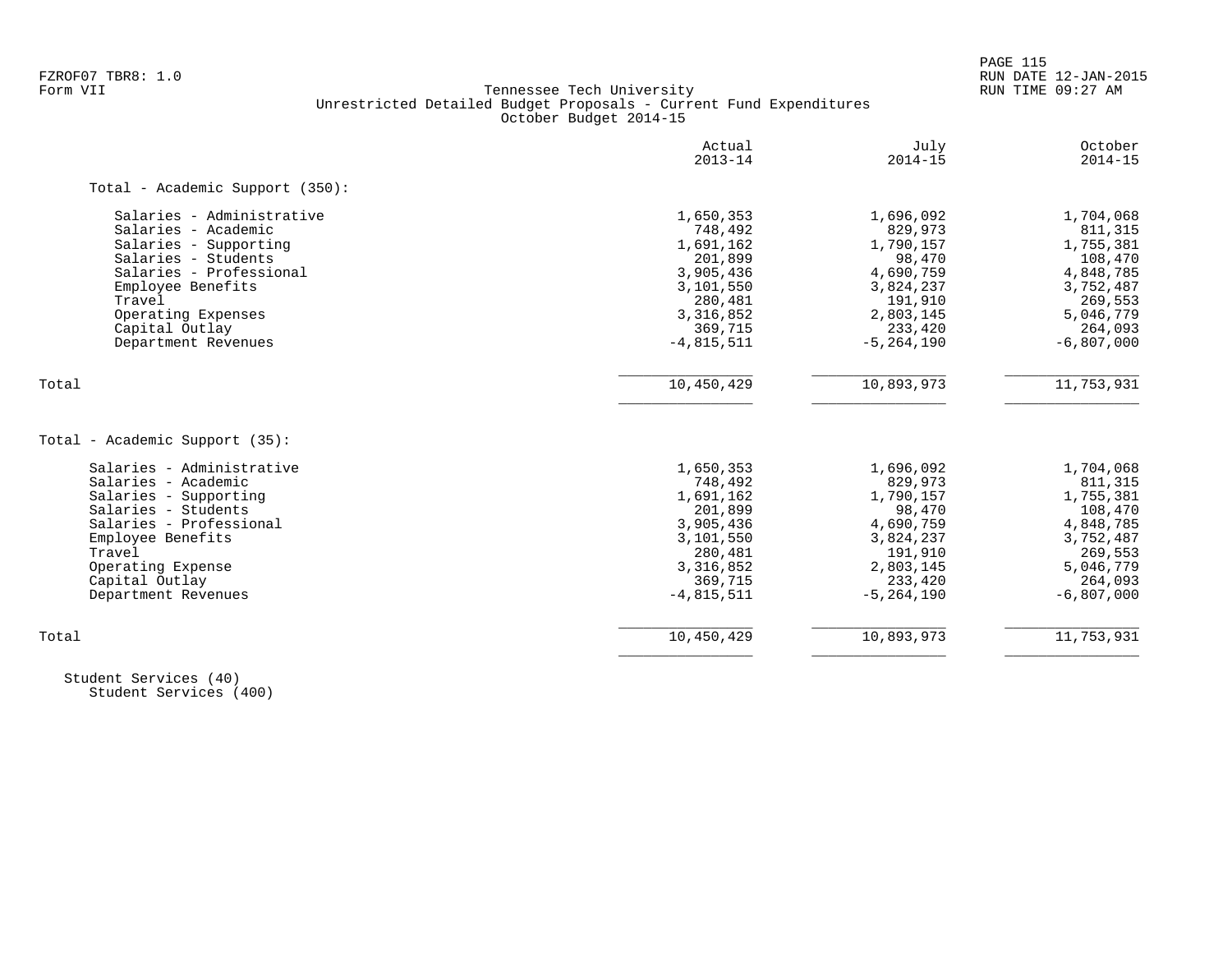|                                                     | Actual<br>$2013 - 14$ | July<br>$2014 - 15$ | October<br>$2014 - 15$ |
|-----------------------------------------------------|-----------------------|---------------------|------------------------|
| Seminars and Forums (110013)                        |                       |                     |                        |
| Operating Expenses                                  | 58,865                | 33,480              | 33,480                 |
| Total - Seminars and Forums (110013):               | 58,865                | 33,480              | 33,480                 |
| NCAA Certification and Compliance (110015)          |                       |                     |                        |
| Salaries - Professional                             | 108,357               | 108,581             | 109,099                |
| Employee Benefits                                   | 29,041                | 32,170              | 32,170                 |
| Travel                                              | 4,496                 | 7,000               | 7,000                  |
| Operating Expenses                                  | 725                   | 1,280               | 1,280                  |
| Total - NCAA Certification and Compliance (110015): | 142,619               | 149,031             | 149,549                |
| Scholarship Manager (120003)                        |                       |                     |                        |
| Salaries - Supporting                               | 26,454                | 26,610              | 26,740                 |
| Salaries - Professional                             | 47,656                | 47,906              | 48,143                 |
| Employee Benefits                                   | 33,415                | 32,330              | 32,330                 |
| Travel                                              | $\Omega$              | 800                 | 800                    |
| Operating Expenses                                  | 830                   | 1,260               | 1,260                  |
| Total - Scholarship Manager (120003):               | 108,355               | 108,906             | 109,273                |
| Womens Center (121500)                              |                       |                     |                        |
| Salaries - Supporting                               | 27,483                | 24,483              | 24,602                 |
| Salaries - Professional                             | 10,800                | 9,310               | 9,310                  |
| Employee Benefits                                   | 15,649                | 15,820              | 15,820                 |
| Operating Expenses                                  | 1,492                 | 1,600               | 11,600                 |
| Total - Womens Center (121500):                     | 55,424                | 51,213              | 61,332                 |
|                                                     |                       |                     |                        |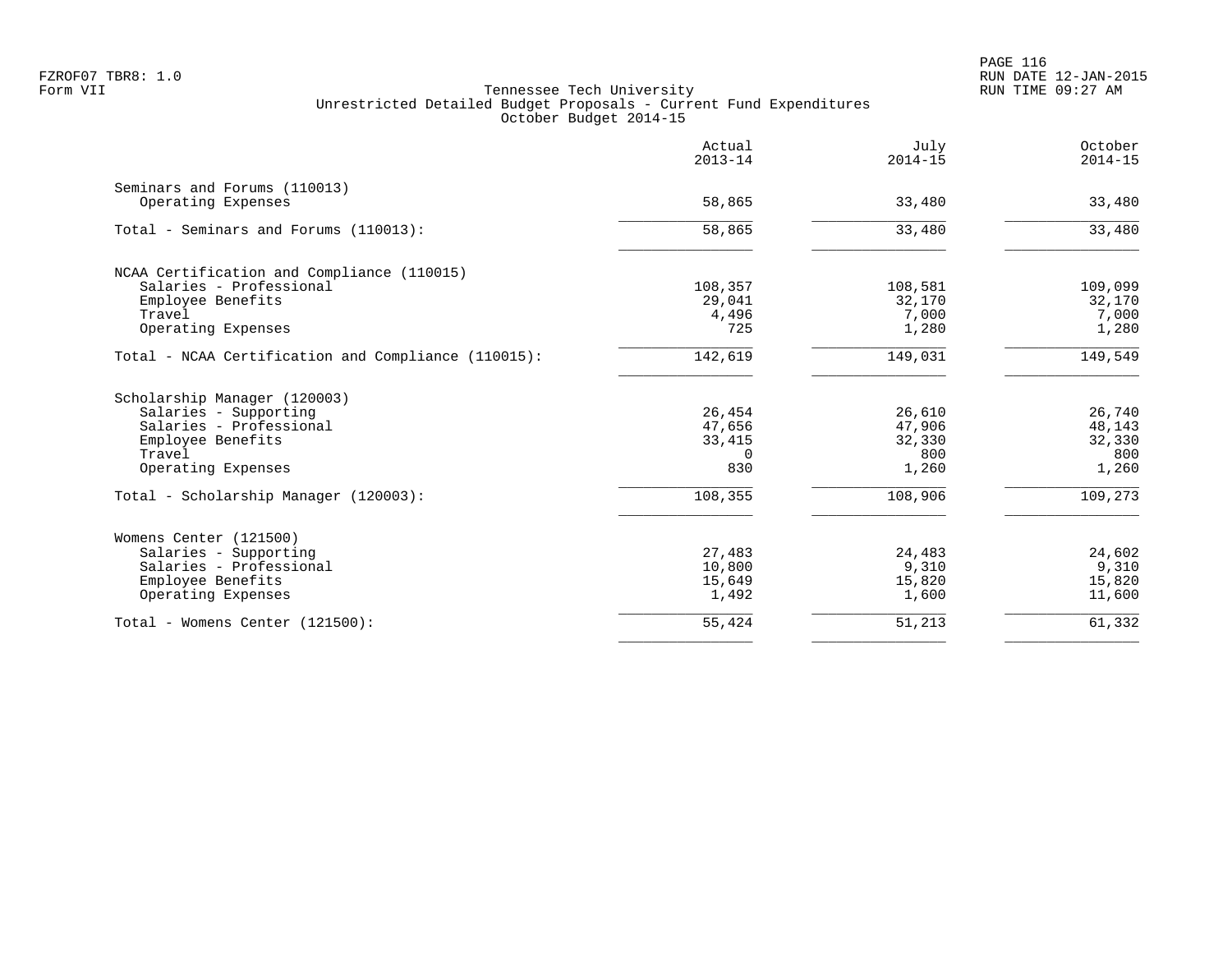PAGE 117 FZROF07 TBR8: 1.0 RUN DATE 12-JAN-2015

|                                                | Actual<br>$2013 - 14$ | July<br>$2014 - 15$ | October<br>$2014 - 15$ |
|------------------------------------------------|-----------------------|---------------------|------------------------|
| SAF Internaltional Educ Fee (121704)           |                       |                     |                        |
| Travel                                         | 231,238               | 266,980             | 266,980                |
| Operating Expenses                             | 16,846                | 31,520              | 107,855                |
| Total - SAF Internaltional Educ Fee (121704):  | 248,084               | 298,500             | 374,835                |
| Craft Center Promo and Dev (121761)            |                       |                     |                        |
| Salaries - Supporting                          | 404                   | $\mathbf 0$         | $\mathbf{0}$           |
| Employee Benefits                              | 92                    | 5,200               | 5,200                  |
| Travel                                         | 225                   | 500                 | 500                    |
| Operating Expenses                             | 27,619                | 22,600              | 22,600                 |
| Total - Craft Center Promo and Dev (121761):   | 28,340                | 28,300              | 28,300                 |
| Career Services (121800)                       |                       |                     |                        |
| Salaries - Supporting                          | 24,042                | 23,063              | 23,178                 |
| Salaries - Students                            | 5,535                 | $\Omega$            | $\Omega$               |
| Salaries - Professional                        | 92,815                | 125,129             | 125,454                |
| Employee Benefits                              | 41,621                | 56,830              | 51,830                 |
| Travel                                         | 11,266                | 3,000               | 3,000                  |
| Operating Expenses                             | 54,465                | 21,140              | 23,919                 |
| Total - Career Services (121800):              | 229,744               | 229,162             | 227,381                |
| Student Financial Aid Office (122000)          |                       |                     |                        |
| Salaries - Supporting                          | 235,111               | 244,954             | 246,134                |
| Salaries - Students                            | 13,503                | $\Omega$            | $\Omega$               |
| Salaries - Professional                        | 243,707               | 270,599             | 271,904                |
| Employee Benefits                              | 234,125               | 217,750             | 234,150                |
| Travel                                         | 5,091                 | 2,190               | 6,190                  |
| Operating Expenses                             | 61,664                | 177,200             | 173,200                |
| Total - Student Financial Aid Office (122000): | 793,201               | 912,693             | 931,578                |
|                                                |                       |                     |                        |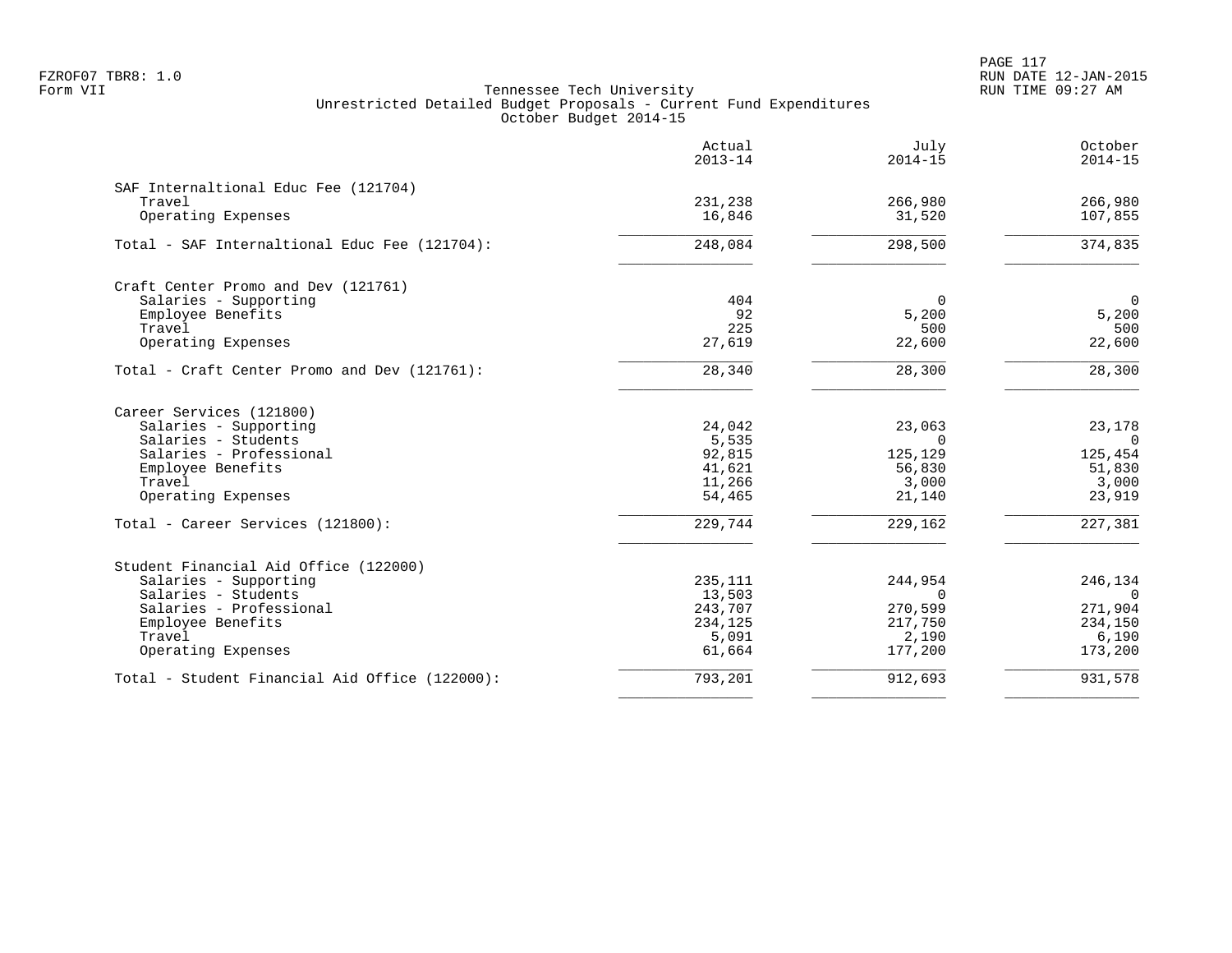PAGE 118 FZROF07 TBR8: 1.0 RUN DATE 12-JAN-2015

|                                                                    | Actual<br>$2013 - 14$ | July<br>$2014 - 15$ | October<br>$2014 - 15$ |
|--------------------------------------------------------------------|-----------------------|---------------------|------------------------|
| Federal College Work Study Program (122001)<br>Salaries - Students | 42,091                | 28,490              | 28,490                 |
|                                                                    |                       |                     |                        |
| Total - Federal College Work Study Program (122001):               | 42,091                | 28,490              | 28,490                 |
| Student Fin Aid Grad Asst (122017)                                 |                       |                     |                        |
| Employee Benefits                                                  | 8,693                 | 8,320               | 8,320                  |
| Total - Student Fin Aid Grad Asst (122017):                        | 8,693                 | 8,320               | 8,320                  |
| Admissions Office (123000)                                         |                       |                     |                        |
| Salaries - Supporting                                              | 205,397               | 206,282             | 207,140                |
| Salaries - Professional                                            | 316,850               | 370,281             | 338,397                |
| Employee Benefits                                                  | 252,961               | 252,450             | 252,450                |
| Travel<br>Operating Expenses                                       | 37,231<br>18,548      | 20,000<br>18,440    | 50,000<br>38,435       |
| Total - Admissions Office (123000):                                | 830,987               | 867,453             | 886,422                |
| Admiss Counsel Athlet Tickets (123001)                             |                       |                     |                        |
| Operating Expenses                                                 | 10,440                | 10,440              | 10,440                 |
| Total - Admiss Counsel Athlet Tickets (123001):                    | 10,440                | 10,440              | 10,440                 |
| Enrollment Management (123002)                                     |                       |                     |                        |
| Salaries - Administrative                                          | 121,948               | 122,048             | 122,646                |
| Salaries - Academic                                                | $-1,485$              | $\Omega$            | $\overline{0}$         |
| Salaries - Supporting                                              | 137,581               | 139,047             | 139,674                |
| Salaries - Professional                                            | 109,253               | 108,306             | 108,832                |
| Employee Benefits                                                  | 119,097               | 117,910             | 117,910                |
| Travel<br>Operating Expenses                                       | 20,573<br>101,178     | 2,700<br>41,340     | 2,700<br>41,340        |
| Total - Enrollment Management (123002):                            | 608,145               | 531,351             | 533,102                |
|                                                                    |                       |                     |                        |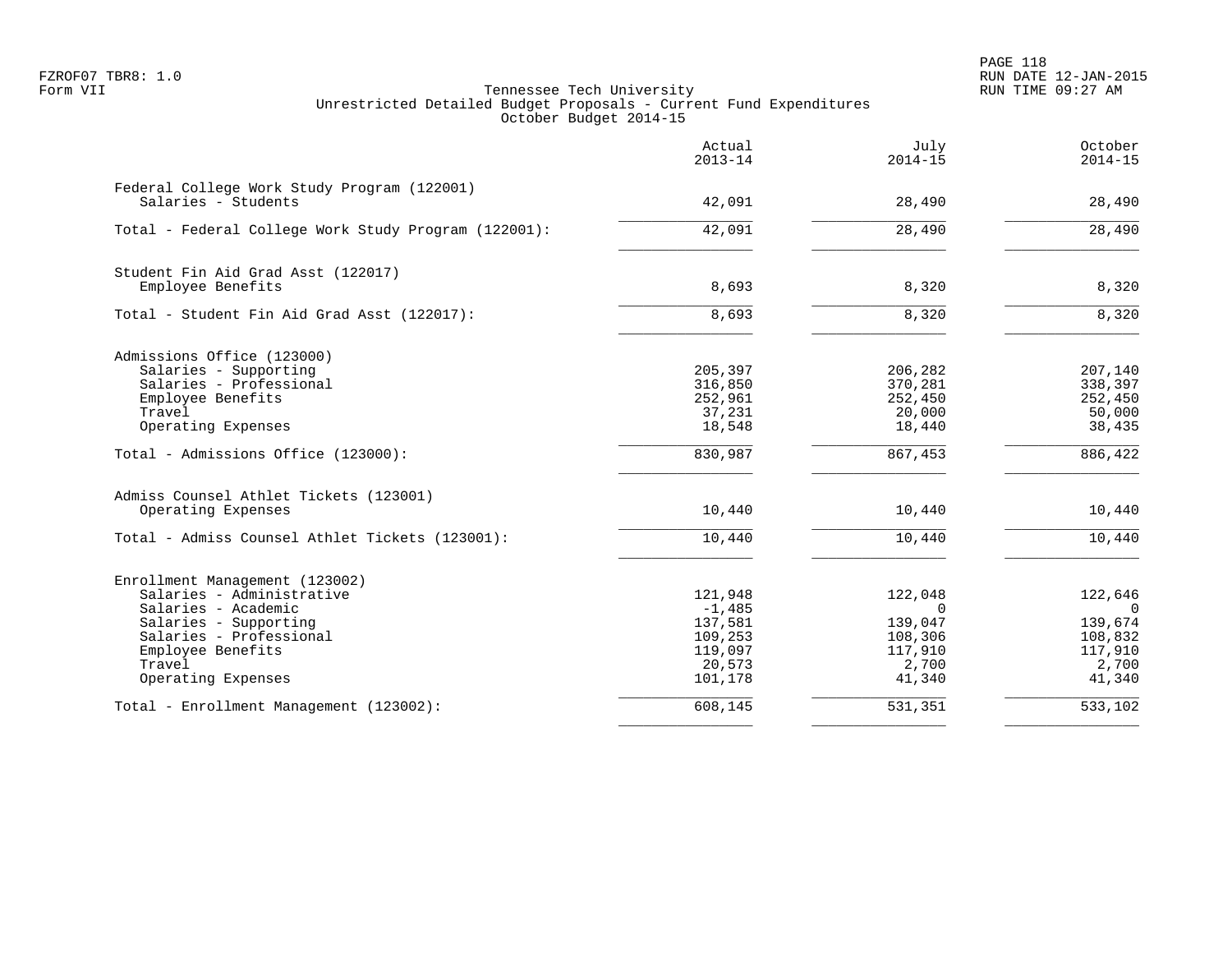PAGE 119 FZROF07 TBR8: 1.0 RUN DATE 12-JAN-2015

|                                                                                                  | Actual<br>$2013 - 14$ | July<br>$2014 - 15$    | October<br>$2014 - 15$ |
|--------------------------------------------------------------------------------------------------|-----------------------|------------------------|------------------------|
| Admissions Athletic Recruiting (123003)<br>Salaries - Professional<br>Employee Benefits          | 297,026<br>92,067     | 296,565<br>91,600      | 319,072<br>91,600      |
| Total - Admissions Athletic Recruiting (123003):                                                 | 389,093               | 388,165                | 410,672                |
| Admissions Publicatins (123004)<br>Operating Expenses                                            | 31,356                | 30,000                 | 30,000                 |
| Total - Admissions Publicatins (123004):                                                         | 31,356                | 30,000                 | 30,000                 |
| Admiss Rec Grad Assist (123005)<br>Employee Benefits<br>Total - Admiss Rec Grad Assist (123005): | 10,867<br>10,867      | 9,720<br>9,720         | 9,720<br>9,720         |
| Career College Fair (123007)<br>Salaries - Supporting<br>Employee Benefits<br>Operating Expenses | 108<br>25<br>3,759    | 0<br>$\Omega$<br>5,880 | 0<br>$\Omega$<br>5,880 |
| Total - Career College Fair (123007):                                                            | 3,892                 | 5,880                  | 5,880                  |
| Campus Visitation (123008)<br>Operating Expenses                                                 | 3,268                 | 8,000                  | 8,000                  |
| Total - Campus Visitation (123008):                                                              | 3,268                 | 8,000                  | 8,000                  |
|                                                                                                  |                       |                        |                        |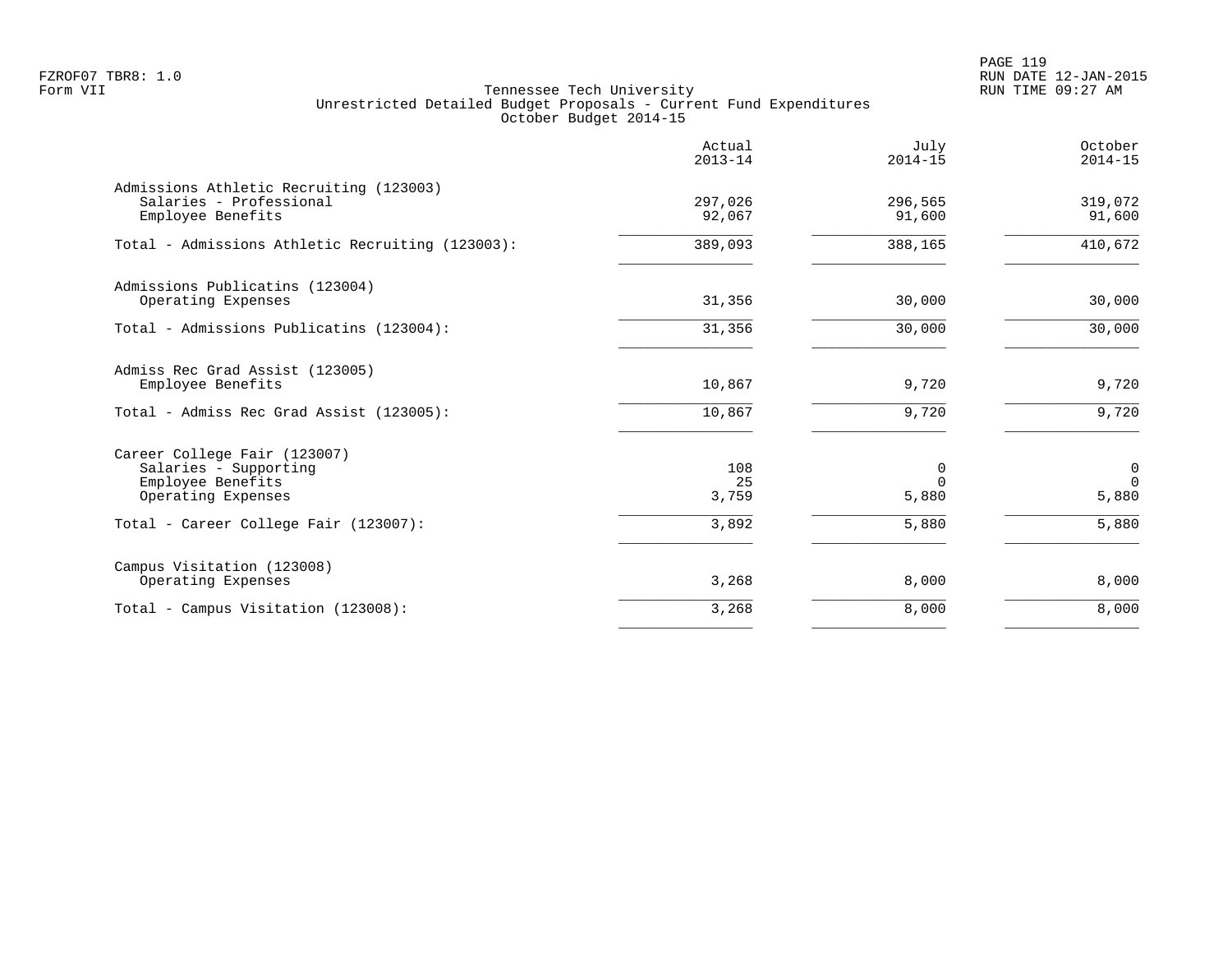PAGE 120 FZROF07 TBR8: 1.0 RUN DATE 12-JAN-2015

|                                               | Actual<br>$2013 - 14$ | July<br>$2014 - 15$ | October<br>$2014 - 15$ |
|-----------------------------------------------|-----------------------|---------------------|------------------------|
| Undergrad Recruitment (123009)                |                       |                     |                        |
| Salaries - Students                           | 12,875                | 27,200              | 27,200                 |
| Employee Benefits                             | 521                   | 17,230              | 2,230                  |
| Operating Expenses                            | 95,207                | 87,285              | 87,285                 |
| Total - Undergrad Recruitment (123009):       | 108,603               | 131,715             | 116, 715               |
| Advisement Services (123400)                  |                       |                     |                        |
| Salaries - Professional                       | 64,210                | 691,127             | 583,741                |
| Employee Benefits                             | 37,821                | 38,900              | 38,900                 |
| Total - Advisement Services (123400):         | 102,031               | 730,027             | 622,641                |
| Retention Services (123401)                   |                       |                     |                        |
| Salaries - Academic                           | $-1,348$              | 0                   | $\overline{0}$         |
| Salaries - Professional                       | 33,369                | 56,224              | 56,502                 |
| Employee Benefits                             | 11,150                | 8,300               | 11,200                 |
| Travel                                        | $\Omega$              | $\Omega$            | 10,000                 |
| Total - Retention Services (123401):          | 43,171                | 64,524              | 77,702                 |
| Military & Veterans Affairs (123402)          |                       |                     |                        |
| Salaries - Professional                       |                       | 45,000              | 49,068                 |
| Employee Benefits                             | $\Omega$              | 6,800               | 6,800                  |
| Travel                                        | $\Omega$              | 0                   | 5,000                  |
| Operating Expenses                            |                       | $\Omega$            | 5,000                  |
| Total - Military & Veterans Affairs (123402): | 0                     | 51,800              | 65,868                 |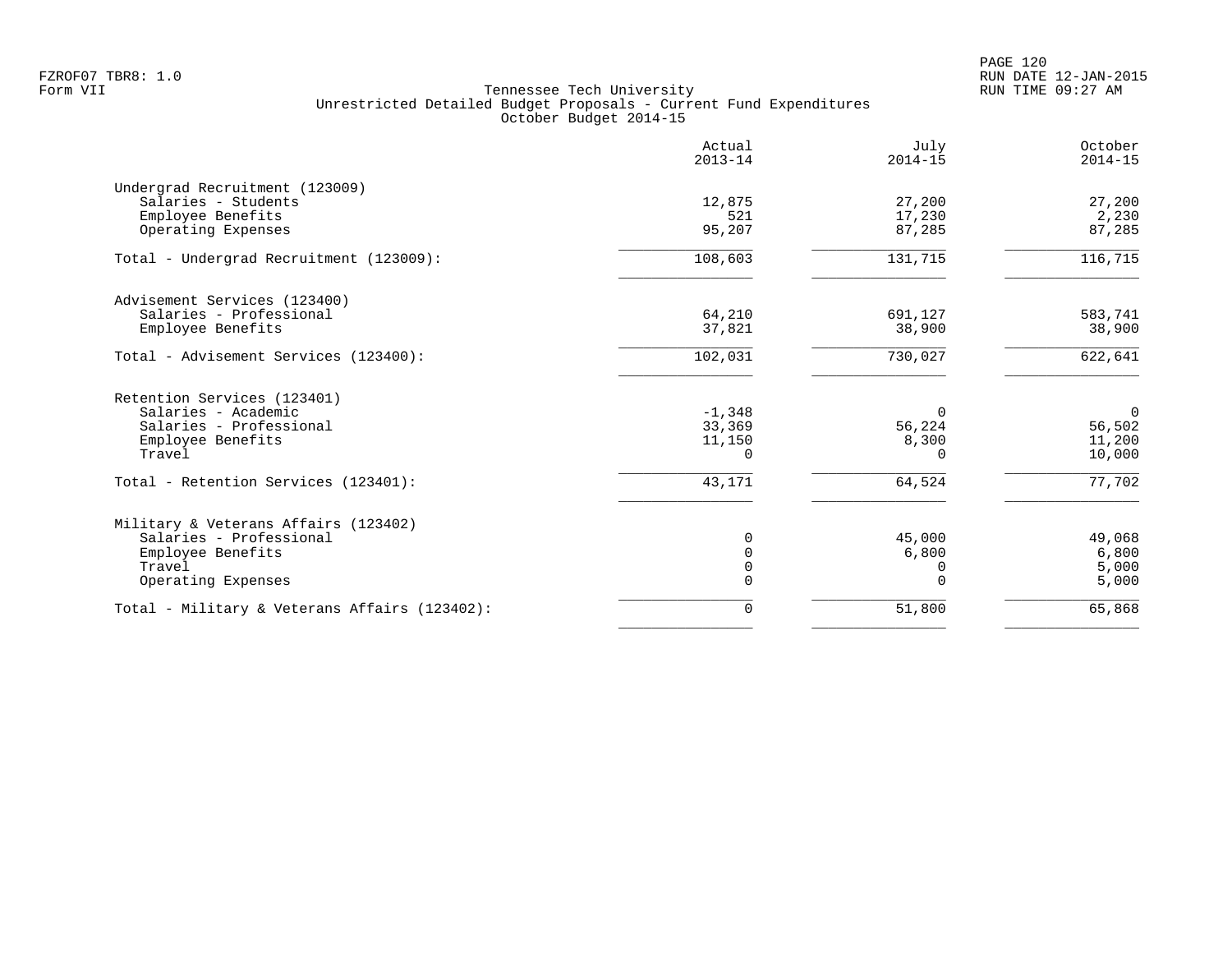|                                                 | Actual<br>$2013 - 14$ | July<br>$2014 - 15$ | October<br>$2014 - 15$ |
|-------------------------------------------------|-----------------------|---------------------|------------------------|
| Record Office (123500)                          |                       |                     |                        |
| Salaries - Supporting                           | 239,167               | 230,416             | 231,400                |
| Salaries - Students                             | 3,959                 | $\Omega$            | 2,400                  |
| Salaries - Professional                         | 107,198               | 115,494             | 113,345                |
| Employee Benefits                               | 211,145               | 205,750             | 211,150                |
| Travel                                          | 3,325                 | $\Omega$            | 1,900                  |
| Operating Expenses                              | 29,502                | 26,280              | 25,080                 |
| Department Revenues                             | $-1$                  | 0                   | $\Omega$               |
| Total - Record Office (123500):                 | 594,295               | 577,940             | 585,275                |
| Records Publication (123502)                    |                       |                     |                        |
| Operating Expenses                              | $\Omega$              | 700                 | $\mathbf 0$            |
|                                                 |                       |                     |                        |
| Total - Records Publication (123502):           | $\Omega$              | 700                 | $\Omega$               |
| International Education Admin (123700)          |                       |                     |                        |
| Salaries - Supporting                           | 89,652                | 99,981              | 100,356                |
| Salaries - Students                             | $\Omega$              | 860                 | 860                    |
| Salaries - Professional                         | 172,276               | 271,870             | 272,906                |
| Employee Benefits                               | 116,356               | 145,820             | 148,420                |
| Travel                                          | 22,707                | 20,000              | 20,000                 |
| Operating Expenses                              | 12,058                | 14,040              | 14,040                 |
| Total - International Education Admin (123700): | 413,049               | 552,571             | 556,582                |
|                                                 |                       |                     |                        |
| International Insurance (123701)                |                       |                     |                        |
| Operating Expenses                              | 388                   | 0                   | 0                      |
| Total - International Insurance (123701):       | 388                   | $\Omega$            | $\Omega$               |
|                                                 |                       |                     |                        |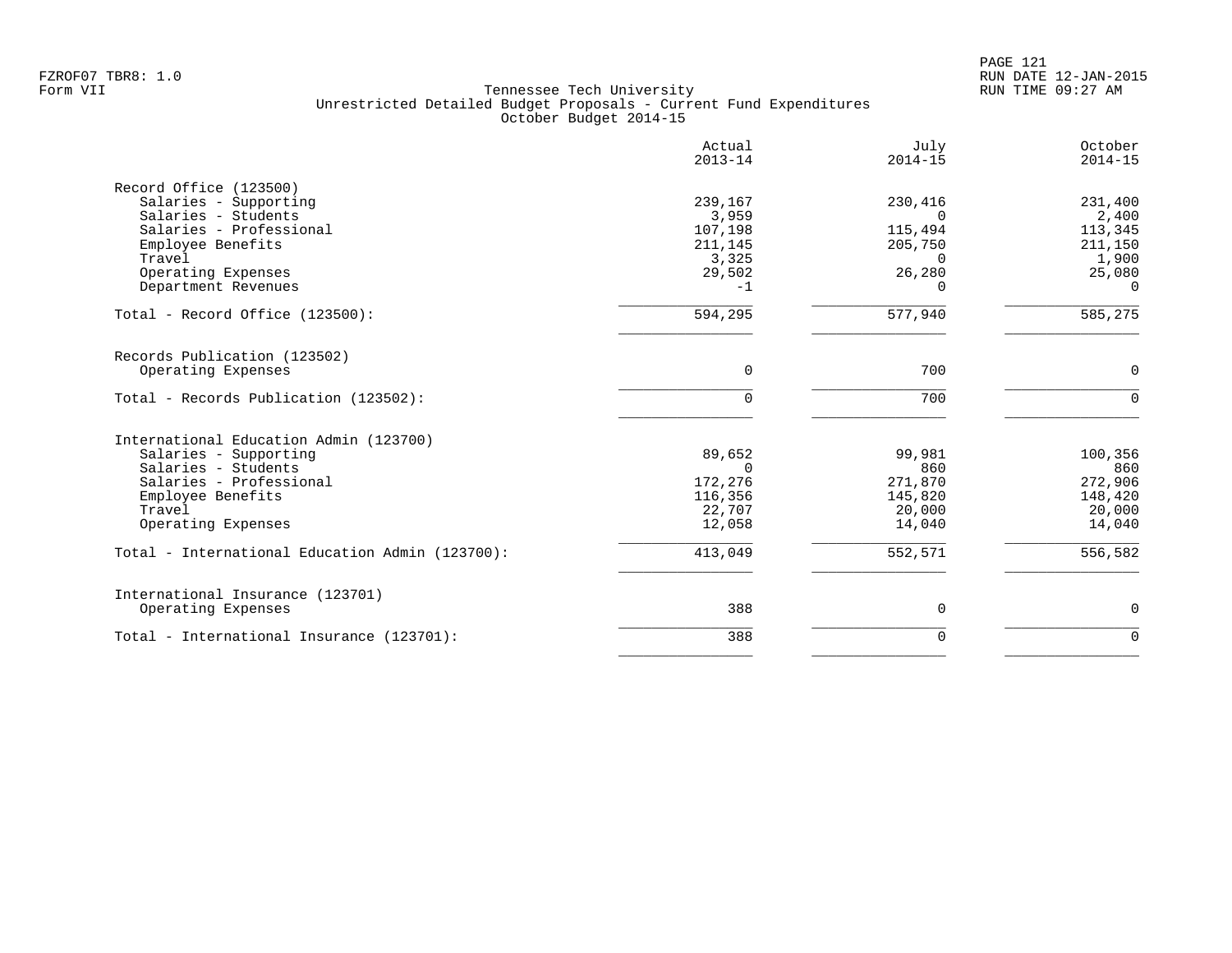PAGE 122 FZROF07 TBR8: 1.0 RUN DATE 12-JAN-2015

|                                                    | Actual<br>$2013 - 14$ | July<br>$2014 - 15$ | October<br>$2014 - 15$ |
|----------------------------------------------------|-----------------------|---------------------|------------------------|
| Intern Student Registration Fees (123702)          |                       |                     |                        |
| Salaries - Supporting                              | 5,603                 | 5,000               | 5,000                  |
| Salaries - Students                                | 7,586                 | 500                 | 500                    |
| Employee Benefits                                  | 698<br>$\cap$         | 500<br>500          | 500<br>500             |
| Travel<br>Operating Expenses                       | 71,157                | 169,100             | 418,845                |
|                                                    |                       |                     |                        |
| Total - Intern Student Registration Fees (123702): | 85,044                | 175,600             | 425,345                |
| Airport Transportation Fee (123706)                |                       |                     |                        |
| Travel                                             | 7,565                 | 2,000               | 9,440                  |
| Operating Expenses                                 | 0                     | 7,440               | 2,595                  |
| Total - Airport Transportation Fee (123706):       | 7,565                 | 9,440               | 12,035                 |
| FLS International ESL (123711)                     |                       |                     |                        |
| Operating Expenses                                 | 171,196               | 116,690             | 116,690                |
| Total - FLS International ESL (123711):            | 171,196               | 116,690             | 116,690                |
| International Student SOAR (123712)                |                       |                     |                        |
| Salaries - Students                                | 3,907                 | 4,950               | 4,950                  |
| Employee Benefits                                  | 72                    | 750                 | 750                    |
| Operating Expenses                                 | 18,438                | 7,990               | 20,108                 |
| Total - International Student SOAR (123712):       | 22,417                | 13,690              | 25,808                 |
|                                                    |                       |                     |                        |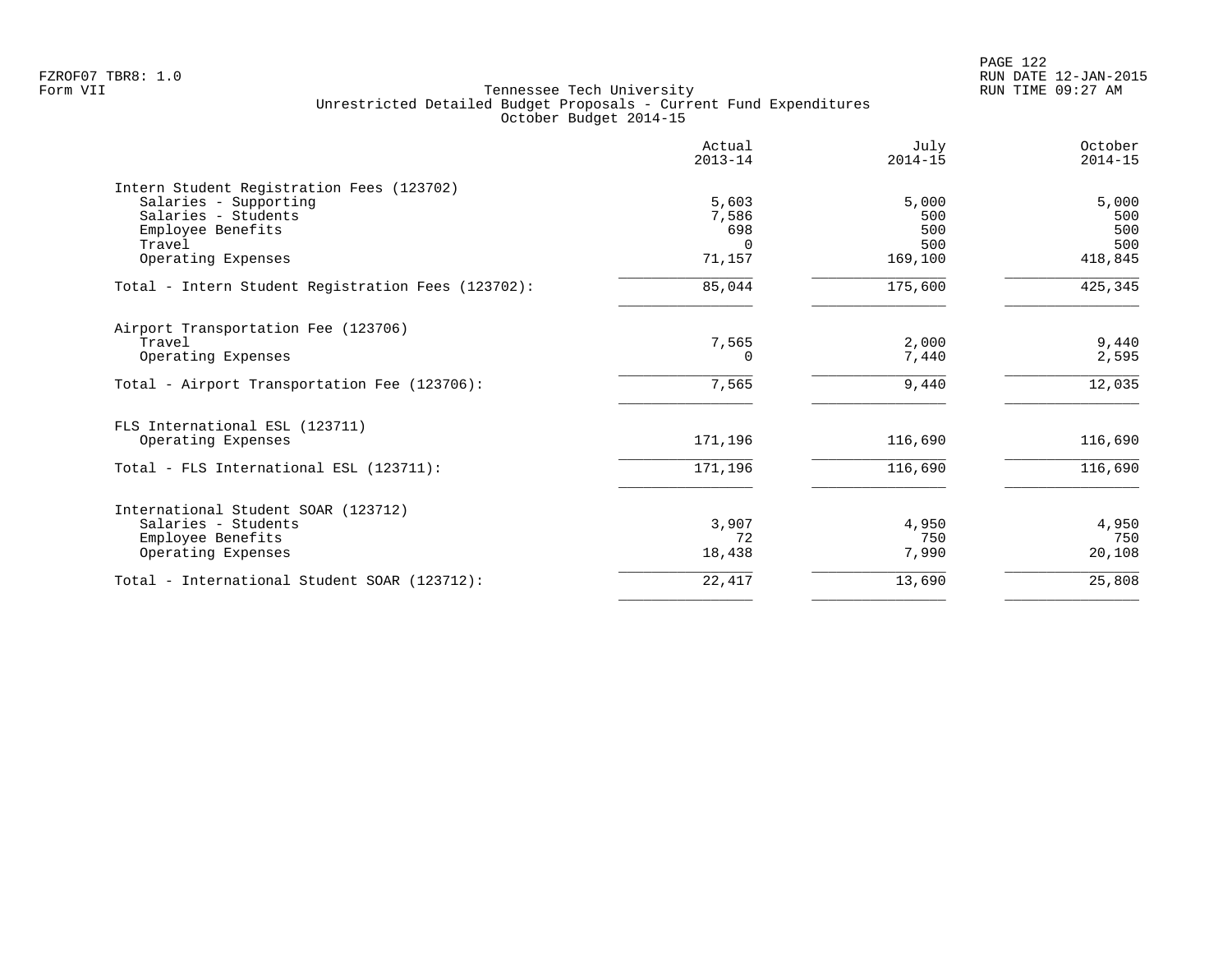|                                                    | Actual<br>$2013 - 14$ | July<br>$2014 - 15$   | October<br>$2014 - 15$   |
|----------------------------------------------------|-----------------------|-----------------------|--------------------------|
| International Recruitment (123715)                 |                       |                       |                          |
| Salaries - Students<br>Operating Expenses          | 195<br>32,280         | $\mathbf 0$<br>10,000 | $\overline{0}$<br>10,000 |
| Total - International Recruitment (123715):        | 32,475                | 10,000                | 10,000                   |
| Student Svc Publications (127003)                  |                       |                       |                          |
| Operating Expenses                                 | 24,143                | 10,500                | 10,500                   |
| Total - Student Svc Publications (127003):         | 24,143                | 10,500                | 10,500                   |
| Student Government Association (127005)            |                       |                       |                          |
| Salaries - Students                                | 3,060                 | 3,520                 | 3,520                    |
| Travel<br>Operating Expenses                       | 75<br>2,428           | 140<br>3,550          | 140<br>3,550             |
| Total - Student Government Association (127005):   | 5,563                 | 7,210                 | $\overline{7}$ , 210     |
| Student Gov Assoc CDS (127006)                     |                       |                       |                          |
| Salaries - Students                                | 2,448                 | 0                     | $\mathbf 0$              |
| Travel<br>Operating Expenses                       | 2,334<br>2,910        | $\Omega$<br>10,000    | $\Omega$<br>10,000       |
| Total - Student Gov Assoc CDS (127006):            | 7.692                 | 10,000                | 10,000                   |
|                                                    |                       |                       |                          |
| SAF General Educ Student Affairs (127007)          |                       |                       |                          |
| Salaries - Supporting                              | 24,301                | 24,401                | 24,520                   |
| Employee Benefits<br>Operating Expenses            | 13,634<br>4,314       | 14,840<br>3,860       | 14,840<br>4,140          |
| Total - SAF General Educ Student Affairs (127007): | 42,249                | 43,101                | 43,500                   |
|                                                    |                       |                       |                          |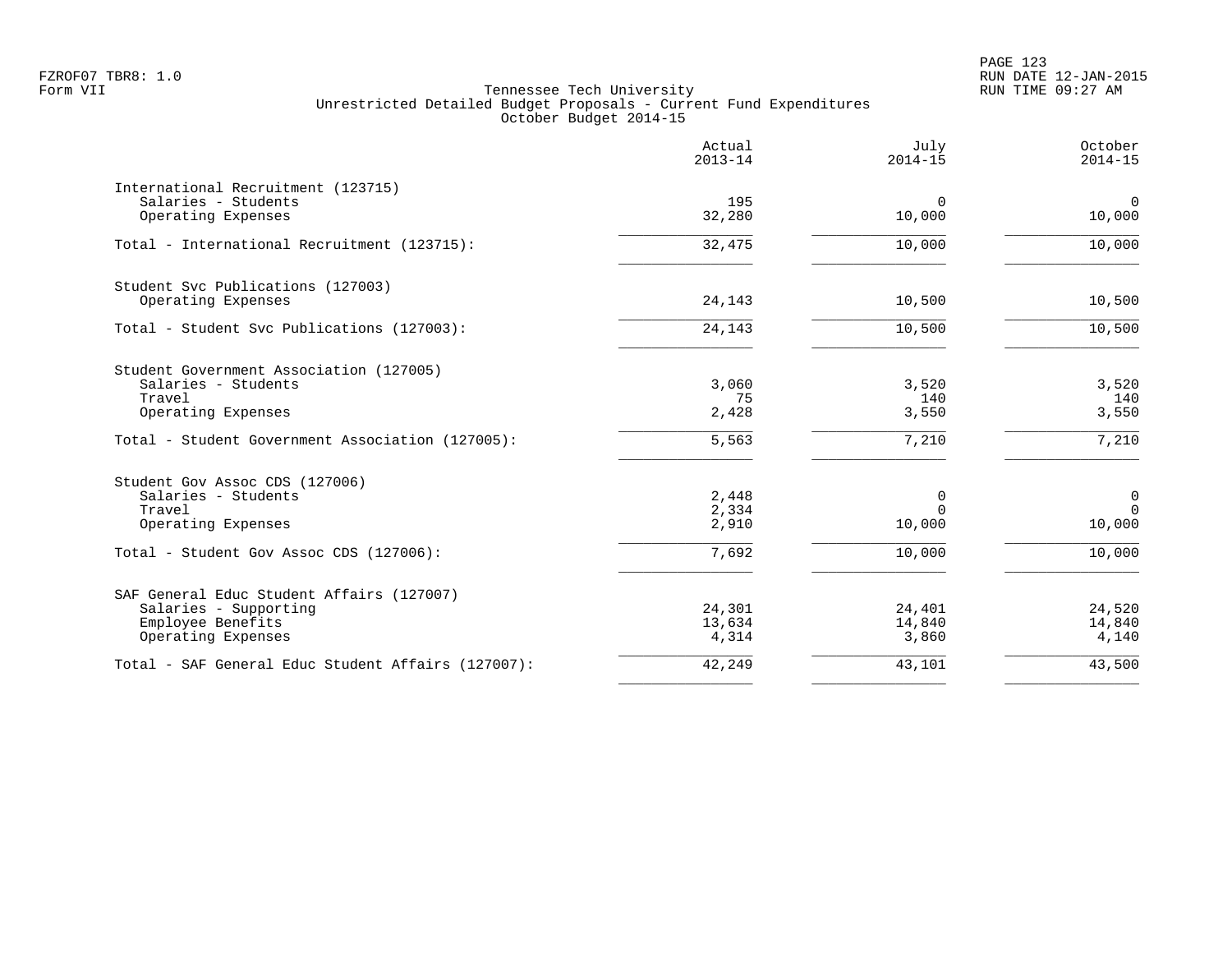|                                                                                                                                                  | Actual<br>$2013 - 14$                           | July<br>$2014 - 15$                                | October<br>$2014 - 15$                             |
|--------------------------------------------------------------------------------------------------------------------------------------------------|-------------------------------------------------|----------------------------------------------------|----------------------------------------------------|
| SAF University Programming (127008)<br>Salaries - Supporting<br>Salaries - Students<br>Salaries - Professional<br>Employee Benefits              | 1,237<br>160<br>11,600<br>22,149                | $\Omega$<br>$\Omega$<br>23,120                     | 0<br>$\mathbf{0}$<br>11,600<br>23,120              |
| Operating Expenses                                                                                                                               | 85,940                                          | 84,080                                             | 74,937                                             |
| Total - SAF University Programming (127008):                                                                                                     | 121,086                                         | 107,200                                            | 109,657                                            |
| Student Gov Assoc GAs (127010)<br>Salaries - Professional<br>Employee Benefits                                                                   | 0<br>0                                          | 0<br>$\Omega$                                      | 4,500<br>9,055                                     |
| Total - Student Gov Assoc GAs (127010):                                                                                                          | 0                                               | $\Omega$                                           | 13,555                                             |
| Counseling Center (127200)<br>Salaries - Supporting<br>Salaries - Students<br>Salaries - Professional<br>Employee Benefits<br>Operating Expenses | 28,299<br>4,688<br>206,660<br>113,823<br>34,021 | 28,399<br>$\Omega$<br>238,544<br>108,410<br>16,650 | 28,399<br>$\Omega$<br>239,661<br>113,910<br>19,610 |
| Total - Counseling Center (127200):                                                                                                              | 387,491                                         | 392,003                                            | 401,580                                            |
| Counseling Center GAs (127210)<br>Salaries - Professional<br>Employee Benefits                                                                   | 0<br>0                                          | 0<br>$\mathbf 0$                                   | 4,000<br>8,665                                     |
| Total - Counseling Center GAs (127210):                                                                                                          | $\mathbf 0$                                     | 0                                                  | 12,665                                             |
|                                                                                                                                                  |                                                 |                                                    |                                                    |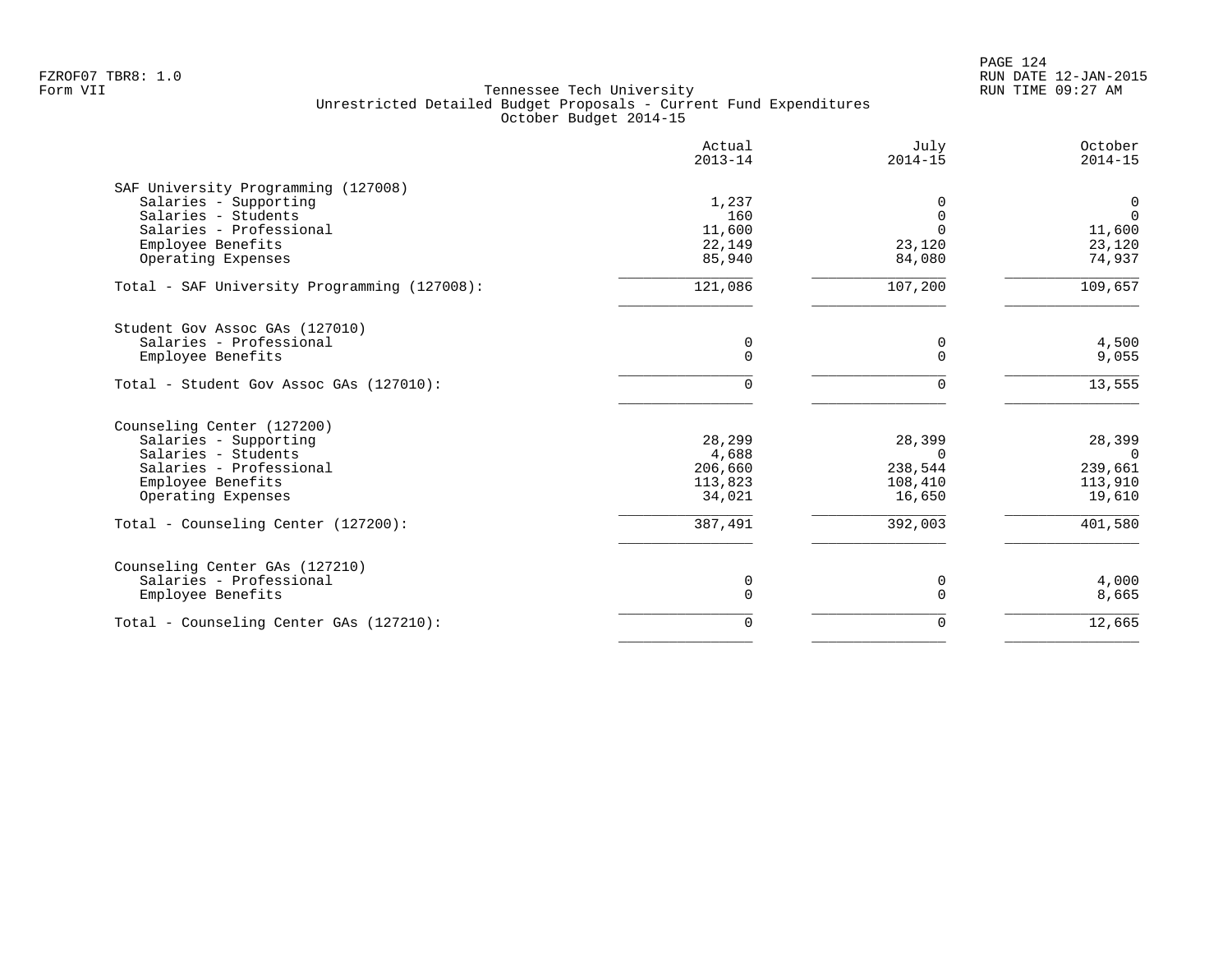|                                              | Actual<br>$2013 - 14$ | July<br>$2014 - 15$ | October<br>$2014 - 15$ |
|----------------------------------------------|-----------------------|---------------------|------------------------|
| Dean of Students (127300)                    |                       |                     |                        |
| Salaries - Administrative                    | 94,157                | 94,157              | 94,613                 |
| Salaries - Supporting                        | 17,553                | 17,646              | 17,722                 |
| Employee Benefits                            | 35,902                | 50,760              | 37,760                 |
| Travel                                       | 1,053                 | $\Omega$            | $\overline{0}$         |
| Operating Expenses                           | 3,703                 | 2,380               | 2,380                  |
| Total - Dean of Students (127300):           | 152,368               | 164,943             | 152,475                |
| Student Development (127301)                 |                       |                     |                        |
| Operating Expenses                           | 3,786                 | 3,990               | 3,990                  |
| Total - Student Development (127301):        | 3,786                 | 3,990               | 3,990                  |
| Student Affairs Orient CDS (127302)          |                       |                     |                        |
| Operating Expenses                           | 15,121                | 15,000              | 15,000                 |
| Total - Student Affairs Orient CDS (127302): | 15,121                | 15,000              | 15,000                 |
| Student Orientation (127303)                 |                       |                     |                        |
| Salaries - Supporting                        | 15,188                | 15,059              | 15,134                 |
| Salaries - Students                          | 18,736                | 7,000               | 7,000                  |
| Salaries - Professional                      | 83,681                | 82,272              | 82,460                 |
| Employee Benefits                            | 21,181                | 27,520              | 27,520                 |
| Travel                                       | 3,835                 | $\Omega$            | $\Omega$               |
| Operating Expenses                           | 82,045                | 77,149              | 77,149                 |
| Total - Student Orientation (127303):        | 224,666               | 209,000             | 209,263                |
|                                              |                       |                     |                        |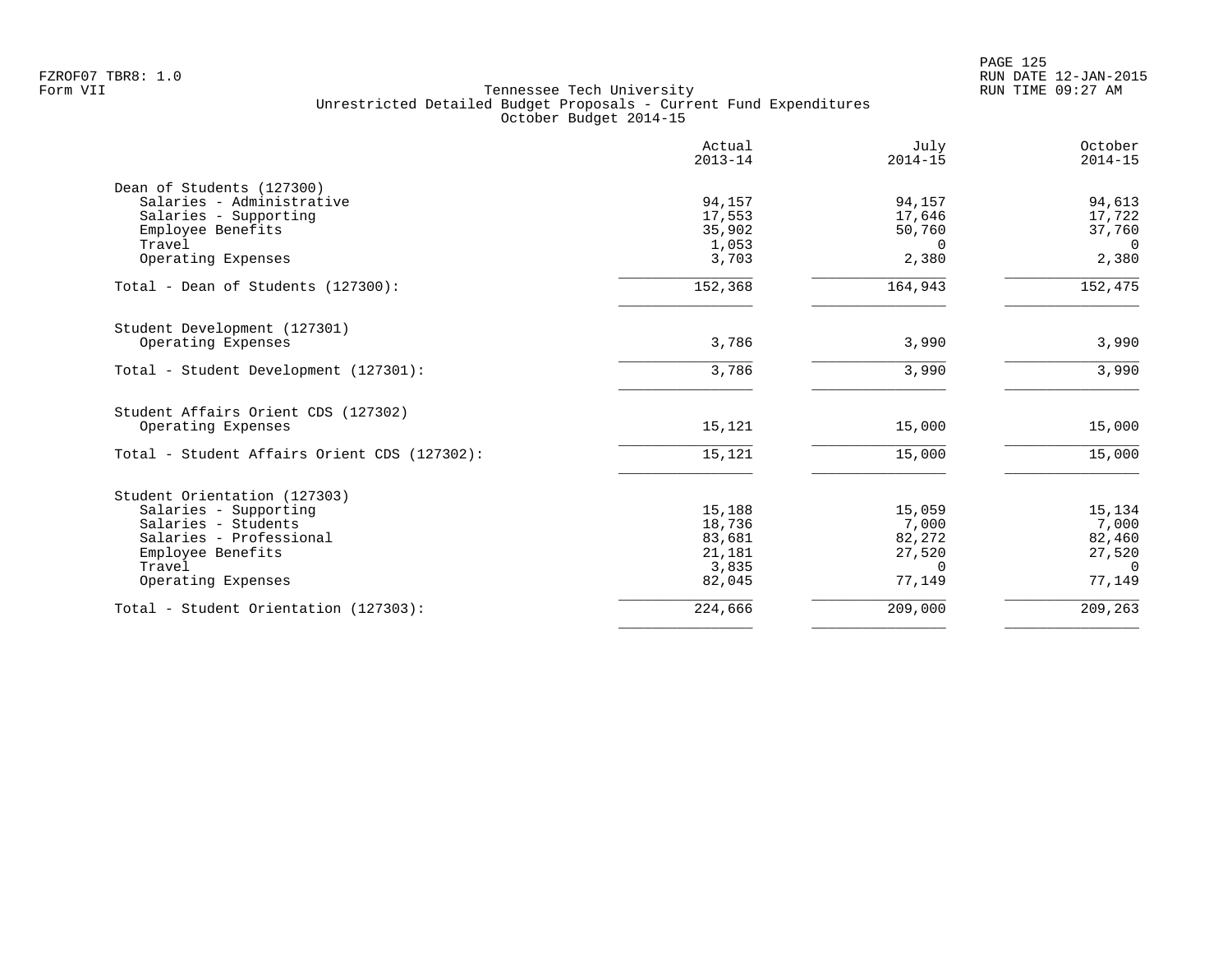PAGE 126 FZROF07 TBR8: 1.0 RUN DATE 12-JAN-2015

|                                                     | Actual<br>$2013 - 14$ | July<br>$2014 - 15$ | October<br>$2014 - 15$ |
|-----------------------------------------------------|-----------------------|---------------------|------------------------|
| Student Orient Advis Registration (127304)          |                       |                     |                        |
| Salaries - Supporting                               | 1,414                 | 0                   | 1,550                  |
| Salaries - Students                                 | 41,090                | 30,000              | 30,000                 |
| Employee Benefits                                   | 2,328                 | 2,000               | 2,000                  |
| Travel                                              | 1,056                 | $\Omega$            | $\overline{0}$         |
| Operating Expenses                                  | 181,833               | 170,000             | 240,397                |
| Total - Student Orient Advis Registration (127304): | 227,721               | 202,000             | 273,947                |
| Disability Services (127400)                        |                       |                     |                        |
| Salaries - Supporting                               | 35,903                | 26,227              | 26,227                 |
| Salaries - Students                                 | 158                   | $\Omega$            | $\Omega$               |
| Salaries - Professional                             | 129,756               | 144,182             | 144,891                |
| Employee Benefits                                   | 70,824                | 74,890              | 74,890                 |
| Travel                                              | 11,331                | $\Omega$            | 13,300                 |
| Operating Expenses                                  | 43,553                | 16,880              | 41,880                 |
| Total - Disability Services (127400):               | 291,525               | 262,179             | 301,188                |
| ADA Student Affairs (127401)                        |                       |                     |                        |
| Salaries - Students                                 | 895                   | 0                   | $\mathbf 0$            |
| Salaries - Professional                             | 3,600                 | 4,500               | 4,500                  |
| Employee Benefits                                   | $\Omega$              | 1,300               | 1,300                  |
|                                                     |                       |                     |                        |
| Total - ADA Student Affairs (127401):               | 4,495                 | 5,800               | 5,800                  |
| Health Services (127500)                            |                       |                     |                        |
| Salaries - Supporting                               | 80,216                | 81,576              | 81,964                 |
| Salaries - Professional                             | 65,790                | 65,712              | 66,041                 |
| Employee Benefits                                   | 80,839                | 74,400              | 80,900                 |
| Operating Expenses                                  | 12,311                | 10,835              | 10,835                 |
| Total - Health Services (127500):                   | 239,156               | 232,523             | 239,740                |
|                                                     |                       |                     |                        |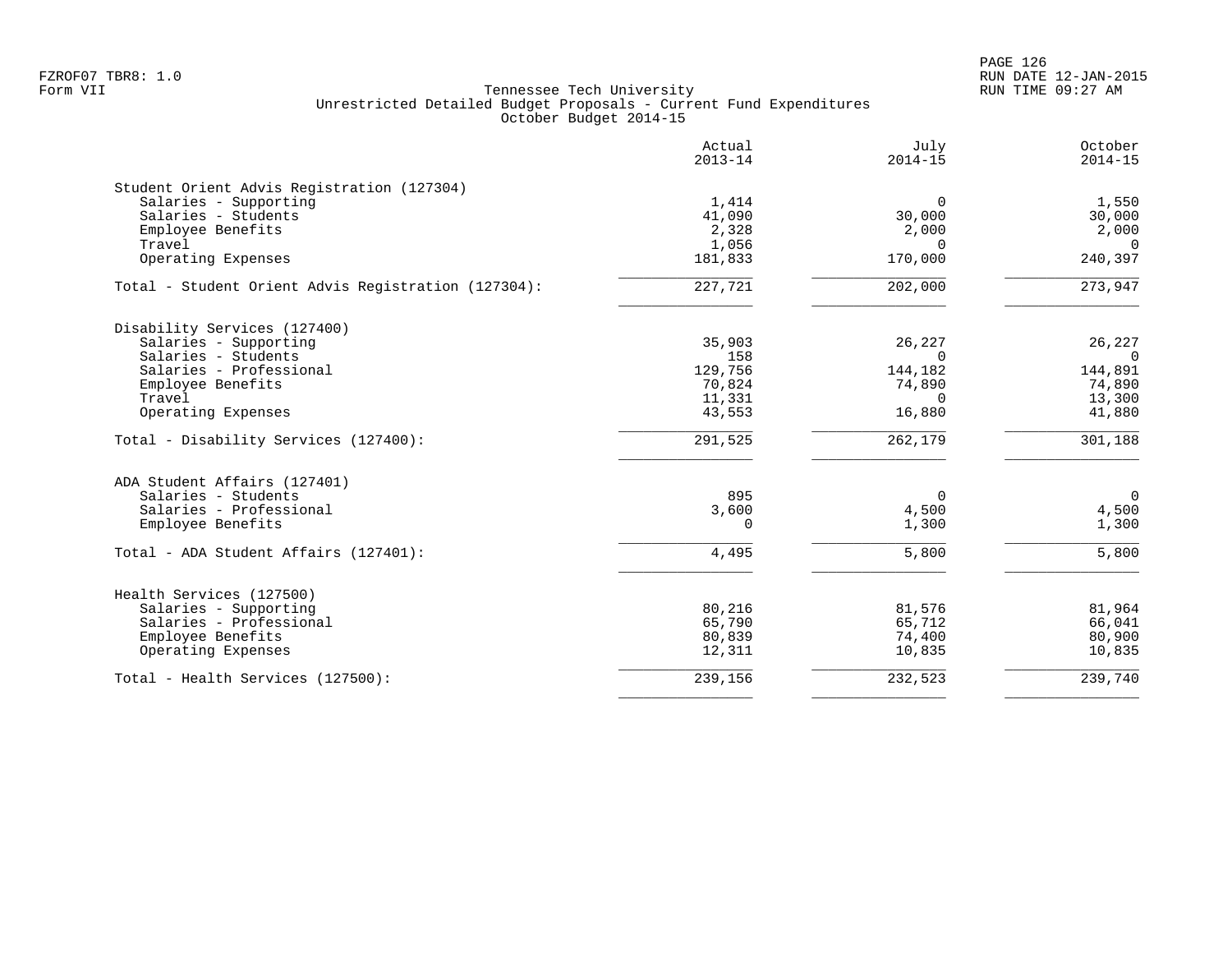PAGE 127 FZROF07 TBR8: 1.0 RUN DATE 12-JAN-2015

|                                              | Actual<br>$2013 - 14$ | July<br>$2014 - 15$ | October<br>$2014 - 15$ |
|----------------------------------------------|-----------------------|---------------------|------------------------|
| Pharmacy (127501)                            |                       |                     |                        |
| Salaries - Supporting                        | 18,639                | 18,690              | 18,732                 |
| Employee Benefits                            | 2,670                 | 2,400               | 2,400                  |
| Operating Expenses                           | 55,041                | 42,710              | 42,668                 |
| Total - Pharmacy $(127501)$ :                | 76,350                | 63,800              | 63,800                 |
| Health Services Laboratory (127502)          |                       |                     |                        |
| Operating Expenses                           | 20,606                | 27,000              | 27,000                 |
| Total - Health Services Laboratory (127502): | 20,606                | 27,000              | 27,000                 |
| SAF Health Services (127504)                 |                       |                     |                        |
| Salaries - Supporting                        | 90,330                | 48,031              | 25,777                 |
| Salaries - Students                          | 9,251                 | $\Omega$            | $\overline{0}$         |
| Salaries - Professional<br>Employee Benefits | 230,391<br>116,918    | 193,601<br>119,070  | 284,116<br>119,070     |
| Travel                                       | 666                   | $\Omega$            | $\overline{0}$         |
| Operating Expenses                           | 80,432                | 280,700             | 748,310                |
| Total - SAF Health Services (127504):        | 527,988               | 641,402             | 1,177,273              |
| Student Activities Admin (127600)            |                       |                     |                        |
| Salaries - Administrative                    | $\Omega$              | 0                   | 64,689                 |
| Salaries - Supporting                        | 45,266                | 32,440              | 32,589                 |
| Salaries - Students                          | 1,134                 | $\Omega$            | $\Omega$               |
| Salaries - Professional<br>Employee Benefits | 114,469<br>66,209     | 148,890             | 84,764<br>74,140       |
| Operating Expenses                           | 20,425                | 74,140<br>4,580     | 4,580                  |
| Total - Student Activities Admin (127600):   | 247,503               | 260,050             | 260,762                |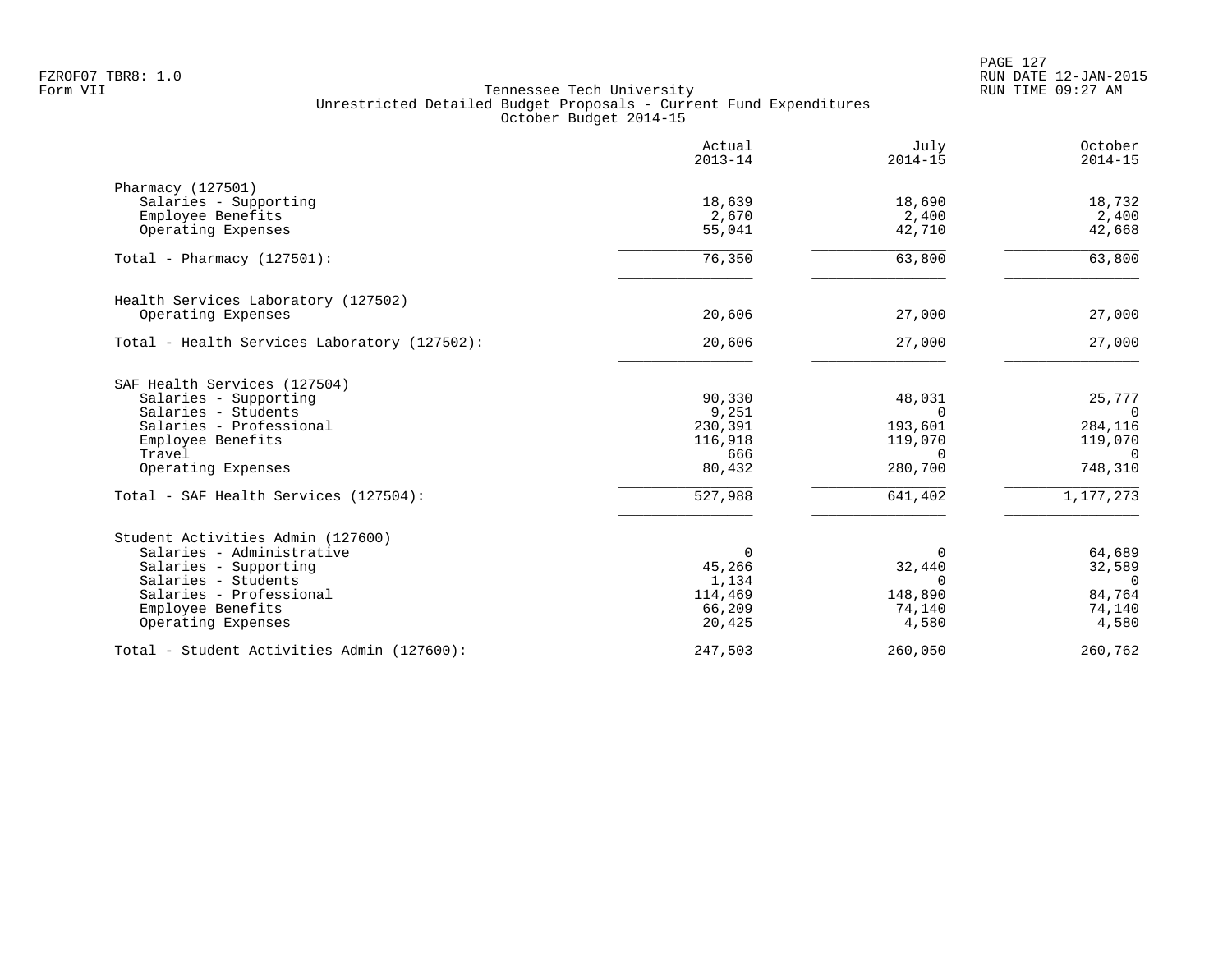| Actual<br>$2013 - 14$ | July<br>$2014 - 15$ | October<br>$2014 - 15$  |
|-----------------------|---------------------|-------------------------|
|                       |                     |                         |
| 89                    | $\Omega$            | $\mathbf 0$             |
| 1,184                 | $\Omega$            | $\overline{0}$          |
| 111                   | 310                 | 310                     |
| 4,875                 | 6,270               | 6,270                   |
| 6,259                 | 6,580               | 6,580                   |
|                       |                     |                         |
|                       |                     | 8,000                   |
| $\Omega$              | $\Omega$            | 18,000                  |
| 0                     | $\Omega$            | 26,000                  |
|                       |                     |                         |
| $\Omega$              | $\Omega$            | 51,808                  |
|                       |                     | 49,702                  |
| 41,624                | 41,000              | 41,000                  |
| 639                   | 3,000               | 3,000                   |
| 5,829                 | 5,120               | 5,120                   |
| 148,914               | 150,142             | 150,630                 |
|                       |                     |                         |
| 36,012                | 31,130              | 31,273                  |
| 5,036                 | $\Omega$            | $\Omega$                |
| 48,223                | 38,387              | 38,532                  |
| 36,536                | 35,900              | 35,900                  |
| 25,928                | 39,660              | 39,660                  |
| 151,735               |                     | 145,365                 |
|                       | 0<br>100,822        | 0<br>101,022<br>145,077 |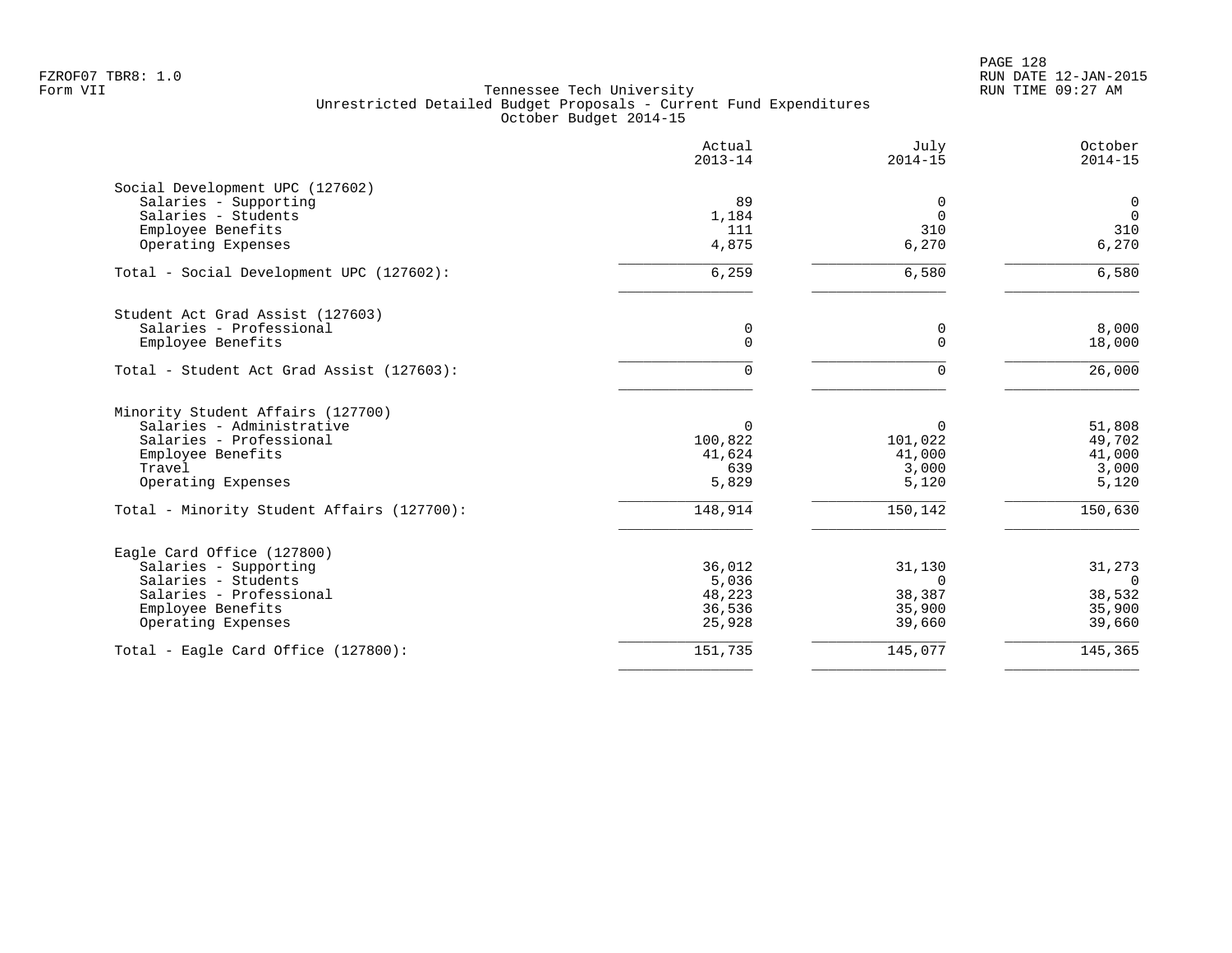|                                    | Actual<br>$2013 - 14$ | July<br>$2014 - 15$ | October<br>$2014 - 15$ |
|------------------------------------|-----------------------|---------------------|------------------------|
| The Eagle (127900)                 |                       |                     |                        |
| Salaries - Students                | 7,718                 | 7,840               | 7,840                  |
| Employee Benefits                  | $\Omega$              | 5,370               | 5,370                  |
| Travel                             | 357                   | 400                 | 400                    |
| Operating Expenses                 | 11,941                | 7,810               | 7,810                  |
| Department Revenues                | $-4,341$              | $\Omega$            | $\Omega$               |
| Total - The Eagle $(127900)$ :     | 15,675                | 21,420              | 21,420                 |
| Tenn Tech Oracle (127902)          |                       |                     |                        |
| Salaries - Students                | 11,197                | 11,990              | 11,990                 |
| Employee Benefits                  | $\Omega$              | 6,300               | 6,300                  |
| Operating Expenses                 | 16,283                | 8,810               | 8,810                  |
| Department Revenues                | $-964$                | $\Omega$            | $\Omega$               |
| Total - Tenn Tech Oracle (127902): | 26,516                | 27,100              | 27,100                 |
| Intramurals (129000)               |                       |                     |                        |
| Operating Expenses                 | 85                    | $\Omega$            | $\mathbf 0$            |
| Total - Intramurals (129000):      | 85                    | $\Omega$            | $\Omega$               |
| SAF Intramurals (129001)           |                       |                     |                        |
| Salaries - Supporting              | 28,446                | 27,898              | 28,034                 |
| Salaries - Students                | 46,154                | 45,520              | 45,520                 |
| Salaries - Professional            | 55,998                | 46,226              | 46,415                 |
| Employee Benefits                  | 43,560                | 47,330              | 47,330                 |
| Travel                             | 13,093                | 3,000               | 3,000                  |
| Operating Expenses                 | 28,526                | 43,420              | 51,677                 |
| Total - SAF Intramurals (129001):  | 215,777               | 213,394             | 221,976                |
|                                    |                       |                     |                        |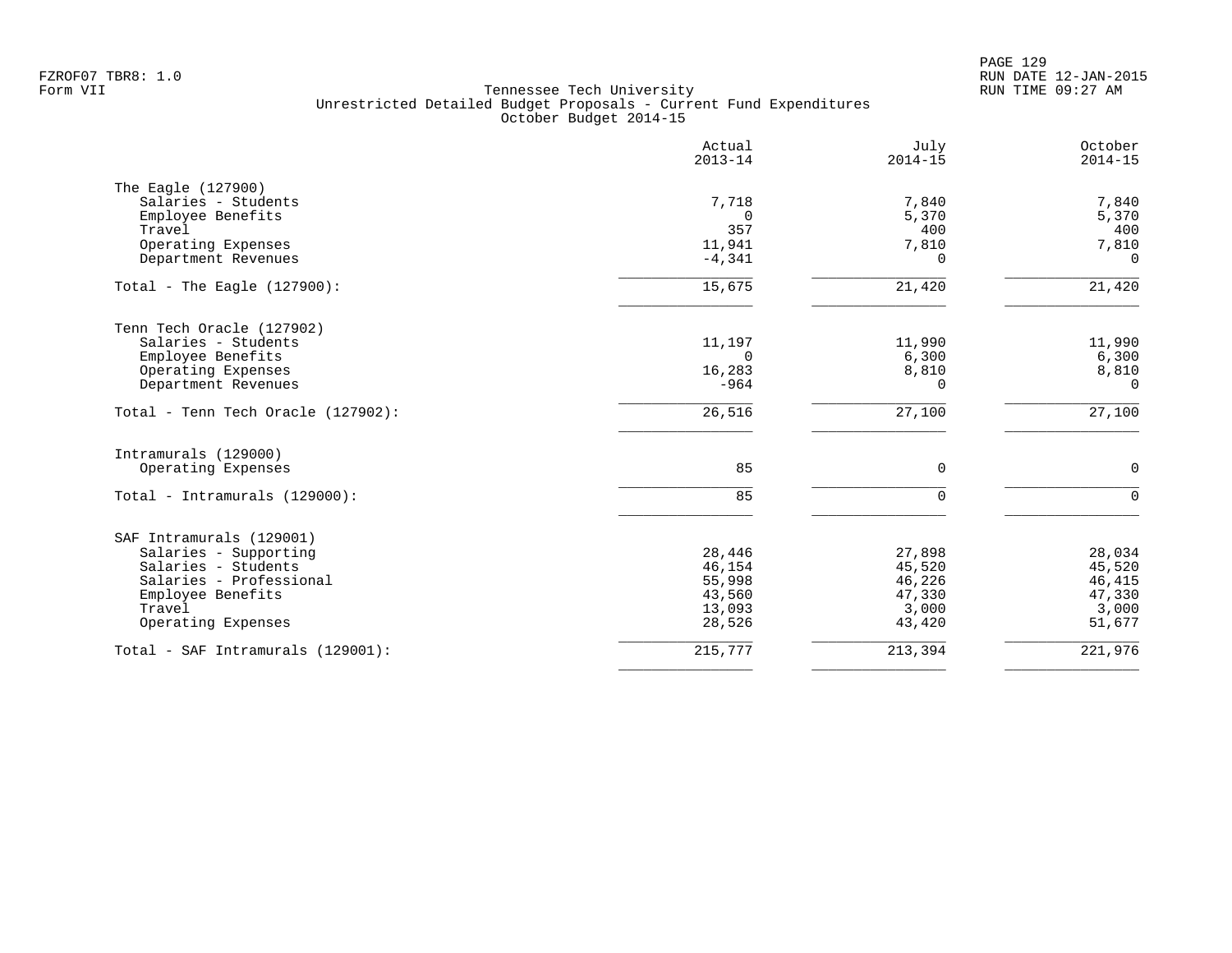|                                                    | Actual<br>$2013 - 14$ | July<br>$2014 - 15$ | October<br>$2014 - 15$ |
|----------------------------------------------------|-----------------------|---------------------|------------------------|
| Extramurals (129002)<br>Operating Expenses         | $\Omega$              | 820                 | 820                    |
|                                                    |                       |                     |                        |
| Total - Extramurals (129002):                      | $\mathbf 0$           | 820                 | 820                    |
| Cheerleaders (129003)                              |                       |                     |                        |
| Salaries - Supporting                              | 8,516                 | 800                 | 800                    |
| Salaries - Professional                            | $\Omega$              | 44,510              | 44,510                 |
| Employee Benefits<br>Travel                        | 3,674<br>25,965       | 12,470<br>1,000     | 12,470<br>3,300        |
| Operating Expenses                                 | 5,448                 | 2,350               | 15,650                 |
| Total - Cheerleaders (129003):                     | 43,603                | 61,130              | $\overline{76,730}$    |
| Cheerleaders Housing Sch (129004)                  |                       |                     |                        |
| Operating Expenses                                 | 10,800                | 25,390              | 25,390                 |
| Total - Cheerleaders Housing Sch (129004):         | 10,800                | 25,390              | 25,390                 |
| Dance Team (129007)                                |                       |                     |                        |
| Travel                                             | 19,718                | 17,100              | 17,100                 |
| Operating Expenses                                 | 7,088                 | 6,000               | 6,000                  |
| Total - Dance Team $(129007)$ :                    | 26,806                | 23,100              | 23,100                 |
| SAF General Education Acad Affrs (130002)          |                       |                     |                        |
| Salaries - Academic                                | 6,265                 | 0                   | $\mathbf 0$            |
| Salaries - Supporting                              | 22,654                | $\mathbf 0$         | $\mathbf 0$            |
| Salaries - Students                                | 4,285                 | $\Omega$            | $\mathbf 0$            |
| Salaries - Professional<br>Employee Benefits       | 34,892<br>24,721      | 36,949<br>21,510    | 37,118<br>21,510       |
| Operating Expenses                                 | 276,185               | 240,040             | 311,293                |
| Total - SAF General Education Acad Affrs (130002): | 369,002               | 298,499             | 369,921                |
|                                                    |                       |                     |                        |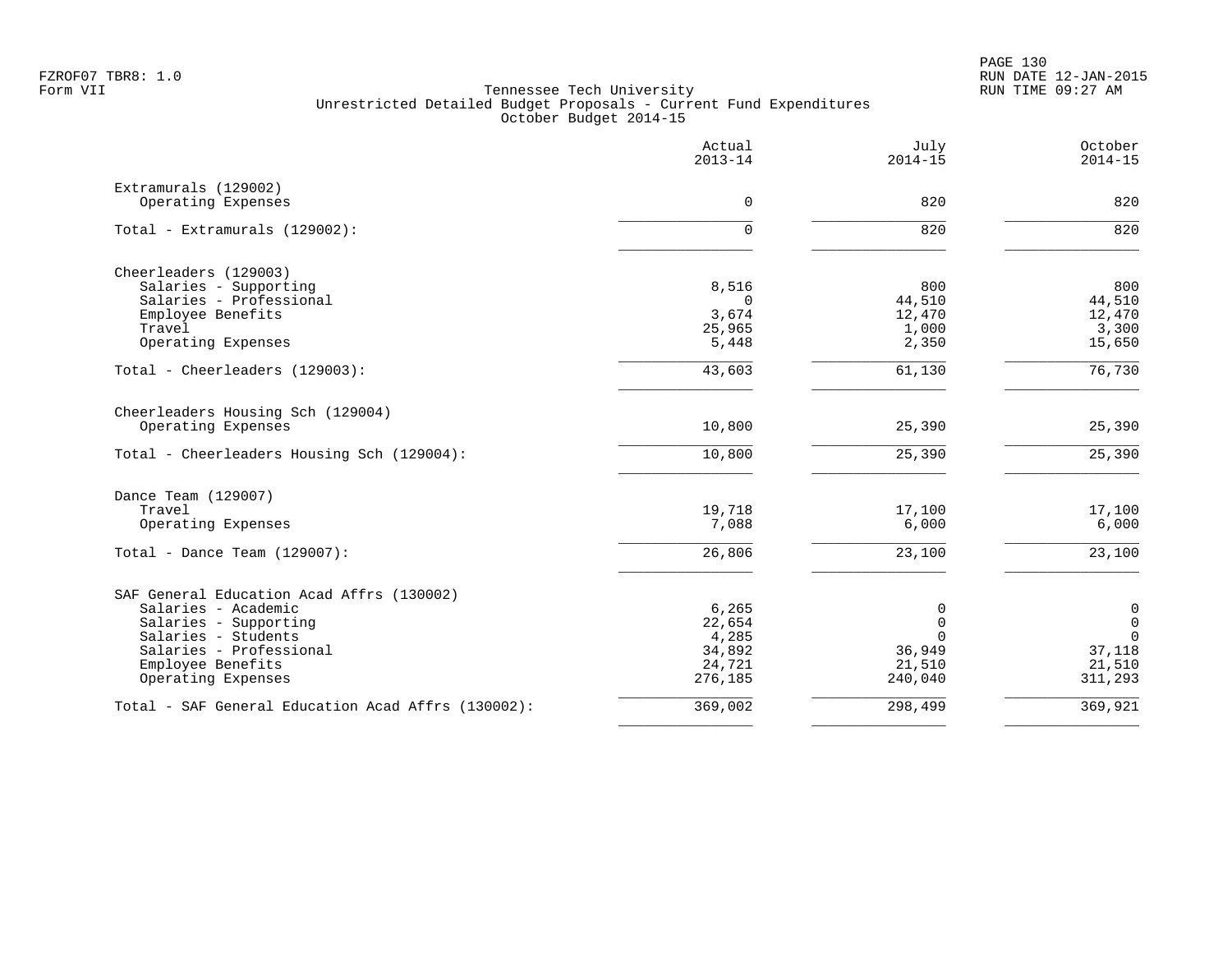|                                            | Actual<br>$2013 - 14$ | July<br>$2014 - 15$     | October<br>$2014 - 15$      |
|--------------------------------------------|-----------------------|-------------------------|-----------------------------|
| Band (155004)                              |                       |                         |                             |
| Salaries - Supporting                      | 2,445                 | 0                       | $\mathbf 0$                 |
| Salaries - Students                        | 2,946                 | $\mathbf 0$<br>$\Omega$ | $\mathbf{0}$<br>$\mathbf 0$ |
| Employee Benefits<br>Travel                | 241<br>14,702         | 1,600                   | 13,600                      |
| Operating Expenses                         | 48,145                | 7,050                   | 7,050                       |
| Total - Band $(155004)$ :                  | 68,479                | 8,650                   | 20,650                      |
| Pep Band Scholarships (155006)             |                       |                         |                             |
| Operating Expenses                         | 143,019               | 148,010                 | 148,010                     |
| Total - Pep Band Scholarships (155006):    | 143,019               | 148,010                 | 148,010                     |
| Band Uniforms and Shoes (155009)           |                       |                         |                             |
| Operating Expenses                         | 1,782                 | 1,400                   | 1,400                       |
| Total - Band Uniforms and Shoes (155009):  | 1,782                 | 1,400                   | 1,400                       |
| CATS Bus Service (203026)                  |                       |                         |                             |
| Operating Expenses                         | 10,000                | 16,000                  | 16,000                      |
| Total - CATS Bus Service (203026):         | 10,000                | 16,000                  | 16,000                      |
| Marketing and Promotions (305000)          |                       |                         |                             |
| Salaries - Professional                    | 0                     | 100                     | 100                         |
| Employee Benefits<br>Travel                | $\Omega$<br>487       | 720                     | 720                         |
| Operating Expenses                         | 253,052               | $\Omega$<br>159,390     | $\Omega$<br>219,390         |
| Total - Marketing and Promotions (305000): | 253,539               | 160,210                 | 220,210                     |
|                                            |                       |                         |                             |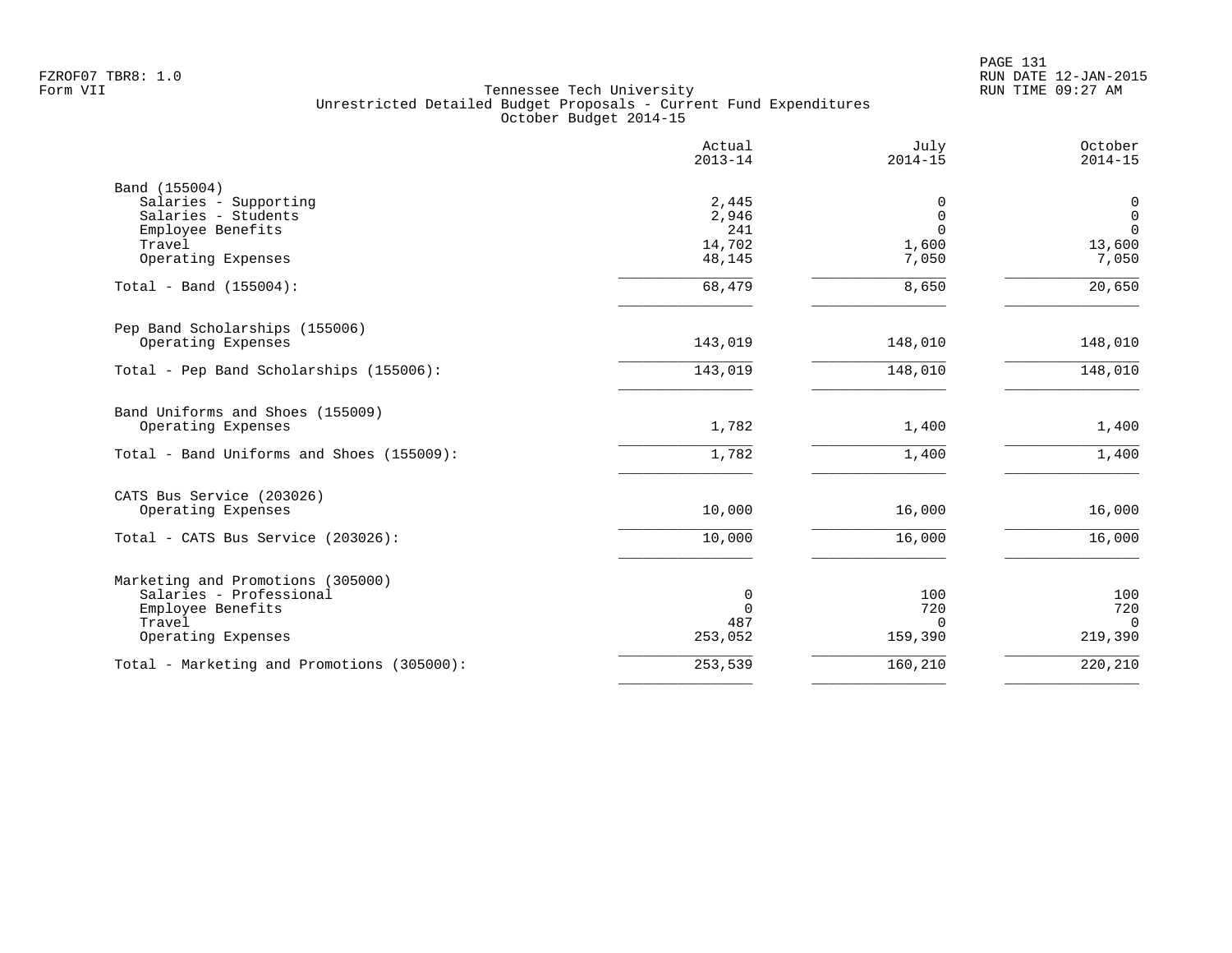|                                                      | Actual<br>$2013 - 14$ | July<br>$2014 - 15$ | October<br>$2014 - 15$ |
|------------------------------------------------------|-----------------------|---------------------|------------------------|
|                                                      |                       |                     |                        |
| Athletic Director (600050)                           |                       |                     |                        |
| Salaries - Administrative                            | 79,582                | 79,683              | 80,076                 |
| Salaries - Supporting                                | 129,537               | 173,910             | 150,087                |
| Salaries - Students                                  | 8,636                 | 7,000               | 7,000                  |
| Salaries - Professional                              | 276,558               | 255,712             | 295,680                |
| Employee Benefits                                    | 175,550               | 167,000             | 167,000                |
| Travel                                               | 33,247                | 20,000              | 20,000                 |
| Operating Expenses                                   | 303,911               | 175,000             | 175,000                |
| Capital Outlay                                       | 6,581                 | 0                   | $\Omega$               |
| Department Revenues                                  | $-49$                 | O                   | $\Omega$               |
| Total - Athletic Director (600050):                  | 1,013,553             | 878,305             | 894,843                |
| Athletic Grad Assistant (600051)                     |                       |                     |                        |
| Employee Benefits                                    | 17,535                | 31,200              | 31,200                 |
| Total - Athletic Grad Assistant (600051):            | 17,535                | 31,200              | 31,200                 |
| Marketing and Promotion Management (600052)          |                       |                     |                        |
| Salaries - Academic                                  | 1,975                 | $\Omega$            | $\mathbf 0$            |
| Salaries - Supporting                                | 18,489                | 23,000              | 23,000                 |
| Salaries - Students                                  | 10,398                | 15,000              | 15,000                 |
| Salaries - Professional                              | 43,450                | $\Omega$            | $\Omega$               |
| Employee Benefits                                    | 7,670                 | 4,000               | 4,000                  |
| Travel                                               | 139                   | $\Omega$            | $\Omega$               |
| Operating Expenses                                   | 252,368               | 140,000             | 140,000                |
| Total - Marketing and Promotion Management (600052): | 334,489               | 182,000             | 182,000                |
|                                                      |                       |                     |                        |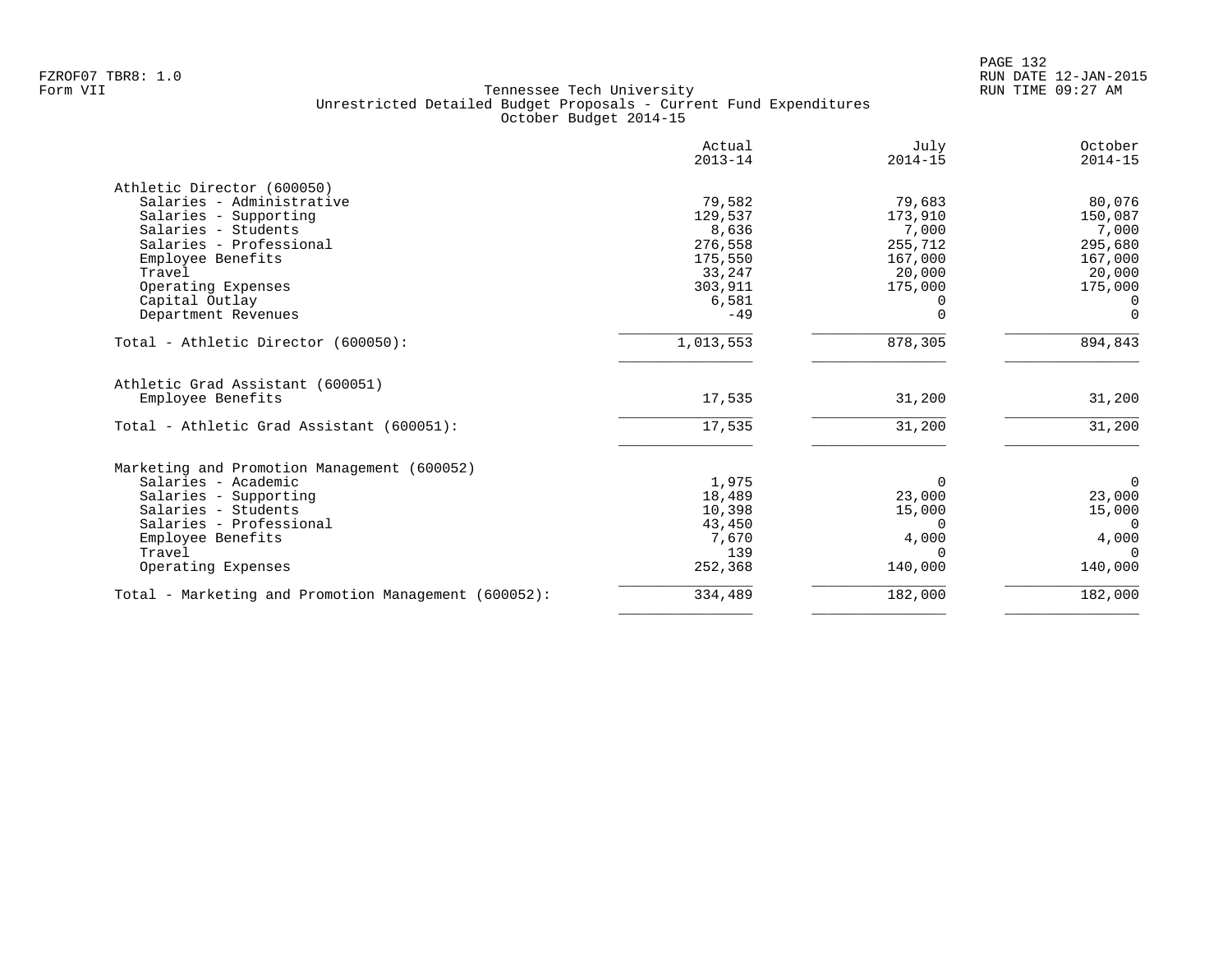PAGE 133 FZROF07 TBR8: 1.0 RUN DATE 12-JAN-2015

|                                                                       | Actual<br>$2013 - 14$ | July<br>$2014 - 15$ | October<br>$2014 - 15$ |
|-----------------------------------------------------------------------|-----------------------|---------------------|------------------------|
| Athletic Concessions CDS (600053)<br>Operating Expenses               | 0                     | 32,000              | 32,000                 |
| Total - Athletic Concessions CDS (600053):                            | $\Omega$              | 32,000              | 32,000                 |
| Athletic Medical and Insurance (600054)<br>Operating Expenses         | 249,976               | 187,650             | 187,650                |
| Total - Athletic Medical and Insurance (600054):                      | 249,976               | 187,650             | 187,650                |
| Athletic Awards (600055)<br>Operating Expenses<br>Department Revenues | 22,416<br>$-189$      | 10,000<br>0         | 10,000<br>$\Omega$     |
| Total - Athletic Awards (600055):                                     | 22,227                | 10,000              | 10,000                 |
| Athletic Comp Tickets (600056)<br>Operating Expenses                  | 28,113                | 16,890              | 16,890                 |
| Total - Athletic Comp Tickets (600056):                               | 28,113                | 16,890              | 16,890                 |
| Athletic Book Account (600057)<br>Operating Expenses                  | 177,878               | 125,000             | 125,000                |
| Total - Athletic Book Account (600057):                               | 177,878               | 125,000             | 125,000                |
|                                                                       |                       |                     |                        |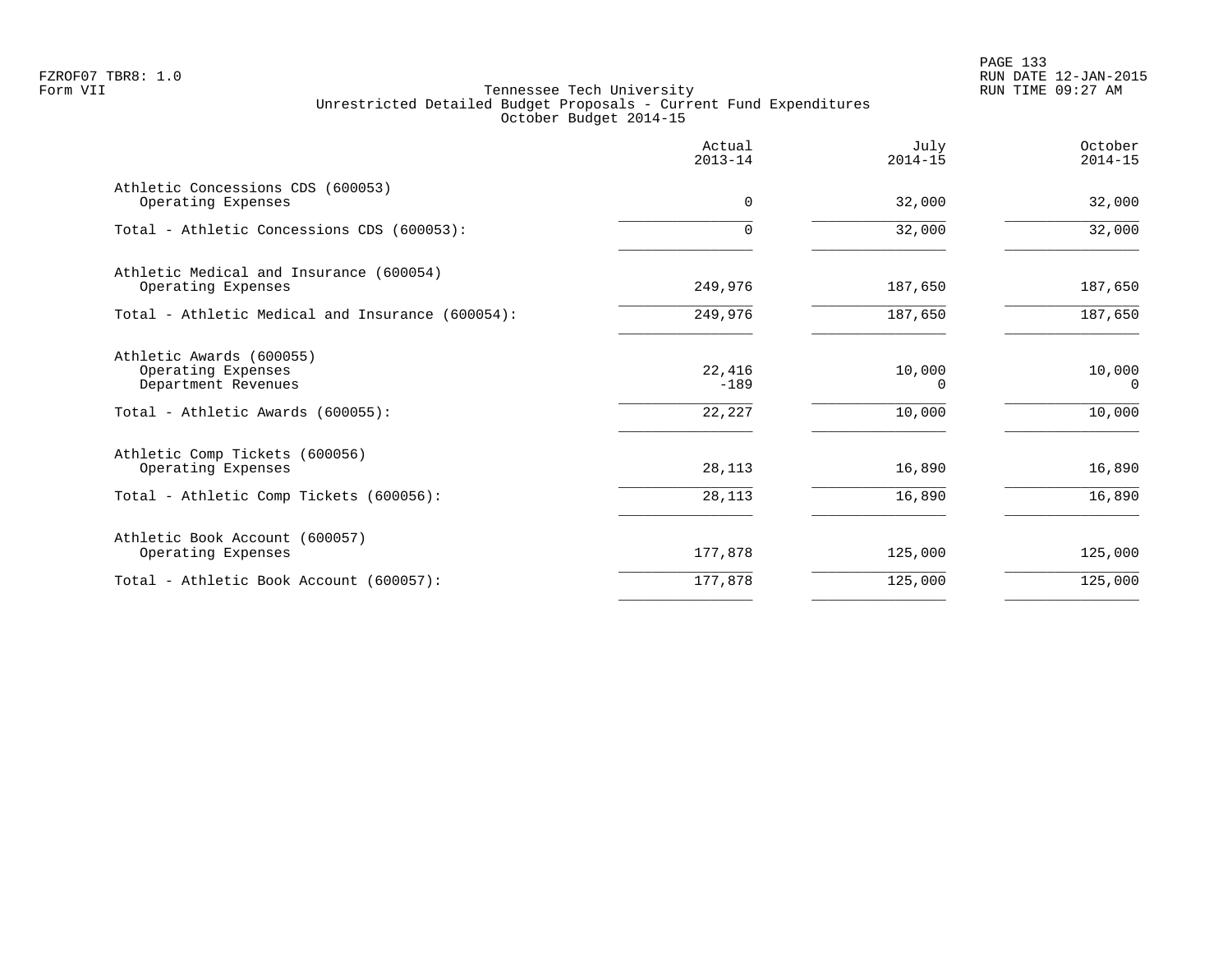PAGE 134 FZROF07 TBR8: 1.0 RUN DATE 12-JAN-2015

|                                                        | Actual<br>$2013 - 14$ | July<br>$2014 - 15$ | October<br>$2014 - 15$ |
|--------------------------------------------------------|-----------------------|---------------------|------------------------|
| Athletic Book Trans Out (600058)<br>Operating Expenses | $-177,878$            | $-125,000$          | $-125,000$             |
| Total - Athletic Book Trans Out (600058):              | $-177,878$            | $-125,000$          | $-125,000$             |
|                                                        |                       |                     |                        |
| Sports Information (600059)<br>Salaries - Supporting   | 300                   | 44,000              | 44,000                 |
| Salaries - Students                                    | 4,191                 | $\Omega$            | $\overline{0}$         |
| Salaries - Professional                                | 153,091               | 176,641             | 176,909                |
| Employee Benefits                                      | 33,538                | 83,000              | 83,000                 |
| Travel                                                 | 9,812                 | 6,920               | 6,920                  |
| Operating Expenses                                     | 49,895                | 50,000              | 50,000                 |
| Department Revenues                                    | $-1$                  | $\Omega$            | $\Omega$               |
| Total - Sports Information (600059):                   | 250,826               | 360,561             | 360,829                |
| Athletic Academic Counseling (600060)                  |                       |                     |                        |
| Salaries - Supporting                                  | 26,979                | 26,731              | 27,199                 |
| Salaries - Professional                                | 99,591                | 100,096             | 100,587                |
| Employee Benefits                                      | 73,739                | 70,000              | 70,000                 |
| Travel                                                 | 1,279                 | 0                   | $\overline{0}$         |
| Operating Expenses                                     | 19,192                | 12,690              | 12,690                 |
| Department Revenues                                    | $-2$                  | $\Omega$            | $\mathbf 0$            |
| Total - Athletic Academic Counseling (600060):         | 220,778               | 209,517             | 210,476                |
| Athletic Academic Tutoring (600061)                    |                       |                     |                        |
| Salaries - Students                                    | 21,952                | 30,000              | 30,000                 |
| Salaries - Professional                                | $\Omega$              | 300                 | 300                    |
| Employee Benefits                                      | 68                    | $\Omega$            | $\Omega$               |
| Operating Expenses                                     | $\Omega$              | 7,490               | 7,490                  |
| Total - Athletic Academic Tutoring (600061):           | 22,020                | 37,790              | 37,790                 |
|                                                        |                       |                     |                        |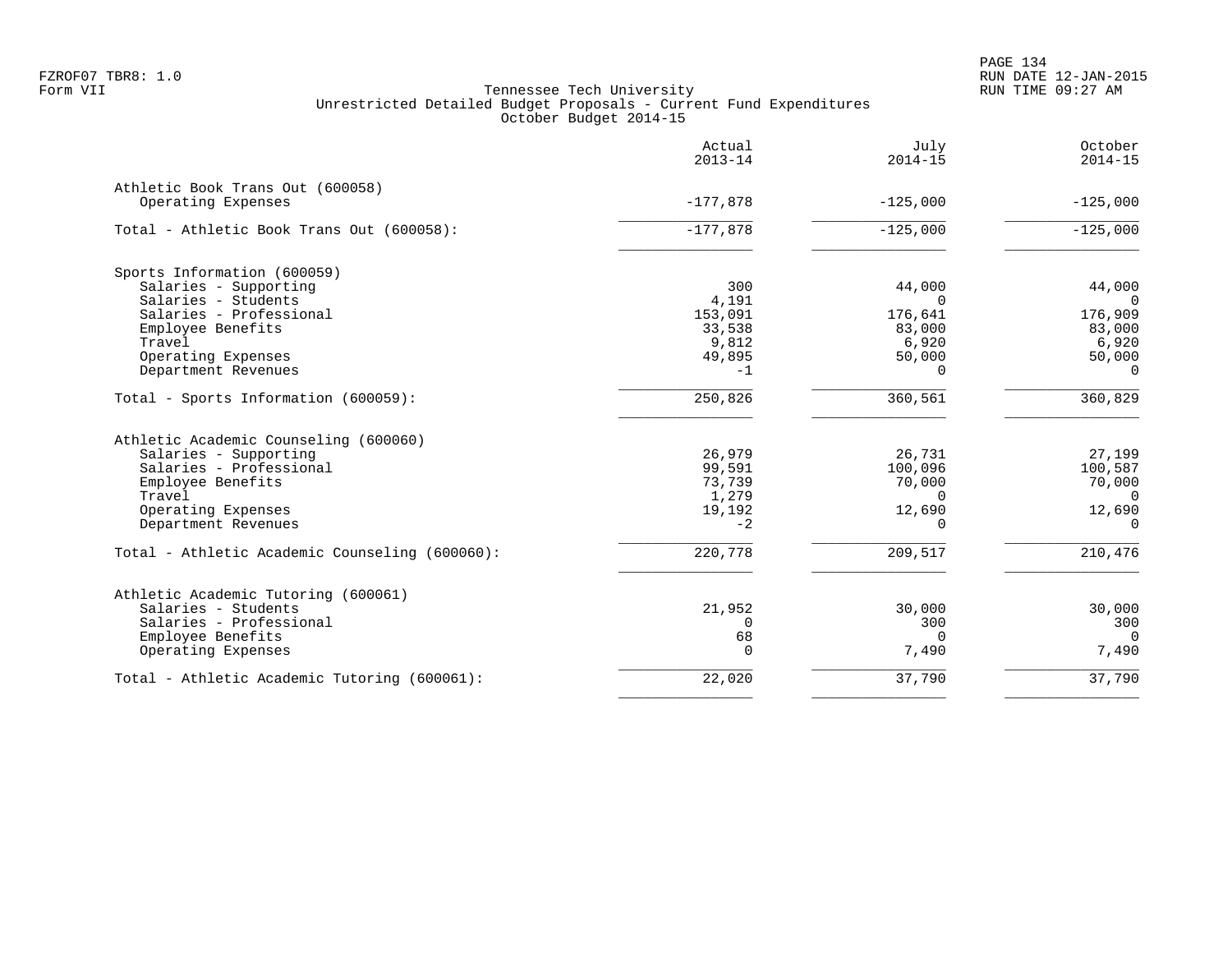|                                                       | Actual<br>$2013 - 14$ | July<br>$2014 - 15$ | October<br>$2014 - 15$ |
|-------------------------------------------------------|-----------------------|---------------------|------------------------|
| Athletic Student Therapy Center (600062)              |                       |                     |                        |
| Salaries - Students                                   | 2,000                 | $\Omega$            | $\overline{0}$         |
| Salaries - Professional                               | 194,279               | 211,108             | 212,014                |
| Employee Benefits                                     | 81,056                | 90,000              | 90,000                 |
| Travel                                                | 6,479                 | 6,010               | 6,010                  |
| Operating Expenses                                    | 100,529               | 85,190              | 85,190                 |
| Total - Athletic Student Therapy Center (600062):     | 384,343               | 392,308             | 393,214                |
| Athletic Training Graduate Teaching (600064)          |                       |                     |                        |
| Employee Benefits                                     | 14,565                | 23,830              | 23,830                 |
| Total - Athletic Training Graduate Teaching (600064): | 14,565                | 23,830              | 23,830                 |
| Graduation Incentive (600065)                         |                       |                     |                        |
| Operating Expenses                                    | 85,378                | 186,530             | 186,530                |
| Total - Graduation Incentive (600065):                | 85,378                | 186,530             | 186,530                |
| Strength and Conditioning (600066)                    |                       |                     |                        |
| Salaries - Supporting                                 | 22,417                | 36,000              | 36,742                 |
| Salaries - Students                                   | 4,000                 | 7,500               | 7,500                  |
| Salaries - Professional                               | 64,802                | 69,441              | 69,736                 |
| Employee Benefits                                     | 19,498                | 32,000              | 32,000                 |
| Travel                                                | 8,923                 | 5,000               | 5,000                  |
| Operating Expenses                                    | 23,879                | 12,000              | 12,000                 |
| Department Revenues                                   | $-1$                  | 0                   | $\Omega$               |
| Total - Strength and Conditioning (600066):           | 143,518               | 161,941             | 162,978                |
|                                                       |                       |                     |                        |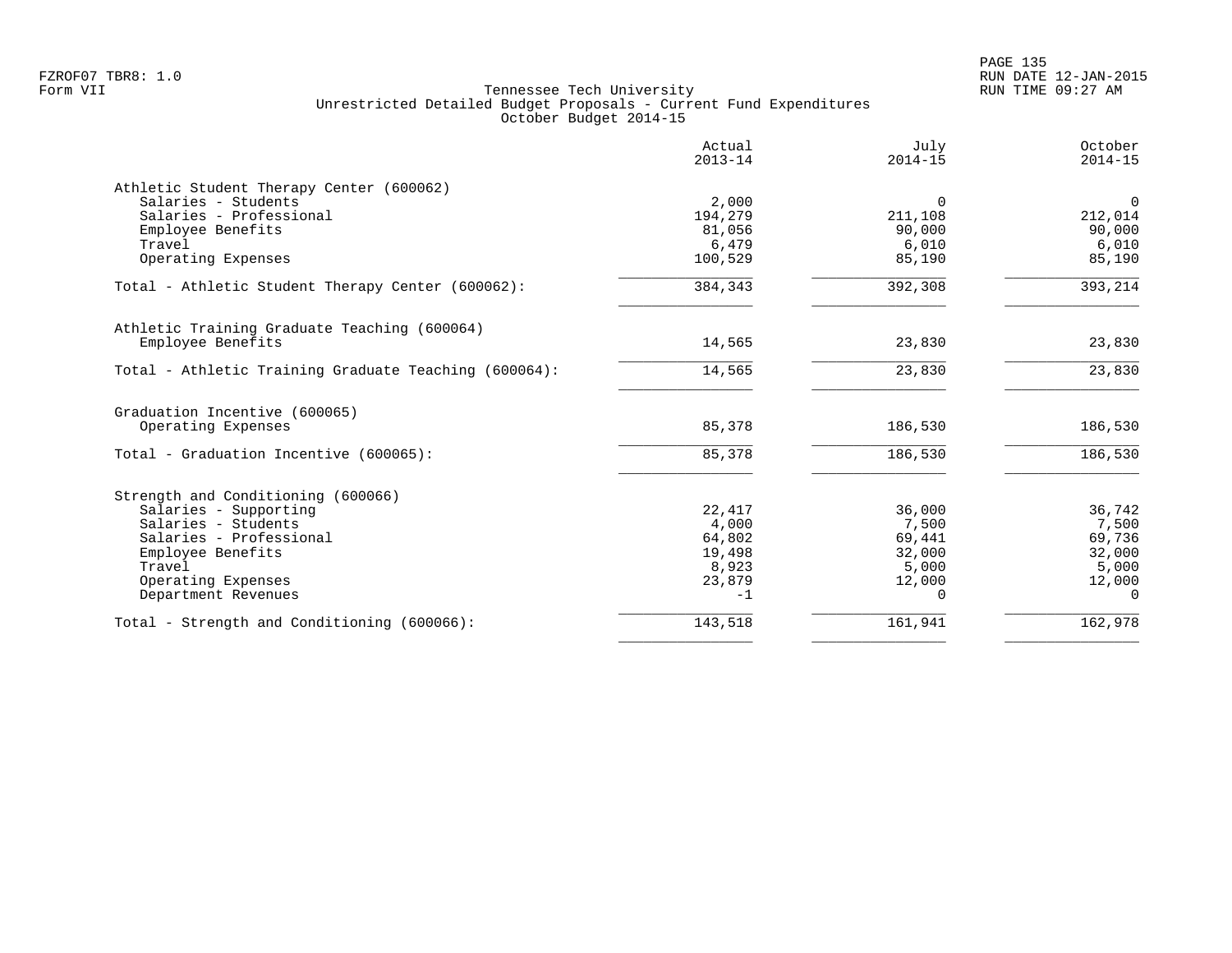| Actual<br>$2013 - 14$ | July<br>$2014 - 15$                                          | October<br>$2014 - 15$                        |
|-----------------------|--------------------------------------------------------------|-----------------------------------------------|
|                       |                                                              |                                               |
| 23,995                | 24,095                                                       | 24,212                                        |
| $\Omega$              | 50                                                           | 50                                            |
|                       | 526,357                                                      | 528,240                                       |
| 136,193               | 212,000                                                      | 212,000                                       |
| 331,717               | 156,030                                                      | 156,030                                       |
|                       | 167,420                                                      | 167,420                                       |
| $-184$                | $\Omega$                                                     | $\Omega$                                      |
| 1,282,028             | 1,085,952                                                    | 1,087,952                                     |
|                       |                                                              |                                               |
|                       |                                                              | 37,138                                        |
| 0                     |                                                              | 100                                           |
|                       |                                                              | 239,509                                       |
|                       |                                                              | 90,000                                        |
|                       |                                                              | 149,610                                       |
| 112,077               | 124,880                                                      | 124,880                                       |
| 696,560               | 640,185                                                      | 641,237                                       |
|                       |                                                              |                                               |
| 0                     | 280                                                          | 280                                           |
| 101,194               | 152,494                                                      | 152,747                                       |
| 23,911                | 47,000                                                       | 47,000                                        |
| 67,686                | 47,420                                                       | 47,420                                        |
| 62,540                | 47,130                                                       | 47,130                                        |
| $-33$                 | 0                                                            | $\mathbf{0}$                                  |
| 255,298               | 294,324                                                      | 294,577                                       |
|                       | 446,360<br>343,947<br>23,431<br>270,143<br>95,501<br>195,408 | 37,031<br>100<br>238,564<br>90,000<br>149,610 |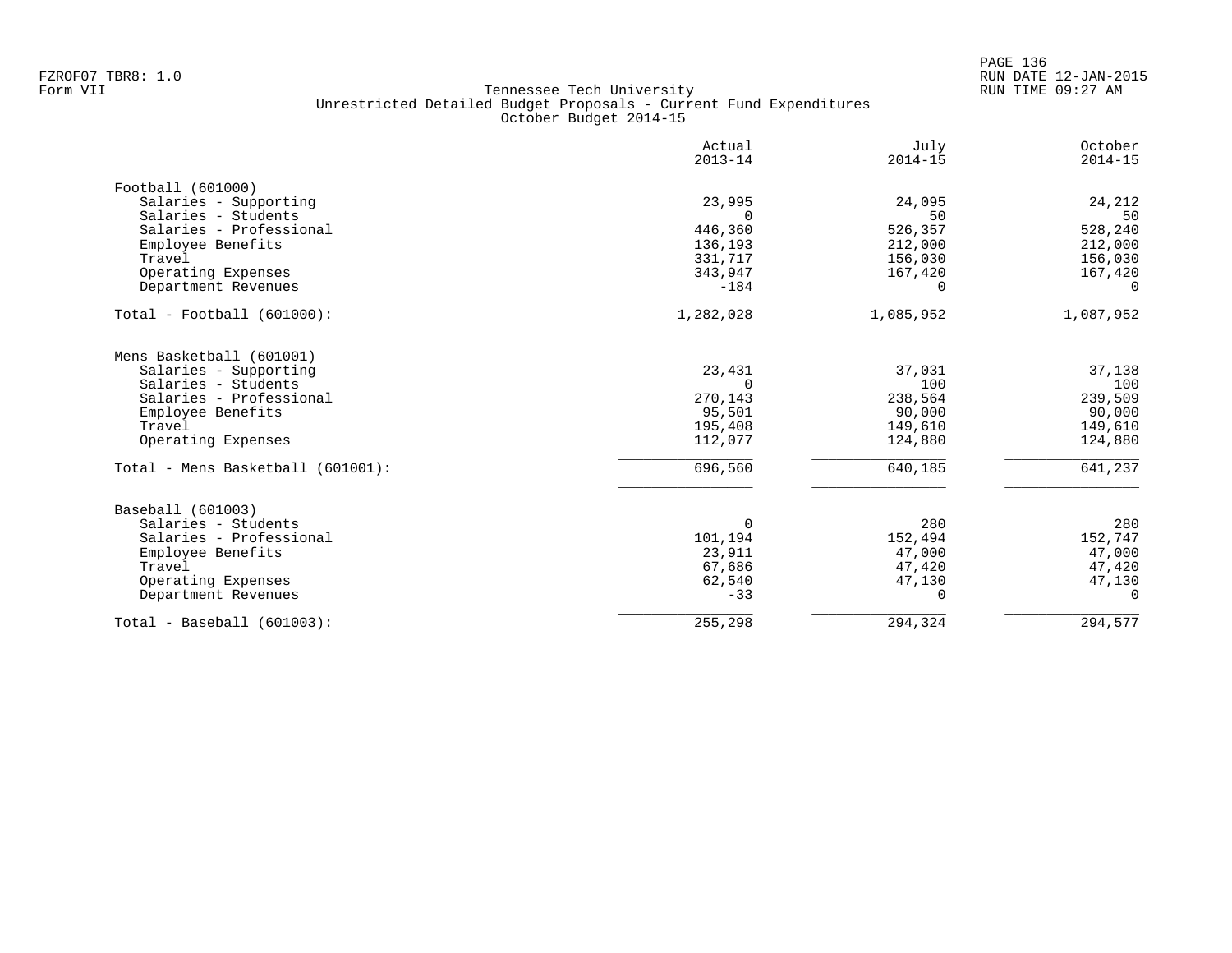PAGE 137 FZROF07 TBR8: 1.0 RUN DATE 12-JAN-2015

|                                        | Actual<br>$2013 - 14$ | July<br>$2014 - 15$ | October<br>$2014 - 15$ |
|----------------------------------------|-----------------------|---------------------|------------------------|
| Mens Cross Country (601005)            |                       |                     |                        |
| Salaries - Professional                | 6,000                 | 50,100              | 45,345                 |
| Employee Benefits                      | 459                   | 18,400              | 18,400                 |
| Travel                                 | 5,763                 | 7,100               | 7,100                  |
| Operating Expenses                     | 6,974                 | 4,880               | 4,880                  |
| Total - Mens Cross Country (601005):   | 19,196                | 80,480              | 75,725                 |
| Mens Golf (601006)                     |                       |                     |                        |
| Salaries - Professional                | 17,550                | 41,350              | 35,650                 |
| Employee Benefits                      | 1,343                 | 12,800              | 12,800                 |
| Travel                                 | 27,090                | 24,350              | 24,350                 |
| Operating Expenses                     | 15,581                | 10,000              | 10,000                 |
| Total - Mens Golf $(601006)$ :         | 61,564                | 88,500              | 82,800                 |
| Mens Tennis (601007)                   |                       |                     |                        |
| Salaries - Professional                | 48,407                | 63,207              | 63,402                 |
| Employee Benefits                      | 11,623                | 27,000              | 27,000                 |
| Travel                                 | 35,062                | 33,000              | 33,000                 |
| Operating Expenses                     | 29,941                | 22,500              | 22,500                 |
| Total - Mens Tennis (601007):          | 125,033               | 145,707             | 145,902                |
| Mens OVC Tournaments (601011)          |                       |                     |                        |
| Travel                                 | 20,630                | 0                   | 0                      |
| Operating Expenses                     | 300                   | $\mathbf 0$         | $\mathbf 0$            |
| Total - Mens OVC Tournaments (601011): | 20,930                | $\mathbf 0$         | $\mathbf 0$            |
|                                        |                       |                     |                        |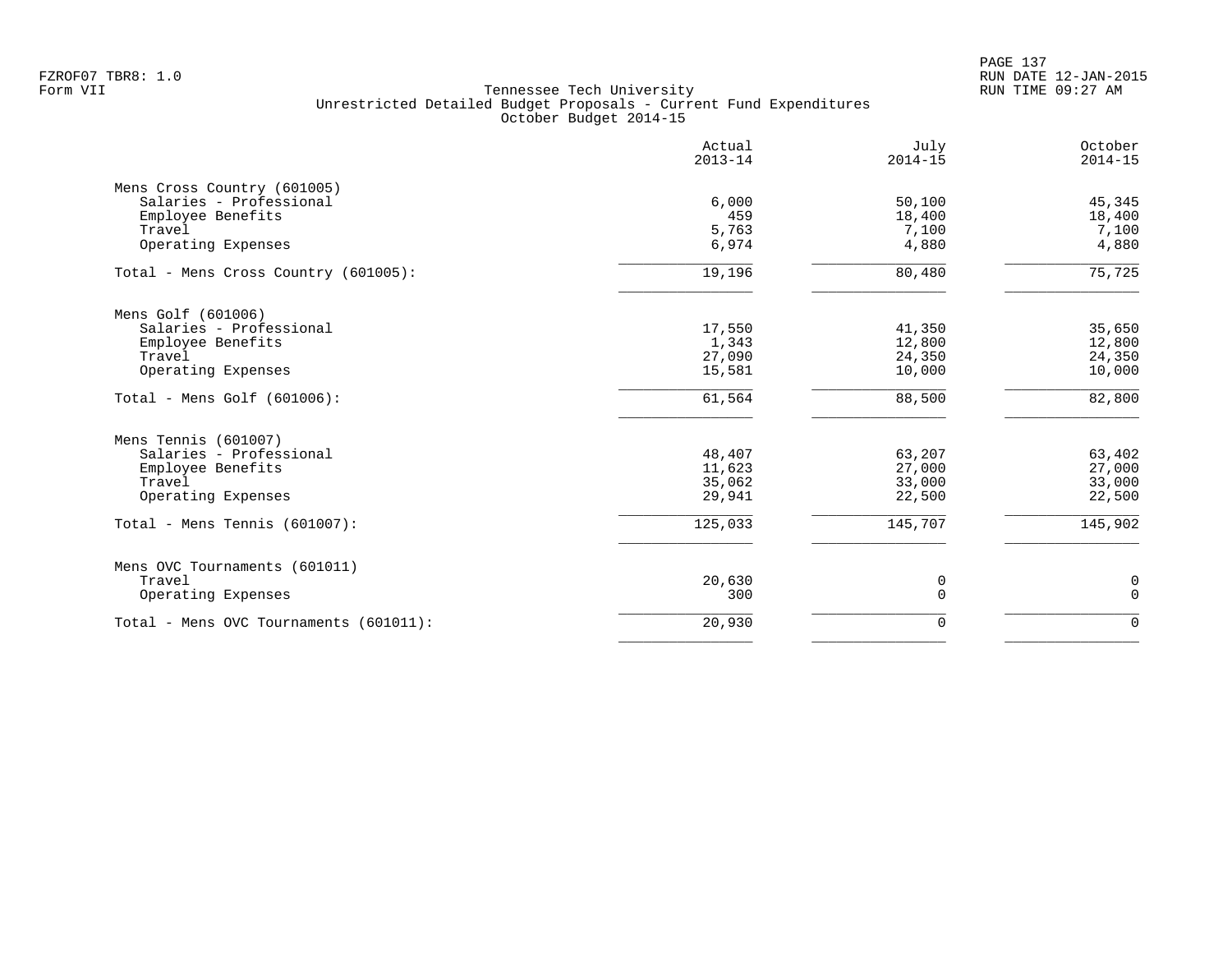PAGE 138 FZROF07 TBR8: 1.0 RUN DATE 12-JAN-2015

|                                                                           | Actual<br>$2013 - 14$ | July<br>$2014 - 15$   | October<br>$2014 - 15$   |
|---------------------------------------------------------------------------|-----------------------|-----------------------|--------------------------|
| Mens OVC Golf (601012)<br>Travel                                          | 3,800                 | 0                     | $\mathbf 0$              |
| Total - Mens OVC Golf (601012):                                           | 3,800                 | $\Omega$              | $\Omega$                 |
| Mens OVC Baseball Tourney (601014)<br>Travel<br>Operating Expenses        | 28,162<br>100         | 0<br>$\Omega$         | 0<br>$\mathbf 0$         |
| Total - Mens OVC Baseball Tourney (601014):                               | 28,262                | O                     | $\Omega$                 |
| Mens OVC Cross Country Tourney (601016)<br>Travel                         | 599                   | $\Omega$              | $\mathbf 0$              |
| Total - Mens OVC Cross Country Tourney (601016):                          | 599                   |                       | $\Omega$                 |
| Football Scholarships (601060)<br>Employee Benefits<br>Operating Expenses | 7,350<br>1,611,575    | $\Omega$<br>1,645,250 | $\mathbf 0$<br>1,784,660 |
| Total - Football Scholarships (601060):                                   | 1,618,925             | 1,645,250             | 1,784,660                |
| Mens Basketball Scholarships (601061)<br>Operating Expenses               | 495,460               | 433,860               | 451,890                  |
| Total - Mens Basketball Scholarships (601061):                            | 495,460               | 433,860               | 451,890                  |
|                                                                           |                       |                       |                          |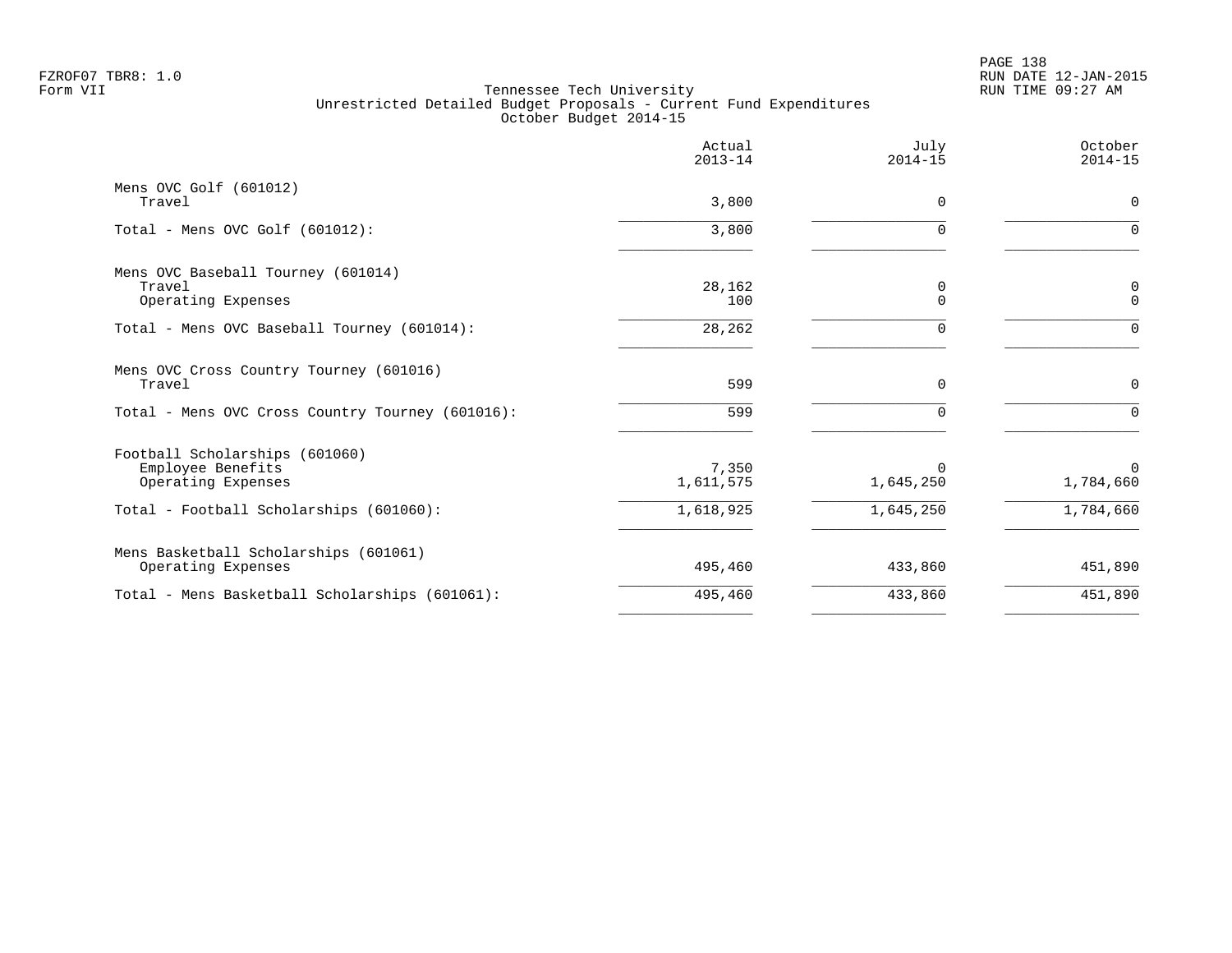|                                                        | Actual<br>$2013 - 14$ | July<br>$2014 - 15$ | October<br>$2014 - 15$ |
|--------------------------------------------------------|-----------------------|---------------------|------------------------|
| Baseball Scholarships (601062)<br>Operating Expenses   | 292,502               | 333,220             | 363,780                |
| Total - Baseball Scholarships (601062):                | 292,502               | 333,220             | 363,780                |
|                                                        |                       |                     |                        |
| Mens Tennis Scholarships (601064)<br>Employee Benefits | 5,940                 | $\Omega$            | $\overline{0}$         |
| Operating Expenses                                     | 126,843               | 144,520             | 150,410                |
| Total - Mens Tennis Scholarships (601064):             | 132,783               | 144,520             | 150,410                |
| Mens Golf Scholarships (601065)                        |                       |                     |                        |
| Operating Expenses                                     | 38,582                | 73,640              | 78,160                 |
| Total - Mens Golf Scholarships (601065):               | 38,582                | 73,640              | 78,160                 |
| Mens Cross Country Scholarships (601066)               |                       |                     |                        |
| Operating Expenses                                     | 55,446                | 81,820              | 135,010                |
| Total - Mens Cross Country Scholarships (601066):      | 55,446                | 81,820              | 135,010                |
| Womens Basketball (602000)                             |                       |                     |                        |
| Salaries - Supporting<br>Salaries - Students           | 20,176<br>45          | 33,890<br>100       | 33,990<br>100          |
| Salaries - Professional                                | 220,495               | 210,014             | 211,570                |
| Employee Benefits                                      | 82,764                | 66,000              | 66,000                 |
| Travel                                                 | 153,564               | 112,700             | 112,700                |
| Operating Expenses<br>Department Revenues              | 88,192<br>$-187$      | 93,660<br>$\Omega$  | 93,660<br>$\Omega$     |
|                                                        |                       |                     |                        |
| Total - Womens Basketball (602000):                    | 565,049               | 516,364             | 518,020                |
|                                                        |                       |                     |                        |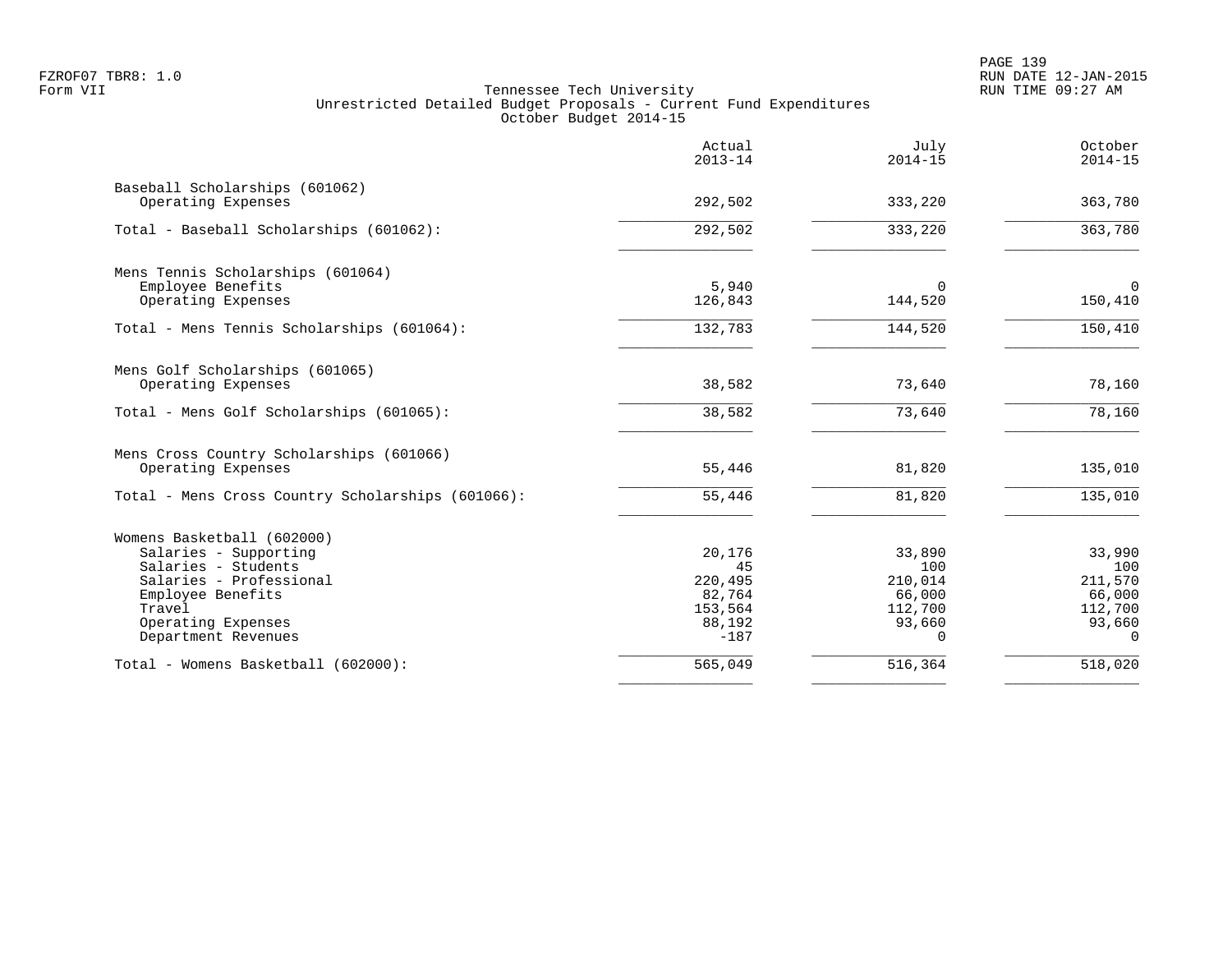PAGE 140 FZROF07 TBR8: 1.0 RUN DATE 12-JAN-2015

|                                                | Actual<br>$2013 - 14$ | July<br>$2014 - 15$ | October<br>$2014 - 15$ |
|------------------------------------------------|-----------------------|---------------------|------------------------|
| Womens Bball OVC Tournaments (602001)          |                       |                     |                        |
| Travel                                         | 13,928                | 0                   | 0                      |
| Operating Expenses                             | 300                   | $\mathbf 0$         | $\Omega$               |
| Total - Womens Bball OVC Tournaments (602001): | 14,228                | $\Omega$            | $\Omega$               |
| Womens Volleyball (602004)                     |                       |                     |                        |
| Salaries - Students                            | 1,000                 | 550                 | 550                    |
| Salaries - Professional                        | 91,682                | 91,478              | 91,818                 |
| Employee Benefits                              | 26,501                | 41,090              | 41,090                 |
| Travel                                         | 46,526                | 33,600              | 33,600                 |
| Operating Expenses                             | 32,235                | 21,240              | 21,240                 |
| Department Revenues                            | $-25$                 | $\Omega$            | $\Omega$               |
| Total - Womens Volleyball (602004):            | 197,919               | 187,958             | 188,298                |
| Womens Golf (602008)                           |                       |                     |                        |
| Salaries - Professional                        | 17,550                | 46,350              | 40,650                 |
| Employee Benefits                              | 1,343                 | 13,400              | 13,400                 |
| Travel                                         | 28,054                | 26,650              | 26,650                 |
| Operating Expenses                             | 14,440                | 10,000              | 10,000                 |
| Total - Womens Golf (602008):                  | 61,387                | 96,400              | 90,700                 |
| Womens Cross Country Track (602009)            |                       |                     |                        |
| Salaries - Professional                        | 17,500                | 55,500              | 61,300                 |
| Employee Benefits                              | 956                   | 19,130              | 19,130                 |
| Travel                                         | 21,995                | 19,750              | 19,750                 |
| Operating Expenses                             | 14,412                | 10,000              | 10,000                 |
| Total - Womens Cross Country Track (602009):   | 54,863                | 104,380             | 110,180                |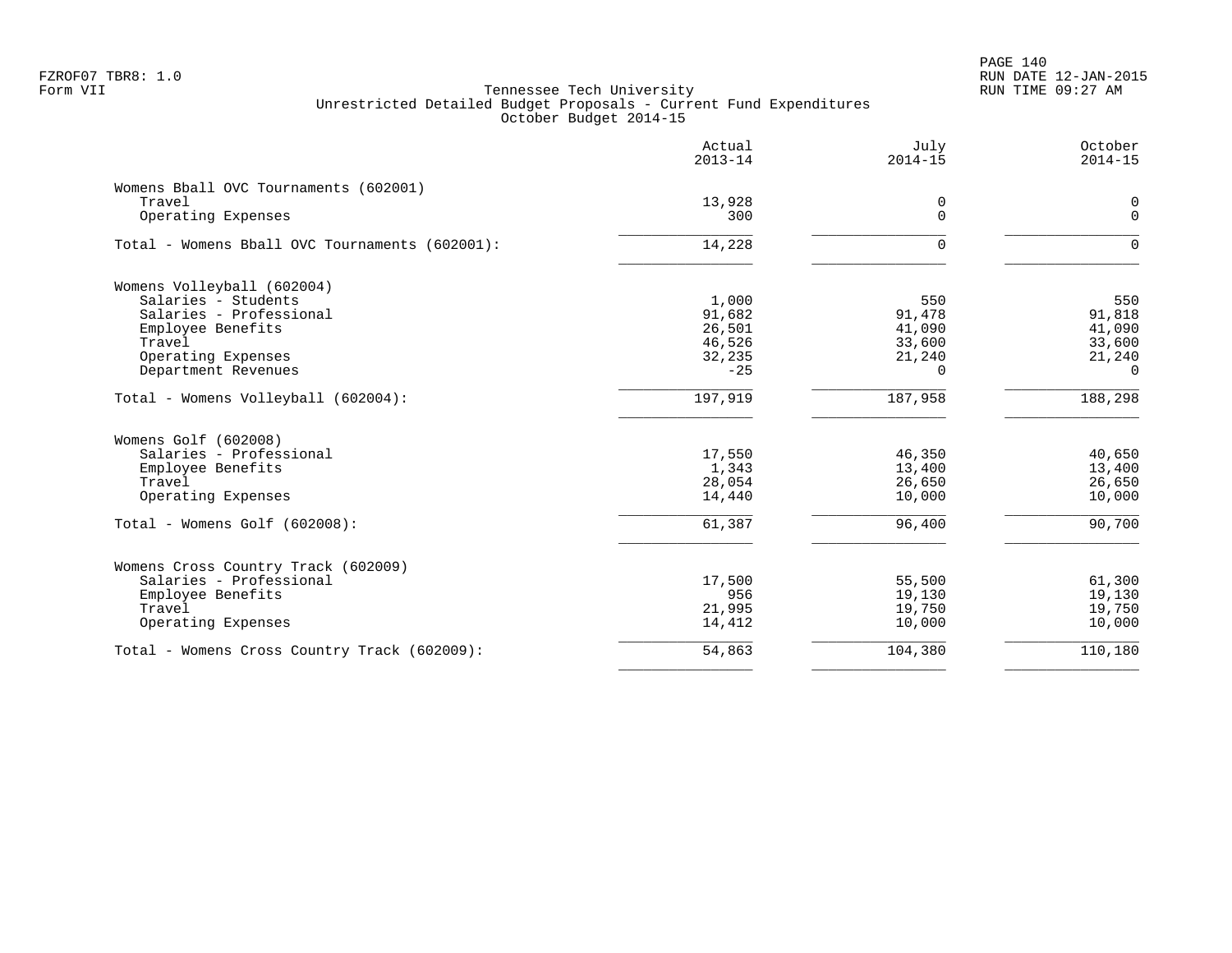PAGE 141 FZROF07 TBR8: 1.0 RUN DATE 12-JAN-2015

|                                                   | Actual<br>$2013 - 14$ | July<br>$2014 - 15$ | October<br>$2014 - 15$ |
|---------------------------------------------------|-----------------------|---------------------|------------------------|
| Womens Track Tournaments (602010)                 |                       |                     |                        |
| Travel                                            | 10,065                | $\Omega$            | $\Omega$               |
| Total - Womens Track Tournaments (602010):        | 10,065                | $\Omega$            | $\Omega$               |
| Womens Softball (602011)                          |                       |                     |                        |
| Salaries - Professional                           | 78,875                | 134,778             | 134,973                |
| Employee Benefits                                 | 14,030                | 47,000              | 47,000                 |
| Travel                                            | 55,362                | 42,960              | 42,960                 |
| Operating Expenses                                | 44,101                | 36,440              | 36,440                 |
| Department Revenues                               | $-78$                 | U                   | $\Omega$               |
| Total - Womens Softball (602011):                 | 192,290               | 261,178             | 261,373                |
| Womens Soccer (602012)                            |                       |                     |                        |
| Salaries - Students                               | $\Omega$              | 500                 | 500                    |
| Salaries - Professional                           | 69,347                | 143,100             | 143,317                |
| Employee Benefits                                 | 17,435                | 44,000              | 44,000                 |
| Travel                                            | 63,078                | 47,150              | 47,150                 |
| Operating Expenses                                | 41,637                | 33,560              | 33,560                 |
| Department Revenues                               | $-1$                  | ∩                   | $\Omega$               |
| Total - Womens Soccer (602012):                   | 191,496               | 268,310             | 268,527                |
| Womens OVC Softball Tournaments (602013)          |                       |                     |                        |
| Travel                                            | 18,882                | $\Omega$            | 0                      |
| Total - Womens OVC Softball Tournaments (602013): | 18,882                | $\Omega$            | $\Omega$               |
|                                                   |                       |                     |                        |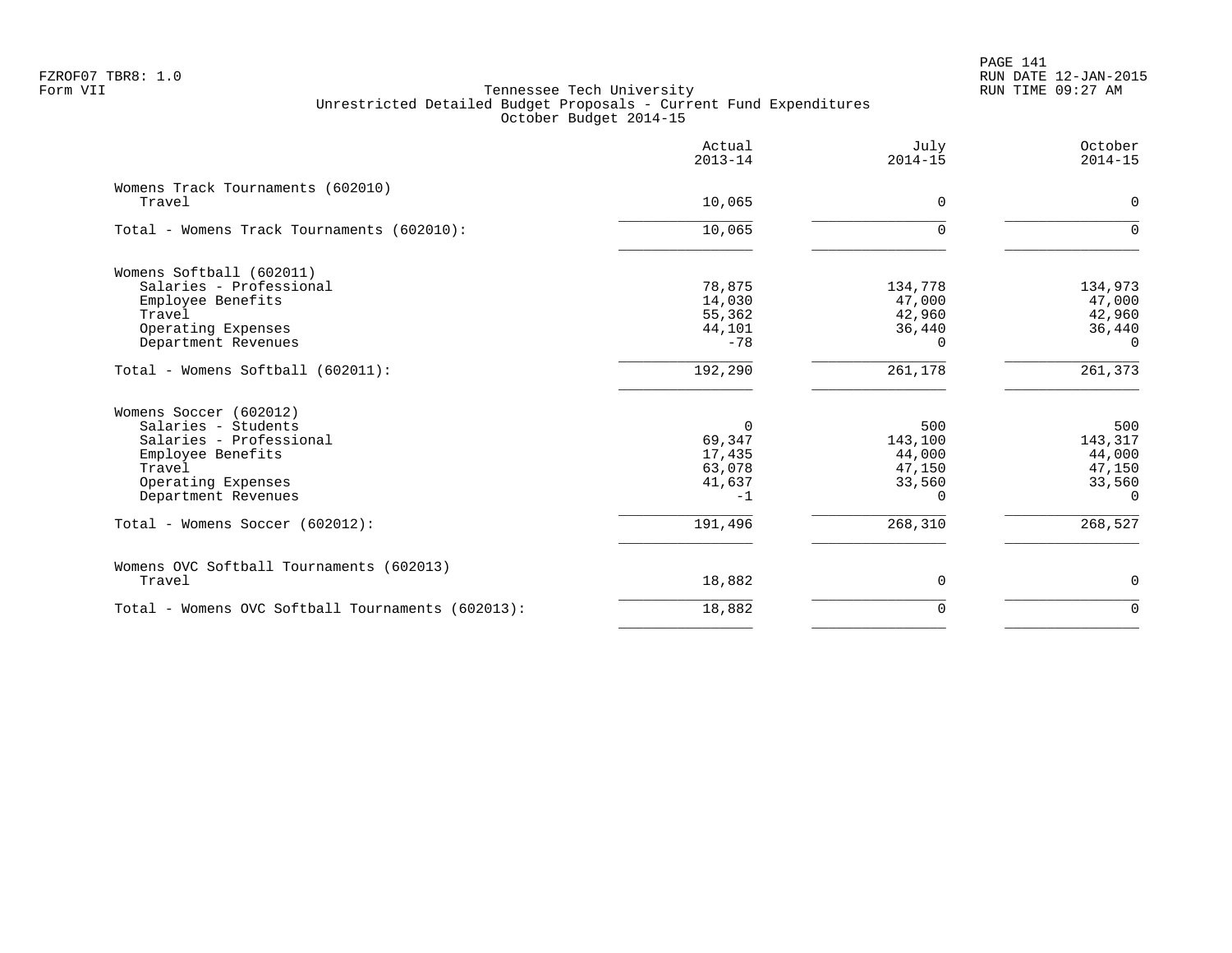PAGE 142 FZROF07 TBR8: 1.0 RUN DATE 12-JAN-2015

|                                                               | Actual<br>$2013 - 14$ | July<br>$2014 - 15$ | October<br>$2014 - 15$ |
|---------------------------------------------------------------|-----------------------|---------------------|------------------------|
| Womens OVC Golf (602014)<br>Travel                            | 3,245                 | 0                   | 0                      |
| Total - Womens OVC Golf (602014):                             | 3,245                 | $\Omega$            | $\Omega$               |
| Womens Basketball Scholarships (602060)<br>Operating Expenses | 361,501               | 481,730             | 501,380                |
| Total - Womens Basketball Scholarships (602060):              | 361,501               | 481,730             | 501,380                |
| Womens Volleyball Scholarships (602061)<br>Operating Expenses | 373,883               | 393,530             | 409,880                |
| Total - Womens Volleyball Scholarships (602061):              | 373,883               | 393,530             | 409,880                |
| Womens Golf Scholarships (602063)<br>Operating Expenses       | 69,387                | 192,690             | 200,550                |
| Total - Womens Golf Scholarships (602063):                    | 69,387                | 192,690             | 200,550                |
| Womens Softball Scholarships (602064)<br>Operating Expenses   | 265,052               | 385,380             | 401,100                |
| Total - Womens Softball Scholarships (602064):                | 265,052               | 385,380             | 401,100                |
|                                                               |                       |                     |                        |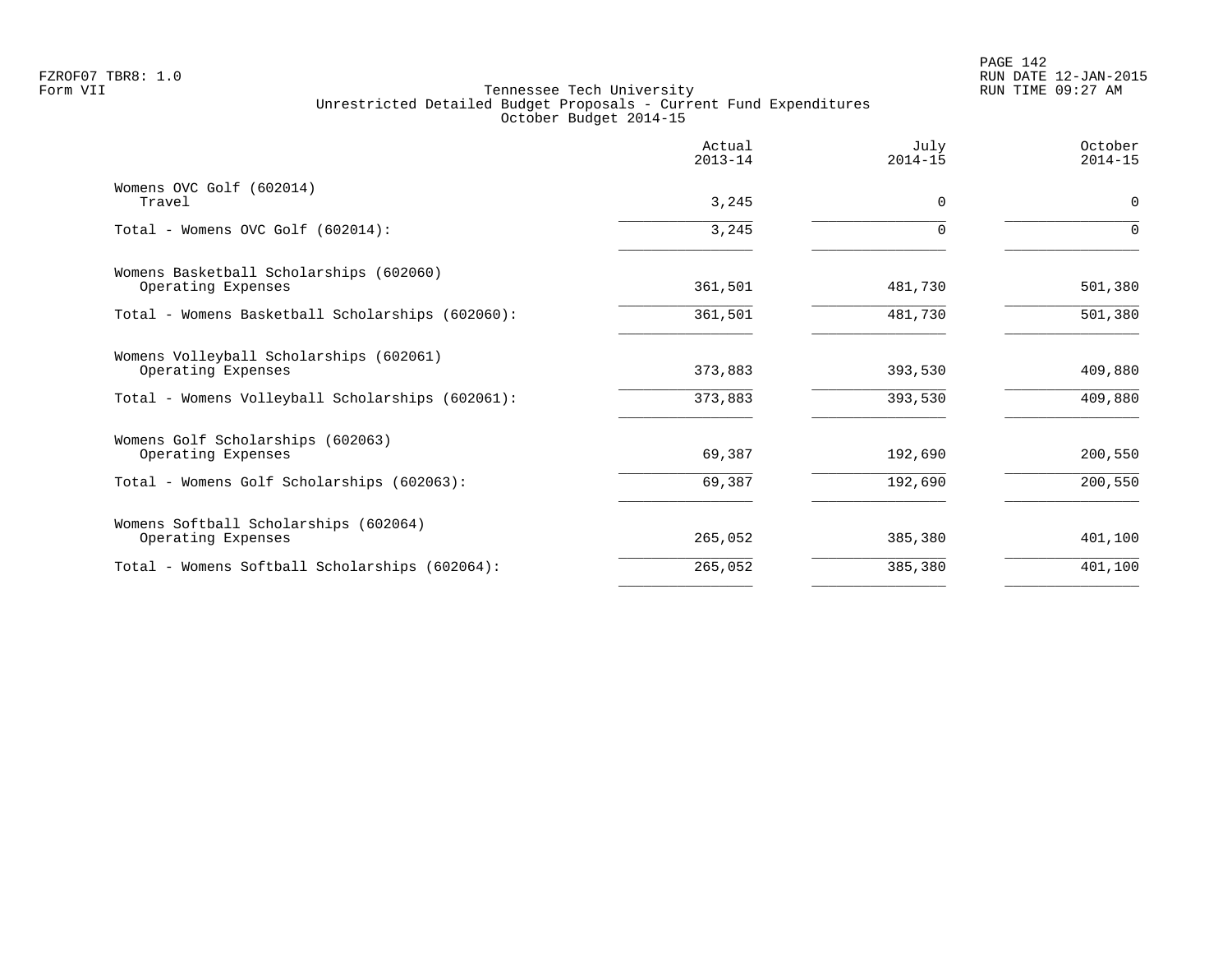PAGE 143 FZROF07 TBR8: 1.0 RUN DATE 12-JAN-2015

|                                                                                                                           | Actual<br>$2013 - 14$              | July<br>$2014 - 15$                    | October<br>$2014 - 15$                 |
|---------------------------------------------------------------------------------------------------------------------------|------------------------------------|----------------------------------------|----------------------------------------|
| Womens Cross Country Scholarships (602065)<br>Employee Benefits<br>Operating Expenses                                     | 8,635<br>243,308                   | $\Omega$<br>404,820                    | $\Omega$<br>473,200                    |
| Total - Womens Cross Country Scholarships (602065):                                                                       | 251,943                            | 404,820                                | 473,200                                |
| Womens Soccer Scholarships (602066)<br>Operating Expenses                                                                 | 377,777                            | 449,610                                | 467,950                                |
| Total - Womens Soccer Scholarships (602066):                                                                              | 377,777                            | 449,610                                | 467,950                                |
| Athletic Motor Pool (650000)<br>Salaries - Professional<br>Operating Expenses<br>Total - Athletic Motor Pool (650000):    | $\Omega$<br>49,443<br>49,443       | 4,000<br>13,000<br>17,000              | 4,000<br>13,000<br>17,000              |
| Athletic Motor Pool Revenue (650001)<br>Travel<br>Operating Expenses                                                      | $-51, 265$<br>$-1,013$             | $\Omega$<br>$-19,000$                  | $\overline{0}$<br>$-19,000$            |
| Total - Athletic Motor Pool Revenue (650001):                                                                             | $-52, 278$                         | $-19,000$                              | $-19,000$                              |
| Student Sports Comp (650002)<br>Salaries - Professional<br>Employee Benefits<br>Operating Expenses<br>Department Revenues | 37,274<br>15,726<br>23,251<br>$-4$ | 61,104<br>14,606<br>15,930<br>$\Omega$ | 48,429<br>14,606<br>15,930<br>$\Omega$ |
| Total - Student Sports Comp (650002):                                                                                     | 76,247                             | 91,640                                 | 78,965                                 |
|                                                                                                                           |                                    |                                        |                                        |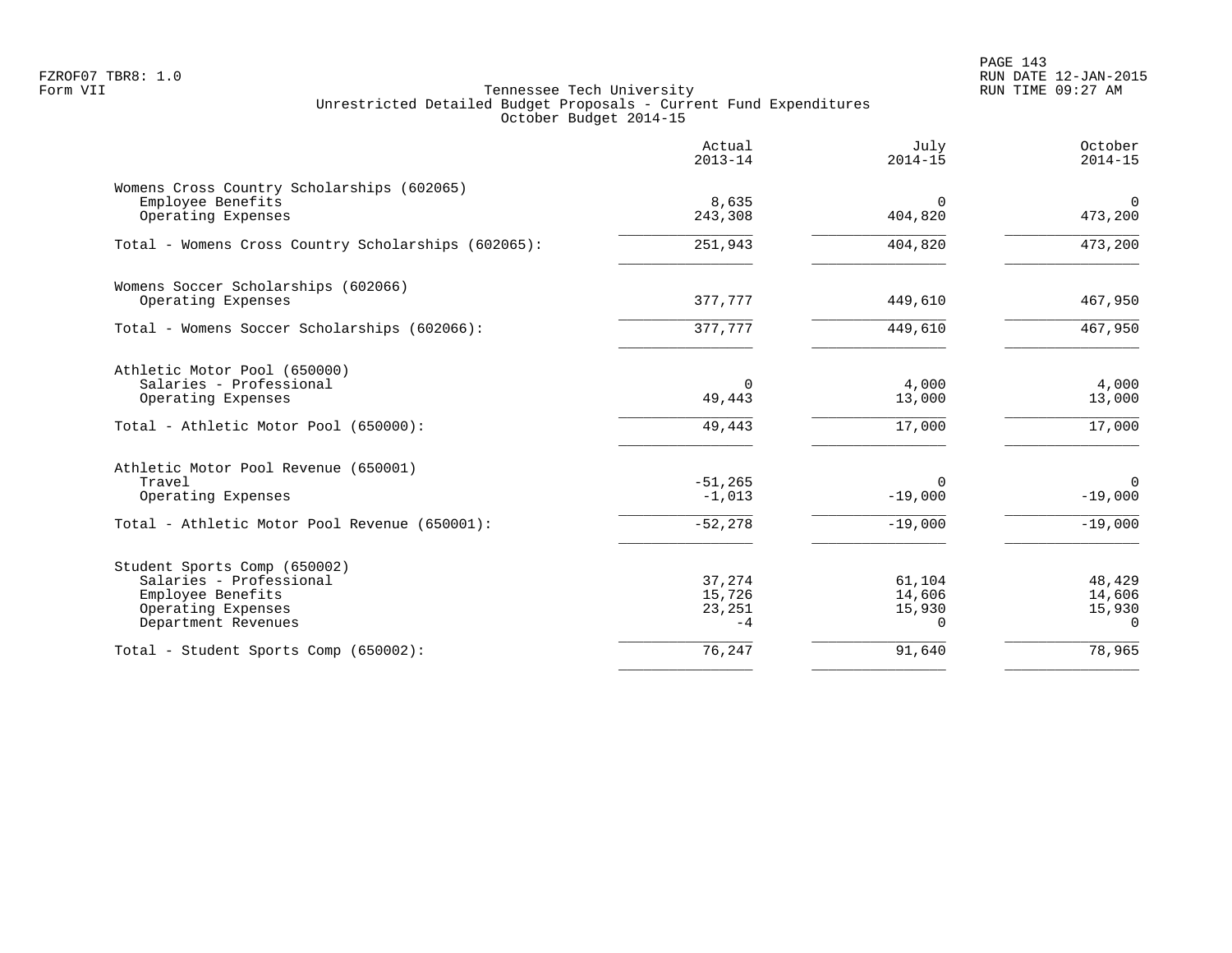PAGE 144 FZROF07 TBR8: 1.0 RUN DATE 12-JAN-2015

|                                                                                                                                                                | Actual<br>$2013 - 14$             | July<br>$2014 - 15$              | October<br>$2014 - 15$           |
|----------------------------------------------------------------------------------------------------------------------------------------------------------------|-----------------------------------|----------------------------------|----------------------------------|
| Student Sports Comp Grad Assist (650003)<br>Employee Benefits                                                                                                  | 0                                 | 2,780                            | 2,780                            |
| Total - Student Sports Comp Grad Assist (650003):                                                                                                              | 0                                 | 2,780                            | 2,780                            |
| Tennis Center (650004)<br>Salaries - Professional<br>Employee Benefits                                                                                         | 18,637<br>7,863                   | 26,938<br>10,362                 | 19,590<br>10,362                 |
| Total - Tennis Center (650004):                                                                                                                                | 26,500                            | 37,300                           | 29,952                           |
| Athletic Facilities & Events (650008)<br>Salaries - Students<br>Salaries - Professional<br>Employee Benefits<br>Total - Athletic Facilities & Events (650008): | 0<br>$\mathbf 0$<br>0<br>$\Omega$ | 2,000<br>1,000<br>1,000<br>4,000 | 2,000<br>1,000<br>1,000<br>4,000 |
| TBR Spouse Dependent Discount (700000)<br>Employee Benefits<br>Total - TBR Spouse Dependent Discount (700000):                                                 | 97,686<br>97,686                  | 89,270<br>89,270                 | 89,270<br>89,270                 |
| TBR Employ Remission PC191 (700001)<br>Employee Benefits                                                                                                       | 32,044                            | 34,860                           | 34,860                           |
| Total - TBR Employ Remission PC191 (700001):                                                                                                                   | 32,044                            | 34,860                           | 34,860                           |
|                                                                                                                                                                |                                   |                                  |                                  |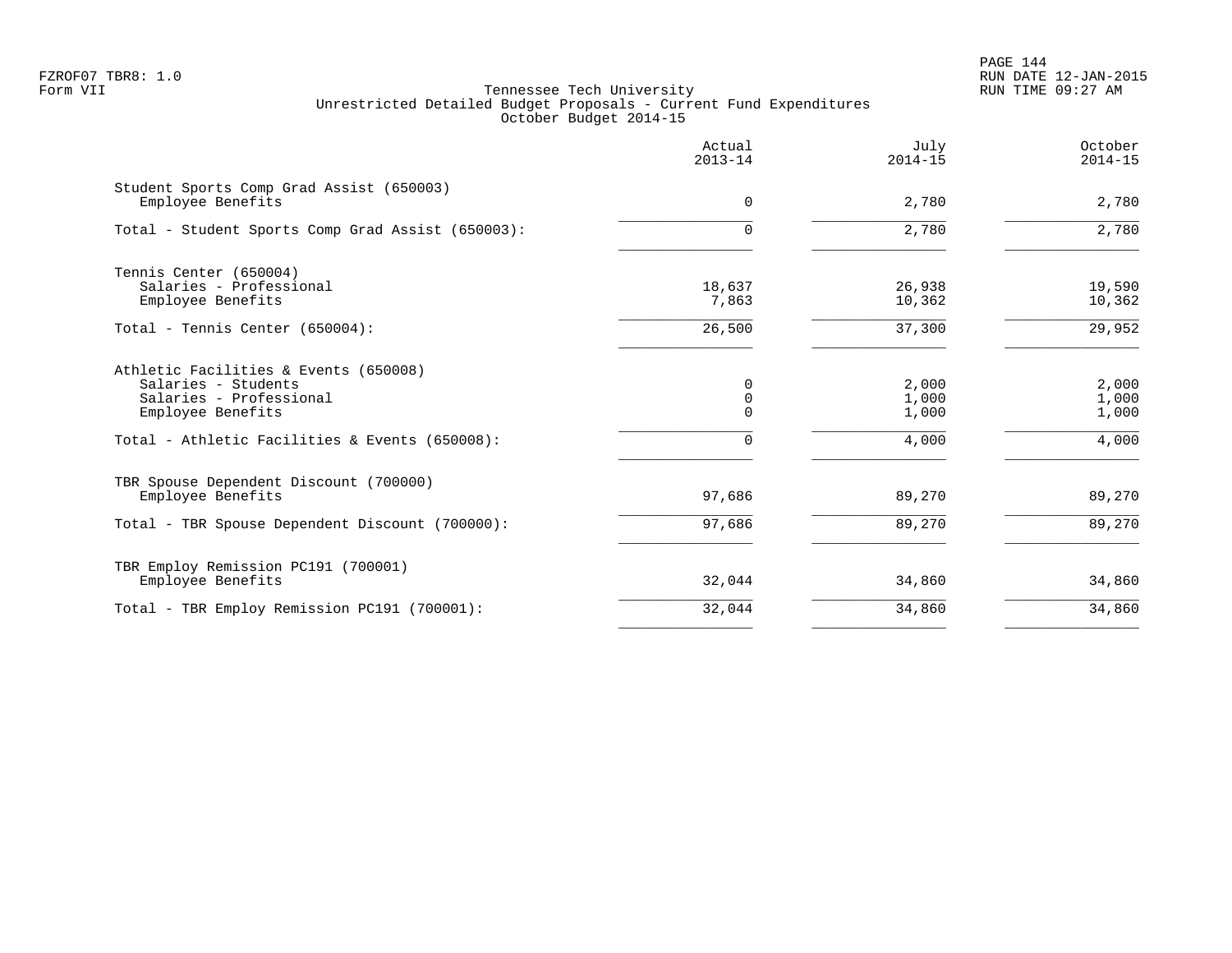PAGE 145 FZROF07 TBR8: 1.0 RUN DATE 12-JAN-2015

|                                                                                                                                       | Actual<br>$2013 - 14$         | July<br>$2014 - 15$             | October<br>$2014 - 15$          |
|---------------------------------------------------------------------------------------------------------------------------------------|-------------------------------|---------------------------------|---------------------------------|
| E and G Data Processing Allocation (700003)<br>Department Revenues                                                                    | 467,797                       | 512,970                         | 657,680                         |
| Total - E and G Data Processing Allocation (700003):                                                                                  | 467,797                       | 512,970                         | 657,680                         |
| E and G Claims Adjustment (700004)<br>Operating Expenses                                                                              | 38,450                        | 28,350                          | 28,350                          |
| Total - E and G Claims Adjustment $(700004)$ :                                                                                        | 38,450                        | 28,350                          | 28,350                          |
| $E$ and G Support (700005)<br>Employee Benefits<br>Operating Expenses<br>Total - E and G Support $(700005)$ :                         | 16,167<br>$-4, 294$<br>11,873 | 264,890<br>$-20,480$<br>244,410 | 270,250<br>$-13,450$<br>256,800 |
| E and G Other Salary Pool (700009)<br>Salaries - Supporting<br>Salaries - Professional<br>Total - E and G Other Salary Pool (700009): | 0<br>$\Omega$<br>$\Omega$     | 21,350<br>21,520<br>42,870      | 21,350<br>21,520<br>42,870      |
| Post Office Allocation (700045)<br>Operating Expenses<br>Department Revenues                                                          | $\Omega$<br>4,420             | 4,430<br>$\Omega$               | 4,580<br>$\Omega$               |
| Total - Post Office Allocation (700045):                                                                                              | 4,420                         | 4,430                           | 4,580                           |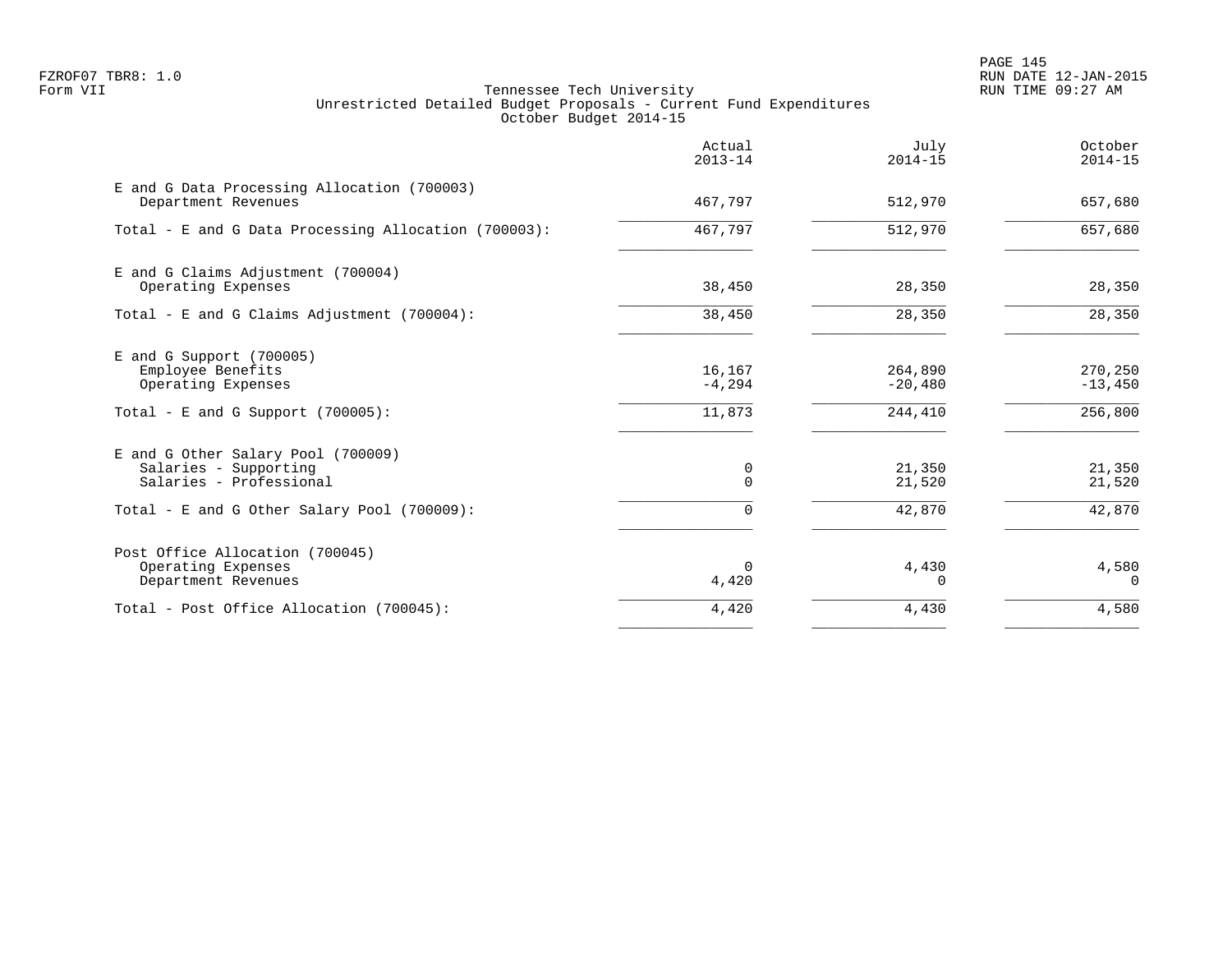PAGE 146

# FZROF07 TBR8: 1.0 RUN DATE 12-JAN-2015 Tennessee Tech University Unrestricted Detailed Budget Proposals - Current Fund Expenditures October Budget 2014-15

|                                                                 | Actual<br>$2013 - 14$ | July<br>$2014 - 15$ | October<br>$2014 - 15$ |
|-----------------------------------------------------------------|-----------------------|---------------------|------------------------|
| TTU Staff Scholarships (700067)<br>Employee Benefits            | 21,564                | 14,306              | 14,306                 |
| Total - TTU Staff Scholarships (700067):                        | 21,564                | 14,306              | 14,306                 |
| TTU Staff Tuit Maint Reimbursment (700068)<br>Employee Benefits | 12,385                | 5,798               | 5,798                  |
| Total - TTU Staff Tuit Maint Reimbursment (700068):             | 12,385                | 5,798               | 5,798                  |
|                                                                 |                       |                     |                        |

Total - Student Services (400):

|       | Salaries - Administrative | 295,687    | 295,888    | 413,832    |
|-------|---------------------------|------------|------------|------------|
|       | Salaries - Academic       | 5,407      |            |            |
|       | Salaries - Supporting     | 1,712,834  | 1,772,140  | 1,734,663  |
|       | Salaries - Students       | 302,013    | 230,950    | 233,350    |
|       | Salaries - Professional   | 4,962,184  | 6,342,439  | 6,254,969  |
|       | Employee Benefits         | 2,972,998  | 3,584,632  | 3,632,012  |
|       | Travel                    | 1,578,258  | 1,090,160  | 1,176,100  |
|       | Operating Expenses        | 8,702,466  | 8,880,559  | 10,360,738 |
|       | Capital Outlay            | 6,581      |            |            |
|       | Department Revenues       | 466,157    | 512,970    | 657,680    |
|       |                           |            |            |            |
| Total |                           | 21,004,585 | 22,709,738 | 24,463,344 |
|       |                           |            |            |            |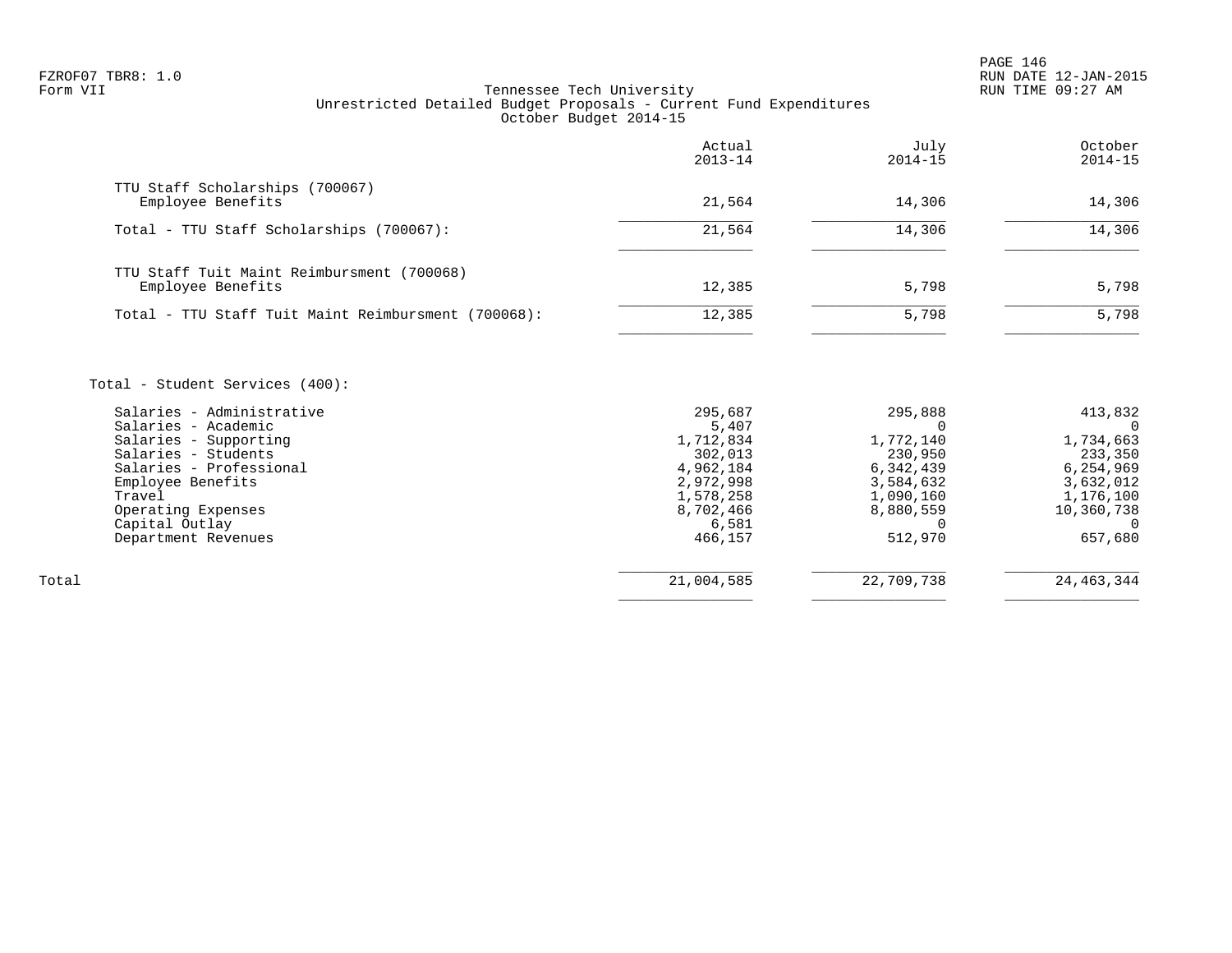PAGE 147 FZROF07 TBR8: 1.0 RUN DATE 12-JAN-2015

|                                                                                                                                                                                                                                                                             | Actual<br>$2013 - 14$                                                                                            | July<br>$2014 - 15$                                                                                                    | October<br>$2014 - 15$                                                                                                  |
|-----------------------------------------------------------------------------------------------------------------------------------------------------------------------------------------------------------------------------------------------------------------------------|------------------------------------------------------------------------------------------------------------------|------------------------------------------------------------------------------------------------------------------------|-------------------------------------------------------------------------------------------------------------------------|
| Total - Student Services (40):                                                                                                                                                                                                                                              |                                                                                                                  |                                                                                                                        |                                                                                                                         |
| Salaries - Administrative<br>Salaries - Academic<br>Salaries - Supporting<br>Salaries - Students<br>Salaries - Professional<br>Employee Benefits<br>Travel<br>Operating Expense<br>Capital Outlay<br>Department Revenues                                                    | 295,687<br>5,407<br>1,712,834<br>302,013<br>4,962,184<br>2,972,998<br>1,578,258<br>8,702,466<br>6,581<br>466,157 | 295,888<br>$\Omega$<br>1,772,140<br>230,950<br>6,342,439<br>3,584,632<br>1,090,160<br>8,880,559<br>$\Omega$<br>512,970 | 413,832<br>$\Omega$<br>1,734,663<br>233,350<br>6,254,969<br>3,632,012<br>1,176,100<br>10,360,738<br>$\Omega$<br>657,680 |
| Total                                                                                                                                                                                                                                                                       | 21,004,585                                                                                                       | 22,709,738                                                                                                             | 24, 463, 344                                                                                                            |
| Institutional Support (45)<br>Institutional Support (450)<br>Presidents Office (110000)<br>Salaries - Administrative<br>Salaries - Academic<br>Salaries - Supporting<br>Salaries - Students<br>Salaries - Professional<br>Employee Benefits<br>Travel<br>Operating Expenses | 511,993<br>2,497<br>1,455<br>6,062<br>195,220<br>190,791<br>21,759<br>23,485                                     | 531,707<br>$\Omega$<br>3,000<br>3,190<br>170,609<br>185,130<br>4,000<br>15,720                                         | 442,738<br>$\Omega$<br>600<br>3,190<br>195,323<br>185,130<br>24,000<br>15,720                                           |
| Total - Presidents Office (110000):                                                                                                                                                                                                                                         | 953,262                                                                                                          | 913,356                                                                                                                | 866,701                                                                                                                 |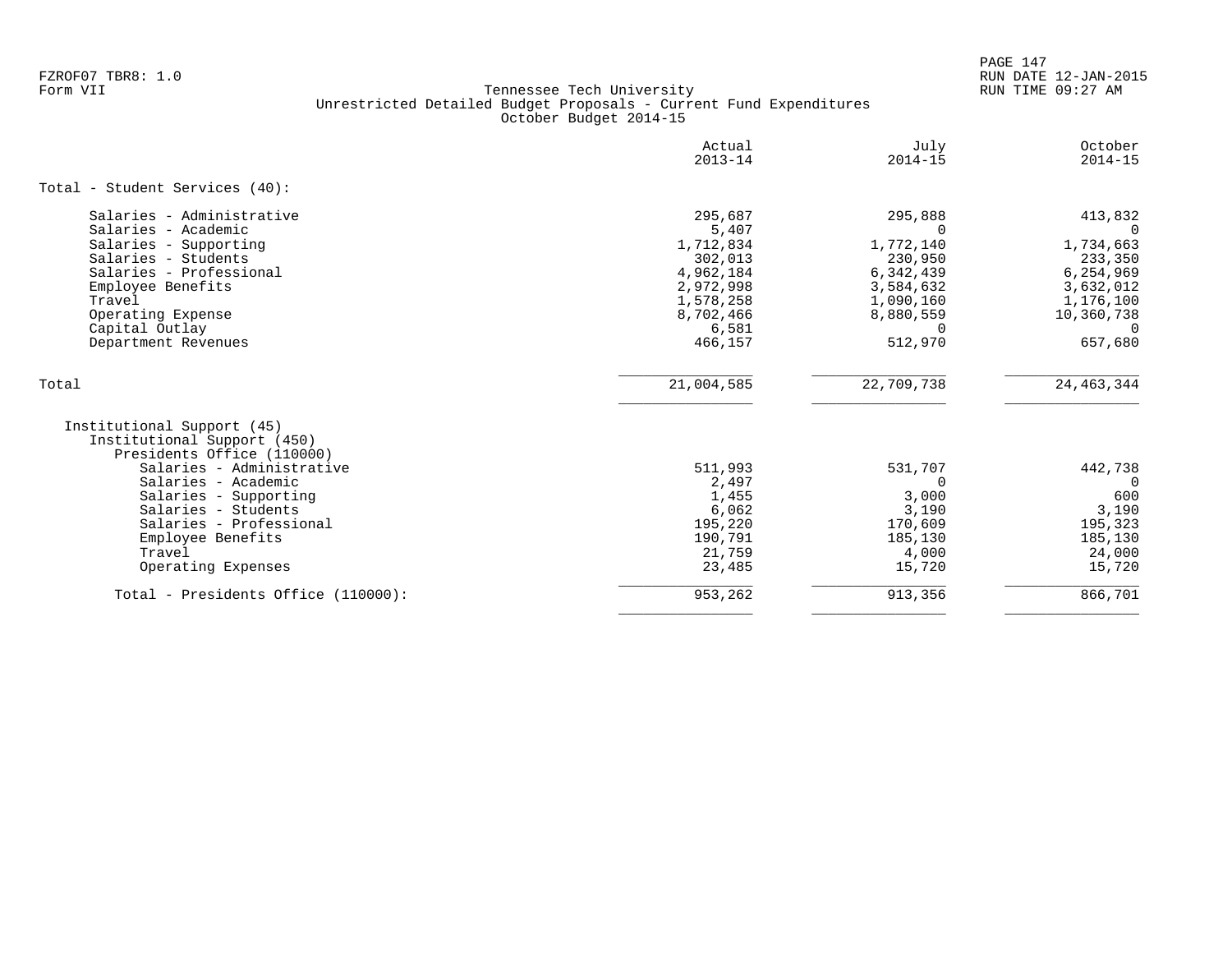PAGE 148 FZROF07 TBR8: 1.0 RUN DATE 12-JAN-2015

|                                                                                                             | Actual<br>$2013 - 14$           | July<br>$2014 - 15$                  | October<br>$2014 - 15$                   |
|-------------------------------------------------------------------------------------------------------------|---------------------------------|--------------------------------------|------------------------------------------|
| University Support (110001)<br>Operating Expenses                                                           | $\Omega$                        | 56,130                               | $\mathbf 0$                              |
| Total - University Support (110001):                                                                        | 0                               | 56,130                               | $\Omega$                                 |
| President Emeritus (110002)<br>Salaries - Professional<br>Employee Benefits<br>Travel<br>Operating Expenses | 77,918<br>4,191<br>3,089<br>580 | 77,920<br>3,150<br>$\Omega$<br>1,040 | 77,920<br>3,150<br>3,000<br>1,040        |
| Total - President Emeritus (110002):                                                                        | 85,778                          | 82,110                               | 85,110                                   |
| Faculty Senate (110003)<br>Salaries - Academic<br>Employee Benefits<br>Travel<br>Operating Expenses         | 2,398<br>429<br>837<br>$\Omega$ | 2,400<br>1,500<br>400<br>380         | $2$ , $400\,$<br>1,500<br>1,210<br>1,140 |
| Total - Faculty Senate (110003):                                                                            | 3,664                           | 4,680                                | 6,250                                    |
| Staff Development (110005)<br>Operating Expenses                                                            | 1,329                           | 1,500                                | 1,500                                    |
| Total - Staff Development (110005):                                                                         | 1,329                           | 1,500                                | 1,500                                    |
|                                                                                                             |                                 |                                      |                                          |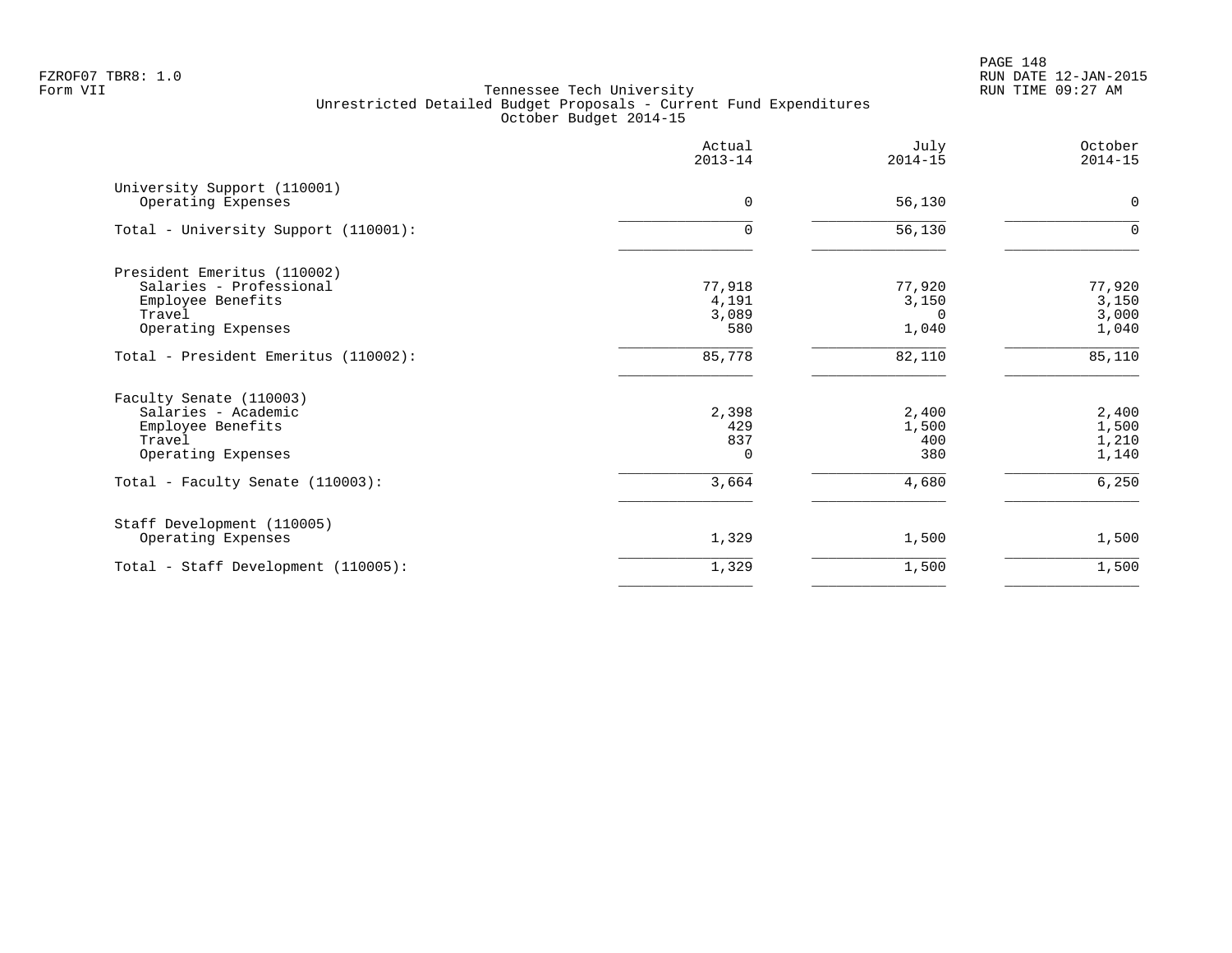PAGE 149 FZROF07 TBR8: 1.0 RUN DATE 12-JAN-2015

|                                                        | Actual<br>$2013 - 14$ | July<br>$2014 - 15$ | October<br>$2014 - 15$ |
|--------------------------------------------------------|-----------------------|---------------------|------------------------|
| President Grad Assistant (110006)<br>Employee Benefits | 20,240                | 16,380              | 21,180                 |
| Total - President Grad Assistant (110006):             | 20,240                | 16,380              | 21,180                 |
| Staff Moving (110007)                                  |                       |                     |                        |
| Salaries - Administrative                              | 5,142                 |                     | $\mathsf 0$            |
| Employee Benefits                                      | 304                   | 0                   | $\mathsf{O}\xspace$    |
| Travel                                                 | 9,580                 |                     | $\mathbf 0$            |
| Total - Staff Moving (110007):                         | 15,026                | $\Omega$            | $\Omega$               |
| Staff Awards (110008)                                  |                       |                     |                        |
| Salaries - Supporting                                  | 2,000                 | 4,000               | 4,000                  |
| Employee Benefits                                      | 0                     | 1,000               | 1,000                  |
| Operating Expenses                                     | 200                   | 2,200               | 2,200                  |
| Total - Staff Awards (110008):                         | 2,200                 | 7,200               | 7,200                  |
| Professional Awards (110009)                           |                       |                     |                        |
| Salaries - Professional                                | 1,000                 | 1,000               | 1,000                  |
| Employee Benefits                                      | 330                   | $\Omega$            | $\Omega$               |
| Operating Expenses                                     | 50                    | 50                  | 50                     |
| Total - Professional Awards (110009):                  | 1,380                 | 1,050               | 1,050                  |
|                                                        |                       |                     |                        |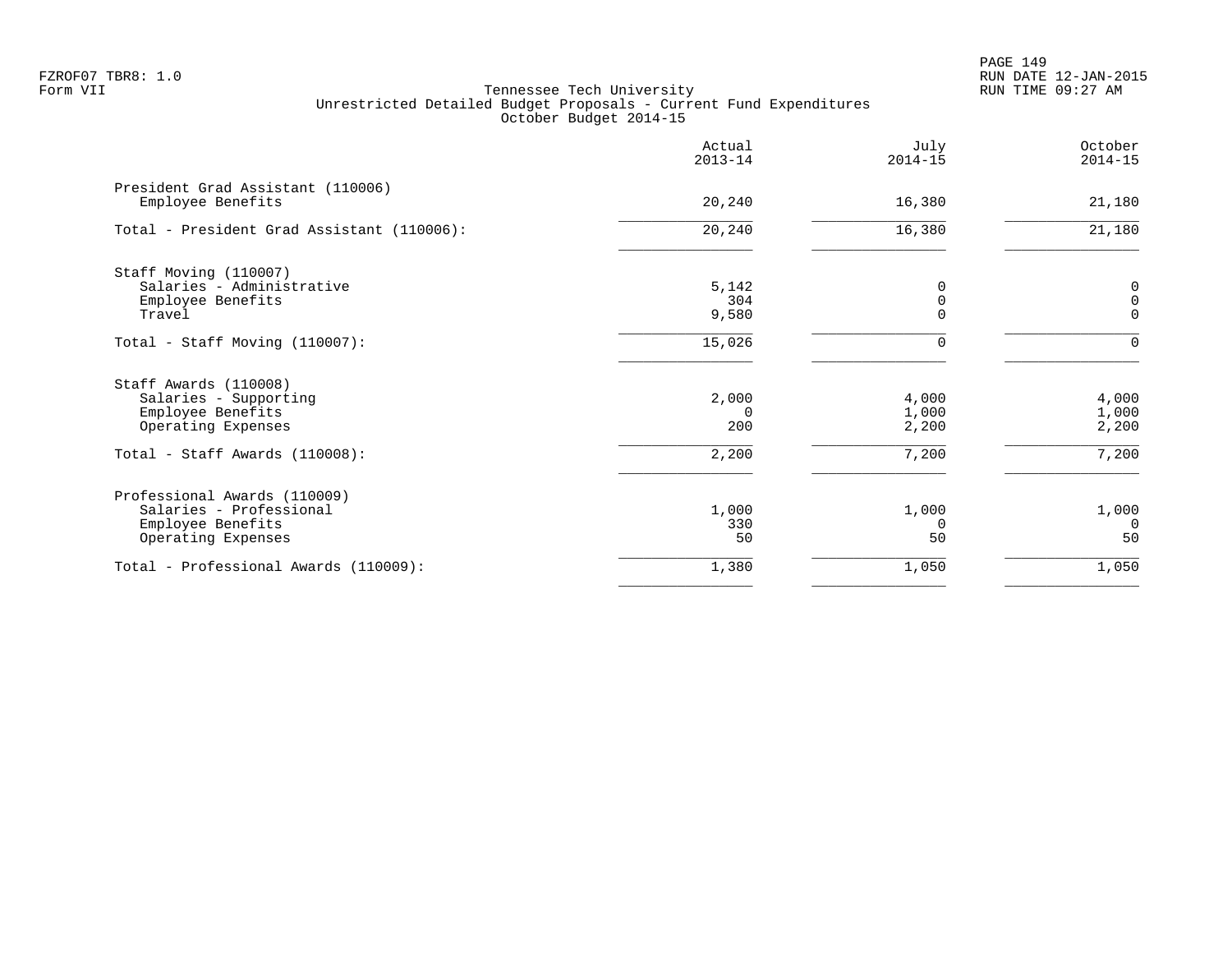|                                                  | Actual<br>$2013 - 14$ | July<br>$2014 - 15$ | October<br>$2014 - 15$ |
|--------------------------------------------------|-----------------------|---------------------|------------------------|
| Performance Awards (110010)                      |                       |                     |                        |
| Operating Expenses                               | $\Omega$              | 12,000              | 12,000                 |
| Total - Performance Awards (110010):             | $\Omega$              | 12,000              | 12,000                 |
| Graduation Experience (110012)                   |                       |                     |                        |
| Salaries - Students                              | 1,992                 | $\Omega$            | 2,000                  |
| Employee Benefits<br>Operating Expenses          | $\Omega$<br>124,522   | 100<br>100,110      | 100<br>109,510         |
| Total - Graduation Experience (110012):          | 126,514               | 100,210             | 111,610                |
| Exec Mgt Strategic Initiatives (110016)          |                       |                     |                        |
| Operating Expenses                               | 120,611               | 372,440             | 186,024                |
| Total - Exec Mgt Strategic Initiatives (110016): | 120,611               | 372,440             | 186,024                |
| Marketing Strategic Plans (110017)               |                       |                     |                        |
| Travel                                           | 579                   | 0                   | $\mathbf 0$            |
| Operating Expenses                               | 111,652               | $\mathbf 0$         | 37,818                 |
| Total - Marketing Strategic Plans (110017):      | 112,231               | $\Omega$            | 37,818                 |
| University Counsel (110100)                      |                       |                     |                        |
| Salaries - Administrative                        | 133,350               | 133,450             | 134,110                |
| Salaries - Students<br>Salaries - Professional   | 1,585                 | $\Omega$<br>45,000  | $\Omega$<br>45,000     |
| Employee Benefits                                | 17,216<br>52,904      | 44,510              | 44,510                 |
| Travel                                           | 4,572                 | 5,000               | 5,000                  |
| Operating Expenses                               | 14,856                | 6,000               | 6,000                  |
| Total - University Counsel (110100):             | 224,483               | 233,960             | 234,620                |
|                                                  |                       |                     |                        |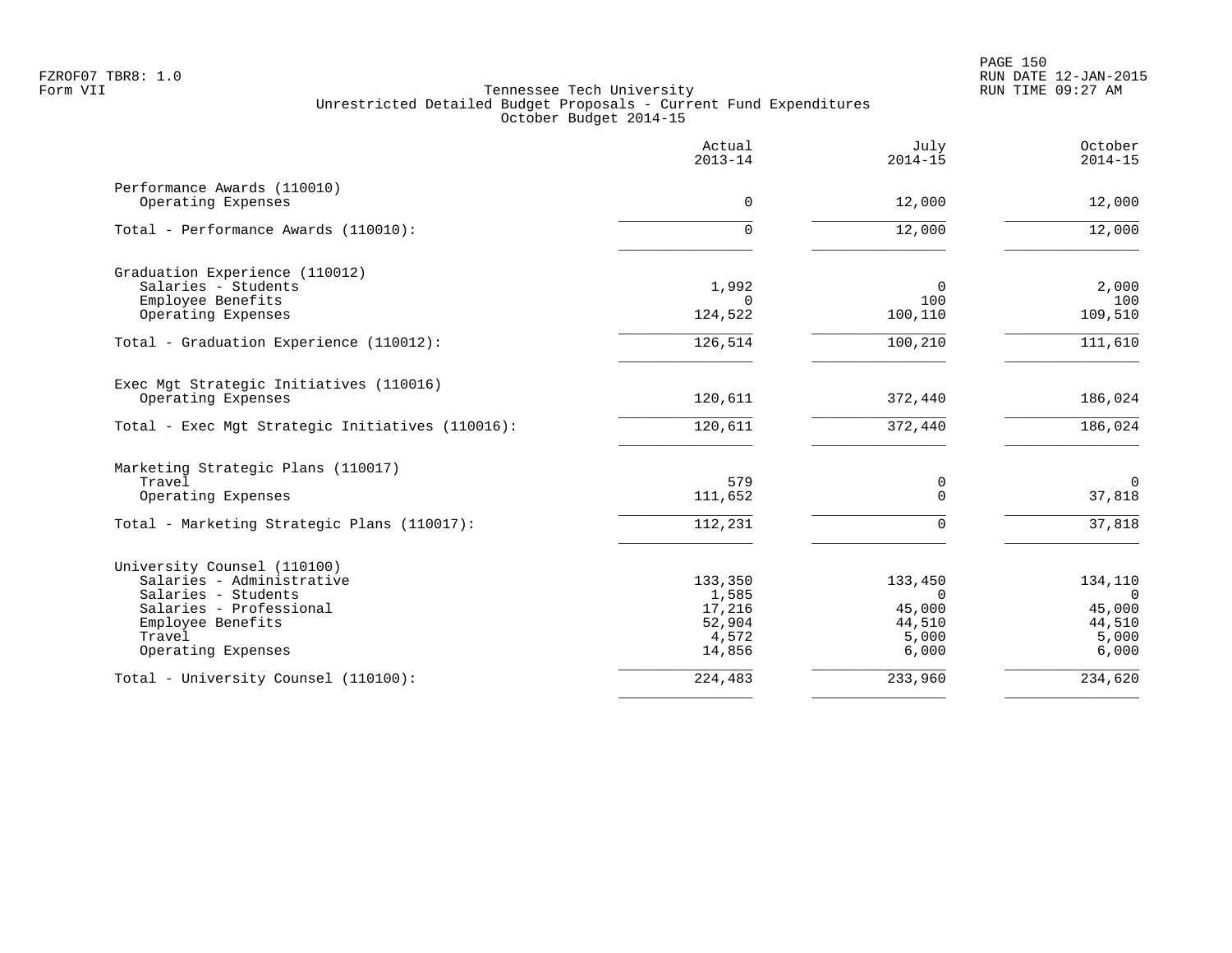|                                                     | Actual<br>$2013 - 14$ | July<br>$2014 - 15$ | October<br>$2014 - 15$ |
|-----------------------------------------------------|-----------------------|---------------------|------------------------|
| Office of Internal Audit (111000)                   |                       |                     |                        |
| Salaries - Administrative                           | 94,157                | 94,157              | 94,613                 |
| Salaries - Supporting                               | 16,711                | 37,328              | 37,328                 |
| Salaries - Professional                             | 56,520                | 56,680              | 56,949                 |
| Employee Benefits                                   | 56,493                | 61,370              | 61,370                 |
| Travel                                              | 5,555                 | 6,300               | 9,825                  |
| Operating Expenses                                  | 6,777                 | 3,650               | 5,450                  |
| Total - Office of Internal Audit (111000):          | 236,213               | 259,485             | 265,535                |
| Diversity and Legal Affiars (112000)                |                       |                     |                        |
| Travel                                              | 770                   | 1,000               | $\Omega$               |
| Operating Expenses                                  | 3,212                 | 3,180               | 43                     |
| Total - Diversity and Legal Affiars (112000):       | 3,982                 | 4,180               | 43                     |
| Commission on Status of Women (112001)              |                       |                     |                        |
| Salaries - Supporting                               | 49                    | 0                   | $\mathbf 0$            |
| Employee Benefits                                   | 12                    | $\Omega$            | $\mathbf 0$            |
| Travel                                              | 327                   | $\Omega$            | $\Omega$               |
| Operating Expenses                                  | 1,603                 | 2,000               | 2,000                  |
| Total - Commission on Status of Women (112001):     | 1,991                 | 2,000               | 2,000                  |
| Ofc VP Research & Economic Dev (118000)             |                       |                     |                        |
| Salaries - Administrative                           | 277,292               | 302,500             | 304,013                |
| Salaries - Academic                                 | 87,500                | 150,000             | 150,750                |
| Salaries - Supporting                               | 32,358                | 32,623              | 32,775                 |
| Salaries - Professional                             | 25,167                | 234,350             | 139,110                |
| Employee Benefits                                   | 136,372               | 210,010             | 210,010                |
| Total - Ofc VP Research & Economic Dev $(118000)$ : | 558,689               | 929,483             | 836,658                |
|                                                     |                       |                     |                        |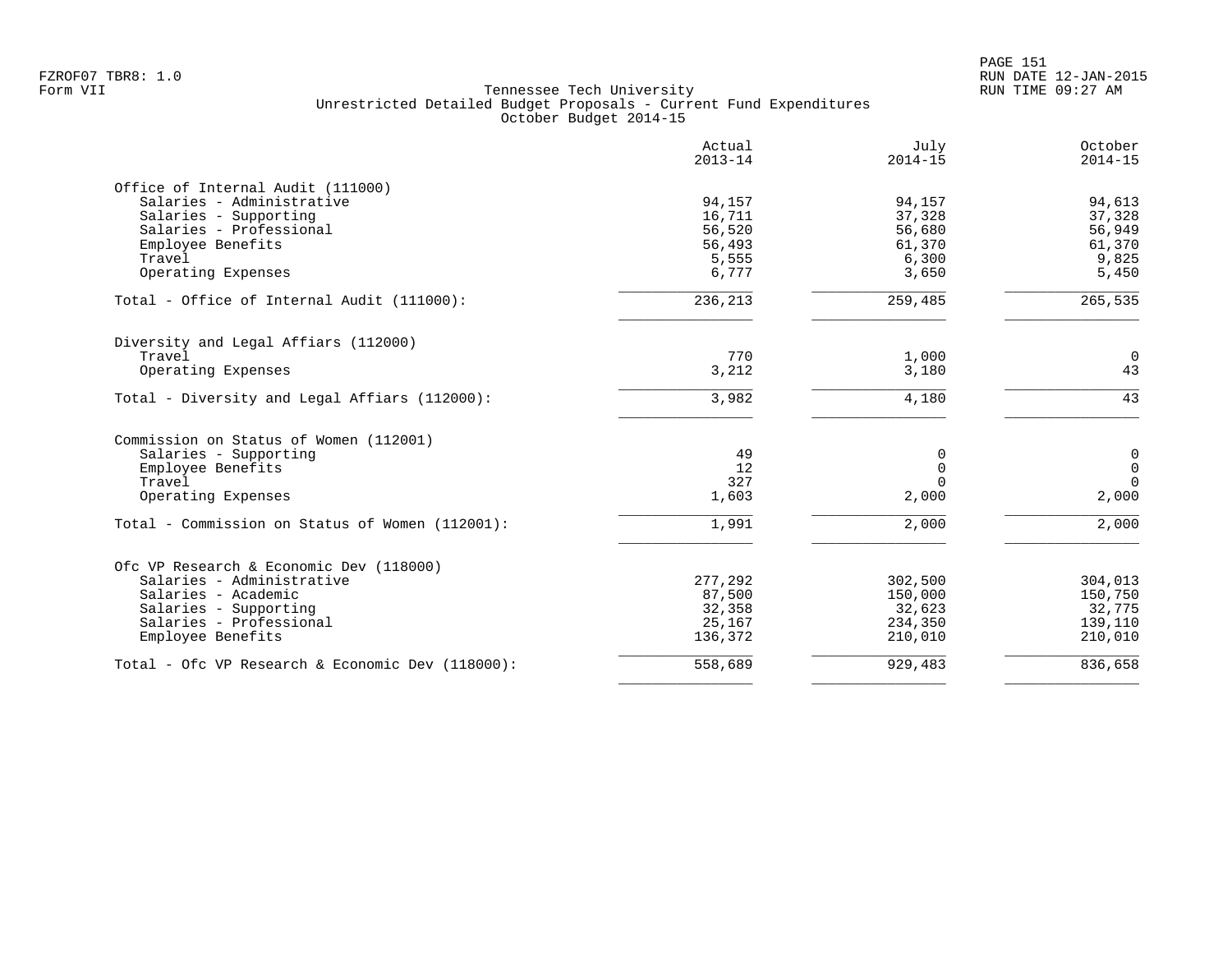|                                         | Actual<br>$2013 - 14$ | July<br>$2014 - 15$ | October<br>$2014 - 15$ |
|-----------------------------------------|-----------------------|---------------------|------------------------|
| Office of the Provost (120000)          |                       |                     |                        |
| Salaries - Administrative               | 225,000               | 225,000             | 226,125                |
| Salaries - Supporting                   | 51,238                | 54,322              | 36,875                 |
| Salaries - Students                     | 2,539                 | $\Omega$            | $\Omega$               |
| Salaries - Professional                 | 68,661                | 53,161              | 103,500                |
| Employee Benefits                       | 124,992               | 122,370             | 125,070                |
| Travel                                  | 2,164                 | 1,920               | 1,920                  |
| Operating Expenses                      | 17,291                | 4,500               | 4,500                  |
| Total - Office of the Provost (120000): | 491,885               | 461,273             | 497,990                |
| Self Study (120001)                     |                       |                     |                        |
| Salaries - Academic                     | 0                     | 0                   | 4,964                  |
| Salaries - Professional                 | $\Omega$              | $\Omega$            | 10,790                 |
| Travel                                  | 20,653                | 4,000               | 24,000                 |
| Operating Expenses                      | 14,184                | 75,960              | 40,206                 |
| Total - Self Study $(120001)$ :         | 34,837                | 79,960              | 79,960                 |
| Craft Center Security (121771)          |                       |                     |                        |
| Salaries - Supporting                   | 44,855                | 45,696              | 45,802                 |
| Salaries - Students                     | 3,418                 | 4,000               | 4,000                  |
| Employee Benefits                       | 16,249                | 18,460              | 18,460                 |
| Travel                                  | $-1,851$              | $-800$              | $-800$                 |
| Operating Expenses                      | 1,202                 | 900                 | 900                    |
| Total - Craft Center Security (121771): | 63,873                | 68,256              | 68,362                 |
|                                         |                       |                     |                        |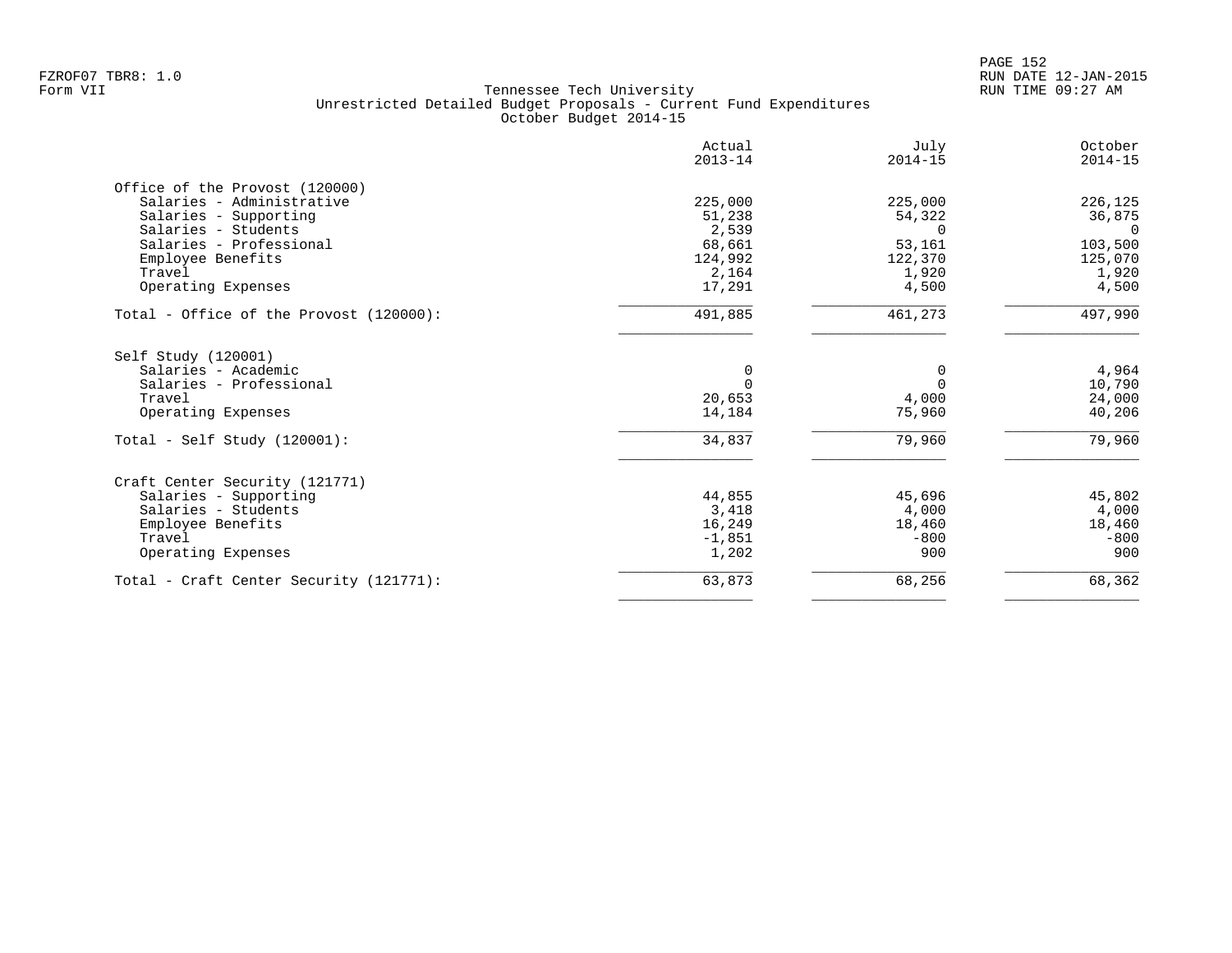|                                                                                         | Actual<br>$2013 - 14$ | July<br>$2014 - 15$ | October<br>$2014 - 15$ |
|-----------------------------------------------------------------------------------------|-----------------------|---------------------|------------------------|
| Federal College Work Study Program (122001)<br>Salaries - Students<br>Employee Benefits | 15,659<br>0           | 20,410<br>3,000     | 20,410<br>3,000        |
| Total - Federal College Work Study Program (122001):                                    | 15,659                | 23,410              | 23,410                 |
| African Am Undergrad Sch (123017)                                                       |                       |                     |                        |
| Salaries - Students<br>Employee Benefits                                                | 1,508<br>8,668        | 0<br>$\mathbf 0$    | 0<br>$\mathbf{0}$      |
| Total - African Am Undergrad Sch (123017):                                              | 10,176                | $\Omega$            | $\Omega$               |
| Institutional Research Office (125000)                                                  |                       |                     |                        |
| Salaries - Administrative                                                               | 93,057                | 93,157              | 93,613                 |
| Salaries - Professional                                                                 | 176,532               | 178,522             | 179,352                |
| Employee Benefits<br>Travel                                                             | 82,354<br>3,324       | 81,070<br>2,300     | 81,070<br>6,300        |
| Operating Expenses                                                                      | 9,846                 | 12,220              | 8,220                  |
| Total - Institutional Research Office (125000):                                         | 365,113               | 367,269             | 368,555                |
| Institutional Res Graduate Assist (125001)                                              |                       |                     |                        |
| Employee Benefits                                                                       | 12,534                | 9,640               | 9,640                  |
| Total - Institutional Res Graduate Assist (125001):                                     | 12,534                | 9,640               | 9,640                  |
|                                                                                         |                       |                     |                        |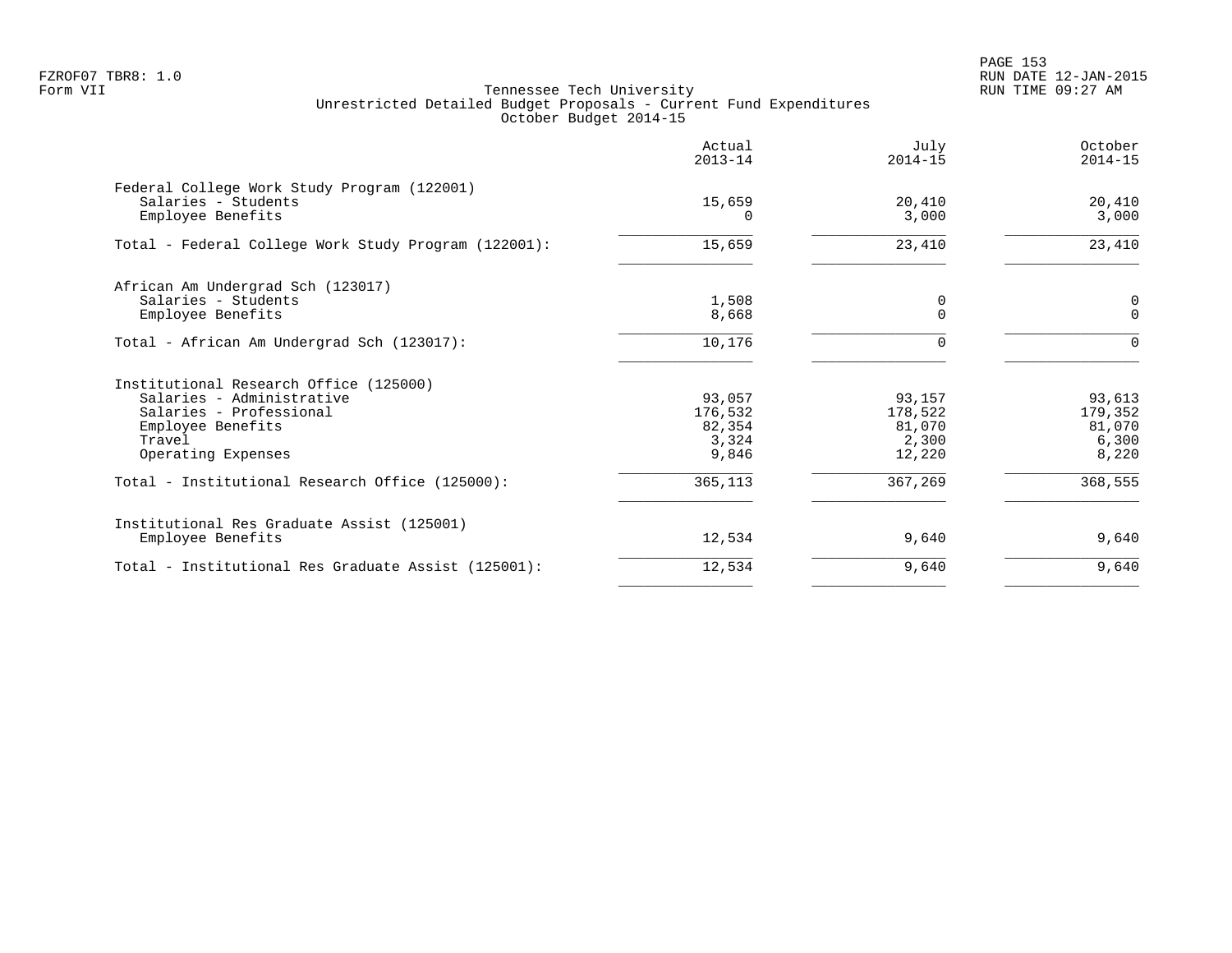|                                                      | Actual<br>$2013 - 14$ | July<br>$2014 - 15$ | October<br>$2014 - 15$ |
|------------------------------------------------------|-----------------------|---------------------|------------------------|
| Student Affairs Administration (127000)              |                       |                     |                        |
| Salaries - Administrative                            | 149,820               | 149,820             | 150,554                |
| Salaries - Supporting                                | 30,859                | 30,959              | 48,805                 |
| Salaries - Students<br>Salaries - Professional       | 4,254                 | 1,200               | 1,200                  |
| Employee Benefits                                    | 31,387<br>68,232      | 35,987<br>68,270    | 36,131<br>73,226       |
| Travel                                               | 8,452                 | 480                 | 480                    |
| Operating Expenses                                   | 19,090                | 7,340               | 8,820                  |
| Total - Student Affairs Administration (127000):     | 312,094               | 294,056             | 319,216                |
| Student Affairs Grad Assist (127001)                 |                       |                     |                        |
| Employee Benefits                                    | 37,079                | 46,300              | 46,300                 |
| Total - Student Affairs Grad Assist (127001):        | 37,079                | 46,300              | 46,300                 |
| Commission on Status of Blacks (127002)              |                       |                     |                        |
| Operating Expenses                                   | 1,437                 | 2,010               | 2,010                  |
| Total - Commission on Status of Blacks (127002):     | 1,437                 | 2,010               | 2,010                  |
| Vice Pres for Planning and Finance (200000)          |                       |                     |                        |
| Salaries - Administrative                            | 175,411               | 175,511             | 176,378                |
| Salaries - Supporting                                | 25,145                | 25,845              | 44,565                 |
| Salaries - Professional                              | 29,232                | 43,848              | 44,240                 |
| Employee Benefits                                    | 62,339                | 65,340              | 85,340                 |
| Travel                                               | 14,146                | 750                 | 3,750                  |
| Operating Expenses                                   | 2,653                 | 3,760               | 3,760                  |
| Total - Vice Pres for Planning and Finance (200000): | 308,926               | 315,054             | 358,033                |
|                                                      |                       |                     |                        |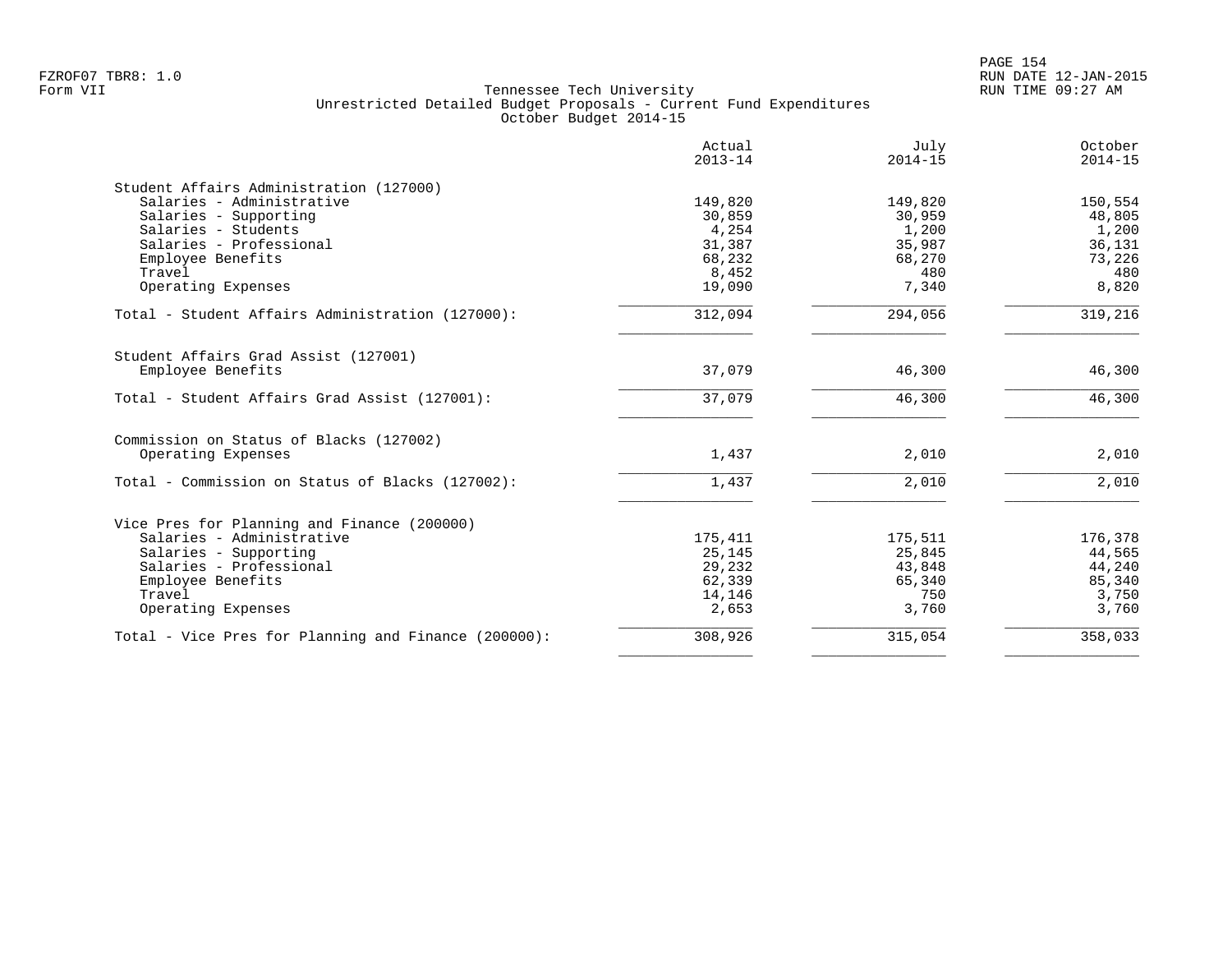|                                     | Actual<br>$2013 - 14$ | July<br>$2014 - 15$ | October<br>$2014 - 15$ |
|-------------------------------------|-----------------------|---------------------|------------------------|
| Business Office (200001)            |                       |                     |                        |
| Salaries - Administrative           | 130,209               | 137,200             | 137,875                |
| Salaries - Supporting               | 382,065               | 438,250             | 418,518                |
| Salaries - Students                 | 12,031                | $\Omega$            | $\Omega$               |
| Salaries - Professional             | 581,459               | 620,404             | 628,629                |
| Employee Benefits                   | 467,713               | 494,800             | 494,800                |
| Travel                              | 22,321                | 25,670              | 25,670                 |
| Operating Expenses                  | 106,433               | 82,240              | 82,240                 |
| Department Revenues                 | $-290$                | $\Omega$            | $\Omega$               |
| Total - Business Office (200001):   | 1,701,941             | 1,798,564           | 1,787,732              |
| Human Resources (200002)            |                       |                     |                        |
| Salaries - Administrative           | 82,898                | 130,000             | 130,650                |
| Salaries - Supporting               | 218,615               | 222,245             | 222,992                |
| Salaries - Students                 | 1,022                 | $\Omega$            | $\Omega$               |
| Salaries - Professional             | 220,225               | 383,330             | 519,493                |
| Employee Benefits                   | 223,493               | 244,790             | 244,790                |
| Travel                              | 9,565                 | 780                 | 1,780                  |
| Operating Expenses                  | 188,891               | 54,900              | 83,037                 |
| Department Revenues                 | $-34$                 | $\Omega$            | $\Omega$               |
| Total - Human Resources (200002):   | 944,675               | 1,036,045           | 1,202,742              |
| University Police (200004)          |                       |                     |                        |
| Salaries - Supporting               | 664,157               | 661,997             | 664,586                |
| Salaries - Professional             | 77,548                | 120,047             | 121,479                |
| Employee Benefits                   | 355,135               | 342,800             | 355,200                |
| Travel                              | 3,681                 | 2,710               | 2,710                  |
| Operating Expenses                  | 103,036               | 82,590              | 82,590                 |
| Department Revenues                 | $-615$                | $\Omega$            | $\Omega$               |
| Total - University Police (200004): | 1,202,942             | 1,210,144           | 1,226,565              |
|                                     |                       |                     |                        |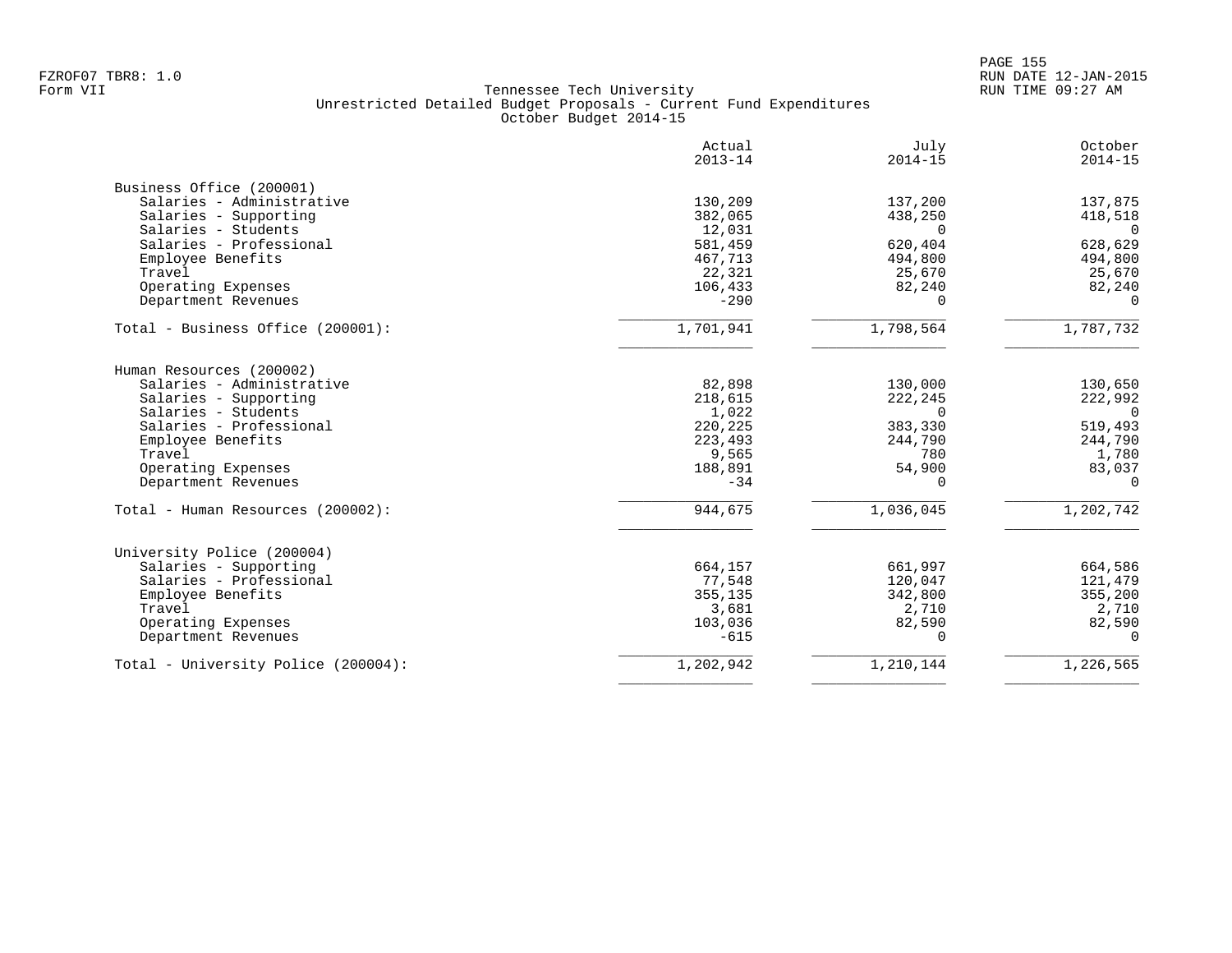en and the set of the set of the set of the set of the set of the set of the set of the set of the set of the set of the set of the set of the set of the set of the set of the set of the set of the set of the set of the se FZROF07 TBR8: 1.0 RUN DATE 12-JAN-2015

|                                                                                                                                                         | Actual<br>$2013 - 14$               | July<br>$2014 - 15$               | October<br>$2014 - 15$            |
|---------------------------------------------------------------------------------------------------------------------------------------------------------|-------------------------------------|-----------------------------------|-----------------------------------|
| Business Office GA (200008)<br>Employee Benefits                                                                                                        | 11,416                              | 11,420                            | 11,420                            |
| Total - Business Office GA (200008):                                                                                                                    | 11,416                              | 11,420                            | 11,420                            |
| Planning Strategic Initiatives (200009)<br>Travel<br>Operating Expenses                                                                                 | 8,308<br>302,312                    | 0<br>$\Omega$                     | $\Omega$<br>90,000                |
| Total - Planning Strategic Initiatives (200009):                                                                                                        | 310,620                             | $\Omega$                          | 90,000                            |
| Facilities Rental (200011)<br>Salaries - Administrative<br>Salaries - Supporting<br>Salaries - Students<br>Salaries - Professional<br>Employee Benefits | 851<br>1,151<br>360<br>1,036<br>718 | 700<br>800<br>450<br>1,000<br>600 | 700<br>800<br>450<br>1,000<br>600 |
| Total - Facilities Rental (200011):                                                                                                                     | 4,116                               | 3,550                             | 3,550                             |
| University Budget & Planning (200025)<br>Salaries - Professional<br>Employee Benefits                                                                   | 26,667<br>10,573                    | 80,000<br>U                       | 80,400<br>24,000                  |
| Total - University Budget & Planning (200025):                                                                                                          | 37,240                              | 80,000                            | 104,400                           |
|                                                                                                                                                         |                                     |                                   |                                   |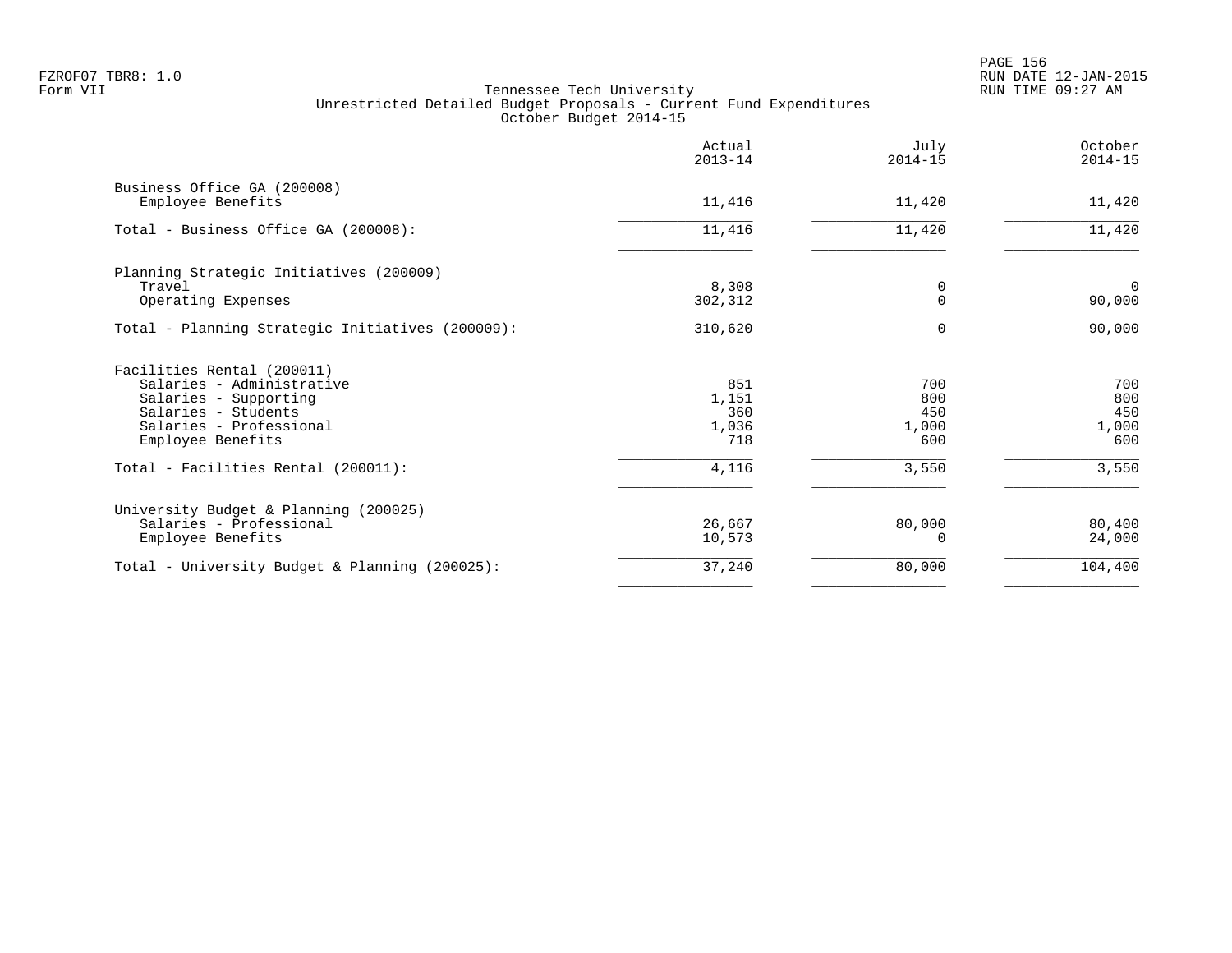PAGE 157 FZROF07 TBR8: 1.0 RUN DATE 12-JAN-2015

|                                                   | Actual<br>$2013 - 14$ | July<br>$2014 - 15$    | October<br>$2014 - 15$    |
|---------------------------------------------------|-----------------------|------------------------|---------------------------|
| PCI Compliance (200030)<br>Operating Expenses     | $\mathbf 0$           | 5,000                  | 5,000                     |
|                                                   |                       |                        |                           |
| Total - PCI Compliance (200030):                  | U                     | 5,000                  | 5,000                     |
| Postage and Mailing (203007)                      |                       |                        |                           |
| Operating Expenses                                | 200,000               | 170,000                | 170,000                   |
| Total - Postage and Mailing (203007):             | 200,000               | 170,000                | 170,000                   |
| Postage and Mailing Transfer In (203008)          |                       |                        |                           |
| Operating Expenses<br>Department Revenues         | $-152,543$<br>$-610$  | $\Omega$<br>$-170,000$ | $\mathbf 0$<br>$-170,000$ |
| Total - Postage and Mailing Transfer In (203008): | $-153, 153$           | $-170,000$             | $-170,000$                |
| Printing Services (203009)                        |                       |                        |                           |
| Salaries - Supporting                             | 63,963                | 79,923                 | 80,296                    |
| Salaries - Students                               | $\Omega$              | 2,120                  | 2,120                     |
| Salaries - Professional                           | 31,887                | 31,887                 | 61,063                    |
| Employee Benefits                                 | 47,996                | 46,190                 | 46,190                    |
| Travel                                            | $\Omega$              | 140                    | 140                       |
| Operating Expenses                                | 64,086                | 68,320                 | 68,320                    |
| Department Revenues                               | 8,300                 | 8,300                  | 8,300                     |
| Total - Printing Services (203009):               | 216,232               | 236,880                | 266,429                   |
|                                                   |                       |                        |                           |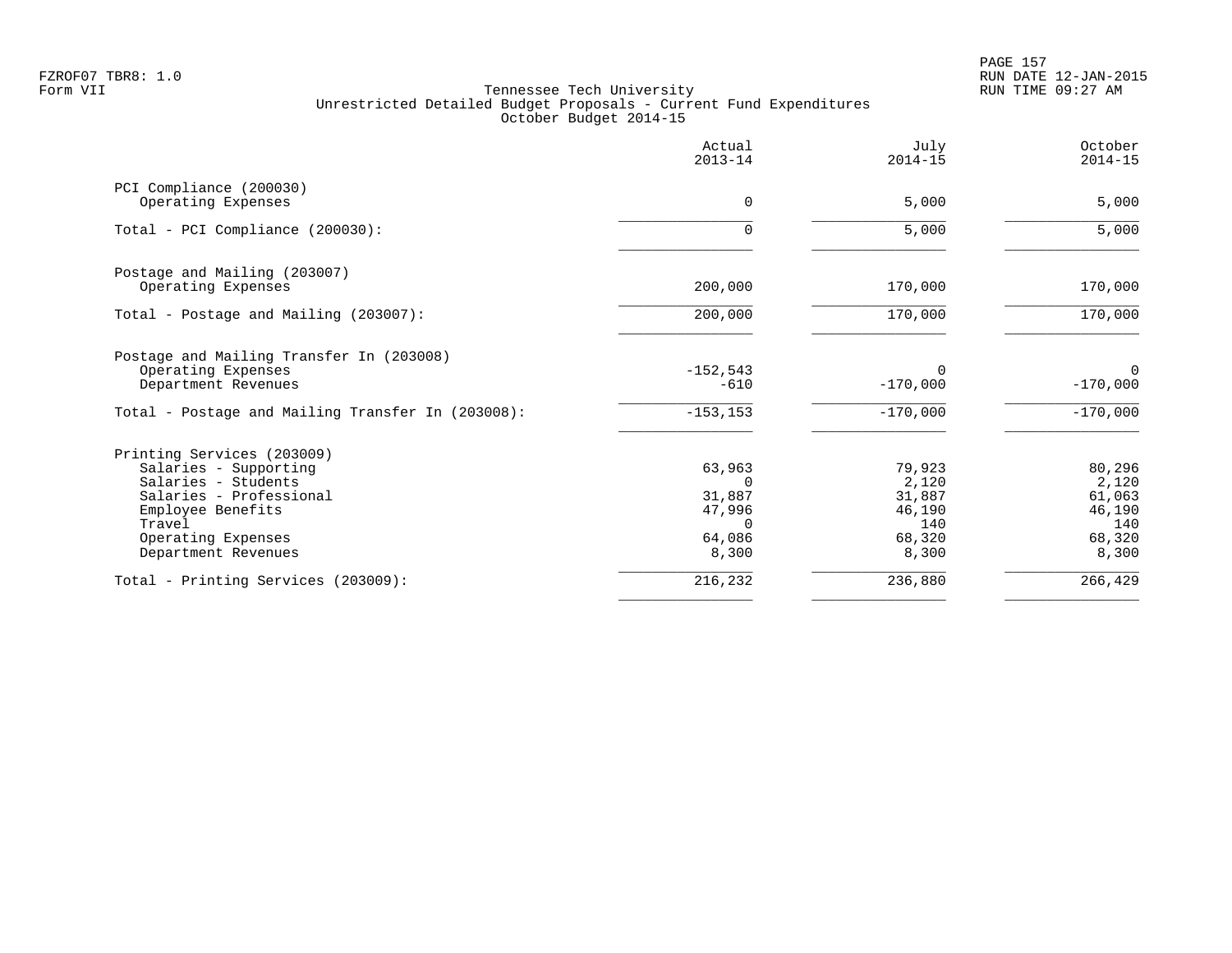|                                                                                                                                                                                               | Actual<br>$2013 - 14$                                                | July<br>$2014 - 15$                                                     | October<br>$2014 - 15$                                               |
|-----------------------------------------------------------------------------------------------------------------------------------------------------------------------------------------------|----------------------------------------------------------------------|-------------------------------------------------------------------------|----------------------------------------------------------------------|
| Printing Serv Transf In (203010)<br>Operating Expenses<br>Department Revenues                                                                                                                 | $-218,640$<br>$\Omega$                                               | $\mathbf 0$<br>$-124,720$                                               | $\Omega$<br>$-154,270$                                               |
| Total - Printing Serv Transf In (203010):                                                                                                                                                     | $-218,640$                                                           | $-124,720$                                                              | $-154,270$                                                           |
| Printing Serv Allocation Offset (203011)<br>Operating Expenses<br>Department Revenues                                                                                                         | 91,515<br>0                                                          | $\Omega$<br>$-40,000$                                                   | $\Omega$<br>$-40,000$                                                |
| Total - Printing Serv Allocation Offset (203011):                                                                                                                                             | 91,515                                                               | $-40,000$                                                               | $-40,000$                                                            |
| Purchasing Office (221001)<br>Salaries - Administrative<br>Salaries - Supporting<br>Salaries - Students<br>Salaries - Professional<br>Employee Benefits<br>Travel<br>Operating Expenses       | 85,475<br>88,337<br>$\Omega$<br>49,920<br>104,125<br>1,160<br>13,475 | 85,575<br>96,335<br>410<br>50,020<br>93,950<br>4,200<br>14,210          | 85,989<br>96,797<br>410<br>50,267<br>104,150<br>4,200<br>16,137      |
| Total - Purchasing Office (221001):                                                                                                                                                           | 342,492                                                              | 344,700                                                                 | 357,950                                                              |
| Safety and Environ Compliance (221003)<br>Salaries - Supporting<br>Salaries - Students<br>Salaries - Professional<br>Employee Benefits<br>Travel<br>Operating Expenses<br>Department Revenues | 27,267<br>1,009<br>137,389<br>50,299<br>3,671<br>29,386<br>$-6$      | 27,495<br>11,000<br>234,496<br>54,350<br>$\Omega$<br>43,430<br>$\Omega$ | 27,624<br>11,000<br>235,177<br>54,350<br>2,000<br>45,811<br>$\Omega$ |
| Total - Safety and Environ Compliance (221003):                                                                                                                                               | 249,015                                                              | 370,771                                                                 | 375,962                                                              |
|                                                                                                                                                                                               |                                                                      |                                                                         |                                                                      |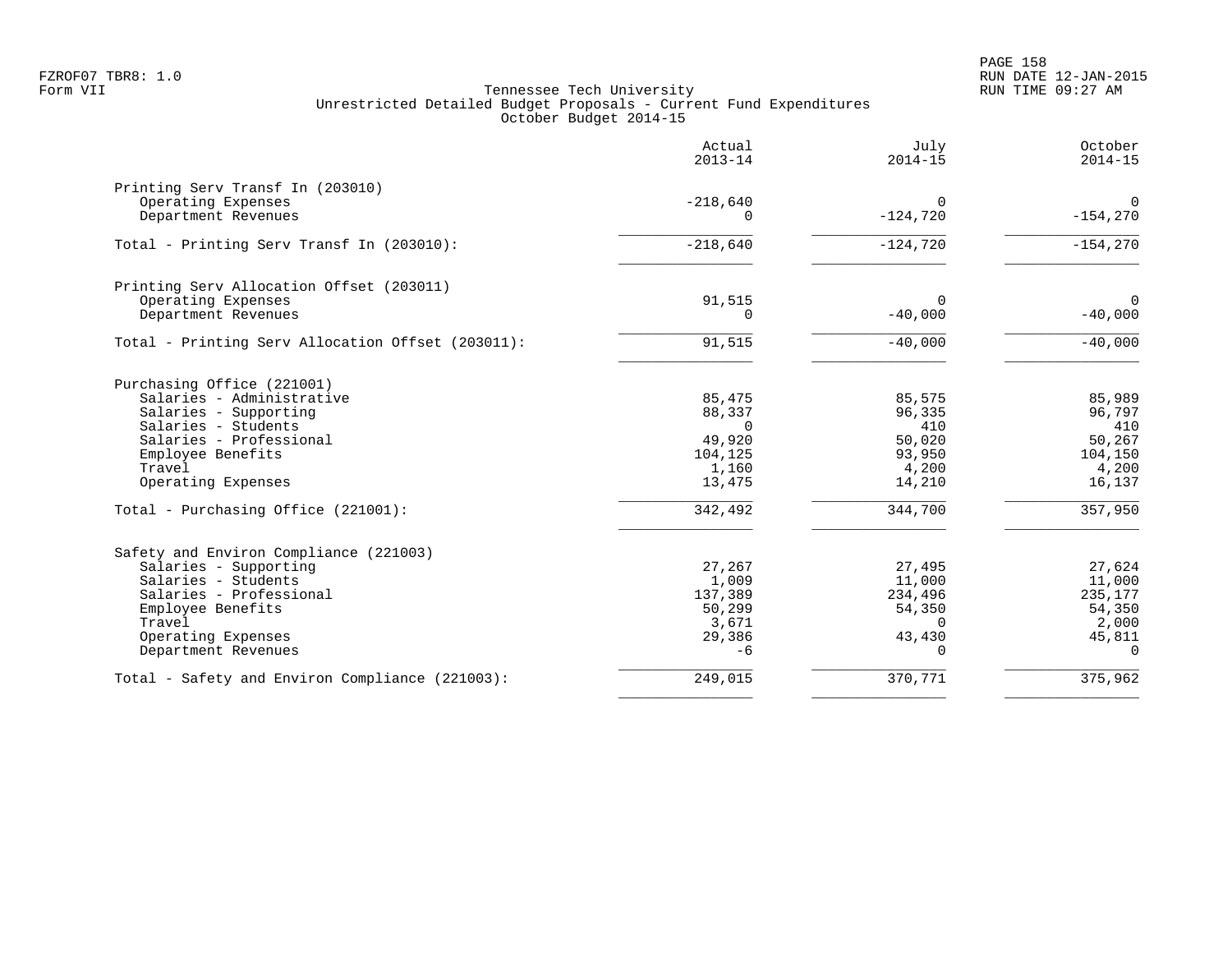PAGE 159 FZROF07 TBR8: 1.0 RUN DATE 12-JAN-2015

|                                               | Actual<br>$2013 - 14$ | July<br>$2014 - 15$ | October<br>$2014 - 15$ |
|-----------------------------------------------|-----------------------|---------------------|------------------------|
| Motor Pool Fuel (221006)                      |                       |                     |                        |
| Operating Expenses                            | 155,669               | 150,000             | 150,000                |
| Total - Motor Pool Fuel (221006):             | 155,669               | 150,000             | 150,000                |
| Motor Pool Fuel Transfer In (221007)          |                       |                     |                        |
| Operating Expenses                            | $-155,669$            | $-150,000$          | $-150,000$             |
| Total - Motor Pool Fuel Transfer In (221007): | $-155,669$            | $-150,000$          | $-150,000$             |
| Telephone Services (231000)                   |                       |                     |                        |
| Salaries - Supporting                         | 74,483                | 93,449              | 93,867                 |
| Salaries - Students                           | 3,739                 | 5,140               | 5,140                  |
| Salaries - Professional                       | 127,828               | 128,028             | 128,640                |
| Employee Benefits                             | 87,466                | 95,790              | 95,790                 |
| Travel                                        | 207<br>262,130        | 1,000<br>554,470    | 1,000<br>554,470       |
| Operating Expenses<br>Department Revenues     | 100,000               | 100,000             | 100,000                |
| Total - Telephone Services (231000):          | 655,853               | 977,877             | 978,907                |
| Telephone Transfer In (231001)                |                       |                     |                        |
| Operating Expenses                            | $-639,330$            | $\Omega$            | 0                      |
| Department Revenues                           | $-44$                 | $-956,880$          | $-957,910$             |
| Total - Telephone Transfer In (231001):       | $-639, 374$           | $-956,880$          | $-957,910$             |
|                                               |                       |                     |                        |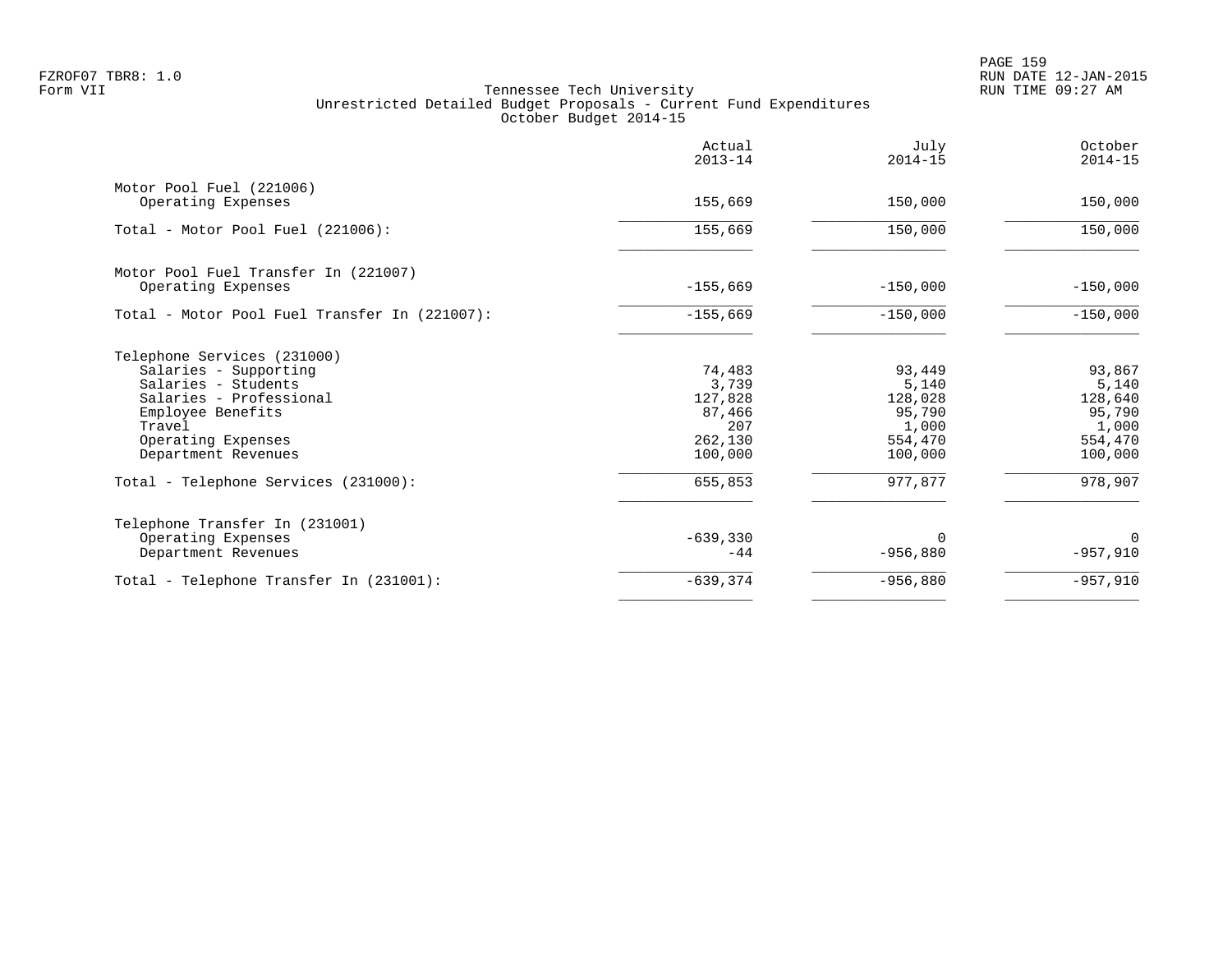|                                                  | Actual<br>$2013 - 14$ | July<br>$2014 - 15$ | October<br>$2014 - 15$ |
|--------------------------------------------------|-----------------------|---------------------|------------------------|
| Cable TV (231002)                                | 97,054                | 102,000             | 102,000                |
| Operating Expenses                               |                       |                     |                        |
| Total - Cable TV $(231002)$ :                    | 97,054                | 102,000             | 102,000                |
| Cable TV Transfer In (231003)                    |                       |                     |                        |
| Operating Expenses                               | $-157,476$            | 0                   | $\Omega$               |
| Department Revenues                              | 0                     | $-102,000$          | $-102,000$             |
| Total - Cable TV Transfer In (231003):           | $-157,476$            | $-102,000$          | $-102,000$             |
| Regulated Waste Disposal (255001)                |                       |                     |                        |
| Operating Expenses                               | 67,864                | 25,000              | 25,000                 |
| Total - Regulated Waste Disposal (255001):       | 67,864                | 25,000              | 25,000                 |
| VP for Univ Advancement Office (300000)          |                       |                     |                        |
| Salaries - Administrative                        | 277,875               | 331,534             | 332,462                |
| Salaries - Supporting                            | 170,615               | 194,352             | 209,908                |
| Salaries - Students                              | 4,836                 | 1,940               | 1,940                  |
| Salaries - Professional                          | 854,018               | 931,024             | 932,805                |
| Employee Benefits                                | 477,035               | 521,450             | 521,450                |
| Travel                                           | 13,080                | 12,310              | 12,310                 |
| Operating Expenses                               | 78,229                | 197,920             | 200,965                |
| Capital Outlay                                   | $\Omega$              | 6,970               | 6,970                  |
| Total - VP for Univ Advancement Office (300000): | 1,875,688             | 2,197,500           | 2,218,810              |
|                                                  |                       |                     |                        |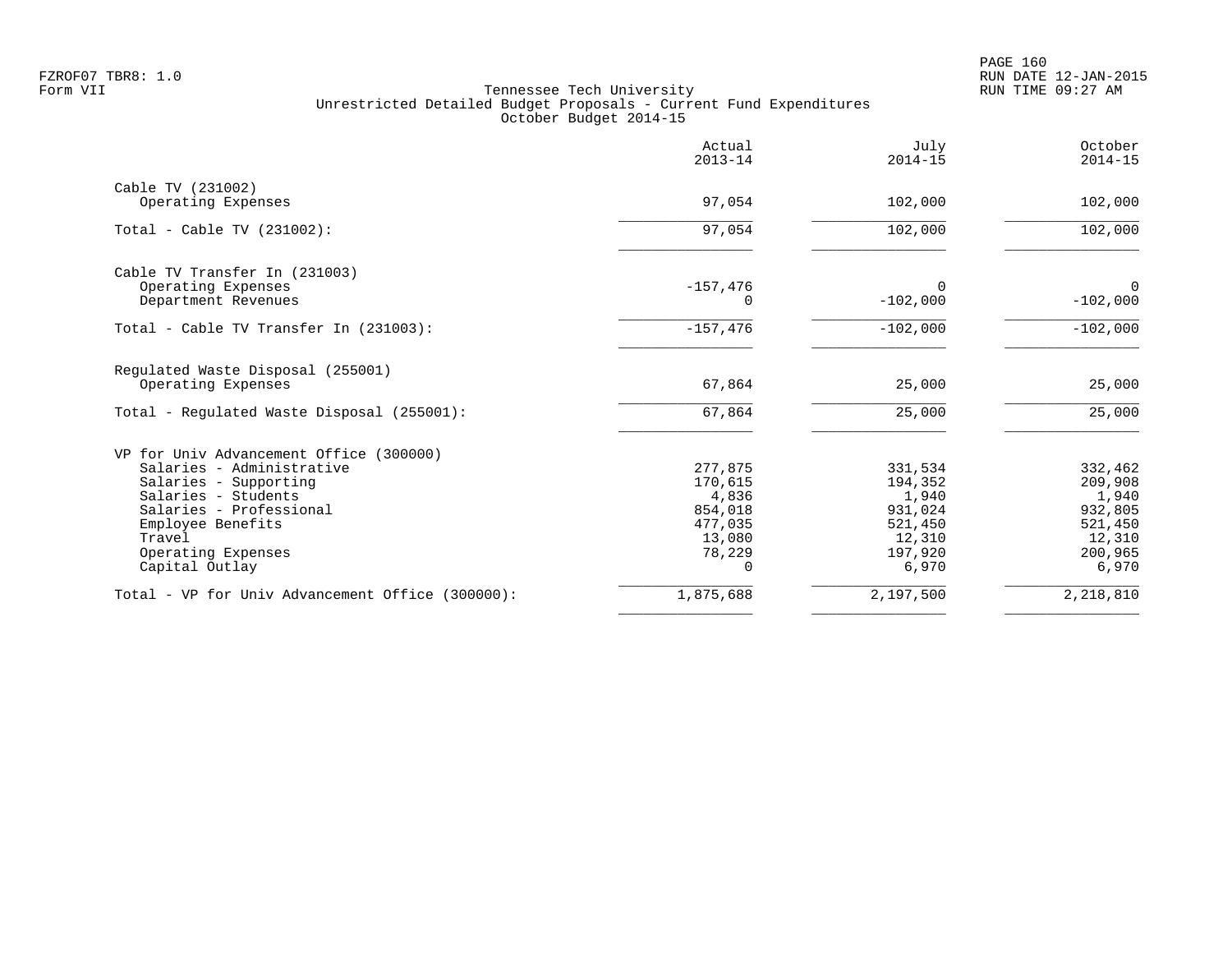PAGE 161 FZROF07 TBR8: 1.0 RUN DATE 12-JAN-2015

|                                                                                                                                                 | Actual<br>$2013 - 14$                         | July<br>$2014 - 15$                       | October<br>$2014 - 15$                     |
|-------------------------------------------------------------------------------------------------------------------------------------------------|-----------------------------------------------|-------------------------------------------|--------------------------------------------|
| Univ Advancement Advertising (301000)<br>Operating Expenses                                                                                     | $\mathbf 0$                                   | 3,490                                     | 3,490                                      |
| Total - Univ Advancement Advertising (301000):                                                                                                  | $\Omega$                                      | 3,490                                     | 3,490                                      |
| Univ Advancement Athletic Tickets (301001)<br>Operating Expenses                                                                                | 114,560                                       | 114,560                                   | 114,560                                    |
| Total - Univ Advancement Athletic Tickets (301001):                                                                                             | 114,560                                       | 114,560                                   | 114,560                                    |
| Univ Adv Graduate Assistant (301003)<br>Operating Expenses                                                                                      | 0                                             | 25,440                                    | 25,440                                     |
| Total - Univ Adv Graduate Assistant (301003):                                                                                                   | $\Omega$                                      | 25,440                                    | 25,440                                     |
| Univ Develop and Alumni Relations (302000)<br>Salaries - Supporting<br>Salaries - Students<br>Employee Benefits<br>Travel<br>Operating Expenses | $\Omega$<br>25,334<br>189<br>37,568<br>41,677 | 500<br>$\Omega$<br>110<br>6,170<br>18,670 | 500<br>$\Omega$<br>110<br>15,670<br>15,670 |
| Total - Univ Develop and Alumni Relations (302000):                                                                                             | 104,768                                       | 25,450                                    | 31,950                                     |
| Alumni Relations (302004)<br>Salaries - Supporting<br>Employee Benefits<br>Travel<br>Operating Expenses                                         | 15,619<br>1,161<br>723<br>17,294              | 0<br>$\Omega$<br>$\Omega$<br>2,500        | 0<br>0<br>$\Omega$<br>2,500                |
| Total - Alumni Relations (302004):                                                                                                              | 34,797                                        | 2,500                                     | 2,500                                      |
|                                                                                                                                                 |                                               |                                           |                                            |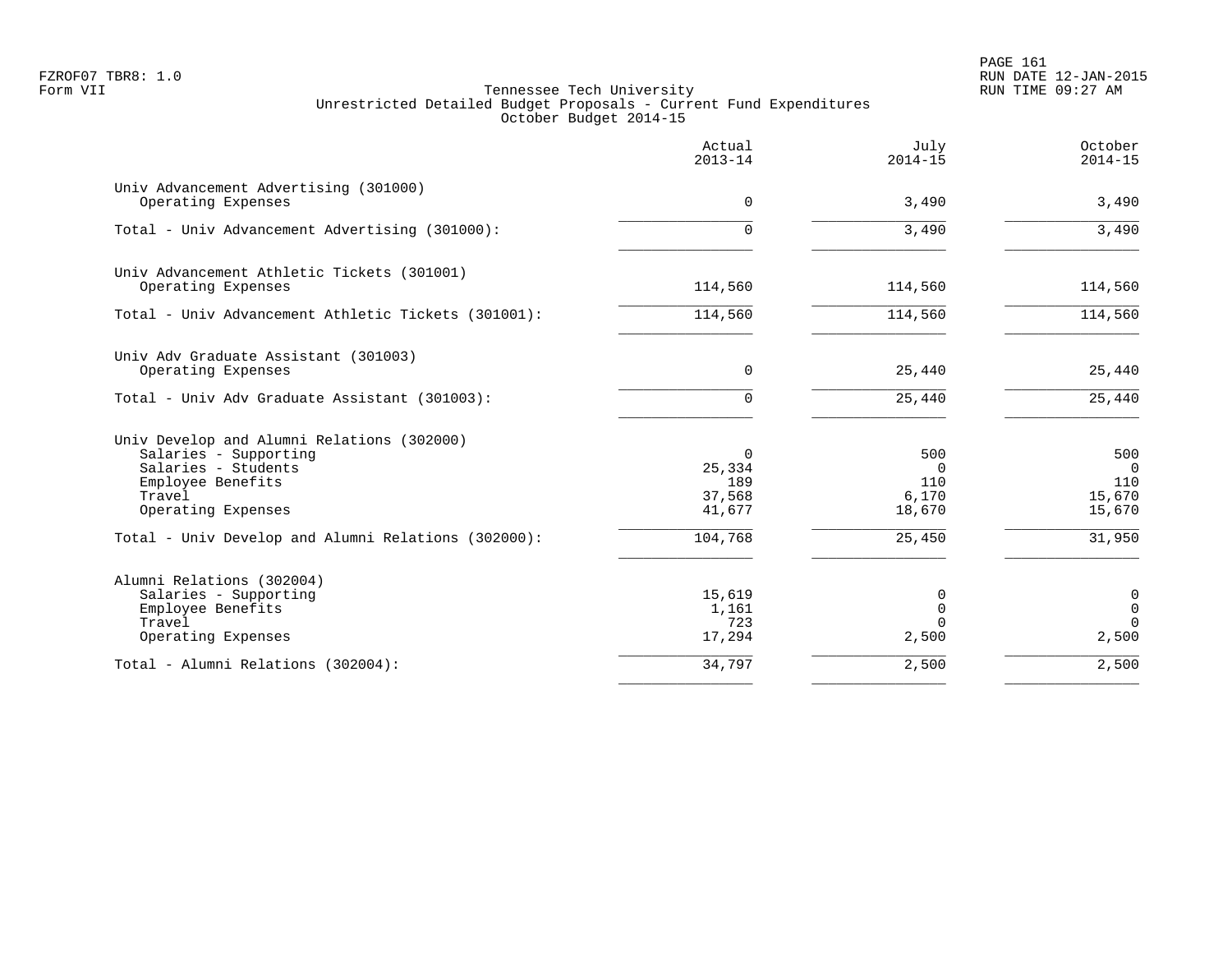| Actual<br>$2013 - 14$ | July<br>$2014 - 15$                                                   | October<br>$2014 - 15$                                                |
|-----------------------|-----------------------------------------------------------------------|-----------------------------------------------------------------------|
|                       |                                                                       |                                                                       |
| 91,550                | 92,528                                                                | 92,982                                                                |
| 120,141               | 159,543                                                               | 160,215                                                               |
| 4,024                 | $\Omega$                                                              | $\Omega$                                                              |
| 312,055               | 396,375                                                               | 398,129                                                               |
| 232,855               | 234,620                                                               | 240,120                                                               |
| 6,725                 | 820                                                                   | 820                                                                   |
| 162,089               | 20,910                                                                | 170,910                                                               |
| $-167$                | $\Omega$                                                              | $\Omega$                                                              |
| 929,272               | 904,796                                                               | 1,063,176                                                             |
|                       |                                                                       |                                                                       |
|                       |                                                                       | $\Omega$                                                              |
| $-1,000$              | $-4,120$                                                              | $-4,120$                                                              |
| $-20,861$             | $-4,120$                                                              | $-4,120$                                                              |
|                       |                                                                       |                                                                       |
|                       |                                                                       | $\Omega$                                                              |
|                       |                                                                       |                                                                       |
| 112,250               | $\Omega$                                                              | $\Omega$                                                              |
|                       |                                                                       |                                                                       |
|                       |                                                                       | 91,129                                                                |
|                       |                                                                       | $\Omega$                                                              |
|                       |                                                                       | 62,960                                                                |
|                       |                                                                       | 420                                                                   |
|                       |                                                                       | 27,390                                                                |
| 1,500                 | 1,500                                                                 | 1,500                                                                 |
|                       |                                                                       | $\overline{183}$ , 399                                                |
|                       | $-19,861$<br>112,250<br>86,188<br>62,815<br>61,852<br>1,595<br>19,785 | $\Omega$<br>$\Omega$<br>90,554<br>$\Omega$<br>62,960<br>420<br>27,390 |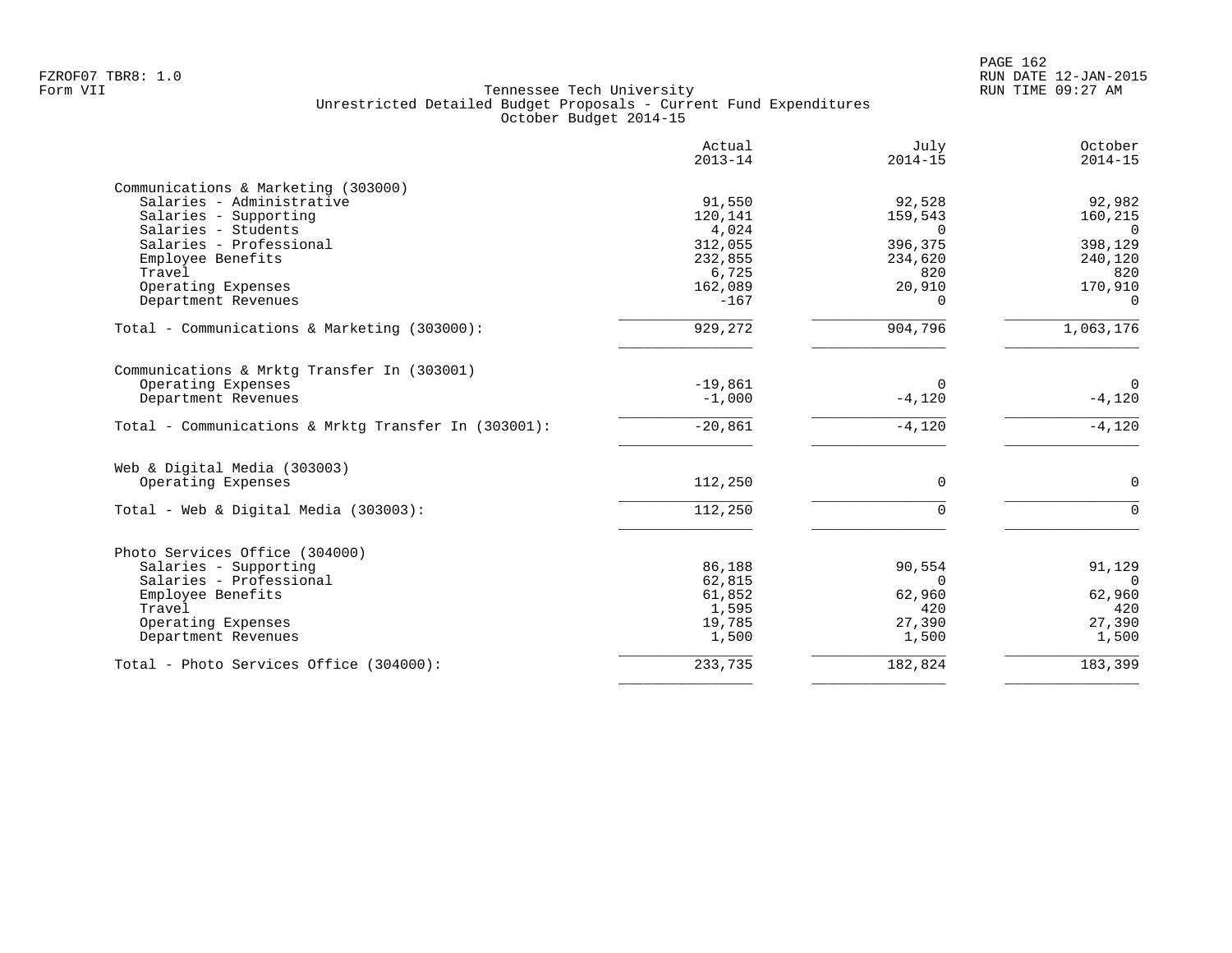|                                                                                                                                    | Actual<br>$2013 - 14$                | July<br>$2014 - 15$                   | October<br>$2014 - 15$                |
|------------------------------------------------------------------------------------------------------------------------------------|--------------------------------------|---------------------------------------|---------------------------------------|
| Photo Svc Transfer In Revenue (304001)<br>Operating Expenses<br>Department Revenues                                                | $-29,920$<br>$\Omega$                | 11,090<br><sup>0</sup>                | 11,090<br>$-580$                      |
| Total - Photo Svc Transfer In Revenue (304001):                                                                                    | $-29,920$                            | 11,090                                | 10,510                                |
| Photo Svc Allocation Offset (304002)<br>Operating Expenses<br>Department Revenues<br>Total - Photo Svc Allocation Offset (304002): | $-175,075$<br>$\Omega$<br>$-175,075$ | $-10,560$<br>$-150,860$<br>$-161,420$ | $-10,560$<br>$-150,860$<br>$-161,420$ |
| TBR Spouse Dependent Discount (700000)<br>Employee Benefits                                                                        | 74,654                               | 79,600                                | 79,600                                |
| Total - TBR Spouse Dependent Discount (700000):                                                                                    | 74,654                               | 79,600                                | 79,600                                |
| TBR Employ Remission PC191 (700001)<br>Employee Benefits                                                                           | 15,345                               | 33,940                                | 33,940                                |
| Total - TBR Employ Remission PC191 (700001):                                                                                       | 15,345                               | 33,940                                | 33,940                                |
| E and G Data Processing Allocation (700003)<br>Department Revenues                                                                 | 413,980                              | 453,950                               | 582,020                               |
| Total - E and G Data Processing Allocation (700003):                                                                               | 413,980                              | 453,950                               | 582,020                               |
|                                                                                                                                    |                                      |                                       |                                       |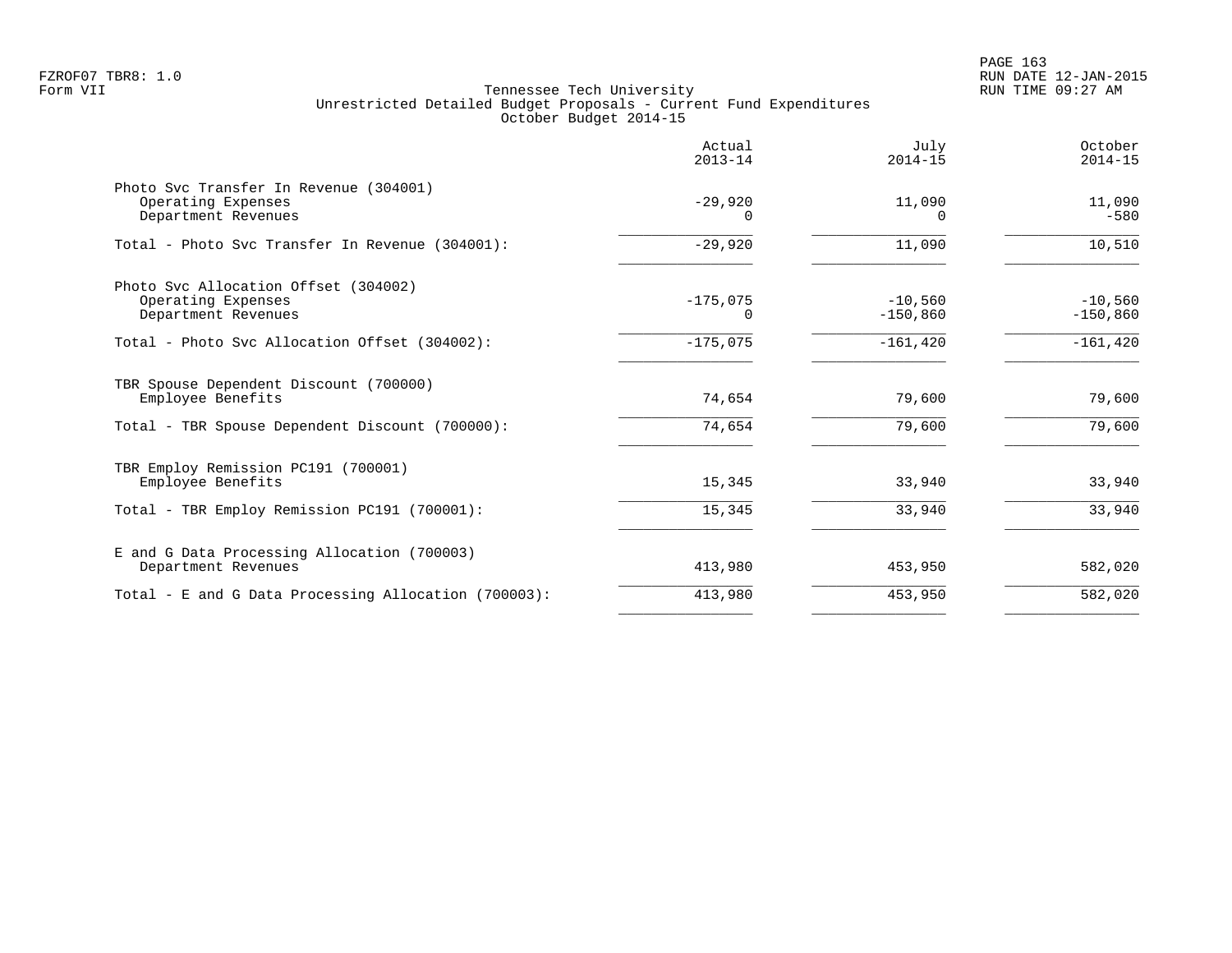|                                                                                                                           | Actual<br>$2013 - 14$                 | July<br>$2014 - 15$                      | October<br>$2014 - 15$                  |
|---------------------------------------------------------------------------------------------------------------------------|---------------------------------------|------------------------------------------|-----------------------------------------|
| E and G Claims Adjustment (700004)<br>Operating Expenses                                                                  | 36,600                                | 34,860                                   | 34,860                                  |
| Total - E and G Claims Adjustment (700004):                                                                               | 36,600                                | 34,860                                   | 34,860                                  |
| $E$ and G Support (700005)<br>Salaries - Supporting<br>Salaries - Professional<br>Employee Benefits<br>Operating Expenses | 0<br>$\Omega$<br>23,100<br>$-130,728$ | 2,970<br>3,220<br>347,280<br>$-125, 270$ | 2,970<br>3,220<br>353,580<br>$-114,230$ |
| Total - E and G Support $(700005)$ :                                                                                      | $-107,628$                            | 228,200                                  | 245,540                                 |
| E and G Other Salary Pool (700009)<br>Salaries - Supporting                                                               | $\Omega$                              | 15,220                                   | 15,220                                  |
| Total - E and G Other Salary Pool (700009):                                                                               | $\cap$                                | 15,220                                   | 15,220                                  |
| C C Security Trans (700015)<br>Operating Expenses                                                                         | $-60,000$                             | $-60,000$                                | $-60,000$                               |
| Total - C C Security Trans (700015):                                                                                      | $-60,000$                             | $-60,000$                                | $-60,000$                               |
| TBR Chargeback non RODP (700017)<br>Operating Expenses                                                                    | 480,837                               | 488,540                                  | 512,740                                 |
| Total - TBR Chargeback non RODP (700017):                                                                                 | 480,837                               | 488,540                                  | 512,740                                 |
|                                                                                                                           |                                       |                                          |                                         |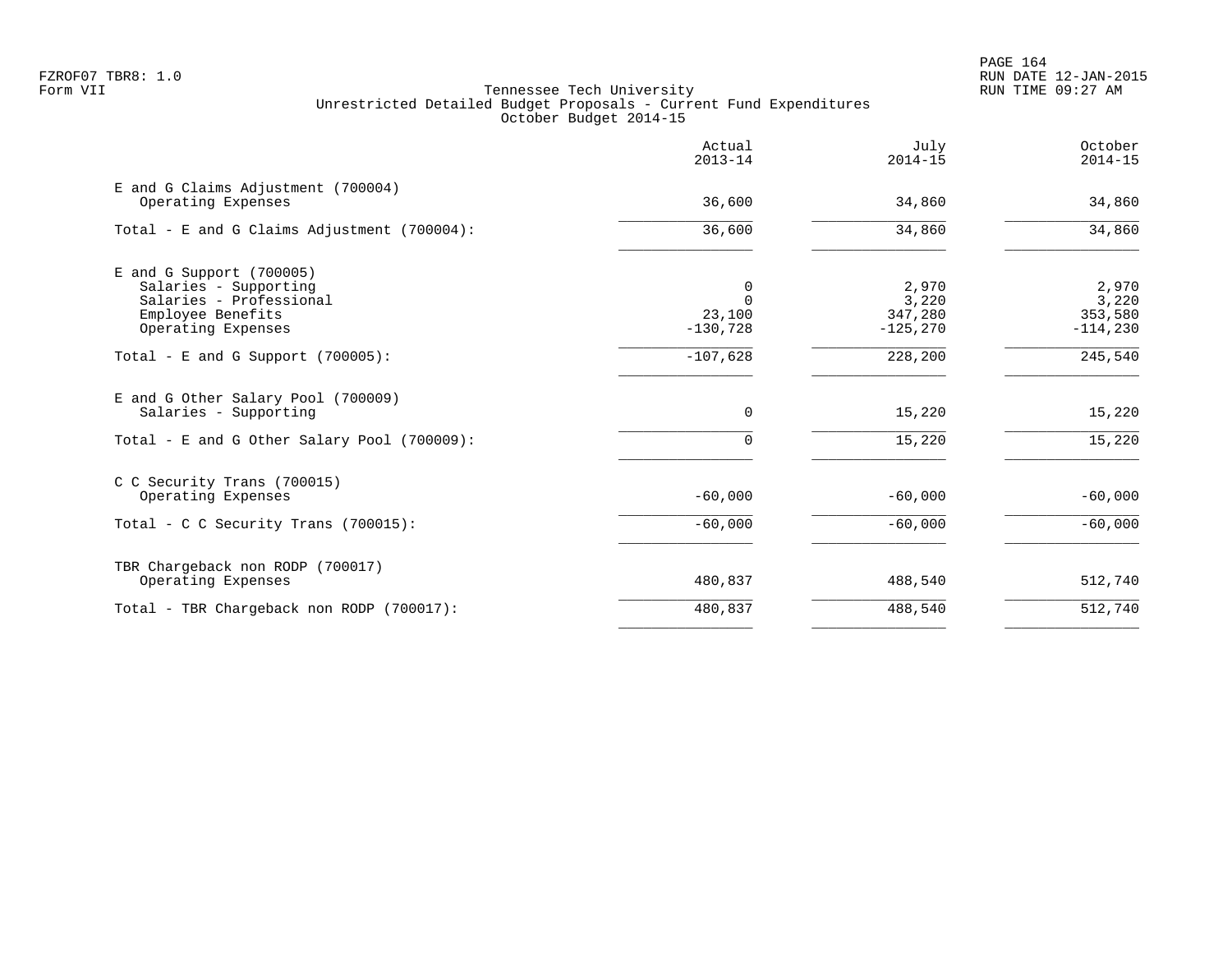PAGE 165 FZROF07 TBR8: 1.0 RUN DATE 12-JAN-2015

|                                                      | Actual<br>$2013 - 14$ | July<br>$2014 - 15$ | October<br>$2014 - 15$ |
|------------------------------------------------------|-----------------------|---------------------|------------------------|
| Legal Fees (700023)<br>Operating Expenses            | 151,048               | 29,000              | 29,000                 |
| Total - Legal Fees $(700023)$ :                      | 151,048               | 29,000              | 29,000                 |
| License Fees (700024)<br>Operating Expenses          | 10,830                | 20,000              | 20,000                 |
| Total - License Fees (700024):                       | 10,830                | 20,000              | 20,000                 |
| Membership Fees (700025)<br>Operating Expenses       | 196,656               | 174,510             | 174,510                |
| Total - Membership Fees (700025):                    | 196,656               | 174,510             | 174,510                |
| Consultation Services (700026)<br>Operating Expenses | 0                     | 7,800               | 7,800                  |
| Total - Consultation Services (700026):              | 0                     | 7,800               | 7,800                  |
| Banking Services (700027)<br>Operating Expenses      | 452,100               | 445,700             | 452,700                |
| Total - Banking Services (700027):                   | 452,100               | 445,700             | 452,700                |
|                                                      |                       |                     |                        |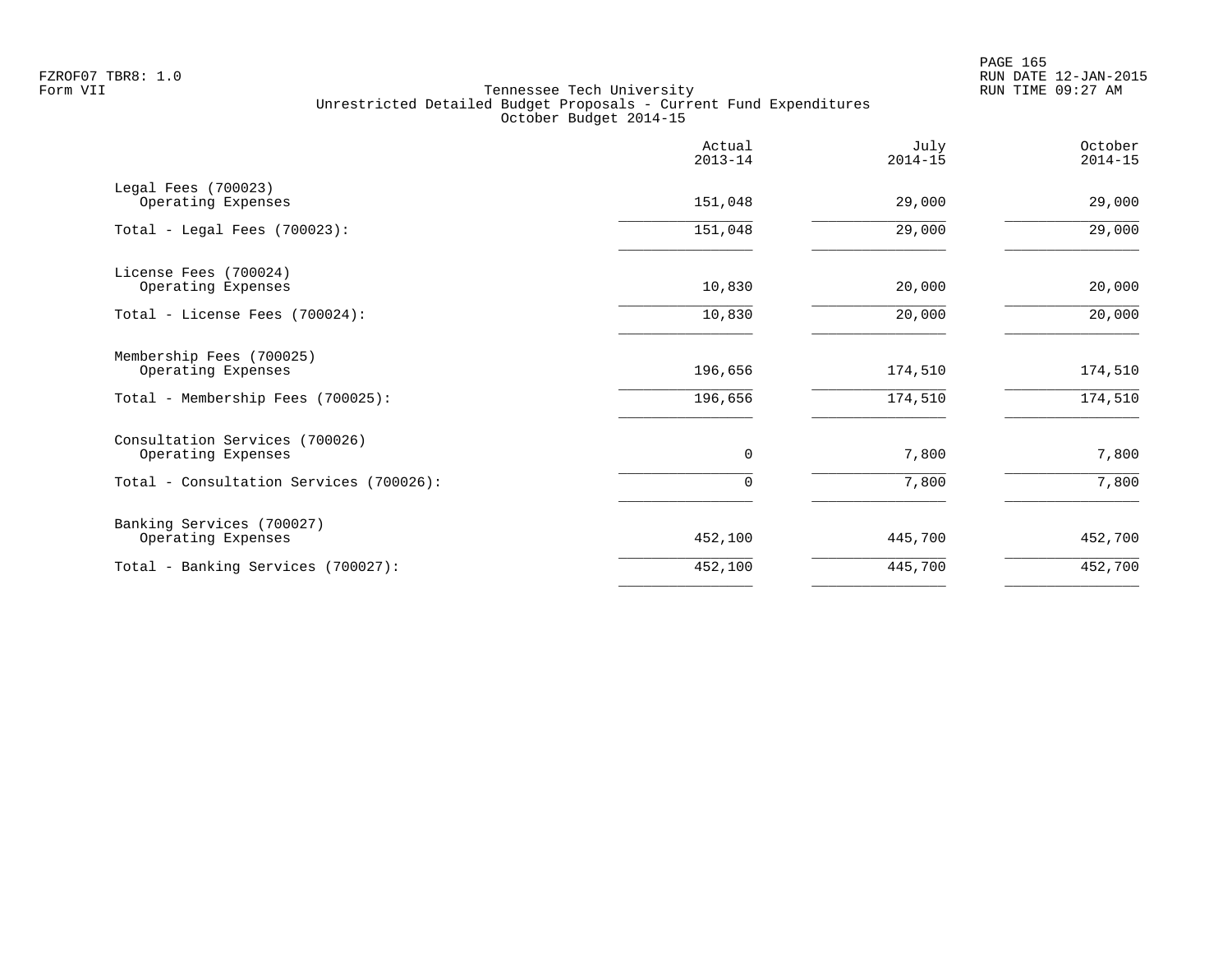PAGE 166 FZROF07 TBR8: 1.0 RUN DATE 12-JAN-2015

|                                                                                   | Actual<br>$2013 - 14$ | July<br>$2014 - 15$ | October<br>$2014 - 15$ |
|-----------------------------------------------------------------------------------|-----------------------|---------------------|------------------------|
| Collection of Debts (700028)<br>Operating Expenses                                | 35,234                | 26,770              | 26,770                 |
| Total - Collection of Debts (700028):                                             | 35,234                | 26,770              | 26,770                 |
| Provision for Doubtful Accts (700029)<br>Operating Expenses                       | 47,231                | 80,000              | 80,000                 |
| Total - Provision for Doubtful Accts (700029):                                    | 47,231                | 80,000              | 80,000                 |
| External Audit (700030)<br>Operating Expenses<br>Total - External Audit (700030): | 39,184<br>39,184      | 70,000<br>70,000    | 70,000<br>70,000       |
| Training (700031)<br>Operating Expenses                                           | 0                     | 1,360               | 1,360                  |
| Total - Training $(700031)$ :                                                     | $\Omega$              | 1,360               | 1,360                  |
| Cafeteria Benefits (700032)<br>Operating Expenses                                 | 6,597                 | 15,000              | 15,000                 |
| Total - Cafeteria Benefits (700032):                                              | 6,597                 | 15,000              | 15,000                 |
|                                                                                   |                       |                     |                        |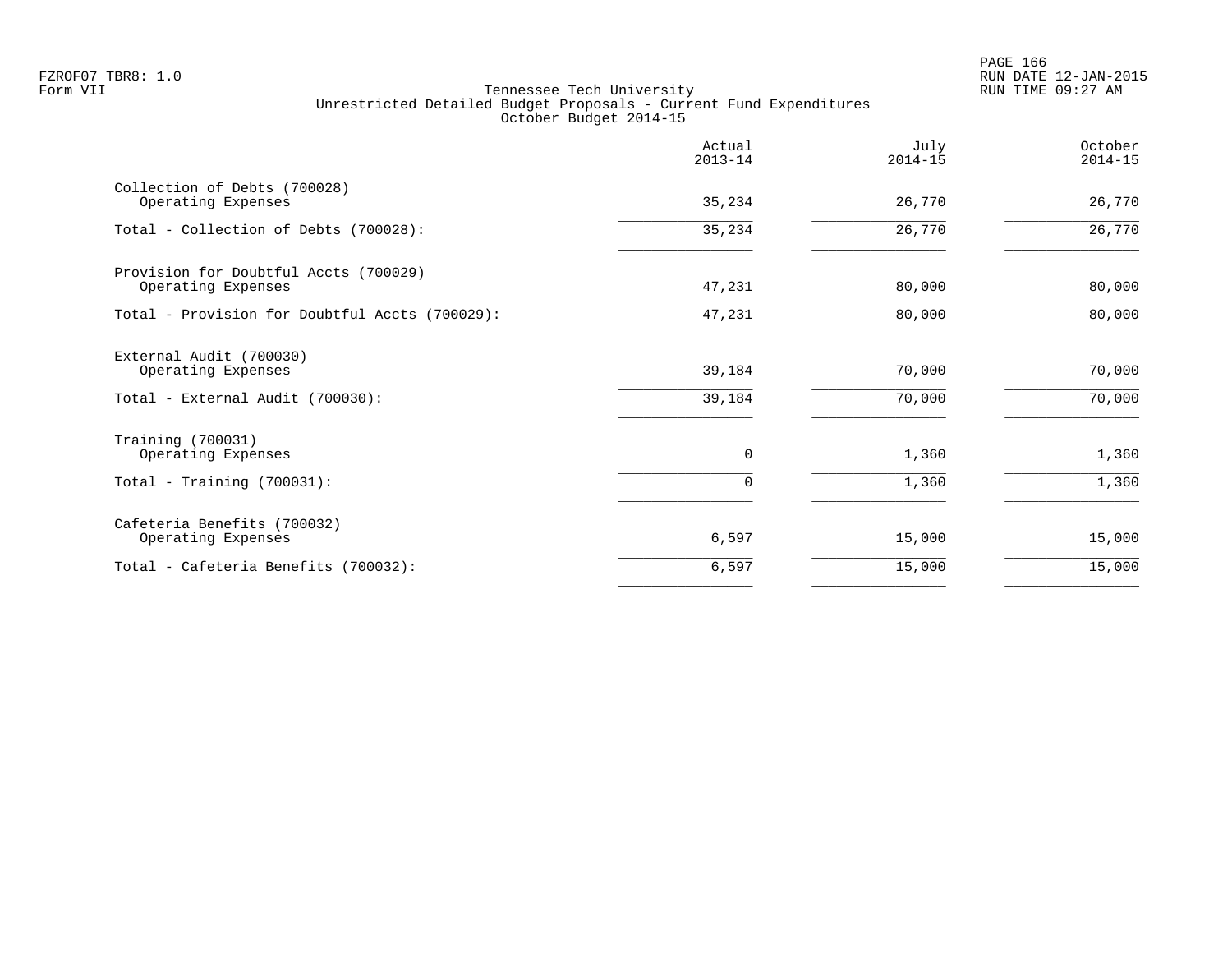|                                                                              | Actual<br>$2013 - 14$ | July<br>$2014 - 15$ | October<br>$2014 - 15$ |
|------------------------------------------------------------------------------|-----------------------|---------------------|------------------------|
| Background Checks (700033)<br>Operating Expenses                             | 8,175                 | 2,700               | 2,700                  |
| Total - Background Checks (700033):                                          | 8,175                 | 2,700               | 2,700                  |
| Allocation to Aux Ent (700037)<br>Department Revenues                        | $-359,283$            | $-387,220$          | $-381,040$             |
| Total - Allocation to Aux Ent (700037):                                      | $-359,283$            | $-387,220$          | $-381,040$             |
| Post Office Allocation (700045)<br>Operating Expenses<br>Department Revenues | $\Omega$<br>5,820     | 5,820<br>$\Omega$   | 5,750<br>$\Omega$      |
| Total - Post Office Allocation (700045):                                     | 5,820                 | 5,820               | 5,750                  |
| System Internal Audit (700061)<br>Operating Expenses                         | 38,800                | 38,800              | 38,800                 |
| Total - System Internal Audit (700061):                                      | 38,800                | 38,800              | 38,800                 |
| TTU Staff Scholarships (700067)<br>Employee Benefits                         | 3,486                 | 3,486               | 3,486                  |
| Total - TTU Staff Scholarships (700067):                                     | 3,486                 | 3,486               | 3,486                  |
|                                                                              |                       |                     |                        |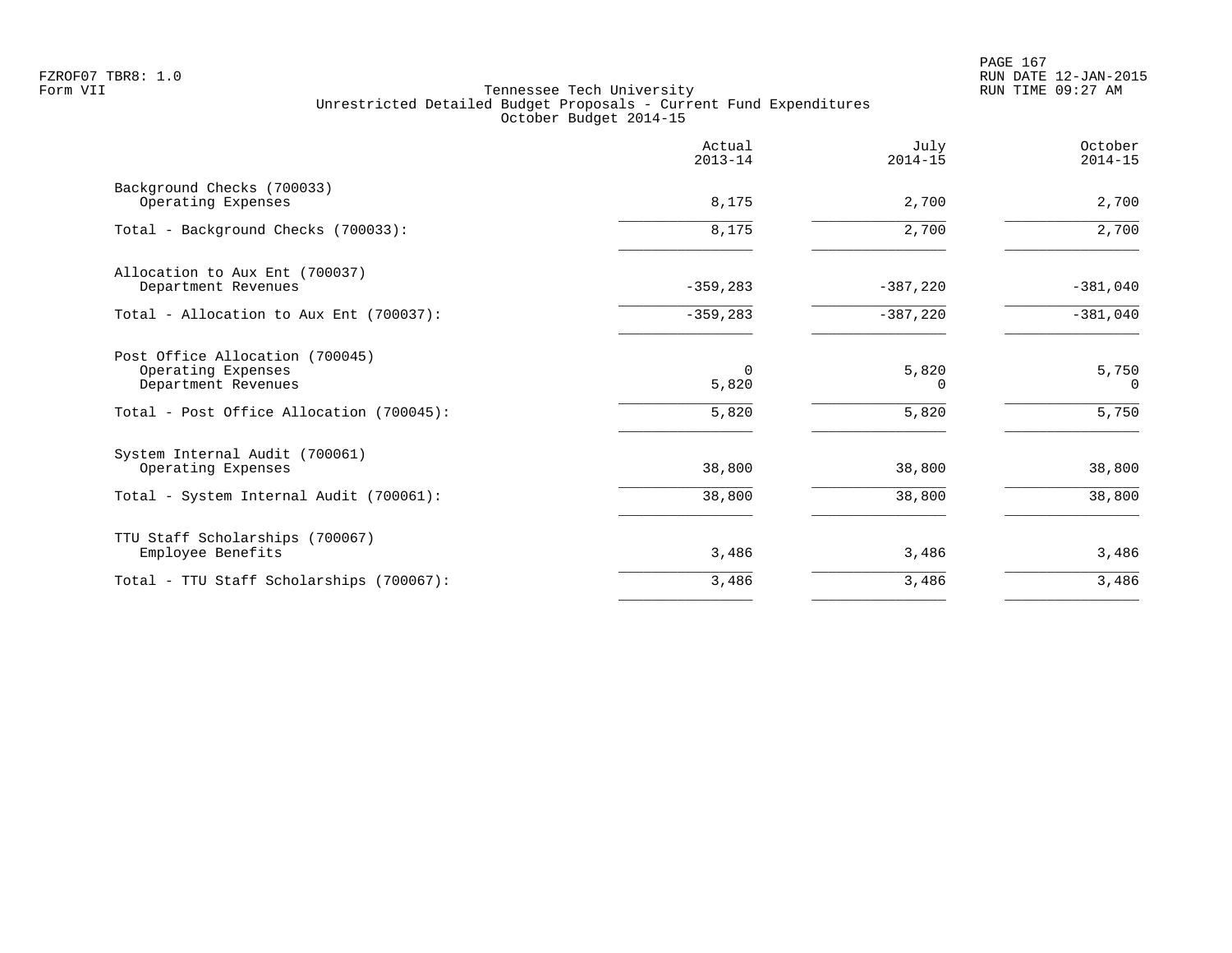|  | FZROF07 TBR8: |  |
|--|---------------|--|
|  |               |  |

|                                                                 | Actual<br>$2013 - 14$ | July<br>$2014 - 15$  | October<br>$2014 - 15$ |
|-----------------------------------------------------------------|-----------------------|----------------------|------------------------|
| TTU Staff Tuit Maint Reimbursment (700068)<br>Employee Benefits | 6,774                 | 4,074                | 4,074                  |
|                                                                 |                       |                      |                        |
| Total - TTU Staff Tuit Maint Reimbursment (700068):             | 6,774                 | 4,074                | 4,074                  |
| Total - Institutional Support (450):                            |                       |                      |                        |
|                                                                 |                       |                      |                        |
| Salaries - Administrative<br>Salaries - Academic                | 2,334,080<br>92,395   | 2,482,839<br>152,400 | 2,402,802<br>158,114   |
| Salaries - Supporting                                           | 2, 117, 271           | 2,317,406            | 2,336,172              |
| Salaries - Students                                             | 89,372                | 49,860               | 51,860                 |
| Salaries - Professional                                         | 3,161,700             | 3,876,908            | 4,049,617              |
| Employee Benefits                                               | 3,129,898             | 3,609,810            | 3,700,666              |
| Travel                                                          | 202,560               | 79,570               | 145,405                |
| Operating Expenses                                              | 2,466,365             | 3,552,250            | 3,632,731              |
| Capital Outlay                                                  | $\Omega$              | 6,970                | 6,970                  |
| Department Revenues                                             | 167,551               | $-1,372,050$         | $-1, 268, 960$         |
| Total                                                           | 13,761,192            | 14,755,963           | 15, 215, 377           |
| Total - Institutional Support (45):                             |                       |                      |                        |
| Salaries - Administrative                                       | 2,334,080             | 2,482,839            | 2,402,802              |
| Salaries - Academic                                             | 92,395                | 152,400              | 158,114                |
| Salaries - Supporting                                           | 2, 117, 271           | 2,317,406            | 2,336,172              |
| Salaries - Students                                             | 89,372                | 49,860               | 51,860                 |
| Salaries - Professional                                         | 3,161,700             | 3,876,908            | 4,049,617              |
| Employee Benefits                                               | 3,129,898             | 3,609,810            | 3,700,666              |
| Travel                                                          | 202,560               | 79,570               | 145,405                |
| Operating Expense                                               | 2,466,365             | 3,552,250            | 3,632,731              |
| Capital Outlay                                                  | $\Omega$              | 6,970                | 6,970                  |
| Department Revenues                                             | 167,551               | $-1,372,050$         | $-1, 268, 960$         |
| Total                                                           | 13,761,192            | 14,755,963           | 15, 215, 377           |
|                                                                 |                       |                      |                        |

 Physical Plant (50) Physical Plant (500)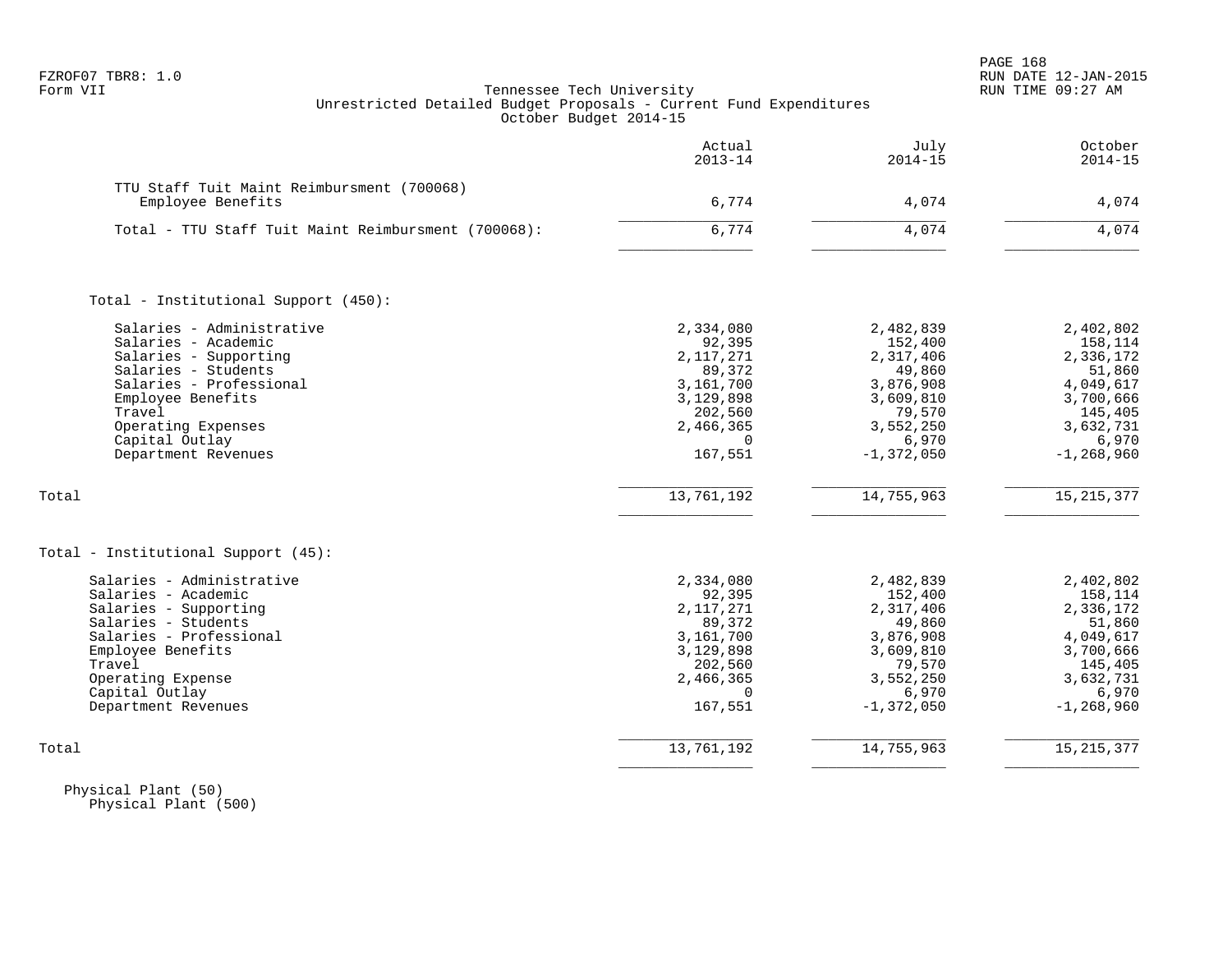PAGE 169 FZROF07 TBR8: 1.0 RUN DATE 12-JAN-2015

|                                                            | Actual<br>$2013 - 14$ | July<br>$2014 - 15$ | October<br>$2014 - 15$ |
|------------------------------------------------------------|-----------------------|---------------------|------------------------|
| Craft Center Property Insur (121772)<br>Operating Expenses | 35,130                | 37,000              | 37,000                 |
| Total - Craft Center Property Insur (121772):              | 35,130                | 37,000              | 37,000                 |
| M and R Craft Center (121773)                              |                       |                     |                        |
| Salaries - Supporting                                      | 116,381               | 121,428             | 121,880                |
| Salaries - Students                                        | 2,986                 | 3,400               | 12,825                 |
| Salaries - Professional                                    | 46,745                | 47,000              | 47,230                 |
| Employee Benefits                                          | 79,113                | 81,960              | 81,960                 |
| Travel                                                     | 75                    | 200                 | 200                    |
| Operating Expenses                                         | 44,905                | 43,050              | 43,050                 |
| Total - M and R Craft Center (121773):                     | 290,205               | 297,038             | 307,145                |
| Utilities Craft Center (121774)                            |                       |                     |                        |
| Operating Expenses                                         | 262,689               | 260,000             | 260,000                |
| Total - Utilities Craft Center (121774):                   | 262,689               | 260,000             | 260,000                |
| Craft Center Repairs and Renov (121775)                    |                       |                     |                        |
| Operating Expenses                                         | 9,316                 | 47,422              | 47,422                 |
| Total - Craft Center Repairs and Renov (121775):           | 9,316                 | 47,422              | 47,422                 |
| Federal College Work Study Program (122001)                |                       |                     |                        |
| Salaries - Students                                        | 513                   | 550                 | 550                    |
| Total - Federal College Work Study Program (122001):       | 513                   | 550                 | 550                    |
|                                                            |                       |                     |                        |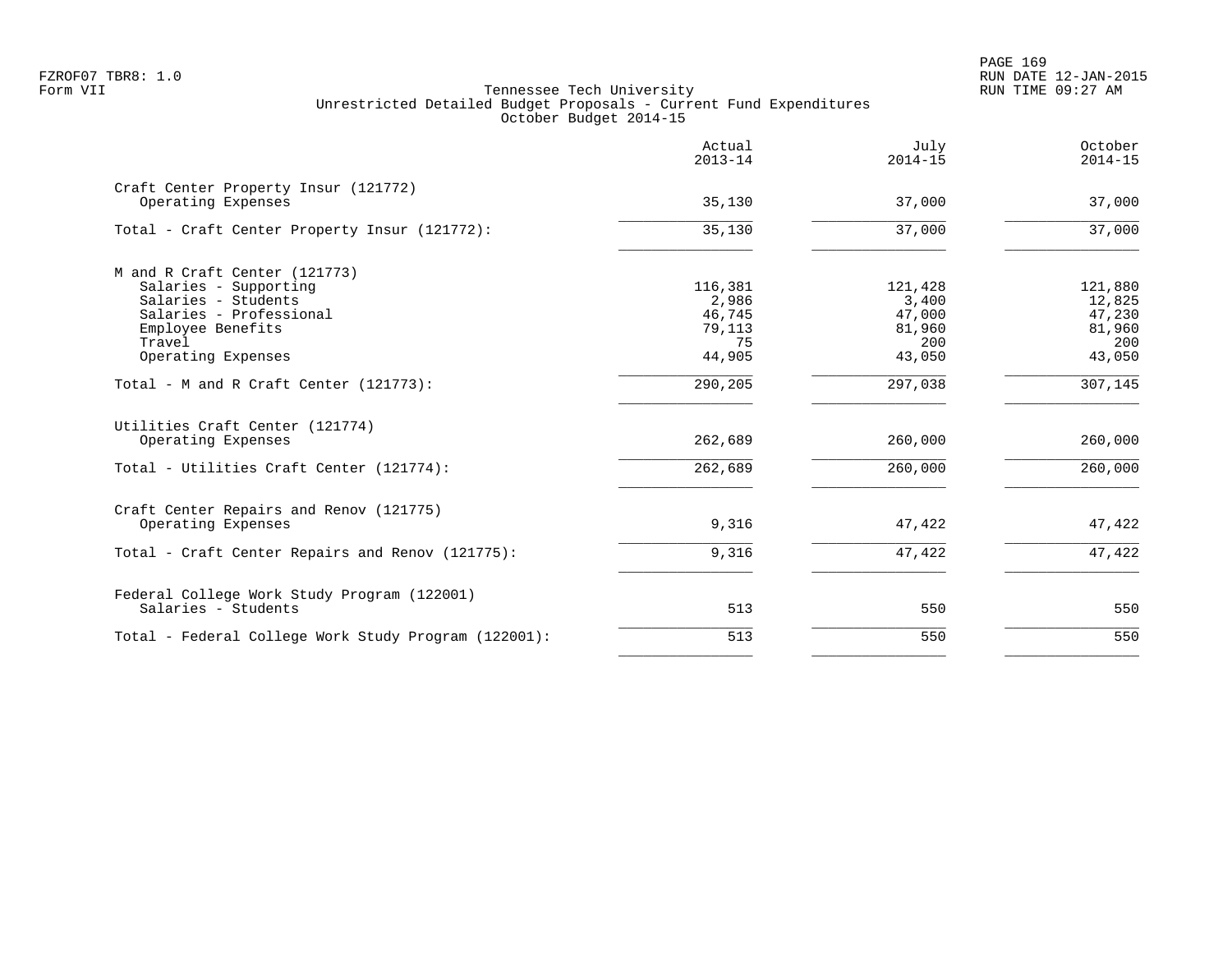PAGE 170 FZROF07 TBR8: 1.0 RUN DATE 12-JAN-2015

|                                                           | Actual<br>$2013 - 14$ | July<br>$2014 - 15$ | October<br>$2014 - 15$ |
|-----------------------------------------------------------|-----------------------|---------------------|------------------------|
| M and R University Progrms (127604)<br>Operating Expenses | 12,611                | 12,750              | 12,750                 |
|                                                           |                       |                     |                        |
| Total - M and R University Progrms (127604):              | 12,611                | 12,750              | 12,750                 |
| M and R Ag Pavilion (161001)                              |                       |                     |                        |
| Salaries - Supporting                                     | 63,152                | 65,916              | 66,228                 |
| Employee Benefits                                         | 37,220                | 41,720              | 41,720                 |
| Total - M and R Ag Pavilion (161001):                     | 100,372               | 107,636             | 107,948                |
| Greenhouse (162002)                                       |                       |                     |                        |
| Salaries - Students                                       | 5,703                 | $\overline{0}$      | $\mathbf 0$            |
| Employee Benefits                                         | 70                    | 720                 | 720                    |
| Travel                                                    | 620                   | $\Omega$            | $\Omega$               |
| Operating Expenses                                        | 2,345                 | 3,500               | 3,500                  |
| Total - Greenhouse (162002):                              | 8,738                 | 4,220               | 4,220                  |
| M and R Farm (162004)                                     |                       |                     |                        |
| Operating Expenses                                        | $\mathbf 0$           | 6,650               | 6,650                  |
| Total - M and R Farm $(162004)$ :                         | $\Omega$              | 6,650               | 6,650                  |
| Central Receiving (221005)                                |                       |                     |                        |
| Salaries - Supporting                                     | 29,655                | 28,948              | 29,087                 |
| Salaries - Students                                       | $\Omega$              | 6,000               | 6,000                  |
| Employee Benefits                                         | 15,852                | 27,100              | 19,600                 |
| Travel                                                    | 32                    | $\Omega$            | $\Omega$               |
| Operating Expenses                                        | 3,520                 | 3,680               | 3,680                  |
| Total - Central Receiving (221005):                       | 49,059                | 65,728              | 58,367                 |
|                                                           |                       |                     |                        |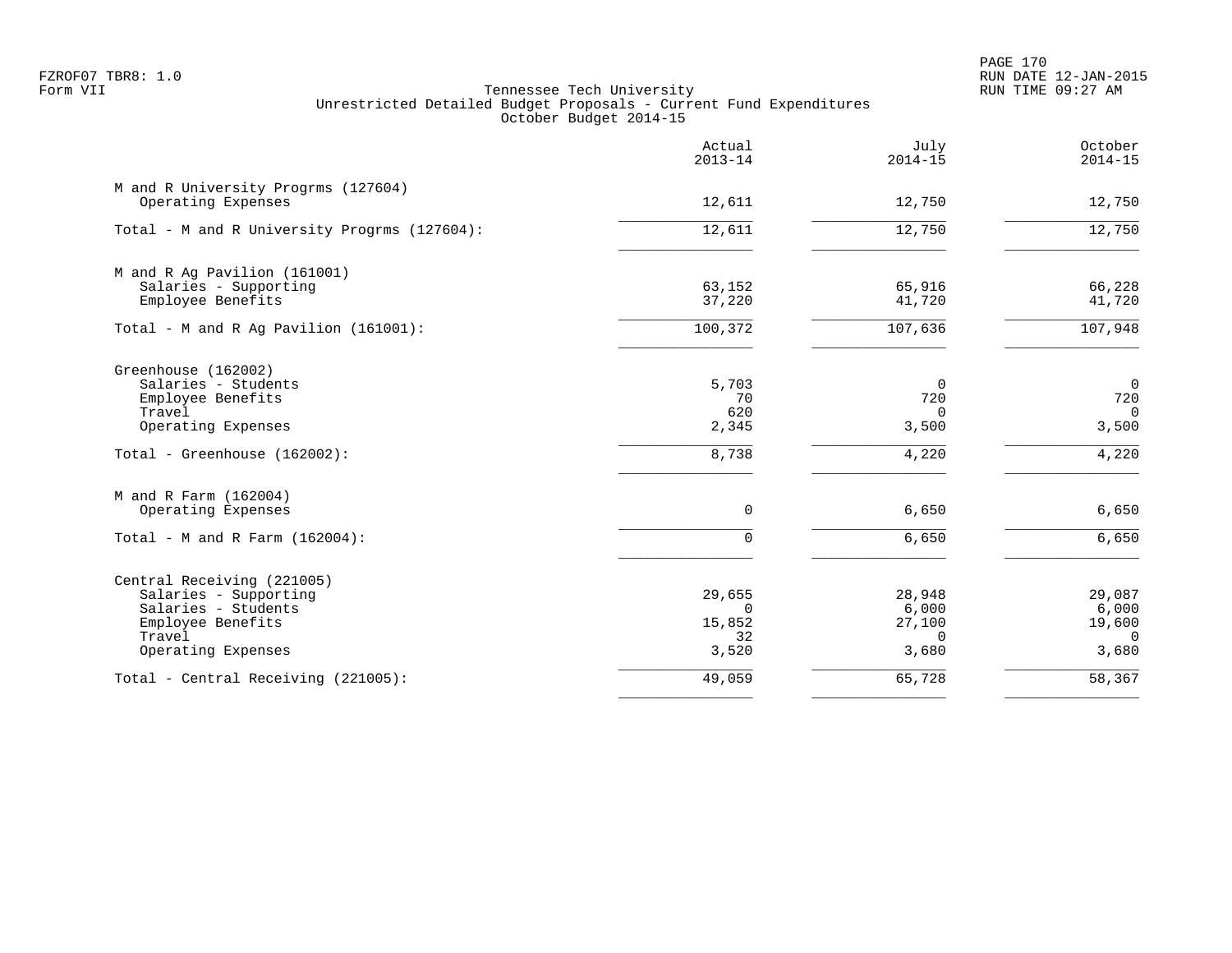|                                              | Actual<br>$2013 - 14$ | July<br>$2014 - 15$ | October<br>$2014 - 15$ |
|----------------------------------------------|-----------------------|---------------------|------------------------|
|                                              |                       |                     |                        |
| Facilities Administration (241000)           |                       |                     |                        |
| Salaries - Administrative                    | 111,244               | 109,544             | 110,090                |
| Salaries - Supporting                        | 115,755               | 127,816             | 128,323                |
| Salaries - Students                          | 5,842                 | 6,820               | 6,820                  |
| Salaries - Professional                      | 255,305               | 355,166             | 411,202                |
| Employee Benefits                            | 157,854               | 173,550             | 195,450                |
| Travel                                       | 1,851                 | 4,030               | 5,230                  |
| Operating Expenses                           | 56,946                | 62,503              | 78,492                 |
| Capital Outlay                               | $\Omega$              |                     | 11,150                 |
| Department Revenues                          | $-61$                 | $\Omega$            | $\Omega$               |
| Total - Facilities Administration (241000):  | 704,736               | 839,429             | 946,757                |
| Vehicle Maintenance (241001)                 |                       |                     |                        |
| Travel                                       | $\Omega$              | 7,500               | 7,500                  |
| Operating Expenses                           | 22,758                | 15,000              | 15,000                 |
| Total - Vehicle Maintenance (241001):        | 22,758                | 22,500              | 22,500                 |
| Property Insurance (241002)                  |                       |                     |                        |
| Operating Expenses                           | 289,750               | 343,210             | 343,210                |
| Total - Property Insurance (241002):         | 289,750               | 343,210             | 343,210                |
| Facilities Development Fee (241003)          |                       |                     |                        |
| Operating Expenses                           | 115,400               | 116,000             | 116,000                |
| Total - Facilities Development Fee (241003): | 115,400               | 116,000             | 116,000                |
|                                              |                       |                     |                        |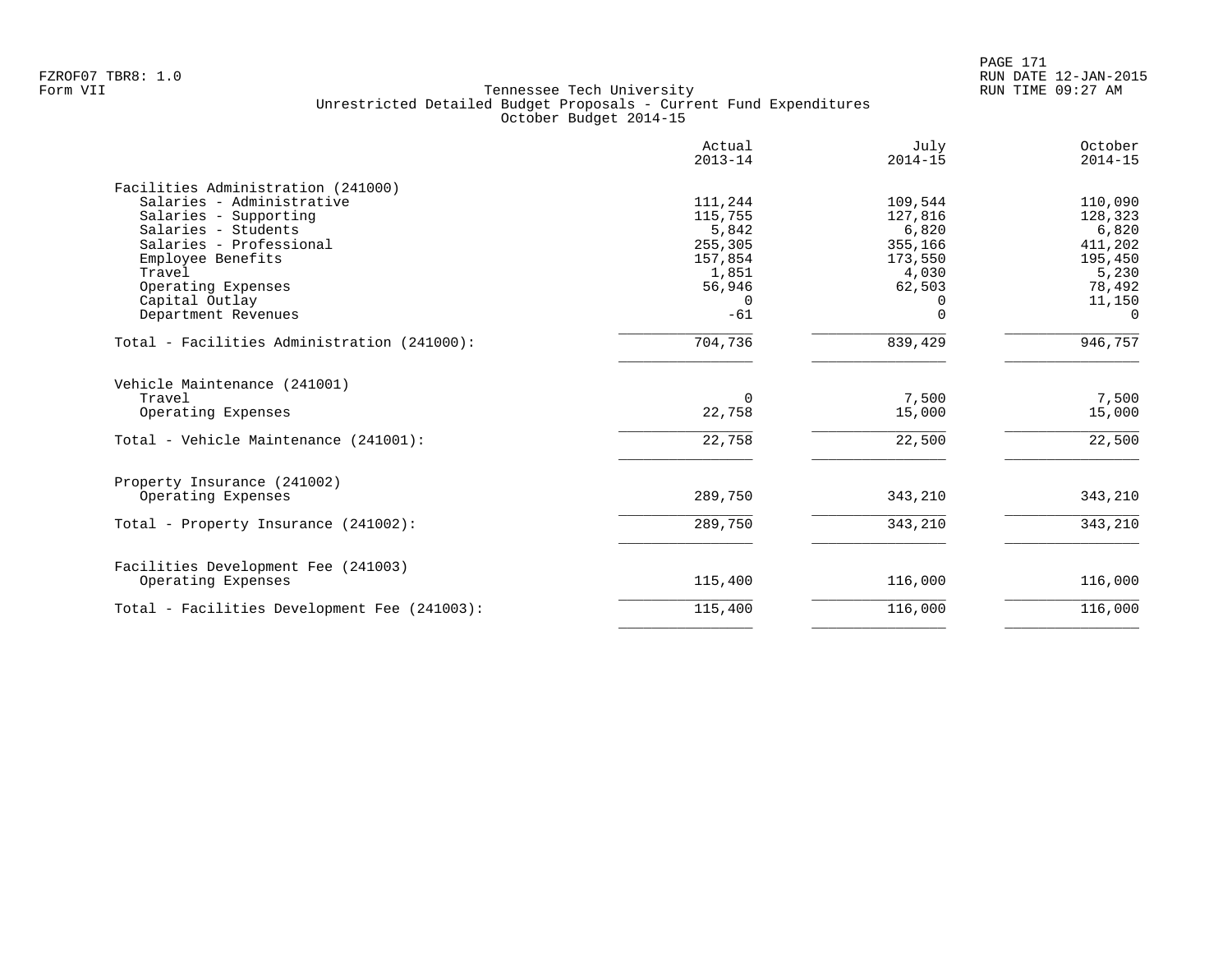|                                           | Actual<br>$2013 - 14$ | July<br>$2014 - 15$ | October<br>$2014 - 15$ |
|-------------------------------------------|-----------------------|---------------------|------------------------|
| Maintenance and Repairs (251000)          |                       |                     |                        |
| Salaries - Supporting                     | 632,308               | 771,267             | 774,259                |
| Salaries - Professional                   | 60,494                | 64,364              | 64,667                 |
| Employee Benefits                         | 409,223               | 396,990             | 409,290                |
| Travel                                    | 809                   | 1,000               | 1,000                  |
| Operating Expenses<br>Capital Outlay      | 373,584<br>93,815     | 343,410<br>$\Omega$ | 575,695<br>$\Omega$    |
| Department Revenues                       | $-46$                 | $-9,000$            | $-9,000$               |
|                                           |                       |                     |                        |
| Total - Maintenance and Repairs (251000): | 1,570,187             | 1,568,031           | 1,815,911              |
| M and R Projects (251001)                 |                       |                     |                        |
| Salaries - Supporting                     | 4,749                 | $\Omega$            | 0                      |
| Employee Benefits                         | 364                   | $\mathbf 0$         | $\Omega$               |
| Operating Expenses                        | 806,311               | $\Omega$            | 332,778                |
| Total - M and R Projects (251001):        | 811,424               | $\mathbf 0$         | 332,778                |
| American Disability Act (251002)          |                       |                     |                        |
| Operating Expenses                        | 628                   | 10,000              | 10,000                 |
| Total - American Disability Act (251002): | 628                   | 10,000              | 10,000                 |
| Fire Alarm System (251004)                |                       |                     |                        |
| Operating Expenses                        | 86,570                | 70,000              | 70,000                 |
| Capital Outlay                            | 0                     | 0                   | 20,000                 |
| Total - Fire Alarm System (251004):       | 86,570                | 70,000              | 90,000                 |
|                                           |                       |                     |                        |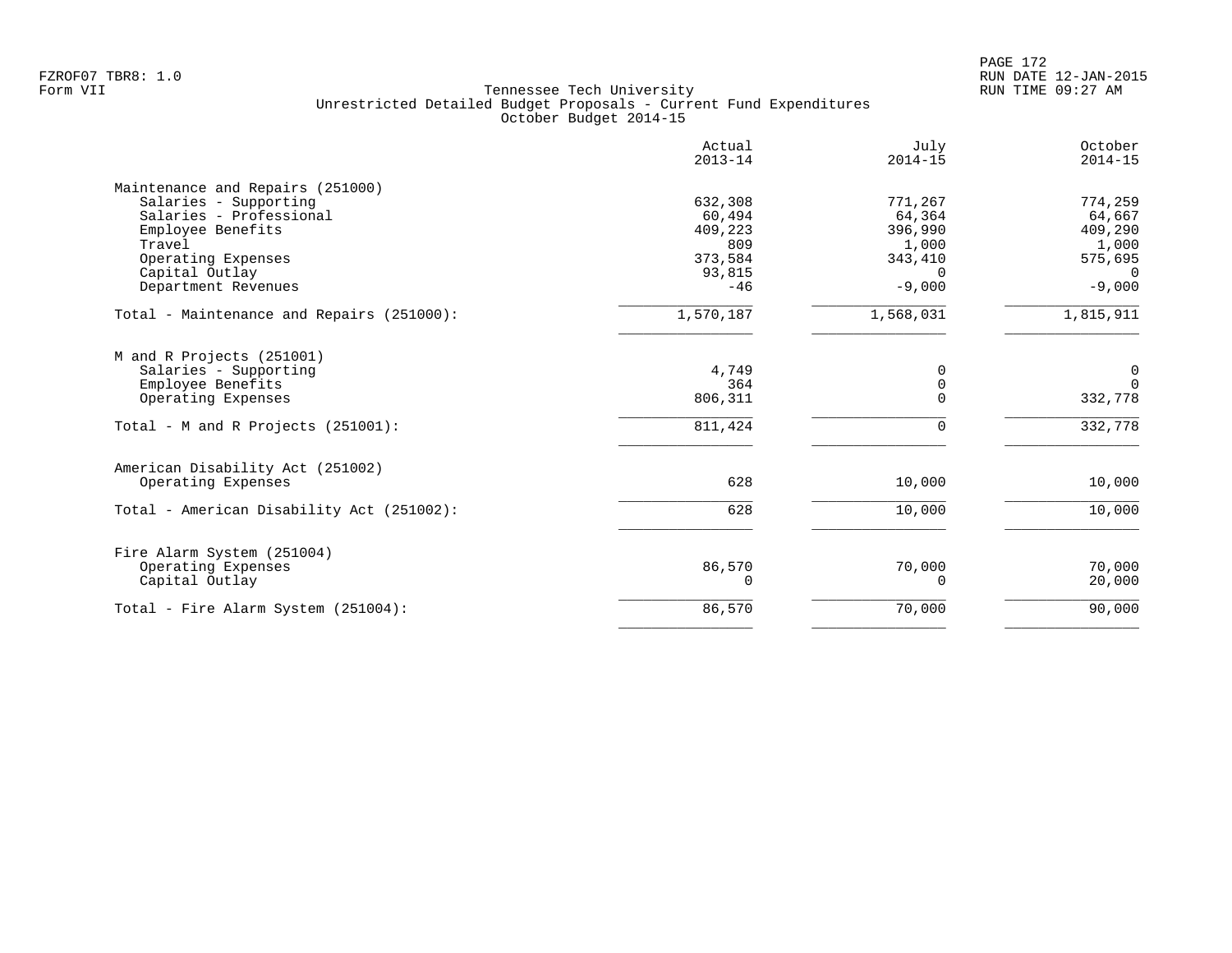PAGE 173 FZROF07 TBR8: 1.0 RUN DATE 12-JAN-2015

|                                                                                                                                        | Actual<br>$2013 - 14$                             | July<br>$2014 - 15$                     | October<br>$2014 - 15$                              |
|----------------------------------------------------------------------------------------------------------------------------------------|---------------------------------------------------|-----------------------------------------|-----------------------------------------------------|
| Building Controls (251005)<br>Operating Expenses                                                                                       | 24,246                                            | 25,000                                  | 25,000                                              |
| Total - Building Controls (251005):                                                                                                    | 24,246                                            | 25,000                                  | 25,000                                              |
| M and R HVAC (251006)<br>Salaries - Supporting<br>Salaries - Professional<br>Employee Benefits<br>Operating Expenses<br>Capital Outlay | 245,719<br>35,256<br>189,230<br>286,302<br>58,194 | 331,692<br>35,256<br>183,360<br>110,040 | 332,732<br>35,433<br>189,260<br>110,040<br>$\Omega$ |
| Department Revenues<br>Total - M and R HVAC $(251006)$ :                                                                               | $-48$<br>814,653                                  | 660,348                                 | $\Omega$<br>667,465                                 |
| Stores for Reissue (251007)<br>Operating Expenses<br>Total - Stores for Reissue (251007):                                              | 192,159<br>192,159                                | 290,000<br>290,000                      | 290,000<br>290,000                                  |
| Stores for Reissue Transfer In (251008)<br>Operating Expenses<br>Department Revenues                                                   | $-193,043$                                        | 0<br>$-290,000$                         | $\Omega$<br>$-290,000$                              |
| Total - Stores for Reissue Transfer In (251008):                                                                                       | $-193,043$                                        | $-290,000$                              | $-290,000$                                          |
|                                                                                                                                        |                                                   |                                         |                                                     |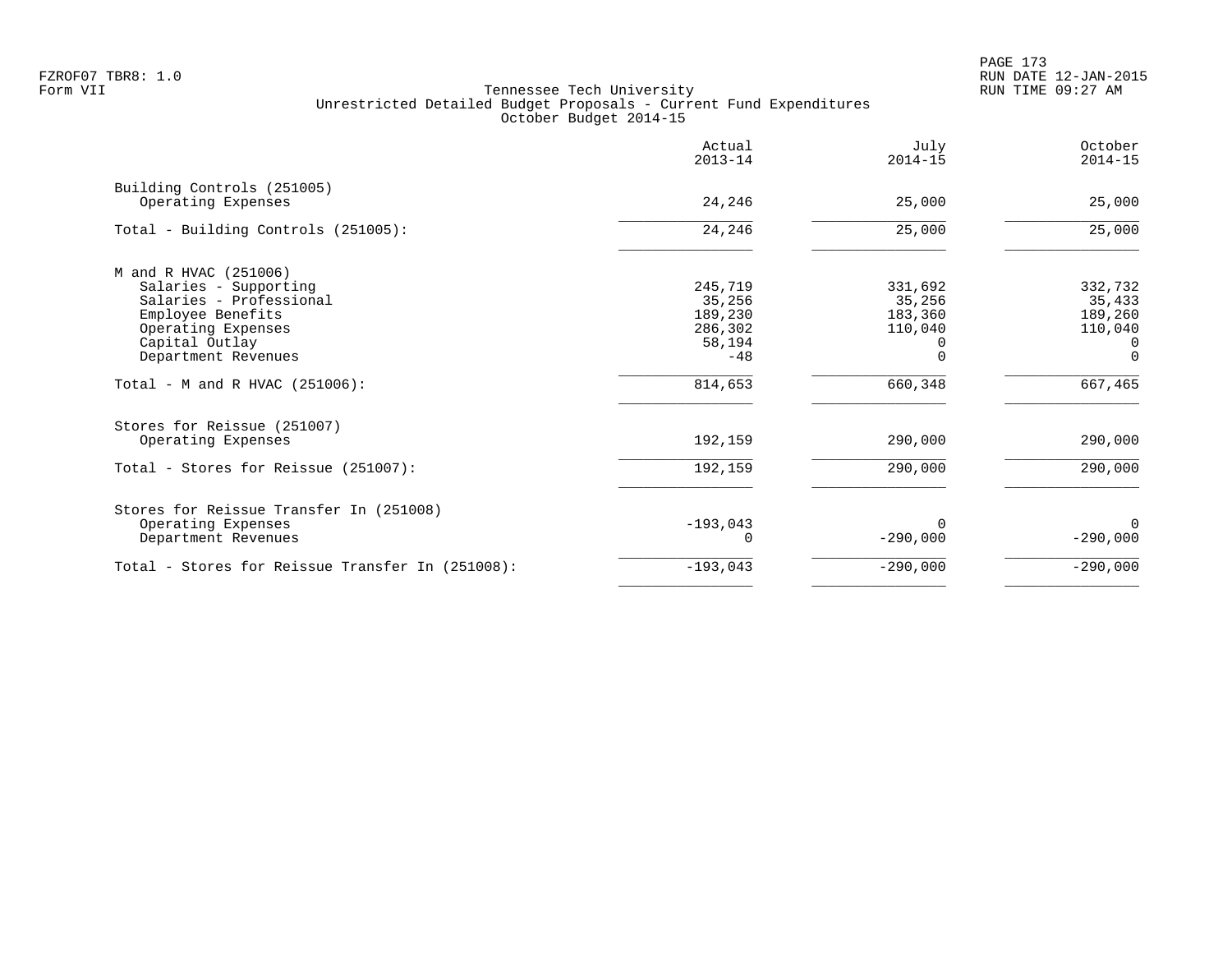PAGE 174 FZROF07 TBR8: 1.0 RUN DATE 12-JAN-2015

|                                                                                                                                                       | Actual<br>$2013 - 14$                          | July<br>$2014 - 15$                            | October<br>$2014 - 15$                         |
|-------------------------------------------------------------------------------------------------------------------------------------------------------|------------------------------------------------|------------------------------------------------|------------------------------------------------|
| Custodial Services (255000)<br>Salaries - Supporting<br>Employee Benefits<br>Operating Expenses                                                       | 100,237<br>47,449<br>1,299,833                 | 99,351<br>49,000<br>1,256,520                  | 99,809<br>49,000<br>1,256,520                  |
| Total - Custodial Services (255000):                                                                                                                  | 1,447,519                                      | 1,404,871                                      | 1,405,329                                      |
| Recycling (255003)<br>Operating Expenses                                                                                                              | 11,809                                         | 22,000                                         | 22,000                                         |
| Total - Recycling $(255003)$ :                                                                                                                        | 11,809                                         | 22,000                                         | 22,000                                         |
| Special Event Cost Center (255004)<br>Salaries - Supporting<br>Employee Benefits<br>Operating Expenses<br>Total - Special Event Cost Center (255004): | 1,809<br>411<br>41,681<br>43,901               | $\mathbf 0$<br>2,000<br>198,000<br>200,000     | $\mathbf 0$<br>2,000<br>198,000<br>200,000     |
|                                                                                                                                                       |                                                |                                                |                                                |
| Outside Special Event Cost Center (255007)<br>Operating Expenses                                                                                      | 23,710                                         | 16,699                                         | 16,699                                         |
| Total - Outside Special Event Cost Center (255007):                                                                                                   | 23,710                                         | 16,699                                         | 16,699                                         |
| Utilities Admin (260000)<br>Salaries - Supporting<br>Salaries - Professional<br>Employee Benefits<br>Travel<br>Operating Expenses                     | 233,430<br>46,714<br>140,532<br>278<br>186,233 | 269,127<br>37,256<br>154,350<br>500<br>160,220 | 270,156<br>37,432<br>154,350<br>500<br>160,220 |
| Total - Utilities Admin (260000):                                                                                                                     | 607,187                                        | 621,453                                        | 622,658                                        |
|                                                                                                                                                       |                                                |                                                |                                                |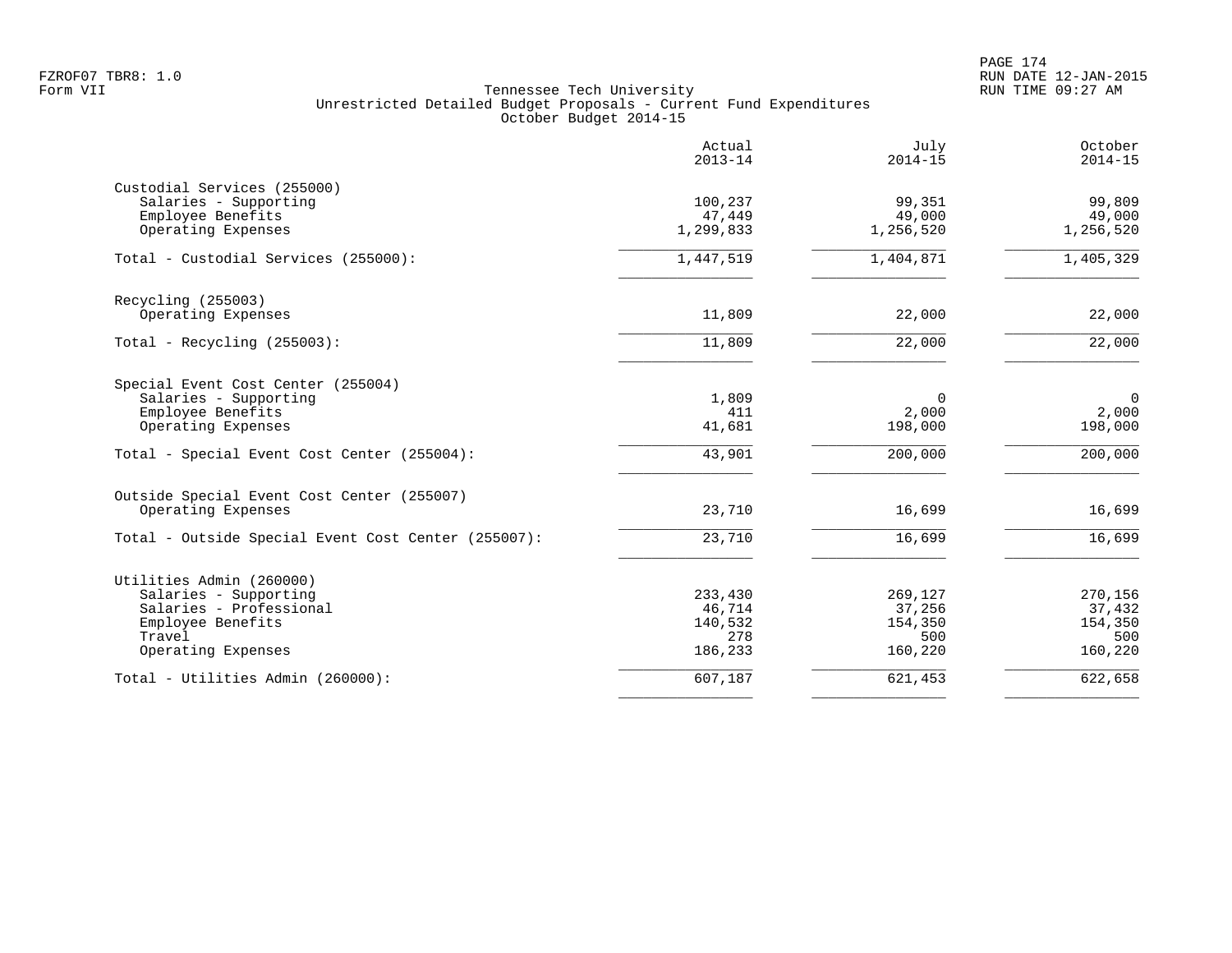PAGE 175 FZROF07 TBR8: 1.0 RUN DATE 12-JAN-2015

|                                                                                                                                                | Actual<br>$2013 - 14$                      | July<br>$2014 - 15$                         | October<br>$2014 - 15$                                   |
|------------------------------------------------------------------------------------------------------------------------------------------------|--------------------------------------------|---------------------------------------------|----------------------------------------------------------|
| Utilities Main Campus (260001)<br>Operating Expenses                                                                                           | 5,272,940                                  | 5,557,400                                   | 5,557,400                                                |
| Total - Utilities Main Campus (260001):                                                                                                        | 5, 272, 940                                | 5,557,400                                   | 5,557,400                                                |
| Utilities Farm (260002)<br>Operating Expenses                                                                                                  | 44,954                                     | 51,680                                      | 51,680                                                   |
| Total - Utilities Farm (260002):                                                                                                               | 44,954                                     | 51,680                                      | 51,680                                                   |
| Utilities Ag Pavilion (260003)<br>Operating Expenses<br>Total - Utilities Ag Pavilion (260003):                                                | 89,192<br>89,192                           | 106,600<br>106,600                          | 106,600<br>106,600                                       |
|                                                                                                                                                |                                            |                                             |                                                          |
| SAF Sustainable Campus Fee (260004)<br>Salaries - Students<br>Employee Benefits<br>Operating Expenses<br>Capital Outlay<br>Department Revenues | 11,290<br>329<br>44,695<br>73,603<br>$-23$ | $\Omega$<br>700<br>157,800<br>0<br>$\Omega$ | $\overline{0}$<br>700<br>473,706<br>$\Omega$<br>$\Omega$ |
| Total - SAF Sustainable Campus Fee (260004):                                                                                                   | 129,894                                    | 158,500                                     | 474,406                                                  |
| Utilities TVA Energy Reimb (260005)<br>Operating Expenses                                                                                      | $-260,160$                                 | $-260,000$                                  | $-260,000$                                               |
| Total - Utilities TVA Energy Reimb (260005):                                                                                                   | $-260,160$                                 | $-260,000$                                  | $-260,000$                                               |
|                                                                                                                                                |                                            |                                             |                                                          |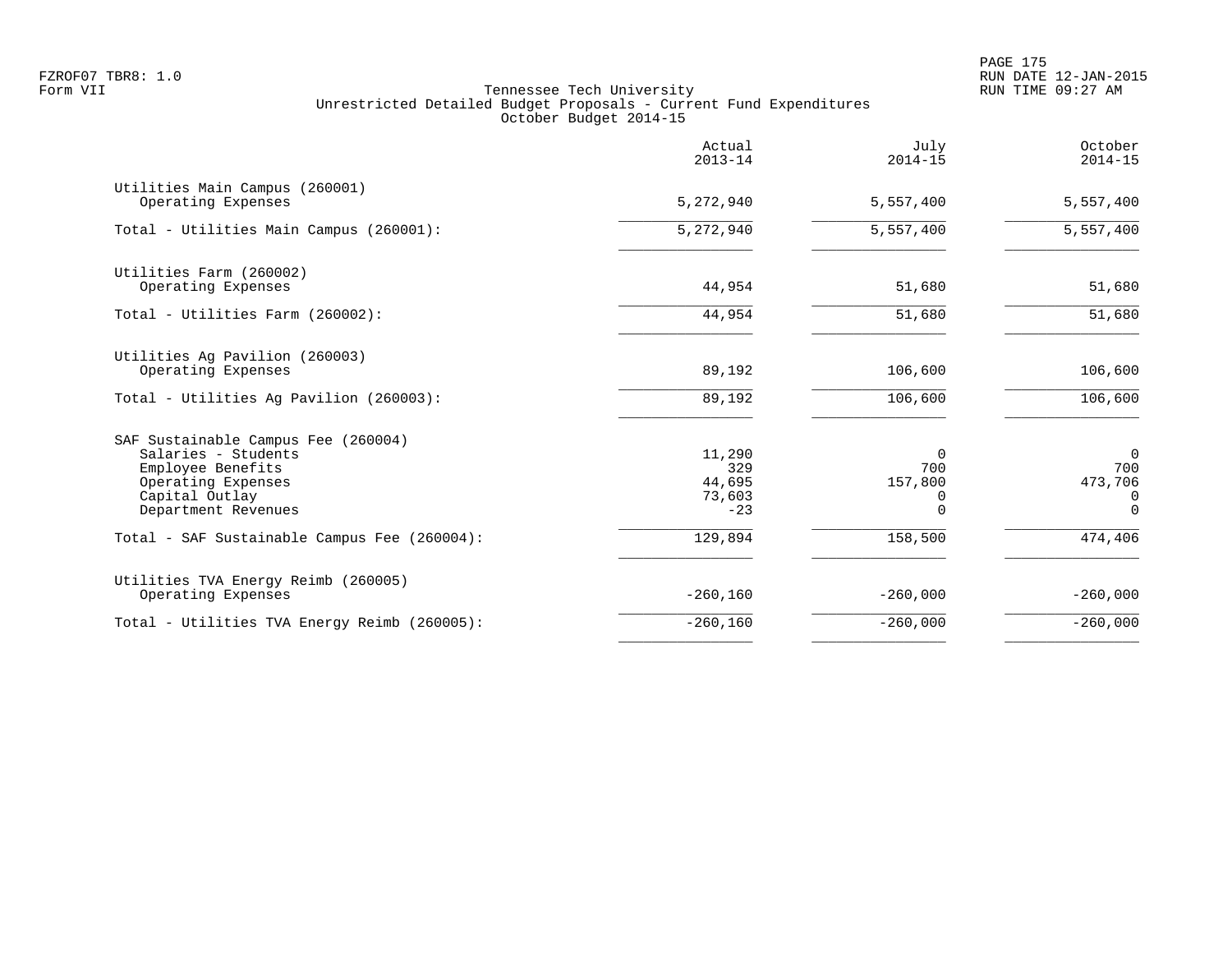|                                                                                                                                           | Actual<br>$2013 - 14$                           | July<br>$2014 - 15$                                | October<br>$2014 - 15$                             |
|-------------------------------------------------------------------------------------------------------------------------------------------|-------------------------------------------------|----------------------------------------------------|----------------------------------------------------|
| Utilities TVA Energy Exp (260006)<br>Operating Expenses                                                                                   | 268,089                                         | 111,800                                            | 111,800                                            |
| Total - Utilities TVA Energy Exp (260006):                                                                                                | 268,089                                         | 111,800                                            | 111,800                                            |
| Utilities Alumni Building (260007)<br>Operating Expenses                                                                                  | $\mathbf 0$                                     | 0                                                  | 30,000                                             |
| Total - Utilities Alumni Building (260007):                                                                                               | $\Omega$                                        | 0                                                  | 30,000                                             |
| Sustainability Office (260008)<br>Salaries - Professional<br>Employee Benefits                                                            | 0<br>0                                          | 55,000<br>16,500                                   | 55,000<br>16,500                                   |
| Total - Sustainability Office (260008):                                                                                                   | 0                                               | 71,500                                             | 71,500                                             |
| Grounds Roads and Walks (265000)<br>Salaries - Supporting<br>Salaries - Professional<br>Employee Benefits<br>Travel<br>Operating Expenses | 389,437<br>52,758<br>216,991<br>2,233<br>61,368 | 396,192<br>58,034<br>204,290<br>$\Omega$<br>68,380 | 402,864<br>58,324<br>217,090<br>$\Omega$<br>68,380 |
| Total - Grounds Roads and Walks (265000):                                                                                                 | 722,787                                         | 726,896                                            | 746,658                                            |
| Grounds Refuse Disposal (265001)<br>Operating Expenses                                                                                    | 57,498                                          | 57,500                                             | 82,500                                             |
| Total - Grounds Refuse Disposal (265001):                                                                                                 | 57,498                                          | 57,500                                             | 82,500                                             |
|                                                                                                                                           |                                                 |                                                    |                                                    |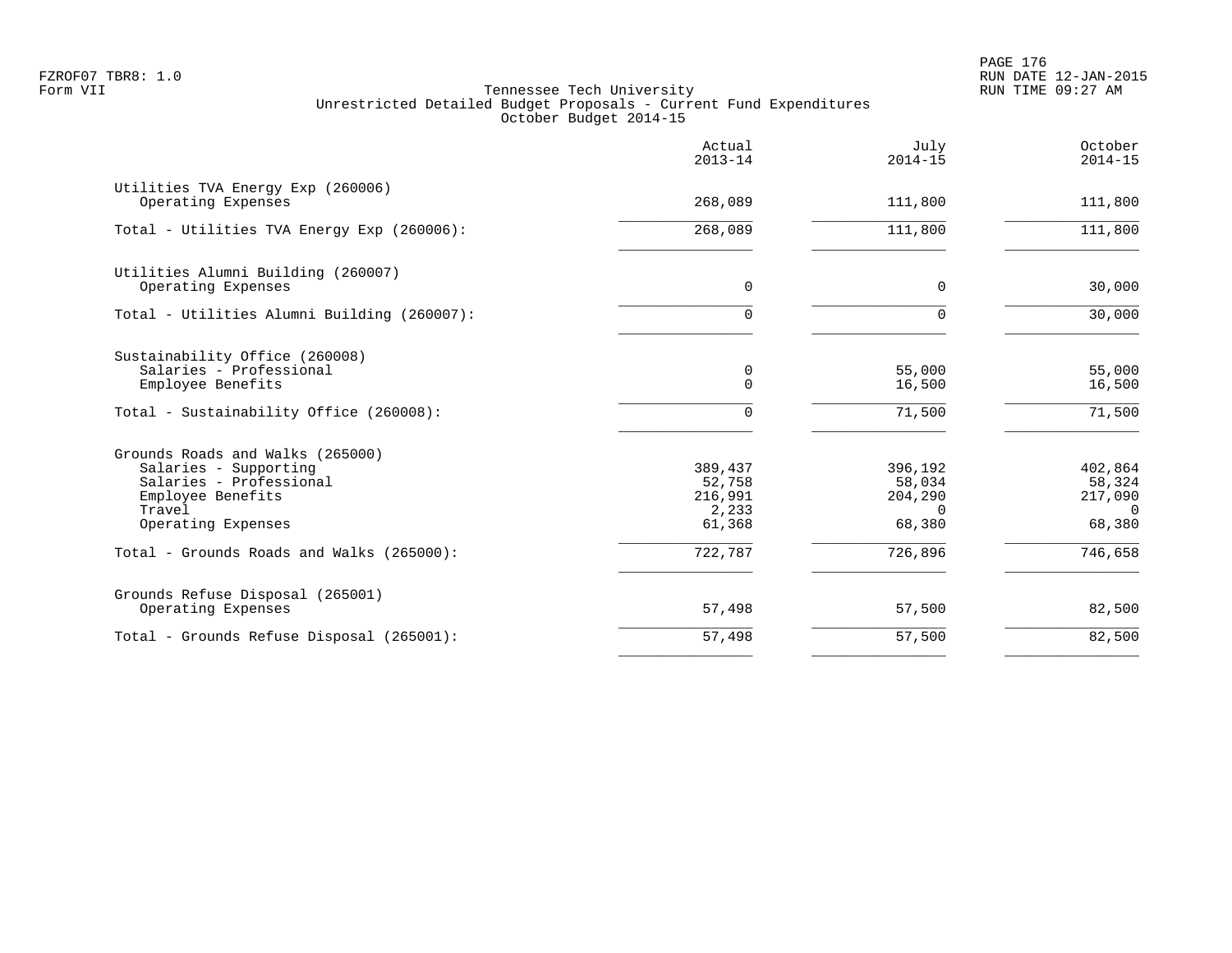PAGE 177 FZROF07 TBR8: 1.0 RUN DATE 12-JAN-2015

|                                                                                   | Actual<br>$2013 - 14$ | July<br>$2014 - 15$ | October<br>$2014 - 15$ |
|-----------------------------------------------------------------------------------|-----------------------|---------------------|------------------------|
| Major Repairs and Renovations (270000)<br>Employee Benefits<br>Operating Expenses | $\Omega$<br>279,424   | 200<br>159,920      | 200<br>384,444         |
| Total - Major Repairs and Renovations (270000):                                   | 279,424               | 160,120             | 384,644                |
| TBR Spouse Dependent Discount (700000)<br>Employee Benefits                       | 59,731                | 54,160              | 54,160                 |
| Total - TBR Spouse Dependent Discount (700000):                                   | 59,731                | 54,160              | 54,160                 |
| TBR Employ Remission PC191 (700001)<br>Employee Benefits                          | 2,790                 | 6,530               | 6,530                  |
| Total - TBR Employ Remission PC191 (700001):                                      | 2,790                 | 6,530               | 6,530                  |
| E and G Data Processing Allocation (700003)<br>Department Revenues                | 33,118                | 36,320              | 46,560                 |
| Total - E and G Data Processing Allocation (700003):                              | 33,118                | 36,320              | 46,560                 |
| E and G Claims Adjustment (700004)<br>Operating Expenses                          | 12,811                | 21,180              | 21,180                 |
| Total - E and G Claims Adjustment (700004):                                       | 12,811                | 21,180              | 21,180                 |
|                                                                                   |                       |                     |                        |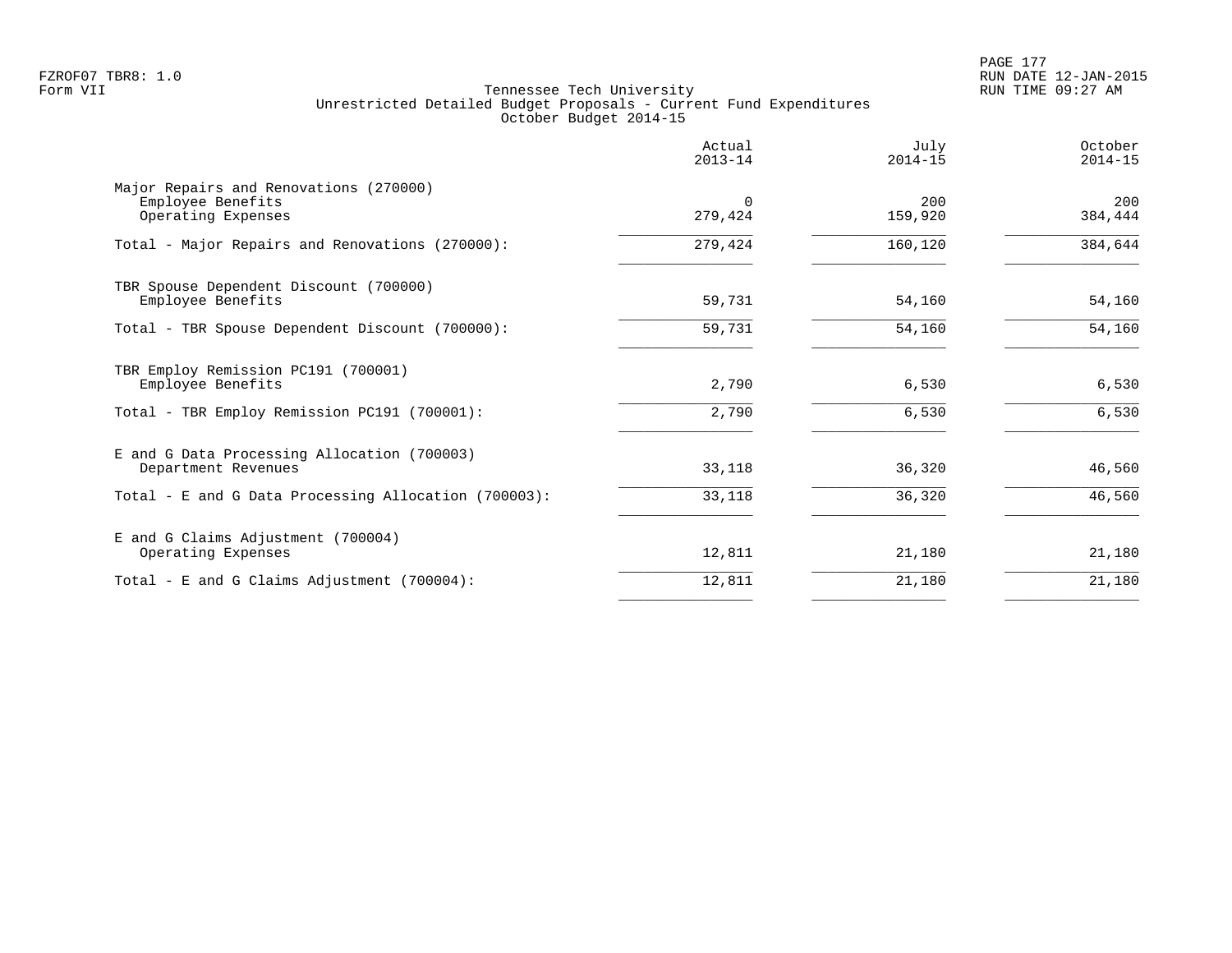PAGE 178 FZROF07 TBR8: 1.0 RUN DATE 12-JAN-2015

|                                                                     | Actual<br>$2013 - 14$ | July<br>$2014 - 15$ | October<br>$2014 - 15$ |
|---------------------------------------------------------------------|-----------------------|---------------------|------------------------|
| E and G Support (700005)<br>Employee Benefits<br>Operating Expenses | 16,563<br>$-12,427$   | 202,430<br>$-8,380$ | 204,410<br>$-8,150$    |
| Total - E and G Support $(700005)$ :                                | 4,136                 | 194,050             | 196,260                |
| E and G Other Salary Pool (700009)<br>Salaries - Supporting         | 0                     | 19,520              | 19,520                 |
| Total - E and G Other Salary Pool (700009):                         | 0                     | 19,520              | 19,520                 |
| App Plant Non Utility Allocation (700038)<br>Department Revenues    | $-807,700$            | $-935,000$          | $-982,680$             |
| Total - App Plant Non Utility Allocation (700038):                  | $-807,700$            | $-935,000$          | $-982,680$             |
| App Plant Utilities Allocation (700039)<br>Department Revenues      | $-907,740$            | $-929,800$          | $-929,800$             |
| Total - App Plant Utilities Allocation (700039):                    | $-907,740$            | $-929,800$          | $-929,800$             |
| App Plant CC Utility Alloc (700042)<br>Department Revenues          | $-21,560$             | $-21,340$           | $-21,340$              |
| Total - App Plant CC Utility Alloc (700042):                        | $-21,560$             | $-21,340$           | $-21,340$              |
|                                                                     |                       |                     |                        |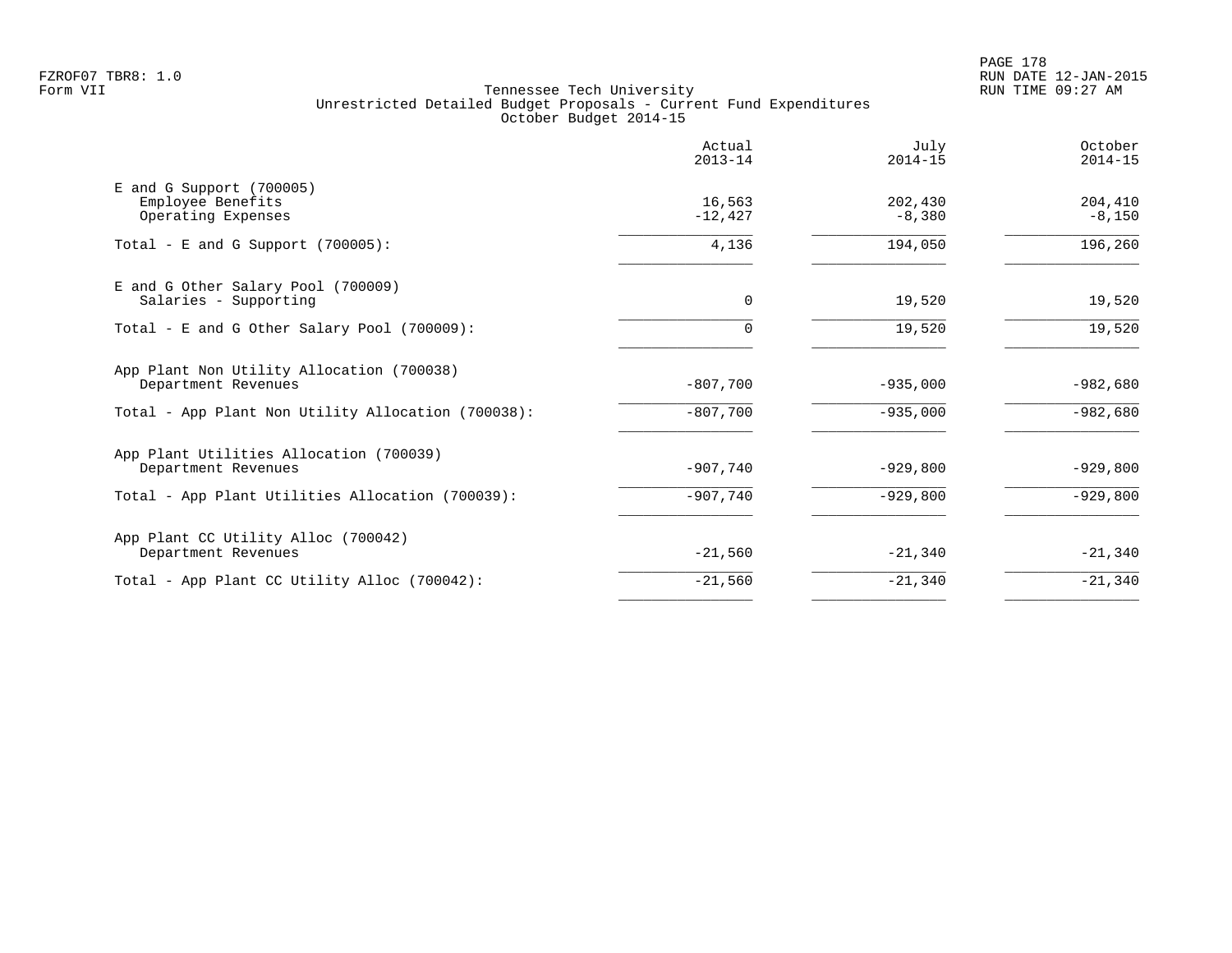PAGE 179 FZROF07 TBR8: 1.0 RUN DATE 12-JAN-2015

|                                                                                                                                                                                                    | Actual<br>$2013 - 14$                                                                                   | July<br>$2014 - 15$                                                                                           | October<br>$2014 - 15$                                                                                       |
|----------------------------------------------------------------------------------------------------------------------------------------------------------------------------------------------------|---------------------------------------------------------------------------------------------------------|---------------------------------------------------------------------------------------------------------------|--------------------------------------------------------------------------------------------------------------|
| App Plant CC Non Utility Alloc (700043)<br>Department Revenues                                                                                                                                     | $-64,080$                                                                                               | $-65,790$                                                                                                     | $-63,800$                                                                                                    |
| Total - App Plant CC Non Utility Alloc (700043):                                                                                                                                                   | $-64,080$                                                                                               | $-65,790$                                                                                                     | $-63,800$                                                                                                    |
| Post Office Allocation (700045)<br>Operating Expenses<br>Department Revenues                                                                                                                       | $\Omega$<br>4,700                                                                                       | 4,690<br>$\Omega$                                                                                             | 4,440<br>$\Omega$                                                                                            |
| Total - Post Office Allocation (700045):                                                                                                                                                           | 4,700                                                                                                   | 4,690                                                                                                         | 4,440                                                                                                        |
| Building Maintenance Support (700052)<br>Employee Benefits                                                                                                                                         | $\overline{0}$                                                                                          | 7,900                                                                                                         | 7,900                                                                                                        |
| Total - Building Maintenance Support (700052):                                                                                                                                                     | $\Omega$                                                                                                | 7,900                                                                                                         | 7,900                                                                                                        |
| TTU Staff Scholarships (700067)<br>Employee Benefits                                                                                                                                               | 894                                                                                                     | 894                                                                                                           | 894                                                                                                          |
| Total - TTU Staff Scholarships (700067):                                                                                                                                                           | 894                                                                                                     | 894                                                                                                           | 894                                                                                                          |
| Total - Physical Plant (500):                                                                                                                                                                      |                                                                                                         |                                                                                                               |                                                                                                              |
| Salaries - Administrative<br>Salaries - Supporting<br>Salaries - Students<br>Salaries - Professional<br>Employee Benefits<br>Travel<br>Operating Expenses<br>Capital Outlay<br>Department Revenues | 111,244<br>1,932,632<br>26,334<br>497,272<br>1,374,616<br>5,898<br>9,853,777<br>225,612<br>$-1,763,440$ | 109,544<br>2, 231, 257<br>16,770<br>652,076<br>1,604,354<br>13,230<br>9,481,224<br>$\Omega$<br>$-2, 214, 610$ | 110,090<br>2, 244, 858<br>26,195<br>709,288<br>1,651,734<br>14,430<br>10,657,686<br>31,150<br>$-2, 250, 060$ |
| Total                                                                                                                                                                                              | 12, 263, 945                                                                                            | 11,893,845                                                                                                    | 13, 195, 371                                                                                                 |
|                                                                                                                                                                                                    |                                                                                                         |                                                                                                               |                                                                                                              |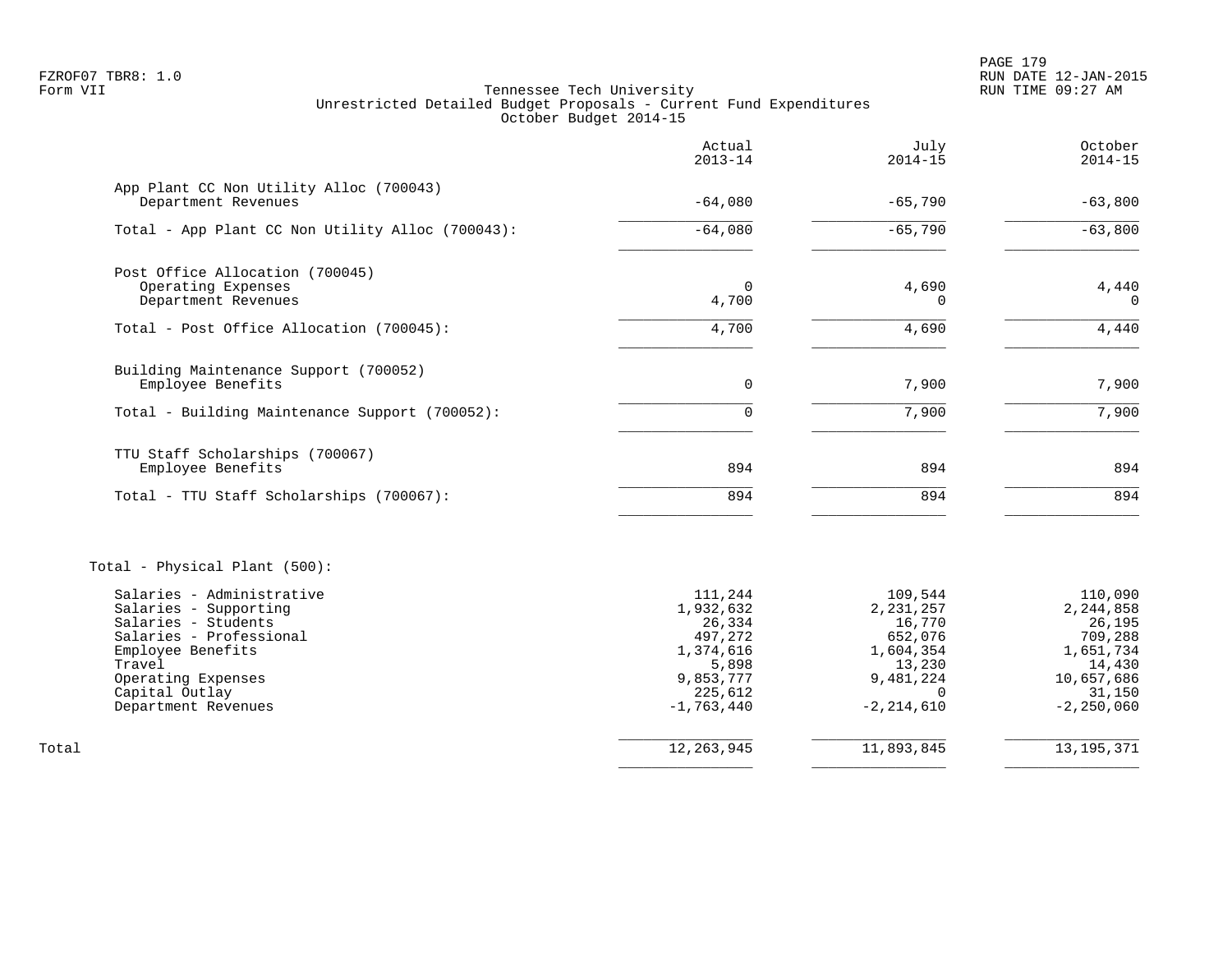PAGE 180 FZROF07 TBR8: 1.0 RUN DATE 12-JAN-2015

|                                                                                                                                                                                                   | Actual<br>$2013 - 14$                                                                                   | July<br>$2014 - 15$                                                                                           | October<br>$2014 - 15$                                                                                     |
|---------------------------------------------------------------------------------------------------------------------------------------------------------------------------------------------------|---------------------------------------------------------------------------------------------------------|---------------------------------------------------------------------------------------------------------------|------------------------------------------------------------------------------------------------------------|
| Total - Physical Plant $(50)$ :                                                                                                                                                                   |                                                                                                         |                                                                                                               |                                                                                                            |
| Salaries - Administrative<br>Salaries - Supporting<br>Salaries - Students<br>Salaries - Professional<br>Employee Benefits<br>Travel<br>Operating Expense<br>Capital Outlay<br>Department Revenues | 111,244<br>1,932,632<br>26,334<br>497,272<br>1,374,616<br>5,898<br>9,853,777<br>225,612<br>$-1,763,440$ | 109,544<br>2, 231, 257<br>16,770<br>652,076<br>1,604,354<br>13,230<br>9,481,224<br>$\Omega$<br>$-2, 214, 610$ | 110,090<br>2,244,858<br>26,195<br>709,288<br>1,651,734<br>14,430<br>10,657,686<br>31,150<br>$-2, 250, 060$ |
| Total                                                                                                                                                                                             | 12, 263, 945                                                                                            | 11,893,845                                                                                                    | 13, 195, 371                                                                                               |
| Scholarships and Fellowships (55)<br>Scholarships and Fellowships (550)<br>Presidential Scholarship (110021)                                                                                      |                                                                                                         |                                                                                                               |                                                                                                            |
| Operating Expenses                                                                                                                                                                                | 3,280                                                                                                   | $\mathbf 0$                                                                                                   | $\Omega$                                                                                                   |
| Total - Presidential Scholarship (110021):                                                                                                                                                        | 3,280                                                                                                   | $\Omega$                                                                                                      | $\Omega$                                                                                                   |
| Alumni Scholarships (120019)<br>Operating Expenses                                                                                                                                                | 11,000                                                                                                  | 72,780                                                                                                        | 72,780                                                                                                     |
| Total - Alumni Scholarships (120019):                                                                                                                                                             | 11,000                                                                                                  | 72,780                                                                                                        | 72,780                                                                                                     |
|                                                                                                                                                                                                   |                                                                                                         |                                                                                                               |                                                                                                            |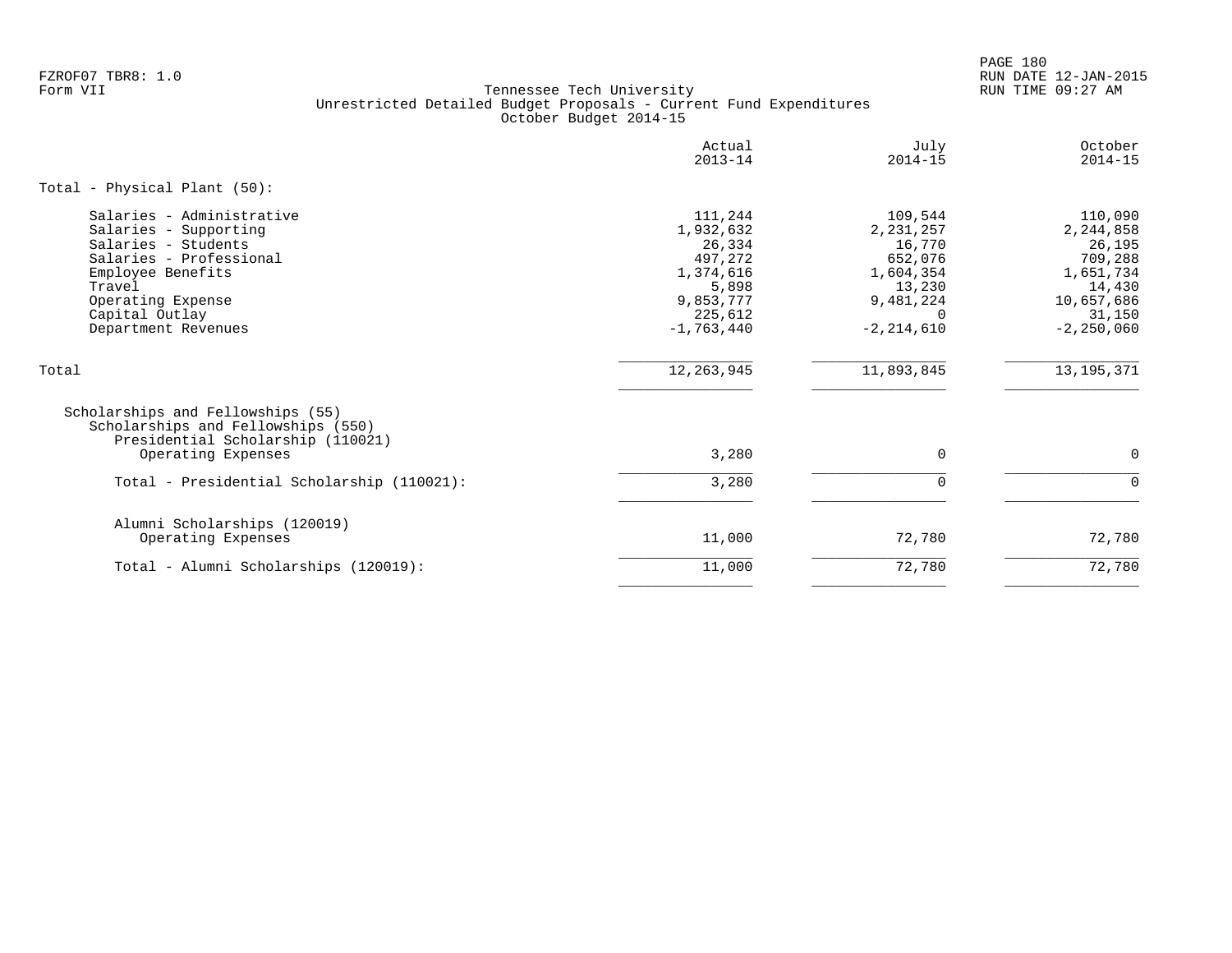|                                                                  | Actual<br>$2013 - 14$ | July<br>$2014 - 15$ | October<br>$2014 - 15$ |
|------------------------------------------------------------------|-----------------------|---------------------|------------------------|
| Honors Scholarship (121901)<br>Operating Expenses                | 610,625               | 610,640             | 610,640                |
| Total - Honors Scholarship (121901):                             | 610,625               | 610,640             | 610,640                |
| Comm Coll Scholarship (121902)<br>Operating Expenses             | 97,000                | 134,230             | 134,230                |
| Total - Comm Coll Scholarship (121902):                          | 97,000                | 134,230             | 134,230                |
| Academic Work Study Program (122002)<br>Operating Expenses       | 2,000                 | $\Omega$            | 0                      |
| Total - Academic Work Study Program (122002):                    | 2,000                 | 0                   | $\Omega$               |
| Financial Aid Housing Scholarship (122003)<br>Operating Expenses | 25,940                | 39,600              | 39,600                 |
| Total - Financial Aid Housing Scholarship (122003):              | 25,940                | 39,600              | 39,600                 |
| SEOG Matching (122004)<br>Operating Expenses                     | 63,333                | 64,690              | 64,690                 |
| Total - SEOG Matching (122004):                                  | 63,333                | 64,690              | 64,690                 |
|                                                                  |                       |                     |                        |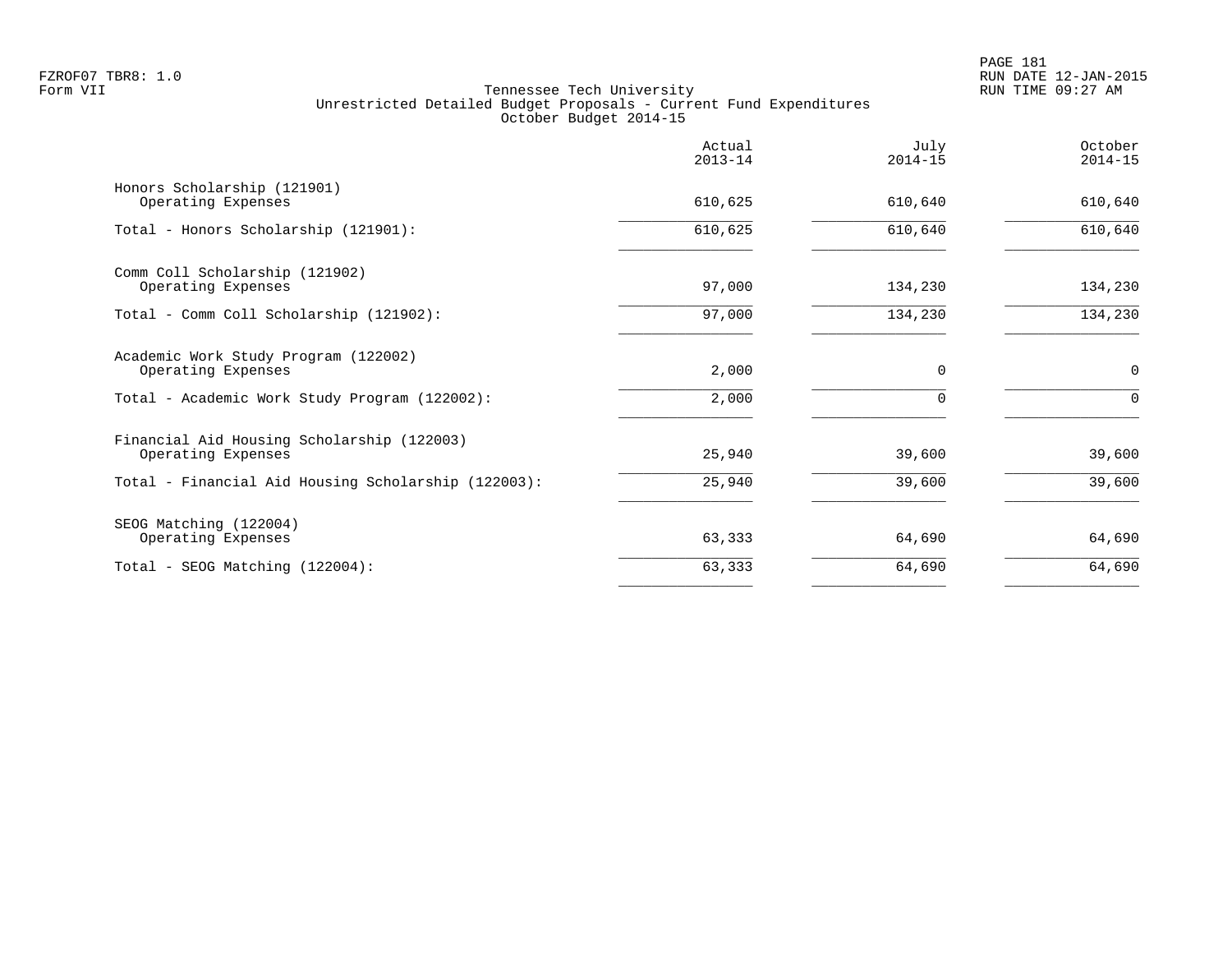|                                                         | Actual<br>$2013 - 14$ | July<br>$2014 - 15$ | October<br>$2014 - 15$ |
|---------------------------------------------------------|-----------------------|---------------------|------------------------|
| UAS (122005)<br>Operating Expenses                      | 2,895,468             | 3,600,040           | 3,580,040              |
| $Total - UAS (122005):$                                 | 2,895,468             | 3,600,040           | 3,580,040              |
| Science Fair Scholarship (123011)<br>Operating Expenses | $\mathbf 0$           | 31,650              | 31,650                 |
| Total - Science Fair Scholarship (123011):              |                       | 31,650              | 31,650                 |
| Alumni OST Scholarship (123012)<br>Operating Expenses   | 500                   | 53,310              | 53,310                 |
| Total - Alumni OST Scholarship (123012):                | 500                   | 53,310              | 53,310                 |
| Boys Girls State Sch (123014)<br>Operating Expenses     | 4,000                 | 11,780              | 11,780                 |
| Total - Boys Girls State Sch (123014):                  | 4,000                 | 11,780              | 11,780                 |
| Admissions Hounsing Sch (123015)<br>Operating Expenses  | 89,000                | 217,440             | 217,440                |
| Total - Admissions Hounsing Sch (123015):               | 89,000                | 217,440             | 217,440                |
|                                                         |                       |                     |                        |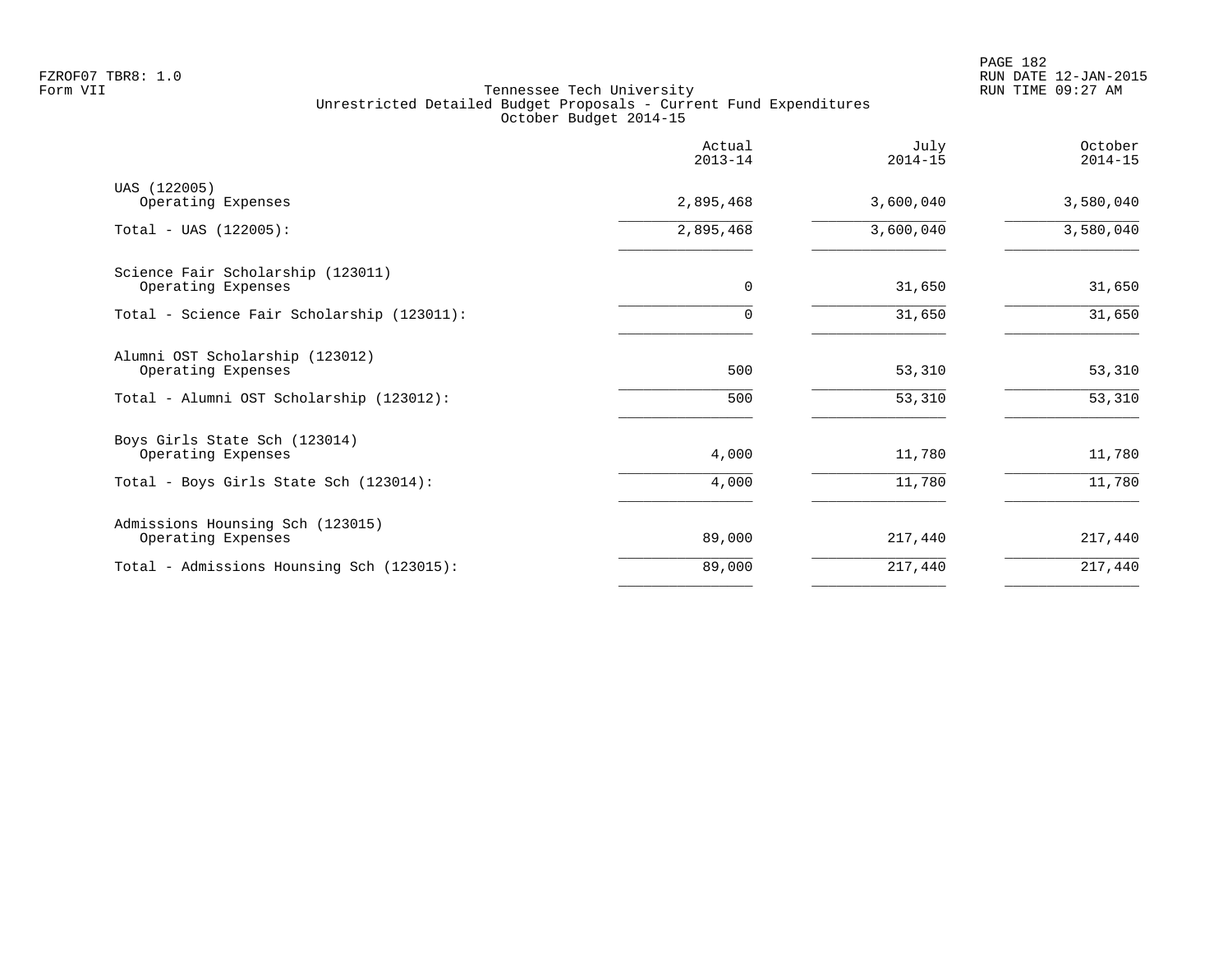|                                                                | Actual<br>$2013 - 14$ | July<br>$2014 - 15$ | October<br>$2014 - 15$ |
|----------------------------------------------------------------|-----------------------|---------------------|------------------------|
| African Am Undergrad Sch (123017)<br>Operating Expenses        | 158,532               | 251,300             | 251,300                |
| Total - African Am Undergrad Sch (123017):                     | 158,532               | 251,300             | 251,300                |
| Minority Housing Sch (123018)<br>Operating Expenses            | $\mathbf 0$           | 123,810             | 123,810                |
| Total - Minority Housing Sch (123018):                         |                       | 123,810             | 123,810                |
| Veterans Yellow Ribbon Program (123020)<br>Operating Expenses  | 24,780                | 26,030              | 26,030                 |
| Total - Veterans Yellow Ribbon Program (123020):               | 24,780                | 26,030              | 26,030                 |
| UAS International (123720)<br>Operating Expenses               | 12,120                | 12,200              | 12,200                 |
| Total - UAS International (123720):                            | 12,120                | 12,200              | 12,200                 |
| International Merit Scholarship (123721)<br>Operating Expenses | 240,871               | 234,000             | 542,880                |
| Total - International Merit Scholarship (123721):              | 240,871               | 234,000             | 542,880                |
|                                                                |                       |                     |                        |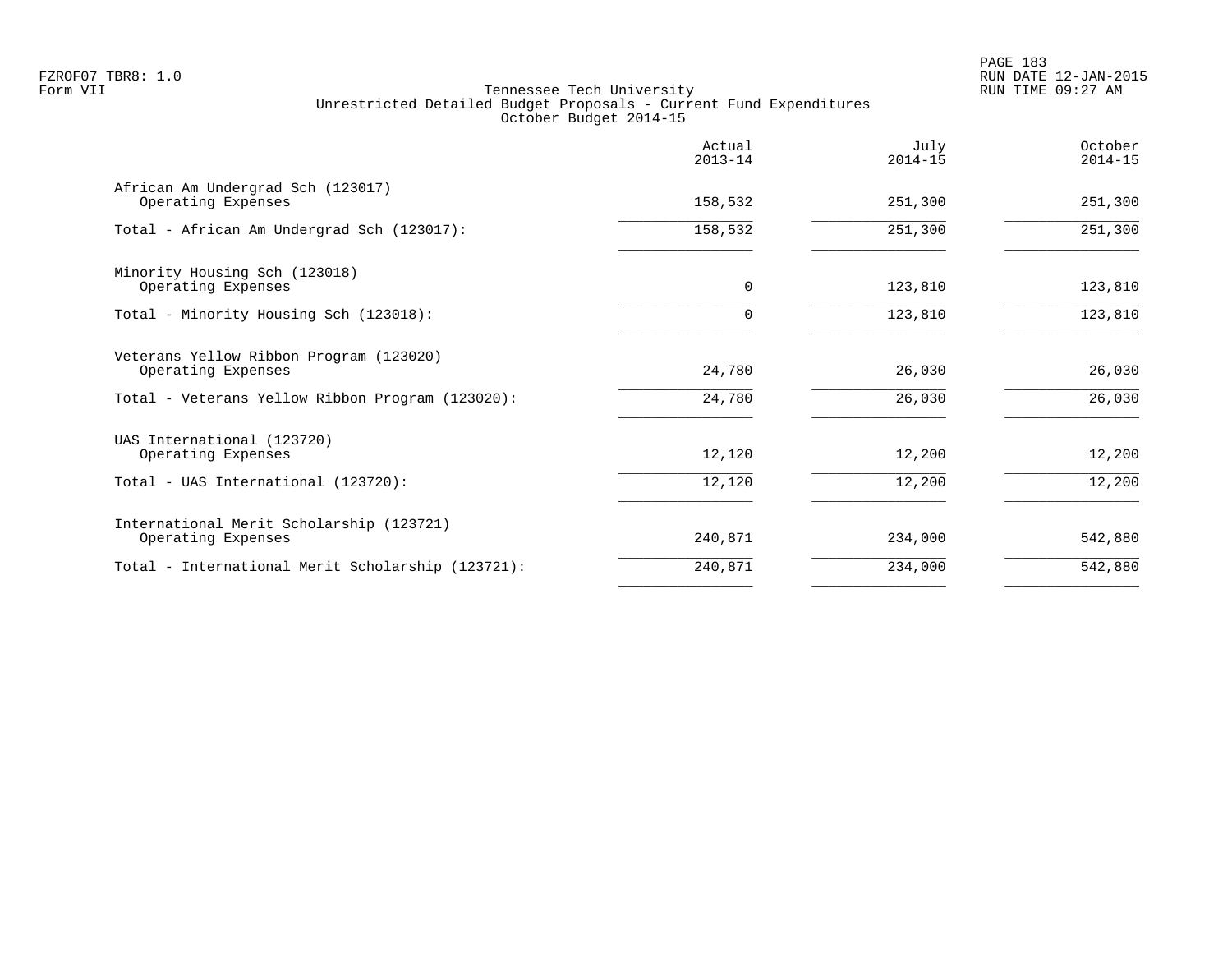PAGE 184 FZROF07 TBR8: 1.0 RUN DATE 12-JAN-2015

|                                                                    | Actual<br>$2013 - 14$ | July<br>$2014 - 15$ | October<br>$2014 - 15$ |
|--------------------------------------------------------------------|-----------------------|---------------------|------------------------|
| International Legacy Scholarship (123722)<br>Operating Expenses    | 1,000                 | 6,000               | 13,920                 |
| Total - International Legacy Scholarship (123722):                 | 1,000                 | 6,000               | 13,920                 |
| Multinational Enhancement Svc Schol (123723)<br>Operating Expenses | 118,584               | 160,000             | 371,200                |
| Total - Multinational Enhancement Svc Schol (123723):              | 118,584               | 160,000             | 371,200                |
| Fulbright Scholars OST (123724)<br>Operating Expenses              | 23,125                | 23,200              | 23,200                 |
| Total - Fulbright Scholars OST (123724):                           | 23,125                | 23,200              | 23,200                 |
| Institutional Scholarship Fund (123800)<br>Operating Expenses      | 1,750                 | $\Omega$            | 20,000                 |
| Total - Institutional Scholarship Fund (123800):                   | 1,750                 | $\Omega$            | 20,000                 |
| ROTC Housing Scholarship (125601)<br>Operating Expenses            | 114,034               | 123,810             | 123,810                |
| Total - ROTC Housing Scholarship (125601):                         | 114,034               | 123,810             | 123,810                |
|                                                                    |                       |                     |                        |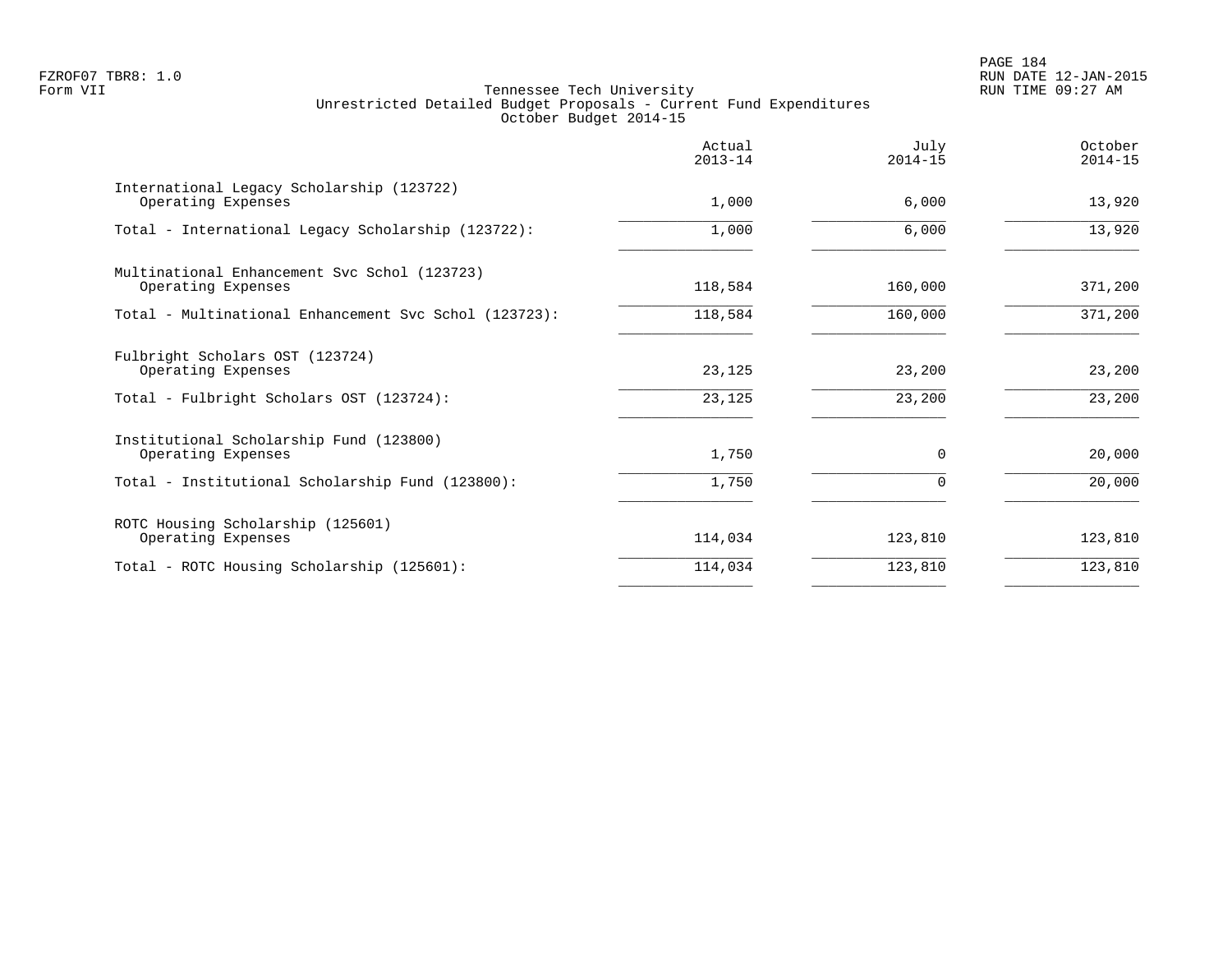PAGE 185 FZROF07 TBR8: 1.0 RUN DATE 12-JAN-2015

|                                                           | Actual<br>$2013 - 14$ | July<br>$2014 - 15$ | October<br>$2014 - 15$ |
|-----------------------------------------------------------|-----------------------|---------------------|------------------------|
| ROTC STEM Scholarships (125604)<br>Operating Expenses     | 0                     | $\Omega$            | 100,000                |
| Total - ROTC STEM Scholarships (125604):                  | 0                     | $\Omega$            | 100,000                |
| Varsity Spirit Scholarship (129008)<br>Operating Expenses | $\Omega$              | 5,000               | 5,000                  |
| Total - Varsity Spirit Scholarship (129008):              | 0                     | 5,000               | 5,000                  |
| Chemistry LM Scholarships (131509)<br>Operating Expenses  | $\Omega$              | $\Omega$            | 14,000                 |
| Total - Chemistry LM Scholarships (131509):               | 0                     | 0                   | 14,000                 |
| Don Cook Scholarship (140020)<br>Operating Expenses       | 0                     | 3,700               | 3,700                  |
| Total - Don Cook Scholarship (140020):                    | 0                     | 3,700               | 3,700                  |
| Grad Sch SREB Scholarhsip (176007)<br>Operating Expenses  | $\Omega$              | $\Omega$            | 4,278                  |
| Total - Grad Sch SREB Scholarhsip (176007):               | 0                     | $\Omega$            | 4,278                  |
|                                                           |                       |                     |                        |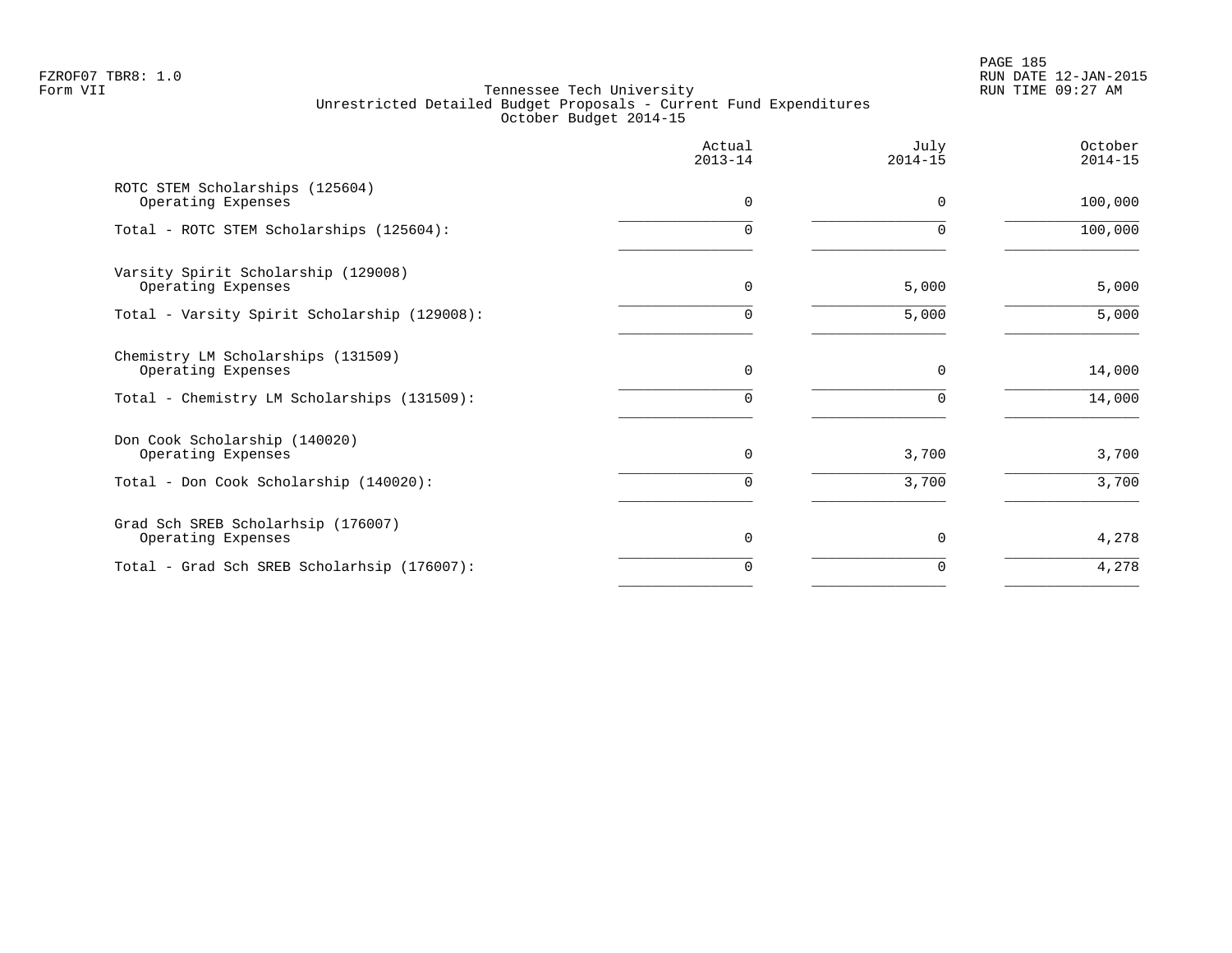PAGE 186 FZROF07 TBR8: 1.0 RUN DATE 12-JAN-2015

|                                                              | Actual<br>$2013 - 14$ | July<br>$2014 - 15$ | October<br>$2014 - 15$ |
|--------------------------------------------------------------|-----------------------|---------------------|------------------------|
| Early Admissions Scholarship (180011)<br>Operating Expenses  | 2,000                 | 70,210              | 70,210                 |
| Total - Early Admissions Scholarship (180011):               | 2,000                 | 70,210              | 70,210                 |
| Restricted Ext Prog Regl Dev (180013)<br>Operating Expenses  | $\mathbf 0$           | 152,910             | 152,910                |
| Total - Restricted Ext Prog Regl Dev (180013):               | $\Omega$              | 152,910             | 152,910                |
| TBR Spouse Dependent Discount (700000)<br>Operating Expenses | 4,225                 | 8,960               | 8,960                  |
| Total - TBR Spouse Dependent Discount (700000):              | 4,225                 | 8,960               | 8,960                  |
| TBR Employ Remission PC191 (700001)<br>Operating Expenses    | 82,497                | 60,090              | 60,090                 |
| Total - TBR Employ Remission PC191 (700001):                 | 82,497                | 60,090              | 60,090                 |
| Non TTU Staff Scholarships (700053)<br>Operating Expenses    | 12,680                | 11,040              | 11,040                 |
| Total - Non TTU Staff Scholarships (700053):                 | 12,680                | 11,040              | 11,040                 |
|                                                              |                       |                     |                        |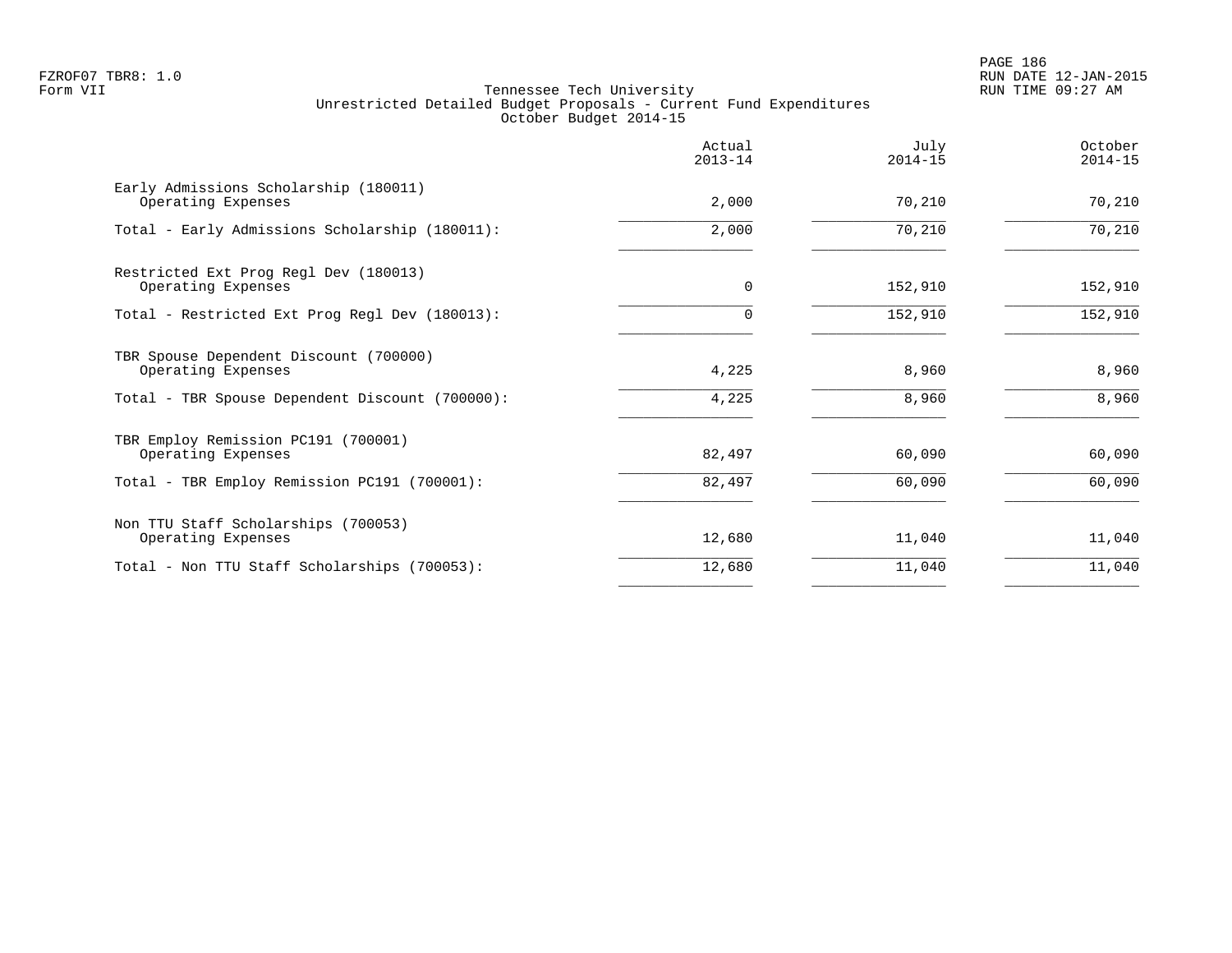PAGE 187 FZROF07 TBR8: 1.0 RUN DATE 12-JAN-2015

|                                                                  | Actual<br>$2013 - 14$ | July<br>$2014 - 15$ | October<br>$2014 - 15$ |
|------------------------------------------------------------------|-----------------------|---------------------|------------------------|
| Armed Forces Dependent Schoarship (700054)<br>Operating Expenses | $\Omega$              | 12,410              | 12,410                 |
| Total - Armed Forces Dependent Schoarship (700054):              | $\Omega$              | 12,410              | 12,410                 |
| TSAC Scholarship Match (700055)<br>Operating Expenses            | 3,250                 | 6,270               | 6,270                  |
| Total - TSAC Scholarship Match (700055):                         | 3,250                 | 6,270               | 6,270                  |
| State Employee Fee Waiver (700056)<br>Operating Expenses         | 188,988               | 151,370             | 151,370                |
| Total - State Employee Fee Waiver (700056):                      | 188,988               | 151,370             | 151,370                |
| Public Schl Teach Dep Discount (700057)<br>Operating Expenses    | 1,184,480             | 1,128,380           | 1,128,380              |
| Total - Public Schl Teach Dep Discount (700057):                 | 1,184,480             | 1,128,380           | 1,128,380              |
| State Employee Dep Discount (700058)<br>Operating Expenses       | 473,318               | 451,960             | 451,960                |
| Total - State Employee Dep Discount (700058):                    | 473,318               | 451,960             | 451,960                |
|                                                                  |                       |                     |                        |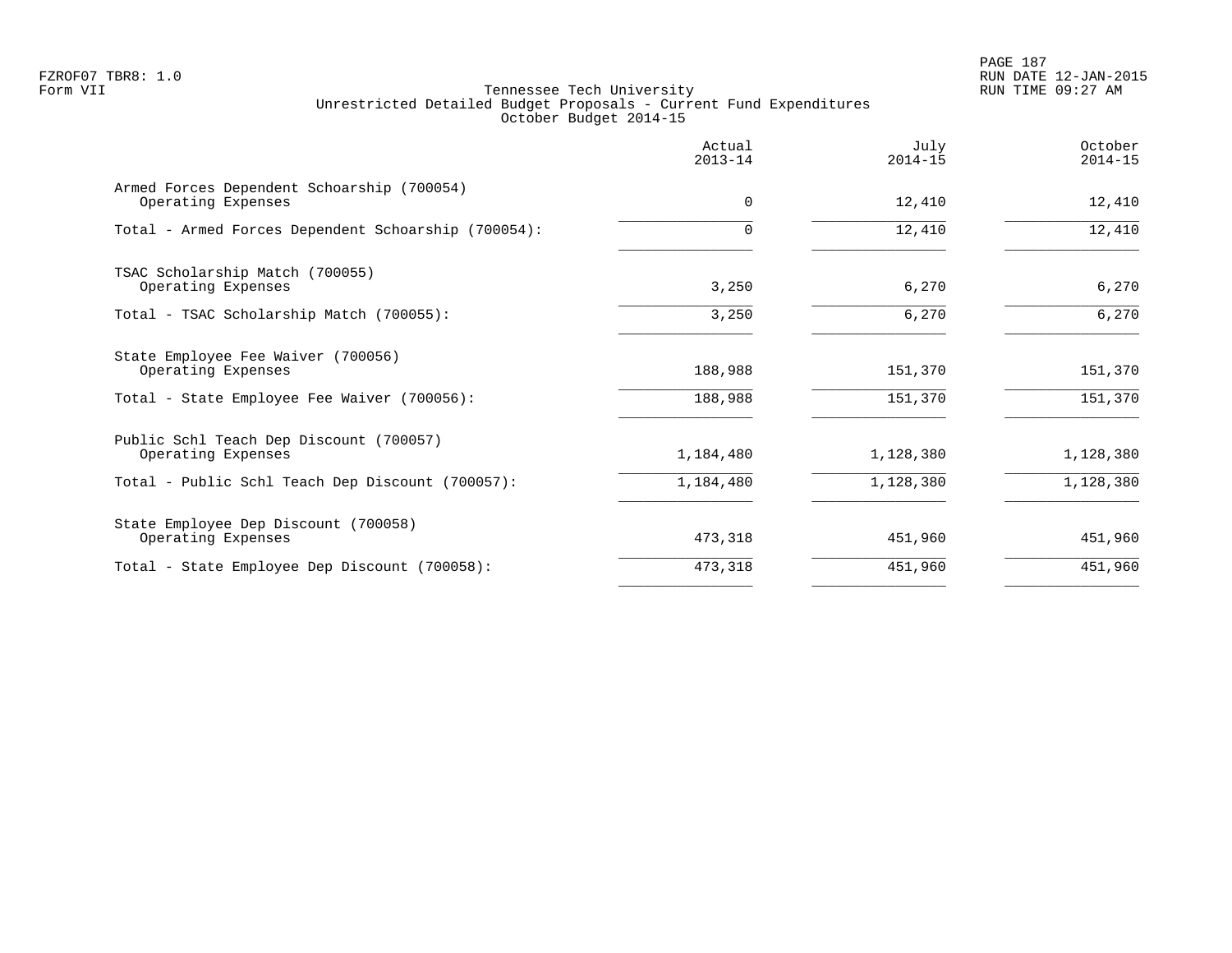PAGE 188 FZROF07 TBR8: 1.0 RUN DATE 12-JAN-2015

|                                                                    | Actual<br>$2013 - 14$ | July<br>$2014 - 15$ | October<br>$2014 - 15$ |
|--------------------------------------------------------------------|-----------------------|---------------------|------------------------|
| Non TTU Faculty Staff Tuition Maint (700059)<br>Operating Expenses | $-331$                | $\mathbf 0$         | $\mathbf 0$            |
| Total - Non TTU Faculty Staff Tuition Maint (700059):              | $-331$                | 0                   | $\Omega$               |
| RIF Educ Assistance MOE Funds (700065)<br>Operating Expenses       | 6,400                 | 0                   | 0                      |
| Total - RIF Educ Assistance MOE Funds (700065):                    | 6,400                 | $\Omega$            | $\Omega$               |
| Total - Scholarships and Fellowships (550):<br>Operating Expenses  | 6,454,449             | 7,858,810           | 8,505,088              |
| Total                                                              | 6,454,449             | 7,858,810           | 8,505,088              |
| Total - Scholarships and Fellowships (55):                         |                       |                     |                        |
| Operating Expense                                                  | 6,454,449             | 7,858,810           | 8,505,088              |
| Total                                                              | 6,454,449             | 7,858,810           | 8,505,088              |
|                                                                    |                       |                     |                        |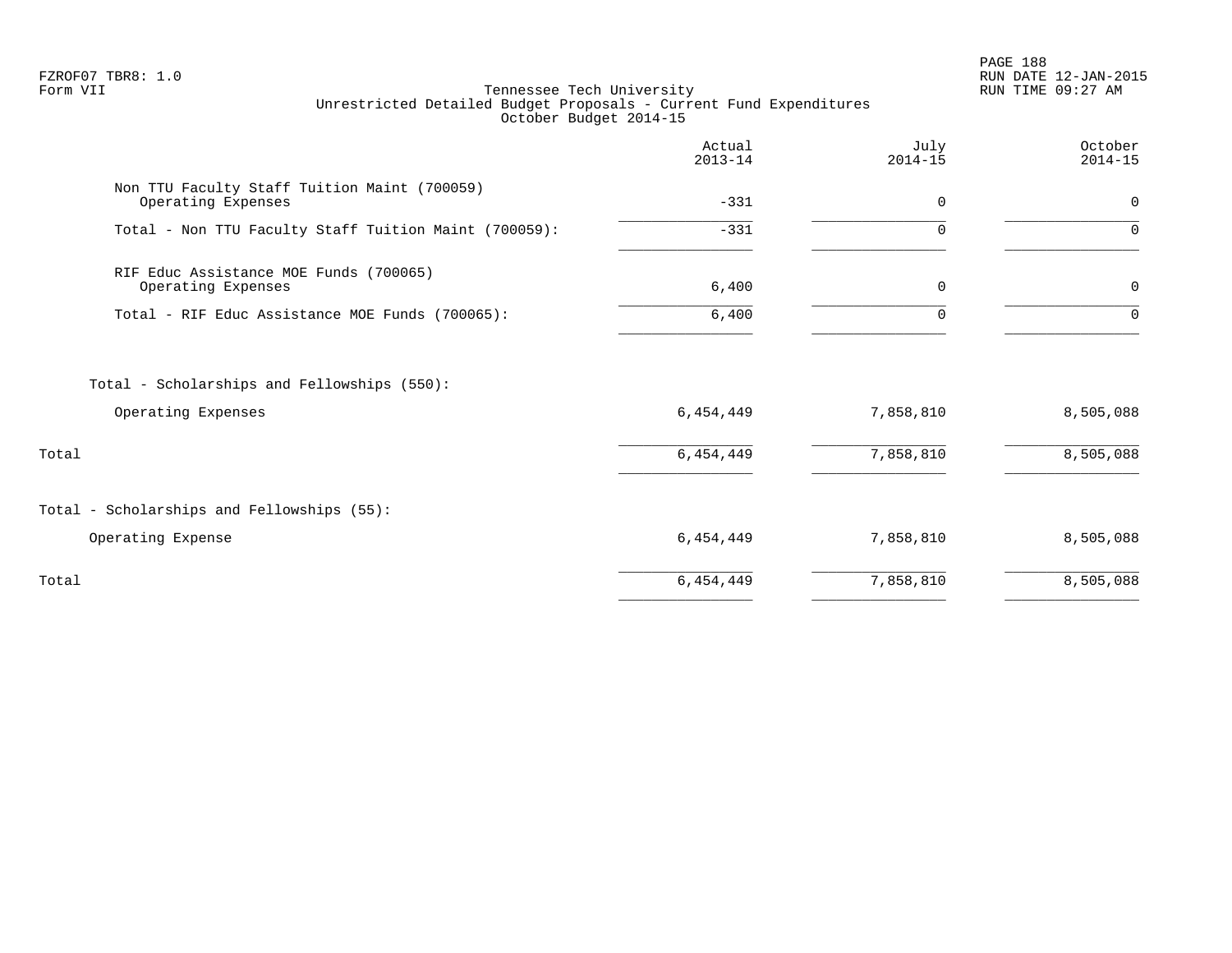|                             | Actual<br>$2013 - 14$ | July<br>$2014 - 15$ | October<br>$2014 - 15$ |
|-----------------------------|-----------------------|---------------------|------------------------|
| Total Education and General |                       |                     |                        |
| Salaries - Administrative   | 4,474,561             | 4,732,822           | 4,931,806              |
| Salaries - Academic         | 35, 114, 507          | 36, 285, 265        | 38, 375, 194           |
| Salaries - Supporting       | 10,025,140            | 10,571,843          | 10,721,823             |
| Salaries - Students         | 1,695,456             | 891,630             | 1,017,277              |
| Salaries - Professional     | 15,107,574            | 18,530,577          | 18,778,904             |
| Employee Benefits           | 25,034,972            | 26,993,768          | 28,545,229             |
| Travel                      | 2,767,931             | 1,725,070           | 2,000,008              |
| Operating Expense           | 35,933,510            | 38,971,048          | 51,094,743             |
| Capital Outlay              | 1,006,525             | 378,490             | 497,788                |
| Department Revenues         | $-1,742,722$          | $-3,729,110$        | $-3,759,380$           |
| Total                       | 129, 417, 454         | 135, 351, 403       | 152, 203, 392          |
|                             |                       |                     |                        |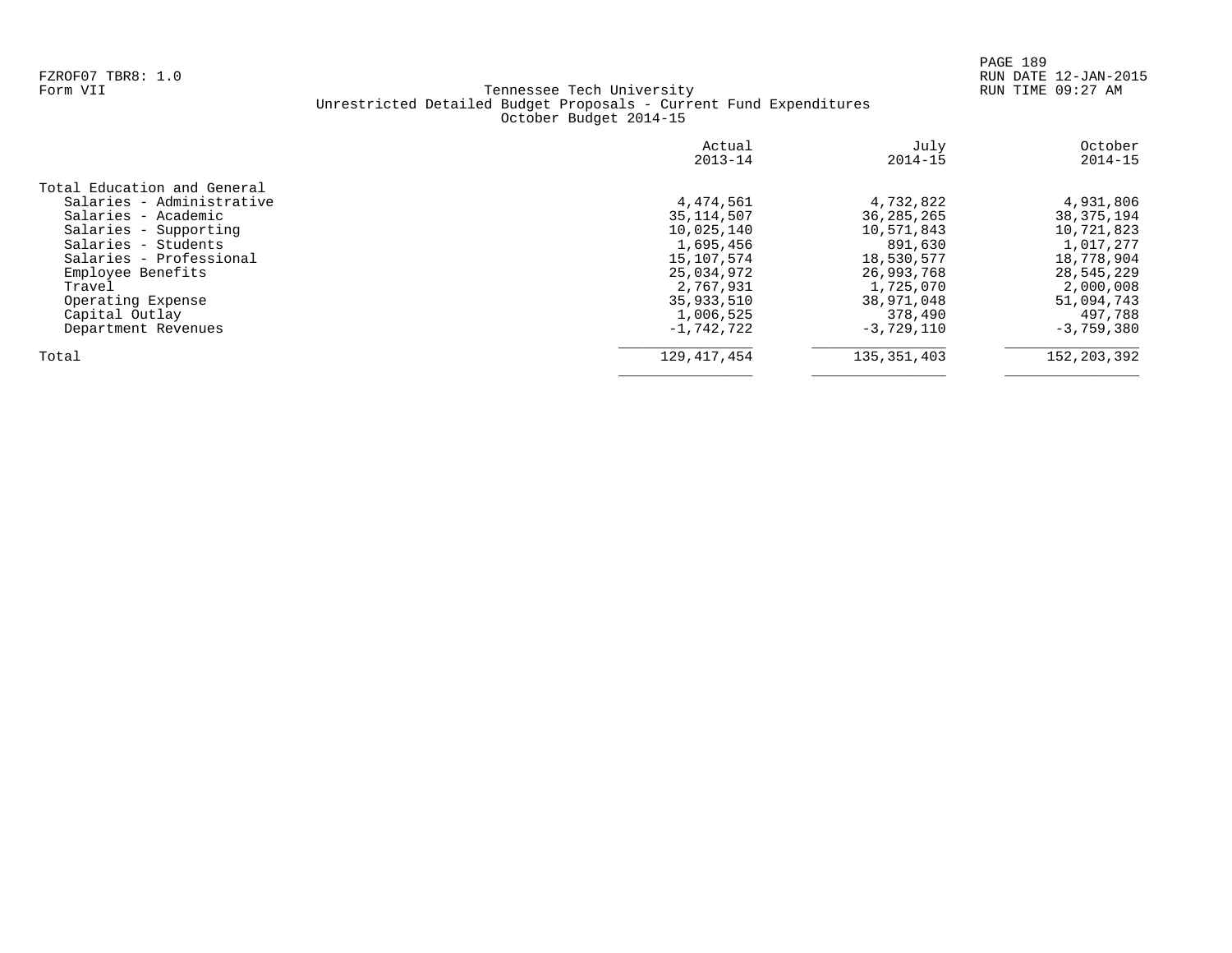PAGE 190 FZROF07 TBR8: 1.0 RUN DATE 12-JAN-2015

|                                                        | Actual<br>$2013 - 14$ | July<br>$2014 - 15$  | October<br>$2014 - 15$     |
|--------------------------------------------------------|-----------------------|----------------------|----------------------------|
| E & G Transfers                                        |                       |                      |                            |
| Mandatory Transfers                                    |                       |                      |                            |
| ROI Energy Performance Contract                        | 311,655               | 315,770              | 315,770                    |
| ROI Performance Contr Order 2                          | 200,233               | 203,000              | 203,000                    |
| Total E & G Mandatory Transfers:                       | 511,888               | 518,770              | 518,770                    |
|                                                        |                       |                      |                            |
| Non-Mandatory Transfers                                |                       |                      |                            |
| Transf to Un Ex Plant Extra Maint                      | 90,000                | 90,000               | 90,000                     |
| Transf to Un Ex Plant Parkg Paving                     | 214,800               | 214,800              | 214,800                    |
| Trf to Un Ex Plt Extra Maint Local                     | 60,000                | 60,000               | 60,000                     |
| Trf to Un Ex Plt West Prop Purchase                    | $\Omega$              | 1,496,630            | 1,496,630                  |
| Trf to Un Ex Plt Var Acad Bldg                         | 4,831,000             | 841,000              | 841,000                    |
| Trf to Un Ex Plt Facilities Develop                    | 1,013,069             | 1,041,000            | 1,051,000                  |
| Trf to Un Ex Plt Hooper Eblen Seatq                    | $\Omega$              | 2,240,000            | 2,240,000                  |
| Trf to Un Ex Plt Hooper Eblen Boilr                    | $\mathbf 0$           | 1,750,000            | 1,750,000                  |
| Trf to Un Ex Plt Acad Strat Initiat                    | $\Omega$              | $\Omega$             | 2,105,479                  |
| Transfers to RR Computer Ctr                           | 300,000               | 300,000              | 300,000                    |
| Transfers to RR Motor Pool<br>Transfers to RR Printing | 24,912                | $\Omega$<br>$\Omega$ | $\overline{0}$<br>$\Omega$ |
| Transfers to RR MP Athletics                           | 91,515<br>2,834       | 2,000                | 2,000                      |
| Transfers to RR MP Ext Educ                            | $\Omega$              | 1,000                | 1,000                      |
| Transfers to RR MP Arts n Sci                          | 13,430                | 10,000               | 10,000                     |
| Transfers to RR MP Water Ctr                           | 4,646                 | 12,000               | 12,000                     |
| Transfers to RR Reserves                               | 1,500,000             | 1,175,600            | 1,175,600                  |
| Transfers to RR Athletic Fund                          | 384,207               | 104,260              | 18,999                     |
| Transfers to RR Craft Ctr E&G                          | 74,927                | $\Omega$             | 19,250                     |
| Transfers to RR Com Equipment Repl                     | 77,110                | 77,110               | 77,110                     |
| Transfers to RR University Police                      | 40,274                | $\Omega$             | $\overline{0}$             |
| Transfers to RR Electronic Updates                     | 350,000               | 350,000              | 350,000                    |
| Transfers to RR MP Engineering                         | 249                   | $\Omega$             | $\Omega$                   |
| Transfers to RR Environment                            | 11,700                | $\Omega$             | $\Omega$                   |
| Transfers to ROI Fitness Center                        | 268,095               | 2,260,050            | 1,280,760                  |
| Transfers to ROI Univ Center                           | 103,114               | 102,700              | 104,040                    |
| Transfers to ROI Eblen Center                          | 226,850               | 225,950              | 228,900                    |
| Total E & G Non-Mandatory Transfers:                   | 9,682,732             | 12,354,100           | 13, 428, 568               |
|                                                        |                       |                      |                            |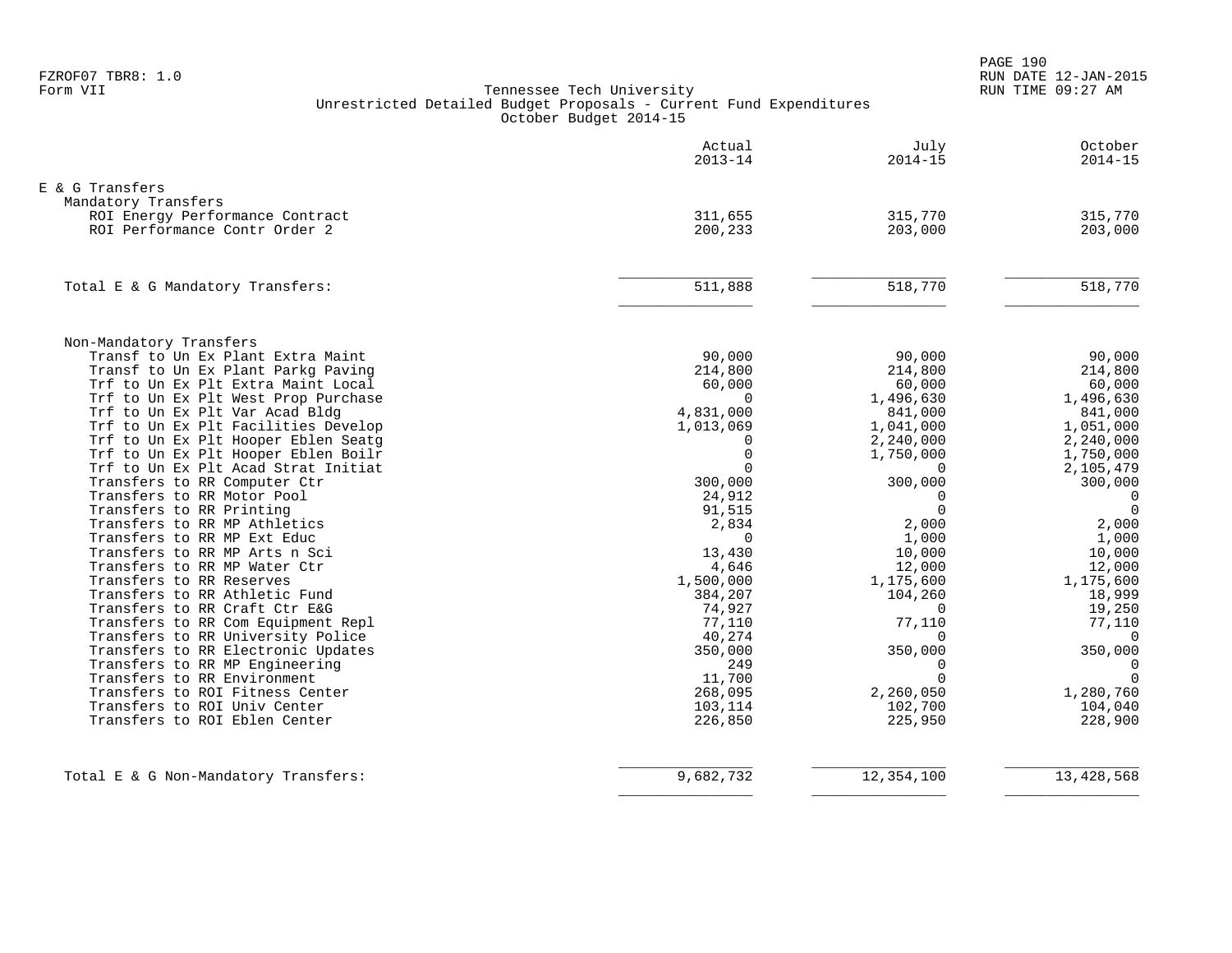|                                                                                                                                                                                                                                                                                                       | Actual<br>$2013 - 14$                                                                                                                                | July<br>$2014 - 15$                                                                                                                                | October<br>$2014 - 15$                                                                                                                               |
|-------------------------------------------------------------------------------------------------------------------------------------------------------------------------------------------------------------------------------------------------------------------------------------------------------|------------------------------------------------------------------------------------------------------------------------------------------------------|----------------------------------------------------------------------------------------------------------------------------------------------------|------------------------------------------------------------------------------------------------------------------------------------------------------|
| Total E & G Transfers                                                                                                                                                                                                                                                                                 | 10,194,620                                                                                                                                           | 12,872,870                                                                                                                                         | 13,947,338                                                                                                                                           |
| Total Education and General (Expenditures & Transfers)<br>Salaries - Administrative<br>Salaries - Academic<br>Salaries - Supporting<br>Salaries - Students<br>Salaries - Professional<br>Employee Benefits<br>Travel<br>Operating Expense<br>Capital Outlay<br>Department Revenues<br>E & G Transfers | 4,474,561<br>35, 114, 507<br>10,025,140<br>1,695,456<br>15,107,574<br>25,034,972<br>2,767,931<br>35,933,510<br>1,006,525<br>-1,742,722<br>10,194,620 | 4,732,822<br>36, 285, 265<br>10,571,843<br>891,630<br>18,530,577<br>26,993,768<br>1,725,070<br>38,971,048<br>378,490<br>$-3,729,110$<br>12,872,870 | 4,931,806<br>38, 375, 194<br>10,721,823<br>1,017,277<br>18,778,904<br>28,545,229<br>2,000,008<br>51,094,743<br>497,788<br>$-3,759,380$<br>13,947,338 |
| Total                                                                                                                                                                                                                                                                                                 | 139,612,074                                                                                                                                          | 148, 224, 273                                                                                                                                      | 166, 150, 730                                                                                                                                        |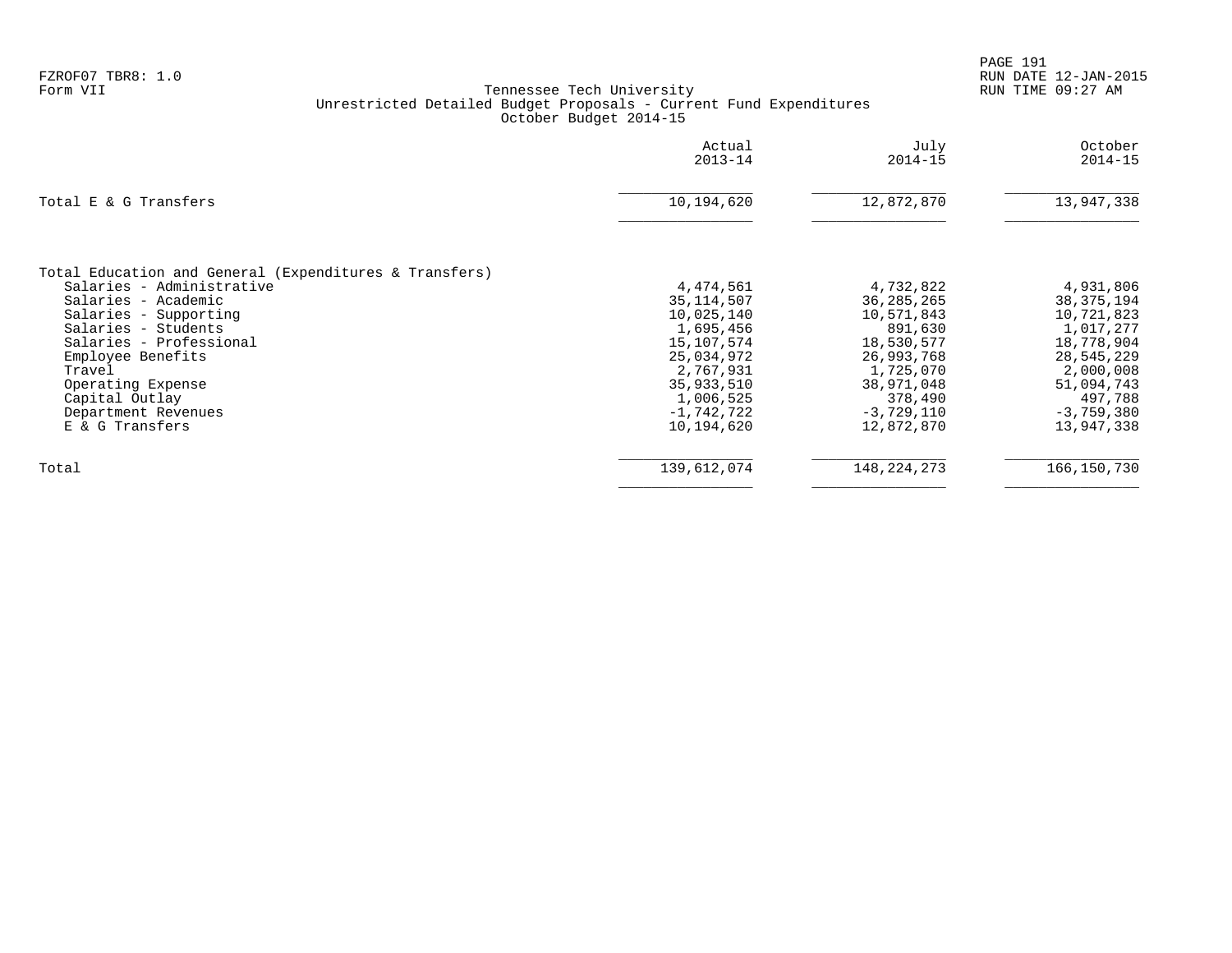PAGE 192 FZROF07 TBR8: 1.0 RUN DATE 12-JAN-2015

|                                                                    | Actual<br>$2013 - 14$ | July<br>$2014 - 15$ | October<br>$2014 - 15$ |
|--------------------------------------------------------------------|-----------------------|---------------------|------------------------|
| Auxiliaries                                                        |                       |                     |                        |
| Auxiliary Expenditures<br>Auxiliary Enterprises Expenditures (710) |                       |                     |                        |
| Craft Center Gallery (121776)                                      |                       |                     |                        |
| Salaries - Supporting                                              | 13,034                | 4,800               | 4,800                  |
| Salaries - Students                                                | 4,964                 | 4,000               | 4,000                  |
| Salaries - Professional                                            | 13,378                | 32,106              | 35,926                 |
| Employee Benefits                                                  | 7,201                 | 12,800              | 12,800                 |
| Travel                                                             | 451                   | $\Omega$            | $\Omega$               |
| Operating Expenses                                                 | 96,625                | 79,502              | 79,502                 |
| Total - Craft Center Gallery (121776):                             | 135,653               | 133,208             | 137,028                |
| Craft Center Housing (121777)                                      |                       |                     |                        |
| Operating Expenses                                                 | 17,196                | 2,610               | 2,620                  |
| Department Revenues                                                | 3,393                 | 0                   | $\Omega$               |
| Total - Craft Center Housing (121777):                             | 20,589                | 2,610               | 2,620                  |
| Craft Center Food Svc (121780)                                     |                       |                     |                        |
| Operating Expenses                                                 | 11,630                | 2,100               | 2,100                  |
| Total - Craft Center Food Svc (121780):                            | 11,630                | 2,100               | 2,100                  |
| Residence Halls Honors (121904)                                    |                       |                     |                        |
| Operating Expenses                                                 | 36                    | 18,630              | 156,670                |
| Total - Residence Halls Honors (121904):                           | 36                    | 18,630              | 156,670                |
|                                                                    |                       |                     |                        |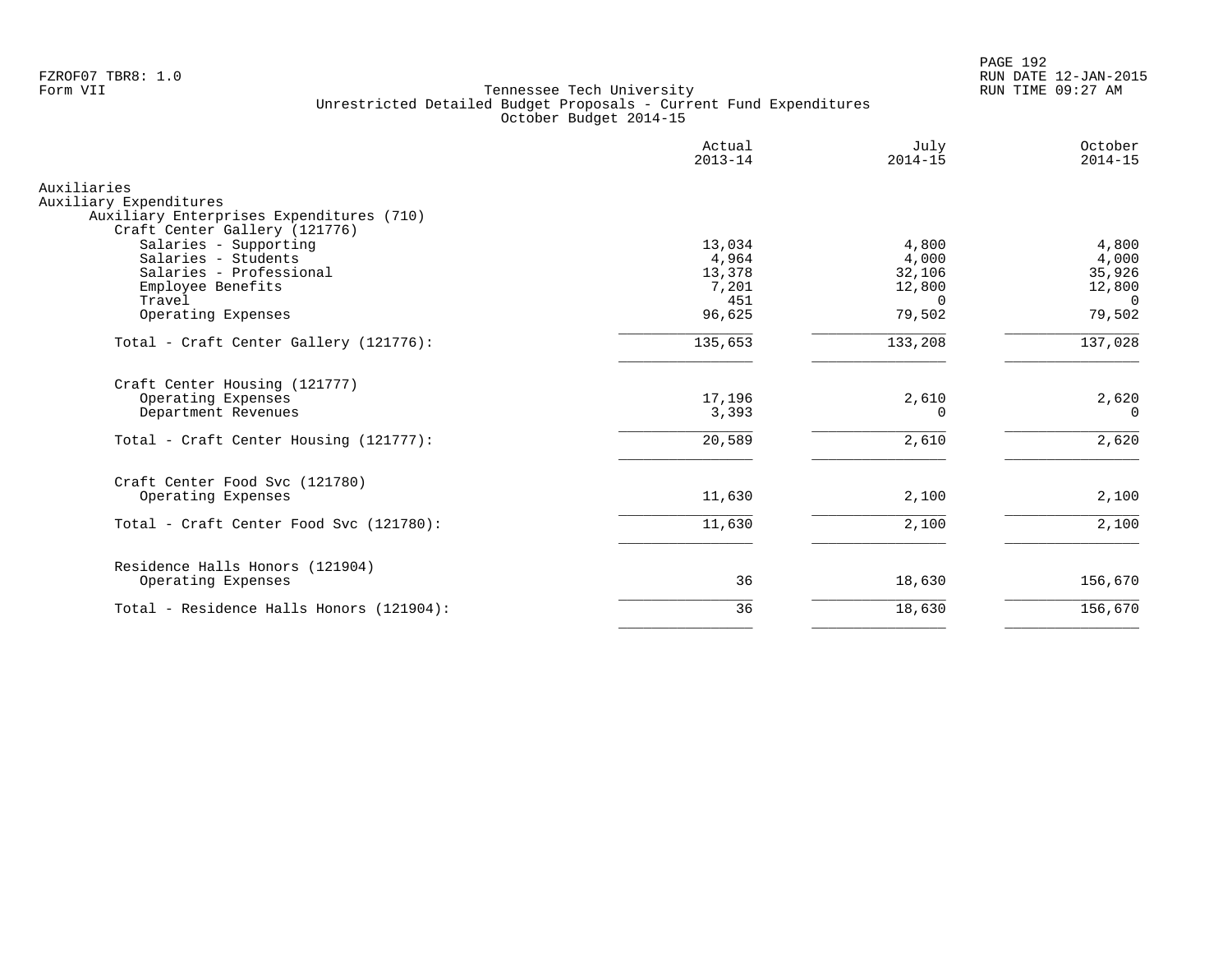PAGE 193 FZROF07 TBR8: 1.0 RUN DATE 12-JAN-2015

|                                                 | Actual<br>$2013 - 14$ | July<br>$2014 - 15$ | October<br>$2014 - 15$ |
|-------------------------------------------------|-----------------------|---------------------|------------------------|
| Residence Halls International (123705)          |                       |                     |                        |
| Operating Expenses                              | $\Omega$              | $\Omega$            | 15,450                 |
| Total - Residence Halls International (123705): | 0                     | $\Omega$            | 15,450                 |
| Housing Administration (128000)                 |                       |                     |                        |
| Salaries - Supporting                           | 45,192                | 50,561              | 99,718                 |
| Salaries - Students                             | 14,353                | 17,690              | 17,690                 |
| Salaries - Professional                         | 141,880               | 142,142             | 183,102                |
| Employee Benefits                               | 56,216                | 81,070              | 81,070                 |
| Travel                                          | 25                    | 500                 | 500                    |
| Operating Expenses                              | 33,491                | 46,865              | 46,865                 |
| Department Revenues                             | $-67$                 | $\Omega$            | $\Omega$               |
| Total - Housing Administration (128000):        | 291,090               | 338,828             | 428,945                |
| Housing Admin Allocation (128001)               |                       |                     |                        |
| Operating Expenses                              | $-286,694$            | $-338,828$          | $-428,945$             |
| Total - Housing Admin Allocation (128001):      | $-286,694$            | $-338,828$          | $-428,945$             |
| Residential Halls General (128002)              |                       |                     |                        |
| Salaries - Administrative                       | 164                   | $\Omega$            | $\mathbf 0$            |
| Salaries - Supporting                           | 23,679                | 19,706              | $\Omega$               |
| Salaries - Students                             | 19,817                | 18,500              | 18,500                 |
| Salaries - Professional                         | 226,384               | 260,632             | 221,220                |
| Employee Benefits                               | 107,411               | 87,380              | 87,380                 |
| Travel                                          | 2,467                 | 5,000               | 5,000                  |
| Operating Expenses                              | 585,967               | 539,096             | 621,033                |
| Department Revenues                             | 13,573                | $\Omega$            | $\Omega$               |
| Total - Residential Halls General (128002):     | 979,462               | 930,314             | 953,133                |
|                                                 |                       |                     |                        |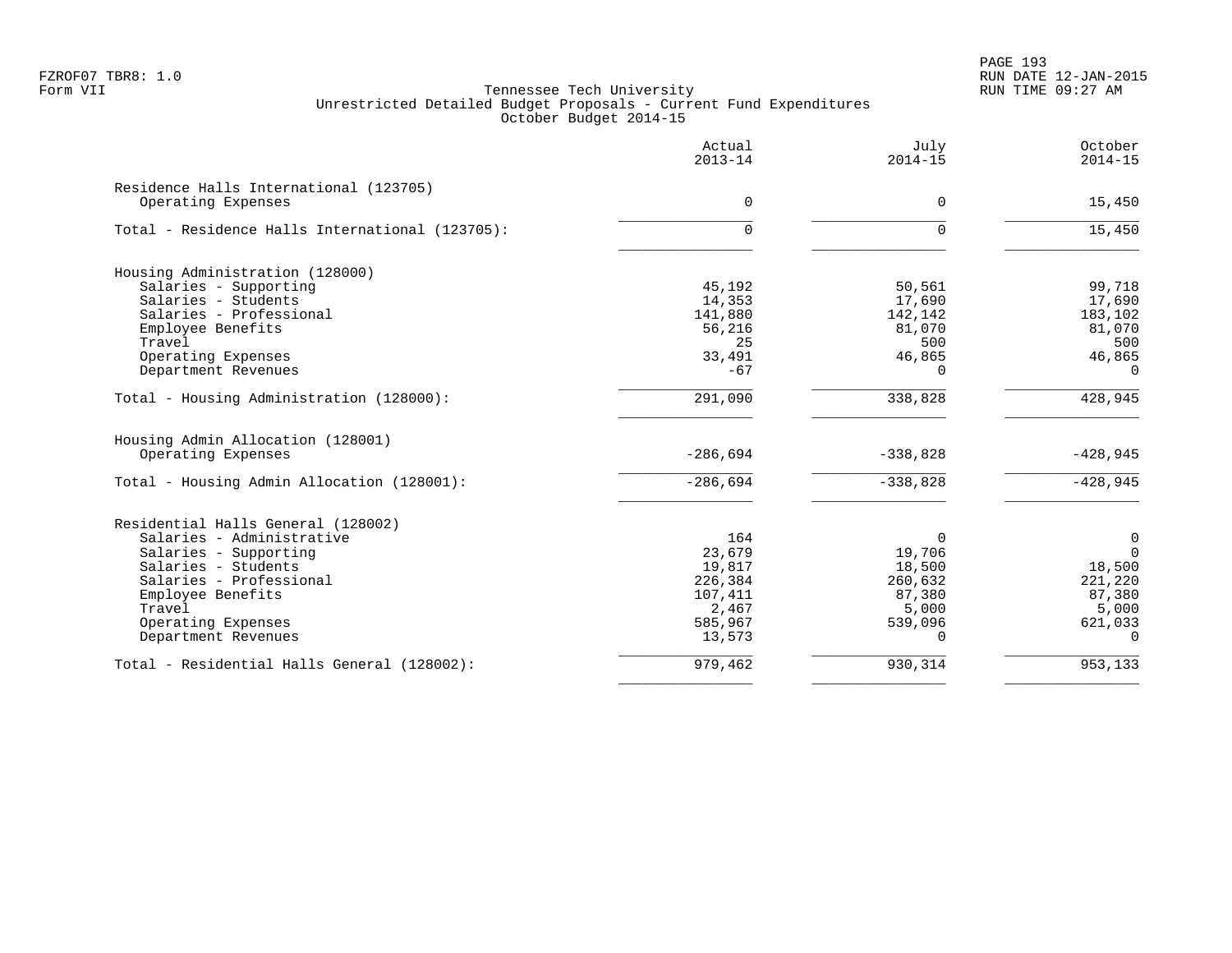PAGE 194 FZROF07 TBR8: 1.0 RUN DATE 12-JAN-2015

|                                                                                               | Actual<br>$2013 - 14$     | July<br>$2014 - 15$          | October<br>$2014 - 15$       |
|-----------------------------------------------------------------------------------------------|---------------------------|------------------------------|------------------------------|
| Residential Halls Telephone (128003)<br>Operating Expenses                                    | 377,800                   | 419,900                      | 419,900                      |
| Total - Residential Halls Telephone (128003):                                                 | 377,800                   | 419,900                      | 419,900                      |
| Counselor Fees (128009)<br>Salaries - Students<br>Employee Benefits<br>Operating Expenses     | 396,826<br>1,782<br>1,425 | 451,600<br>2,880<br>$\Omega$ | 451,600<br>2,880<br>$\Omega$ |
| Total - Counselor Fees (128009):                                                              | 400,033                   | 454,480                      | 454,480                      |
| Summer Conferences (128010)<br>Salaries - Students<br>Employee Benefits<br>Operating Expenses | 14,160<br>933<br>13,018   | 17,500<br>900<br>7,500       | 17,500<br>900<br>7,500       |
| Total - Summer Conferences (128010):                                                          | 28,111                    | 25,900                       | 25,900                       |
| Residential Halls Sp Dep Disc (128011)<br>Employee Benefits                                   | 5,385                     | 23,640                       | 23,640                       |
| Total - Residential Halls Sp Dep Disc (128011):                                               | 5,385                     | 23,640                       | 23,640                       |
| Residential Hall PC 191 (128012)<br>Employee Benefits                                         | 2,871                     | 7,260                        | 7,260                        |
| Total - Residential Hall PC 191 (128012):                                                     | 2,871                     | 7,260                        | 7,260                        |
|                                                                                               |                           |                              |                              |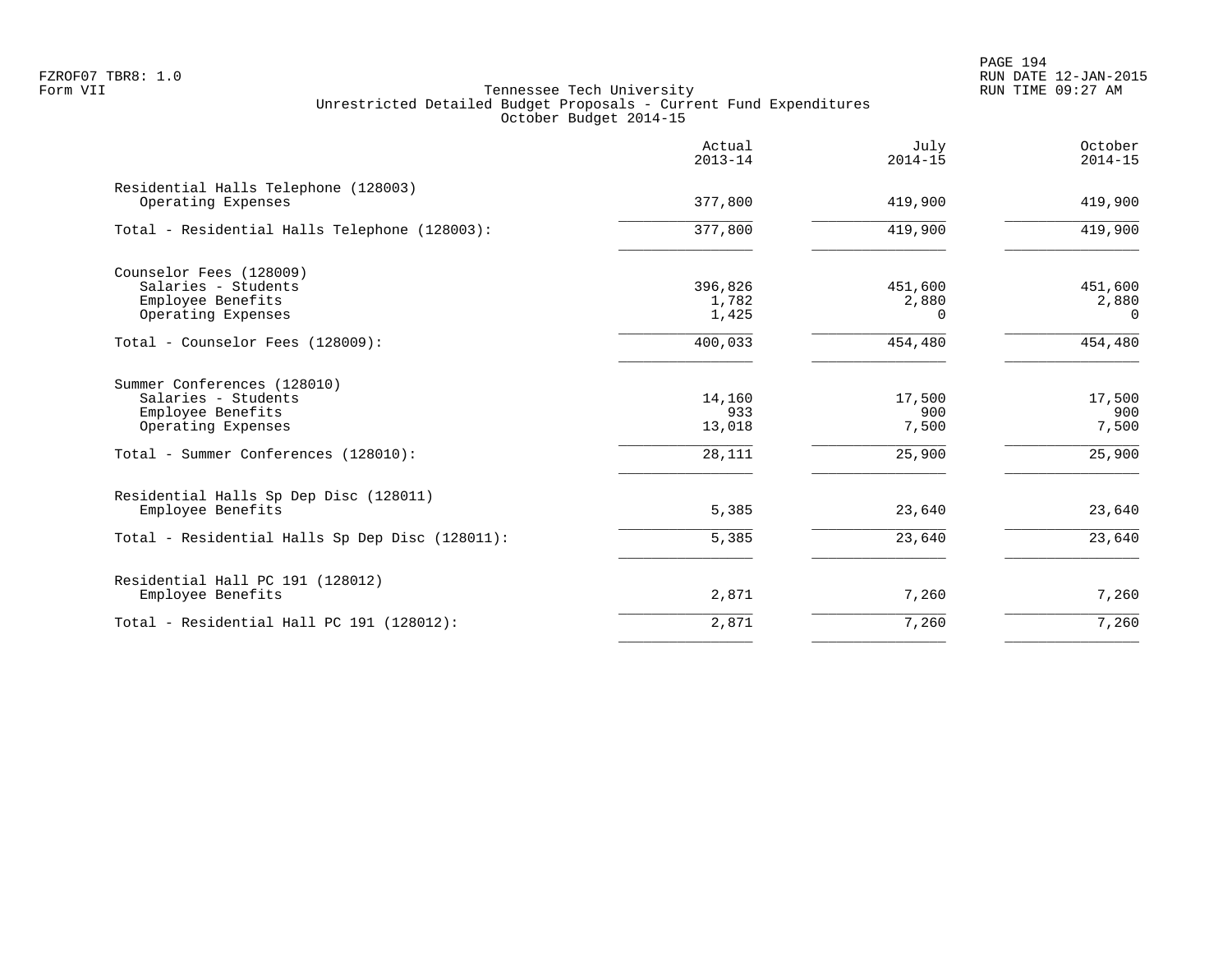|                                                     | Actual<br>$2013 - 14$ | July<br>$2014 - 15$ | October<br>$2014 - 15$ |
|-----------------------------------------------------|-----------------------|---------------------|------------------------|
| Tech Village Administration (128100)                |                       |                     |                        |
| Salaries - Supporting                               | 32,110                | 32,590              | 3,480                  |
| Salaries - Students                                 | 30,946                | 30,660              | 30,660                 |
| Salaries - Professional                             | $\Omega$              | 30,860              | 30,860                 |
| Employee Benefits                                   | 21,248                | 34,550              | 34,550                 |
| Operating Expenses                                  | 66,879                | 75,177              | 83,447                 |
| Department Revenues                                 | 3,393                 |                     |                        |
| Total - Tech Village Administration (128100):       | 154,576               | 203,837             | 182,997                |
| Tech Village Telephone (128102)                     |                       |                     |                        |
| Operating Expenses                                  | 84,584                | 90,200              | 90,200                 |
|                                                     |                       |                     |                        |
| Total - Tech Village Telephone (128102):            | 84,584                | 90,200              | 90,200                 |
| University Recreation Fitness Ctr (128500)          |                       |                     |                        |
| Salaries - Academic                                 | $\Omega$              | 4,000               | 4,000                  |
| Salaries - Supporting                               | 120,963               | 114,436             | 127,223                |
| Salaries - Students                                 | 134,765               | 111,000             | 111,000                |
| Salaries - Professional                             | 162,134               | 165,893             | 166,623                |
| Employee Benefits                                   | 125,343               | 148,170             | 148,170                |
| Travel                                              | 2,797                 | <sup>n</sup>        | $\Omega$               |
| Operating Expenses                                  | 59,574                | 77,360              | 77,380                 |
| Department Revenues                                 | 3,393                 |                     | $\Omega$               |
| Total - University Recreation Fitness Ctr (128500): | 608,969               | 620,859             | 634,396                |
|                                                     |                       |                     |                        |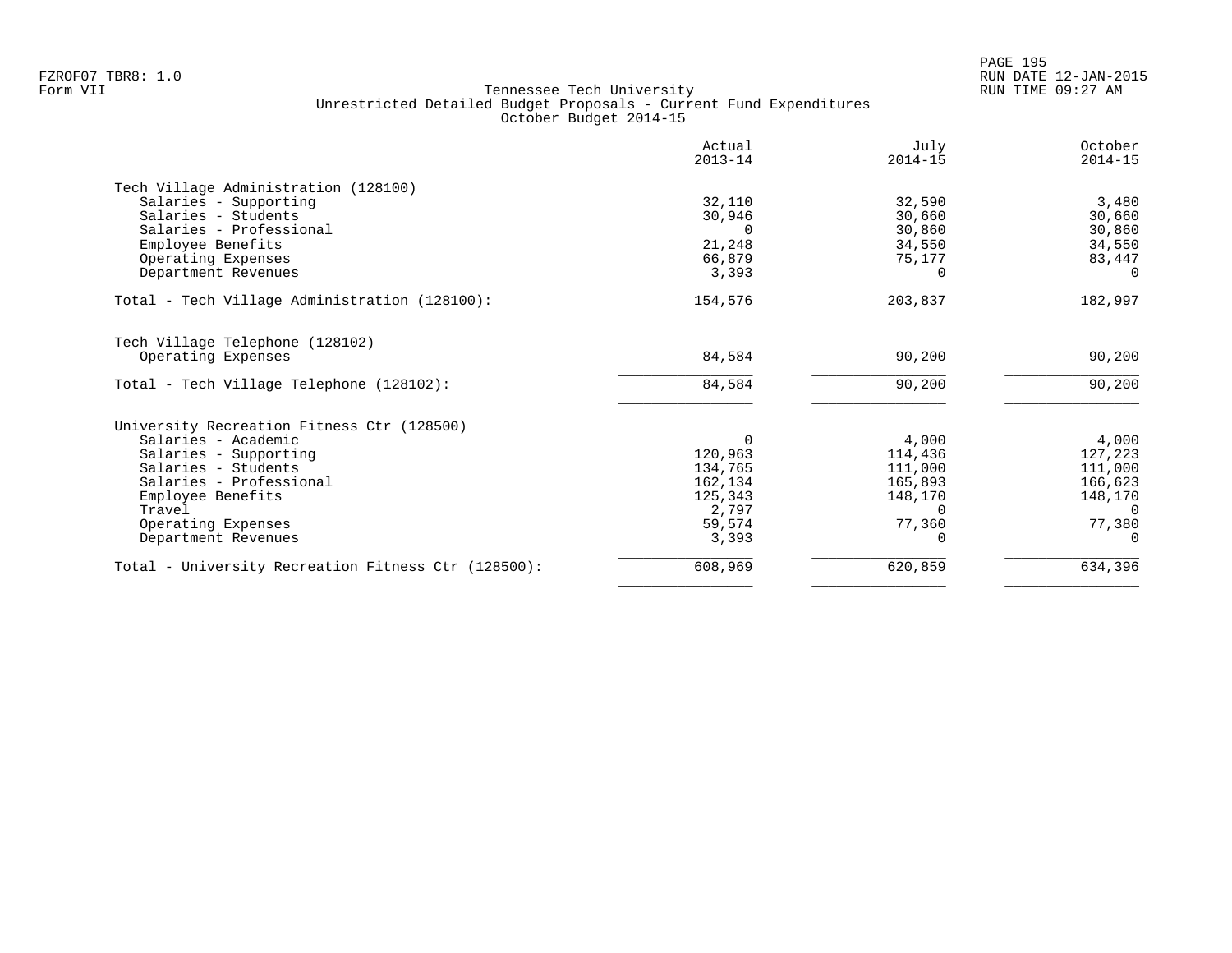PAGE 196 FZROF07 TBR8: 1.0 RUN DATE 12-JAN-2015

|                                                                                                                                                                                 | Actual<br>$2013 - 14$                                     | July<br>$2014 - 15$                                              | October<br>$2014 - 15$                                           |
|---------------------------------------------------------------------------------------------------------------------------------------------------------------------------------|-----------------------------------------------------------|------------------------------------------------------------------|------------------------------------------------------------------|
| Fitness Ctr Spouse Dep Disc (128501)<br>Employee Benefits                                                                                                                       | $\Omega$                                                  | 4,160                                                            | 4,160                                                            |
| Total - Fitness Ctr Spouse Dep Disc (128501):                                                                                                                                   | $\Omega$                                                  | 4,160                                                            | 4,160                                                            |
| Fitness Ctr PC191 (128502)<br>Employee Benefits                                                                                                                                 | 2,913                                                     | $\Omega$                                                         | $\mathbf 0$                                                      |
| Total - Fitness Ctr PC191 (128502):                                                                                                                                             | 2,913                                                     |                                                                  | $\Omega$                                                         |
| Fitness Cheer Clinic (128503)<br>Salaries - Supporting<br>Salaries - Students<br>Salaries - Professional<br>Employee Benefits<br>Travel<br>Operating Expenses<br>Capital Outlay | 45,336<br>17,686<br>17,113<br>31,020<br>$\cap$<br>164,105 | 17,915<br>28,650<br>12,873<br>23,220<br>2,000<br>93,700<br>2,500 | 17,951<br>28,650<br>12,920<br>23,220<br>2,000<br>93,700<br>2,500 |
| Total - Fitness Cheer Clinic (128503):                                                                                                                                          | 275,260                                                   | 180,858                                                          | 180,941                                                          |
| Residence Halls Engineering (137204)<br>Operating Expenses                                                                                                                      | 33,446                                                    | 41,400                                                           | 104,740                                                          |
| Total - Residence Halls Engineering (137204):                                                                                                                                   | 33,446                                                    | 41,400                                                           | 104,740                                                          |
|                                                                                                                                                                                 |                                                           |                                                                  |                                                                  |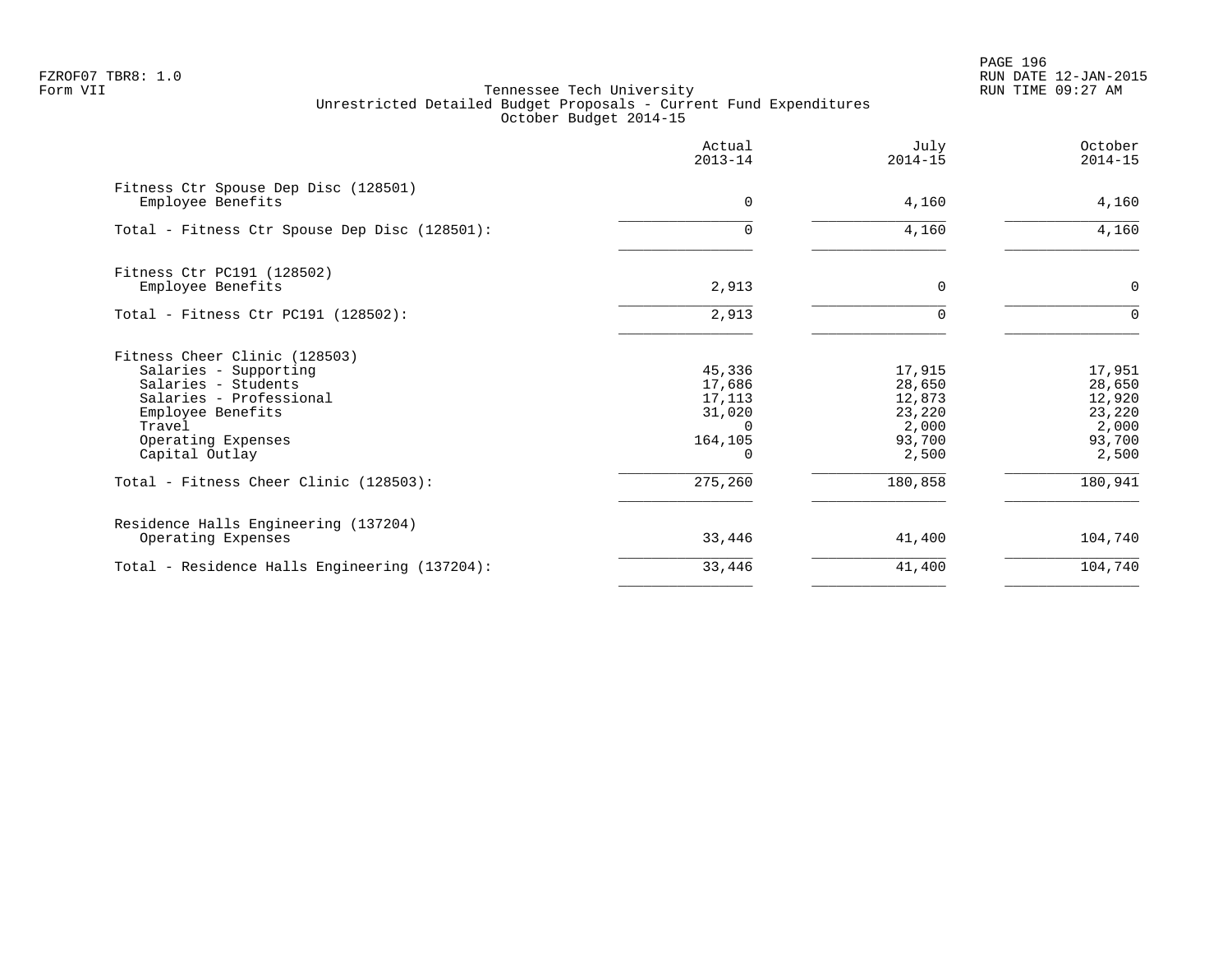|                                                         | Actual<br>$2013 - 14$ | July<br>$2014 - 15$ | October<br>$2014 - 15$ |
|---------------------------------------------------------|-----------------------|---------------------|------------------------|
| Residence Halls Business (140018)<br>Operating Expenses | 53,486                | 28,440              | 43,630                 |
| Total - Residence Halls Business (140018):              | 53,486                | 28,440              | 43,630                 |
| Residential Hall Security (200006)                      |                       |                     |                        |
| Salaries - Supporting                                   | 66,852                | 67,647              | 67,817                 |
| Employee Benefits                                       | 46,552                | 41,350              | 41,350                 |
| Operating Expenses                                      | 8,145                 | 8,530               | 8,530                  |
| Total - Residential Hall Security (200006):             | 121,549               | 117,527             | 117,697                |
| Director of Auxiliaries (203000)                        |                       |                     |                        |
| Salaries - Professional                                 | 51,553                | 51,639              | 51,885                 |
| Employee Benefits                                       | 9,765                 | 13,530              | 13,530                 |
| Travel                                                  | 5,031                 | 4,010               | 4,010                  |
| Operating Expenses                                      | 1,365                 | 1,660               | 1,760                  |
| Total - Director of Auxiliaries (203000):               | 67,714                | 70,839              | 71,185                 |
| Director of Auxil Transfers (203001)                    |                       |                     |                        |
| Operating Expenses                                      |                       | $-70,739$           | $-71,085$              |
| Department Revenues                                     | $-67,865$             |                     | $\Omega$               |
| Total - Director of Auxil Transfers (203001):           | $-67,865$             | $-70,739$           | $-71,085$              |
|                                                         |                       |                     |                        |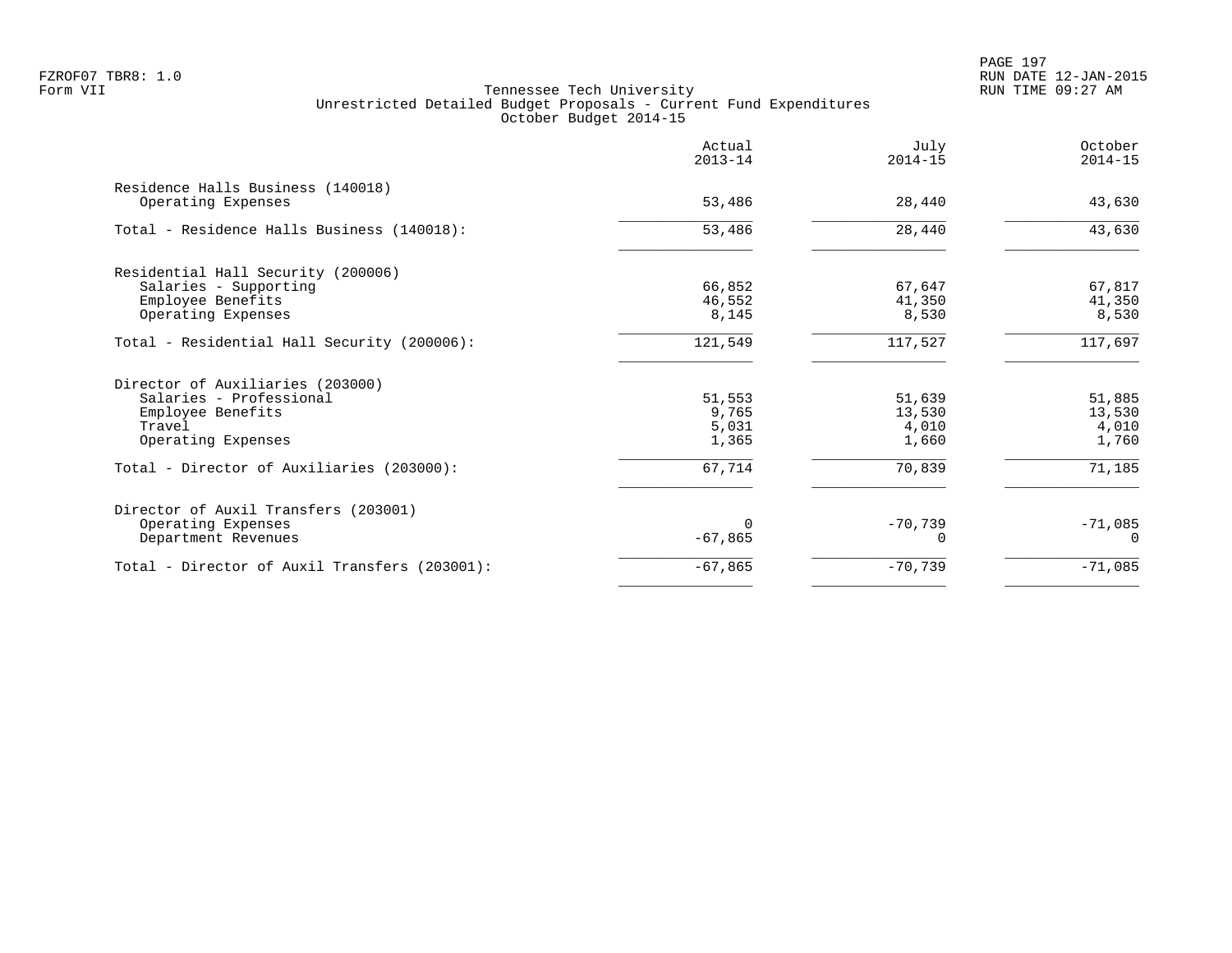PAGE 198 FZROF07 TBR8: 1.0 RUN DATE 12-JAN-2015

|                                               | Actual<br>$2013 - 14$ | July<br>$2014 - 15$ | October<br>$2014 - 15$ |
|-----------------------------------------------|-----------------------|---------------------|------------------------|
| Dining Services (203002)                      |                       |                     |                        |
| Salaries - Supporting                         | 2,233                 | 29,416              | 29,519                 |
| Employee Benefits                             | 1,658                 | 16,550              | 16,550                 |
| Travel                                        | 1,515                 | $\Omega$            | $\Omega$               |
| Operating Expenses<br>Department Revenues     | 24,972<br>20,360      | 40,619<br>$\Omega$  | 40,715<br>$\Omega$     |
|                                               |                       |                     |                        |
| Total - Dining Services (203002):             | 50,738                | 86,585              | 86,784                 |
| Cafeteria Insurance (203003)                  |                       |                     |                        |
| Operating Expenses                            | 22                    | 260                 | 260                    |
| Total - Cafeteria Insurance (203003):         | 22                    | 260                 | 260                    |
| Cafe Spouse Depend Discount (203004)          |                       |                     |                        |
| Employee Benefits                             | $\overline{0}$        | 8,320               | 8,320                  |
| Total - Cafe Spouse Depend Discount (203004): | $\Omega$              | 8,320               | 8,320                  |
| Post Office Administration (203012)           |                       |                     |                        |
| Salaries - Supporting                         | 82,586                | 95,877              | 98,366                 |
| Salaries - Students                           | $\cap$                | 1,000               | 1,000                  |
| Salaries - Professional                       | 28,887                | 28,887              | $\Omega$               |
| Employee Benefits                             | 64,107                | 60,170              | 60,170                 |
| Travel                                        | 1,162                 | 2,200               | 2,200                  |
| Operating Expenses                            | 35,776                | 18,340              | 47,250                 |
| Department Revenues                           | 3,393                 | 0                   | $\Omega$               |
| Total - Post Office Administration (203012):  | 215,911               | 206,474             | 208,986                |
|                                               |                       |                     |                        |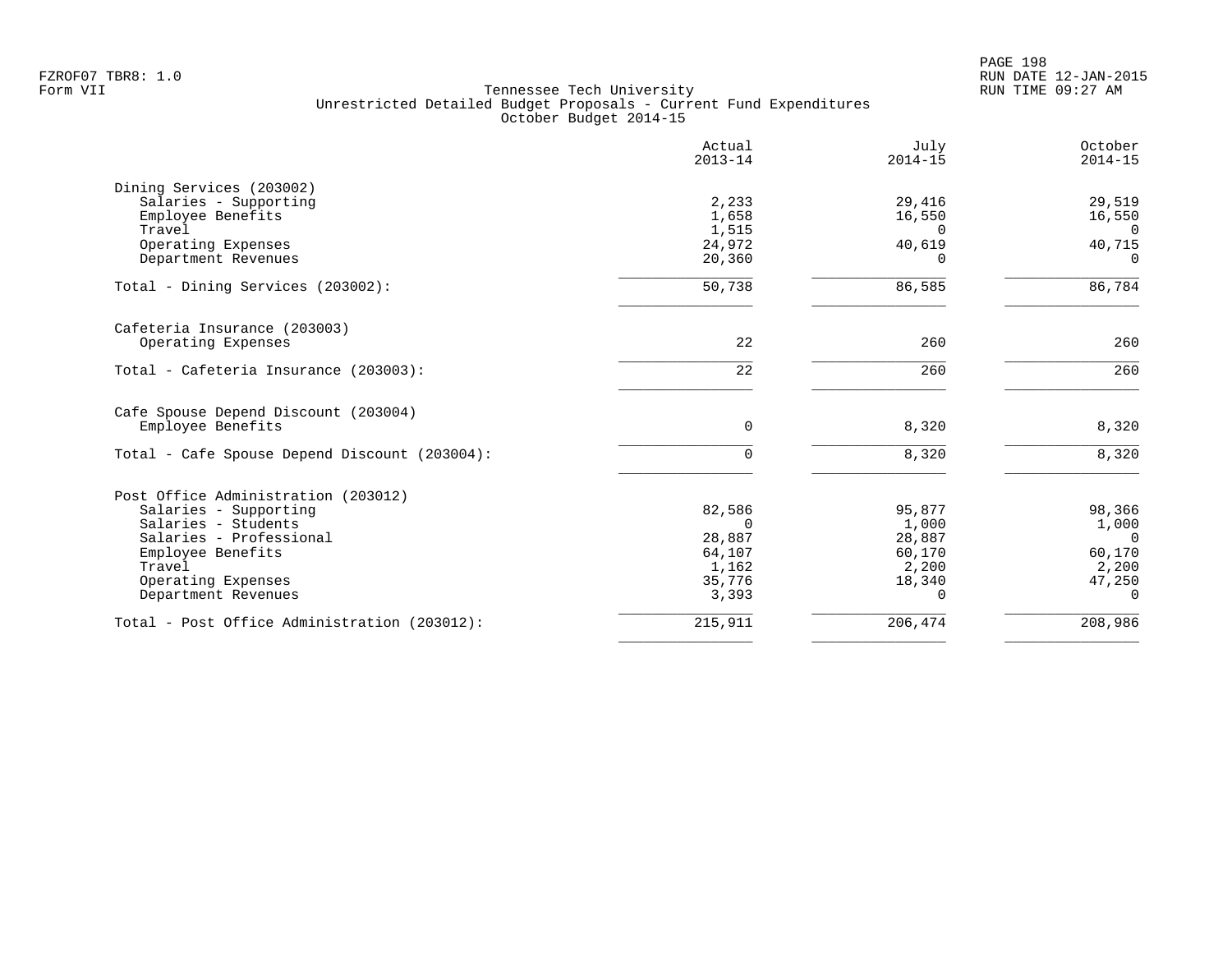PAGE 199 FZROF07 TBR8: 1.0 RUN DATE 12-JAN-2015

|                                                                                                                     | Actual<br>$2013 - 14$               | July<br>$2014 - 15$              | October<br>$2014 - 15$                    |
|---------------------------------------------------------------------------------------------------------------------|-------------------------------------|----------------------------------|-------------------------------------------|
| Post Office Spouse Dependent (203014)<br>Employee Benefits                                                          | $\Omega$                            | 10,830                           | 10,830                                    |
| Total - Post Office Spouse Dependent (203014):                                                                      | $\Omega$                            | 10,830                           | 10,830                                    |
| Post Office PC191 (203015)<br>Employee Benefits                                                                     | $\mathbf 0$                         | 3,300                            | 3,300                                     |
| Total - Post Office PC191 (203015):                                                                                 | $\Omega$                            | 3,300                            | 3,300                                     |
| Bookstore Operating (203016)<br>Operating Expenses<br>Department Revenues                                           | 3,441<br>13,573                     | 19,164<br>0                      | 19,234<br>0                               |
| Total - Bookstore Operating (203016):                                                                               | 17,014                              | 19,164                           | 19,234                                    |
| Vending General (203017)<br>Operating Expenses<br>Department Revenues                                               | 10,000<br>6,787                     | 18,070<br>0                      | 18,110<br>$\overline{0}$                  |
| Total - Vending General (203017):                                                                                   | 16,787                              | 18,070                           | 18,110                                    |
| Tech Village General (221010)<br>Salaries - Supporting<br>Employee Benefits<br>Operating Expenses<br>Capital Outlay | 96,232<br>58,301<br>40,814<br>5,267 | 139,067<br>57,630<br>85,000<br>0 | 57,867<br>57,630<br>85,000<br>$\mathbf 0$ |
| Total - Tech Village General (221010):                                                                              | 200,614                             | 281,697                          | 200,497                                   |
|                                                                                                                     |                                     |                                  |                                           |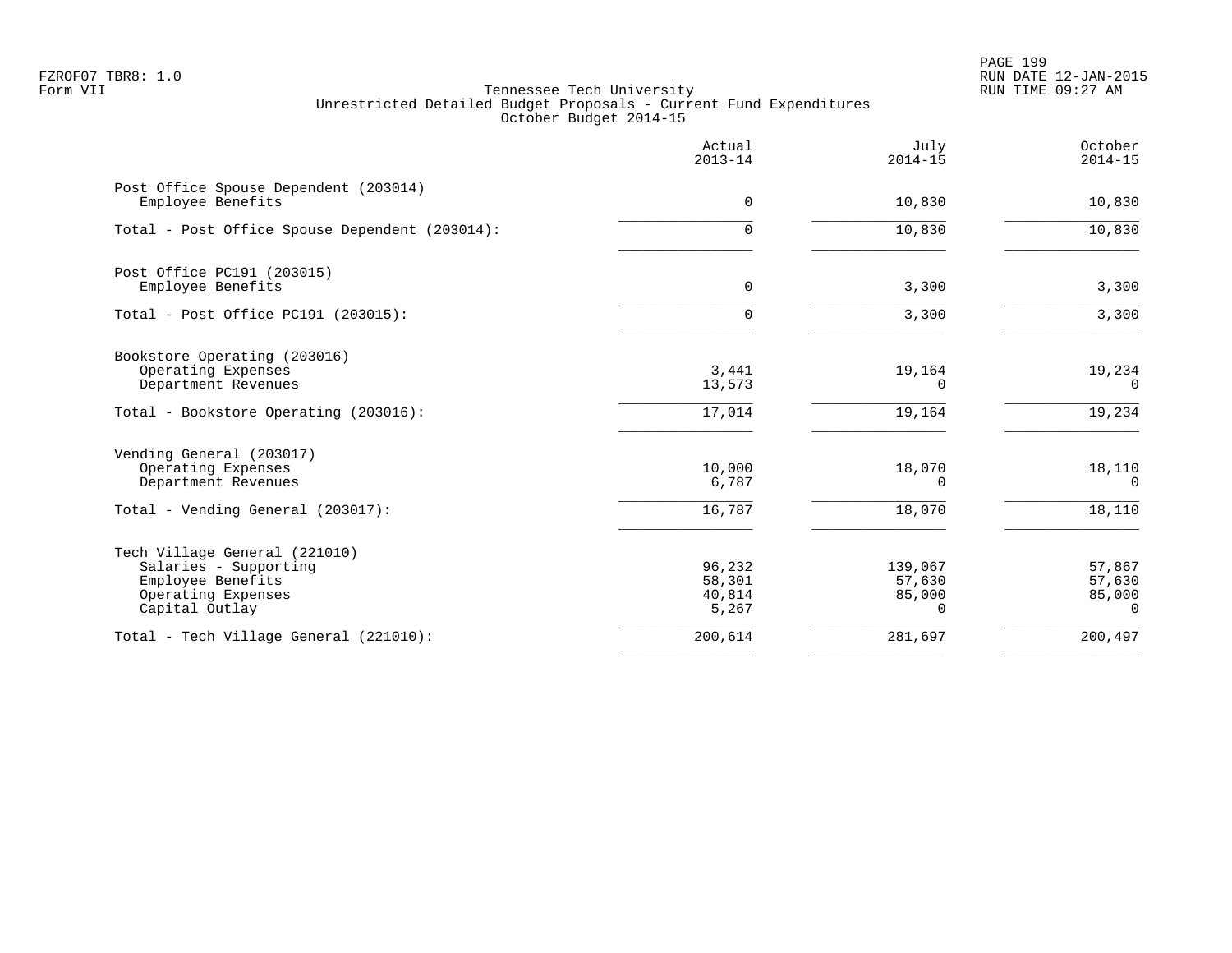PAGE 200 FZROF07 TBR8: 1.0 RUN DATE 12-JAN-2015

|                                               | Actual<br>$2013 - 14$ | July<br>$2014 - 15$ | October<br>$2014 - 15$ |
|-----------------------------------------------|-----------------------|---------------------|------------------------|
| Residence Halls Maintenance (251009)          |                       |                     |                        |
| Salaries - Supporting                         | 240,395               | 218,594             | 301,278                |
| Employee Benefits                             | 109,979               | 99,000              | 99,000                 |
| Travel                                        | 747                   | $\Omega$            | $\Omega$               |
| Operating Expenses                            | 151,040               | 125,000             | 125,000                |
| Total - Residence Halls Maintenance (251009): | 502,161               | 442,594             | 525,278                |
| Residence Hall Custodial (255002)             |                       |                     |                        |
| Salaries - Supporting                         | 127,903               | 134,525             | 135,109                |
| Employee Benefits                             | 65,299                | 64,000              | 64,000                 |
| Operating Expenses                            | 248,583               | 238,750             | 238,750                |
| Total - Residence Hall Custodial (255002):    | 441,785               | 437,275             | 437,859                |
| Tech Village Custodial (255005)               |                       |                     |                        |
| Operating Expenses                            | 20,404                | 29,000              | 29,000                 |
| Total - Tech Village Custodial (255005):      | 20,404                | 29,000              | 29,000                 |
| Fitness Center Custodial (255006)             |                       |                     |                        |
| Operating Expenses                            | 75,000                | 75,000              | 75,000                 |
| Total - Fitness Center Custodial (255006):    | 75,000                | 75,000              | 75,000                 |
| Auxil Inst Supp Allocation (700046)           |                       |                     |                        |
| Department Revenues                           | 359,283               | 387,220             | 381,040                |
| Total - Auxil Inst Supp Allocation (700046):  | 359,283               | 387,220             | 381,040                |
|                                               |                       |                     |                        |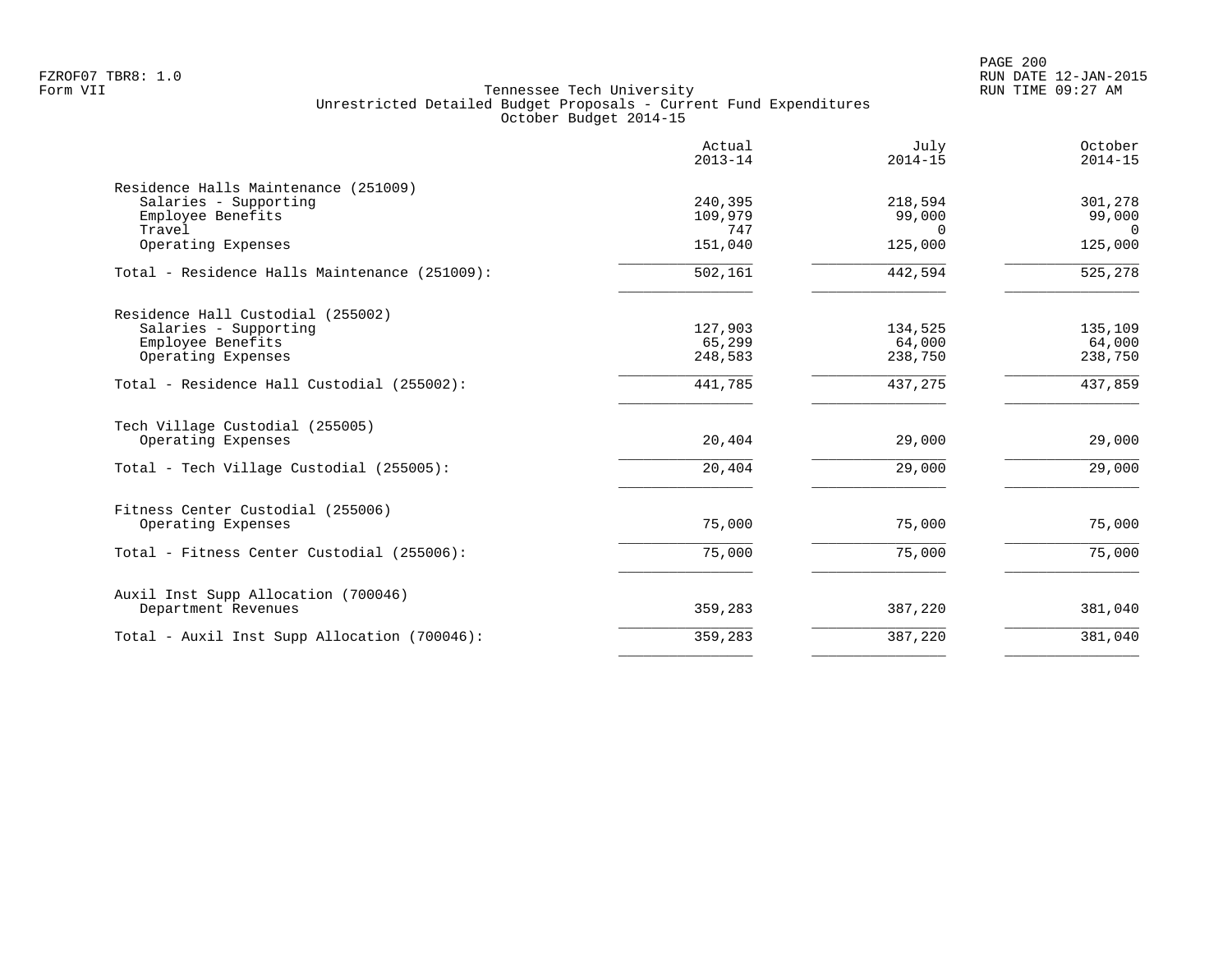| Actual<br>$2013 - 14$                                       | July<br>$2014 - 15$                                           | October<br>$2014 - 15$                                        |
|-------------------------------------------------------------|---------------------------------------------------------------|---------------------------------------------------------------|
| 31,049                                                      | 34,050                                                        | 43,650                                                        |
| 31,049                                                      | 34,050                                                        | 43,650                                                        |
|                                                             |                                                               | 1,997,630                                                     |
| 1,801,080                                                   | 1,951,940                                                     | 1,997,630                                                     |
|                                                             |                                                               | 11,200                                                        |
| 10,695                                                      | 11,200                                                        | 11,200                                                        |
| 162                                                         | $\Omega$                                                      | $\mathbf 0$                                                   |
| 162                                                         | $\Omega$                                                      | $\Omega$                                                      |
| 164<br>$\Omega$<br>896,515<br>633,517<br>641,329<br>718,146 | $\Omega$<br>4,000<br>925,134<br>680,600<br>725,032<br>800,710 | $\Omega$<br>4,000<br>943,128<br>680,600<br>702,536<br>800,710 |
|                                                             | 1,801,080<br>10,695                                           | 1,951,940<br>11,200                                           |

Total 7,043,303 7,308,402 7,614,020  $\overline{\phantom{a}}$  , and the contract of the contract of the contract of the contract of the contract of the contract of the contract of the contract of the contract of the contract of the contract of the contract of the contrac

Auxiliary Mandatory Transfers (720)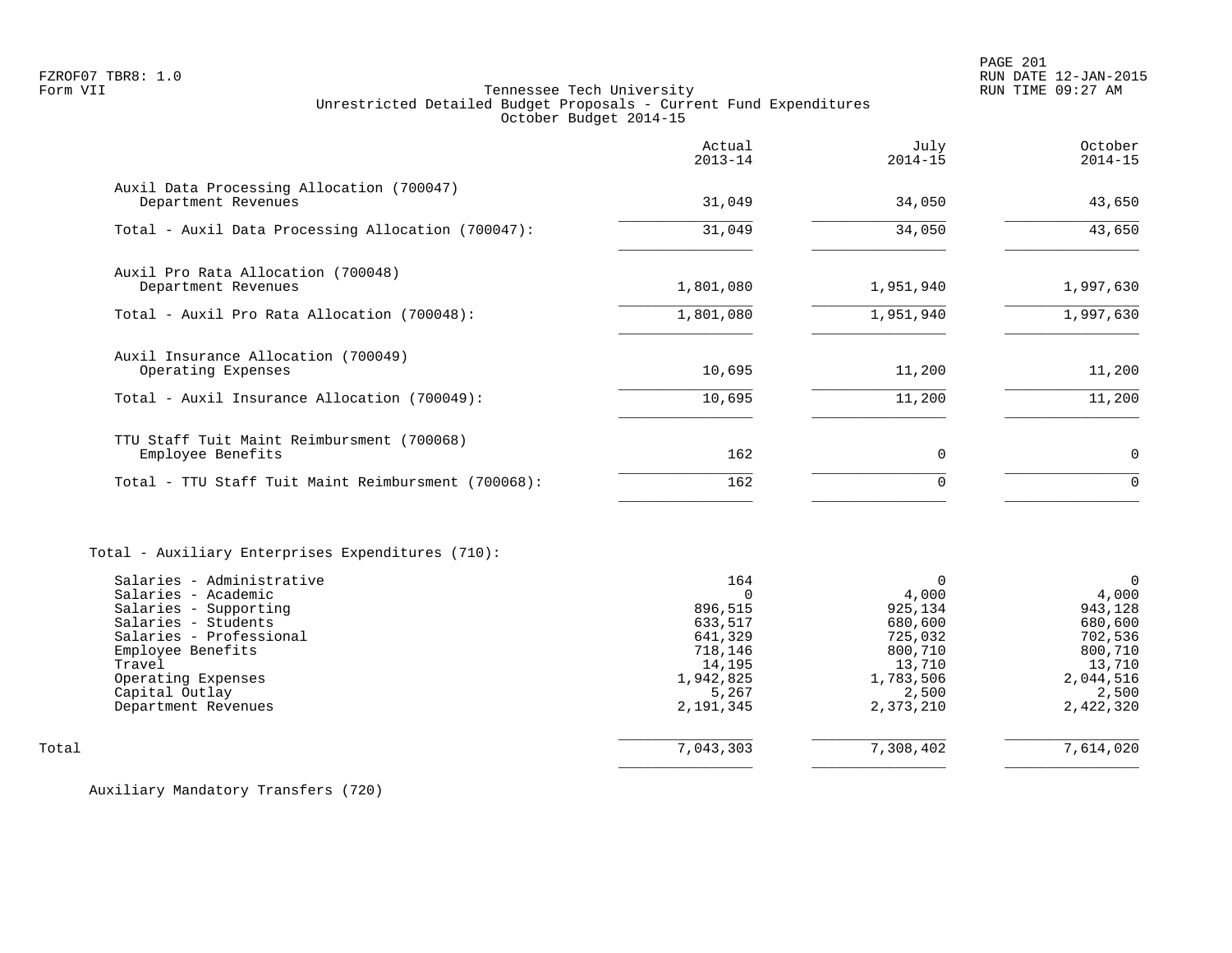|                                              | Actual<br>$2013 - 14$ | July<br>$2014 - 15$ | October<br>$2014 - 15$ |
|----------------------------------------------|-----------------------|---------------------|------------------------|
| Auxiliary Nonmandatory Transfers (730)       |                       |                     |                        |
| Total Auxiliary Expenditures                 |                       |                     |                        |
| Salaries - Administrative                    | 164                   |                     |                        |
| Salaries - Academic                          |                       | 4,000<br>925,134    | 4,000<br>943,128       |
| Salaries - Supporting<br>Salaries - Students | 896,515<br>633,517    | 680,600             | 680,600                |
| Salaries - Professional                      | 641,329               | 725,032             | 702,536                |
| Employee Benefits                            | 718,146               | 800,710             | 800,710                |
| Travel                                       | 14,195                | 13,710              | 13,710                 |
| Operating Expense                            | 1,942,825             | 1,783,506           | 2,044,516              |
| Capital Outlay                               | 5,267                 | 2,500               | 2,500                  |
| Department Revenues                          | 2,191,345             | 2,373,210           | 2,422,320              |
| Total                                        | 7,043,303             | 7,308,402           | 7,614,020              |
|                                              |                       |                     |                        |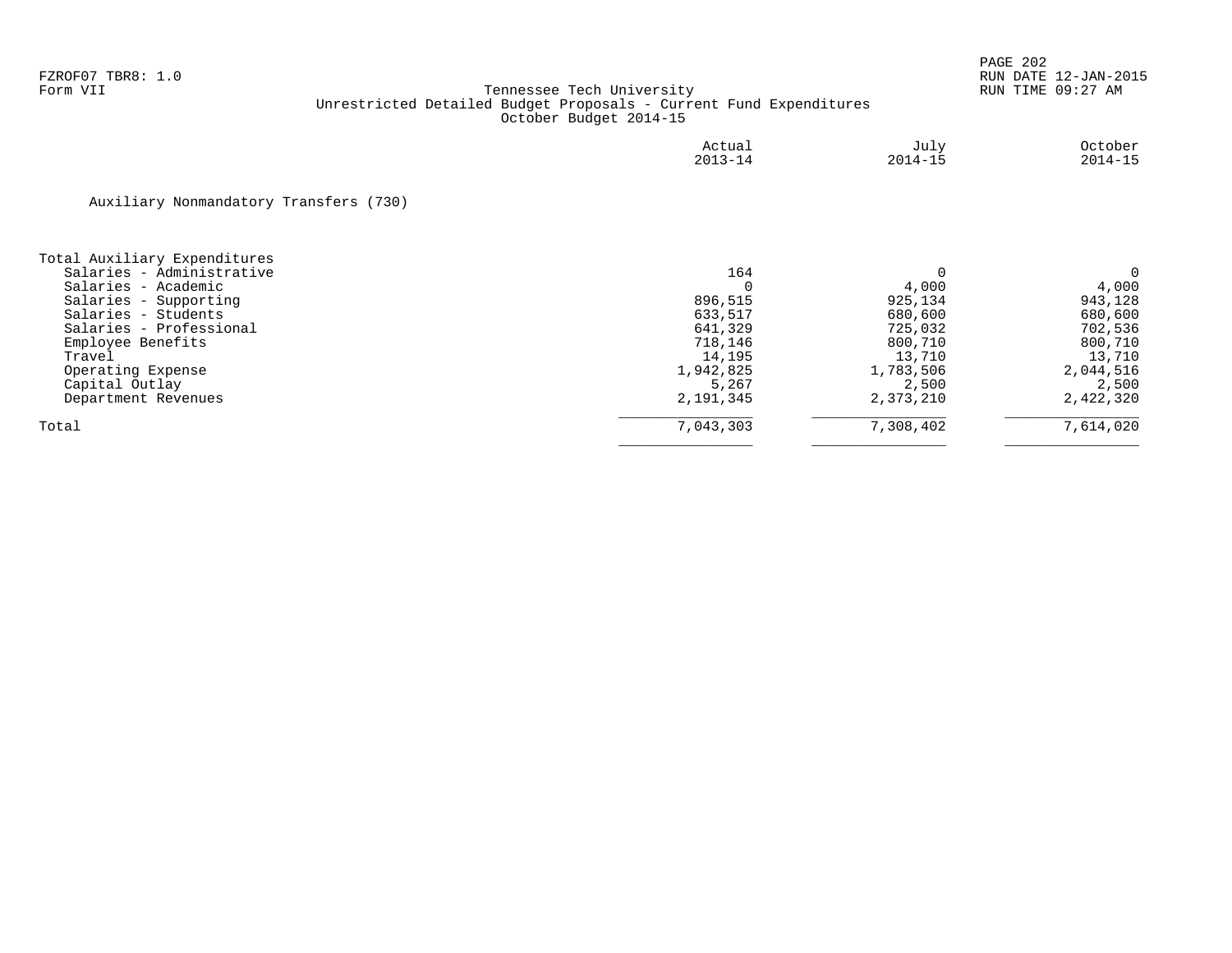PAGE 203 FZROF07 TBR8: 1.0 RUN DATE 12-JAN-2015

|                                                                                                                                                                                                                                                                                      | Actual<br>$2013 - 14$                                                                        | July<br>$2014 - 15$                                                                           | October<br>$2014 - 15$                                                                        |
|--------------------------------------------------------------------------------------------------------------------------------------------------------------------------------------------------------------------------------------------------------------------------------------|----------------------------------------------------------------------------------------------|-----------------------------------------------------------------------------------------------|-----------------------------------------------------------------------------------------------|
| Auxiliary Transfers                                                                                                                                                                                                                                                                  |                                                                                              |                                                                                               |                                                                                               |
| Mandatory Transfers<br>ROI Dorms 10TH D 2012C 914 (2004B)<br>ROI Dorms 10TH Dixie 2005A 914 Bd<br>ROI R H Rep 2007C 914 Bd<br>ROI New Dorm 2010 917<br>ROI TV Apts 2012A 920<br>ROI TV Apts Renov PH2 P921<br>ROI Warf Ellington P922<br>ROI Jobe Murphy RH P924<br>ROI TV Ph 3 P923 | 342,147<br>164,987<br>186,172<br>1,835,455<br>461,790<br>133,150<br>11,818<br>3,265<br>3,673 | 347,830<br>166,160<br>186,170<br>1,884,950<br>461,300<br>466,210<br>16,000<br>3,000<br>15,000 | 347,830<br>166,160<br>186,170<br>1,884,950<br>461,300<br>466,210<br>16,000<br>3,000<br>15,000 |
| Total Auxiliary Mandatory Transfers:                                                                                                                                                                                                                                                 | 3, 142, 457                                                                                  | 3,546,620                                                                                     | 3,546,620                                                                                     |
| Non-Mandatory Transfers<br>Transfers to RR Housing<br>Transfers to RR Aptments<br>Transfers to RR Bookstore<br>Transfers to RR Cafeteria<br>Transfers to RR Vending<br>Transfers to RR Post Office<br>Transfers to RR Fitness Center<br>Transfers to RR CC Housing                   | 4,055,161<br>188,679<br>525,647<br>1,813,901<br>89,029<br>138,170<br>149,034<br>45,169       | 2,530,086<br>$\Omega$<br>496,066<br>1,663,265<br>76,460<br>123,276<br>192,023<br>39,212       | 2, 247, 549<br>495,996<br>1,661,486<br>75,860<br>125,314<br>181,733<br>36,832                 |
| Total Auxiliary Non-Mandatory Transfers:                                                                                                                                                                                                                                             | 7,004,790                                                                                    | 5,120,388                                                                                     | 4,824,770                                                                                     |
| Total Auxiliary Transfers                                                                                                                                                                                                                                                            | 10,147,247                                                                                   | 8,667,008                                                                                     | 8,371,390                                                                                     |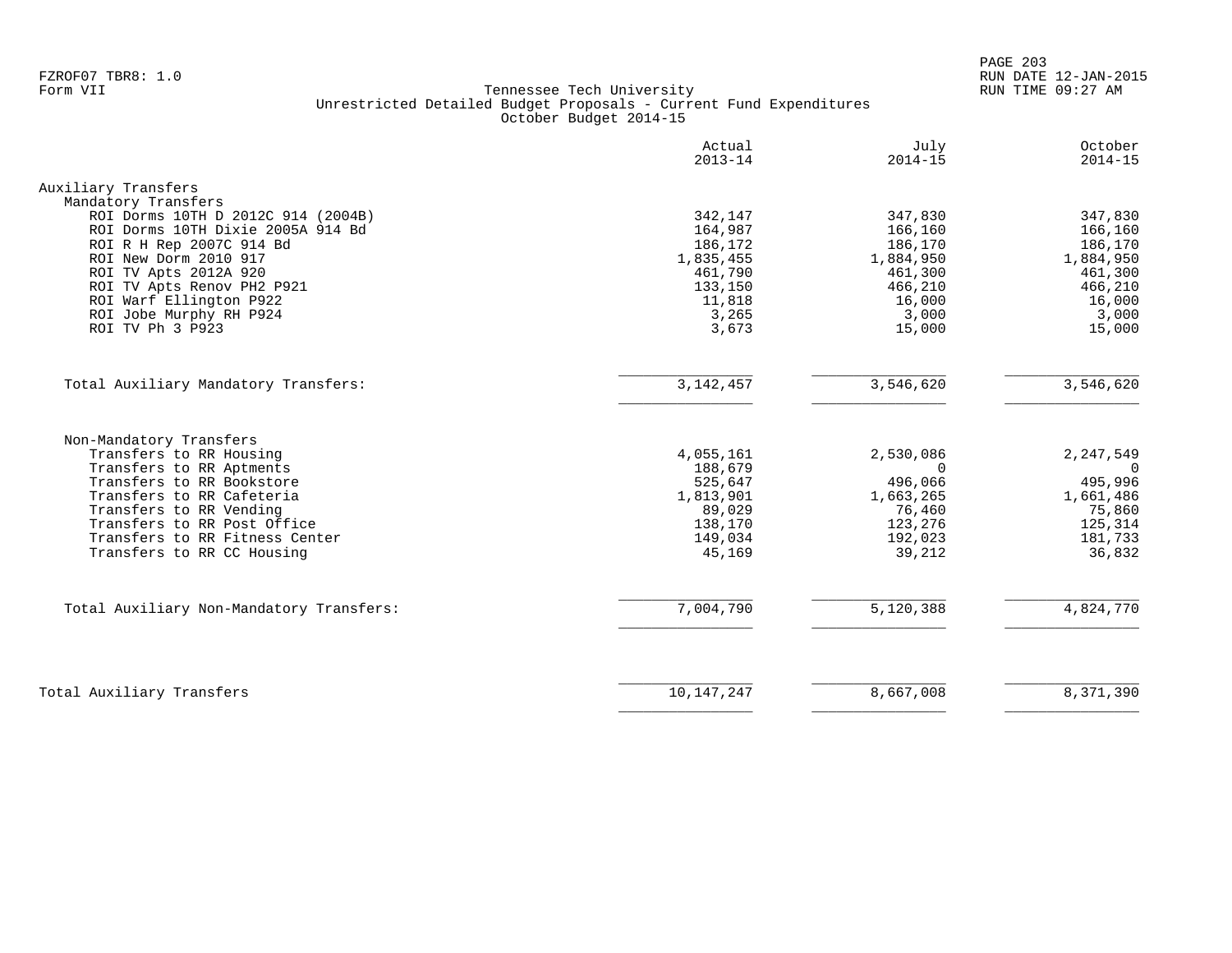PAGE 204 FZROF07 TBR8: 1.0 RUN DATE 12-JAN-2015

| $\Omega$<br>4,000<br>925,134<br>680,600<br>725,032<br>800,710<br>13,710<br>1,783,506 | $\Omega$<br>4,000<br>943,128 |
|--------------------------------------------------------------------------------------|------------------------------|
|                                                                                      |                              |
|                                                                                      |                              |
|                                                                                      |                              |
|                                                                                      |                              |
|                                                                                      | 680,600                      |
|                                                                                      | 702,536                      |
|                                                                                      | 800,710                      |
|                                                                                      | 13,710                       |
|                                                                                      | 2,044,516                    |
| 2,500                                                                                | 2,500                        |
| 2,373,210                                                                            | 2,422,320                    |
| 8,667,008                                                                            | 8,371,390                    |
| 15,975,410                                                                           | 15,985,410                   |
|                                                                                      |                              |
|                                                                                      |                              |
| 4,732,822                                                                            | 4,931,806                    |
| 36, 289, 265                                                                         | 38, 379, 194                 |
| 11,496,977                                                                           | 11,664,951                   |
| 1,572,230                                                                            | 1,697,877                    |
| 19,255,609                                                                           | 19,481,440                   |
| 27,794,478                                                                           | 29, 345, 939                 |
| 1,738,780                                                                            | 2,013,718                    |
|                                                                                      | 53, 139, 259                 |
| 40,754,554                                                                           | 500,288                      |
| 380,990                                                                              | $-1,337,060$                 |
| $-1, 355, 900$                                                                       | 22, 318, 728                 |
| 21,539,878                                                                           |                              |
|                                                                                      | 164, 199, 683                |